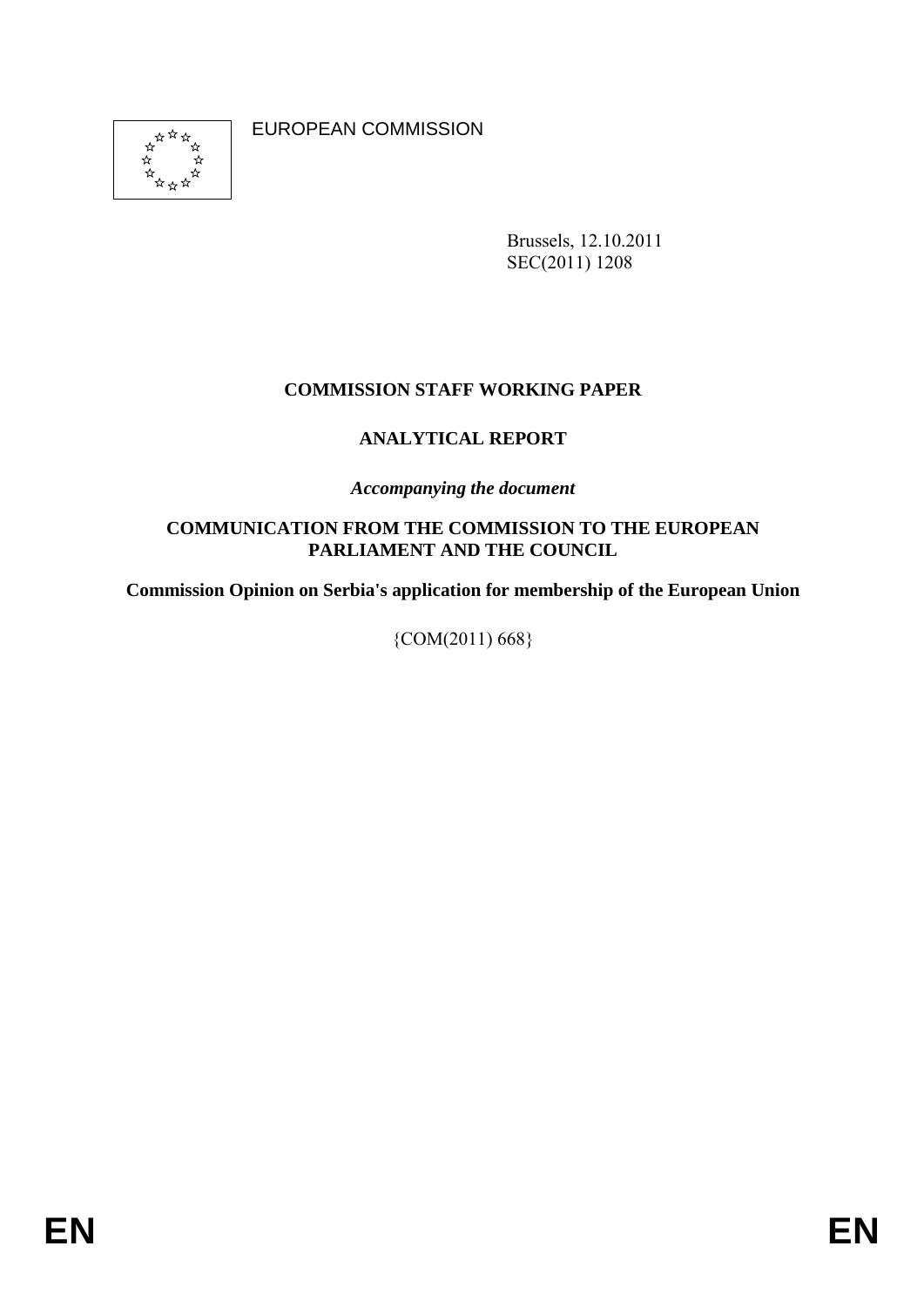# **TABLE OF CONTENTS**

| A.            |                                                                                   |  |
|---------------|-----------------------------------------------------------------------------------|--|
| a)            |                                                                                   |  |
| $\mathbf{b}$  |                                                                                   |  |
| $\mathbf{c})$ |                                                                                   |  |
| <b>B.</b>     |                                                                                   |  |
| 1.            |                                                                                   |  |
| 1.1.          |                                                                                   |  |
| 1.1.1.        |                                                                                   |  |
| 1.1.2.        |                                                                                   |  |
| 1.1.3.        |                                                                                   |  |
| 1.1.4.        |                                                                                   |  |
| 1.1.5.        |                                                                                   |  |
| 1.1.6.        |                                                                                   |  |
| 1.2.          |                                                                                   |  |
| 1.3.          |                                                                                   |  |
| 1.4.          |                                                                                   |  |
| 2.            |                                                                                   |  |
| 2.1.          |                                                                                   |  |
| 2.2.          |                                                                                   |  |
| 2.2.1.        |                                                                                   |  |
| 2.2.2.        | The capacity to cope with competitive pressure and market forces within the Union |  |
| 2.3.          |                                                                                   |  |
| 3.            |                                                                                   |  |
| 3.1.          |                                                                                   |  |
| 3.2.          |                                                                                   |  |
| 3.3.          |                                                                                   |  |
| 3.4.          |                                                                                   |  |
| 3.5.          |                                                                                   |  |
| 3.6.          |                                                                                   |  |
|               |                                                                                   |  |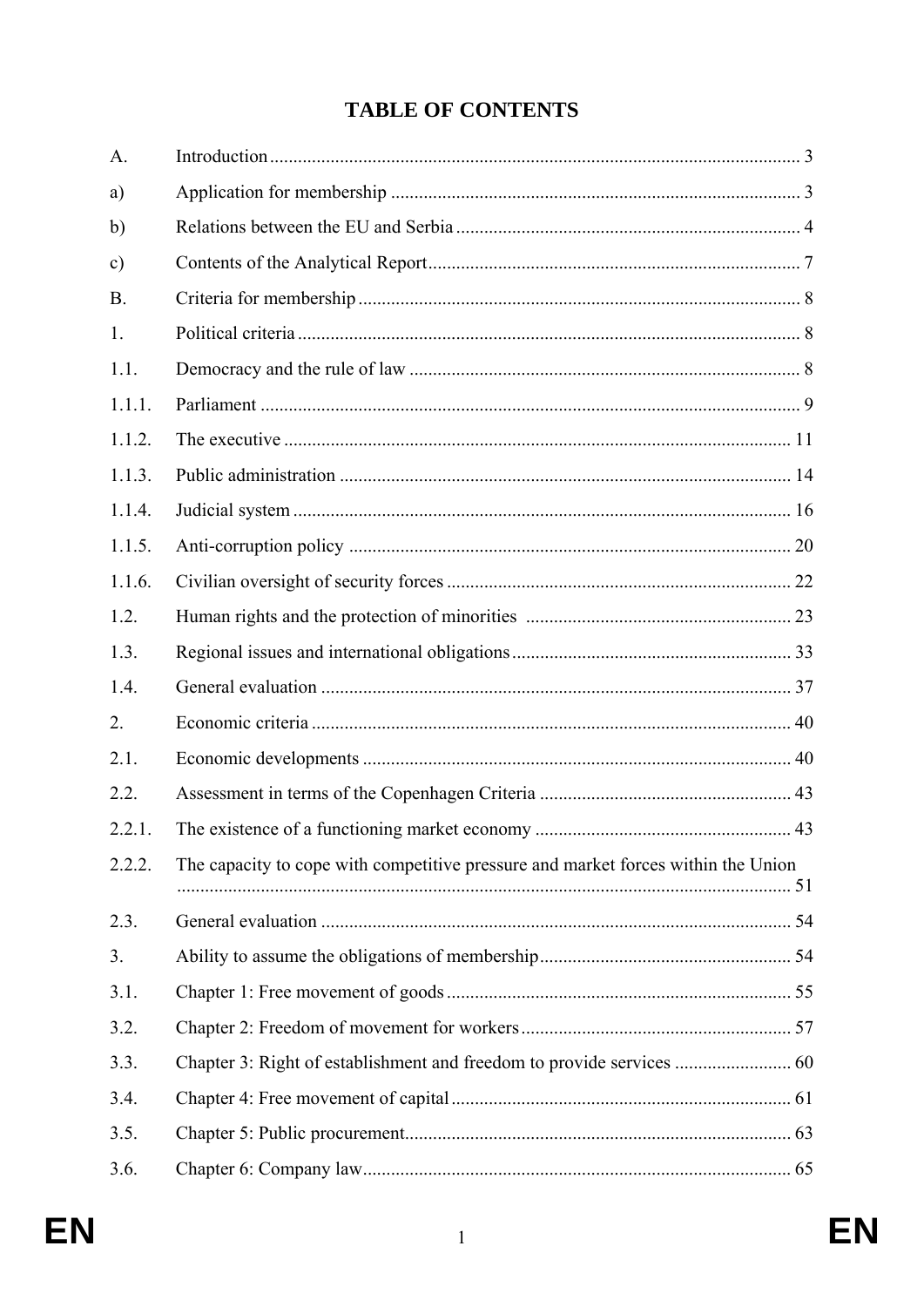| 3.7.  |                                                                            |  |
|-------|----------------------------------------------------------------------------|--|
| 3.8.  |                                                                            |  |
| 3.9.  |                                                                            |  |
| 3.10. |                                                                            |  |
| 3.11. |                                                                            |  |
| 3.12. |                                                                            |  |
| 3.13. |                                                                            |  |
| 3.14. |                                                                            |  |
| 3.15. |                                                                            |  |
| 3.16. |                                                                            |  |
| 3.17. |                                                                            |  |
| 3.18. |                                                                            |  |
| 3.19. |                                                                            |  |
| 3.20. |                                                                            |  |
| 3.21. |                                                                            |  |
| 3.22. | Chapter 22: Regional policy and coordination of structural instruments  98 |  |
| 3.23. |                                                                            |  |
| 3.24. |                                                                            |  |
| 3.25. |                                                                            |  |
| 3.26. |                                                                            |  |
| 3.27. |                                                                            |  |
| 3.28. |                                                                            |  |
| 3.29. |                                                                            |  |
| 3.30. |                                                                            |  |
| 3.31. |                                                                            |  |
| 3.32. |                                                                            |  |
| 3.33. |                                                                            |  |
| 3.34. |                                                                            |  |
|       |                                                                            |  |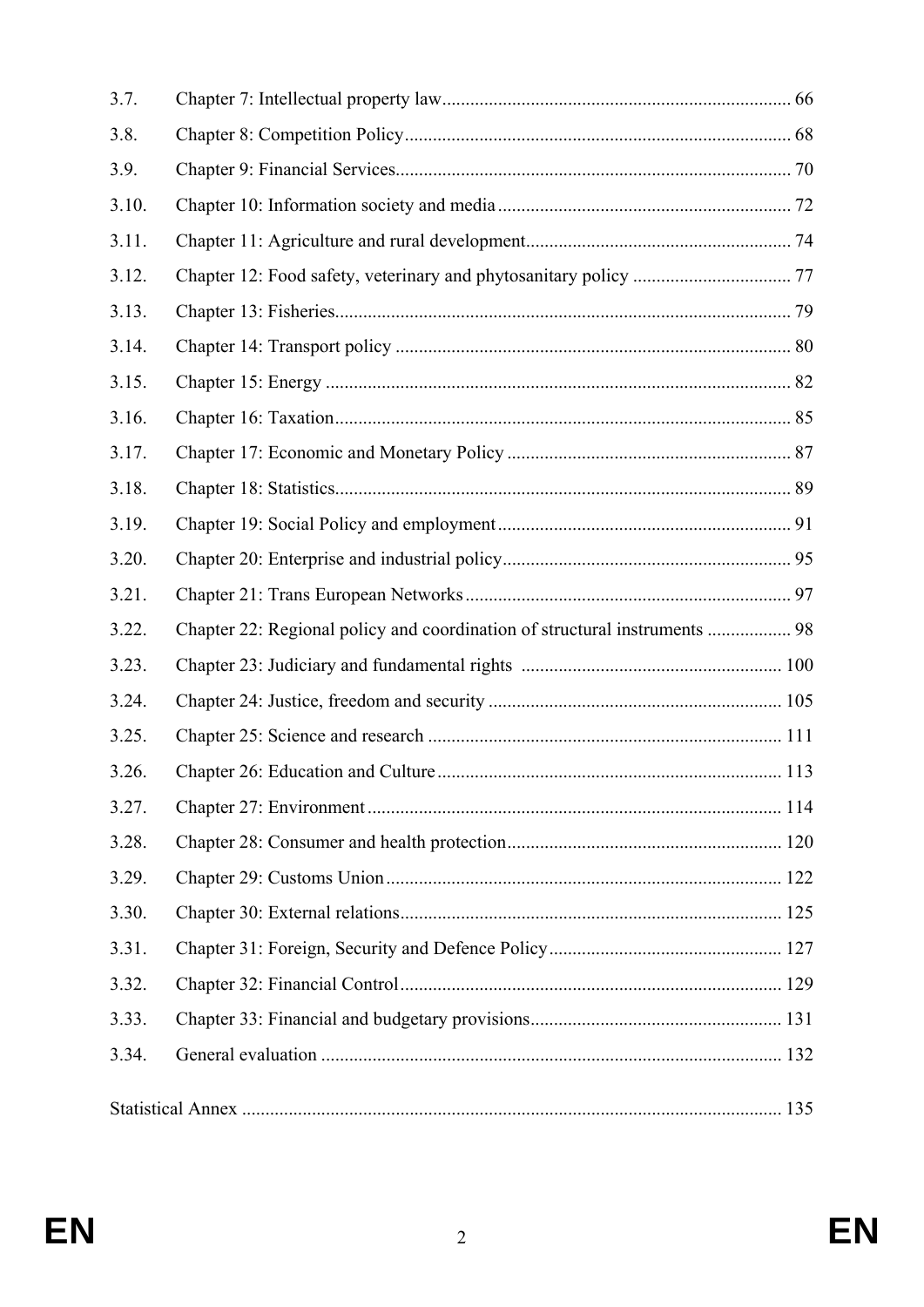### **A. INTRODUCTION**

# **a) Application for membership**

Serbia presented its application for membership of the European Union on 22 December 2009. Subsequently, on 25 October 2010, the Council of the European Union requested the Commission to submit its opinion on this application, in line with the procedure laid down in Article 49 of the Treaty on European Union, which states: '*Any European State which respects the values referred to in Article 2 and is committed to promoting them may apply to become a member of the Union. The European Parliament and national Parliaments shall be notified of this application. The applicant State shall address its application to the Council, which shall act unanimously after consulting the Commission and after receiving the consent of the European Parliament, which shall act by a majority of its component members. The conditions of eligibility agreed upon by the European Council shall be taken into account.*'

Article 2 states that '*the Union is founded on the values of respect for human dignity, freedom, democracy, equality, the rule of law and respect for human rights, including the rights of persons belonging to minorities. These values are common to the Member States in a society in which pluralism, non-discrimination, tolerance, justice, solidarity and equality between women and men prevail.*'

This is the legal framework within which the Commission submits its Opinion and the present analytical report.

The Feira European Council in June 2000 had acknowledged that Western Balkan countries participating in the Stabilisation and Association Process were 'potential candidates' for EU membership. The European perspective of these countries was further confirmed by the Thessaloniki European Council in June 2003, which endorsed the "Thessaloniki Agenda for the Western Balkans". This agenda remains the cornerstone of the EU policy towards the region.

The European Council of December 2006 renewed the EU's commitment "*that the future of the Western Balkans lies in the European Union"* and reiterated that *"each country's progress towards the European Union depends on its individual efforts to comply with the Copenhagen criteria and the conditionality of the Stabilisation and Association Process. A country's satisfactory track-record in implementing its obligations under a Stabilisation and Association Agreement (SAA), including trade related provisions, is an essential element for the EU to consider any membership application".* At the Sarajevo EU-Western Balkans ministerial meeting on 2 June 2010, the EU reiterated its unequivocal commitment to the European perspective of the Western Balkans and that the future of these countries lies in the European Union.

In line with the Treaty requirements, the current assessment is made in terms of the conditions of eligibility laid down by the European Council. In Copenhagen in June 1993, the European Council concluded that:

*"Accession will take place as soon as a country is able to assume the obligations of membership by satisfying the economic and political conditions required.* 

*Membership requires:*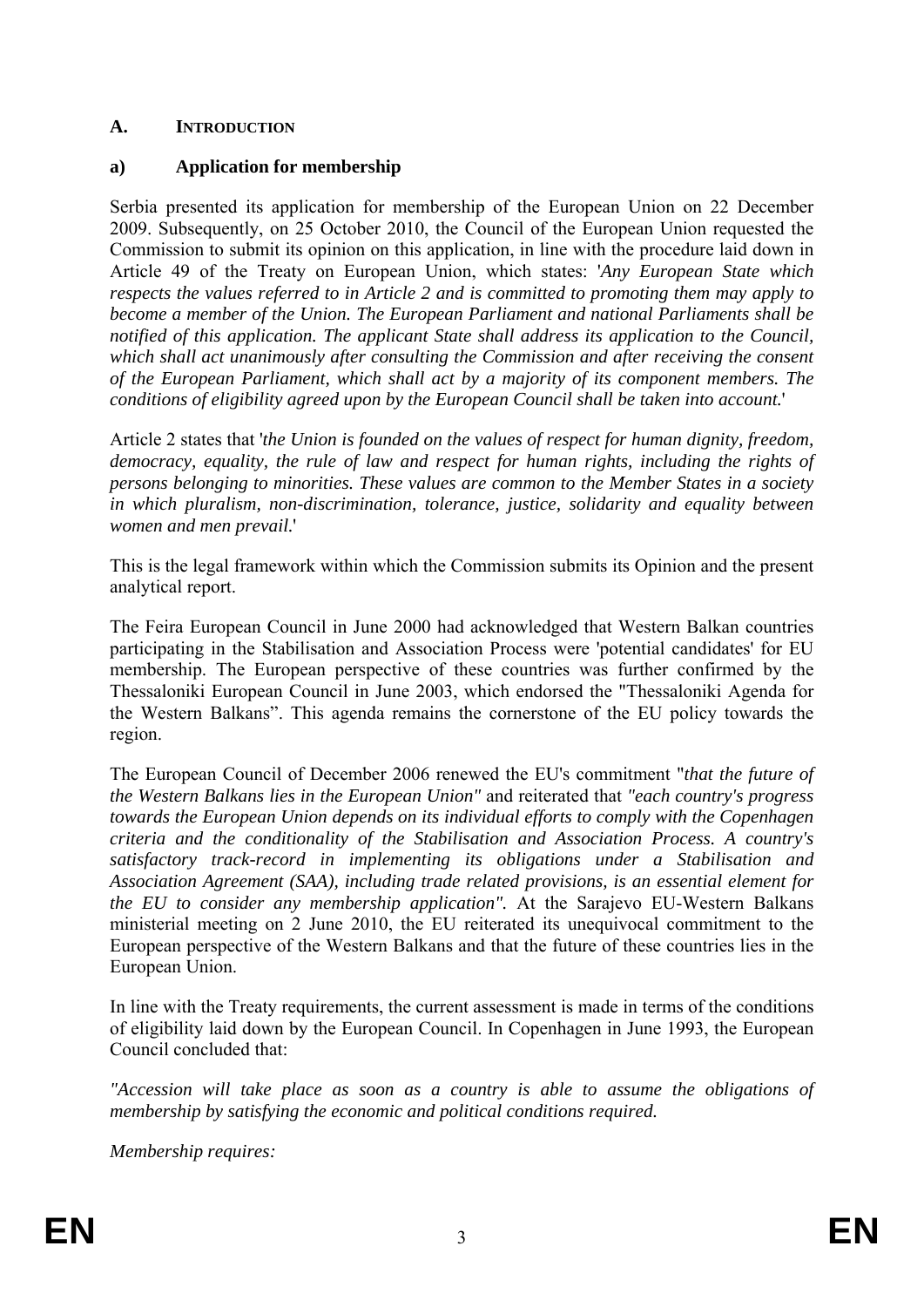*that the candidate country has achieved stability of institutions guaranteeing democracy, the rule of law, human rights and respect for and protection of minorities; the existence of a functioning market economy, as well as the capacity to cope with competitive pressure and market forces within the Union; the ability to take on the obligations of membership including adherence to the aims of political, economic and monetary union".* 

The Union's capacity to absorb new members, while maintaining the momentum of European integration, is also an important consideration in the general interest of both the Union and the candidate countries.

In December 1995, in Madrid, the European Council referred to the need *"to create the conditions for the gradual, harmonious integration of [the applicant] countries, particularly through the development of the market economy, the adjustment of their administrative structures and the creation of a stable economic and monetary environment".* 

The Stabilisation and Association Process (SAP) conditionalities were defined by the Council on 31 May 1999. They include co-operation with the International Criminal Tribunal for the Former Yugoslavia (ICTY) and regional co-operation. As a fundamental element of the SAP, these conditions are integrated into the Stabilisation and Association Agreement (SAA) with Serbia, currently under ratification, as well as in the Interim Agreement (IA) on trade and trade-related matters, which entered into force on 1 February 2010.

In December 2006, the European Council agreed that *"the enlargement strategy based on consolidation, conditionality and communication, combined with the EU's capacity to integrate new members, forms the basis for a renewed consensus on enlargement"*.

In the present Opinion, the Commission analyses Serbia's application on the basis of the country's capacity to meet the criteria set by the Copenhagen European Council of 1993 and the conditionality of the Stabilisation and Association process. Serbia's track-record in implementing its obligations under the Stabilisation and Association Agreement and the Interim Agreement on trade and trade-related matters, is also being examined.

In line with the renewed consensus on enlargement, this Opinion also identifies key policy areas likely to require particular attention in the event of the accession of Serbia and provides initial impact estimates with regard to the policies and sectors concerned. The Commission will provide more detailed impact assessments for these key policy areas at later stages of the pre-accession process. In addition, an accession treaty for Serbia would involve a technical adaptation of the EU institutions in the light of the Treaty on the European Union.

### **b) Relations between the EU and Serbia**

Relations between the EU and Serbia have developed since the democratic changes of 2000, initially with the Federal Republic of Yugoslavia and from 2003 onwards with the State Union of Serbia and Montenegro. The EU continued its relations with the Republic of Serbia as the successor state of the State Union when Montenegro became independent in 2006.

Serbia is participating in the Stabilisation and Association Process. The **Stabilisation and Association Agreement** provides a framework of mutual commitments on a wide range of political, trade and economic issues. It was signed, along with the **Interim Agreement** on trade and trade-related matters, in April 2008. EU ministers agreed to submit the SAA to their parliaments for ratification and to implement the Interim Agreement as soon as the Council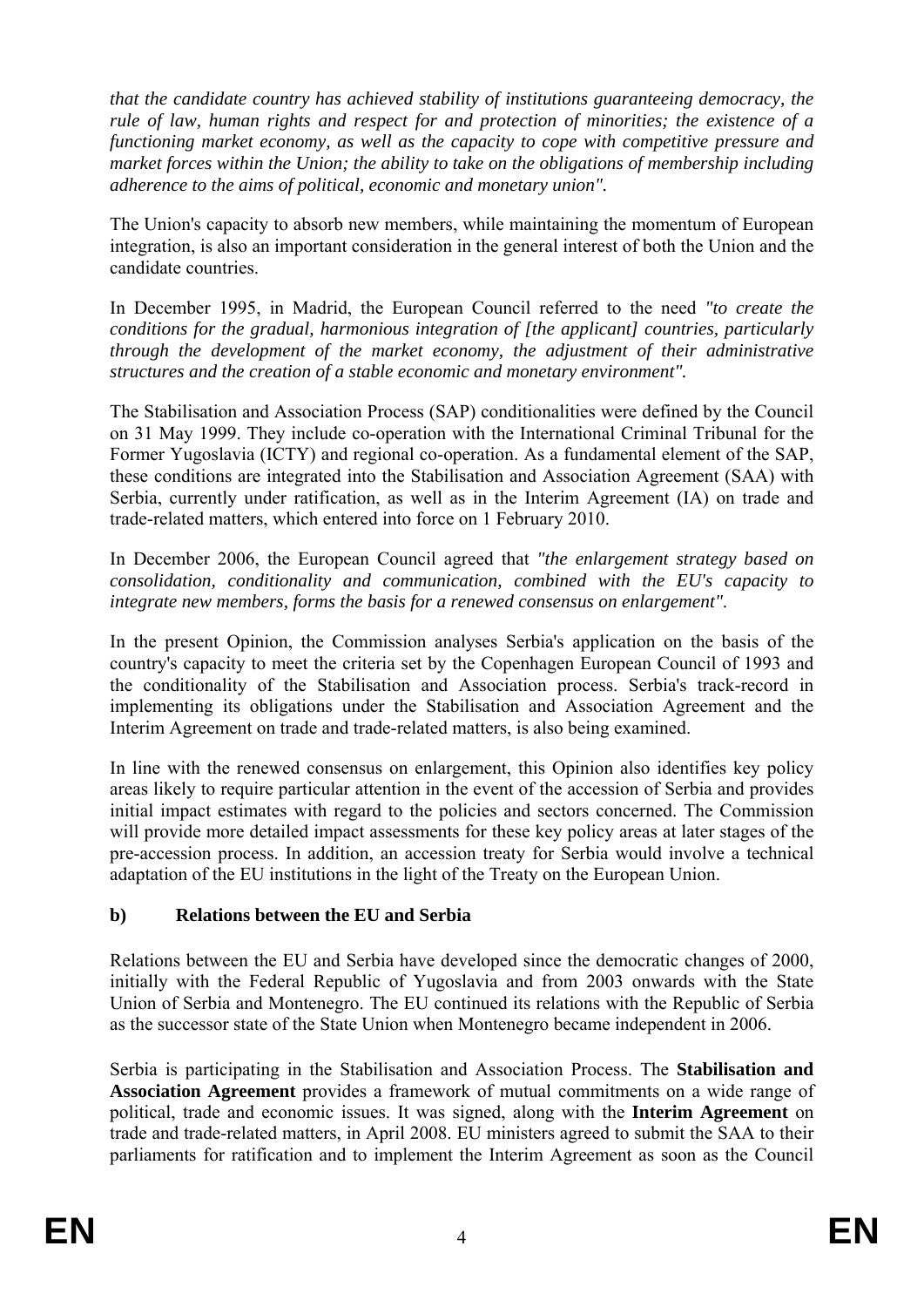decided that Serbia was fully cooperating with the International Criminal Tribunal for the former Yugoslavia. Serbia started on 1 January 2009 to implement the Interim Agreement. The Interim Agreement entered into force on 1 February 2010. At the 14 June 2010 Foreign Affairs Council, Ministers agreed to submit the Stabilisation and Association Agreement to their parliaments for ratification. The process is ongoing.

A **European Partnership** with Serbia was adopted by the Council in 2004 and updated in 2006 and 2008.

**Political dialogue** meetings at ministerial level have been held since 2003. Policy dialogue between the European Commission and the Serbian authorities has been taking place in the framework of the **Enhanced Permanent Dialogue** (EPD) since 2003. Inter-parliamentary meetings between representatives of the European Parliament and of the Serbian parliament have been held annually since 2006.

Serbia has built a positive track record in implementing the obligations of the Stabilisation and Association Agreement and the Interim Agreement on trade and trade-related matters. An interim committee and a number of sub-committees meet annually, including on the internal market, competition, transit traffic, trade, customs, taxation, agriculture and fisheries. Several sub-EPD meetings are covering all sectors of the SAA that are not included in the Interim Agreement, such as energy, environment, social policy, justice, freedom and security. In general terms, Serbia does respect its SAA commitments in these areas and cooperation is progressing well.

Serbia participates in the economic dialogue with the Commission and the EU Member States. The aim of this dialogue is to prepare Serbia for participation in the multilateral surveillance and economic policy co-ordination currently in place in the EU as part of the Economic and Monetary Union. In this framework, Serbia presented in January 2011 an update of its annual Economic and Fiscal Programme (EFP).

**Visa liberalisation** for Serbian citizens travelling to the Schengen area was granted by the Council, after consultation with the European Parliament, as of 19 December 2009. This decision was based on substantial progress in the areas of justice, freedom and security and fulfilment of the specific conditions set out in the roadmap for visa liberalisation. The rules for visa-free travel have been respected by the vast majority of travellers. To ensure the continued implementation of the commitments, a post visa liberalisation monitoring mechanism was established in view of increased numbers of asylum seekers from the region. The Commission presented its first monitoring report to the European Parliament and the Council in June 2011. An agreement on readmission between the European Union and Serbia has been in force since January 2008.

Serbia continued to be an active participant in **regional initiatives**, including the South East European Cooperation Process (SEECP) of which it has assumed the chairmanship in 2011, and the Regional Cooperation Council (RCC). Serbia held the Chairmanship of CEFTA in 2010.

Serbia signed the Energy Community Treaty in October 2005 and the European Common Aviation Area (ECAA) agreement in June 2006.

In October 2008, the Government of Serbia adopted the National Programme for the Integration of Serbia in the European Union for the period 2008-2012. A revised and updated version of this document was adopted in December 2009. In December 2010, the Government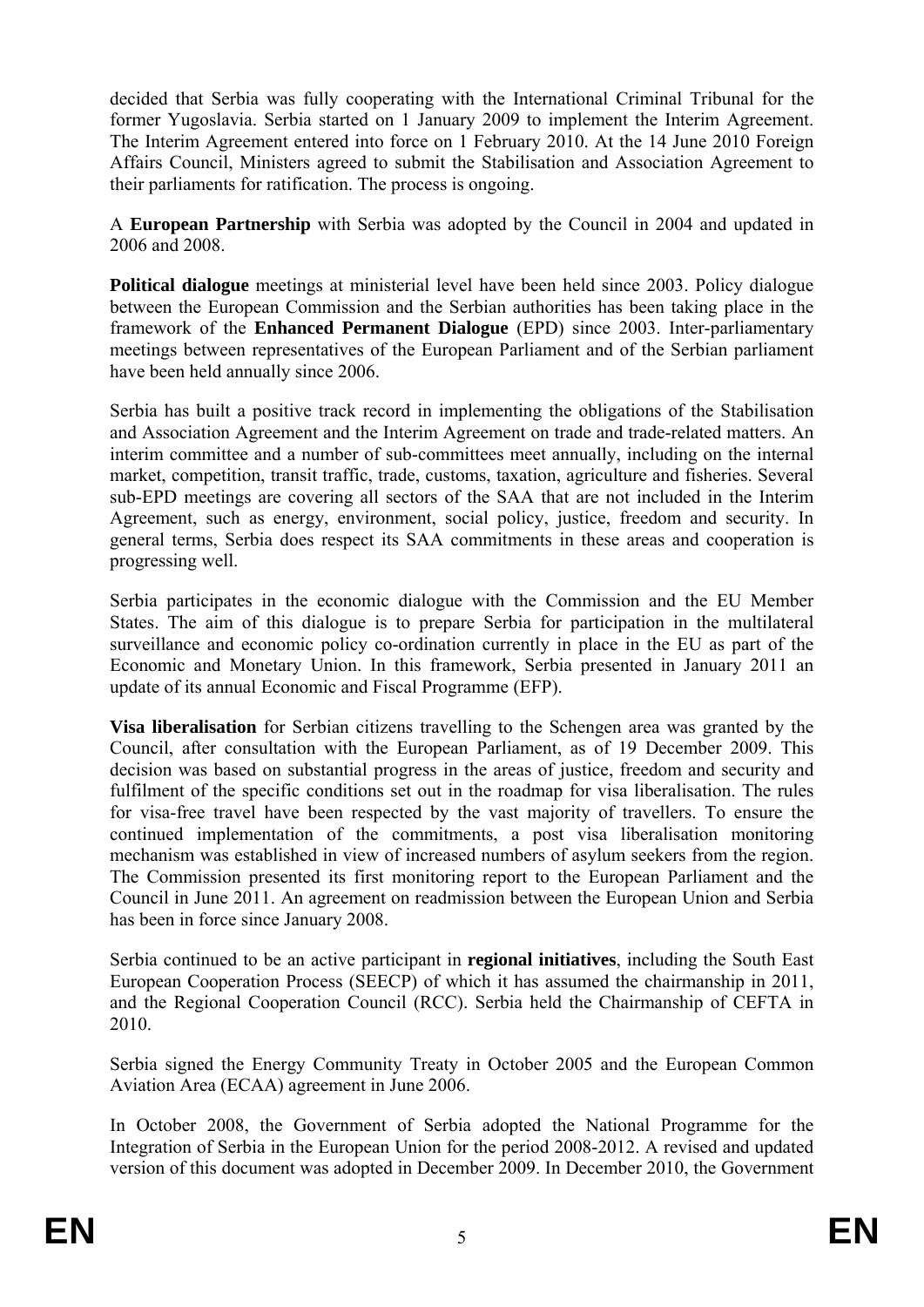adopted an Action Plan on the fulfilment of priorities under the European Commission 2010 Progress Report, with the aim of increasing focus and achieving additional results on the reform agenda, ahead of the present Opinion.

As regards **trade**, Serbia has been a member of CEFTA since May 2007 and the negotiations for its accession to WTO are in a final stage. The EU is, with CEFTA, the main trading partner of Serbia. Trade integration with the EU is high. In 2010, 56% of Serbian imports worth  $\epsilon$ 7.1 billion came from the EU (8.5% from CEFTA), mostly consisting of mineral fuels, chemicals, machinery and transport equipment, and manufactured goods. 57% of Serbian exports, or goods worth  $64.2$  billion, went to the EU (29% to CEFTA), consisting mainly of food products, cereals, basic metals, machinery and transport equipment. Serbia's trade deficit with the EU amounted to  $\epsilon$ 2.9 billion in 2010.

The share of EU investments to Serbia is high, reaching in a peak of almost 88% of total FDI in 2010.

Serbia has been receiving **EU financial assistance** since 2001. Overall, between 2001 and 2011, the EU committed over  $\epsilon$ 2 billion to Serbia in the form of grants and  $\epsilon$ 5.8 billion in the form of soft loans. From 2001 to 2006, Serbia benefited from EU CARDS assistance worth  $€1,045$  million. Since 2007, CARDS has been replaced by the Instrument for Pre-Accession Assistance (IPA), under which Serbia received assistance worth  $\epsilon$ 974 million between 2007 and 2011.

The assistance under IPA is designed to support the reforms undertaken as part of the European integration process, with a focus on the rule of law, institution building, approximation with the EU *acquis*, sustainable economic and social development, and support to civil society.

The Commission adopted in June 2011 a Multi-Annual Indicative Planning Document for the IPA programme in Serbia for the period 2011-2013. It introduces a new sector-based approach, focusing assistance on the following seven sectors: justice and home affairs; public administration reform; social development; private sector development; transport; environment, climate change and energy; agriculture and rural development.

Financial aid under IPA is structured under two components. Component I focuses on political and socio-economic development (rule of law, alignment with the *acquis*, education, transport, energy, environment, agriculture etc.), while Component II focuses on cross-border cooperation (environment, culture, research, security etc.). Serbia received  $\epsilon$ 100 million in the form of budgetary support under the 2009 IPA programme, to help it alleviate the socioeconomic impact of the economic downturn. An Agreement on Macro Financial Assistance was signed in July 2010 between EU and Serbia and €100 million were disbursed in July 2011.

IPA assistance is currently managed centrally by the EU Delegation in Belgrade. Serbia is preparing for decentralised management of IPA funds. Further extensive efforts, including the strengthening of administrative capacities, remain necessary before Serbia is in a position to take over responsibility.

Serbia participates fully in a number of EU programmes: the 7th Framework Programme for research and technological development, PROGRESS, the Competitiveness and Innovation Programme, the Information and Communication Technologies Policy Support Programme,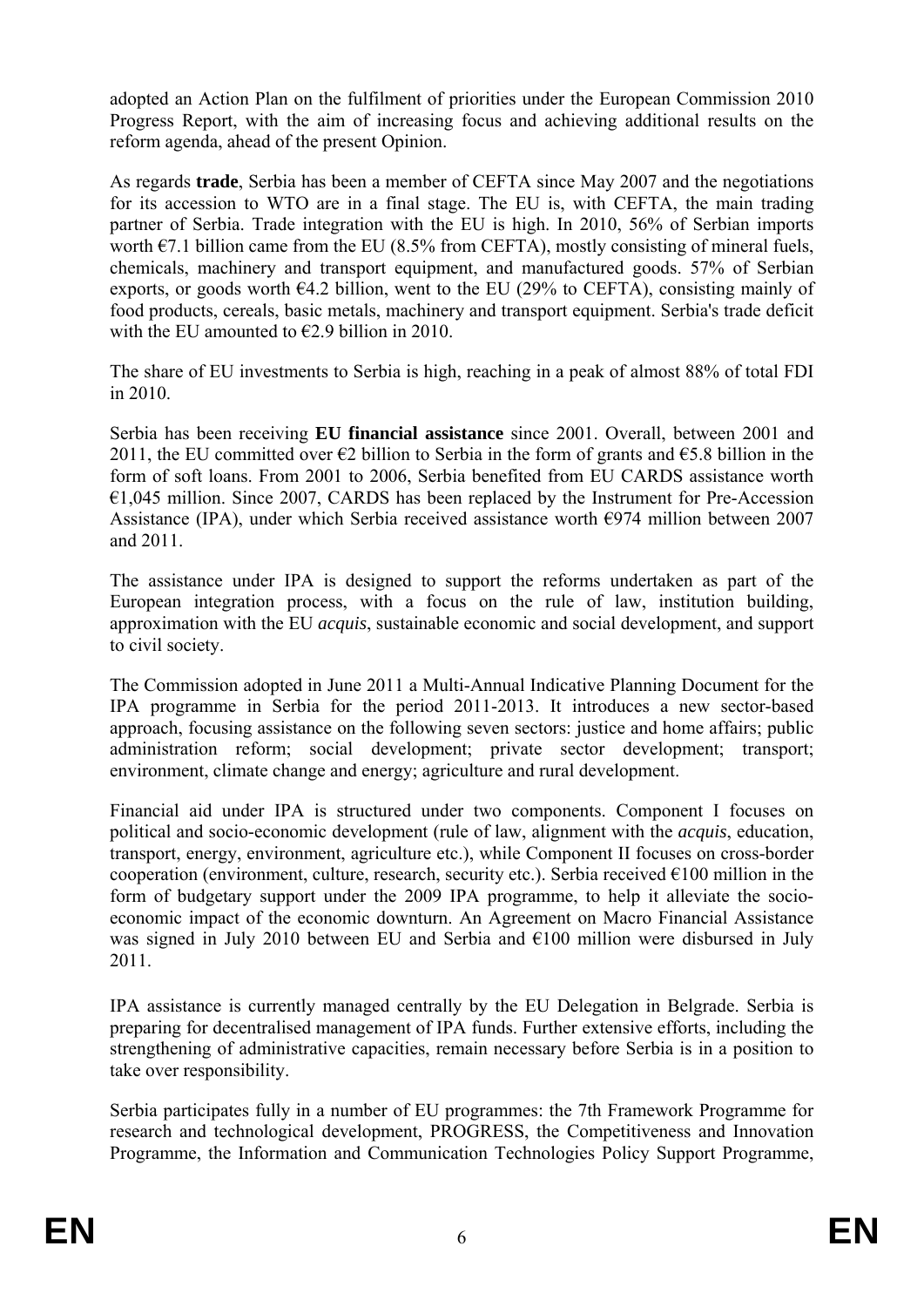the Culture Programme, the Customs Programme and the Fiscalis Programme. IPA funds are used to meet part of the costs of participation in these programmes.

# **c) Contents of the Analytical Report**

The analytical report takes account of the conclusions of the European Council in Copenhagen in 1993 and subsequent European Council conclusions. The report:

Describes the relations between Serbia and the Union;

Analyses the situation in respect of the political conditions established by the European Council (democracy, rule of law, human rights, protection of minorities; regional issues and international obligations);

Assesses the country's situation and prospects in respect of the economic conditions established by the European Council (functioning market economy, capacity to cope with competitive pressure);

Addresses the question of the capacity of the country to adopt the obligations of membership, i.e. the total body of EU legislation as expressed in the Treaty, the secondary legislation, and also the policies of the Union (*acquis* of the European Union);

Provides, in line with the December 2006 European Council conclusions, initial impact estimates in the fields of freedom of movement for workers (chapter 2), agriculture and rural development (chapter 11), regional policy and coordination of structural instruments (chapter 22), and financial and budgetary provisions (chapter 33). These have been identified as the main policy areas likely to require particular attention in the case of Serbian accession.

In assessing Serbia's situation with regard to the economic criteria and its capacity to assume the obligations of the *acquis*, the Commission has also estimated the progress which could reasonably be expected in the years ahead, before possible accession, taking account of the fact that the *acquis* itself will continue to develop.

The Commission has drawn on a number of sources of information: answers given by the Serbian authorities to a detailed questionnaire and additional follow-up questions, consultations with the EU Delegation in Serbia, reports of expert missions, reporting by the Member States' Embassies in Belgrade, European Parliament reports<sup>[1](#page-8-0)</sup>, assessments by international organisations (including the Council of Europe, OECD, OSCE, IMF, World Bank), as well as local and international non-governmental organisations.

This Opinion has been prepared following a methodology similar to that used in previous Opinions. The Commission organised a number of expert missions in Serbia, which were concentrated mainly in the fields covered by the political criteria. This methodology allowed a sound assessment to be made of the administrative capacities of Serbian institutions and of the way legislation is implemented, and it helped to better identify the remaining challenges and priorities for future action. The Commission has analysed both the present situation and the medium-term prospects. For the purpose of this Opinion, and without prejudging any future date of accession, the medium-term perspective has been defined as a period of five years.

1

<span id="page-7-0"></span>1

The rapporteur for Serbia is Mr Jelko Kacin.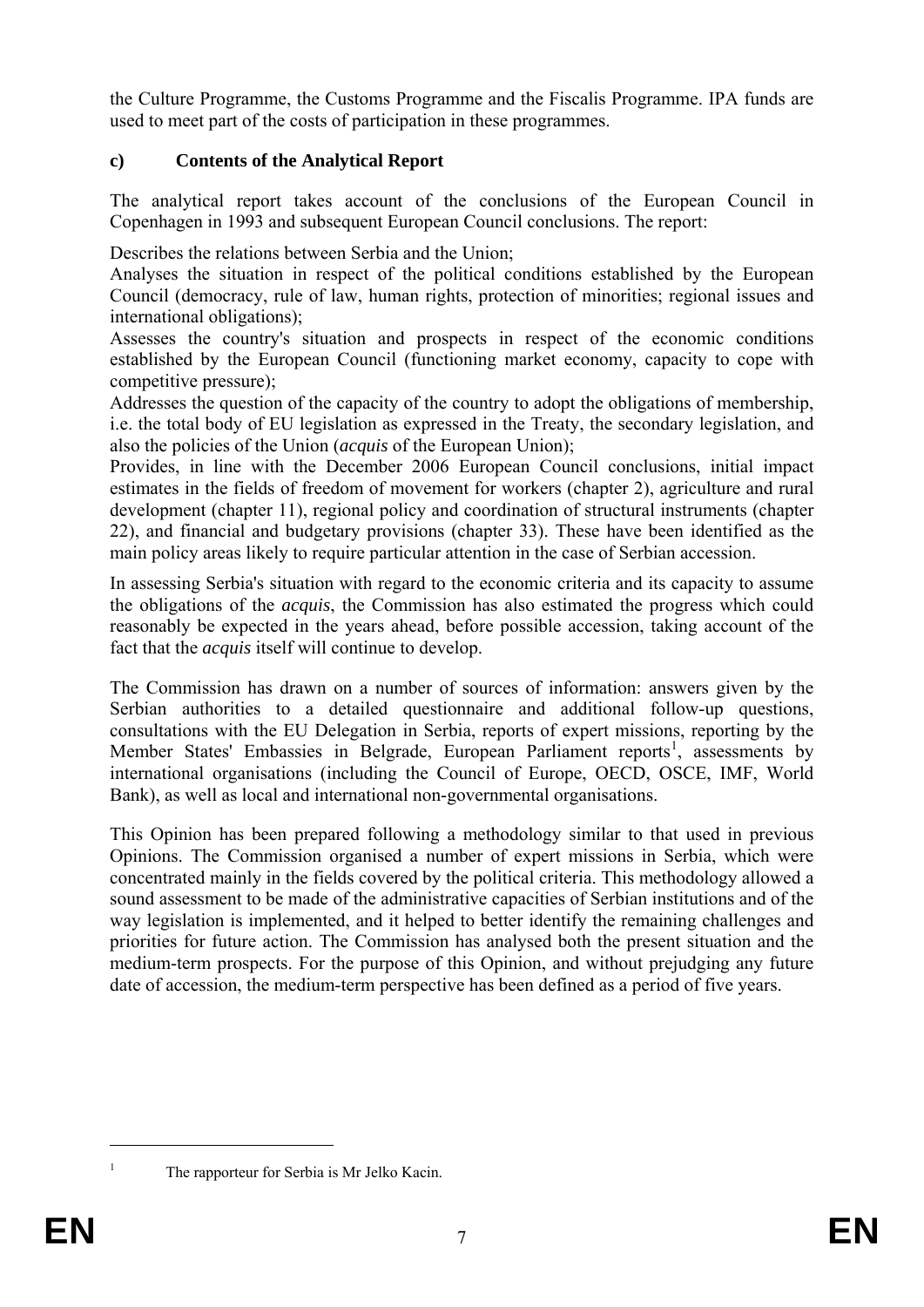#### **B. CRITERIA FOR MEMBERSHIP**

### **1. POLITICAL CRITERIA**

The European Council in Copenhagen in 1993 set a number of political criteria for accession to be met by applicant countries. A country must have achieved 'stability of institutions guaranteeing democracy, the rule of law, human rights and respect for and protection of minorities'. In the case of the Western Balkans the conditions defined by the Stabilisation and Association Process are also a fundamental element of EU policy, which will be assessed in this report. These include regional cooperation, good neighbourly relations and compliance with international obligations, such as cooperation with the UN International Tribunal for the former Yugoslavia (ICTY).

The political criteria established in Copenhagen derive from the fundamental values on which the EU is founded, as set out in Article 2 of the Treaty on European Union. These principles are emphasised in the Charter of Fundamental Rights of the European Union. Article 6(1) of the Treaty states that: '*The Union recognises the rights, freedoms and principles set out in the Charter of Fundamental Rights of the European Union of 7 December 2000, as adapted at Strasbourg, on 12 December 2007, which shall have the same legal value as the Treaties*'*.* 

The assessment set out below examines the main ways in which public authorities are organised and operate, and the situation with regard to protection of fundamental rights. It is not confined to a formal description, but seeks to ascertain the way in which democracy and the rule of law actually function in practice.

# **1.1. Democracy and the rule of law**

The Republic of Serbia continued as a successor state of the former State Union of Serbia and Montenegro, following Montenegro's proclamation of independence in June 2006.

A new **Constitution** was adopted by an overwhelming majority in parliament and in a subsequent referendum, and entered into force in November 2006. The Constitution lays down the rules of parliamentary democracy, separation of powers and independence of the judiciary. It defines the fundamental principles of rule of law, social justice, respect for human and minority rights, and prohibits capital punishment and discrimination of any kind. The Constitution establishes the right to constitutional appeal and the Ombudsman. It sets out the principle of democratic and civilian control of the armed forces. It provides that Serbia can only conclude international treaties that are compatible with the Constitution<sup>[2](#page-7-0)</sup>. A two-thirds majority vote is required in parliament to both launch and approve a revision of the Constitution. The process of aligning the legal framework with the new Constitution has been almost completed.

<u>.</u>

<span id="page-8-0"></span> $\overline{2}$  According to Article 182 of the Constitution 'Kosovo and Metohija' is an Autonomous Province ("*In the Republic of Serbia, there are the Autonomous Province of Vojvodina and the Autonomous Province of Kosovo and Metohija*") and is referred to as a constituent part of Serbia's territory in Article 114 (as part of the presidential oath). Serbia is prevented from exercising administrative authority over the territory of Kosovo since UNSCR 1244/1999 placed Kosovo under interim administration. Kosovo declared its independence on 17 February 2008. The Council noted in its conclusions on 18 February 2008 "*that Member States will decide, in accordance with national practice and international law, on their relations with Kosovo*".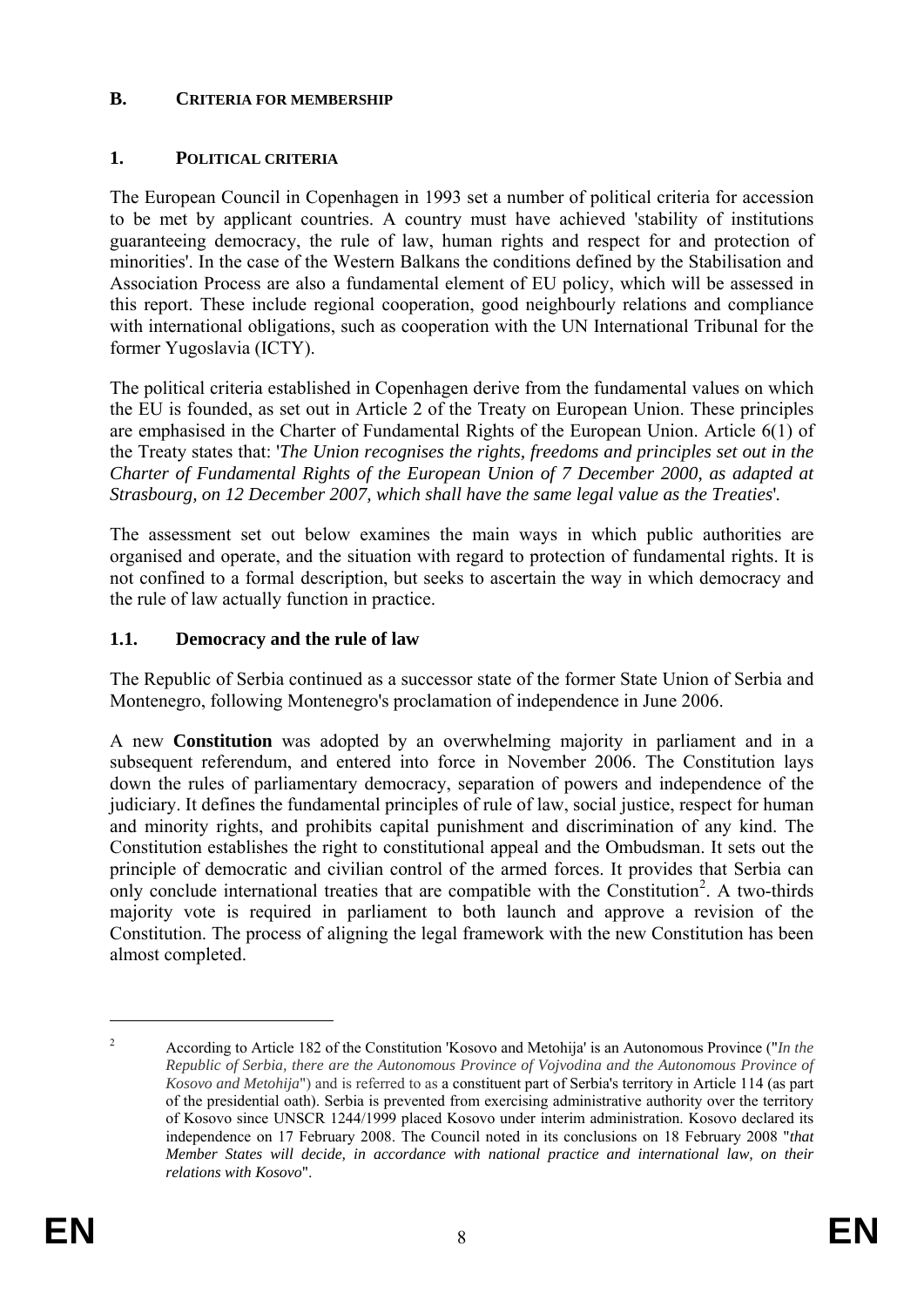The Constitution is largely in line with European standards. However, some provisions would still need to fully reflect the recommendations of the Venice Commission in its Opinion of March 2007, in particular those allowing control by political parties over parliamentary mandates (See also section *infra*) and those providing for an excessive role of parliament in appointments and dismissals, in particular in the judicial system.

*Overall*, the Constitution lays down the necessary principles for a parliamentary democracy based on the rule of law and the separation of powers. It is largely in line with European standards.

### *1.1.1. Parliament*

The Serbian **Parliament** is unicameral, with 250 members elected by direct universal suffrage for a four-year term. The Constitution guarantees the right to vote to all Serbian citizens over the age of 18. The Law on the Election of Members of Parliament provides for proportional representation, according to the D'Hondt method, of candidate lists which have achieved a five per cent threshold of votes; in order to facilitate their representation, no threshold is applied to lists representing national minorities. Serbia is regarded as a single constituency.

The parliamentary **elections,** held in May 2008, were assessed by OSCE/ODIHR as being overall in line with international standards. The work of the election administration was good and transparent. However, significant shortcomings of the electoral legislation against EU standards were noted, particularly provisions that allowed political parties to appoint Members of Parliament (MPs) after the vote without adhering to the order of the lists of candidates presented to the voters. In April 2010, the Constitutional Court ruled similar provisions in the Law on Local Elections to be unconstitutional.

The electoral legislation has since been brought into line with European standards. The 2000 Law on the Election of Members of Parliament was amended in May 2011 and now requires that the appointment of MPs should follow the order of the lists. It also puts an end to the practice of 'blank resignations', by which MPs were tendering resignation letters to their parties. Similar changes were also introduced in the Law on local elections in July 2011. The 2009 Law on a Single Voters Register will also improve the accuracy and security of data when it enters into force in December 2011. The Law on Financing of Political Activities adopted in June 2011 covers the financing of electoral campaigns with provisions on transparency of funding sources, allocation of state funding and enhanced control prerogatives for the Anti-Corruption Agency.

The Speaker of Parliament is elected for a four-year term. Among the six deputy speakers, four are currently from the opposition. There are 30 standing committees, 12 of which are chaired by MPs from the opposition. Debates in committees are open to the media and plenary sessions are broadcast. The President of the Republic can dissolve parliament on a proposal from the government and shall dissolve parliament when it fails to elect a new government following its resignation or a motion of non-confidence. Women account for 22% of the number of MPs, a proportion which will be increased to at least 30% in the next legislature, in accordance with the May 2011 amendments to the electoral law. Requests to waive the immunity of an MP in cases involving criminal offences have recently begun to be processed.

Legislative proposals can be tabled by each MP, the government, the Assembly of the Autonomous Province, an initiative supported by 30,000 voters and, in their respective areas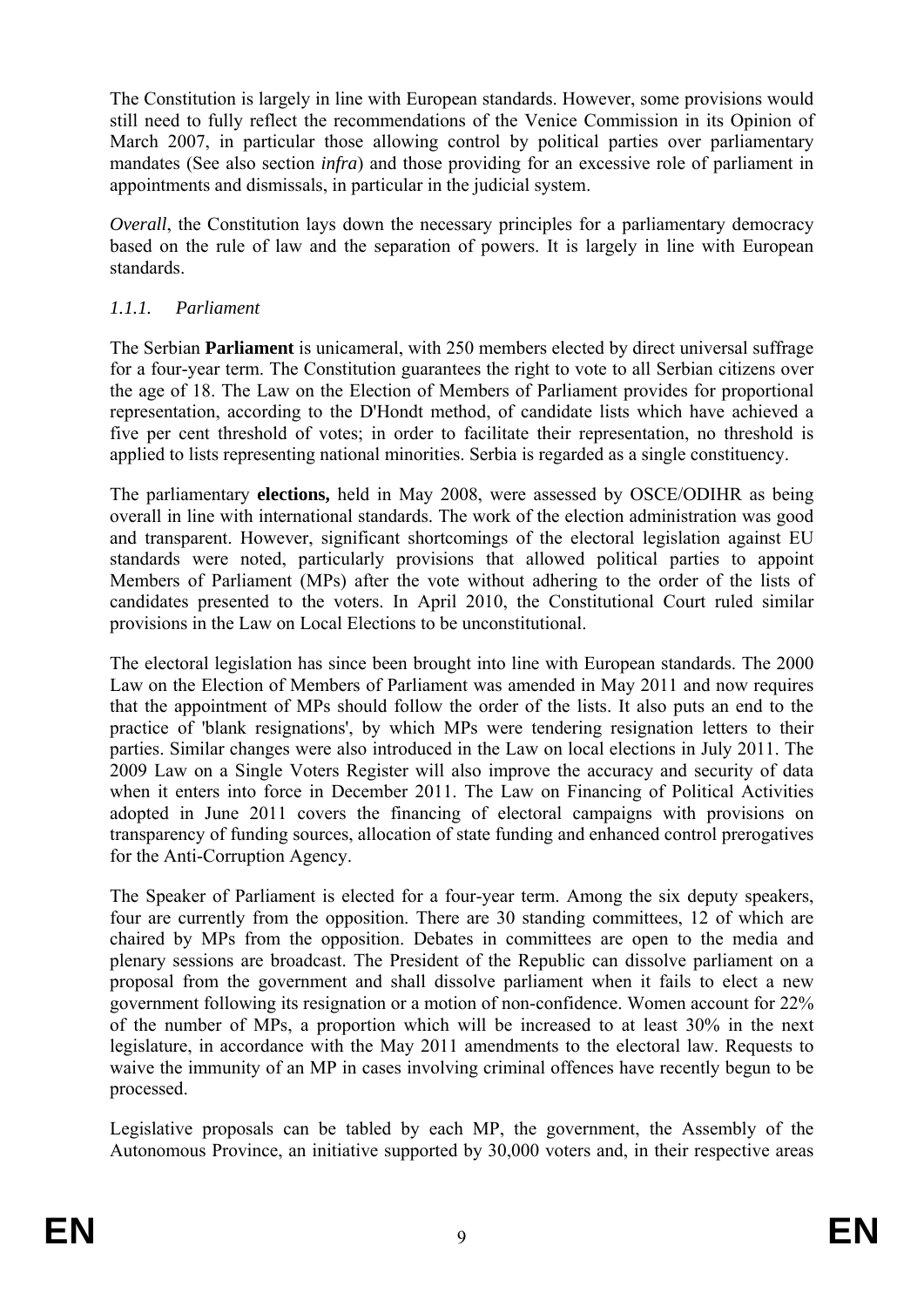of competence, by the Ombudsman and the National Bank of Serbia. Laws are normally adopted after four readings: two in the relevant committees, followed by two readings in the plenary comprising, respectively, a general debate on the rationale, objectives and essential elements of the proposed legislation and a detailed debate on those articles that are the subject of amendments, before final adoption. A single debate may be organised for a number of bills that are related. An urgent procedure, which shortens the deadlines of readings and the length of debates, may be used under exceptional circumstances, including for the purpose of alignment with the EU *acquis*. A fast-track procedure, with similarly abbreviated stages, can be applied to legislation aimed at achieving harmonisation with the EU *acquis*. Laws are generally adopted by a simple majority vote and with the proviso that a majority of MPs are present.

The 2010 Law on the National Assembly established the budgetary autonomy of parliament, a "collegium" composed of the bureau of parliament and the heads of political groups, which meets occasionally, and rules on the transparency of parliamentary bodies. The first autonomous budget was approved in December 2010; an office for budget planning and analysis was established and an internal auditor was appointed in April 2011. The rules of procedure adopted in 2010 clarified the legislative procedures, introduced public hearings and enhanced the existing instruments of control over the executive. Under these rules the number of standing parliamentary committees will be reduced to 19 as from the next legislature. Amendments adopted in 2010 allowing MPs to hold other public functions were deemed invalid by the Constitutional Court in July 2011 and concerned MPs had to choose between their mandates in September 2011.

Twenty-one political parties are currently represented in parliament; four parties representing national minorities have constituted a parliamentary group. They took part in the parliamentary elections of May 2008, either individually or as part of coalition lists. The largest opposition party split after the elections into two separate political groups. The 2009 Law on Political Parties established stricter rules for party registration, including the obligation to collect 10,000 signatures (1,000 for parties representing national minorities). Following its entry into force, a total of 81 parties have been registered, of which 45 represent national minorities.

Parliamentary business has run more smoothly and effectively under the current legislature than previously. Since 2008, parliament engaged in extensive legislative activity aimed at establishing a systemic legal framework in line with European standards. New procedural rules have streamlined the parliamentary agenda and reduced the previously widespread practices of parliamentary obstruction. There was also an intense mobilisation in 2011 on the priorities of the government's Action Plan aimed to address the challenges identified in the 2010 Commission Progress report. Nevertheless, urgent and other abbreviated procedures were applied in many instances, including for key pieces of legislation, thereby limiting parliamentary and public debate. Stricter criteria should be applied to urgent and fast-track procedures aimed at harmonisation with the EU *acquis* in order to limit their application to measures of technical alignment with the *EU acquis*. There is no consistent approach to the consultation of stakeholders. Not enough attention is paid to the quality of legislation. As a result, the Constitutional court invalidated parts of several important pieces of legislation. Appointments that fall under the competence of parliament are often late and in some instances based on unclear criteria.

A Committee for European Integration has been in place since May 2004 and is tasked with verifying the compatibility of proposed legislation and other measures with European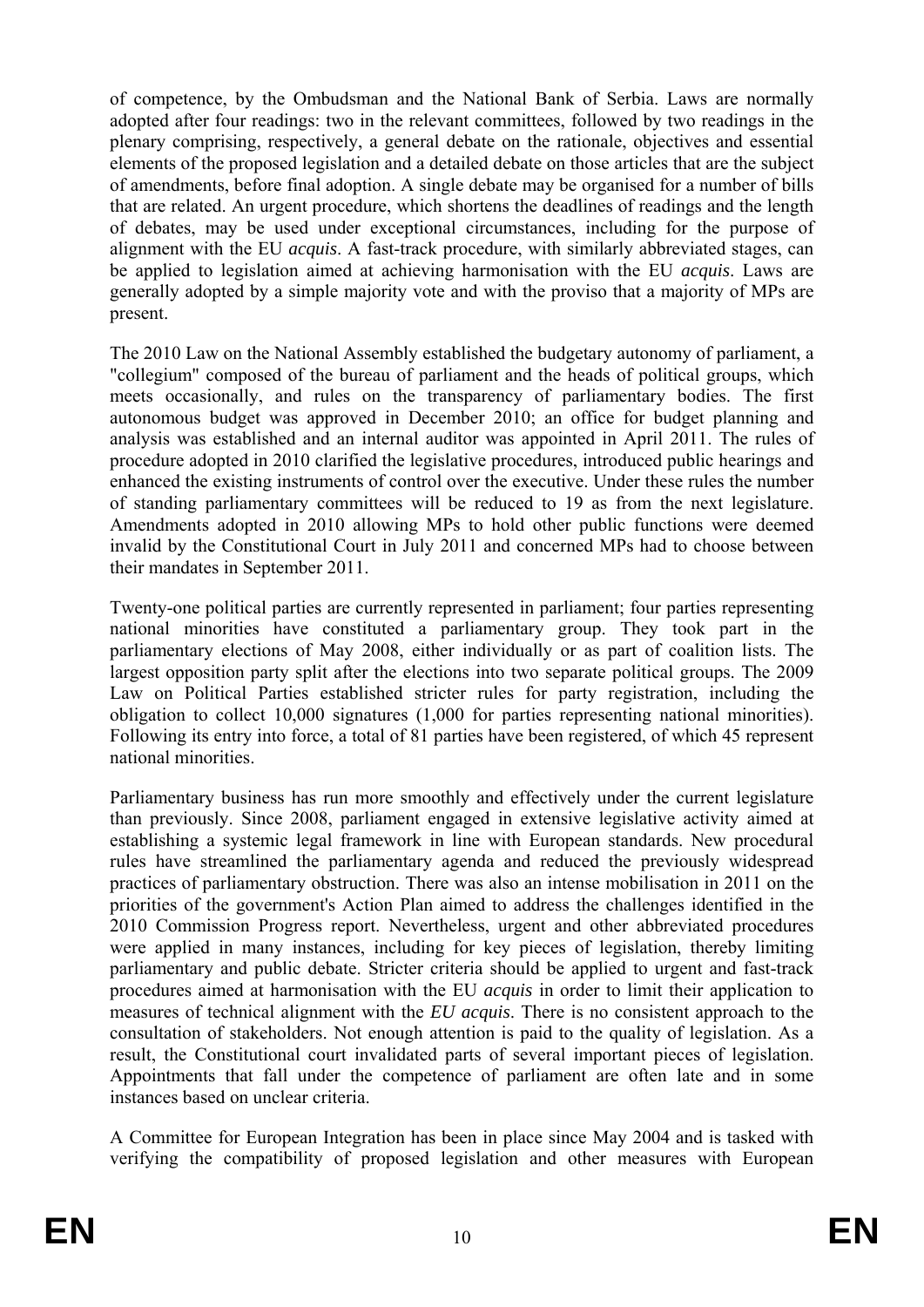standards. Since 2009 it has held regular hearings of the government on the implementation of the National Plan for European Integration.

There has been a gradual improvement in parliament's role of oversight and control of the government. It is exercised mainly by means of parliamentary questions addressed to the government, to one or more ministers and to the Prime Minister, during sessions held on a monthly basis. There is provision for interpellations, votes of confidence and the establishment of committees of inquiry. The Government presents an annual report. Individual ministers provide specific reports and attend hearings of the relevant committees. Although the use of oversight tools has developed, it remains largely formal. Parliament adopted amendments to its rules of procedure in February 2011 that clarified its relations with independent regulatory bodies. It still needs to develop the use of their findings to enhance its own oversight over the executive.

The work of committees remains weak and largely reactive due to limited resources and expert staff. This hampers the ability of parliament to scrutinise draft legislation in depth, including its financial implications, and to monitor the implementation of legislation. A European Integration Department, with some initial capabilities, was established in the parliamentary service to support the work of the Committee for European Integration.

*Overall*, elections have been consistently conducted in accordance with international standards for democratic elections since 2001. The electoral legislation has recently been brought into line with European standards and consolidates the free exercise of parliamentary mandates, a principle which also needs to be fully enshrined, in due course, in the Constitution.

There has been a marked improvement in the functioning and the legislative activity of parliament in the current legislature. There was a striking mobilisation of efforts in the last year, which led to substantial results. Improved rules of procedure helped to streamline the debates, while at the same time reducing obstruction. Further efforts are needed in order to enhance the legislative process, including the conduct of proper impact assessments and a consistent approach to the consultation of stakeholders. Oversight of the government, including the monitoring of the implementation of legislation, has still to be strengthened.

# *1.1.2. The executive*

The **President** of Serbia is elected by direct, universal suffrage for a five-year term of office, which is renewable once. The unity of the State is vested in the President. The President represents Serbia nationally and abroad, promulgates laws and may exercise a suspensive veto. He proposes a Prime Minister-designate to the Parliament. He appoints one third of the members of the Constitutional Court. The President may dissolve the Parliament upon a proposal from the Government. The President appoints and dismisses ambassadors and other diplomatic representatives upon a proposal from the Government, and grants amnesty and performs other duties laid down in the Constitution. He is the commander of the armed forces and has the power to appoint, promote and dismiss military officers. The President enjoys equivalent immunity to that of Members of Parliament and may not perform any other public function or professional activity. The President may be impeached for violation of the Constitution under a parliamentary procedure initiated by at least one third of MPs and confirmed by a two-thirds majority vote, following an opinion of the Constitutional Court.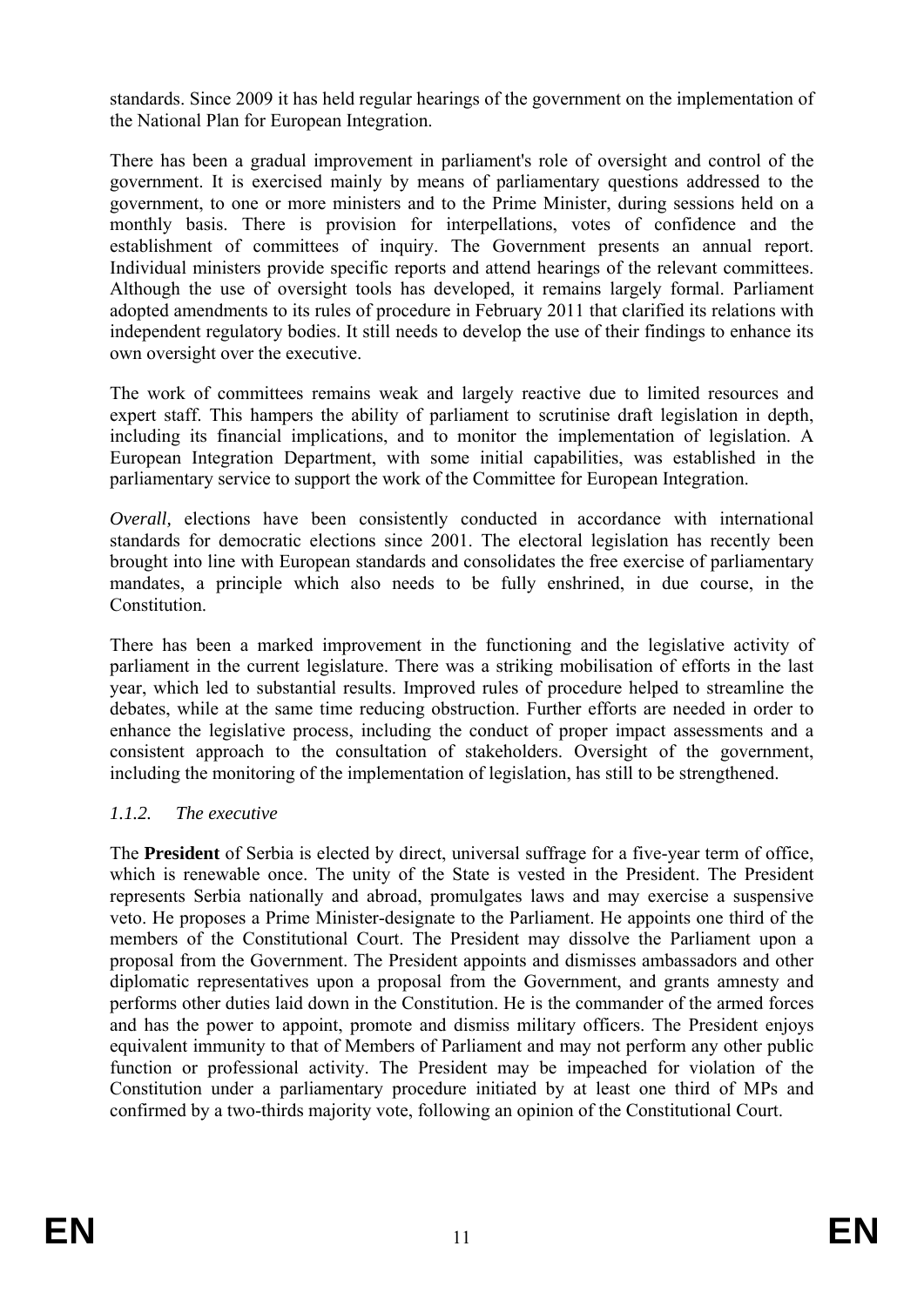The current President is Boris Tadic, who was elected in June 2004 as President of the Republic of Serbia within the State Union of Serbia and Montenegro, and elected in February 2008 as President of the Republic of Serbia.

The decision to appoint the Prime Minister is taken by parliament on a proposal by the President. Parliament approves the composition of the **government** and its programme by an absolute majority, on a proposal by the Prime Minister-designate. All government members, including the Prime Minister, enjoy immunity due to their function, but are accountable to parliament. Their position is incompatible with being an MP or holding executive or representational functions at the level of an autonomous province or local self-government.

The current government is led by Prime Minister Mirko Cvetkovic and was appointed in July 2008. It was restructured and downsized in March 2011. It has 21 members, of whom three are women, and it includes a Vice Prime Minister and three Deputy Prime Ministers, one of whom is in charge of EU integration. The Prime Minister currently also assumes the functions of Minister of Finance.

The government's powers, internal organisation and working procedures are regulated by the Constitution, the Law on Government, the Law on Ministries, the Law on Public Administration and its rules of procedure. The government is supported by a General Secretariat. There are rules on the coordination of public appearances and statements of ministers relating to the work and decisions of the government. The government, as well as all other public administration bodies, are bound to provide public access to information on their work, pursuant to the Law on free access to public information. Transparency of decisionmaking and access to sensitive information, such as appointments and salaries in public companies, have yet to be improved.

The government conducts Serbia's domestic and foreign policies and implements legislation. It steers the country's reforms, coordinates the work of public administration bodies, and adopts policy guidelines and strategies. The government meets and takes decisions in regular weekly sessions. It works on the basis of an annual work programme, including a legislative programme and a budget memorandum defining the fundamental objectives of public finances and of macroeconomic policy.

The government's rules of procedure were strengthened in June 2010 as regards the practice of drawing up for each legislative proposal a statement of compliance with the EU *acquis*, which is now mandatory and must also include a table of concordance. Such legislative proposals must also include an impact assessment with an estimate of their financial implications. Government is supported by a Legislative Secretariat, which checks the constitutionality and legality of draft measures, and an Office for Regulatory Reform and Regulatory Impact Analysis, established in November 2010, to assist in developing impact assessment. The Ministry of Finance reviews the financial implications of draft legislation.

In spite of those recent improvements, the government's capacity for strategic policy planning has yet to be developed. Inter-ministerial and inter-agency coordination need to be improved and compartmentalisation reduced. The quality of legislation prepared by government remains uneven. A more consistent and fully transparent approach to the consultation of stakeholders is needed for the preparation of draft legislation, as well as sufficient consideration of its enforceability. There is room for improvement of the consideration given to suggestions made by relevant state institutions and independent regulatory bodies.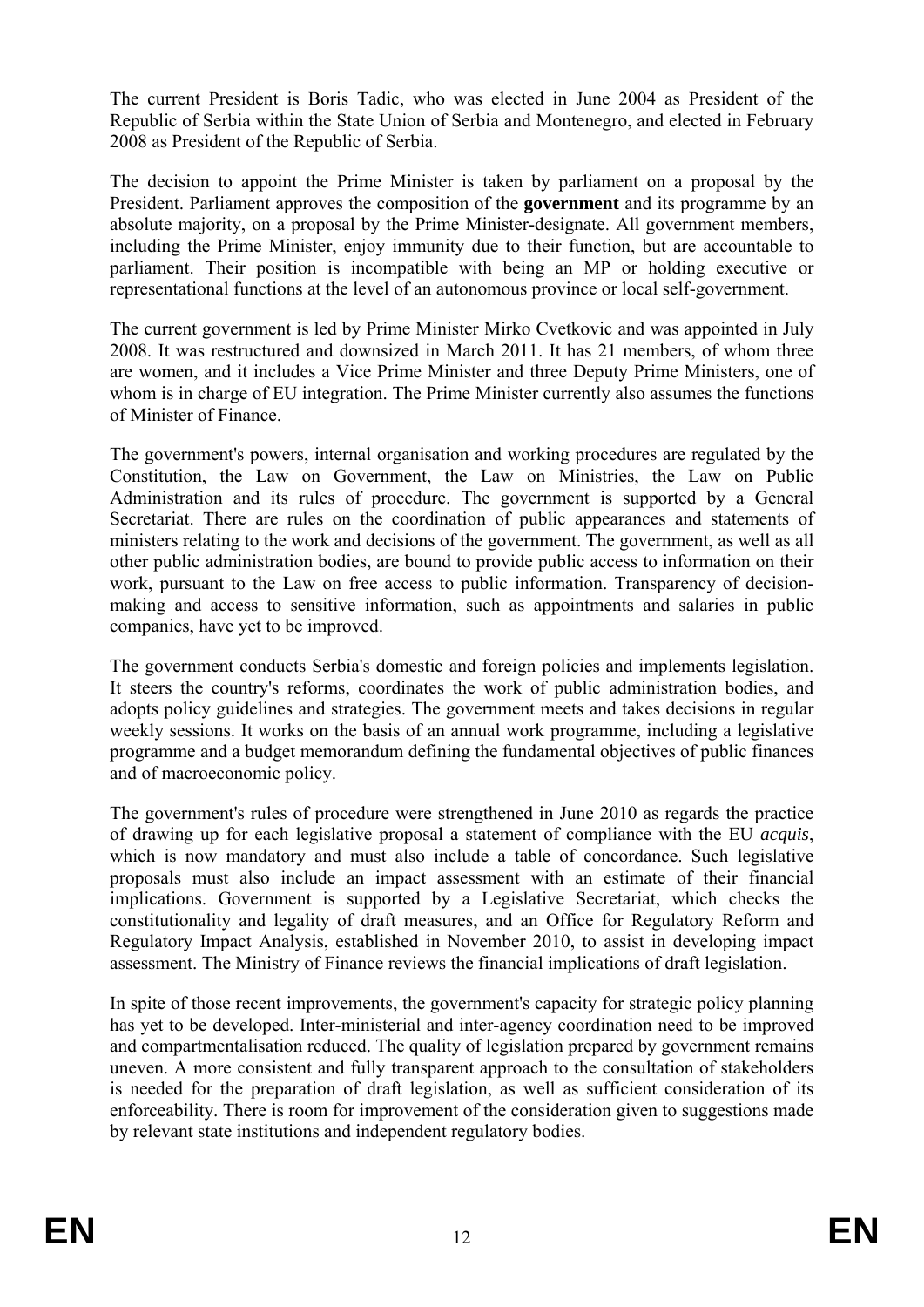The Serbian European Integration Office (SEIO) was established in 2004 and has since developed its capacities and demonstrated great ability to coordinate government activity in relation to the EU agenda of reforms. A structure comprising a high-level coordination body supported by an expert group and 35 expert sub-groups covering all chapters of the *acquis* was established in 2007. The government adopted a National Programme for EU Integration (NPI) in 2008 and revised it in 2009. It is a comprehensive planning document that encompasses the legislative and administrative reforms that are considered necessary in order to prepare for EU membership. In December 2010, the government adopted an Action Plan aimed to address the challenges identified in the 2010 Commission Progress report. The SEIO monitors the implementation of commitments identified in the NPI and the Action Plan, and reports on them on a quarterly basis. The rules of procedure of the government were adapted in May 2010 to step up the process of harmonisation of legislation with the *acquis,* in line with the stated priority attached by the government to the European integration process. A robust network of EU integration correspondents and departments in line ministries will be needed to help Serbia progress in its EU integration process.

Serbia has two main levels of government – central and **local self-government** – as well as the autonomous province of Vojvodina. A Law on Territorial Organisation, the Law on Local Government and the Law on the Capital City were adopted in 2007. Serbia encompasses 122 municipalities, 22 towns and the city of Belgrade, as a special territorial unit. As regards the Province of Vojvodina, a new Statute was adopted by the Provincial Assembly in 2008; the Statute and the Law determining the competences of Vojvodina were approved in the National Assembly in 2009. A Law on public property which entails transfers of competences to the Province of Vojvodina, as well as to municipalities, was adopted in September 2011. *(See also political criteria – Human Rights and the protection of minorities – property rights.)* 

Central authorities have delegated competences to units of local self government in areas such as building permits, utilities, culture, education, health, social and child welfare, protection of the environment and agricultural land. A law on fiscal decentralisation was adopted in June 2011 which aims at providing municipalities with additional funding through allocations stemming from the income tax. However, a complete overview and inventory of the functions delegated to municipalities remain to be established. Transfers have been made without ensuring sufficient capacity and resources at local level, in part because of the impact of the economic crisis on public finances which meant that municipalities' own revenues were also shrinking. The National Council for Decentralisation was established in 2009, but has been mostly inactive since. There has been insufficient consultation with local authorities in the decision-making process relating to the development of new legislation or amendments to existing laws that have implications at the local level.

*Overall*, Serbia has a well-established functioning system of executive power. Serbia attaches high priority to the European integration process and the government has adapted its procedures accordingly. The Serbian European Integration Office plays a central and valuable role in the coordination of the EU reform agenda. Serbia has established a Statute for the province of Vojvodina and has taken steps to increase competencies at municipal level. The government's capacities for policy planning and coordination need to be seriously overhauled. Further efforts are needed in order to make effective use of the regulatory impact assessment and improve public consultation in the legislative process, particularly with regard to civil society and local self-government. Implementation of laws needs to be better prepared and monitored. Transfers of competences at local level should be backed up by corresponding resources and appropriate attention paid to sound financial management.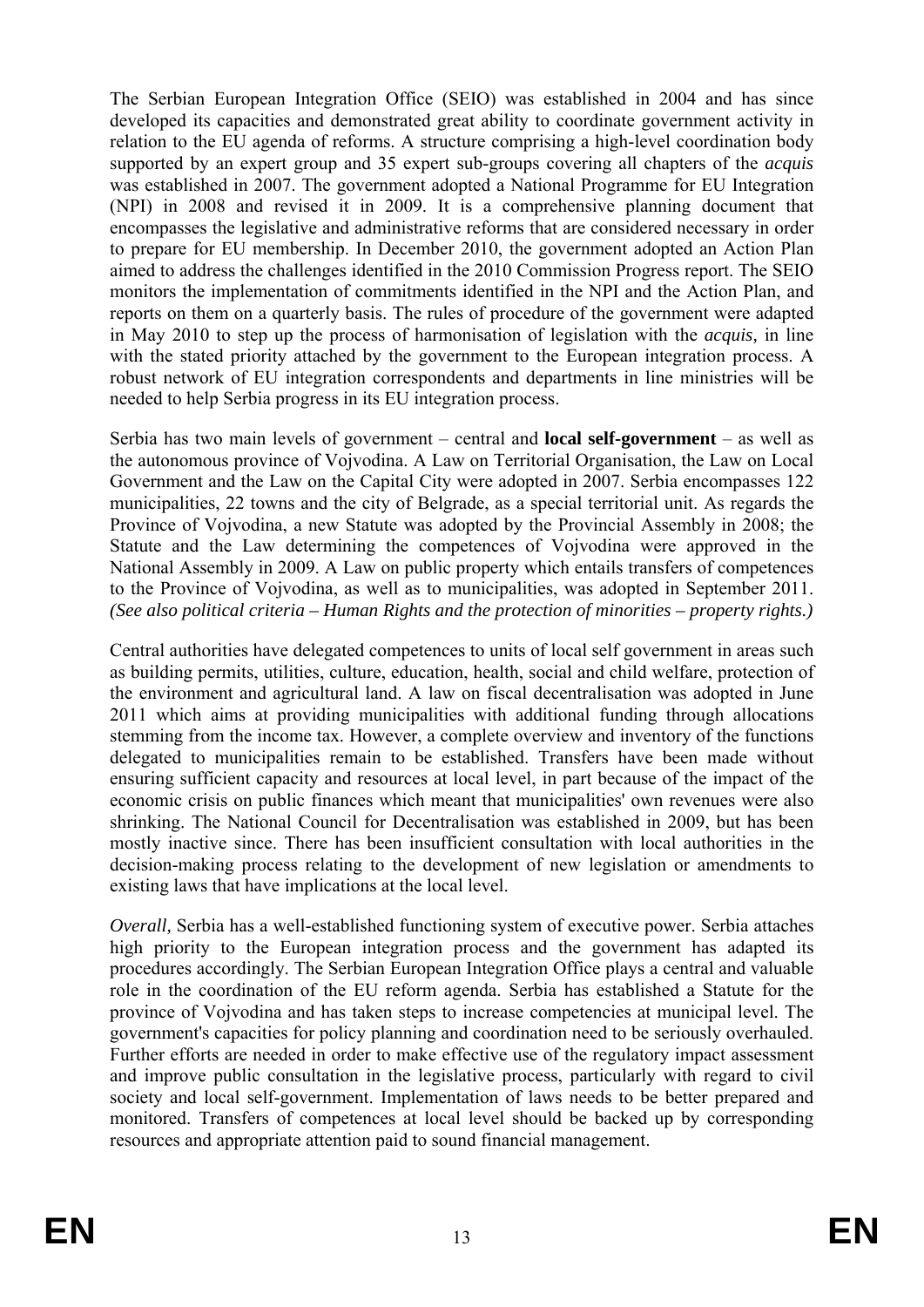# *1.1.3. Public administration*

The legal framework providing for public administration reform (PAR) is largely in place in Serbia and administrative capacities are generally well developed, in particular at central level. A Strategy for PAR was adopted by the Government in 2004 and supplemented by an Action Plan covering the period 2009-2012. The aim of the Strategy and Action Plan is to create a public administration oriented towards the citizens and based on the principles of depoliticisation, professionalisation, rationalisation, modernisation and decentralisation. The two main actors involved in coordinating and monitoring the reform are the Council for PAR, established in 2002, and the Ministry for Human and Minority Rights, Public Administration and Local Self-Government. The PAR Council is chaired by the Prime Minister and brings together the ministers holding the main responsibilities in the reform program. It ensures the strategic coordination of the PAR strategy. The Ministry is entrusted with the day-to-day coordination and monitoring of reforms. In order to ensure the coordination of all actors, reform coordinators/teams have been appointed in each relevant body of the public administration.

The implementation of the Strategy is making slow progress. The PAR Council has met several times since April 2009, but mainly to consider administrative and technical issues. A stronger political commitment and a strengthened strategic approach to reform are needed. Enhanced coordination is necessary because responsibilities are divided between several actors, and the monitoring of PAR implementation needs to be improved. Sufficient human and financial resources have to be allocated to the Ministry in order for it to efficiently carry out its PAR coordination tasks.

The Law on Civil Servants (LCS), adopted in 2005, regulates the position of employees in the public administration. The Law was subsequently amended to establish educational requirements for civil servant posts, aimed at increasing professionalism and reducing the risk of political influence and nepotism. However, the LCS exclusively regulates the legal regime of civil servants in state authorities and does not apply to local self-government employees. A significant number of appointments for senior civil servant positions are still pending. Selection procedures are not applied uniformly and, in the absence of criteria for final recruitment decisions, managers still have excessive discretionary powers when choosing candidates from lists prepared by the competitions' selection panels. Competence and professionalism in appointments at management and lower levels in the administration need to become the rule. Temporary employees are not recruited according to competitive criteria and contracts are allocated without internal or public competition.

A Human Resources Management Service was established in 2006, in charge of: internal advertising and public competitions for non-management jobs; checking staffing plans for Government bodies; keeping records of the central public administration personnel and overseeing the general professional training programme for civil servants. A Strategy for the professional training of civil servants for the period 2011- 2013 was adopted in July 2011. The Strategy aims at creating a new system of training, through the establishment of a central institution in charge of the implementation of training programmes for civil servants. A fifth annual training programme was adopted in January 2011. The programme embraces a wide range of topics, including development of senior management and EU integration. However, only a small percentage of civil servants, and in particular a very small percentage of managers, takes part in this training. Induction training is not provided.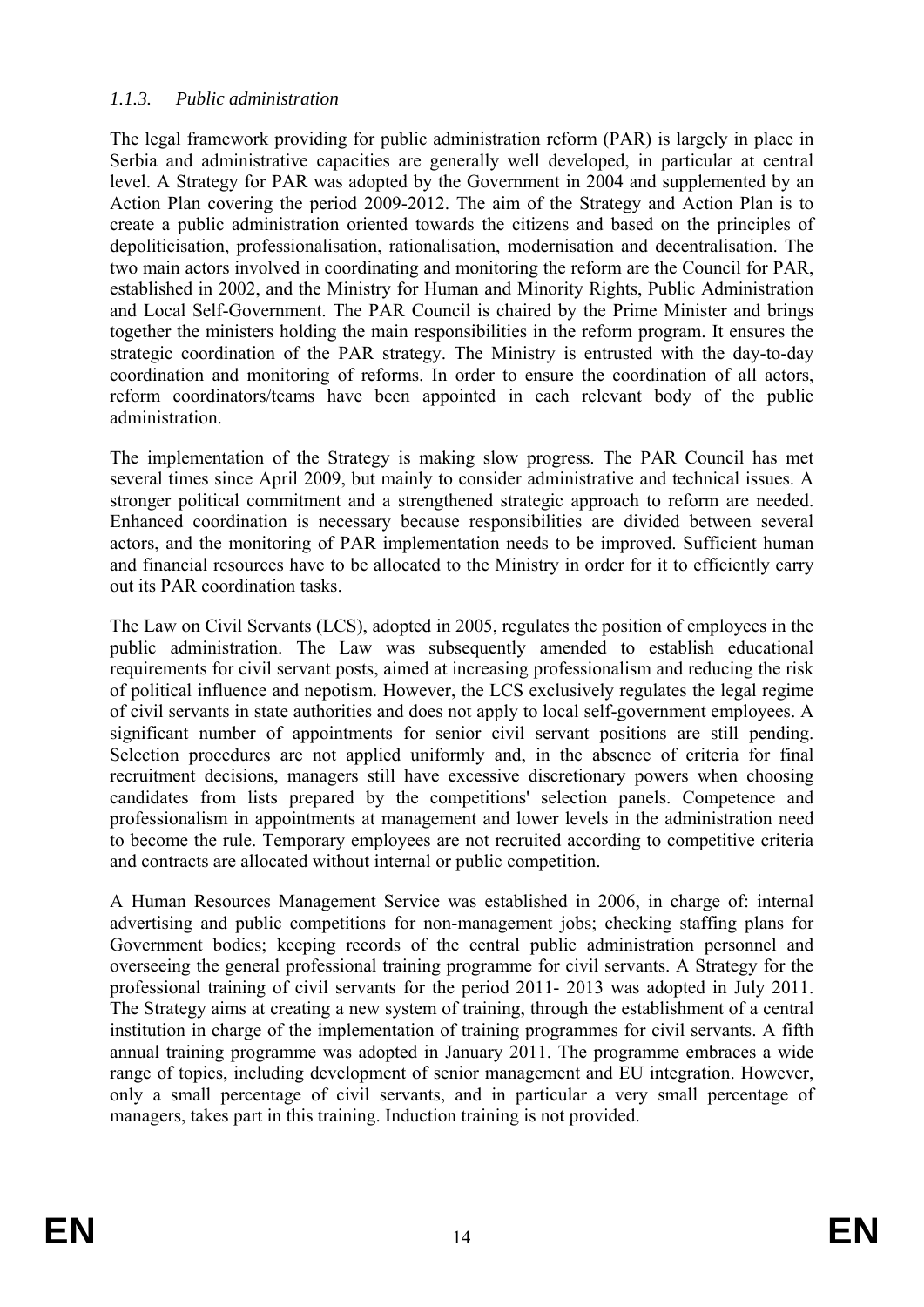The Law on Administrative Disputes, regulating the judicial control of administrative acts and the competences of the Administrative court, was adopted in December 2009. The Administrative court, as a court of special jurisdiction, became operational as of 1 January 2010. The adoption of a new Law on Administrative Procedures, aimed at introducing simplified procedures in order to reduce the caseload, is still pending. The Law on Administrative Disputes allows only individual administrative acts to be challenged before the administrative court, which is not in line with European standards on the judicial review of administrative acts.

In recent years, Serbia created all of the necessary **independent regulatory bodies** (IRBs). Rules governing relations between parliament and IRBs were clarified in February 2011 to better acknowledge the role and independence of IRBs. It provides for a parliamentary review of the regular annual reports of the Ombudsman, the Commissioner for Free Access to Public Information and for Data Protection, the State Audit Institution, the Anti-corruption Agency and the Equality Protection Commissioner. Such reviews were held in July 2011 on the bodies' 2010 reports and provided valuable information for parliament to exercise its oversight powers over the executive. IRBs have slowly but surely been given additional resources to exercise their mandate. They have overall a clear basis for their funding and a satisfactory degree of autonomy for planning and implementing the budget. Despite recent improvements, Parliament has given only limited attention to legislative proposals tabled by IRBs, including in cases when they are making use of a statutory right of initiative. There is room for improving the transparency and timeliness of appointments of heads of IRBs, members of boards or executive directors. Several IRBs continue to be faced with logistical constraints, such as limited available space in current premises which slows down recruitment, and rigidities in the application of the law on civil service which does not allow remuneration that is commensurate with the expertise and qualifications required. Auditing of expenditure of IRBs needs to be ensured.

The first State **Ombudsman** was appointed by parliament in 2007 for a period of five years. There is also a specific ombudsman for Vojvodina and several others at municipal level with whom the State Ombudsman has established cooperation. A local field office was opened in Southern Serbia in June 2010. The public have demonstrated increasing interest and confidence in the Ombudsman. Ombudsman offices at both state and provincial level were very active and led to a greater awareness among the general public, which resulted in an increase in the number of complaints. The number of complaints has significantly increased each year. So far, the State Ombudsman has received almost 6,000 complaints from citizens, two third of which were resolved. The majority of complaints relate to social and economic rights and to the lack of responsiveness on the part of the administration. Since 2007, the State Ombudsman issued some 270 individual and 50 general recommendations, of which nearly 80% were satisfactorily followed up. He also proposed legislative changes, issued general recommendations, visited various institutions and was active in promoting the protection of human rights and minority rights.

The Commissioner for Free Access to Information of Public Interest was established in 2004. The Commissioner was appointed by parliament for a seven-year term. The 2008 Personal Data Protection Act extended its powers, and further amendments adopted in 2010 introduced a mechanism for enforcing its decisions. From the outset, the Commissioner has been very active and has enjoyed the confidence of the public. However, his recommendations are still not being followed up sufficiently.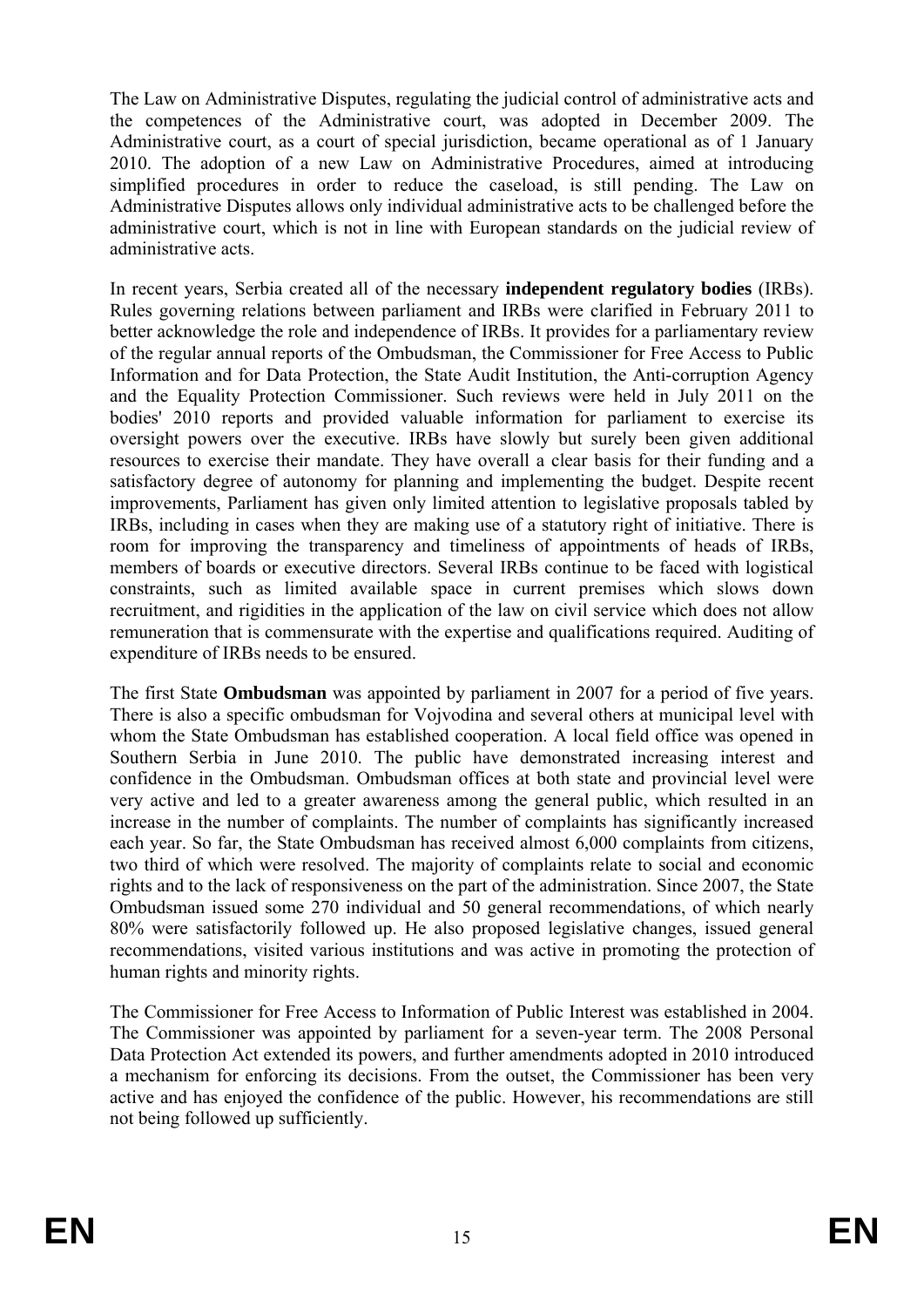The State Audit Institution (SAI) is the body in charge of auditing public funds in Serbia. It was established by the 2005 Law on the State Audit Institution and has been a member of the International Organisation of Supreme Audit Institutions (INTOSAI) since November 2008. The SAI performed its first audit in 2008, which was the first time the state budget had been audited since 2001. Since then, the SAI has steadily improved its performance; its cooperation with other independent regulatory bodies and the status of the auditors have improved, although its recruitment plan needs to be completed in order for the SAI to perform its tasks fully.

*Overall,* administrative capacity is in general well developed at central level and a strategy for public administration reform is in place under the auspices of a Council reporting to the Prime Minister. There is a need for further alignment of legislation and more effective implementation of the existing legal framework and strategy. Progress remains slow and is affected by a lack of coordination among stakeholders and insufficient managerial capacities. The establishment of a merit-based recruitment and career system is not yet complete and appointments remain vulnerable to politicisation. Public administration is weak at the local level. Independent regulatory bodies have been established in all important areas. The followup of their findings and decisions should be strengthened.

# *1.1.4. Judicial system (See also Chapter 23 – Judiciary and fundamental rights)*

The Serbian judiciary is organised in a three-tier court system, which broadly respects the key requirements of independence, impartiality, accountability and efficiency. In 2010, the judicial budget amounted to 182 M  $\epsilon$  (0.61 % of the GDP). There are 34 Basic Courts, 26 Higher Courts, 4 Appellate Courts and the Supreme Court of Cassation. Courts of special jurisdiction are the 16 Commercial Courts and the Appellate Commercial Court, as well as 45 Misdemeanour Courts and the Higher Misdemeanour Court. An administrative court was established recently. The organisation of the public prosecution is hierarchical and reflects the structure of the general court system. The Republic Prosecutor's Office is the highest public prosecutor's office. Public prosecutor's offices of special jurisdiction have been established for war crimes and for organised crime and corruption.

The Constitutional Court was established in 2008, following the adoption of the 2006 Constitution. It has 15 judges with a renewable nine-year term of office; five of them are appointed by parliament, five by the President of the Republic and five by the general session of the Supreme Court of Cassation. The latter five judges were appointed as recently as April 2010. The Court rules on the constitutionality of legislation and on constitutional appeals for violation of human rights by individual acts or actions of state authorities. The Court faces a large backlog of cases. On 15 September 2011, the Court had 8,549 pending cases compared to some 7,000 in September 2010. Given the limited efficiency of the Court, urgent measures are needed to handle the increasing inflow of cases.

The *independence* of the judiciary is guaranteed by the Constitution and is generally ensured. Serbia launched an ambitious reform of the judiciary based on a national strategy adopted in 2006 and a package of judicial laws in 2008. The High Judicial Council and the State Prosecutorial Council were established as the key bodies for stronger self-administration of the judiciary and were set up in their transitional composition in June 2009 and in their permanent composition in April 2011. The High Judicial Council and the State Prosecutorial Council consist of eleven members, of whom three are ex officio members: respectively the President of the Supreme Court of Cassation or the Republic Public Prosecutor, the Minister of Justice and the President of the Parliamentary Committee for Judicial Affairs. The other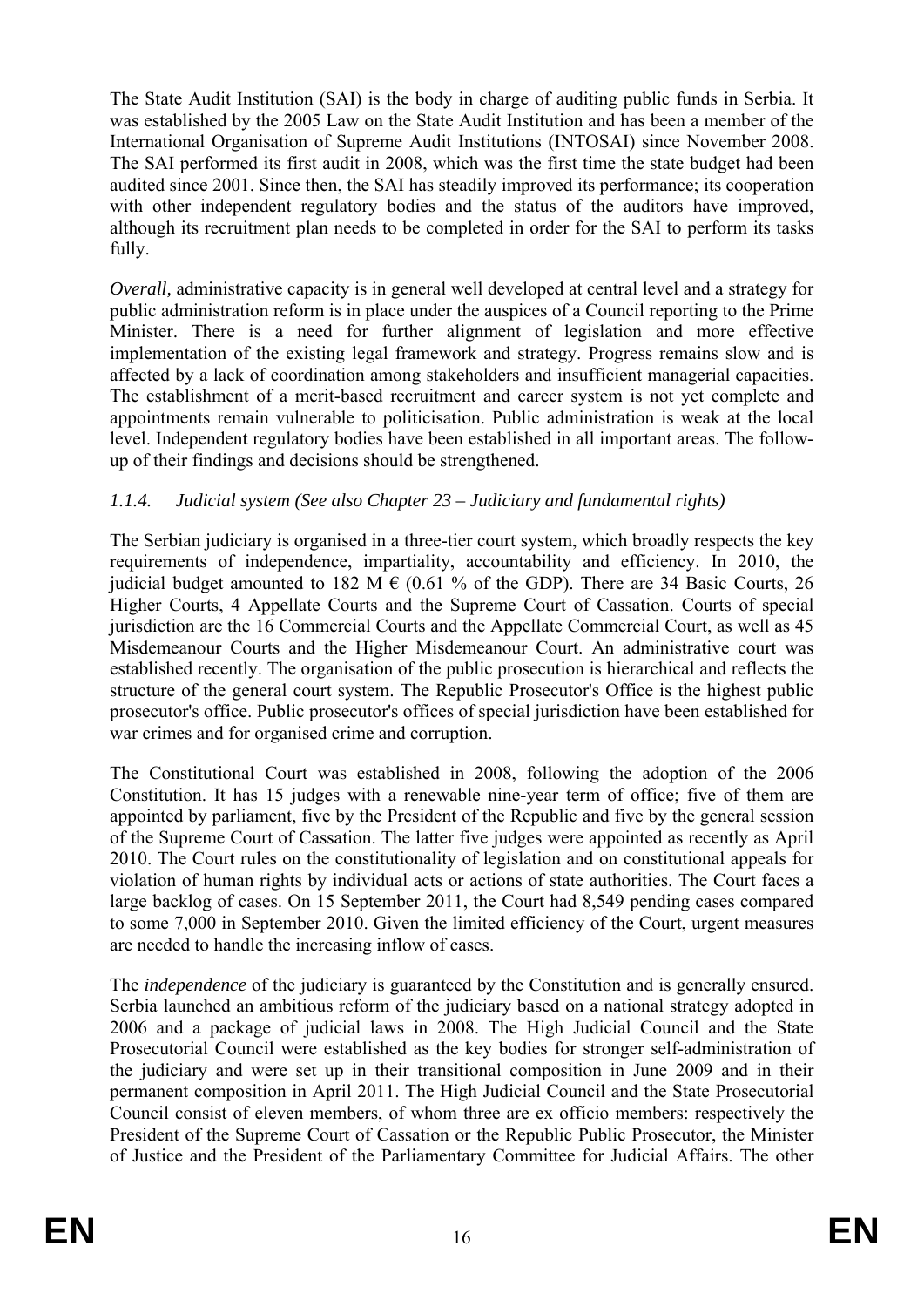eight members are appointed for five years by parliament: six of them are proposed after a secret ballot respectively among judges and public prosecutors; two are prominent lawyers – one representative of the bar and one professor of law selected by the relevant parliamentary committee. The Councils are responsible for defining the total number of positions and for the selection, appointment, promotion, dismissal and disciplinary measures concerning judges and deputy prosecutors respectively. They are also responsible for the administration of the budget for courts and prosecution offices. However, in the absence of sufficient capacities, the handing over of the management of the budget from the Ministry of Justice has been postponed.

Amendments of 2011 to the Law on Judicial Academy strengthened the merit based approach to recruitments, making the completion of a vocational training programme a general precondition for the appointment of basic court and misdemeanour judges, as well as for deputy basic prosecutors. The Judicial Academy is competent for the vocational training and continued professional development of judges, prosecutors and judicial staff. A first vocational training course started in September 2010. A proper merit-based career system for judges and prosecutors needs to be fully developed. It is still possible to enter the judicial profession, in particular at higher levels, on the basis of unclear criteria without having passed the Judicial Academy. Regular performance evaluations are only starting to be introduced. The Judicial Academy operates on scarce resources and has not yet finalised its curricula.

The constitutional and legislative framework still leaves some room for undue political influence on the judiciary. Parliament appoints and dismisses the President of the Supreme Court, who is also *ex officio* president of the High Judicial Council, and the Republic Public Prosecutor for a renewable six-year term of office, upon a proposal from the government and the opinion of the relevant parliamentary committee. Parliament also appoints court presidents and public prosecutors for a renewable six-year term on the basis of non-binding proposals by the respective Councils, as well as first time judges and deputy prosecutors for a probation period of three years. The prosecution service is vulnerable to political influence due to its hierarchical organisation and the ongoing practice of issuing oral instructions, despite the legal obligation for written instructions.

A re-appointment procedure for all judges and prosecutors, aimed at raising professional and integrity standards and removing unsuitable persons from the system, was carried out during the second half of 2009 and took effect as of January 2010. As part of this systematic exercise, the number of judges was reduced from 2,686 in 2009 to 1,972, out of which 1,802 posts were initially filled. Previous misdemeanour judges were integrated into the normal court system, which led to an overall number of 2,587 judges' posts. A total of 871 new judges entered the system, 292 of whom were first time judges with a three-year mandate and 579 were previous misdemeanour judges. In July 2011, 2.405 judges' positions were filled. The number of clerical staff in courts was reduced to some 12,900 positions. The number of prosecutors was reduced from 129 to 67 and the number of deputy prosecutors from 670 to 586. The prosecution service has some 1,400 clerical staff. Significant shortcomings affected the re-appointment procedure, which was carried out in a very short period of time. Both the High Judicial Council and the State Prosecutorial Council acted in their transitory forms and not all members had been appointed, which did not ensure adequate self-representation of the profession. Judges and prosecutors, as well as first time candidates, were not heard during the procedure. Criteria were applied in a non-transparent manner and reasoned decisions were not issued in a timely manner. Problems arose with the calculation of the number of necessary posts, which were reduced in the first stage and increased again at later stages. The right for non re-appointed judges and prosecutors to appeal was limited to taking their case to the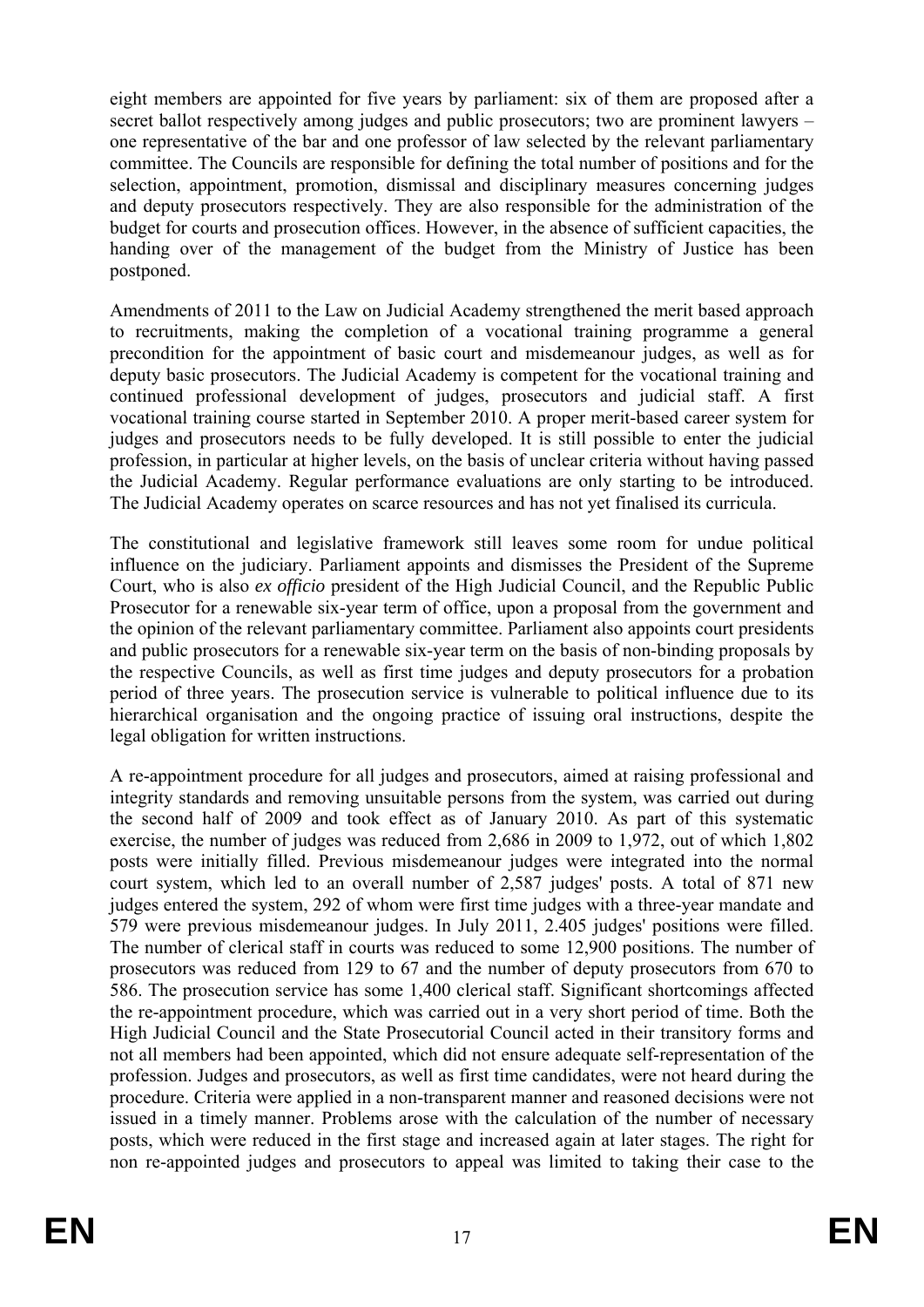Constitutional Court. Some 1,500 appeals were filed, but the Court lacked the capacity to deal with the large number of cases within a reasonable time.

Given the initial shortcomings, the Serbian authorities launched a review of the procedure at the end of 2010. Legislative amendments were adopted in December 2010, transferring the cases back from the Constitutional Court to the High Judicial Council and the State Prosecutorial Council. Respective guidelines for the review procedure for non re-appointed judges and prosecutors were adopted in May 2011 by the High Judicial Council and the State Prosecutorial Council in their permanent form. Broad consultation of all stakeholders was conducted on the guidelines. These guidelines include clear and transparent criteria and provided a sound basis for the review procedure which was launched at the end of June. In the 837 cases concerning non re-appointed judges, 375 hearings had been conducted and 155 cases decided by mid September. As regards the 157 cases of prosecutors, 127 decisions had been made. While written justifications yet have to be issued for most cases, the review on judges has been so far conducted in a satisfactory manner. Despite some procedural shortcomings, the majority of decisions were generally taken in line with the guidelines. As regards prosecutors, certain procedural shortcomings occurred and remaining doubts on the observance of the guidelines will have to be dispelled by the written decisions. The review for newly elected judges and prosecutors and for those re-appointed despite ongoing disciplinary procedures is under preparation. The review process of re-appointment of judges and prosecutors still needs to be brought to a satisfactory conclusion.

The *impartiality* of judges is broadly ensured. Legal provisions on conflict of interest are in place. Cases are generally allocated on a random basis, which is more difficult in small courts or court units with only a few judges.

The regulatory and institutional framework ensuring the *accountability* of the judiciary is generally in place. A code of ethics for judges was adopted in 2010. Internal inspections on technical and administrative matters are carried out by the Ministry of Justice, based on reports from the court president and on the spot visits. Presidents of higher courts are also entitled to inspect lower courts. The Republic Public Prosecutor is accountable for the work of the prosecution service to parliament, which also decides on his re-election for another (sixyear) term and on termination of office. A track record of effective inspections still needs to be established.

There is a twin-track procedure for ordinary disciplinary offences (leading to disciplinary sanctions) and serious disciplinary offences (which can result in dismissal). The competent bodies are the Disciplinary Prosecutors and Disciplinary Commissions, established by the respective Councils. Procedures for ordinary offences are launched by the Disciplinary Prosecutors, decided by the Disciplinary Commissions and can be appealed against before the Councils. Dismissal procedures are conducted by the respective Councils, which also decide in the case of judges and deputy prosecutors. For court presidents and public prosecutors, the final decision is taken by the parliament upon recommendation of the respective Council. The High Judicial Council set up the disciplinary authorities in December 2010. Until 15 September, 104 complaints were examined and one disciplinary case was opened, but has not yet been finalised. The State Prosecutorial Council has not yet set up the relevant disciplinary bodies. The double-track procedure for disciplinary offences should be streamlined in order to avoid possible gaps between the proceedings. Disciplinary authorities for the prosecution service need to be set up and a track record of effective disciplinary procedures developed.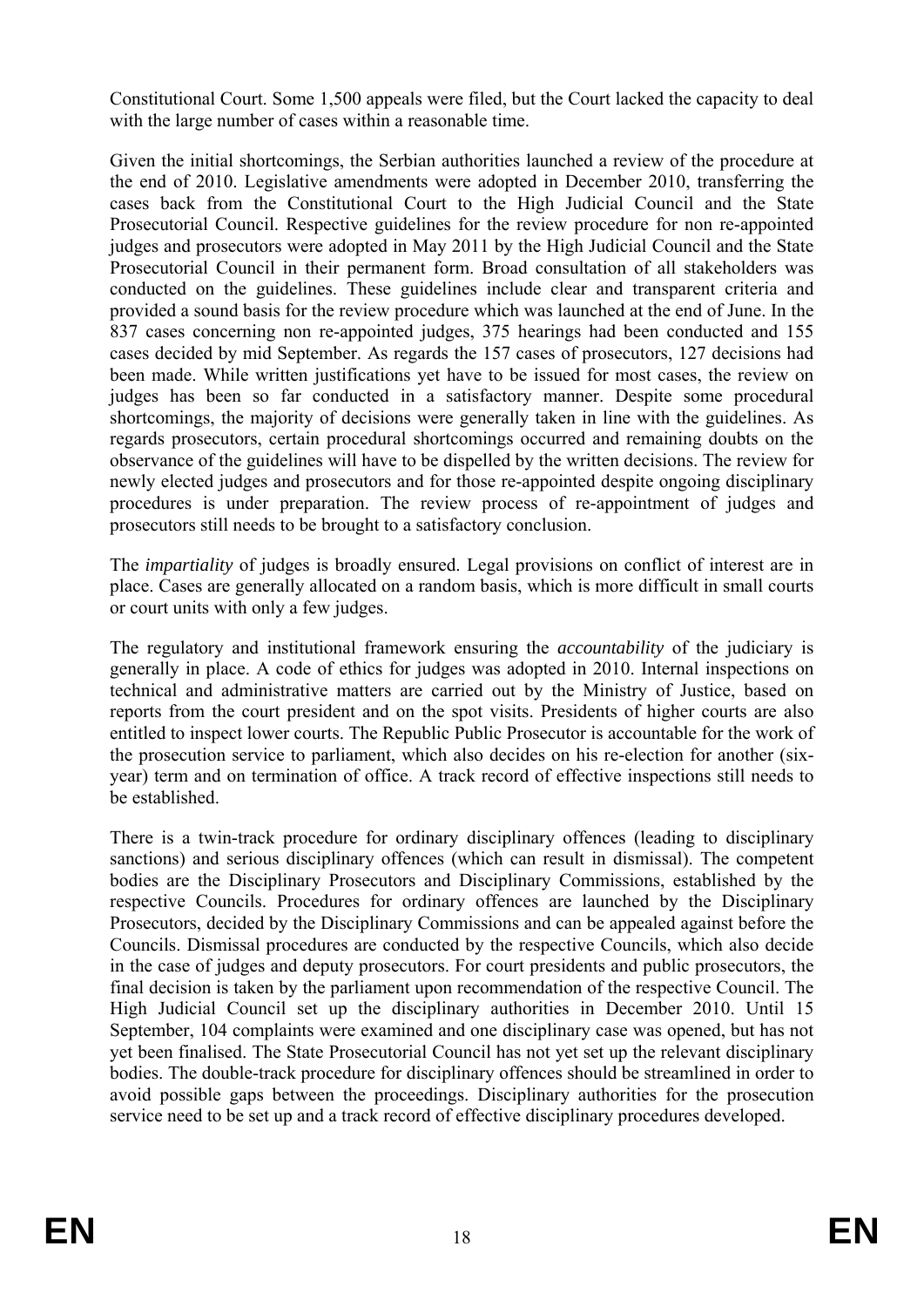Judges and prosecutors, as well as the elected members of the two Councils, enjoy functional immunity. Procedures for lifting immunity are in the hands of parliament, and prior approval of the High Judicial Council is needed for judges. In practice there were only five cases, two concerning judges and three concerning prosecutors, in which the immunity has been lifted since the entry in force of the new Constitution in 2006. This low number raises concerns over too high protection for judges and prosecutors from criminal investigations.

Another key step in the judicial reform process was the overhaul of the court network in order to rationalise the system and increase its *efficiency.* The previous 138 municipal courts were replaced by 34 basic courts as of January 2010. District courts were abolished and their competences divided between Higher Courts and Appellate Courts. Competences of the previous Supreme Court were divided between the Appellate Courts and the Supreme Court of Cassation. The reduction of the number of courts had positive effects towards a more equal distribution of work between the courts. New laws on enforcement of judgements – introducing private bailiffs – and on public notaries were adopted in May 2011. Additional measures included the launch of a programme to reduce the number of old cases in five pilot courts, as well as improvements to the infrastructure and equipment. The newly-established Administrative Court with 33 judges took over the entire backlog from the previous administrative section of the Supreme Court and succeeded in processing a large number of cases, despite the continuously high inflow of new cases.

New Civil and Criminal Procedure Codes have been adopted in September 2011. The Civil Procedure Code aims at streamlining civil procedures and is generally a good basis to increase the efficiency of the Serbian judiciary. The Criminal Procedure Code profoundly changes criminal proceedings by giving the lead of investigations to the prosecution service and introducing an adversarial system. In a first stage, it will only be applied to proceedings carried out by the special prosecutors for organised crime and for war crimes, before extending it to the whole system. There are concerns over insufficient procedural safeguards in the new Code.

Serbia continues to face a large backlog of old cases. On 30 June 2011, some 1.9 million pending cases were older than 9 months. Many of these relate to the enforcement of both civil and criminal decisions, with an average duration of over 600 days for civil cases. The present system of enforcement of civil cases relies on an insufficient number of court agents. Serbia needs to pursue the establishment of public notaries and private bailiffs, foreseen under the new laws, without further delays. The impact of the rationalisation of the court network has not yet reached its full potential. There continue to be significant differences in the workload between courts, with a particularly high influx of cases in the Belgrade courts. Basic courts maintained court units dealing with civil cases in the locations of the previous municipal courts. Continued operation of court units still creates maintenance costs for the buildings and travelling expenses of judicial staff and can entail some risks to the security of the proceedings, in particular in view of the need to transport files and to secure the court unit buildings. The IT based case management system is not fully operational for the entire court network.

*Overall*, substantial reforms of the judiciary have been pursued in Serbia since the adoption of the national strategy in 2006, and were intensified in 2009 and 2010. Independence and selfadministration were strengthened with the establishment of the new High Judicial and State Prosecutorial Councils. The restructuring of the court network, including the creation of an administrative court, and a new law on enforcement of court decisions were appropriate steps for increasing the efficiency of the judiciary. The initial significant shortcomings identified in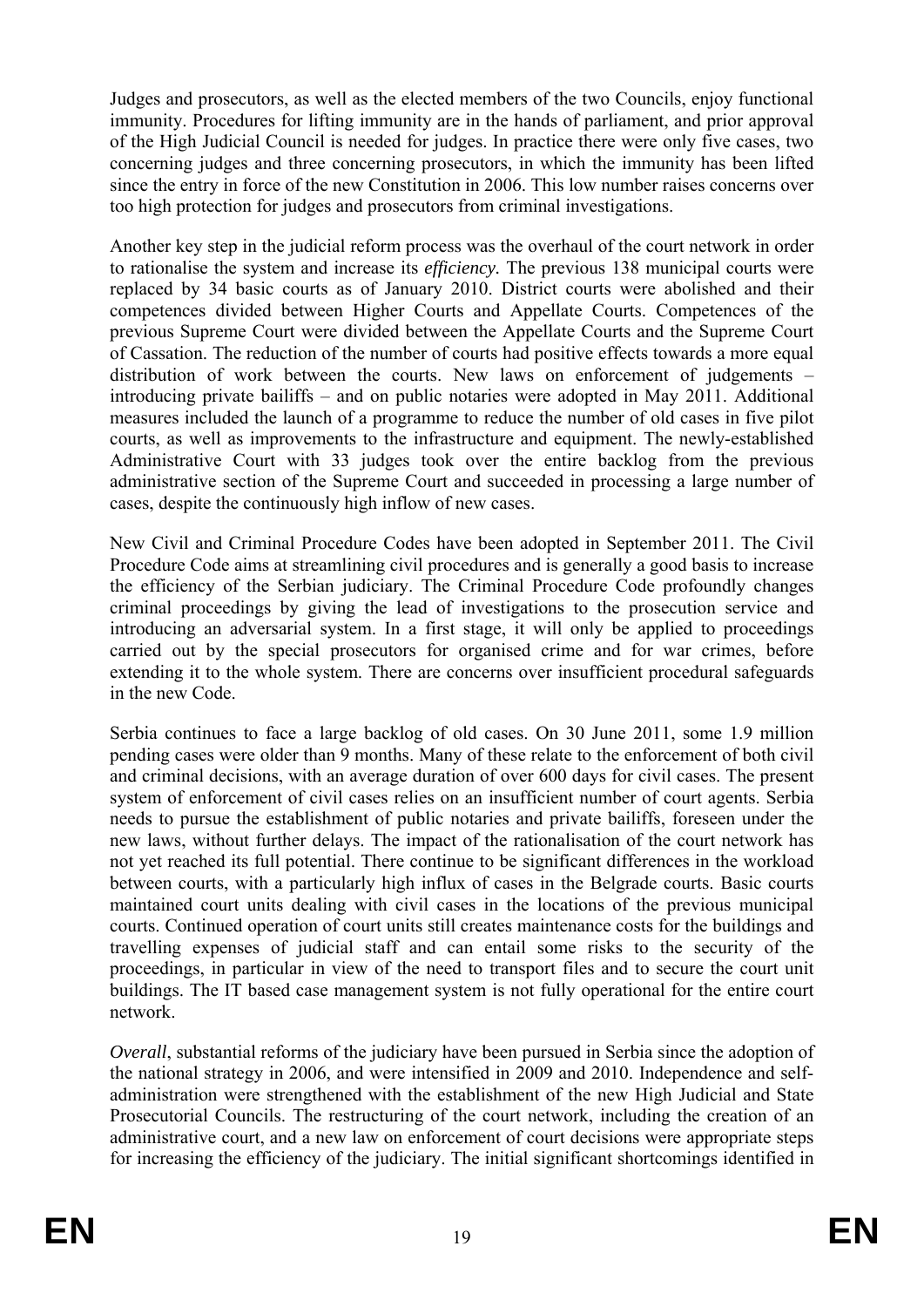the re-appointment procedure are in the course of being addressed through a review process, for which there are clear guidelines. The review process remains to be satisfactorily completed in a transparent manner, in line with these guidelines. At the same time, the Serbian judiciary still faces a number of challenges. Constitutional and legal provisions on appointments, promotion and dismissals in the judiciary will need in due course to be brought into line with European standards. Further efforts are needed in order to increase public confidence in the judiciary, improve the effectiveness of disciplinary proceedings, reinforce the execution of judgements and further reduce the large backlog of pending cases.

# *1.1.5. Anti-corruption policy (See also Chapter 23 – Judiciary and fundamental rights)*

Serbia has established the relevant institutional and legal framework to combat corruption. Its main components are the 2008 Law on the Anti-Corruption Agency, the 2009 Law on the Organisation and Competence of the State Authorities in Suppressing Organised Crime, Corruption and other especially serious criminal offences, the 2008 Law on Seizure and Confiscation of the Proceeds from Crime, amendments of 2007 to the Criminal Procedure Code regarding special investigative measures, the Law of 2005 on Civil Servants, and the amendments of 2009 to the Law on Free Access to Information of Public Importance. However, implementation of legislation and practical results are still lagging behind.

The government adopted a National Anti-Corruption Strategy and a respective Action Plan in 2005. The Strategy and Action plan have been implemented slowly and need to be updated. The current Strategy does not cover the education and health sectors, which are areas prone to corruption. The Action Plan does not precisely define activities and does not set clear indicators. The Strategy and the Action Plan are in the process of being revised. The Minister of Justice was appointed anti-corruption coordinator in May 2011 to improve the so far inadequate cooperation between the stakeholders involved in the fight against corruption.

The Anti-Corruption Agency became operational as the central anti-corruption body in 2010. It is managed by a Director, who is appointed by an Anti-Corruption Board whose members are appointed by parliament. The Agency reports annually to parliament. The powers of the Agency are focused on the prevention of corruption. They include supervision of the implementation of the National Anti-Corruption Strategy and Action Plan, conflicts of interest, declarations of assets and gifts, financing of political parties, revision of draft legislation to identify and eliminate corruption risks, integrity plans, and education on corruption. The Agency took over the responsibilities of the Republic Board for the Resolution of Conflicts of Interest, which was phased out from that point. The Agency has no mechanism to ensure the enforcement of its decisions. Currently, the Agency lacks capacity with only 60 employees, when its organisation chart has provision for 96 posts. The Agency was allocated adequate premises in September 2011, which will enable it to complete its recruitment plan.

The Agency has been very active in some of its areas of responsibility, particularly in the verification of asset declarations. By the end of 2010, over 18,000 asset declarations had been received from the 25,000 public officials who are required to fulfil that obligation. The Agency processed 3,500 of these. Between October 2010 and September 2011, the Agency initiated misdemeanor procedures in 8 cases and criminal procedures in 2 cases; 2 cases were transferred to the prosecution service. In the area of conflict of interest, the Agency issued some 800 decisions and received over 4,000 requests from officials asking to retain their dual functions. However, the capacity and powers to investigate fraudulent declarations and discrepancies between income and assets are lacking. Not all relevant data have been entered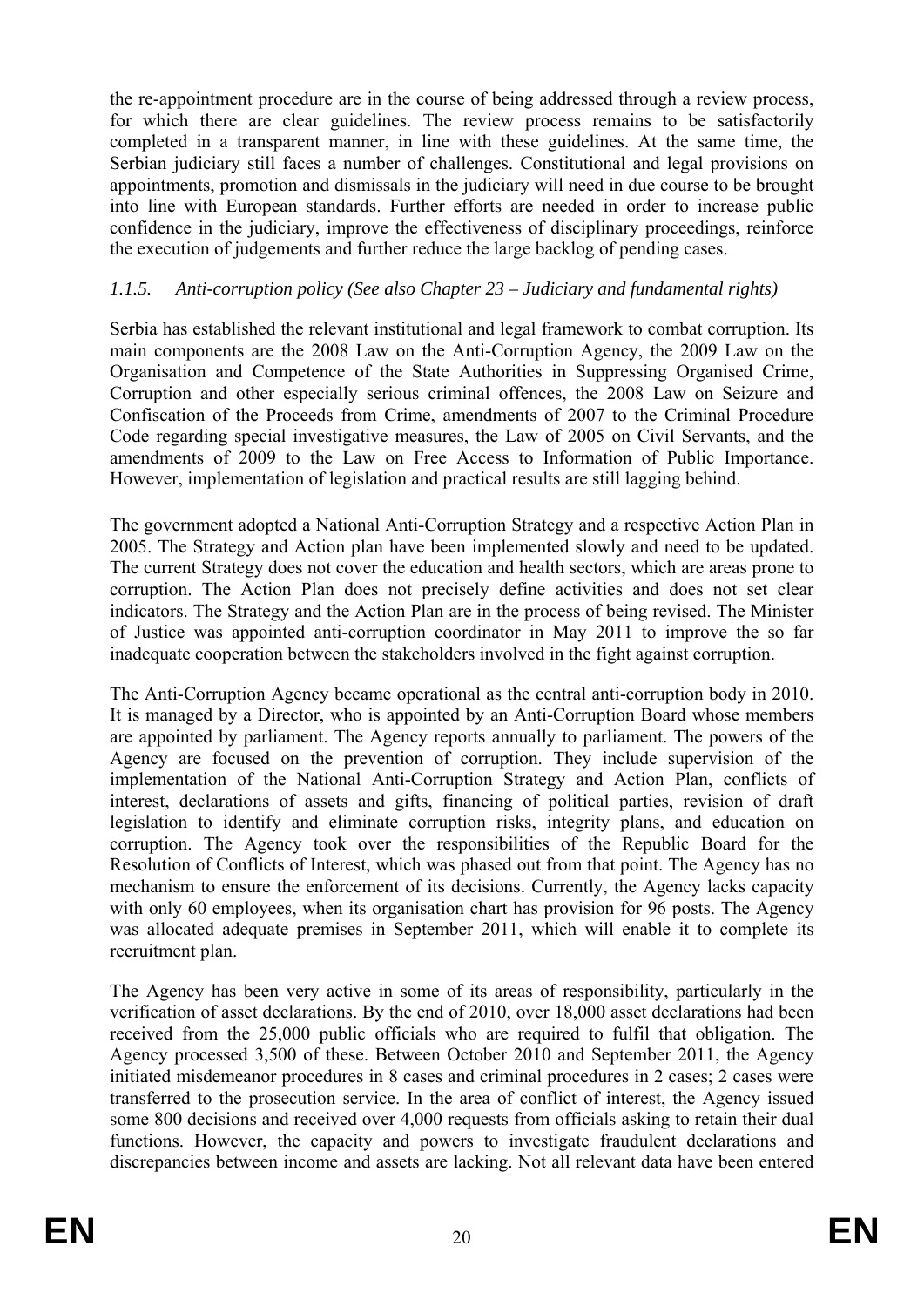into the Assets Registry on the Agency's website, thus preventing the public from gaining full insight into the property disclosure reports of public officials.

A new Law on the Financing of Political Activities was adopted in June 2011. It covers both the regular financing of political parties and the funding of electoral campaigns. The law enhanced the transparency of funding sources and the allocation of state funding. It considerably strengthened the investigative powers of the Anti-Corruption Agency. The Anti-Corruption Agency had previously carried out controls on the electoral campaigns of five parties or coalitions and submitted six misdemeanour complaints due to the failure to report funds collected and spent in election campaigns. In March 2010, the Agency issued rules on the content of the records and financial reports of political parties. It still has to establish a track record of effective control of party funding.

The Anti-Corruption Council, an advisory body to the government, was established in 2001 with the task of proposing legislative changes and other measures aimed at combating corruption and assessing on-going anti-corruption activities. The Council continued to raise public awareness of high-profile cases of corruption, mostly in the media and in public events. It filed two criminal charges against high profile politicians and well-known businessmen. It has also identified a number of, mainly large, privatisation transactions in which there were suggestions of corruption, but only a few were investigated and even fewer were prosecuted. The State Audit Institution performed the second partial audit of state finances in 2010, which widened the scope of the audited entities, and also included some public enterprises. Internal control systems need to be strengthened and the capacities of the State Audit Institution significantly increased.

The law enforcement bodies and the judiciary have enhanced their specialisation on corruption cases. The competences of the prosecutor for organised crime were extended to higher level corruption cases in January 2010. In 2011, its office significantly increased its activities; until mid September, it launched investigations in some 330 corruption cases. These include several medium to high level cases. The police have the means and the ability to carry out basic investigations. Its capacities for proactive investigation of such cases have yet to be developed. An internal control sector has been established in the police with some initial results and an increasing number of cases of corruption being detected within the police. The Head of the Directorate for internal control and the Head of the Sector for internal control were appointed in June 2011. The customs authority has been increasingly active in combating corruption amongst customs officials and has taken a number of disciplinary measures against wrongdoers. Preventive measures against corruption need to be strengthened in the judiciary. Further efforts are needed overall in order to establish a track record of proactive prosecutions and final convictions, in particular in high-level cases resulting in significant harm to state funds. The capacities of law enforcement bodies to conduct financial investigations need to be strengthened.

Corruption continuous to affect many areas, particularly public procurement, privatisation procedures and public expenditure, as well as the health and education sectors. While the 2008 Public Procurement Law contains specific anti-corruption rules, the coordination between all stakeholders needs to be strengthened in order to ensure effective prevention and processing of corruption cases in the area of public procurement. Stronger political will and further efforts are needed in order to process corruption cases more effectively, from investigations to final convictions, in particular in relation to the spending of public money.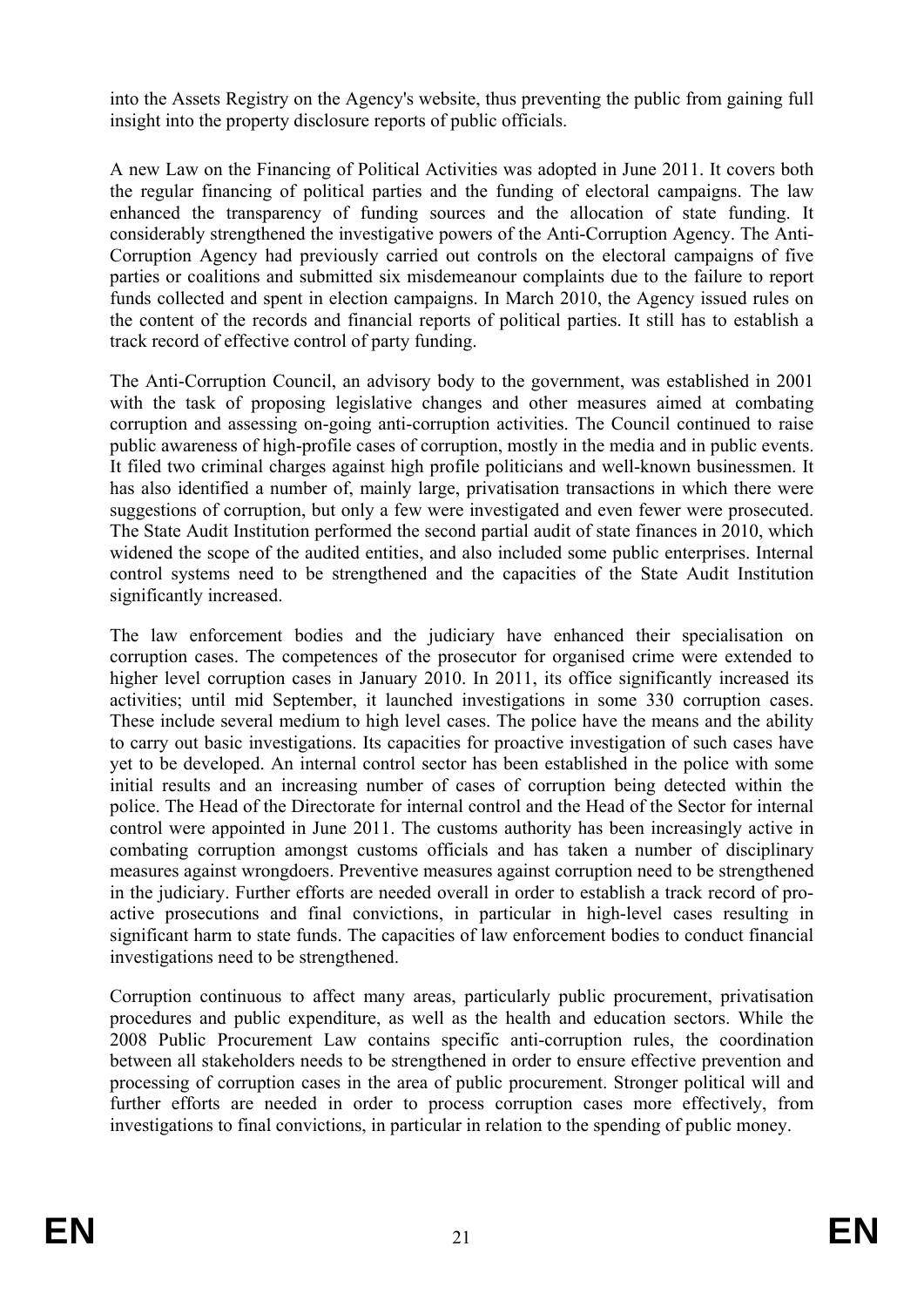Integrity plans are envisaged for a number of State institutions, public bodies and State-owned companies on the basis of guidelines issued in 2010 by the Anti-Corruption Agency. In spite of the legal obligation and in the absence of a legal deadline, the majority of bodies failed to appoint a person in charge of the preparation and implementation of the integrity plans.

Amendments in 2010 to the Law on the Anti-Corruption Agency and the Law on Free Access to Information of Public Importance have strengthened the legal basis for the protection of whistleblowers. A rulebook on whistleblowers, produced by the Anti-Corruption Agency, entered into force in August 2011. However, whistleblower protection is only applicable in cases where no classified information has been disclosed. Practical implementation remains weak.

*Overall*, Serbia has put in place the legal and institutional framework to combat corruption, including an Anti-Corruption Agency and a new law on funding of political parties in line with European standards. The Minister of Justice was appointed anti-corruption coordinator. The authorities have launched a review of the outdated strategy and action plan for the fight against corruption. Steps have been taken towards specialisation of the law enforcement agencies and a greater number of cases have been prosecuted. Corruption remains prevalent in many areas and continues to be a serious problem. Stronger political will is needed in order to significantly improve the performance in combating corruption. The competences and capacities of the Anti-Corruption Agency need to be strengthened. Law enforcement authorities need to adopt a more pro-active approach in investigating and prosecuting corruption and the judiciary needs to gradually and significantly build up a track record of final convictions, including in high level cases.

# *1.1.6. Civilian oversight of security forces*

Civilian control of the security forces is regulated by an extensive legal framework. According to the Constitution, the armed forces are under democratic and civilian control and parliament must authorise their use outside Serbian borders. As part of the constitutional adjustments, a Law on the Army of Serbia, a Defence Law and a Law on Basic Principles of Establishment of Security Services were adopted in December 2007. The Defence Strategy, the National Security Strategy and the Law on the Military Security Agency and the Military Intelligence Agency were adopted in October 2009. The legislative framework also includes the Law on the Military, Labour and Material Obligations, the Law on Civilian Service, the Law on the Use of the Army and other Defence Forces in Multinational Operations outside Serbia and the Decision abolishing compulsory military service.

Security forces are divided into three main categories: the armed forces, the police forces and the security services. Security services are civilian, the Security-Information Agency (BIA), and military, the Military Security Agency (VBA) and Military Intelligence Agency (VOA). The Defence Inspectorate is the administrative body in the Ministry of Defence which *inter alia* inspects the implementation of public procurement rules and deals with citizens' complaints. The armed forces assist civilian authorities in countering security threats, including terrorism, organised crime, natural and man-made disasters.

The police, including the gendarmerie, is in charge of internal security and the prevention and suppression of all forms of crime. It is organised through the general police directorate at central level, the City of Belgrade police directorate, regional police directorates and police stations at municipal level. The reform of the police is based on the 2005 Law on Police and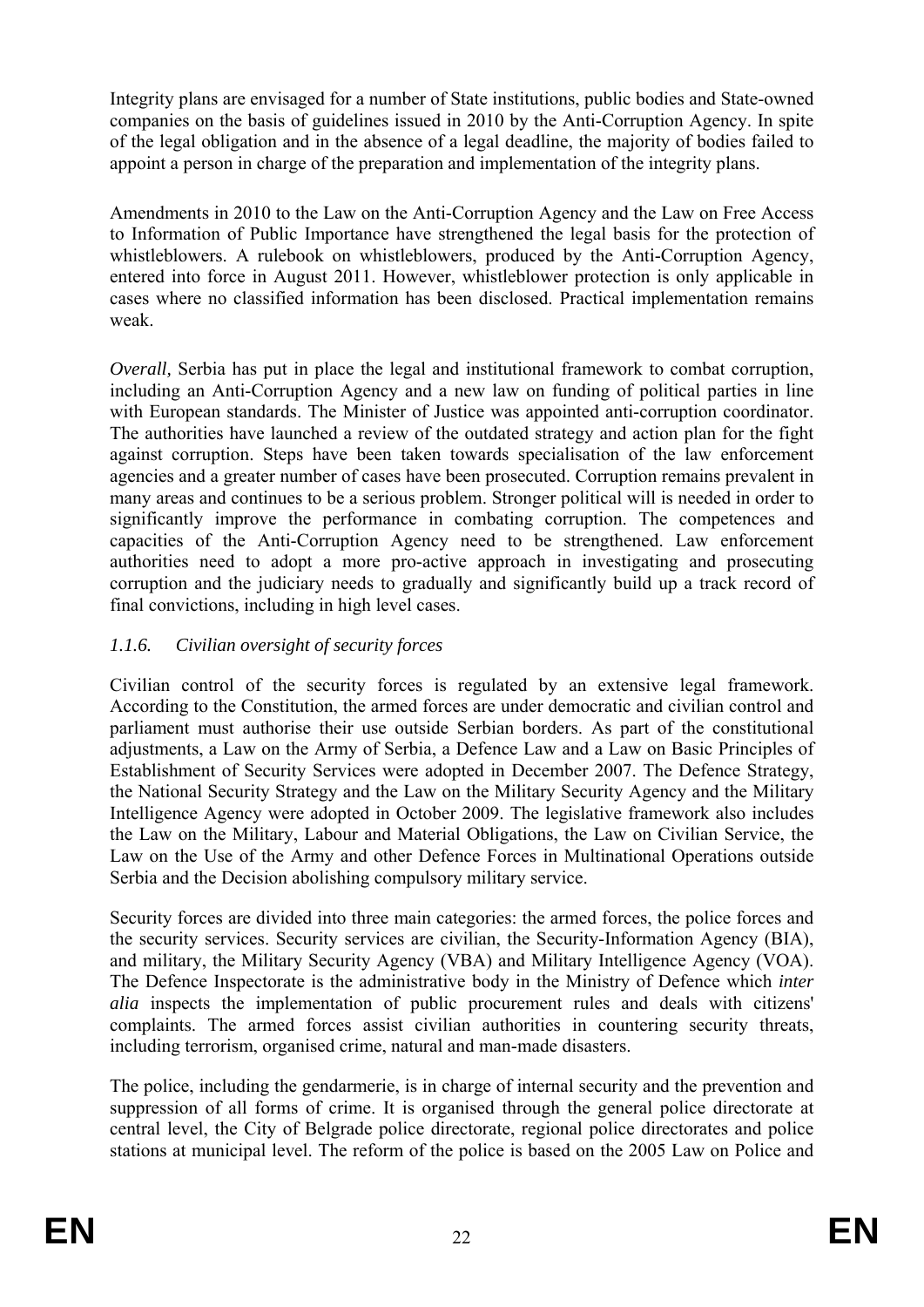the development strategy for the Ministry of Interior for the period 2011-2016. It includes a border police that is responsible for the protection and control of the state border. The accountability of the police is enforced through the work of the sector for internal control, which has established close working relations with the State Ombudsman.

The Security-Information Agency is a separate state agency in charge of the protection of Serbia's internal security and constitutional order. It is accountable to the government and parliament and provides regular reports at least twice a year. The government appoints and dismisses its Director. In 2010, the State Ombudsman reviewed the legality of the Agency's activities and their implications in the area of human rights and protection of minorities. Its overall assessment was that the Agency abided by the legal order, but that further legislative and procedural improvements were needed in order to better regulate the agency's procedures related to the protection of the guaranteed human rights. The Military Security Agency and the Military Intelligence Agency are accountable to the government and parliament. An Inspector General, in charge of their oversight, was appointed by the government in February 2011 for a five-year term.

Parliament has the key role in the oversight of the security forces. The Defence and Security Committee currently performs this function, reviews proposed legislation and conducts inspection visits to the three security agencies. Under the new Rules of Procedure, the oversight will be performed by two standing bodies as from the next legislature: the Committee for Defence and Internal Affairs and the Committee for the Oversight of Security Services. A Council for National Security, chaired by the President of the Republic, reviews issues relevant to national security, and steers and coordinates the work of the security services.

Parliamentary oversight remains weak, as the Committee does not have the resources, expertise and specialised staff to deal with the wide range of jurisdiction which currently covers defence, internal affairs and security issues. Its work is mainly reactive and limited to routine periodic hearings as required by law. A law regulating access to state security files has not yet been adopted. The internal control department in the Ministry of Interior needs to be reinforced and coordination with the department in charge of prevention of corruption enhanced. Unlike most EU intelligence agencies, the Serbian security agencies have investigative powers. This raises serious concerns, as they are in the position of controlling intelligence material used in criminal investigations.

*Overall*, an extensive constitutional and legal framework for the democratic civilian oversight of security forces is in place. Further efforts are needed in order to strengthen parliamentary capacity and expertise. The ability of security agencies to carry out special investigative measures in criminal investigations gives rise to serious concerns.

### **1.2. Human rights and the protection of minorities** *(See also Chapter 23 – Judiciary and fundamental rights)*

# *Observance of international human rights law*

The legislative framework on human rights and the protection of minorities is in place and generally in line with EU standards. The Constitution guarantees a wide range of human rights and fundamental freedoms. It also provides for the possibility of filing a Constitutional appeal as a final remedy for the protection of human rights. A number of laws relating to the promotion, implementation and protection of human rights and the prevention of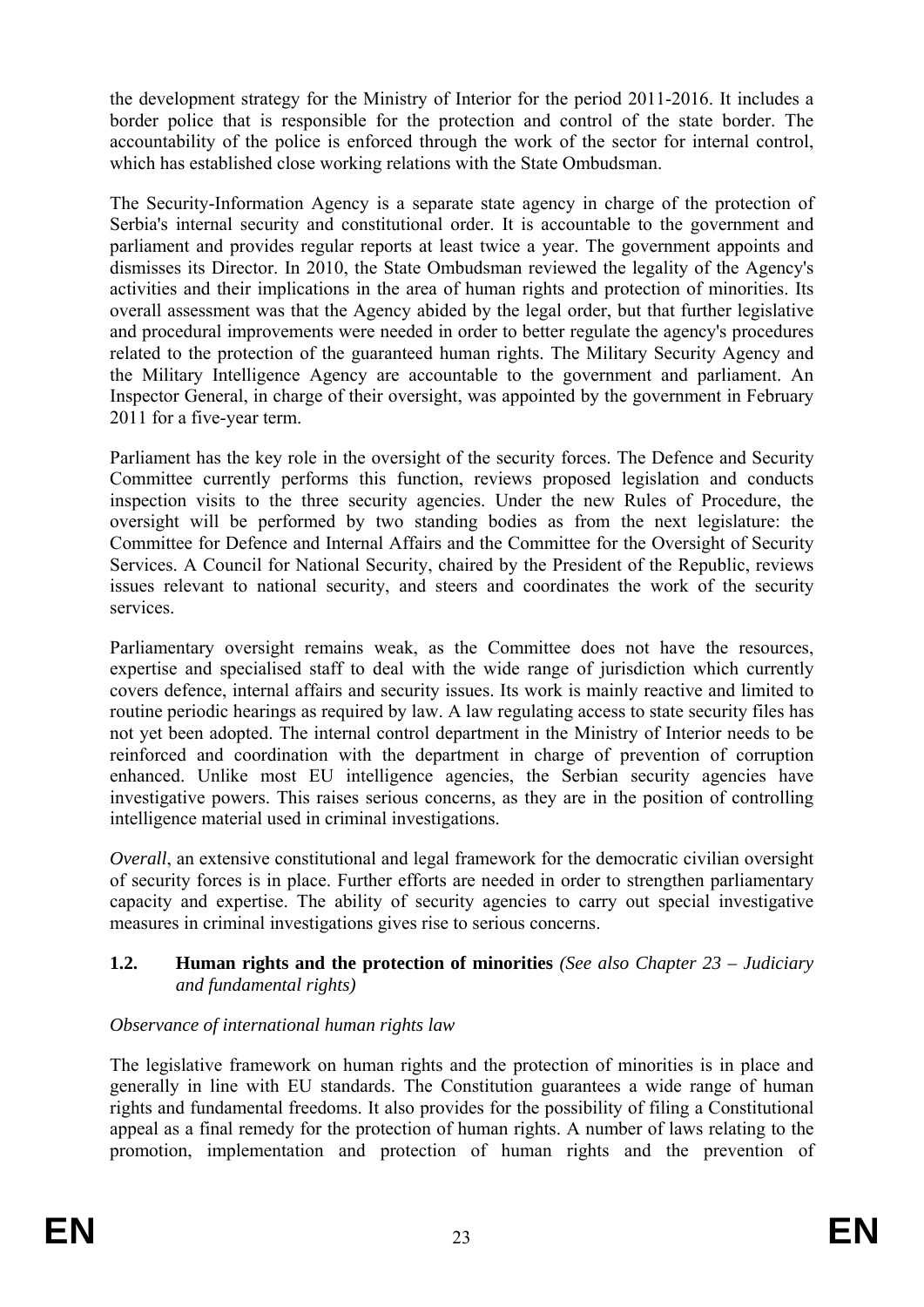discrimination have also been introduced. Serbia has signed and ratified all significant **international human rights instruments** that are relevant for the protection of human rights.

Following the dissolution of the State Union with Montenegro in 2006, Serbia became the successor state in the Council of Europe and took over its obligations and commitments, including under the European Convention for the Protection of Human Rights and Fundamental Freedoms. On 1 September 2011, 5,704 allocated applications regarding Serbia were pending before the **European Court for Human Rights** (ECtHR). Between October 2010 and September 2011, there were five judgments finding violations of the Convention. The largest numbers relate to the violation of the right to a fair trial and to the length of proceedings, including non-enforcement of judicial decisions.

Several State bodies and institutions are responsible for the **promotion and enforcement of human rights**. The Ministry for Human and Minority rights was merged with the Ministry for Public Administration and Local Self-Government in March 2011. The Ministry is tasked with the preparation and coordination of the periodic reports on the implementation of the main international instruments. Investigations into threats and violence against human rights defenders have been slow. Although a number of investigations relating to high profile cases were initiated by the police or prosecution, only a few resulted in a final conviction and an appropriate sentence. Public officials often refrained from publicly condemning such attacks.

Besides the Ministry, the institutional framework providing for the promotion, monitoring and protection of human rights includes other bodies: the various Ombudsman offices – at state and local level – the Commissioner for the Protection of Equality and parliament's Committee on Human and Minority Rights and Gender Equality. Training programmes on human rights standards have been organised for judges, prosecutors, legal practitioners, police and prison officers and other relevant professionals. The direct enforcement of ratified international treaties has still to be improved. Access to information is supervised by the Commissioner for Free Access to Information of Public Importance and Personal Data Protection.

### *Civil and political rights*

The Constitution prohibits the **death penalty.** Serbia has ratified Protocol No 13 to the European Convention for the Protection of Human Rights and Fundamental Freedoms, concerning the abolition of the death penalty in all circumstances.

The Constitution prohibits **torture and ill-treatment**. In July, the Parliament adopted legislative amendments establishing a national prevention mechanism for the implementation of the Optional Protocol of the Convention Against Torture and Other Cruel, Inhuman or degrading Treatment or Punishment and designating the State Ombudsman to perform these prerogatives. The national prevention mechanism is not yet operational. Poor conditions in police custody facilities are a matter of concern. Regular independent inspections should be carried out to ensure prevention of potential ill-treatment.

Efforts have been made to improve conditions in the **prison system**, but significant challenges remain due to the increasing overcrowding. A strategy on overcrowding was adopted in July 2010. The decision to establish the Parliamentary Commission in charge of oversight of prisons was adopted in May 2011 and its members were appointed in September 2011. Efforts have been undertaken to build new prisons, improve outdated prison infrastructure and train prison staff, as well as to amend treatment rules, respecting the rights of prisoners and improving medical care. Enforcement of alternative sanctions started in 2008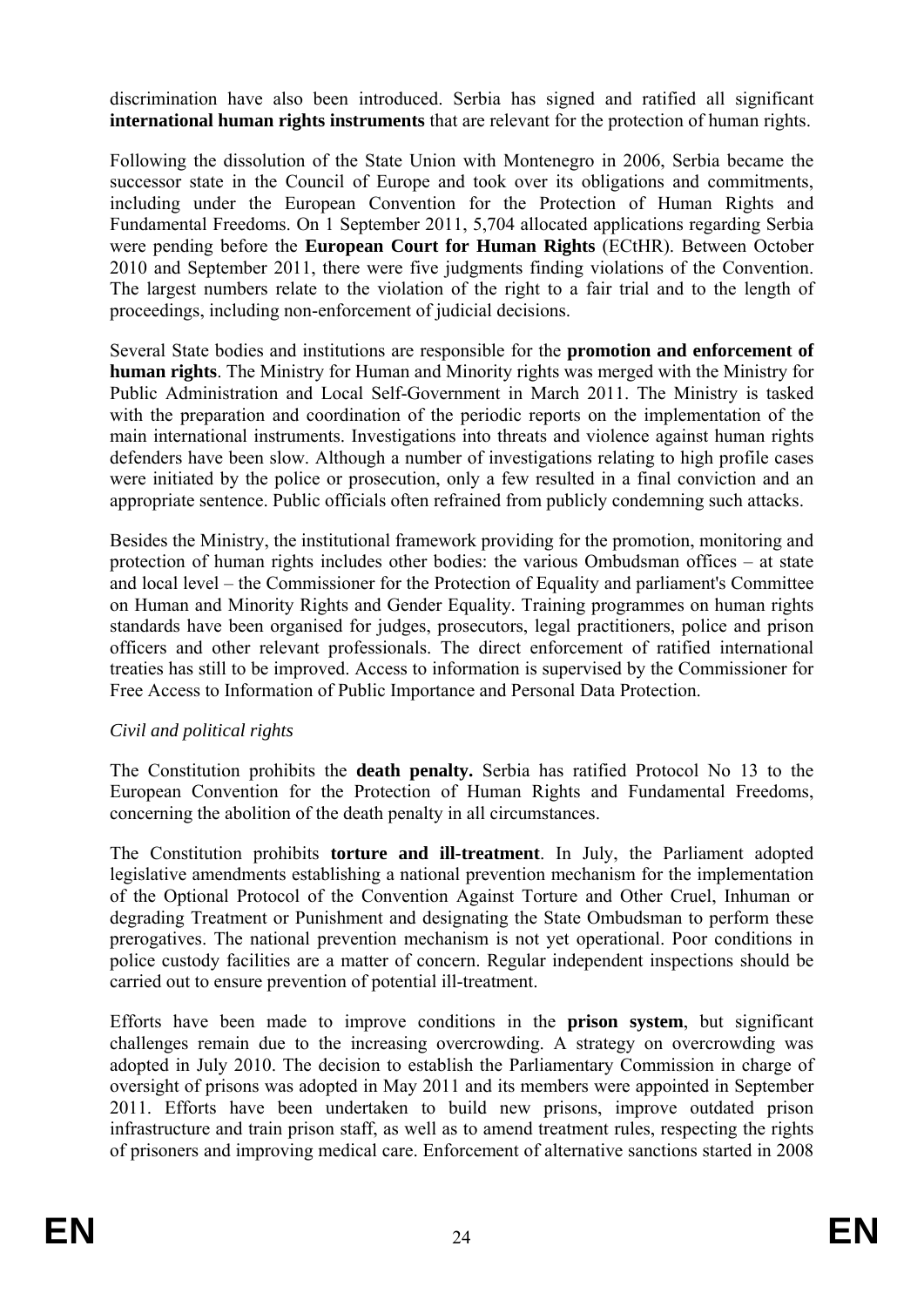and house arrest under electronic surveillance was introduced in 2010 as a new procedure for serving prison sentences for minor offences. However, overcrowding of prisons continued to increase. The actual prison population amounted to 11,500 persons in 2010, while prison capacities are between 4,500 and 6,000 places. Alternative penalties are only used in a few cases, while short term imprisonment sentences of up to six months are still frequent. The large number of pre-trial detainees, which stands at 3,500, is due to the broad application of such pre-trial detention and to lengthy court proceedings. The majority of prisons in Serbia are outdated and lack adequate facilities. Poor and deteriorating living conditions, unsatisfactory healthcare and lack of adequate treatment programmes in prisons are causes of serious concern. The prison service is facing problems of ensuring security due to insufficient numbers of frontline prison staff. An internal control mechanism for prisons has yet to be established. Programmes for education and rehabilitation are only available for a few prisoners.

The Constitution guarantees **access to justice**. However, the length of court proceedings and the backlog of cases remain issues of concern. Legislation and funding for an effective system of free legal aid need to be developed.

**Freedom of expression** is guaranteed by the Constitution and broadly ensured. The media landscape is diverse and pluralistic. Independent investigative journalism exists. The Law on Public Information, amended in 2009, defines the rights of freedom of expression, the right to access public information and to distribute information through media and broadcasting agencies. The law prohibits incitement to violence or racial, ethnic or religious hatred. The Law on Broadcasting, adopted in 2009, lays down broadcasting standards and prohibits unauthorised media concentration. A code of ethics for journalists was adopted in 2006 and the establishment of a Press Council as self-regulatory body for print media was agreed in 2009 between the representatives of journalists and media associations. Prison sentences for libel cases were abolished in 2005.

Violence and threats against journalists remain a matter for concern. The Serbian authorities provided police protection to journalists and media outlets which received threats, but reactions by the government, including public condemnation, remained weak. Investigations into the murders of journalists dating back to the late 1990s/early 2000s and into recurring threats against journalists have been unable to identify the perpetrators. A more comprehensive and proactive approach by the police and the judiciary are essential. Application of existing legislation in court judgments is not always consistent as regards the scope of journalistic freedom and the level of sanctions; civil and criminal libel cases are sometimes used to exert undue pressure on journalists. Gaps prevail in the supervision carried out by the Republican Broadcasting Agency, in particular as regards the monitoring of discriminatory or hate speech. The procedure by which its members are appointed raises concerns about the independence of this body and creates a risk of politicisation. Advertising access to media is under the influence of a few key players, which creates a significant risk of political and economic influence on the media and of increasing self-censorship. The lack of transparency in media ownership hampers effective monitoring and creates a risk of hidden media concentration. A long awaited Strategy for the Development of the Media Sector (media strategy) was adopted in September 2011. It aims at increasing editorial independence and better protecting media outlets from undue influence. It also lays down the foundations for forthcoming legislative changes which should clarify the market environment in which media outlets are operating.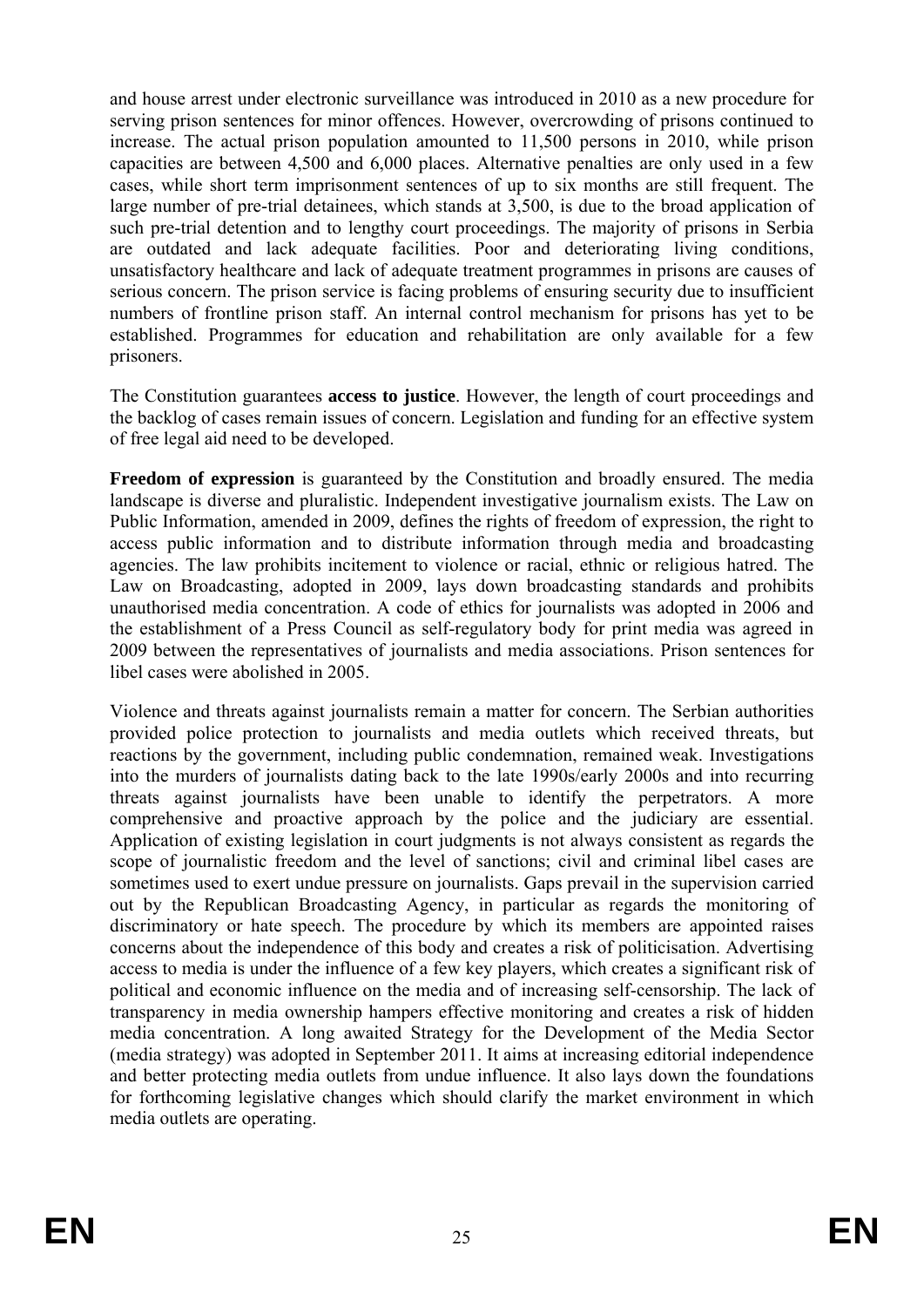**Freedom of assembly and association** are guaranteed by the Constitution. Assemblies are covered by the 1992 Law on Public Assembly. Public gatherings in the open are subject to registration, but do not require authorisation, while gatherings indoors do not even need to be registered. Police may only prohibit public gatherings for the purposes of protecting public health, morality, security or the rights of others. Provisional prohibition, pending a final court decision, is possible in cases involving threats to the constitutional order or violation of human rights. Legislation banning gatherings of far right organisations and prohibiting the use of national-socialist and fascist symbols was adopted in 2009. There have been improvements in cooperation and action by the Serbian police to provide protection during public gatherings. A first Belgrade Pride Parade took place in October 2010, representing a step forward in the promotion of constitutionally guaranteed fundamental rights. The police took appropriate action, including making a number of arrests, in response to violent incidents by rioters protesting against the Parade. A second parade which was scheduled to take place on 2 October 2011 had to be called off for security reasons. Rules regulating the prevention of sports related violence have been tightened up and the reaction by law enforcement agencies to sports incidents has improved. The trial in connection with the murder of a French football fan in September 2009 was concluded in first instance in 2011 and the perpetrators were given long prison sentences. The Law on Public Assembly needs to be updated in order to reduce the requirements for the registration of assemblies, to lessen restrictions imposed regarding locations of assemblies and to limit the liabilities of organisers.

Freedom of association is respected on the whole. The Constitution prohibits secret and paramilitary associations. A decision banning an association may be made by the Constitutional Court on grounds prescribed by the Constitution. The 2009 Law on Associations introduced rules regulating foreign associations. Army and police officers, judges, prosecutors and the State Ombudsman are prohibited from being members of a political organisation. Members of the police are allowed to establish trade unions and professional associations. Activities of extreme right-wing organisations and of violent groups of so-called sports fans are a major cause of concern. One such organisation was banned in June 2011 following a Constitutional Court ruling.

Civil society organisations are well developed and play an important role in the social, economic and political life of Serbia. Some 8,500 associations have so far completed the registration procedure. NGOs are exempted from the 2.5% of taxes on gifts and donations provided they are performing activities of public interest. An Office for cooperation with civil society, aimed at improving cooperation between public administration and civil society organisations was established in April 2010. The first Director of the Office was appointed in January 2011. However, the Office is still not fully operational. Cooperation between state bodies and civil society organisations remains on an ad hoc basis and is unevenly developed across Serbia, with civil society activities still predominantly Belgrade-centred. Awarenessraising on human rights is needed most at local level. NGO activists dealing with sensitive issues, in particular war crimes and the fight against organised crime, as well as human rights defenders, continue to be subjected to threats, verbal abuse and even physical attacks.

**Freedom of thought, conscience and religion** is guaranteed by the Constitution and laws, and is respected in practice. The number of religiously motivated incidents has decreased over the past years. The Constitution prescribes separation between the state and the church and prohibits a state religion. Conscientious objection is guaranteed and the relevant law was adopted in October 2009. The Constitution prescribes equality of churches and their freedom to organise themselves independently. A decision on a possible ban of a religious organisation may be made by the Constitutional Court, on strictly defined grounds. The key systemic act in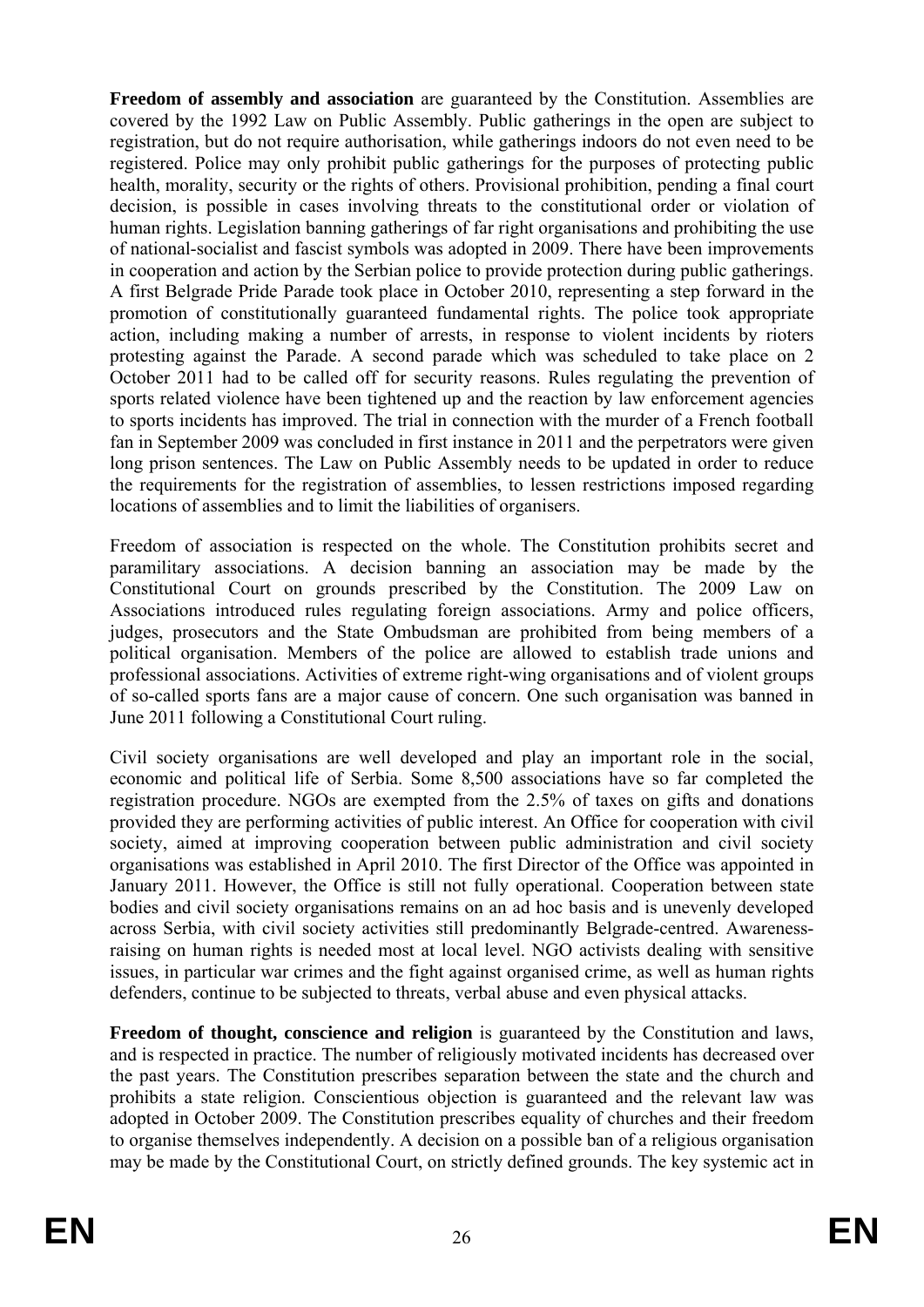this area is the 2006 Law on Churches and Religious Communities. However, the law differentiates between the seven 'traditional' churches, automatically assigned legal status and registration by the law, and other religious organisations, which have to apply for registration in the procedure regulated by a Ministerial act. The lack of transparency and consistency in the registration process is one of the main obstacles preventing some smaller religious groups from exercising their rights. The constitutionality of the law is currently being assessed by the Constitutional Court. Sporadic graffiti and vandalism on places of worship or graveyards persist. The response to such acts by police and prosecutors has been insufficient, and such cases continue to be referred to as minor offences. Extremist organisations and right-wing groups continued to propagate anti-Semitic comments and publications and hate speech against smaller churches. The Republic Broadcasting Authority intervened in early 2011, for the first time, in a case of anti-Semitic language on television and instructed TV stations to cease live broadcasting of certain programmes.

*Overall*, the legal and institutional framework for the protection of civil and political rights is in place, is broadly in line with European standards and is generally respected. The Ombudsman and the Commissioner for access to information and data protection are playing an increasingly effective role in oversight of the administration. Implementation and full enforcement of the guaranteed rights need to be further developed. Particular efforts are needed in order to display public support to journalists and the media in view of threats and violence. A newly adopted media strategy aims to address important shortcomings in the media sector. Conditions in prisons are a matter of serious concern.

### *Economic and social rights (see also Chapter 19 – Social policy and employment)*

As regards **women's rights and gender equality**, gender equality is guaranteed by the Constitution. Serbia is party to the UN Convention on the Political Rights of Women and the Convention Concerning Equal Remuneration of Men and Women for Work of Equal Value. The National Strategy for Improving the Position of Women and Enhancing Gender Equality for 2009-2015, adopted in 2009, identifies six of the most critical areas: improvement of the economic position, health, representation in public life, equality in education, suppression of violence against women and elimination of gender stereotypes in media. A National Strategy for the Prevention and Suppression of Violence against Women in Families and Partner Relationships was adopted in 2011. A Law on Gender Equality was adopted, providing for measures aimed at preventing and eliminating discrimination based on sex and gender. At the level of the Province of Vojvodina, the Strategy for the Protection from Domestic Violence and Other Forms of Gender Based Violence for the period 2008 – 2012 was adopted in 2008. However, implementation of the national strategies in this area remains slow. Disabled women, single mothers, older women and those living in rural areas are most affected by discrimination. Women's average wages are generally lower than those of men on the labour market, although the extent of the pay gap varies significantly between sectors. Domestic violence often goes unreported and there is insufficient response from the responsible institutions or reliable data.

**Children's rights** are explicitly recognised by the Constitution and the legislative framework has been largely aligned with international standards. Serbia ratified the international Convention on the Rights of the Child in 2001 and its two optional protocols. The National Plan of Action for Children covers the period 2004-2015 and defines the policy towards children. The Law on Juvenile Justice was adopted in 2006. The regulatory framework to prevent and protect children from violence has been adopted. There are several relevant institutions to promote and monitor children's rights - the National Council on Child Rights,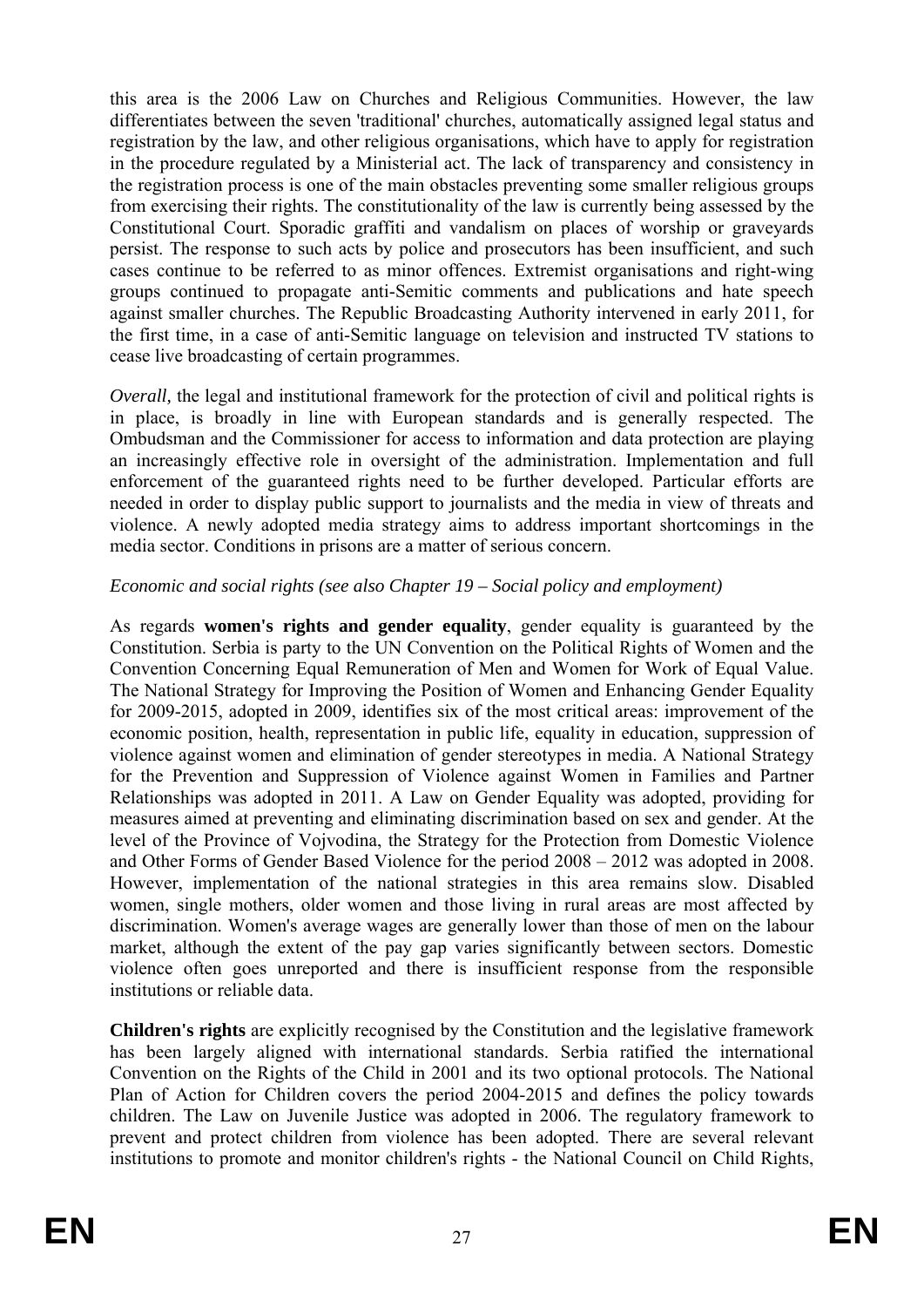the Deputy Ombudsman Office, the office of the Children's Ombudsman in Vojvodina, the Commissioner for Equality, and a Parliamentary Working Group on Child Rights. Training programmes are being implemented, aimed at capacity building and awareness raising for judges, prosecutors and the police. Several shelters for street children were set up. However, difficulties regarding children's rights persist. Roma children remain the most vulnerable. Implementation of the legal framework remains insufficient. Further efforts are needed in order to protect children from domestic violence. The level of coordination between the relevant institutions and bodies included in the system of child protection needs to be improved.

The legislative framework for the protection of **socially vulnerable persons and/or persons**  with disabilities is broadly in place. The rights of persons with disabilities in Serbia are explicitly protected by the Constitution. In 2009, Serbia ratified the Convention of the Rights of Persons with Disabilities and the Optional Protocol. In addition to the general antidiscrimination framework, a Law on preventing discrimination against persons with disabilities was adopted in 2006 and a Law on vocational rehabilitation and employment of persons with disabilities in 2009. The 2009 Law on the foundations of the education system includes comprehensive provisions for inclusive education for children with disabilities, learning difficulties and disadvantages. The 2010 Law on Social Welfare fosters deinstitutionalisation, the development of community-based services, including day care services and residence in a supportive environment with an emphasis on independent living. However, implementation of the legislative framework remains a challenge. Authorities do not actively follow up infringements of the rights of persons with disabilities and court decisions are not always adequately implemented by the public administration. Institutionalisation of persons with mental health problems and elderly people remains widespread. 3,750 persons are placed in the 13 institutions for adults with mental health problems; there are five large psychiatric hospitals with 3,000 beds. The availability of community-based services across the country is still limited. Persons with disabilities often face unemployment. Although access to public buildings for persons with disabilities has advanced in urban areas, there are still important shortcomings in rural areas.

As regards **anti-discrimination policies**, the legal and institutional framework is largely in place. A comprehensive Anti-discrimination Law prohibiting any kind of discrimination was adopted in March 2009. A Commissioner for the Protection of Equality was appointed in May 2010. The Commissioner acts upon complaints of discrimination and may initiate a law suit, promote and monitor equality, initiate the adoption and amendments of regulations in the area of discrimination, and recommend measures aimed at ensuring equality of public bodies. Awareness raising activities were carried out in August 2011. However, the antidiscrimination law still has to be brought further into line with EU legislation, in particular as regards exceptions for religious communities. In practice, those most exposed to discrimination are Roma, women, persons with disabilities and the LGBT population. They are frequently victims of intolerance, hate speech and even physical attacks. Public officials have been reluctant to publicly condemn such incidents.

As regards **labour and trade union rights**, freedom to join trade unions and any other form of association is guaranteed by the Constitution and is further regulated by the Labour Law. Serbia has ratified the major labour rights conventions of the International Labour Organisation (ILO) as well as the revised European Social Charter. Only persons serving in the armed forces are not allowed to join trade unions. The issue of the representativeness of trade unions at the level of a company, a specific branch of economic activity and nationally, is regulated by the Labour Law which defines specific criteria for each level. In the case of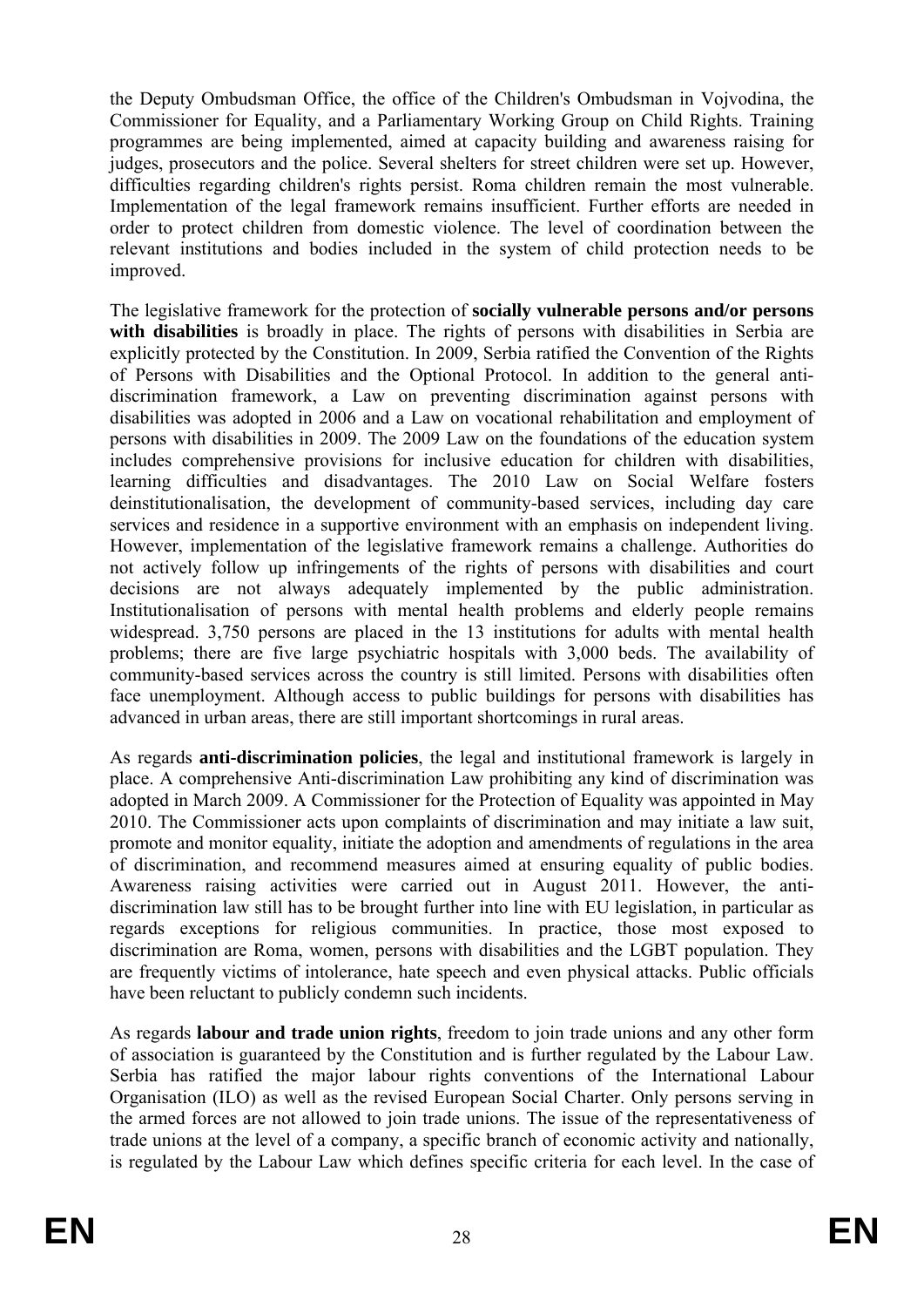labour-related disputes, the Labour Law and the Law on Amicable Resolution of Labour Disputes, together with the Law on Mediation, provide the possibility of resolving individual and collective industrial disputes through conciliation, arbitration and mediation. The right to strike is guaranteed by the Serbian Constitution, which provides for the right to strike for employees in accordance with the Labour Law and collective agreement. However, the Law on strike from 1996 is not in line with the ILO conventions and EU standards, in particular as regards possible limitations to the right to strike; a new law is under preparation. Several registered trade unions are not recognised and concerns remain as to the criteria for employers' organisations. Social dialogue has been limited and needs to be further improved. At national level, tripartite social dialogue has had to contend with a lot of problems. Its impact on the economy was rather limited, as consultations between the partners have not taken place regularly. At a lower level, this dialogue has been non-existent in most municipalities, as it was not possible to establish local economic and social councils mainly owing to the lack of representative social partners, particularly on the employers' side. Even in those municipalities where the councils have been established, tripartite dialogue remains very weak.

**Property rights** are protected by the Constitution. Expropriations are regulated by the Law on Expropriation, which was amended in 2009; they are only allowed if there is a public interest and if fair compensation is provided. However, nationalisations under the communist regime, which have been mainly carried out in the 1940s, 50s and 60s, have been dealt with in a fragmented manner. Agricultural land was partially handed back in the 1990s and a law on the restitution of church property was adopted in 2006. The 2009 Law on planning and construction provides for the transformation of usage rights into full ownership. This transformation of usage rights constituted *de facto* restitution in kind in cases where the beneficiary is the former owner, while it pre-empts such restitution in cases where the beneficiary is not the former owner. This situation led to uncertainty on ownership rights and negatively affected the investment climate. In September 2011, a general Law on restitution was adopted. The law establishes the principle of in kind restitution. In cases where in kind restitution is not possible or excluded, financial compensation, with an overall cap of  $\epsilon_2$ billion, is foreseen. It needs to be ensured that restitution is carried out without further delays and in a non discriminatory and transparent manner. Once properly implemented, the law should address the previously unclear situation of ownership rights and provide legal certainty. It should also end the fragmented manner in which restitution previously had been dealt with. A Law on public property, which was adopted in September 2011, provides for the transfer of ownership from state to provincial and municipal level and sets the rules for public ownership of property. However, implementation still faces important challenges. In the absence of a reliable overview on state owned properties, the transfer of state property to provincial and municipal level leaves room for potential corruption and fraud.

*Overall*, the legal framework for the protection of economic and social rights is in place and Serbia has acceded to a number of international conventions in this area. A long awaited law on restitution as well as a new law on public property were adopted. Transparent and non discriminatory implementation of both laws has to be ensured and further measures taken to fully establish legal clarity over property rights The Commission will monitor the implementation and application of these laws. Combating all kinds of discrimination calls for greater efforts in practice.

*Respect for and protection of minorities and cultural rights*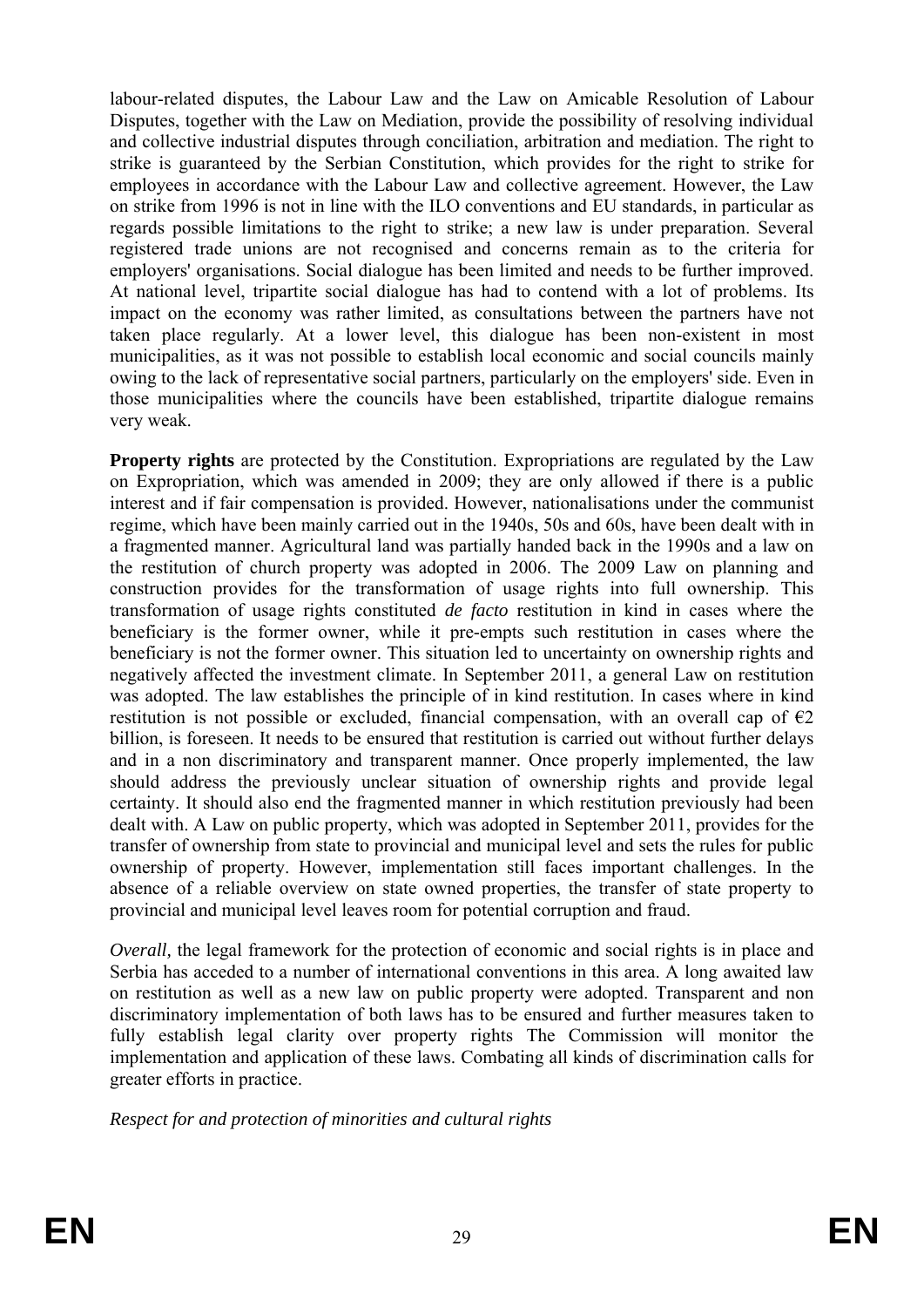Respect for and protection of **minorities** is guaranteed by the Constitution. Serbia ratified the framework convention for the protection of national minorities and the European Charter on Regional and Minority Languages. The 2009 Law on National Councils of National Minorities regulates the election, powers, functioning and funding of the national minorities' councils – bodies through which national minorities exercise their right of self-government in the area of education, use of language, information and culture. The 2009 Law on Political Parties provides for a smaller number of signatures for the registration of minority political parties; 45 minority parties have been registered. In addition, the 2007 Law on Local Self-Government envisages for ethnically mixed municipalities the establishment of councils for inter-ethnic relations, to deliberate issues regarding the exercise, protection and promotion of ethnic equality. The official use of language and scripts of national minorities on the territory of local self-government units where national minority members traditionally live is guaranteed. Also, the conditions for usage of the mother tongue for minority representatives in the republic and provincial parliament are provided for.

Serbia has signed bilateral agreements on the protection of national minorities with Romania, Hungary, Croatia and the former Yugoslav Republic of Macedonia. Commissions with Hungary Croatia and Romania have been formed and are operational.

The Ministry for Human and Minority Rights and Public Administration and Local Government is competent for the protection and promotion of minorities. Besides the Ministry, other bodies such as the Ombudsman and the Commissioner for Equality Protection are involved in this area. A Republican Council for National Minorities was established in 2002 with the task of coordinating cooperation between minority national councils and state bodies.

In line with the Law on National Minority Councils, the first direct elections for the National Minority Councils were organised in 2010. Nineteen national minorities elected their respective councils. All national minority councils have been constituted and started to be operational, except the Bosniak one. While some irregularities were reported during the elections of the national minority councils, they did not significantly affect the overall results. The inter-ethnic situation is good overall. During the past years, recorded ethnically-based incidents have been decreasing in numbers and were generally minor.

However, the implementation of the legal framework in this area has still to be improved. The Republican Council has met only twice since it was established. The functioning of the national minority councils still has to be strengthened if they are to be able to carry out their mandate effectively and ensure proper management of their financial resources. The Ombudsman, the Commissioner for the Protection of Personal Data and the Commissioner for Equality Protection made a number of recommendations with a view to improving the electoral framework for the national minority councils, which remain to be followed up. Information and education in minority languages needs to be further improved and consistently ensured throughout the country.

The inter-ethnic situation in the Autonomous Province of *Vojvodina* is good and there has already been a further decrease in the limited number of incidents. In line with the Constitution, the new Provincial Statute and other sectoral laws, the Provincial authorities have important powers for regulating the enforcement of human rights, including the protection of minorities. The legal and institutional framework for the protection of minorities in the areas of culture, education, information and official use of language is secured, but the implementation of these provisions is in some cases inconsistent. The 13 national minority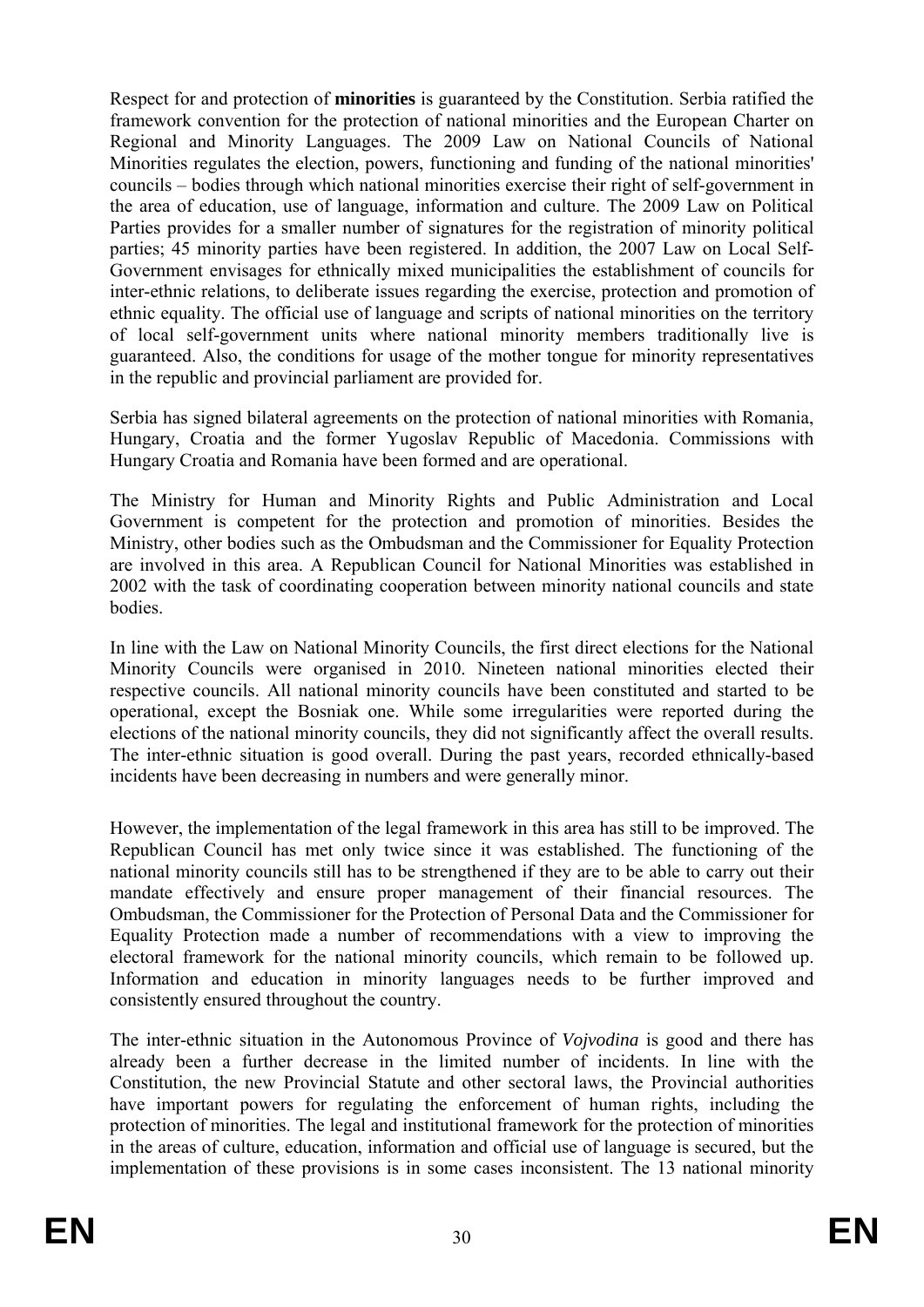councils which have their seat in Vojvodina are working well. There is a specific Council of national communities which acts as a consultative body in the Provincial Assembly. Good cooperation has been established between the State and Provincial authorities in activities for promoting tolerance. Police investigation of inter-ethnic incidents and police sensitivity to treat them as a criminal offence of incitement to ethnic, racial and religious hatred, as opposed to the previously referring to them as ordinary incidents, has improved. However, both the system of monitoring such cases and their legal processing needs to be further improved.

As regards the municipalities of *Presevo, Bujanovac and Medvedja*, the situation is overall satisfactory, but there are a number of outstanding issues which have not been dealt with for a long period that still have to be resolved. The security situation is broadly stable. In general, incidents have been infrequent and their number continues to fall. The government's coordinating body for that area was restructured in 2009. It has yet to become fully effective. Bilingual branches of faculties of law and of economics were opened in Medvedja in October 2009. A Task Force, facilitated by the OSCE High Commissioner for National Minorities, has been working with a view to opening a multilingual branch in Bujanovac. Serb political representatives were integrated and a multiethnic municipal administration was set up in Bujanovac in December 2010. The Government adopted a decision on the opening of a maternity ward in Presevo. The office of the State Ombudsman opened local branches in the municipalities of Presevo, Bujanovac and Medvedja. There is a well-established local multiethnic police. ABC books in Albanian language were delivered in September 2011 for elementary schools. The decision of July 2010 opening up additional vacancies in public administration and bodies to contribute to the integration of Albanians remains to be fully implemented. A sustainable solution remains to be found and implemented to the issue of the acceptance of diplomas issued by the University of Pristina. Although in the 2011 census the recruitment of Albanian enumerators and the availability of corresponding linguistic versions of census materials have been ensured, some Albanian politicians have called for a boycott of the census. The government needs to demonstrate greater commitment to the economic development of the area, which is one of the poorest in Serbia.

Regarding the *Sandzak* area, the situation has been tense and occasionally unstable. While inter-ethnic incidents are rare, the divisions among the Bosniak community have led to recurring incidents. The police response needs to be improved, as investigations are too rarely initiated. Follow up by the judiciary does not often lead to final convictions. After the minority councils' elections of June 2010, the Bosniak council has still to be established, due to a number of open issues related to its constitution. The Ombudsman noted inconsistencies in the implementation of the right to officially use the Bosniak language in certain municipalities. The number of educational institutions needs to be further increased. Bosniaks remain underrepresented in the public administration bodies at local level, including the police. The area suffers from a lack of basic infrastructures which seriously hampers its economical development. The unemployment rate is high and foreign investment is scarce. Government should pay more attention to the challenges facing Sandzakand a regional strategy development has yet to be established.

As regards the **Roma**, Serbia is actively taking part in the Decade of Roma Inclusion 2005 – 2015. There are several bodies competent for improvement of the status of the Roma: the Ministry for Human and Minority Rights and Public Administration and Local Government, a Roma Council, chaired by a Deputy Prime Minister, as well as a Roma National Minority Council. A Roma Inclusion Office has been established at the level of Vojvodina Province and has been particularly active in the area of education and employment. A national strategy for the improvement of the Status of Roma and a related action plan were adopted in 2009.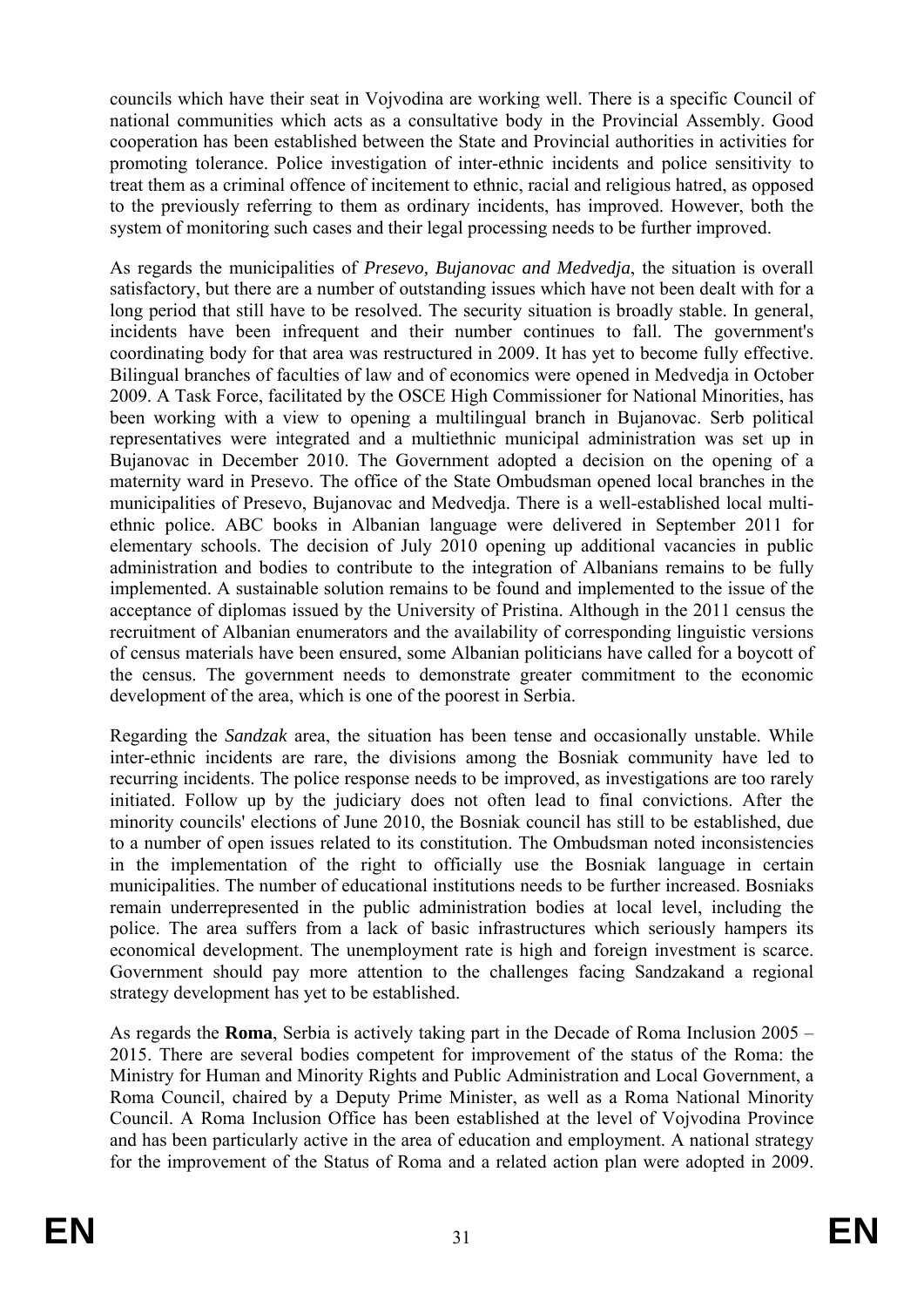Education, health and employment policies and measures are largely in place. Infant and child mortality among children living in Roma settlements has been halved during the past five years. A number of measures in the education sector have resulted in a significant improvement in enrolment and completion of primary education, as well as initial encouraging results in higher education. Seventy-five Roma health mediators and 175 pedagogical assistants have been employed so far and a system of health cards has been put in place. Awareness-raising activities for Roma inclusion have continued. A series of measures were taken between May and September 2011 aiming at alleviating existing obstacles to the registration of "legally invisible persons" and improving access to basic rights: the administrative fee for subsequent registration of births was abolished; new possibilities to register under a provisional address were introduced.

However, implementation of the legislation and policies currently in place need to be strengthened so that efforts can be felt on the ground. Widespread discrimination and marginalisation of the Roma continue in practice. Roma have been the subject of several ethnically motivated attacks or threats over the past years. The national Roma strategy needs further funds for its implementation. The rate of Roma employment is very low, including in the public administration. Roma women and children are subject to exploitation and family violence, which often goes unreported. A large number of Roma live in illegal settlements under unacceptable conditions. There is still no systematic approach to the relocation of illegal Roma settlements, which is often conducted inappropriately, resulting in serious violations and breaches of basic human rights.

Serbia hosts approximately 73,000 **refugees** and 210,000 **internally displaced persons** (IDPs), according to the United Nations High Commissioner for Refugees. There is a legal and institutional framework in place for refugees and internally displaced persons. The National Strategy for Resolving Issues of Refugees and IDPs was adopted in 2002 and revised in March 2011. Amendments to the Law on Refugees have enabled refugees since 2010 to buy apartments that were built from donations. The programme to support the municipalities which prepared local action plans for the improvement of the status of refuges and IDPs that opted for local integration has been implemented for several years, yielding positive results including as regards the housing situation. A Housing Agency was established in August 2011 in order to streamline the management of the funds allocated to social housing. The number of collective centres has been gradually reduced, from 388 in 2002 to 29 as of September 2011. These centres continue to provide accommodation for almost 800 refugees and over 2,500 IDPs in poor conditions. Around 97,000 of the IDPs remain in need of assistance for housing, employment and personal identification documents. Roma IDPs are the most disadvantaged segment of the IDP population and are facing serious displacement-related needs.

*Overall*, the legal and institutional framework on the respect and protection of minorities in Serbia is in place. The Constitution guarantees to members of national minorities specific rights in addition to the rights guaranteed to all citizens, and introduces the National Minority Councils as a constitutional category. At State level, the Ombudsman and the Commissioner for Equality are exercising their prerogatives in this area. However, the implementation of the legal framework still needs to be improved. The situation in the Sandzak area has been tense and occasionally unstable. Further efforts are necessary in order to improve the status and socio-economic conditions of the Roma, who continue to be the most vulnerable and marginalised minority. The situation of refugees and IDPs remains particularly worrying.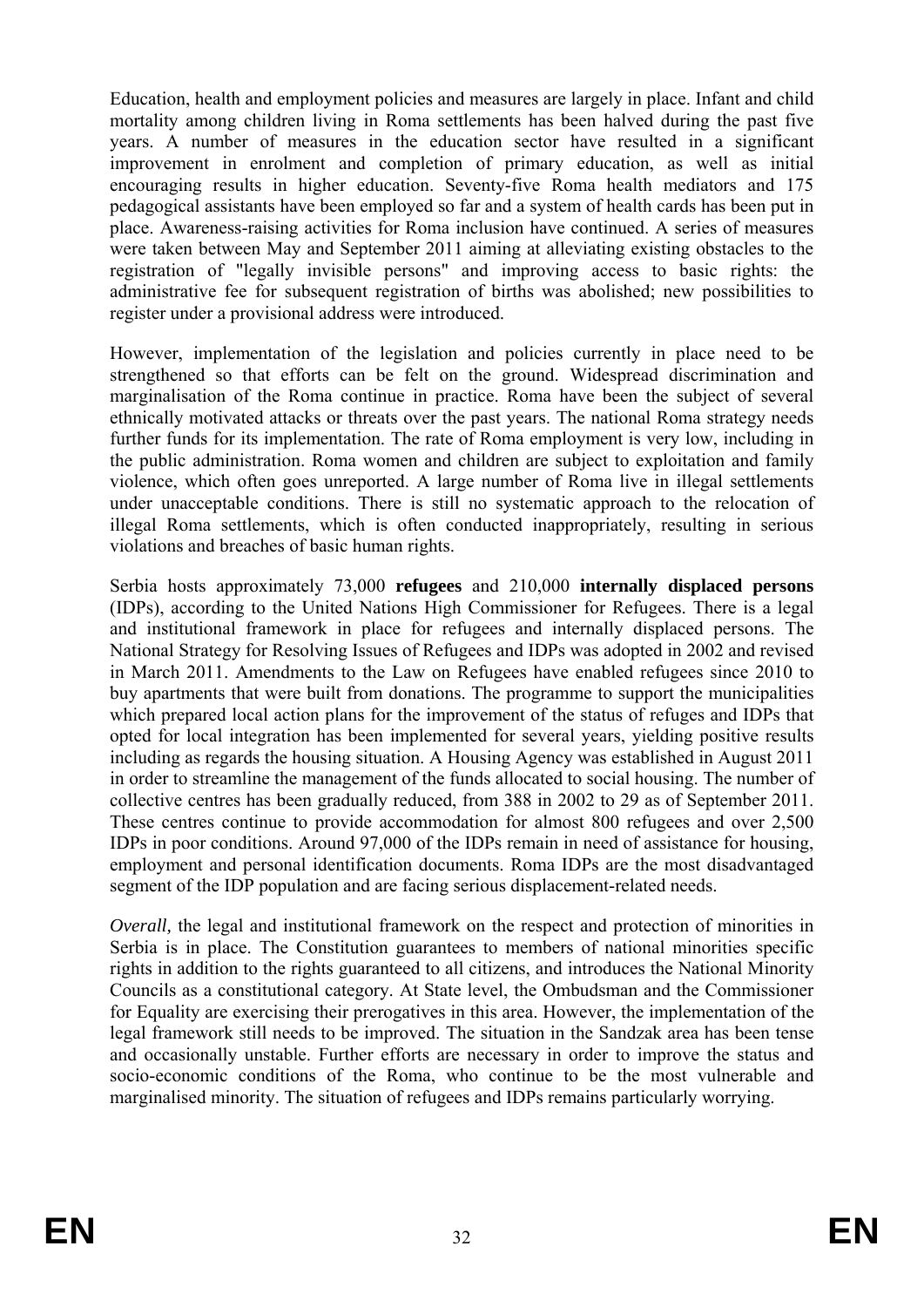#### **1.3. Regional issues and international obligations**

There are no outstanding issues in connection with Serbia's compliance with the **Dayton/Paris Peace Agreement.** In 2006, in line with the provisions of the Dayton Agreement, Serbia and Republika Srpska (BiH) signed an Agreement on special parallel relations, which established a Cooperation Council at presidential and prime ministerial level, as well as cooperation between governments and parliaments. Serbia consistently acknowledges the territorial integrity of Bosnia and Herzegovina.

Cooperation with the **International Criminal Tribunal for the former Yugoslavia (ICTY**) has greatly improved since 2008. After the fall of Milosevic, the Federal Republic of Yugoslavia had initially actively engaged in cooperation with the ICTY; the search for fugitives was largely ineffective in the years that followed the assassination of Prime Minister Djindjic, although several fugitives gave themselves up voluntarily. Since 2008, Serbia substantially stepped up its cooperation to a now fully satisfactory level as it responded to a total of 46 requests from the ICTY for handing over indictees, including the arrests and handovers of Radovan Karadzic in July 2008, Ratko Mladic in May 2011 and Goran Hadzic in July 2011.

A Law on Cooperation with the ICTY was adopted in 2002 and one on the freezing of assets of ICTY fugitives in 2006. Two main bodies were established: the National council for cooperation with ICTY (NCCI), established in 2002, which has been effectively cooperating on access to archives, documents and witnesses; and the Team for the implementation of the Action plan for completion of cooperation (Action team), formed in 2006, responsible for measures aimed at arrests and handovers of the remaining fugitives. An appeal judgment from July 2011 ordered a re-trial of an important case against a network of Mladic's aids, who were acquitted in first instance on the basis of the statute of limitation and insufficient evidence. Serbia is advanced in the processing of the cases transferred by the ICTY. Further efforts to explain and defend the role of the ICTY and confront the past are essential for a lasting reconciliation. Full cooperation with the ICTY remains an essential condition for membership of the EU, in line with the Council conclusions of 25 October 2010.

The investigative capacity of the police in the area of **war crimes** has become increasingly professional. It would benefit from additional expert staff such as military analysts and intelligence officers. Problems of extradition and recognition of sentences with some countries of the region continued. The activation by Serbia of indictments of war crimes issued by military courts, during the conflicts of the 1990s, against citizens of Croatia and of Bosnia and Herzegovina, has occasionally burdened relations with these countries. Serbia has initiated a review of these indictments.

Serbia ratified the Rome Statute establishing the **International Criminal Court** in 2001 and adopted the Law on Cooperation with the International Criminal Court in 2009. In line with the EU's guiding principles and EU Common Positions on the integrity of the Rome Statute, Serbia does not have any bilateral immunity agreement.

The Parliamentary Assembly of the **Council of Europe** has monitored Serbia's fulfilment of its membership obligations since 2003. In June 2009, the Committee of Ministers ended its post-accession monitoring in the light of the progress achieved by Serbia in meeting its membership commitments and obligations. This monitoring was replaced by a lighter regular stocktaking of cooperation and progress. Serbia chaired the Committee of Ministers from May to November 2007.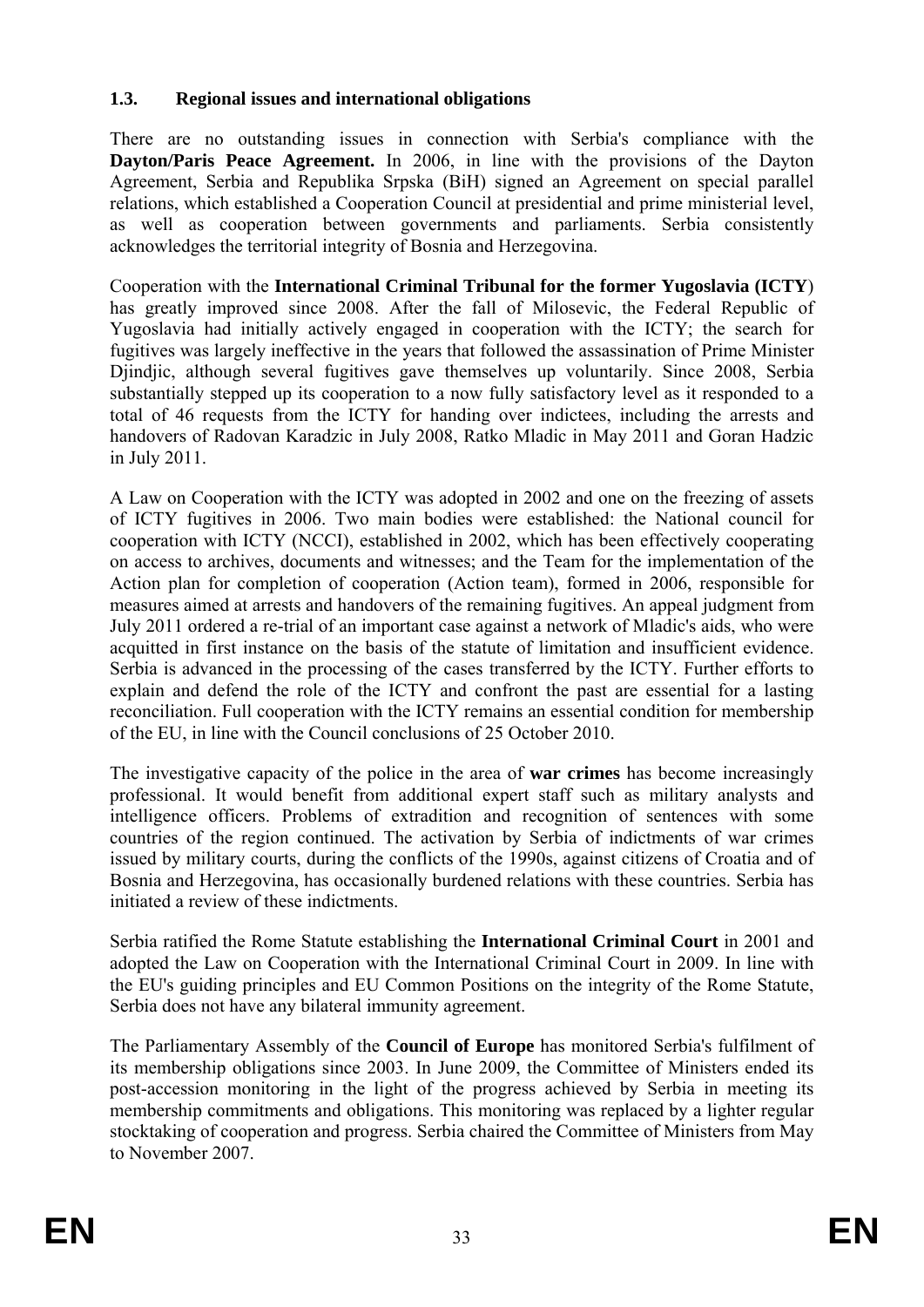Serbia does not recognise **Kosovo**<sup>[3](#page-8-0)</sup>'s unilateral declaration of independence. In July 2010, the International Court of Justice (ICJ) issued an advisory opinion on a case initiated by Serbia, concluding that the declaration of independence of Kosovo adopted on 17 February 2008 did not violate general international law and UN Security Council Resolution 1244/1999. The UN General Assembly adopted on 9 September 2010 a resolution tabled jointly by Serbia and the 27 EU Member States which acknowledged the content of the ICJ advisory opinion and welcomed the readiness of the European Union to facilitate a process of dialogue between the parties as a factor for peace, security and stability in the region and to promote cooperation, achieve progress on the path to the European Union and improve the lives of the people. The dialogue, which started in March and was conducted in a generally constructive spirit until September, has led to agreements on several issues: free movement of goods and persons, civil registry and cadastre. The Serbian authorities have started to implement the agreement reached on 2 September on the acceptance of the Kosovo customs stamps notified by UNMIK to allow the entry or transit in Serbia of goods from Kosovo. But Serbia interrupted its participation in the dialogue at the end of September, in the light of tensions in northern Kosovo. Further results of the dialogue remain to be achieved, in order to implement, as a matter of priority, the principle of inclusive regional cooperation and to provide sustainable solutions on EU-related matters in sectors such as energy and telecoms. The agreements reached to date need to be implemented in good faith.

Serbia generally cooperates with EULEX at an operational level, including with regard to administrative cooperation, as well as on war crimes related to Kosovo. It needs to improve implementation of the police protocol and exchange of information in the fight against organised crime. Control and surveillance of the administrative boundary line with Kosovo needs to be improved, in particular in view of regional organised crime activities. The situation in northern Kosovo and the issue of the control of the administrative boundary line have led to tension in the summer and beyond, including several outbreaks of violence which resulted in casualties. The situation has also led to more frequent inflammatory rhetoric by the Serbian leadership. The EU has called on both parties to defuse tensions and help re-establish free movement of persons and goods which would benefit the lives of the people in the region. Serbia needs to cooperate actively with EULEX in order for it to exercise its functions in all parts of Kosovo.

Serbia maintains its structures in Kosovo and organised parallel municipal by-elections in May 2008, which is inconsistent with UNSCR 1244/1999. Serbia failed to play a constructive role in the return of Kosovo Serb and Kosovo Albanian judges and prosecutors to the Mitrovica District Court, which remains staffed only by EULEX personnel. Declarations by some Serbian government officials, in early 2011, discouraging the participation of Kosovo Serbs in the census in north Kosovo had a detrimental effect, which contributed to the census not taking place in northern Kosovo. Serbian mobile operators maintained the activities of unlicensed branches in Kosovo. Similar activities in the provision of electricity were also maintained. There were a number of statements by high officials advocating partition of Kosovo.

Serbia has restored its relations with EU Member States and its neighbours that recognised Kosovo's independence. The disagreement over Kosovo's representation is undermining regional cooperation generally and hampering Kosovo's participation in regional meetings and

1 3

Under UNSCR 1244/1999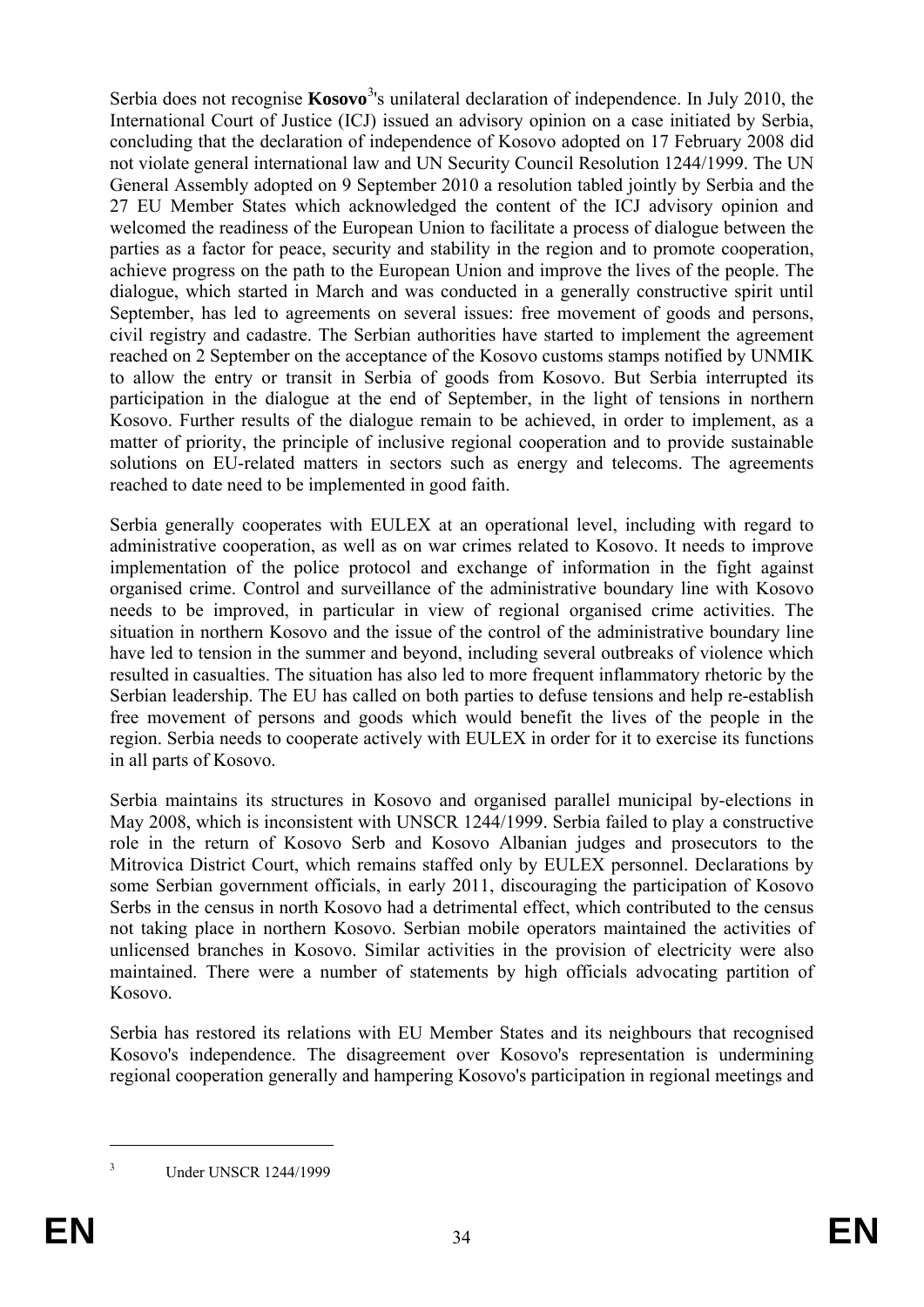initiatives. It is holding up the signature of the EU-Western Balkans Transport Community Treaty.

Significant progress was made with regard to the **Sarajevo Declaration Process**, launched through the Sarajevo Declaration of 31 January 2005. Bosnia and Herzegovina, Croatia, Montenegro and Serbia cooperate within this process to find solutions for refugees who were displaced as a result of the armed conflicts in ex-Yugoslavia between 1991 and 1995. Countries have continued to progress on a number of outstanding issues such as data exchange, civil documentation, public information, pensions and trust fund mechanisms, in the framework of the established regional working groups. Following the meetings of June and September 2011, Bosnia and Herzegovina, Croatia, Montenegro and Serbia agreed on a number of issues, including the text of a joint declaration to be signed at a ministerial conference in November 2011 in Belgrade. A regional multi-year programme, aimed at addressing the needs of the most vulnerable refugees, has also been agreed, together with a donors' conference to be held in the first half of 2012 in Sarajevo.

As regards **missing persons**, as of September 2011, there were still approximately 14,000 people missing from the conflicts in the region. Of these, some 10,000 were related to the conflict in Bosnia and Herzegovina, 2,000 to the conflict in Croatia and over 1,800 to the conflict in Kosovo. A working group between Belgrade and Pristina chaired by ICRC meets regularly, but progress on resolving cases has been hampered by the lack of information on gravesite locations. There has also been recent progress in the cooperation between Serbia and Croatia. The lack of information on new gravesites and difficulties in identifying the already exhumed remains have considerably slowed down the process of resolving the fate of missing persons.

**Regional cooperation and good neighbourly relations** form an essential part of the process of Serbia's moving towards the European Union. Serbia participates constructively in most regional initiatives and on the whole plays a stabilising role in the Western Balkans but an agreement remains to be found on a sustainable solution for the participation of Kosovo in regional fora. Serbia needs to fully implement the principles of inclusive and functioning regional cooperation.

In 2011 Serbia held the chairmanship of the South East Europe Cooperation Process (SEECP), the Central European Initiative (CEI), the Adriatic-Ionian Initiative (AII), and the Migration, Asylum, Refugees Regional Initiative (MARRI). It held the Presidency of the Central European Free Trade Agreement (CEFTA) in 2010 and continues to play an active part in the Regional Cooperation Council (RCC), the Energy Community Treaty, the European Common Aviation Area Agreement and the EU Strategy for the Danube Region. In March 2011, within the framework of the SEECP, Serbia endorsed the *Regional Strategic Document and Action Plan on Justice and Home Affairs 2011-2013*. Serbia supports the RECOM initiative on reconciliation. Serbia will host the 22nd session of the Igman Initiative in October 2011. Serbia has overall good **bilateral relations with other enlargement countries and with EU neighbouring states** Hungary, Romania and Bulgaria. Periodic highlevel meetings in a trilateral format have been organised with Croatia and Slovenia, with Croatia and Hungary, and with Bosnia and Herzegovina and Turkey. In recent years Serbia has also taken significant initiatives aimed at regional reconciliation, including a number of landmark visits undertaken by the Serbian President in Bosnia and Herzegovina and in Croatia, as well as the adoption by parliament in March 2010 of a declaration condemning the crime in Srebrenica and referring to the International Court of Justice ruling on Srebrenica.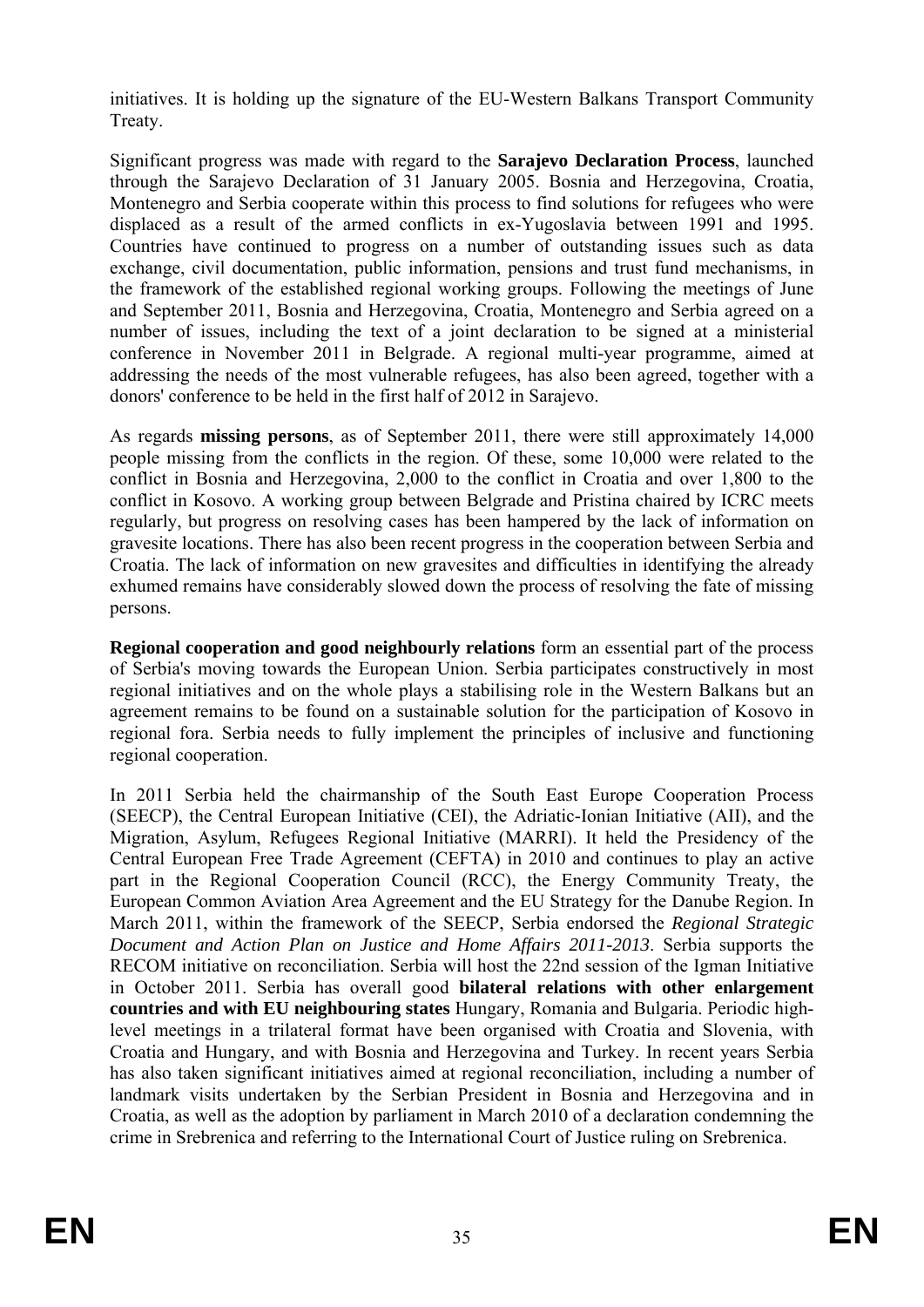Relations with *Albania* have recently improved to a good level. In 2010, during the first visit of the Albanian Minister of Foreign Affairs in five years, an agreement on cooperation in fighting organised crime, international drug trafficking and international terrorism was signed. Both countries abolished visas between them in 2010.

Relations with *Bosnia and Herzegovina* have steadily improved and are good. President Tadic undertook his first official visit to Sarajevo in July 2011; he had attended the Srebrenica commemoration in July 2010. An Ambassador from Bosnia and Herzegovina took office in 2010 following three years during which the post was vacant. Agreements are in force in several areas, including economic cooperation, mutual legal assistance in criminal matters, police cooperation, culture and sport, as well as on determination of border crossings with Bosnia and Herzegovina. The Inter-State Cooperation Council has only recently been reactivated. The border demarcation remains an open issue.

Relations with *Croatia* have recently improved to a good level. Regular contacts and a good level of cooperation are established, most notably at presidential and government levels. In November 2010 President Tadic made a landmark visit with President Josipovic to Vukovar where they together paid their respects to Croat victims in Ovcara and to Serb victims in Paulin Dvor. A defence cooperation agreement was concluded and a good level of cooperation was established between war crimes prosecutors and between parliaments. A number of sectoral agreements are in force in areas such as protection of national minorities, extradition for serious crimes and police cooperation. Croatia handed over its translations of the EU *acquis* to Serbia*.* Border demarcation remains an outstanding issue and reciprocal genocide lawsuits are pending before the ICJ.

Relations with *the former Yugoslav Republic of Macedonia* are good. High-level visits take place at regular intervals. There are agreements in place on issues such as local cross-border traffic and the protection of national minorities. The Serbian authorities maintained their policy of non-recognition of the border demarcation agreement between the former Yugoslav Republic of Macedonia and Kosovo. Unresolved issues remain concerning relations between the Orthodox churches in the two countries.

Relations with *Montenegro* are good. The dissolution of the former State Union went smoothly overall. Reciprocal high level visits have taken place. Agreements were concluded in many areas, including defence and police cooperation, extradition and disaster preparation. Cooperation in the fight against organised crime remains to be improved. Issues stemming from the dissolution of the State Union, such as distribution of assets and liabilities, citizenship rights, border demarcation and relations between the Orthodox churches in the two countries, have still to be resolved.

Relations with *Turkey* are good. Reciprocal high-level visits take place. Trilateral meetings are held regularly, together with Bosnia and Herzegovina, at presidential and ministerial levels. In April 2011, the President of Turkey attended a three-party meeting of Turkey, Serbia and Bosnia and Herzegovina in Belgrade. Agreements are in place in areas such as economic cooperation, free trade, tourism, social security.

Serbia continues to enjoy good relations and cooperation with *Hungary, Romania and Bulgaria*. There is on-going high-level political dialogue with these countries. Bilateral agreements on protection of national minorities were signed and relevant Joint Intergovernmental commissions were established with Hungary and Romania respectively.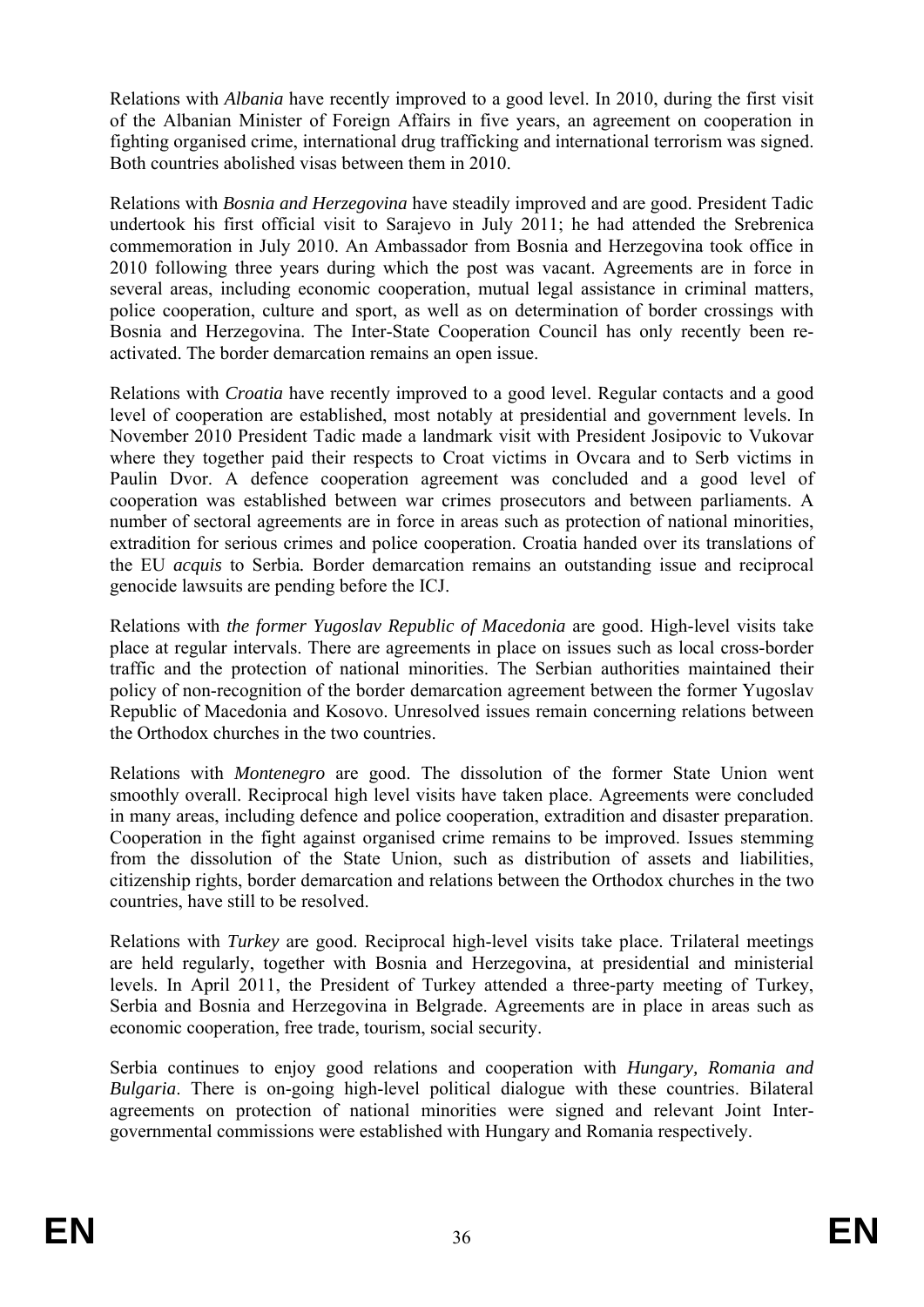*Overall*, Serbia generally complies with its international obligations and the conditions of the Stabilisation and Association process. The arrest and transfer of Radovan Karadzic, Ratko Mladic and Goran Hadzic to the Hague tribunal represent major successes for Serbia's cooperation with the ICTY, which has greatly improved since 2008 to reach a fully satisfactory level. Regional cooperation has improved and Serbia made significant progress in its bilateral relations with other enlargement countries, particularly Croatia and Bosnia and Herzegovina, while continuing to have good relations with neighbouring EU member states. A number of outstanding bilateral issues, in particular regarding border demarcation, remain to be addressed. Serbia does not recognise Kosovo's unilateral declaration of independence. It maintains its structures in Kosovo and organised parallel municipal by-elections in May 2008, which is inconsistent with UNSCR 1244/1999. On the basis of the UN General Assembly resolution adopted on 9 September 2010, which had been tabled jointly by Serbia and the 27 EU Member States, a process of dialogue between Belgrade and Pristina started in March. It has been conducted in a generally constructive spirit until September and it has led to agreements on several issues: free movement of goods and persons, civil registry and cadastre. The agreements reached to date need to be implemented in good faith. Further results remain to be achieved to implement, as a matter of priority, the principles of inclusive and functioning regional cooperation and to provide sustainable solutions on EU acquis related matters in sectors such as energy and telecoms. All sides need to play their part in defusing the tension in north Kosovo and allow for free movement of persons and goods, for the benefit of the people of the region.

## **1.4. General evaluation**

The present assessment is based on the Copenhagen criteria relating to the stability of institutions guaranteeing democracy, the rule of law, human rights and respect for and protection of minorities, as well as on the conditionality of the Stabilisation and Association **Process** 

Serbia is a parliamentary **democracy.** Its constitutional and legislative framework is largely in line with European principles and standards and its institutions are well developed. Serbia is committed to its objective of membership of the European Union and since 2008 has increasingly focused its efforts on the EU-related reform agenda. The government has upgraded some of its procedures and parliament has become far more effective in its legislative activity under the current legislature. The legislative process would benefit from more thorough preparation and greater emphasis on consultation of stakeholders. Capacity for parliamentary oversight and governmental policy planning, coordination and implementation remains to be further developed. Serbia has set up all the necessary independent regulatory bodies. The rules governing the parliamentary review of their annual reports have been clarified even though the follow-up of recommendations by independent and regulatory bodies needs to be strengthened. The public administration is in general well developed, in particular at central level. The principle of a merit-based career system needs to be fully implemented. Serbia has established a Statute for the Province of Vojvodina and has undertaken to transfer some competences to the municipal level.

Since 2001, elections have been consistently conducted in Serbia in accordance with international standards. The electoral legislation was recently brought into line with European standards. It now provides that the appointment of MPs follows the order of the lists presented to the voters and it puts an end to the practice of 'blank resignations', by which MPs were tendering resignation letters to their parties at the beginning of their mandate. This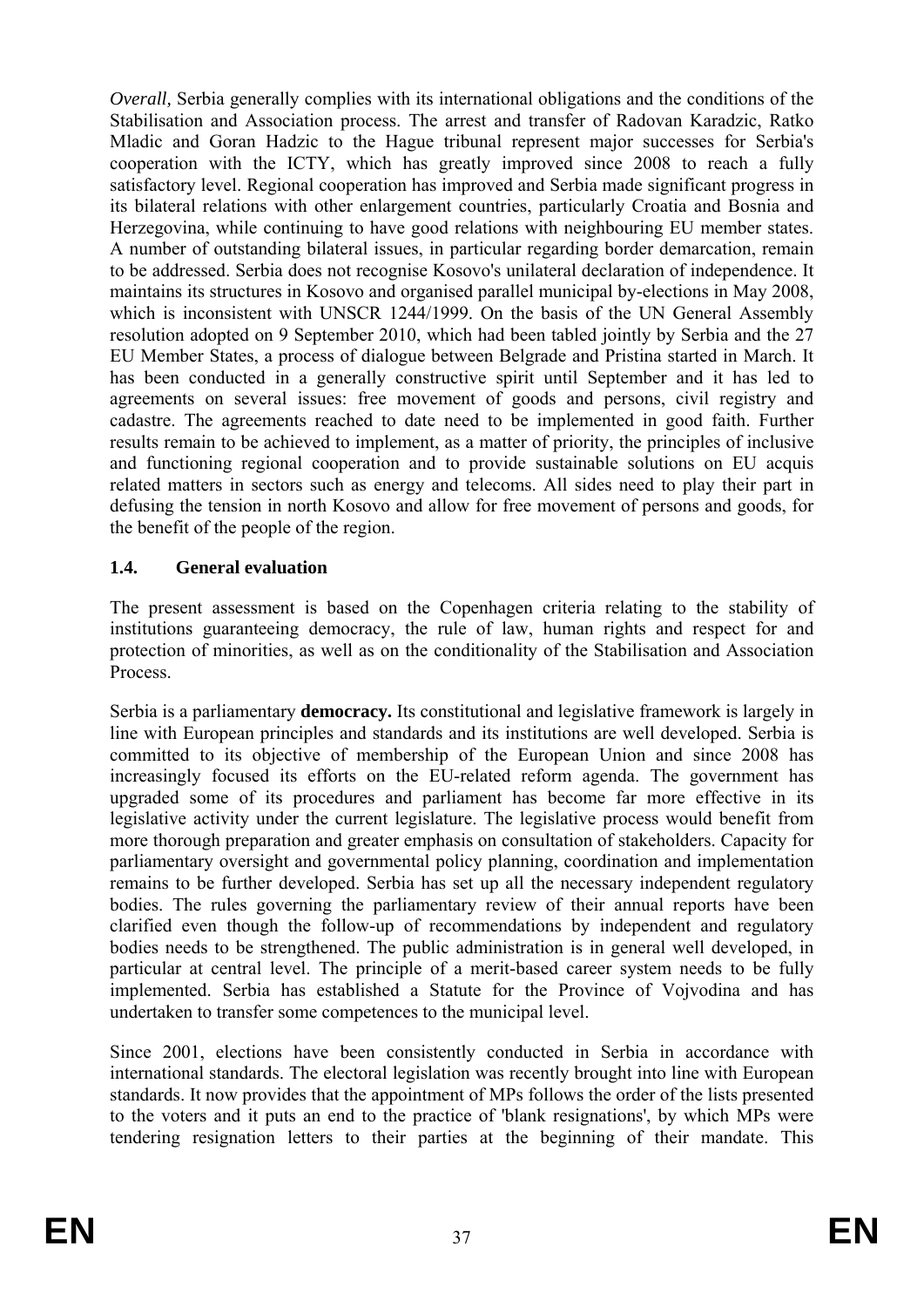consolidates the free exercise of parliamentary mandates, a principle which needs, in due course, to be fully enshrined in the Constitution.

The legal and institutional framework for the **rule of law** in Serbia, including the fight against corruption and organised crime, has been enhanced, particularly following substantial reforms in the judiciary, the setting-up of the Anti-Corruption Agency and the stepping-up of international cooperation in criminal matters. This has led to initial results. The main challenges remain in the areas of the judiciary, the fight against corruption and the fight against organised crime. In particular, a proactive approach in the fight against corruption leading to a credible track record of opened investigations and final convictions remains to be built up. An extensive framework for civilian control of the security forces is in place.

Substantial reforms of the judiciary were pursued in Serbia following the adoption of the national strategy in 2006 and intensified in 2009 and 2010. Independence and selfadministration were strengthened with the establishment of the new High Judicial and State Prosecutorial Councils, which have been functioning in their permanent compositions since April 2011. A re-appointment procedure for all judges and prosecutors was undertaken in December 2009, aiming in particular at raising their professional and integrity standards. The initial significant shortcomings identified in that procedure are in the course of being addressed by a review process for which there are clear guidelines. The review process remains to be satisfactorily completed in transparent manner in line with these guidelines. A revision of the role given by the Constitution to parliament on appointments and dismissals in the judiciary will need to be undertaken in due course, to further reduce the risk of undue political influence. Several steps have been taken to increase the efficiency of the judicial system. The court network was restructured and the number of courts reduced, leading to a better distribution of workload. An Administrative Court was set up and a Law on enforcement of court decisions adopted in May 2011. Further efforts are still needed to improve the functioning of the judiciary, reap the full benefits of the restructured network of courts and ultimately increase public trust. Efforts to strengthen the execution of judgments and further reduce the important backlog of pending cases are to be pursued.

The legal and institutional framework for fighting corruption is, overall, in place in Serbia. An Anti-Corruption Agency was established and is competent in the areas of integrity of public officials and control of party funding. Its resources were recently further increased. An enhanced framework for controlling financing of political parties' activities and electoral campaigns has been established in line with European standards. The Minister of Justice was appointed coordinator for the fight against corruption. The authorities have launched a review of the outdated strategy and action plan for the fight against corruption. The State Audit Institution has started to play a useful role in controlling public expenditure and uncovering irregularities. The customs administration and the police have stepped up their internal controls resulting in a greater number of cases being investigated and sanctioned. Steps have also been taken towards specialisation of the law enforcement agencies and a greater number of cases have been prosecuted. Corruption remains prevalent in many areas and continues to be a serious problem. Stronger political will is essential in order to significantly improve performance in combating corruption. Enhanced investigation capacity and coordination of law enforcement bodies are indispensable. The track record of investigations, prosecutions and final convictions in corruption cases at all levels needs to be gradually and significantly built up. There are also concerns regarding supervision of public procurement, privatisation, spatial planning and construction permits.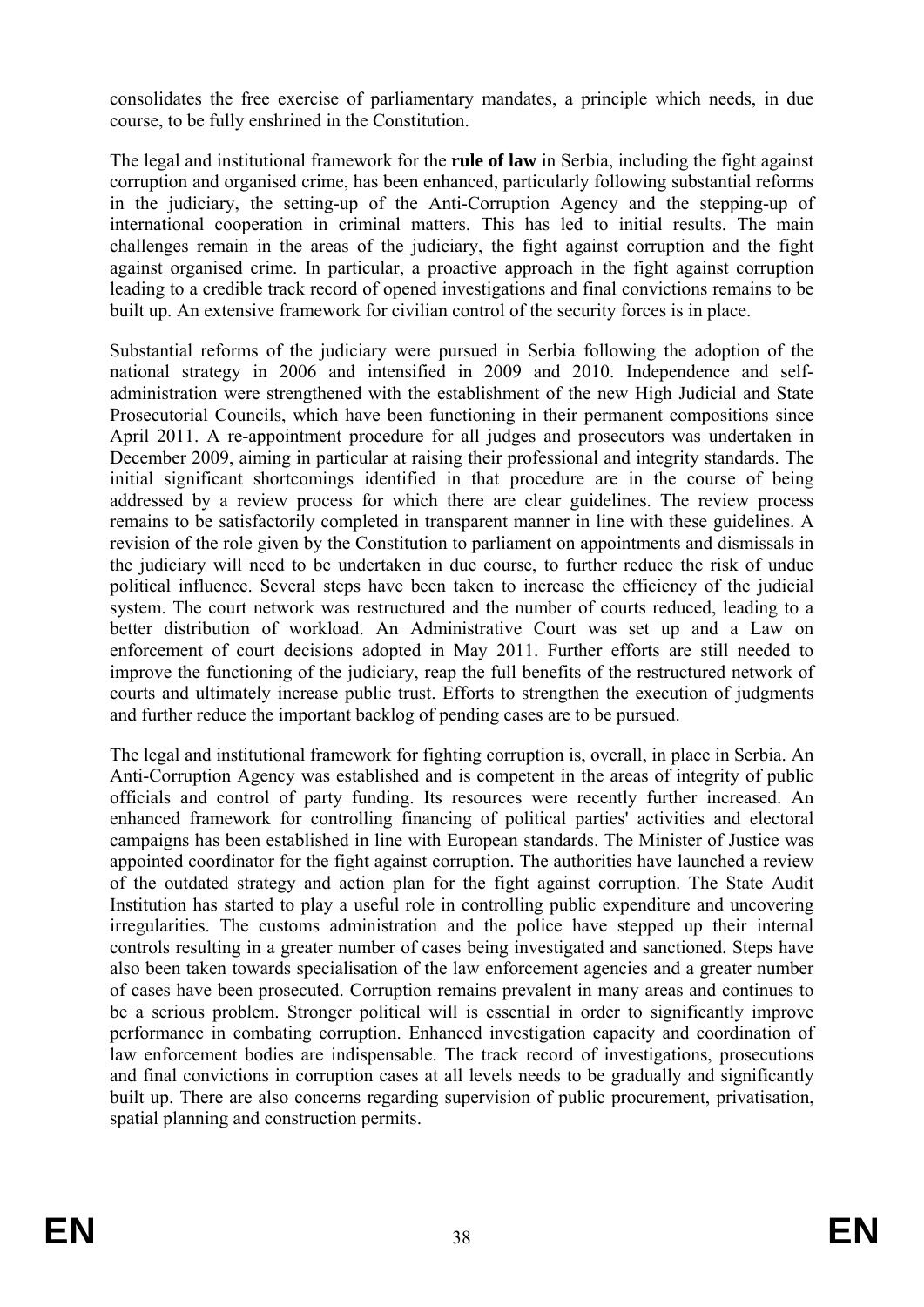In the fight against organised crime, the legal framework developed by Serbia is generally adequate and capacity has improved, including on international cooperation. This has led to significant results, such as the dismantling of a major international drug-trafficking ring. Money laundering and drug smuggling are key areas of concern and the track record of investigations and convictions needs to be built up further. Capacity for proactive and better coordinated investigations and enhanced cooperation at regional and international levels also remain to be further developed. Technical capacity to carry out special investigative measures should be developed within the law enforcement bodies, under the direct control of the judiciary.

The legal and policy framework for **human rights and the protection of minorities** in Serbia is, overall, in line with European standards. The Constitution guarantees a wide range of human rights and fundamental freedoms and recognises the possibility of filing a Constitutional appeal as the final remedy for protection of human rights. However, implementation of the legislation needs to be stepped up. Advanced training of the administration, the police and the judiciary remain to be developed to ensure more active and consistent application of standards in this field.

Human rights are generally respected in Serbia. The Ombudsman and the Commissioner for access to information and data protection are playing an increasingly effective role in the oversight of the administration. The legal framework to combat discrimination has been substantially improved and mechanisms have been set up to oversee its implementation, which is at an early stage. The authorities have also been paying growing attention to safeguarding the respect of the freedom of assembly and freedom of association and the role of civil society. The newly adopted media strategy aims at substantially clarifying the legal and market environment in which media outlets are operating. More comprehensive and proactive action is expected from the relevant institutions in cases of threats and violence against journalists and media, emanating notably from radical groups. The current prison conditions are a matter of serious concern. A long awaited law on restitution as well as a new law on public property were adopted. Transparent and non discriminatory implementation of both laws has to be ensured and further measures taken to fully establish legal clarity over property rights. The Commission will monitor the implementation and application of these laws.

The legal and institutional framework for respecting and protecting minorities in Serbia is in place. The Constitution guarantees specific rights to members of national minorities in addition to the rights guaranteed to all citizens and provides a legal basis for the National Minority Councils. Political representation of minorities is ensured. At State level, the Ombudsman and the Commissioner for Equality are exercising their prerogatives in this area. Serbia has established a comprehensive strategy for the integration of Roma and is currently progressing in its implementation. Active social inclusion measures have been taken, in particular in the fields of health, education and housing. Measures have recently been taken to alleviate obstacles to the registration of 'legally invisible persons' which will improve their access to basic rights. Further serious efforts, including financial resources, are needed in order to improve the status and socio-economic conditions of the Roma, who continue to be the most vulnerable and marginalised minority, as illustrated by the high number of illegal settlements. The situation of refugees and internally displaced persons remains a concern, even though significant progress was achieved in recent years in reducing the number of collective centres.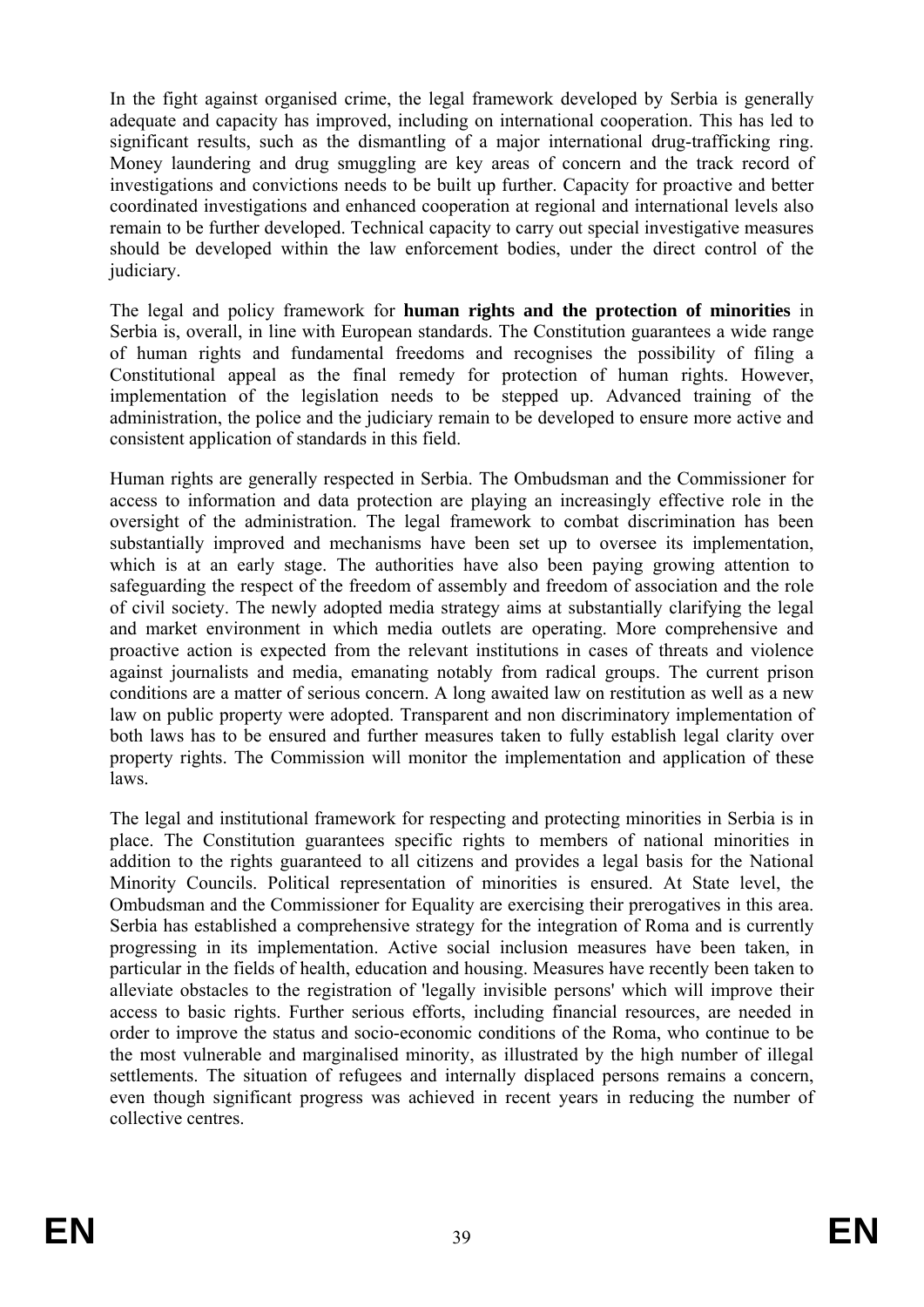Serbia generally fulfils the conditions of the **Stabilisation and Association Process**. Cooperation with the International Criminal Tribunal for the former Yugoslavia has greatly improved since 2008 to a now fully satisfactory level, as best illustrated by the arrests and transfers to the Hague tribunal of Radovan Karadzic in 2008, Ratko Mladic and Goran Hadzic in 2011. Serbia is committed to pursuing this cooperation at the same level. It participates actively in regional initiatives and has taken significant steps to foster reconciliation. The agreement reached with Bosnia and Herzegovina, Croatia and Montenegro in the Sarajevo Declaration Process on durable solutions for refugees and IDPs is a major achievement. Serbia has made good progress in its bilateral relations with other enlargement countries, particularly Croatia, Bosnia and Herzegovina and Montenegro, while continuing to maintain good relations overall with neighbouring EU Member States. A number of outstanding bilateral issues remain with its neighbours, in particular regarding border demarcation.

Serbia does not recognise Kosovo's unilateral declaration of independence. It maintains its structures in Kosovo and organised parallel municipal by-elections in May 2008, which is inconsistent with UNSCR 1244/1999. On the basis of the UN General Assembly resolution adopted on 9 September 2010, which had been tabled jointly by Serbia and the 27 EU Member States, a process of dialogue between Belgrade and Pristina started in March. It has been conducted in a generally constructive spirit until September and it has led to agreements on several issues: free movement of goods and persons, civil registry and cadastre. The agreements reached to date need to be implemented in good faith. Further substantial results remain to be achieved to implement, as a matter of priority, the principles of inclusive and functioning regional cooperation and to provide sustainable solutions on EU *acquis*-related matters in sectors such as energy and telecommunications. All sides need to play their part in defusing the tension in northern Kosovo and allow for free movement of persons and goods, for the benefit of the people of the region.

# **2. ECONOMIC CRITERIA**

In 1993, the European Council in Copenhagen defined the following economic criteria for accession to the EU:

- the existence of a functioning market economy,
- the capacity to cope with competitive pressure and market forces within the Union.

These criteria are interlinked. A functioning market economy will cope better with competitive pressure and, in the context of membership of the Union, the market of reference is the internal market.

Following a brief overview of economic developments and policies in a historical perspective, the report goes on to consider the extent to which Serbia fulfils the two economic criteria established by the Copenhagen European Council.

# **2.1. Economic developments**

Serbia is a relatively small economy with a population of approximately 7.3 million, living on a territory of around 77,500 square kilometres. The country is endowed with fertile arable land and natural mineral resources, including one of Europe's largest reserves of copper and up to one tenth of the world's stock of antimony. It has significant coal resources and the potential for hydroelectric-power generation.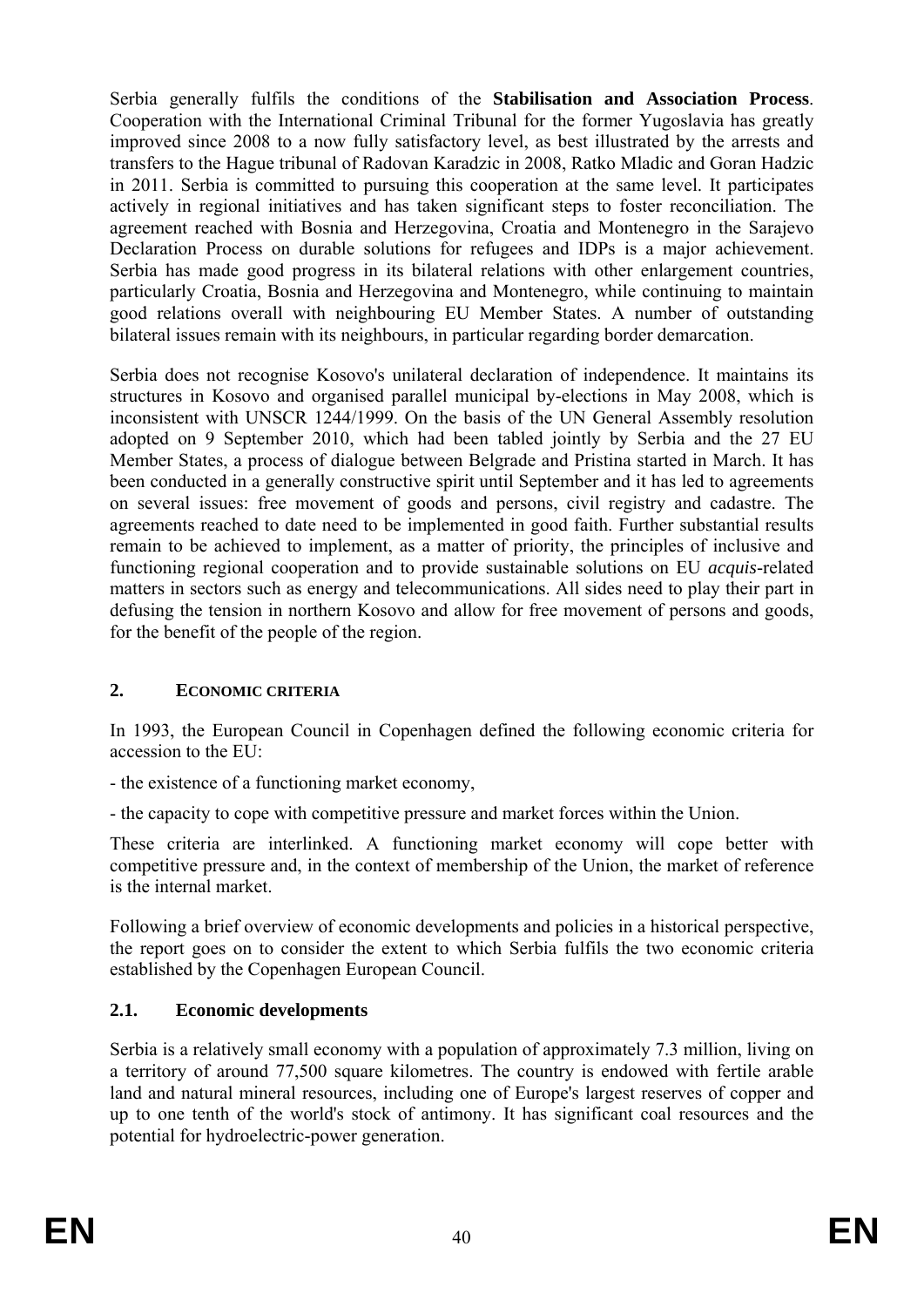Serbia's gross domestic product (GDP) at current prices was close to  $\epsilon$ 30 billion in 2010, accounting for 0.25% of EU-27's GDP. GDP per capita in purchasing power parity (PPP) terms was 35% of the EU-27 average. The regional disparities in income are very high, with a difference of 1:10 between the capital and certain municipalities in the south.

## *Macroeconomic background*

Serbia was the largest constituent of the Socialist Federal Republic of Yugoslavia in terms of surface and population. It was a medium developed republic. In the wake of the break-up of the former Yugoslavia in 1991, when moves had already been made towards liberalisation and the development of private sector, Serbia began the transition period with higher living standards than many other transition economies. However, the result of the loss of its traditional markets and the breakup of the existing supply chains as well as the imposition of international sanctions, against a backdrop of regional conflicts, was a severe recession. Poor economic governance, which reversed many market-oriented reforms from the 1980s, devastated the production capacity of the economy. Workers stayed formally employed, but were *de facto* on long-term leave. The informal economy became widespread. During 1992 and early 1994, one of the highest levels of hyperinflation in history paralysed the banking system and undermined the economic activity. In spite of a monetary reform in 1994, which partly stabilized the new dinar, the Deutsche Mark acted as a parallel currency throughout the 1990s. In 2000, GDP was less than half of its 1989 level, while other central and eastern European countries were making significant progress on the path of transition.

The economic imbalances began to slowly subside as Serbia re-launched the transition process as part of the democratic changes in 2000. The reforms included an overhaul of the institutional framework, liberalisation of the trade regime and privatisation as well as adjusting economic policies to a market economy. Starting from a very low base, Serbian real GDP rose steadily during the period 2001-2008 at an average yearly rate of around 4.5%, reaching a peak of 9.3% in 2004. Growth was lent impetus by the initiation of the privatisation process, which attracted foreign direct investment, and by the rebuilding of confidence in the banking system.

The National Bank of Serbia (NBS) put in place adequate prudential mechanisms and, together with the government, consolidated the banking sector, which led to the closure of four major state-owned banks and the subsequent establishment of new banks with fresh capital. Against the background of tight monetary policy, inflation gradually subsided, but in regional terms it remained high – at two-digit levels. In 2006, the NBS declared price stability to be its main policy objective and to that end started pursuing inflation targeting.

Post-2000 reforms were also geared towards establishing a comprehensive, transparent and accountable public finance management system. A set of new tax laws was introduced with the aim of modernising the tax administration and improving tax collection. In particular, the replacement of the sales tax by VAT in 2005 boosted tax revenues. Large budgetary deficits, which were mainly funded by the International Financial Institutions, began to decline in step with favourable economic conditions, and the deficits turned into a surplus in 2005.

On the other hand, economic growth that was largely fuelled by domestic demand weighed on Serbia's external balance. As imports rallied, the trade gap continued to widen, driving the current account deficit to over 20% of GDP by 2008. Given the large gap between domestic investment and savings, the private sector increasingly resorted to borrowing abroad, which led to a rapid rise in Serbia's foreign indebtedness.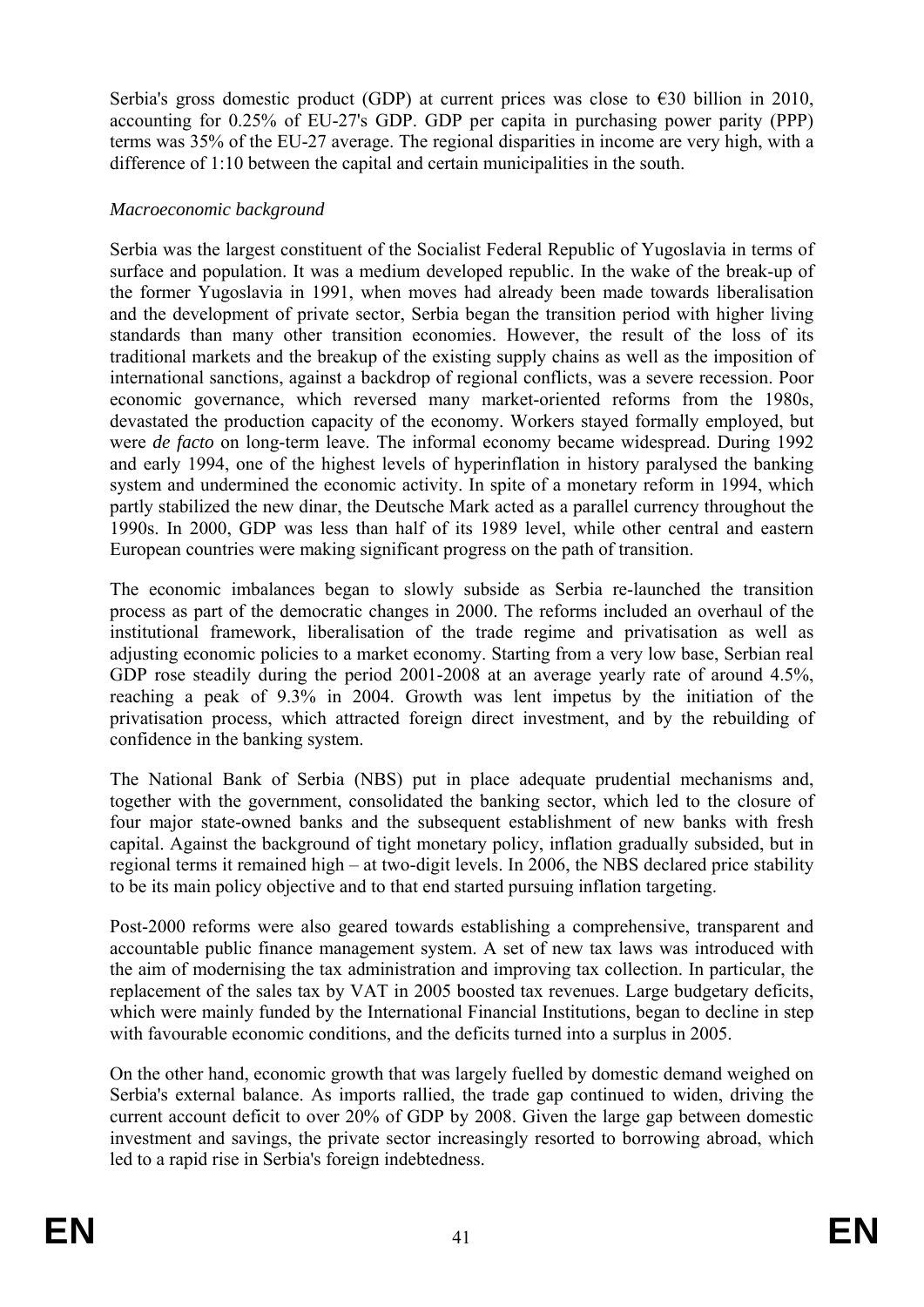One of the main concerns was also the weak labour market. The restructuring of companies after 2000, which involved rationalisation or closure of facilities, resulted in massive layoffs. Low labour activity, with the employment rate barely reaching 50%, became entrenched, as insufficient effort was made to remove labour market rigidities and improve the business environment.

The dependence of growth on foreign financial resources and a number of unresolved structural shortcomings exposed Serbia's economy to adverse spill-overs of the global crisis in 2009. Macroeconomic stability has been broadly preserved thanks to the implementation of an economic recovery programme agreed with the IMF under a Stand-by Arrangement (SBA). With further support from the EU and other International Financial Institutions, including the World Bank and EBRD, Serbia avoided a financial meltdown. However, the recession that followed a severe contraction of manufacturing and construction activities, in particular, substantially eroded public finances and led to a deterioration in living standards. With around 400,000 jobs lost, an unemployment rate of above 20% and the poverty rate rising above 9% in the aftermath of the 2009 crisis, Serbia's economy is faced with the need to tackle urgently a number of acute weaknesses if it is to withstand the competitive pressures.

#### *Structural change*

Serbia began the transition process in the early 1990's as an industrialised economy. The manufacturing sector, which included a productive automotive industry, collapsed as a consequence of the trade shocks related to the dismantling of the former Yugoslav markets and the international embargo, the war-inflicted damage to infrastructure and the mismanagement of public assets. After 2000, the economic revival was mainly based on services, which now account for almost two thirds of Serbia's output. While agriculture has seen its share of GDP halve to around 10%, the share of industry fell more gradually to less than a quarter. Given the prevalence of mostly unskilled labour- and capital-intensive sectors at the low-end of the production chain the export base remains shallow, limiting the share of exports in GDP to only about 30%. Yet Serbia has been increasingly reorienting its exports towards the EU markets, which accounted for around 56 % of total exports in 2010.

Since 2001, a liberalisation of trade and prices has been underway but the process has been occasionally challenged by state interference in dealing with market disturbances. The system of administered prices has allowed the state and local authorities to control prices of all major utilities, which are often below cost-recovery levels.

Another privatisation process was initiated in 2002 which covered some 500 state enterprises (excluding public enterprises and banks which were considered strategic) and around 2,500 socially owned companies. While in the 1990s, insider shares were distributed among the employees, in the second stage the sale of assets was carried out by public auction and tender procedures. However, the process has been slow and, with the 2009 crisis, it has lost momentum or even gone backwards as a result of the repeal of numerous sale contracts on the grounds of breach of contract obligations. The share of the private sector remains low, at around 60% of GDP. Progress in the restructuring of enterprises, including the development of modern corporate governance, and the improvements of the regulatory framework were also limited.

The banking sector underwent major structural changes in the period 2000-2005. The number of banks was halved as a result of mergers and acquisitions and revoked licences to insolvent and illiquid banks. Further consolidation and privatisation attracted international private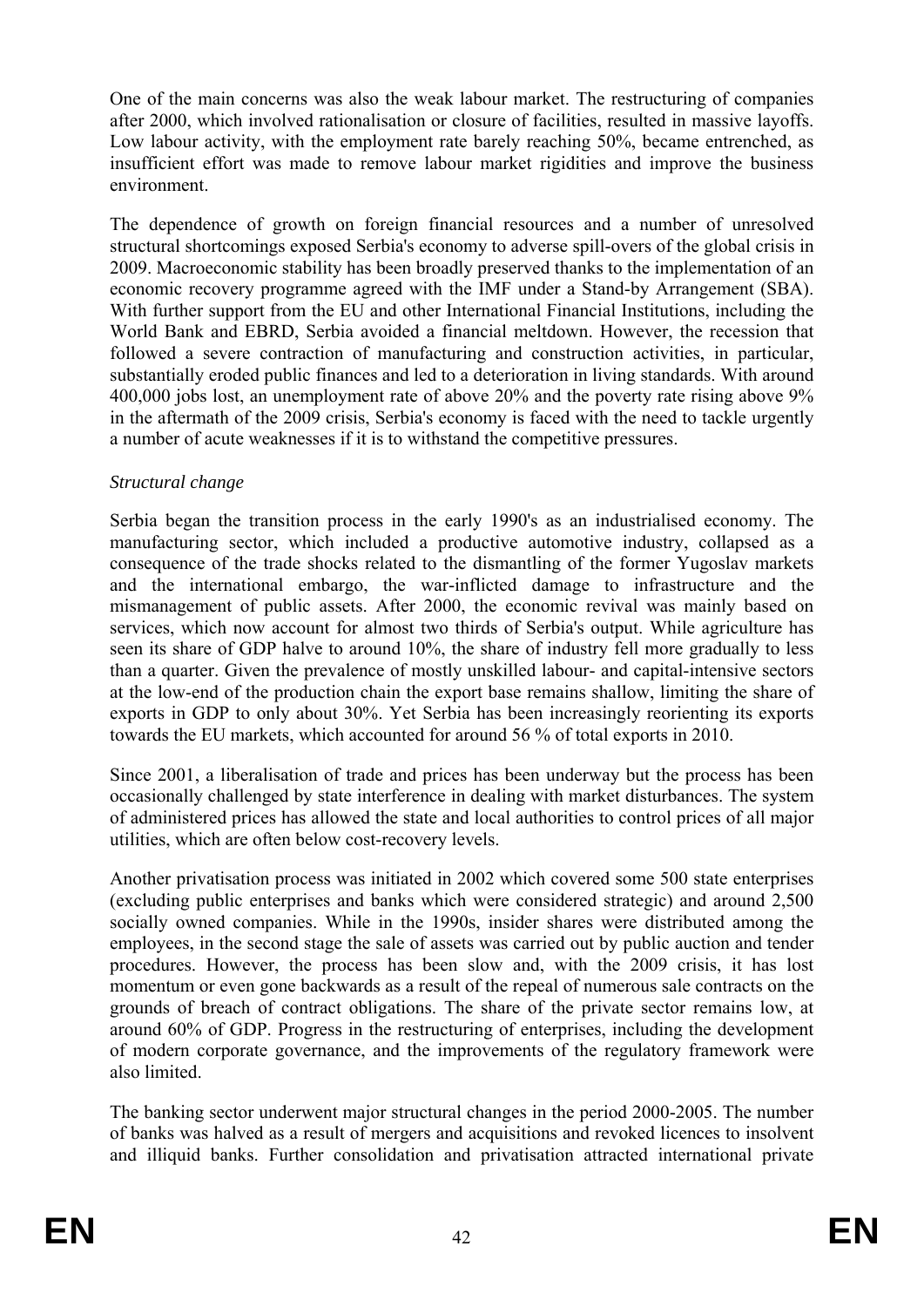banks, which currently hold around three quarters of the total assets of the banking system. In keeping with sustained economic growth, financial intermediation expanded vigorously but, as a legacy of the monetary instabilities from the 1990s, the bulk of deposits and loans continued to be in, or indexed to, foreign currency. A high degree of 'euroisation', within the framework of a flexible exchange rate regime, makes Serbia's economy vulnerable to exchange rate volatility. Nevertheless, the banking system has emerged largely unscathed thanks to a conservative lending policy and adequate supervision and prudential regulations put in place by the central bank.

Given its limited domestic financial resources, Serbia has had to rely heavily on foreign capital. The liberalisation of long-term capital movements and privatisation opportunities attracted significant foreign direct investment (FDI) in the period to 2006. After 2008, FDI inflows dried up, partly as a result of the crisis.

Road and, in particular, rail transport infrastructure remain insufficiently developed. Following the rehabilitation of the power production and transmission systems, the present electricity demand has been met. However, the existing capacities are far from sufficient in the light of future needs. Investment in new infrastructure and production facilities is part of Serbia's new development strategy, which is looking towards a shift to more export-driven growth, based on higher-tech industries and domestic resources. To that end Serbia needs also to enhance its human capital.

# **2.2. Assessment in terms of the Copenhagen Criteria**

## *2.2.1. The existence of a functioning market economy*

The existence of a functioning market economy requires that prices, as well as trade, should be liberalised and that an enforceable legal system, including property rights, is in place. Macroeconomic stability and a consensus on economic policy enhance the performance of a market economy. A well-developed financial sector and the absence of significant barriers to market entry and exit improve the efficiency of the economy.

## *Economic policy essentials*

Since 2000, there has been a broad political consensus on the fundamentals of a market economy and economic policies required by EU membership. Serbia has been included in the EU's economic and fiscal surveillance arrangements applying to potential candidate countries since 2006. An appropriate framework for economic policy co-ordination among national stakeholders is in place. The commitment to reforms has been forged by several technical and financial agreements with the EU, IMF and the World Bank. Macroeconomic stabilisation and recovery in the aftermath of the 2009 global crisis have been anchored by the programmes agreed with the IMF: notably a Stand-By Arrangement in the period from January 2009 to April 2011 and a new 18-month precautionary programme .

Serbia has implemented important market-oriented reforms over the past ten years. However, structural rigidities persist. The new post-crisis development strategy devised by the authorities for the period up to 2020, which is geared to long-term, sustainable and balanced growth, has stepped up efforts to strengthen the economic fundamentals. In particular, significant strides were made towards improving the framework of public finances. *Overall*, there is consensus on the economic policies required for establishing a market economy, but the remaining structural adjustments need to be implemented without delay.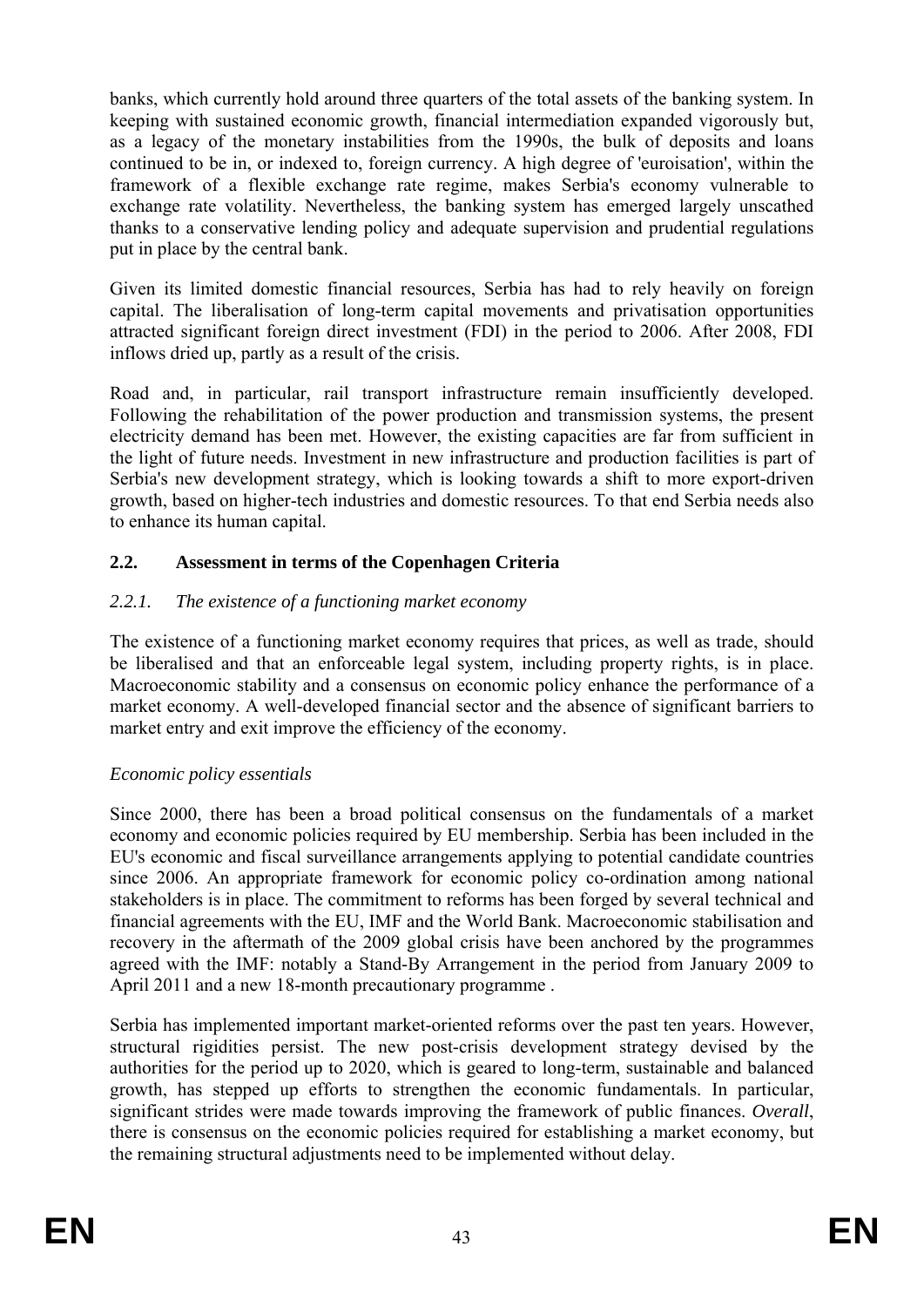#### *Macroeconomic stability*

After the political changes in 2000, the economic revival regained momentum, with steady and robust average growth of 4.5% per annum in real GDP. Growth was fuelled by domestic demand, which was to a large extent financed by foreign capital. There was a boom in investment activity, in particular, leading to an increase in the share of gross fixed capital formation in GDP from just above 10% in 2001 to close to 24% in 2008. Services, in particular retail trade, telecommunication, financial intermediation and real estate, were the main drivers of growth. The upward trend was interrupted in 2009 as domestic demand failed to provide the usual stimulus in the face of the global financial turmoil. Serbia' output shrank by 3.5% in real terms. The sectors hardest hit by the crisis were construction and manufacturing. The economy bounced back in 2010, with GDP up by 1%, thanks to vigorous export growth while domestic consumption and investment remained constrained. As economic recovery gradually got underway among Serbia's main trading partners, and the dinar continued to depreciate, exports rallied. In 2011, an export-led economic upturn was continuing, but is poised to be affected by the fragile international environment. Its sustainability will depend on the strengthening and expansion of the tradable sector as household consumption and investment have been picking up only slowly given the constraints on disposable incomes. *Overall*, the global crisis has revealed the vulnerabilities of a growth pattern based on domestic demand and financed by foreign capital inflows. In order to enhance the economy's resilience through sustainable export-led growth, Serbia needs to step up its structural reforms.

Against the background of the pre-crisis growth pattern, which involved a sustained surge in imports to meet accelerating domestic demand, Serbia's balance of payments position deteriorated sharply. The current account deficit increased to over 20% of GDP by 2008. The trade gap widened to 26% of GDP as import growth continued to outpace export growth, which was constrained by low value-added products and low market diversification. The current account deficit narrowed to about 7% of GDP in 2009, following a sharp contraction in foreign trade in the aftermath of the crisis, and also due to a surge in current transfers, mainly in the form of higher net inflows of remittances. Since imports fell much more sharply than exports, the trade deficit was also significantly lower than previous levels but, at 18% of GDP, it was still considerable. In 2010, contrary to expectations that the gradual pick-up in activity and trade would widen the current account deficit, the gap was contained at the 2009 level by strong export growth. As imports have begun to accelerate steadily in 2011 in step with buoyant industrial activity based on strong foreign demand, it remains to be seen whether the recent rebalancing will last. *Overall*, substantial external imbalances have been reduced in the wake of the crisis, but dependence on external financing remains high.

Serbia gained access to international capital markets following the agreement on debt restructuring with the Paris Club in 2001, by which two thirds of the debt accumulated during the 1990s were redeemed. Driven largely by privatisation, FDI strengthened steadily until 2006, when net inflows amounted to  $63.3$  billion or 14% of GDP, but diminished thereafter, dropping to a mere  $\epsilon$ 860 million or 3% of GDP in 2010. This was the consequence of the unfavourable conditions abroad, as well as the weak domestic environment, characterised by impediments to doing business and limited privatisation opportunities. Nevertheless, in 2011 FDI has started to pick up.

Given the underdeveloped domestic capital markets, the Serbian corporate sector had to resort to foreign loans to finance its pre-crisis expansion. In the aftermath of the crisis, firms began to deleverage, while domestic commercial banks continued to borrow mostly long term.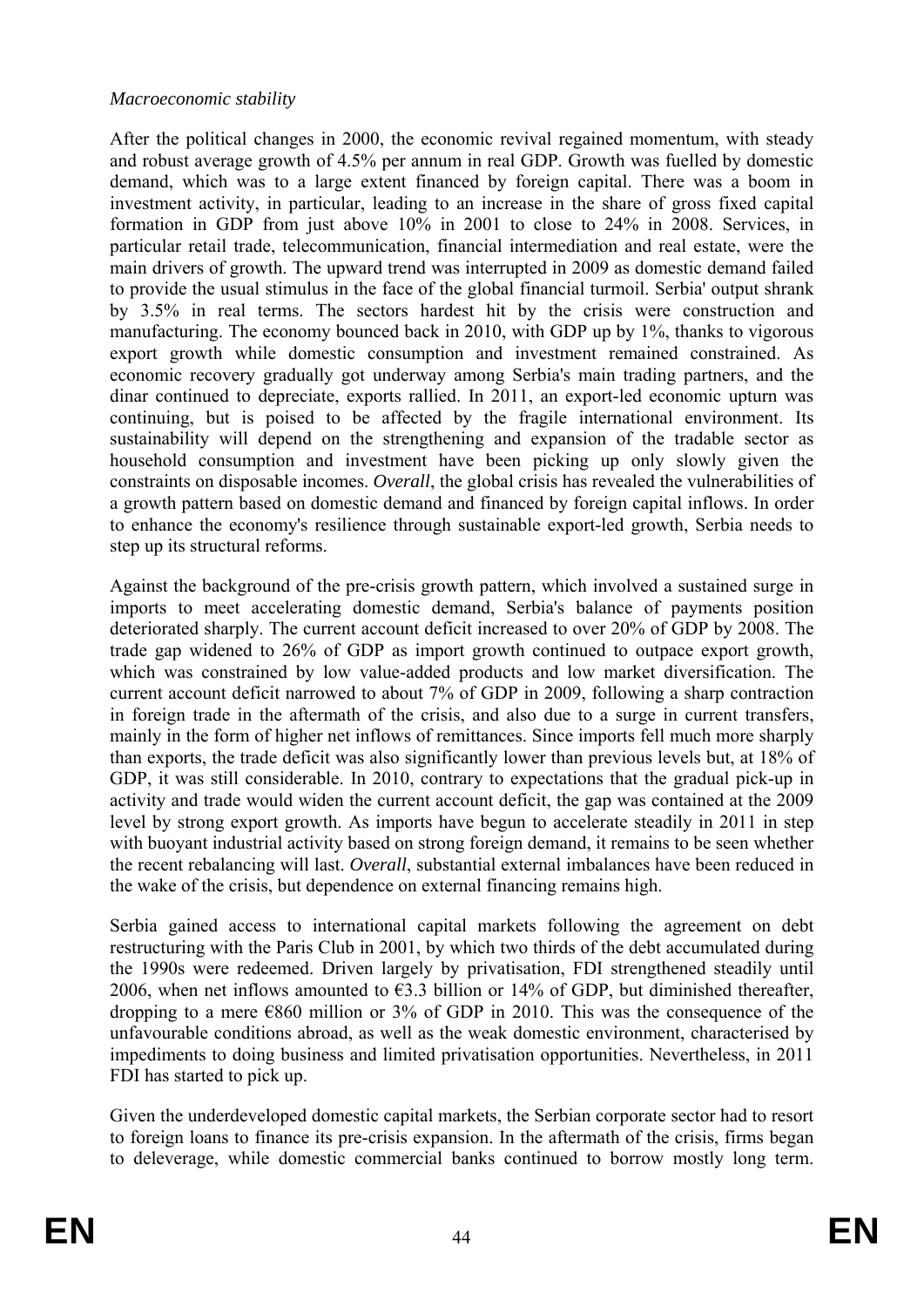Against a background of sizeable inflows of foreign resources, official foreign exchange reserves have been largely stable at around  $\epsilon$ 10 billion, i.e. one third of GDP or sufficient to cover some eight months of merchandise imports. Owing to the increasing private borrowing abroad, Serbia's gross external debt grew rapidly. In 2010, it accounted for more than 80% of GDP, of which around one quarter was public debt. External sustainability is a point to watch, especially in the light of the lately modest financial and capital inflows. *Overall*, cross-border borrowing has led to a substantial increase in Serbia's external indebtedness that will need to be curtailed by attracting more foreign investment.

Despite high levels of economic growth, the labour market remained weak as a result of the restructuring of the economy and of a limited response of the private sector in job creation. The employment rate stayed below 50% and the activity rate at just under 60%. In the aftermath of the crisis, the number of employed persons dropped to a historic low and the unemployment rate soared from 14% to above 20%. Unemployment is a long-term phenomenon and reflects substantial regional disparities. It is particularly high among people under 35 years of age, who account for half of the unemployed persons. Many of the inactive and unemployed are graduates with secondary education or university degrees, which points to a major mismatch of skills. Structural unemployment, in particular among educated young people, suggests that structural rigidities have been hampering the functioning of the labour market. These include a regressive labour tax system and early retirement rules. The poor performance of the labour market has led to a deterioration in social conditions, which had gradually improved during the boom period as a result *inter alia* of the rapid rise in wages. Since 2009, wage moderation prevailed, largely due to the nominal freeze in public sector wages between 2009-2011. *Overall*, labour market weaknesses, such as high structural unemployment, a very low employment rate and widespread informal employment, are exacerbated by persistent structural rigidities.

The authorities used monetary policy as a tool to support macroeconomic and financial stability. In particular, the timely response of the National Bank of Serbia (NBS) after the outbreak of the global financial crisis was instrumental in quickly restoring confidence in Serbia's banking system. The guaranteed savings deposit was increased to  $\epsilon$ 50,000, the reserve requirements were gradually relaxed and the tax on interest income from foreign currency savings was temporarily barred. The NBS has committed itself to price stability and since 2009 it has pursued inflation targeting by setting a broad band around the targeted consumer price index (CPI) inflation instead of core inflation, as previously. Under this framework inflationary expectations became broadly anchored and inflation was gradually brought back down to single digits. However, disinflation was interrupted in the middle of 2010 due to rising agricultural/food prices and the knock-on effects of the depreciation of the dinar. By the end of 2010, inflation soared to 10.3% year-on-year, overshooting the  $6\% \pm 2\%$ target range. The inflation pattern points to major structural shortcomings due to the fact that prices persistently over-react to common external shocks, and inflation remains much higher than in countries with comparable income levels. Following renewed inflationary tensions, the NBS reversed its course of gradually relaxing monetary conditions to embrace monetary tightening by increasing the key reference interest rate to 12.5% in April 2011. However, from mid-2011 the stance has been somewhat relaxed in view of signs that inflation is slowing and the dinar is strengthening, with the interest rate currently at 11.25%. *Overall*, achieving the price stability objective is a challenge in the face of volatile global commodity prices and structural shortcomings, in particular the slow process of price liberalisation and the knock-on effect of the exchange rate fluctuations.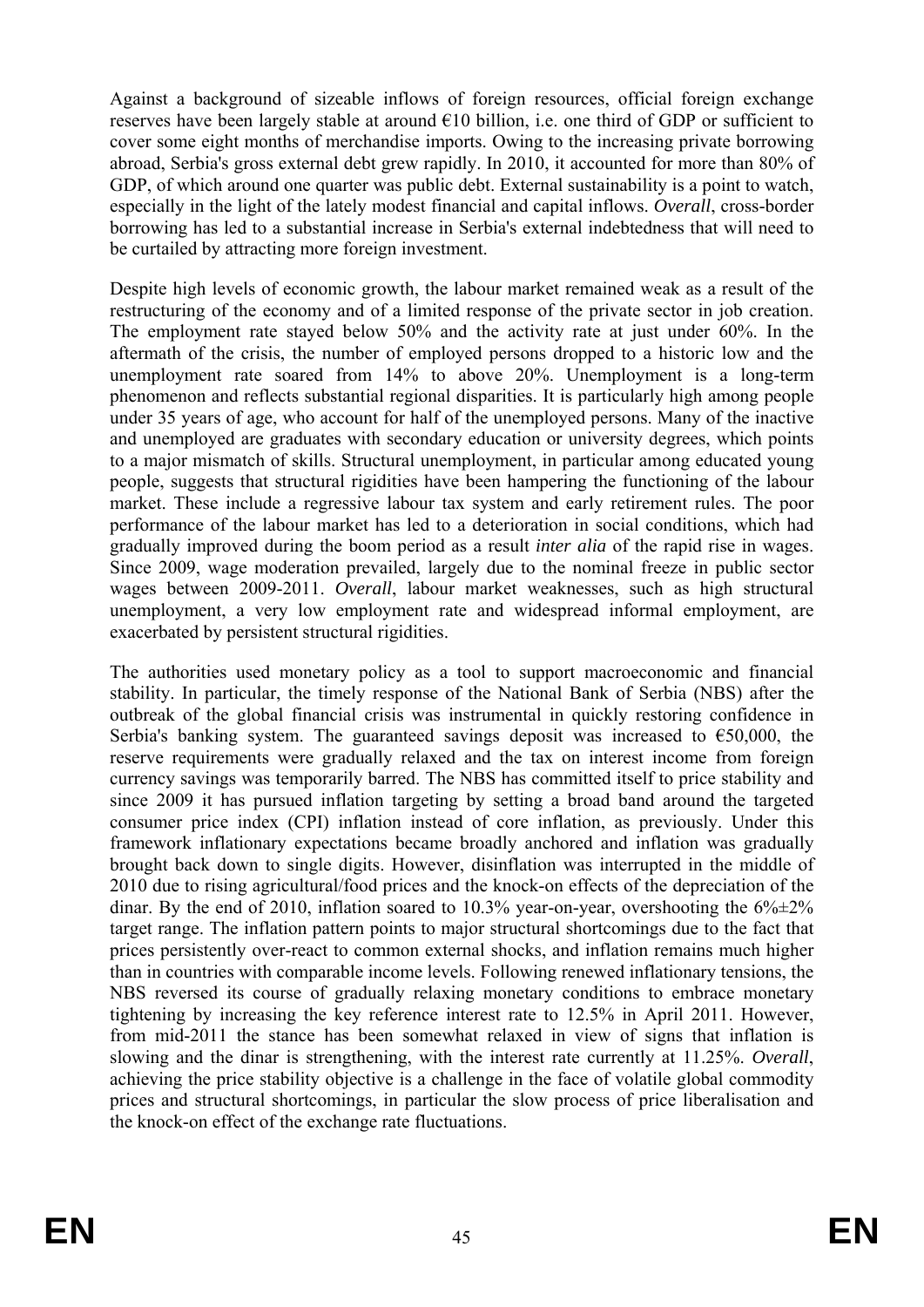In 2010, the NBS was actively engaged in preserving exchange rate stability as the pace of the dinar depreciation was deemed to be jeopardising the process of economic stabilisation. Operations on the foreign exchange market became more frequent, especially from mid-May when the pressure on the exchange rate intensified, following the fall out of the Greek dept crisis. In spite of a number of foreign exchange operations and substantial selling of currency reserves on the foreign exchange market, the dinar was on a depreciating path in both nominal and real terms during 2010. Serbia's export competitiveness therefore improved, which led to vigorous export growth. A period of strengthening at the end of 2010 and early 2011 was triggered by an interest rate rise and an increased demand for treasury bills against a lower risk premium. *Overall*, monetary policy is pursuing exchange rate stability as an implicit priority.

Public finances have been characterised by pro-cyclical fiscal policies during most of the last decade. The overall fiscal imbalance improved in the times of economic prosperity which generated tax-rich revenues and led to a budget surplus of 1% of GDP in 2005. However, since 2006, Serbia's public finances have been continuously eroded by expansionary policies and weak tax compliance. A relaxation of the tax burden was allowed as from 2007 as a result of a new income tax regime and adjustments of indirect taxes. The structure of general government expenditures remained heavily biased towards mandatory current spending, which accounted for over 90% of total public outlays. With a reduced fiscal space and significant pressures on public finances stemming from the economic crisis, Serbia's fiscal position deteriorated significantly after 2008. The expansionary fiscal policy became constrained by the SBA programme requirements. Expenditure savings came largely from a nominal freeze on public sector wages and pensions and restricted hiring in the public administration. Capital outlays were also reduced in order to buffer the dwindling revenues. In addition, an *ad hoc* temporary tax on mobile services was introduced and excise duties on cigarettes and on oil products were raised, but key tax rates remained unchanged. However, the corrective measures only partly compensated for the sizeable revenue shortfall in the face of a sharp economic downturn, prompting the adoption of supplementary budgets in both 2009 and 2010. In 2010, the fiscal deficit increased to 4.7% as the automatic stabilisers were allowed to come fully into play: additional social assistance and subsidies were provided in response to the weak labour market performance and poor living conditions. In 2011, the budgetary situation remained tense, as revenues underperformed given the slower-thanexpected economic upswing. *Overall*, pro-cyclical fiscal policy undermined public finances and prompted the adoption of emergency fiscal adjustments to mitigate the deterioration in the wake of the crisis.

The widening budgetary gaps have prompted government borrowing in particular in dinars, in line with the debt management strategy. Higher borrowing and the depreciation of the dinar led to a surge in public debt to almost 43% of GDP in 2010, up by around 8 percentage points compared to the previous year. However, budgetary financing has been difficult given the lack of investor' interest in treasury bills with long-end maturities, due to the significant exchange rate risk. The first 10-year eurobond was issued in September 2011. Also, the recent attempts to raise privatisation proceeds by selling the remaining state owned enterprises were unsuccessful. The government resorted to borrowing from domestic commercial banks. At the end of 2010, foreign debt accounted for almost 60% of total public debt and was predominantly euro-denominated. The issuance of dinar-denominated treasury bills since 2009 has resulted in a steady increase in the share of dinar-denominated debt, as well as the share of short-term debt in the debt portfolio. Nevertheless, the repayment profile of the total public debt remains largely long-term and evenly distributed over time. *Overall*, public debt sustainability has become an issue of concern in the light of the recently large fiscal deficit,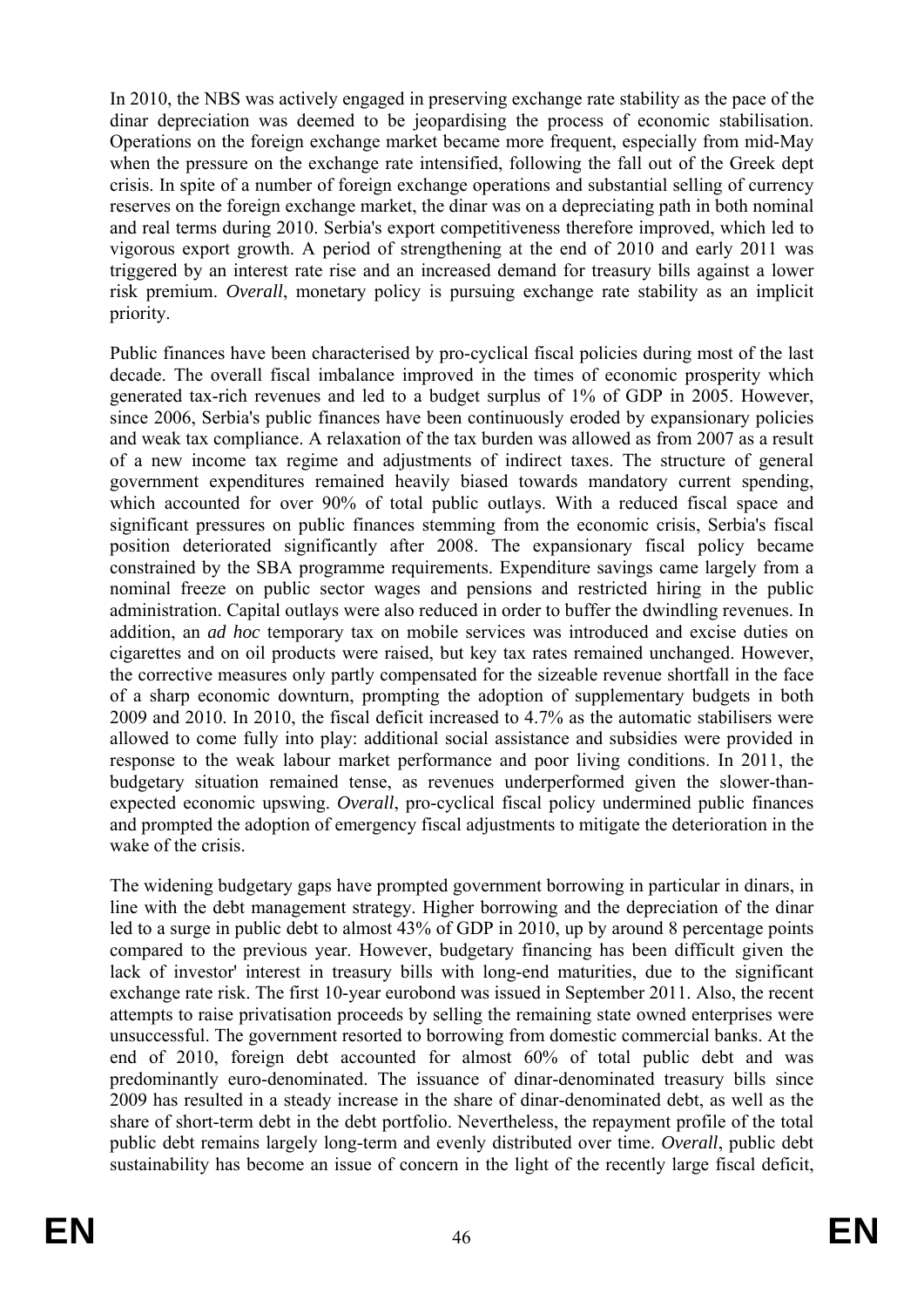especially given the uncertainties in the macroeconomic outlook, and the budgetary financing by largely short-term commercial borrowing.

Against the background of a significant fiscal deterioration, the authorities took steps to address some of the structural weaknesses of public finances. A multi-annual budgetary process, which is supposed to underpin a more rigorous and efficient medium-term planning, has been formalised in the revised Law on the budget system. The amendments adopted in 2010 established numerical fiscal rules and procedures, including the setting-up of a fiscal council, which determine the path of expenditure-driven fiscal consolidation. A set of general and specific fiscal rules commits the policy makers to cutting the fiscal deficit to 1% of GDP by capping the outlays for public sector wages and pensions, at 8 and 10% of GDP respectively, by 2015 and keeping public debt (without restitution costs) below 45% of GDP. The revised law also defined a new indexation formula for public sector wages and pensions, with three adjustments in 2011 and bi-annual indexation thereafter. The 2010 pension reform will also help in restraining public spending over the long term. The new law, which will be phased in gradually over the period 2011-2022, extends the working period and age for assuming pension rights, tightens up the rules on early retirement and adjusts the indexation mechanism. Although the recent adjustments are an important step forward, further reforms will be necessary in order to enhance the long-term sustainability of public finances. Serbia will need to make additional adjustments in the pension and healthcare systems, as well as to further improve the cost-effectiveness of the public sector. *Overall*, the recent efforts to strengthen the legal framework of public finances will need to be pursued by means of a rigorous implementation of the new fiscal responsibility provisions and backed by additional systemic changes over the medium-to-long term.

Pre-crisis growth based primarily on the non-tradable services sector, an expansionary fiscal stance and widening gaps in the current account, largely financed through borrowing abroad, have exacerbated the economy's vulnerability to adverse external shocks. The policy mix in place has shown itself to be limited in responding to the global crisis. Counter-cyclical fiscal policies, which would have been necessary to support a rapid recovery, have been constrained by the reduced room for manoeuvre. The effectiveness of monetary policy has been restricted as a result of the high level of 'euroisation' and the effective pursuit of dual objectives by the NBS, namely smoothing the exchange rate depreciation while being committed to inflation targeting. Yet some of the immediate negative effects have been cushioned by the timely stabilisation measures implemented under the IMF programme. The recent strengthening of the fiscal policy framework is an important step in improving the economic policy mix. *Overall*, the crisis has exposed the economic policy shortcomings and highlighted the need for fully-fledged structural adjustments to gear the economy towards a more sustainable growth path.

## *Interplay of market forces*

Price liberalisation has been ongoing since 2000. However, the market formation of prices has occasionally been challenged as the government capped prices in the face of shortages of some basic food items (dairy products, cooking oil, some types of bread). The government continues to control prices of public utilities, either through government bodies (electricity and gas transmission, transport and distribution, oil pipeline transport, railway passenger transport, some postal services) or sectoral regulators (fixed telephony). The government also sets the limit on increases in the price of communal and public city transport services, which are under the control of the local authorities. As of 2011, oil derivatives imports have been liberalised. A small number of products remain subject to direct price control (medicines).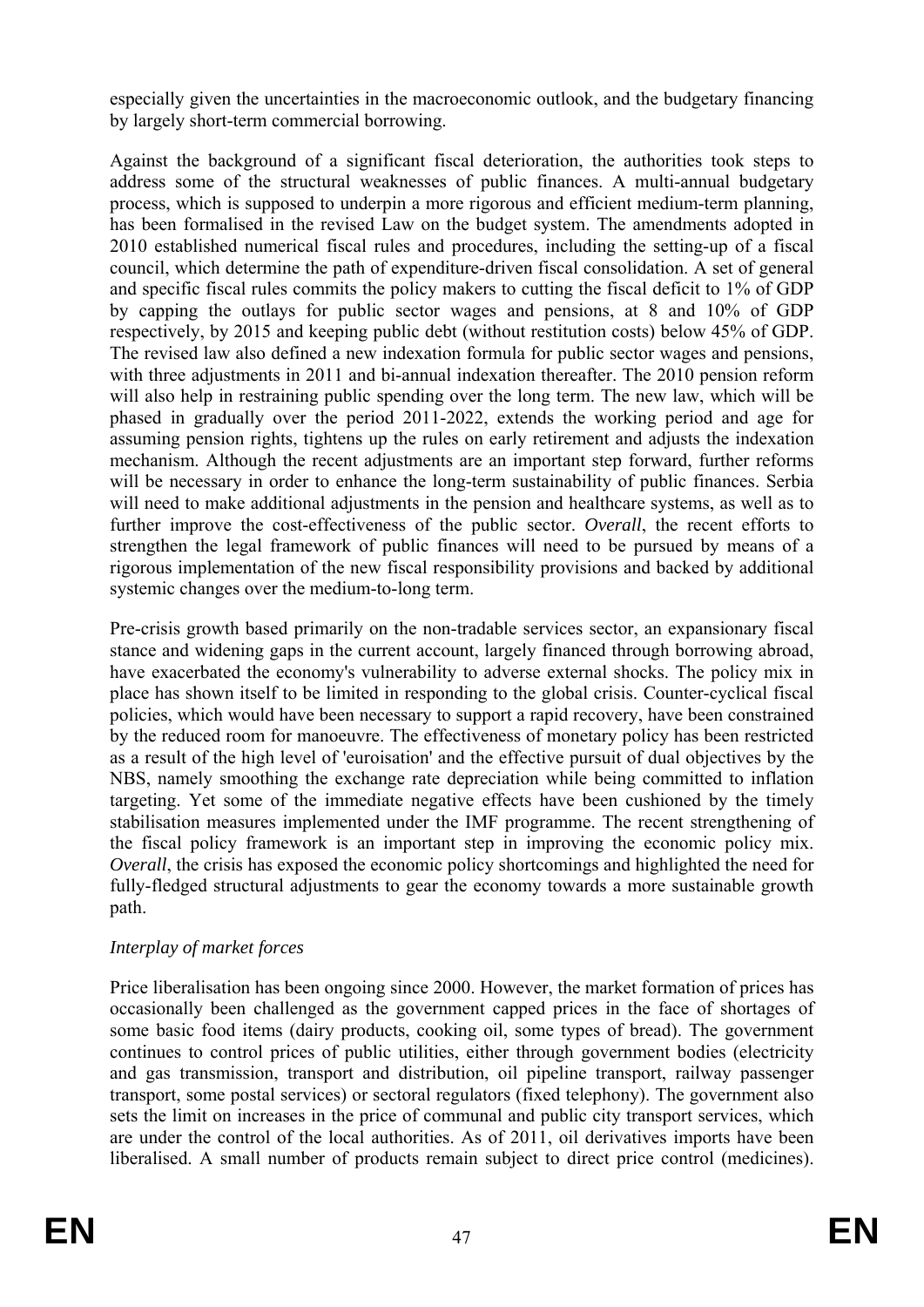Administered prices account for more than 20% of the CPI inflation basket, with regulated energy prices accounting for around half of this share. *Overall*, the state control over prices is substantial, as price liberalisation has been slow and occasionally reversed.

Due to the slow progress of privatisation, the state influence in the economy has remained high, with the private sector currently accounting for around 60% of GDP and total employment. The privatisation process was given a boost in 2002 by allowing socially owned companies to be sold through tenders and auctions. The process led to the privatisation of more than 2,400 firms with over 340,000 employees, but it has not yet been completed. About 600 sale contracts signed between 2002-2009 were later cancelled due to non-compliance with some or all of the five standard contract obligations, which brought the number of annulled privatisations to almost one quarter of the firms initially earmarked for privatisation. Given the unfavourable market conditions in the wake of the crisis, the process has continued to be delayed well beyond the official deadline for finalising privatisation of the sociallyowned companies by 31 December 2008. Privatisation of the state owned companies is largely incomplete; apart from Serbian Oil Company (NIS) no major firm has yet been reorganised or privatised. The state retains the majority shareholding in the large network industries, such as the national electric power company, the telecoms incumbent operator, the airports, and the air carrier. Although the government announced privatisation strategies for a number of companies, the planned sales did not materialise, as the tenders did not attract the expected demand. To facilitate the privatisation of those enterprises in which the state retains a stake, the government decided to distribute free shares worth 15% of the company's equity to those citizens who have not benefited from any free share distribution in the past. In 2010, the distribution of the remaining state shares was carried out only in the oil company NIS. Privatisation of about 500 utilities in the local communities has not yet begun, as the strategy for their restructuring and reorganisation has still to be defined. *Overall*, the unfinished privatisation and/or liquidation of socially and state owned enterprises and local utilities remains a challenge in Serbia's transition to a market economy.

## *Market entry and exit*

Since 2005, new companies have been registered centrally with the Business Registers Agency, in line with the uniform registration procedure. For companies dealing with financial activities, prior approval and consent by the competent authority are required. In 2009, the registration procedure was improved by the introduction of the one-stop shop, which provided for simultaneous registration with the tax authorities, the social and health insurance fund and the employment agency. The new system has stimulated business start-ups by reducing the time necessary to register a new company from 23 to 5 days, on average, and by lowering administrative costs. However, the use of different identification numbers in the different state bodies remains an administrative obstacle. Further removal of barriers to doing business has been initiated by a comprehensive regulatory reform. Since its launch in 2009, around two thirds out of 304 recommendations have been adopted and around 36 recommendations are still the subject of parliamentary procedure. Setting-up a new business is hampered in particular by the delays in obtaining construction permits due to the slow and inconsistent implementation of the 2009 Law on planning and construction. Differences in administrative costs across municipalities create additional distortions. *Overall*, progress was made in facilitating market entry, but the business environment continues to be marred by complex legislation and red tape, as the implementation of the regulatory reform has been delayed.

A new bankruptcy law entered into force in 2010. At that time, many bankruptcy cases that were opened under the previous law had not been closed. The new law established automatic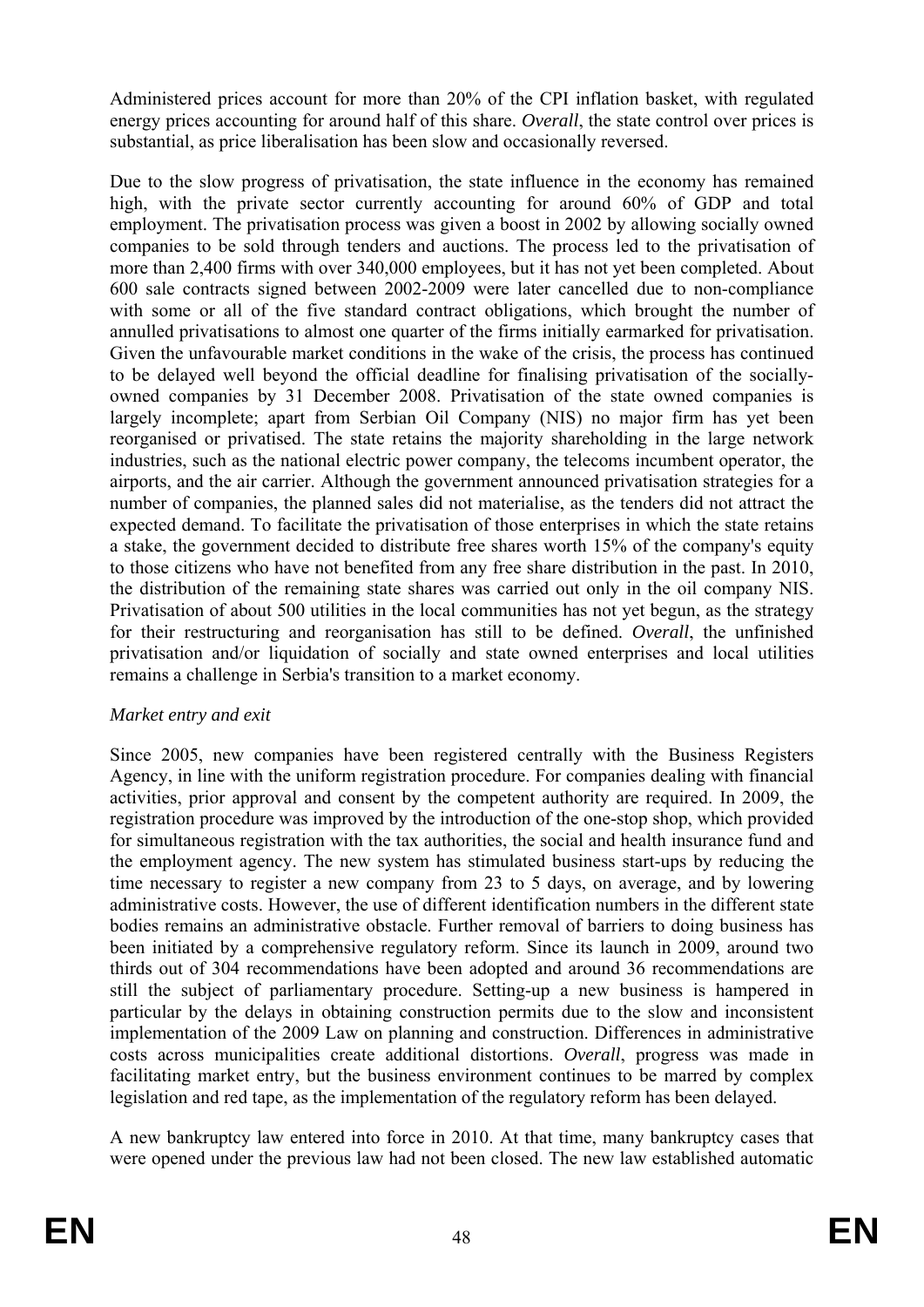bankruptcy in cases where the firm's accounts had been blocked for more than 3 years. This resulted in a significant increase in the number of opened cases, which totalled over 2,400 at end-2010. The authorities have initiated actions to regulate out-of-court settlements in order to lower the cost and speed up the privatisation process. *Overall*, the new bankruptcy law has improved market exit procedures, but the efficiency of the courts remains an issue of concern in view of the considerable backlog of bankruptcy cases.

## *Legal system*

A number of steps have been taken so far to establish a legal system which underpins the market economy. Nevertheless, the business environment has continued to be constrained by shortcomings in the enforcement of the rule of law and the so far unclear situation in relation to property rights. The reliability of land property ownership is being improved since late 2004 through the gradual introduction of the digital real estate cadastre and registration, which is due to be completed by the end of 2011. Amendments to the Law on planning and construction of March 2011 have to some extent addressed these previous shortcomings, in particular by means of simplification of procedures and easier legislation in the case of buildings constructed without permits. However, construction activities have been hampered by the slow implementation of the law.

Restitution of property has been dealt with in a fragmented manner. Agricultural land was already partially returned in the 1990s and a law on the restitution of church property was adopted in 2006. A general law clarifying restitution issues was adopted in September 2011. The new law is an important step to overcome legal uncertainty investors face when acquiring property under the privatisation process.

The scope of the informal economy in Serbia remains substantial. Despite some measures taken in recent years to strengthen the fight against corruption, informal methods of contract enforcement, which by-pass the legal system, continue to be widespread. This is abetted by the lengthy enforcement procedures for court decisions and the major backlog in this area. *Overall*, in spite of the effort to establish legal predictability, the so far existing lack of legal clarity in relation to property rights has had a negative impact on business activities. Delays and poor enforcement of court decisions and corruption undermine confidence in the legal system among economic operators and hinder investment.

# *Financial sector development*

Serbia's financial intermediation expanded rapidly until 2008, followed by a marked slowdown in financial activities at the onset of the crisis. In 2010, banking sector assets accounted for around 80% of GDP. At the end of 2008, the banking system was challenged by a mass withdrawal of household deposits. The run on the banks had limited effects thanks to ample liquidity and solvency reserves, which was a result of prudent monetary policy and adequate risk-based supervision by the NBS. After the initial financial stabilisation, the NBS adapted administrative and regulatory measures and eased monetary policy to provide additional liquidity in support of the macroeconomic stability. Credit activity to households and enterprises was also sustained as a result of the European Bank Coordination ('Vienna') Initiative, whereby foreign parent banks undertook to maintain their exposure in the Serbian subsidiaries at end 2008 level until April 2010, and keep it at least at 80% by the expiry in March 2011. *Overall*, the financial sector expansion has been driven largely by the rapid development of the banking sector, which remained relatively unscathed by the global crisis, thanks to a prudent monetary policy.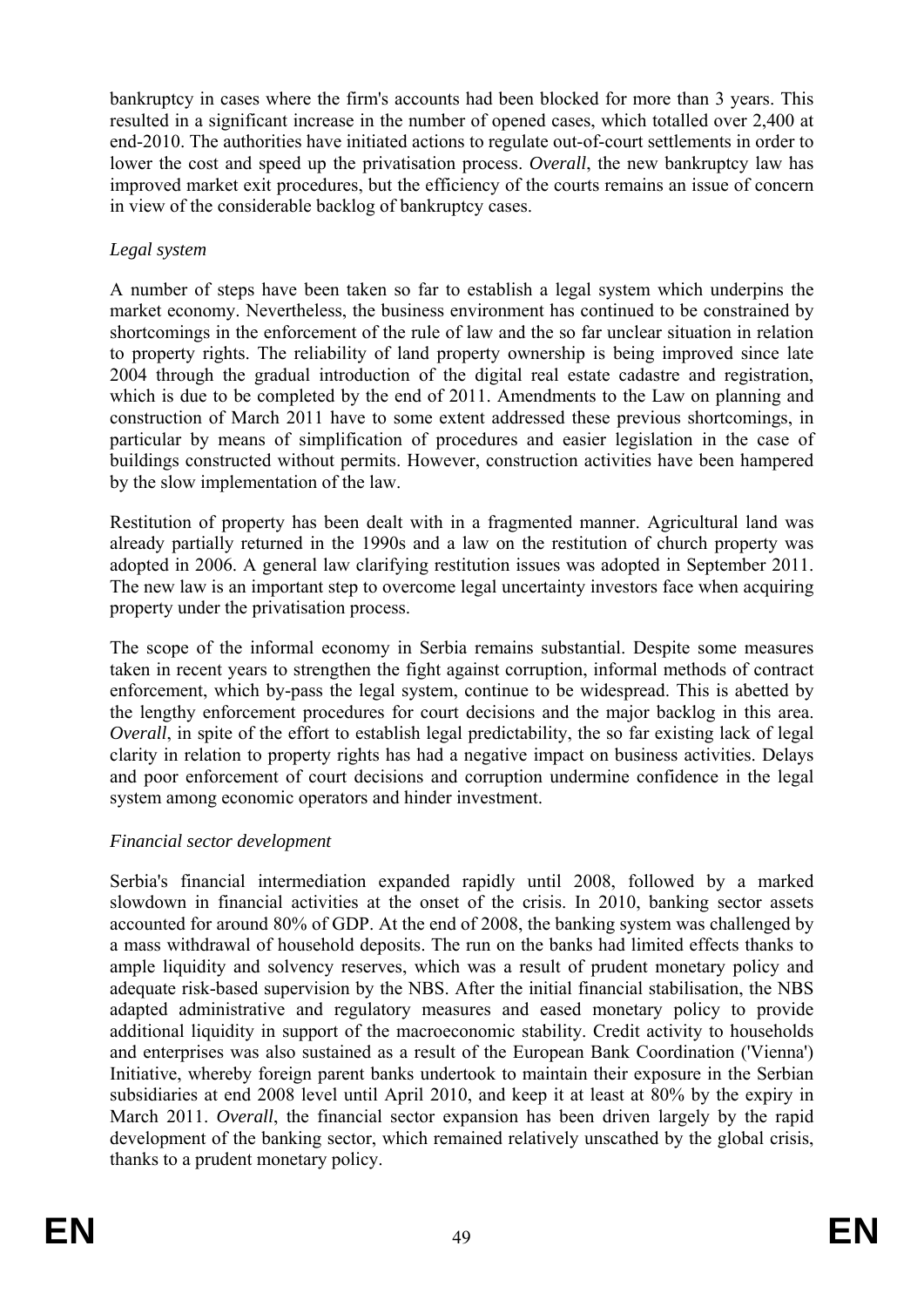Currently, there are 33 banks in Serbia, of which 3 majority state owned, holding a 2.6% market share, and 21 are foreign owned. Foreign banks account for around70% of the total assets of the banking sector. Subsidiaries of Austrian, Greek and Italian banks are in the top five banks. Among domestic private banks one is the second largest in the market. *Overall*, the consolidation and privatisation of the banking sector resulted in foreign-dominated ownership.

The banking sector expansion started from a low base and was driven by both the introduction of new products and the strengthening of the deposit base. Deposits, of which 70% are in foreign currency, account for almost 60% of the total liabilities of the banking sector. Similarly, loans account for some 60% of banking sector assets. Over three quarters of loans are denominated in foreign currency or are foreign-currency linked, predominantly in euros. Given the high level of 'euroisation' of the economy, the NBS has put forward a 'dinarisation' strategy. It has initiated steps, such as tightening of the eligibility criteria for foreign currency loans as of mid-2011, improving protection and diversifying financial instruments, with the aim of encouraging lending in dinars. More than half of the loans are granted to the corporate sector (mainly to trade and industry — around 20% each) and about one third to households. Since 2009, when dinar-denominated government securities were introduced, the banks have been increasing their investment in the treasury bills owing to higher yield. Credit growth for the private sector decelerated substantially, but began to pick up after the government put in place a support scheme to subsidise commercial bank loans to companies and households. *Overall*, the banks' balance sheets continue to be characterised by high 'euroisation', and the monetary authorities have taken steps to rebalance the loan portfolio.

Capitalisation of the banking sector is high due to intense capital growth prior to the crisis. The capital adequacy ratio stands at 20%, well above the 12% threshold imposed by the NBS. However, the asset quality of the banking sector has deteriorated following the modest and gradual rebound from the recession, high unemployment, accelerating inflation and the depreciation of the dinar. Gross non-performing loans (NPL) as a percentage of total loans rose to almost 17% at end-2010, largely due to an increase in the corporate NPL ratio. In the light of this portfolio deterioration and the substantial exchange rate risk related to the high degree of 'euroisation', the Serbian banks are vulnerable to credit risk. Yet the stress tests of the banking system carried out in 2010 concluded that the banks are still sufficiently resilient, given that they continued to be adequately capitalised and liquid. Liquid assets accounted for some 35% of total assets in 2010. Against the background of high capital and reserve requirements, the profitability of the Serbian banking sector was relatively stable but deteriorated slightly in the wake of the crisis; banks' return on assets (ROA) was around 1% and return on equity (ROE) was just below 6%. Despite the rise in NPL, the profitability of the banks improved in 2010 owing largely to sizeable net interest income. *Overall*, the banking sector is generally sound, but vigilance is required due to the impaired loan portfolio of the banks and a considerable exposure to exchange rate risk.

Non-banking financial institutions account for only a small share of financial intermediation. The insurance market has expanded gradually, albeit from a low base. The sector is supervised by the NBS. At end-2010, there were 26 active insurance companies, 22 in insurance and 4 in reinsurance. 7 insurance companies rely mainly on domestic capital, while 19 are in majority foreign ownership and hold the bulk of the market (more than 90% in nonlife insurance and 60% in life insurance). Following a deterioration in performance due to the crisis, the sector saw a surge in profits in 2010. The market capitalisation of the Belgrade Stock Exchange was below  $\epsilon$ 10 billion, i.e. around one third of GDP at end-2010, and annual turnover was at  $\epsilon$ 220 million, down from a peak of over  $\epsilon$ 2 billion in 2007 (90% in shares).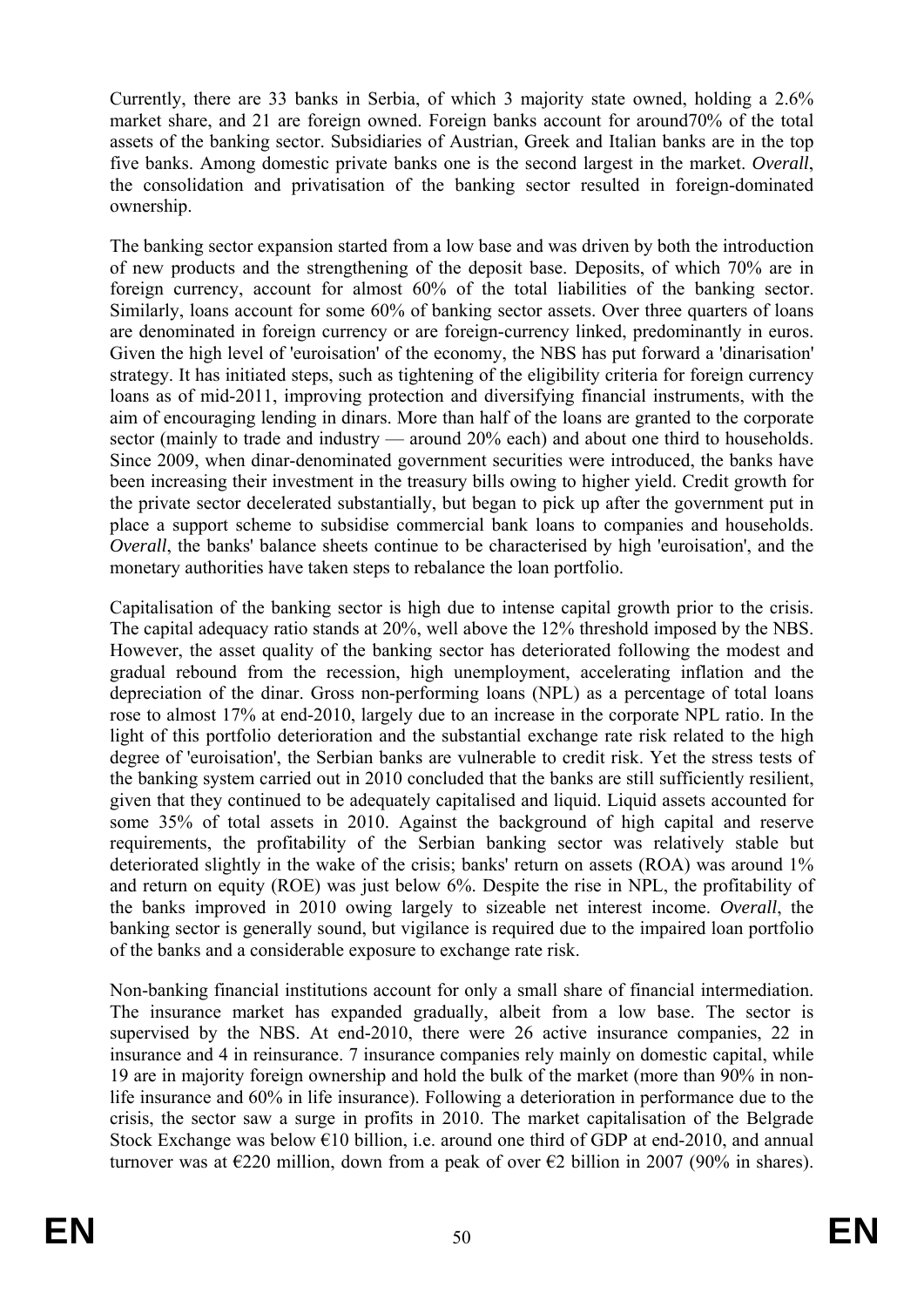*Overall*, non-banking financial institutions and capital markets play a limited role in the financing of domestic companies.

## *2.2.2. The capacity to cope with competitive pressure and market forces within the Union*

The ability to fulfil this criterion depends on the existence of a market economy and a stable macroeconomic framework which allows economic agents to take decisions in a climate of predictability. It also requires a sufficient amount of human and physical assets. Enterprises need to invest to improve their efficiency and they need to innovate in order to adjust to a globalised and highly competitive external environment. The more an economy is integrated with the Union before accession, the better it will be able to assume the obligations of membership.

## *Existence of a functioning market economy*

Serbia is a small economy with a state owned sector that is still significant and which remains to be restructured and privatised. Although foreign exchange and trade regimes are liberalised, price liberalisation has been slow. A comprehensive legal framework is in place, but its implementation is ineffective and inconsistent. Throughout the transition, the policy mix has been geared towards macroeconomic stability, but proved to be rather limited in responding to adverse external shocks, of the kind experienced during the recent global crisis. Serbia's economy gradually regained stability owing to the adoption of timely and adequate short-term corrective measures in agreement with the IMF. However, in the wake of the recession, the persistent structural imbalances and weaknesses, such as high and volatile inflation and a low employment rate, have become more pressing. Market mechanisms remain hampered by legal uncertainty, red tape, heavy state involvement, insufficient competition and sectoral distortions. Structural rigidities in the labour market, reflected in high unemployment and the very low participation rate, further constrain both actual and potential growth of the economy. *Overall*, Serbia has achieved a degree of macroeconomic stability which broadly allows economic operators to make decisions in a climate of predictability. However, Serbia needs to address the rigidities which are preventing the further development of a viable market economy.

## *Human and physical capital endowment*

Serbia's human capital has been slowly strengthening, with a growing participation in all levels of education over time. In 2010, the number of those with high educational attainment stood at less than 9% of the total population and public spending on education was around 3.5% of GDP. Despite high unemployment, the economy suffers from a shortage of skilled labour. The large share of unfilled job vacancies and the persistent structural unemployment of persons with secondary or higher levels of educational attainment point to a major mismatch of qualifications and skills. The adoption of the Law on Education System Fundamentals in 2009 is poised to narrow the gap between demand for and supply of skilled workforce by embracing the entire education system, including vocational education and training (VET). However, supply has been only gradually adjusting to an increasing demand for highly skilled workers, especially in manufacturing. Although the employment agency has designed various programmes to promote cooperation between the labour market stakeholders, self-employment and vocational training – along with lifelong learning – structural rigidities remain important. Further effort will be needed in order to forge an effective link between the education system and vocational training programmes, on the one hand, and the labour market, on the other. Domestic resources devoted to the development of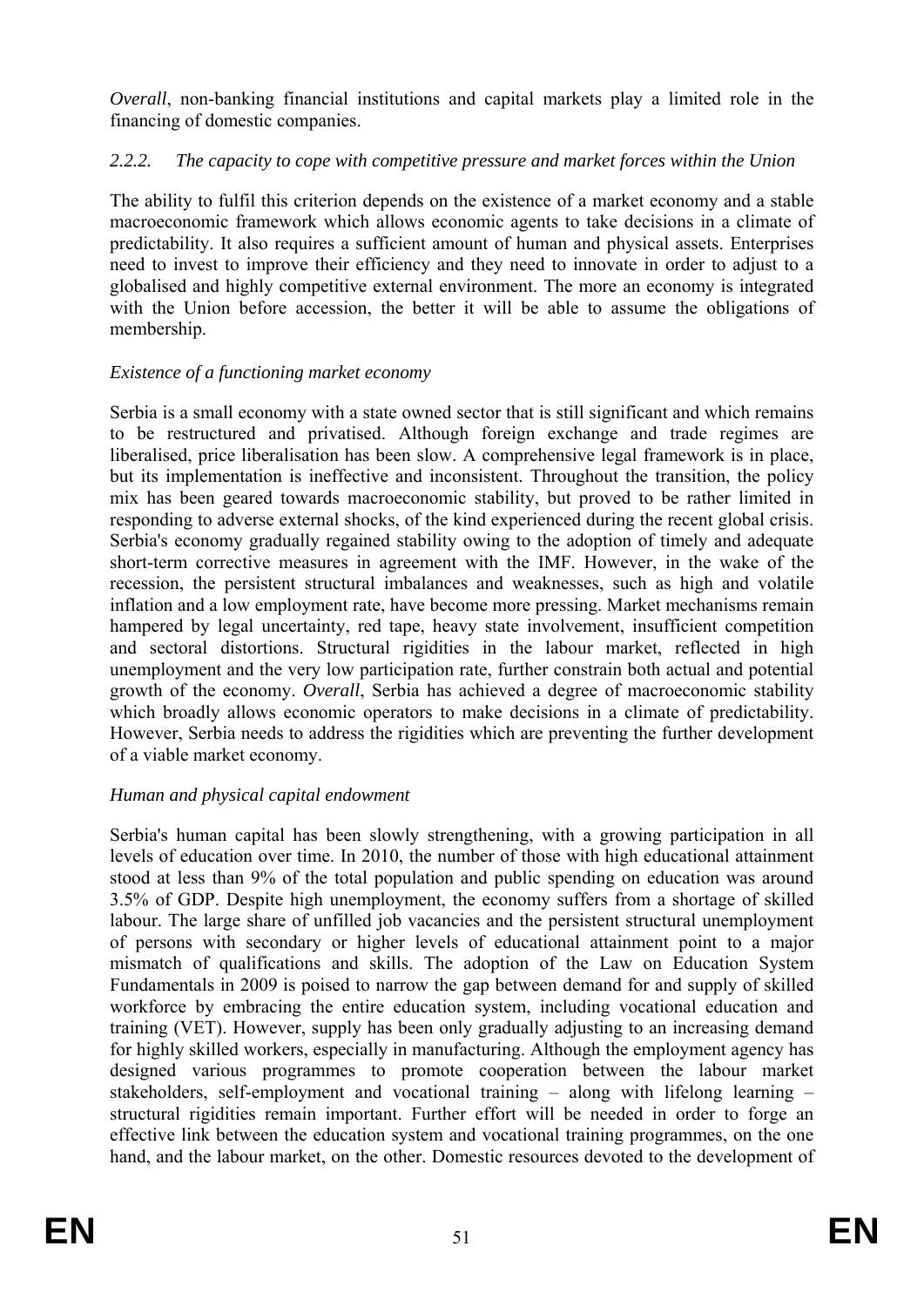a knowledge-based economy remain marginal; gross expenditure on science accounted for 0.3% of GDP in 2010. *Overall*, the ongoing skills mismatch continues to act as a drag on the development of new segments of the economy and requires further reforms of the education and training system that would respond better to labour market demand.

Serbia will need to invest significantly given the inadequate and low-quality physical capital stock that is hampering the productive capacity of the economy. After 2001, gross fixed capital formation accelerated steadily – with the share of GDP more than doubling between 2001-2007 – but it was largely fuelled by a boom in real estate. Green-field investment was modest. Given the large gap between savings and investment of the private sector, the expansion was mainly financed by foreign capital. By end-2010, the FDI inward stock since 2000 amounted to about  $E15$  billion. After 2007, FDI lost momentum while domestic investment has been also declining as a result of scarce local source. However, since beginning of 2011, FDI has started to pick up. Investment was directed mainly to the nontradable sectors, which also contributed to the growing external imbalances. In cumulative terms for the period 2001-2009, one third of total capital investment was to banks  $(E11.8)$ billion), less than one fifth each in the real estate sector ( $6.2$  billion) and manufacturing ( $6.8$ billion) and about one tenth each in trade  $(64.5 \text{ billion})$  and transport and telecommunication (€4.1 billion). *Overall*, the previous orientation of investment to predominantly non-traded sectors increased the export capacity of the economy to only a limited extent.

The government has made the reliability of electricity supply through diversified sources of power one of its key priorities. It aims to mobilise financial resources for investment in the energy sector with the support of International Financial Institutions. However, energy efficiency is low and the electricity capacities are being used at levels close to their maximum potential, which is increasingly pushing Serbia to resort to energy imports. The average price of electricity, which was last adjusted in April 2011, is still below the cost-recovery level and is restraining new investment. *Overall*, energy infrastructure will need to be modernised and extended in order to strengthen industrial activity.

The telecommunications infrastructure is fairly well developed. Fixed telephony, operated by the telecoms incumbent in majority state ownership, has been partly digitalised. Mobile telephony density has increased, following the market entry of two foreign operators. However, access to broadband network and internet use by business remain low. *Overall*, telecommunications are not a constraining factor to doing business, but a higher broadband penetration is needed in order to develop higher value-added segments in the industry.

Transport infrastructure needs to be further developed in order to enhance the country's economic potential. The construction of new roads has been making very slow progress. The rail network is obsolete due to the lack of significant investment in past decades. There are plans for an upgrade of 750 kilometres of railroad, including the laying of a second track, along the Pan-European transport Corridor X with the support of International Financial Institutions. *Overall*, transport infrastructure has suffered from insufficient investment.

## *Sector and enterprise structure*

The structure of Serbia's economy has undergone significant changes during the last two decades. Services currently contribute more than 60% of GDP, agriculture approximately 10% and industry 23%. While the metal, electronic and textile industries previously dominated, production became diversified during the last decade, especially into the food and beverages sector. The global crisis had an adverse impact on manufacturing and construction.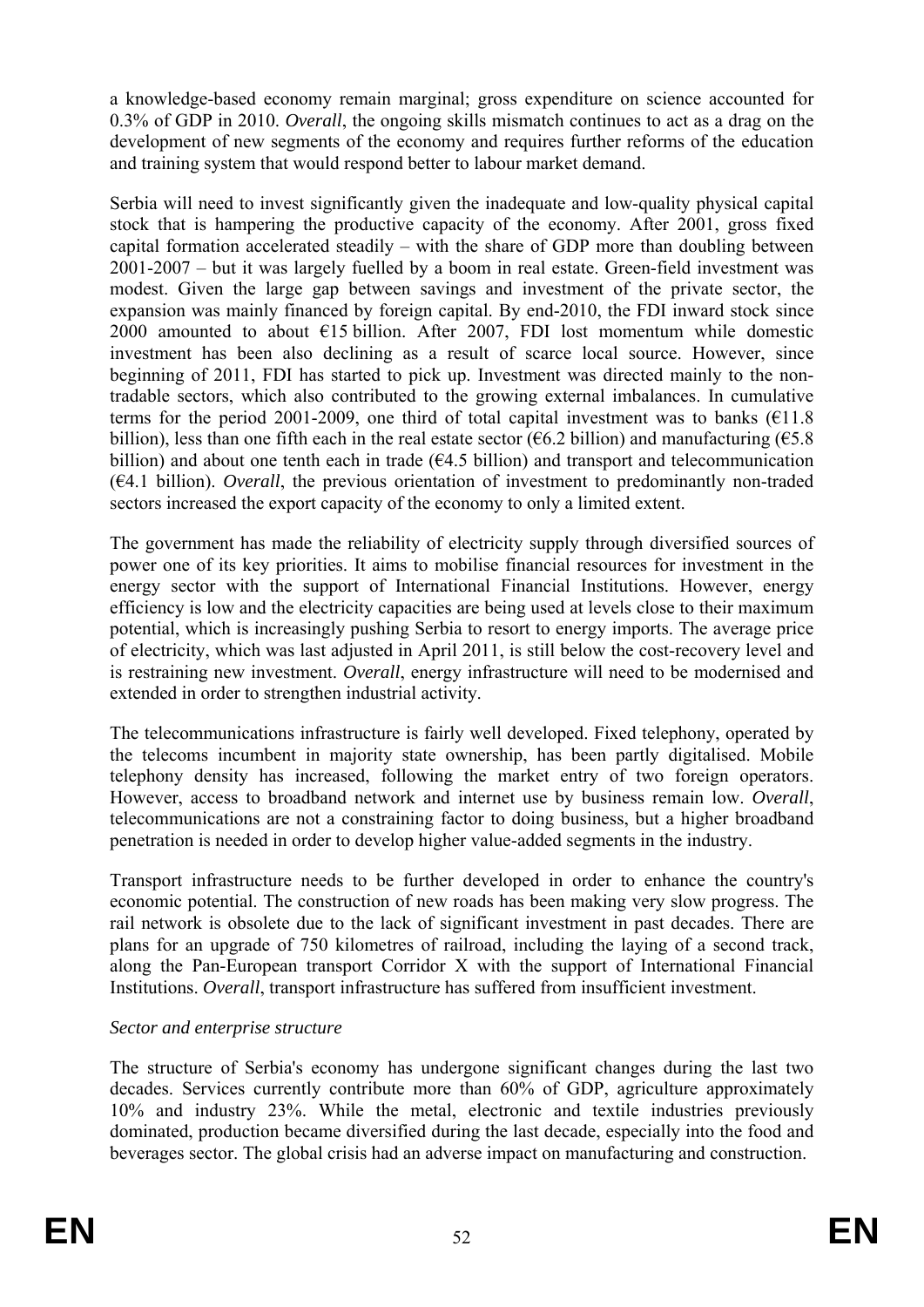Public companies still generate around 40% of Serbia's output. However, their performance has been undermined by the crisis, with the erosion of capital and accumulated losses rising to over  $\epsilon$ 3 billion, i.e. more than a quarter of their total capital at end-2010. Private companies account for the bulk of foreign trade. Around 75% of Serbia's exports are undertaken by companies that are predominantly under foreign ownership. The informal sector, taking advantage of weaknesses in tax and expenditure policies, and also in law enforcement, including the fight against corruption, remained significant. *Overall*, the structural adjustment of the economy has been lagging behind due to the very slow pace of the reform process, and performance has been marred by the economic crisis. The informal sector poses a major challenge.

Serbia's restructuring process has translated into a steady rise in the share of small and medium-sized enterprises (SMEs) in the economy. Currently, the majority of private enterprises are micro companies. SMEs contributed around 57% to the gross value added of the non-financial sector and accounted for about two thirds of overall employment. The sector has been facing diminishing demand, stricter financing conditions and increasing payment arrears since the crisis broke. This resulted in illiquidity and indebtedness which led the government to adopt measures aimed at facilitating access to financing, although so far this has had little effect. *Overall*, although SMEs have increased their share of the economy, they face constraints in both their current activities and in obtaining finance for investment.

#### *State influence on competitiveness*

State subsidies were cut from 3.3% of GDP in 2005 to 2.3% of GDP by 2009, but they surged to 2.6% of GDP in 2010 as a result of sizeable stimulus packages designed to support the economic recovery. The programmes, inter alia, included direct subsidies to companies for job-creating investment projects as well as financial assistance for concessional borrowing in dinars by business and citizens alike. The legislation regulating State aid control was adopted in 2009 and needs to be consistently enforced, in particular as regards effective monitoring by the State aid authority. The state-controlled monopolistic structures remain in place in a number of sectors, particularly in energy, telecommunication and postal services, but also in agriculture and tourism. *Overall*, state influence on competitiveness through legal and financial mechanisms is substantial.

## *Economic integration with the EU*

Since 2000, Serbia has been continuously strengthening trade links with the EU, which accounts for almost 56% of Serbia's total merchandise trade; in 2010 the share of exports stood at 60% and that of imports at 55% of the respective totals. During the period 2005- 2010, two thirds of total inward investment to Serbia originated from the EU and EFTA countries, with the largest FDI inflows coming from Austria, Greece and Norway. The pace of integration with the EU advanced in step with Serbia's international competitiveness. In the period 2001-2007, real wage growth was broadly in line with labour productivity growth, but the appreciation of the dinar against the euro led to rising real unit labour costs. During 2009- 2010, export price competitiveness improved thanks to a rapid depreciation in the real effective exchange rate. *Overall*, improved export competitiveness since 2009 helped to further Serbia's economic integration with the EU.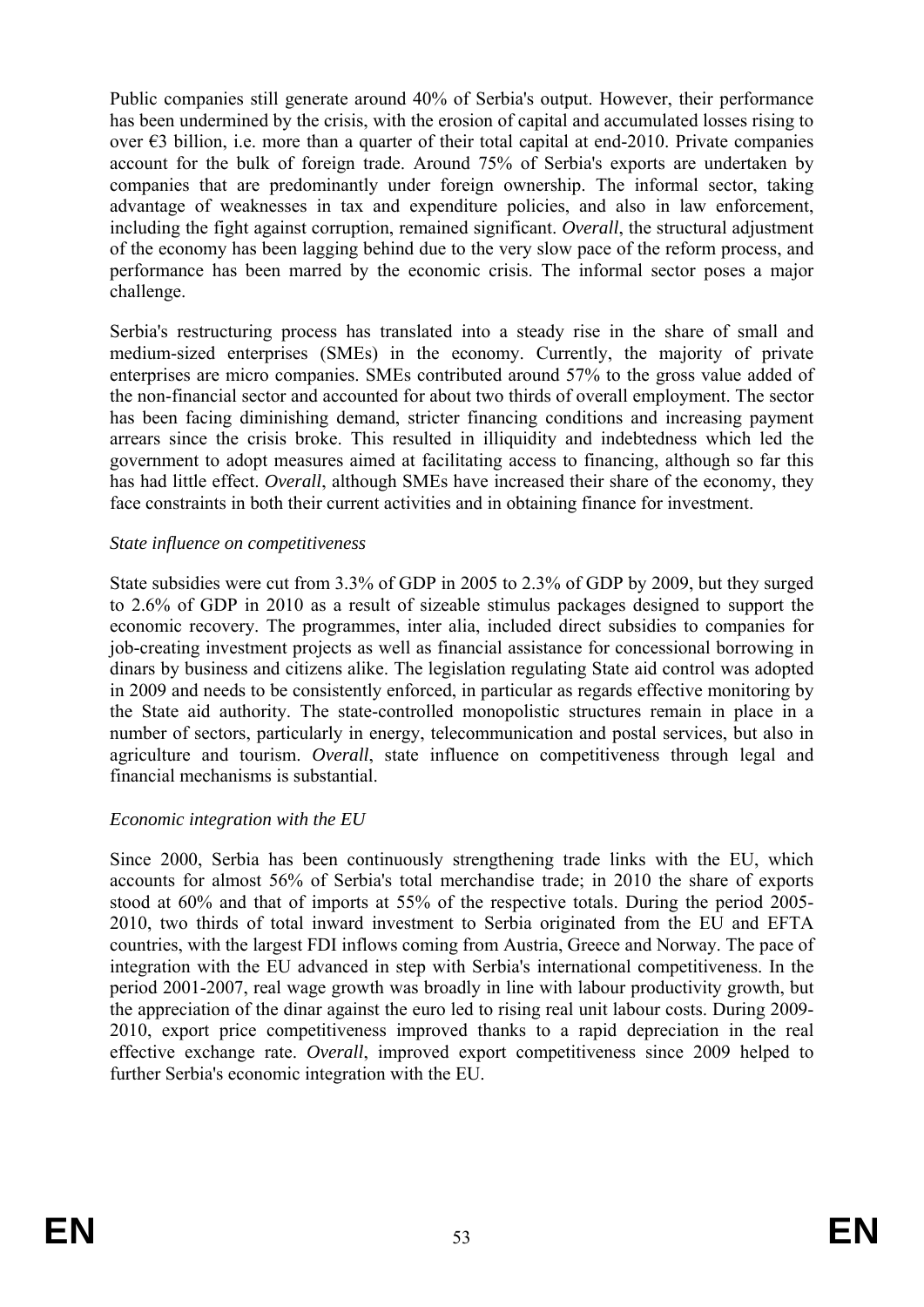## **2.3. General evaluation**

The present assessment is made on the basis of the Copenhagen criteria related to the existence of a **functioning market economy**, as well as the capacity to cope with **competitive pressure** and market forces within the Union.

There is a broad political consensus in Serbia on the fundamentals of a market economy as well as a track record in the implementation of economic reforms. Serbia achieved a degree of macroeconomic stability that allows economic operators to make decisions in a climate of predictability. The economic policies of the past decade supported steady growth of close to 5% on average, gradually declining inflation and a general improvement of living standards. However, the global financial and economic crisis exposed the vulnerabilities of a growth paradigm, which was based on domestic demand financed largely by borrowing abroad, as well as the ensuing limitations of the policy mix to respond effectively to adverse external shocks. Recently, substantial progress has been made towards strengthening the financial framework and the quality of public finances, which would underpin a shift to more sustainable and balanced growth, driven by exports and investment. The free interplay of market forces has developed, albeit at a slow and uneven pace, through privatisation and liberalisation of trade and prices. Progress has been achieved in facilitating market entry and exit. Economic integration with the EU is high.

A number of structural weaknesses persist and hamper the economic performance. The state influence in the economy has remained high due to the slow progress of privatisation and price liberalisation. In spite of the steps towards establishing legal predictability and removing red tape, the business environment continues to be constrained by legal uncertainty. Lengthy enforcement procedures for court decisions undermine trust in the legal system. Lack of competition in certain sectors and significant infrastructure bottlenecks are a further drag on the economic potential. Foreign direct investment was relatively strong prior to 2008 and, following a substantial drop during the economic crisis, has started to slowly recover, but Serbia needs to further improve the investment climate. Against a modest economic recovery, unemployment remains high and the social situation strife. Serbia needs to urgently address structural rigidities on the labour market, including the mismatch between demand for and supply of skilled workforce. The informal economy remains an important challenge.

## **3. ABILITY TO ASSUME THE OBLIGATIONS OF MEMBERSHIP**

The European Council in Copenhagen in June 1993 included among the criteria for accession "the ability to take on the obligations of membership, including adherence to the aims of political, economic and monetary union".

In applying for EU membership, Serbia has accepted without reserve the basic aims of the Union, including its policies and instruments.

This part of the analytical report analyses Serbia's ability to assume the detailed obligations of membership — that is, the EU *acquis*, as expressed in the Treaties, the secondary legislation and the policies of the Union. It follows the structure of the 33 negotiating chapters into which the EU *acquis* has been divided for the purpose of conducting accession negotiations. Each chapter examines the current situation and prospects in Serbia.

As the European Union has developed, the EU *acquis* has become progressively more onerous and presents a greater challenge for future accessions than was the case in the past.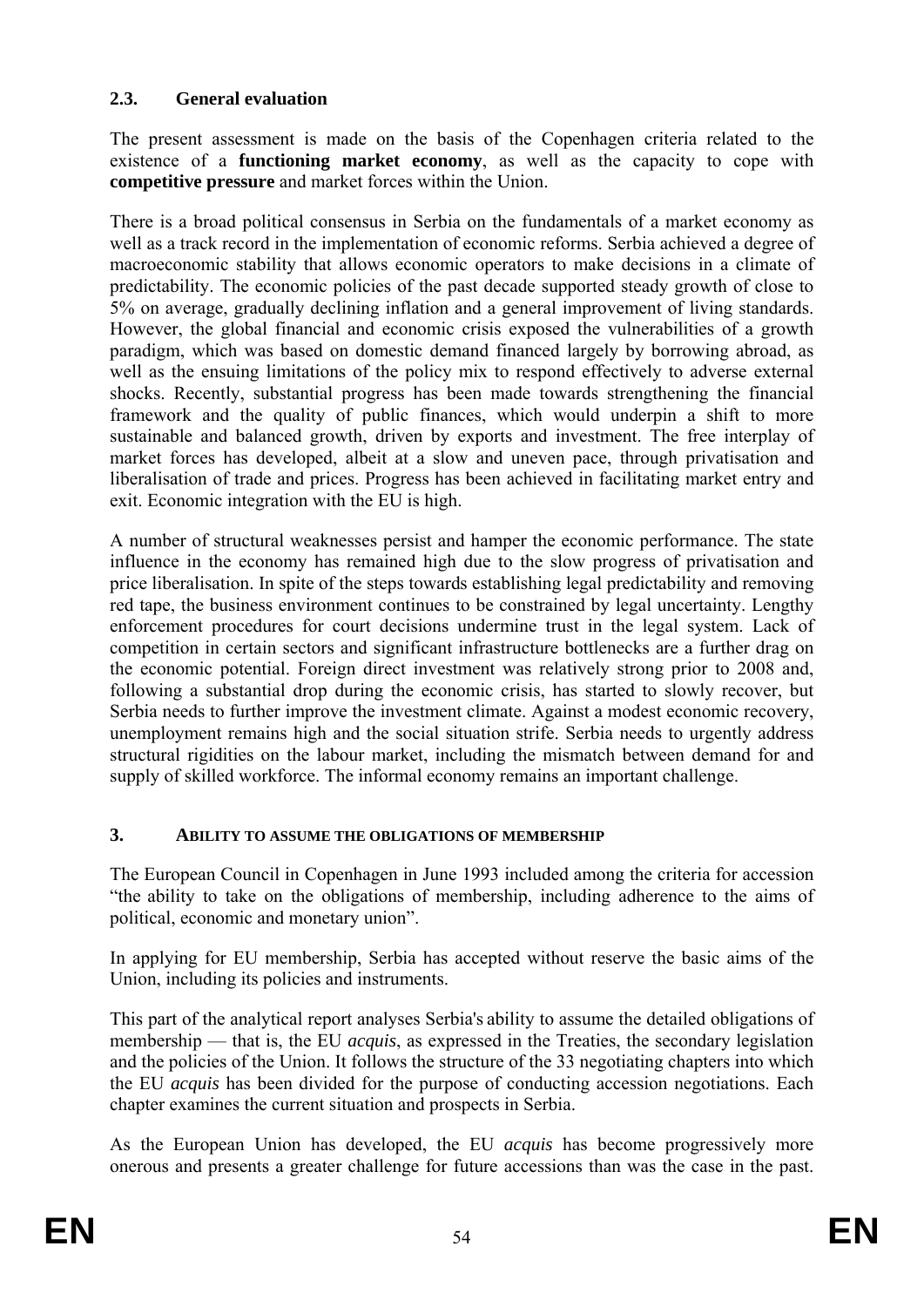The ability of Serbia to implement the EU *acquis* will be central to its capacity to function successfully within the EU.

In this respect, alignment with the EU *acquis* is a necessary but not sufficient condition to meet the obligations of EU membership. Serbia must also take all necessary measures to create the requisite implementing structures, to bring its administrative capacity to the required level and to ensure effective enforcement. An analysis and assessment of the country's administrative capacity is therefore included in each of the chapters below.

For the purpose of this analytical report, and without prejudging any future date of accession, the medium-term perspective in the assessments has been defined as a period of five years.

## **3.1. Chapter 1: Free movement of goods**

The principle of free movement of goods means that products must be traded freely from one part of the Union to another. In a number of sectors this general principle is supplemented by a harmonised regulatory framework, following either the 'old approach' (laying down precise product specifications) or the 'new approach' (setting general product requirements). Alignment with harmonised European product legislation accounts for the bulk of the obligations under this chapter. Smooth implementation and proper enforcement of the EU *acquis* require sufficient administrative capacity to notify restrictions on trade and to apply horizontal and procedural measures in areas such as standardisation, conformity assessment, accreditation, metrology and market surveillance.

Regarding **general principles**, Serbia needs to ensure that its legislation is compatible with Articles 34 to 36 of the Treaty on the Functioning of the European Union and the related case law of the European Court of Justice, with special emphasis on the principle of mutual recognition.

The Interim Agreement and, subsequently, the Stabilisation and Association Agreement (SAA) create a number of obligations in the field of free movement of goods, such as establishment of a free-trade area after a period of six years. The SAA also provides for gradual alignment with EU technical regulations and standards and metrology, accreditation and conformity assessment procedures.

In the case of **horizontal measures**, during 2009 and 2010 Serbia adopted new legislation on accreditation, standardisation and metrology, on general product safety and on technical requirements for products and conformity assessment, to harmonise with the EU principles and with the horizontal EU *acquis*. These measures have brought Serbian legislation substantially closer to the EU *acquis*.

In the area of *standardisation,* a framework Law was adopted in 2009 and, after a change of status, the Institute for Standardisation of Serbia (ISS) became a public institution at the beginning of 2010. The ISS is currently an affiliate member of the European Committee for Standardisation (CEN) and of the European Committee for Electrotechnical Standardisation (CENELEC). It is also full member of the international standardisation organisations ISO, IEC and IECEE and is a Codex Alimentarius contact point for Serbia. The ISS became the Serbian 'national standards body' in 2011 and in now also responsible for transposing the standards of the European Telecommunications Standards Institute (ETSI) as Serbian standards. The current staff of the ISS numbers 62 employees. Its financial and human resources have been improved. The ISS has approximately 250 technical committees. The Chairman and the Members of the supervisory board were appointed in August 2011. By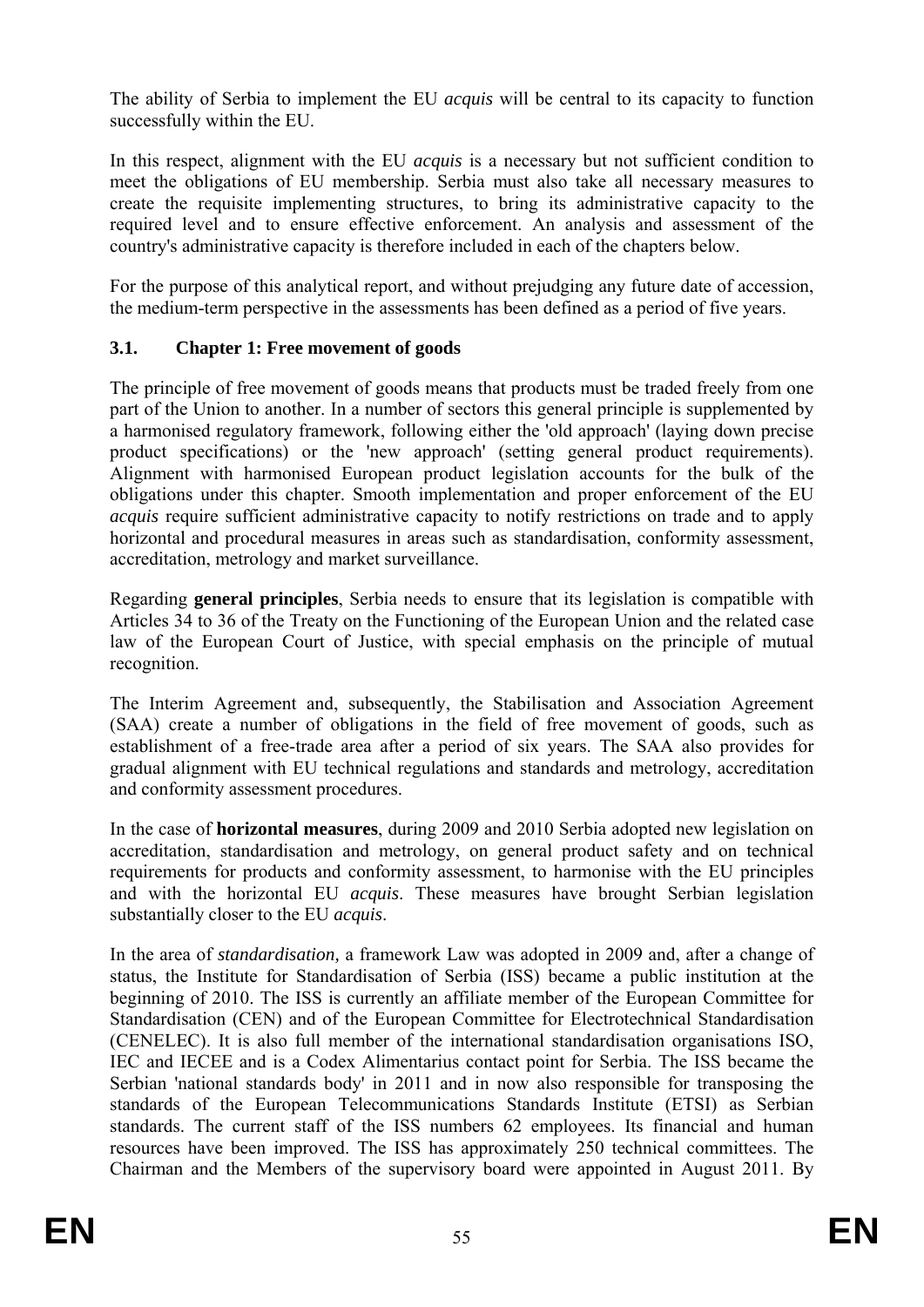August 2011 a total of 12.216 EN standards had been adopted as Serbian standards. Serbia has repealed all mandatory standards.

As regards *conformity assessment,* the Serbian framework Law on technical requirements for products and conformity assessment, together with implementing legislation, were adopted in 2009, but some revision is necessary in order to take full account of the latest (2008) horizontal EU *acquis*. So far, five accredited conformity assessment bodies have been designated in accordance with the EU directives. In line with Regulation (EC) 765/2008, accreditation remains, in principle, voluntary for the designation of conformity assessment bodies unless prescribed otherwise in the sectoral laws. A vast number of laboratories and certification and inspection bodies which were authorised to carry out conformity assessment activities under the old legal framework were designated and accredited in accordance with the new Serbian horizontal legislation and the relevant international and European standards.

The *accreditation* framework was set by the 2010 Law on accreditation, aligning Serbia's policy with the EU principles. The Accreditation Body of Serbia (ABS) was set up as a notfor-profit public body, professionally and financially independent of its clients. It is in charge of accreditation of conformity assessment bodies. The ATS has a full-time staff of 32 but needs more human resources. It signed a cooperation contract with European Cooperation for Accreditation (EA) in 2007 and is preparing for signing a bilateral agreement with the EA under the conditions applicable to signatories of the EA Multilateral Agreement in the fields of testing and calibration laboratories and inspection bodies. It has later broadened its application to certification bodies for products, management systems and environmental management systems as well as medical laboratories. Serbia has 418 accredited conformity assessment bodies.

The framework law on *Metrology* was adopted in 2010. In 2011, Serbia adopted legislation on the control of objects made of precious metals. The Directorate for Measures and Precious Metals in the Ministry of Economy and Regional Development, which also acts as the national metrology institute, is in charge of implementation of the law and of legal and scientific metrology. The Directorate has been restructured in order to separate verification and market surveillance functions. Two of the laboratories of the Directorate, for calibration and for testing, have been accredited. The Directorate has a staff of 120.

As regards *market surveillance*, Serbia adopted legislation on general product safety in 2009. It has a Market Surveillance Strategy for the period 2010-2014. A national rapid information exchange system similar to RAPEX for providing information on dangerous products, known as NEPRO, was established in 2010. However, new legislation on market surveillance is needed in order to align further with the 2008 horizontal EU *acquis*.

In order to strengthen the capacity of the State Market Inspectorate, new professional examinations for market inspectors have started in 2011. Coordination between the different market surveillance authorities was initiated, including a common database. With this in mind, the Ministry of Economic Affairs and Regional Development, the Customs Administration and the Ministry of Trade signed a Memorandum of Understanding in March 2011. Serbia needs to make sustained efforts to establish a market surveillance system which is fully in line with the EU *acquis*.

Serbia has not yet aligned its legislation with the vast majority of sector-specific EU legislation. In areas covered by the '**Old Approach' product legislation**, discrepancies from the EU *acquis* remain to be addressed. Although Serbia has already adopted legislation on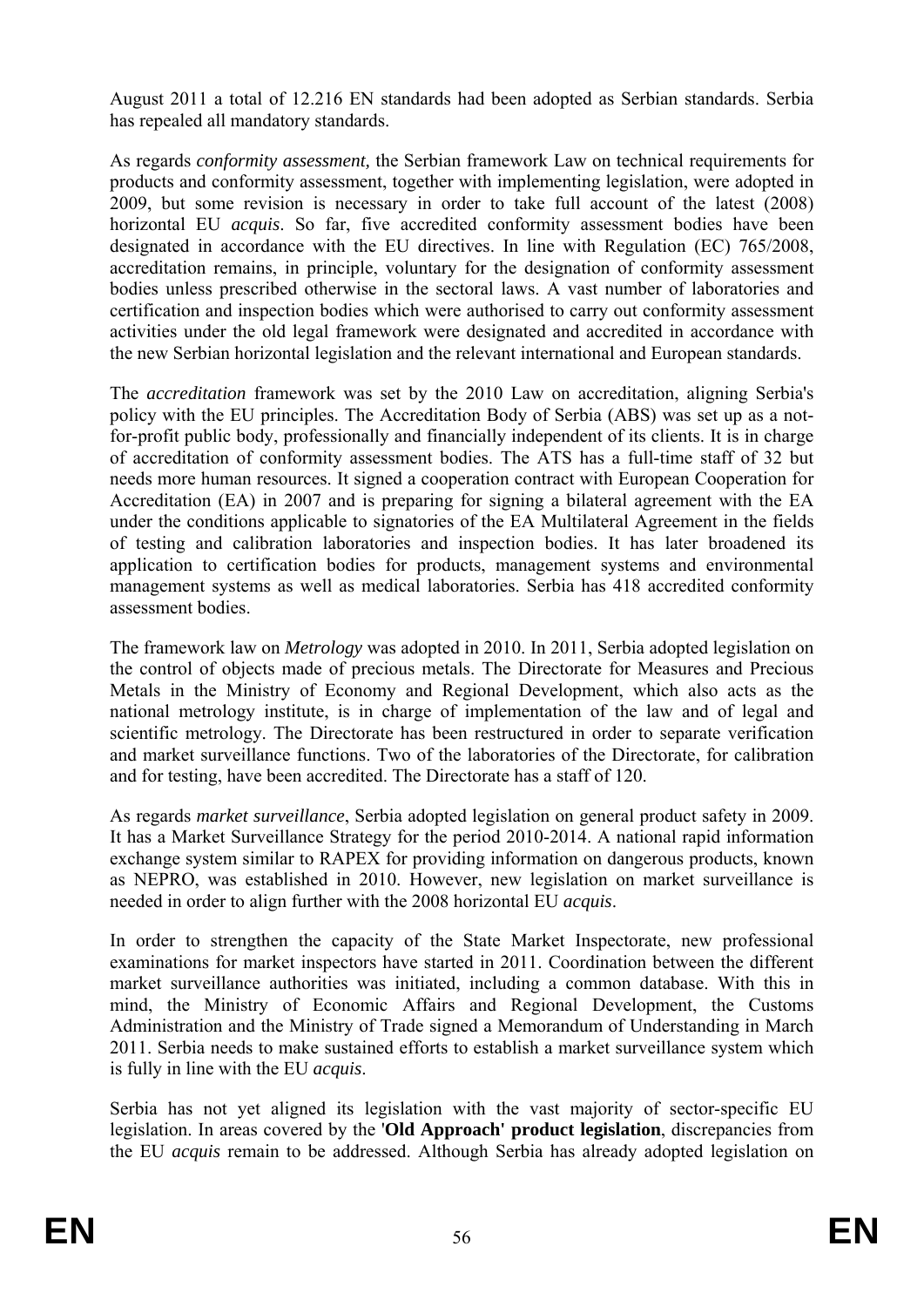motor vehicles, medicinal products for human use, medicinal products for veterinary use and chemicals, the alignment is only partial and further alignment is needed. Furthermore, legislation on cosmetics, pre-packaging, units for measurement, aerosol dispensers, emission of pollutants from non-road mobile engines, crystal glass, textiles and footwear also needs to be aligned with the EU *acquis*.

As regards the '**New and Global Approach' product legislation**, Serbia has started to align its legislation with the relevant directives. So far, it has adopted aligning legislation in the fields of low-voltage equipment, electromagnetic compatibility, medical devices, machinery and lifts. It has not yet aligned its legislation with the EU *acquis* on recreational craft, nonautomatic weighing instruments, eco-design requirements for energy-related products, toys, noise emissions from outdoor equipment, personal protective equipment, equipment and protective systems intended for use in potentially explosive atmospheres, gas appliances, pressure equipment, simple pressure vessels, cableway installations, construction products, radio equipment, telecommunications terminal equipment and measuring instruments.

Regarding **procedural measures**, Serbia has aligned with the Directive on provision of information in the field of technical regulations and standards. In order to be fully in line with the EU *acquis*, some amendments are nevertheless required, in particular as regards standstill periods. As regards *external border checks*, the Serbian legislation does not yet meet all the requirements of the EU *acquis* on control of products from third countries. In the case of civil *firearms*, the Law on weapons and ammunition needs further amendment to bring it fully into line with the EU *acquis*. As regards the return of *cultural objects* unlawfully removed from the territory of EU Member States, Serbia has not aligned its legislation with the EU *acquis*.

## *Conclusion*

During the last few years Serbia has taken substantial steps to bring its horizontal legislation and administrative set-up into line with the principle of free movement of goods. New framework laws have been adopted on accreditation, standardisation and metrology, on general product safety and on technical requirements for products and conformity assessment. Serbia has established administrative infrastructure necessary to implement EU *acquis* under the chapter on free movement of goods. Standardisation, accreditation and metrology functions have been separated.

However, sustained efforts towards alignment with the EU *acquis* will be necessary. Major elements of the EU *acquis* are not yet in place. In particular, old and new approach product legislation still needs to be harmonised with the EU legislation. As regards horizontal and procedural measures, the framework legislation on technical requirements for products and conformity assessment procedures and on market surveillance needs to be aligned with the EU *acquis*. Procedural measures need to be addressed. Furthermore, administrative capacity and coordination need to be strengthened.

Overall, if Serbia undertakes additional efforts, it should be in a position to align with the EU *acquis* and to implement it effectively in the medium term.

# **3.2. Chapter 2: Freedom of movement for workers**

The EU *acquis* under this chapter provides that EU citizens of one Member State have the right to work in another EU Member State, to reside there for that purpose with their family and to be treated in the same way as national workers when it comes to working conditions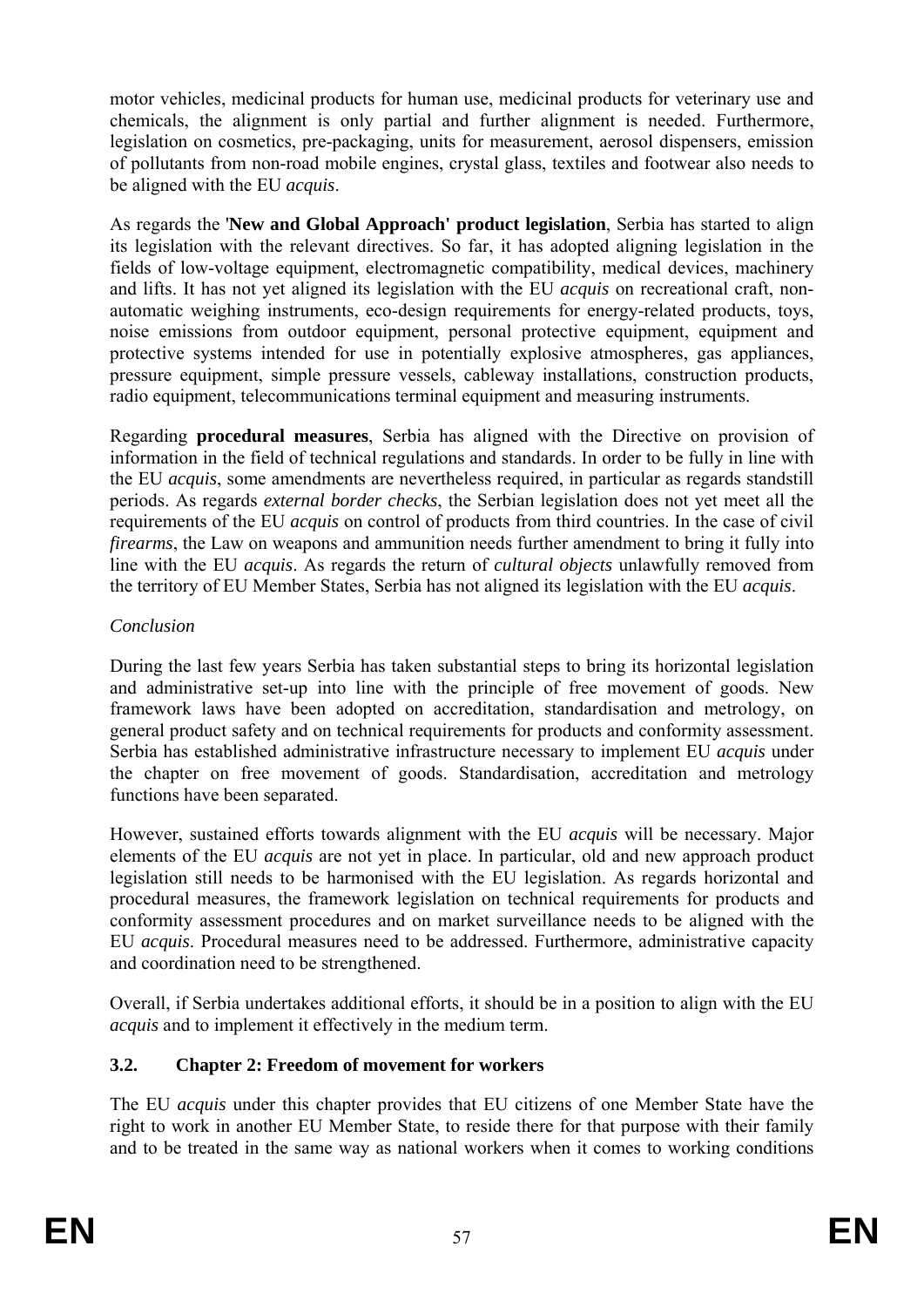and social and tax advantages. Furthermore, the EU *acquis* includes instruments on coordination of the different national social security systems.

The *Stabilisation and Association Agreement* provides that, subject to the specific conditions and procedures applicable, Serbia and EU Member States will ensure that their nationals who are legally employed on the territory of a partner country are free from any discrimination based on nationality in aspects of employment such as working conditions, remuneration or dismissal.

As regards **access to the labour market**, the 2009 Law on employment and unemployment insurance (amended in 2010), along with the 2005 Labour Law (last amended in 2009), prohibit any direct or indirect discrimination against persons seeking employment or already employed, on grounds of their place of birth, language, race, skin colour, nationality, religion or other affiliation. This prohibition of direct and indirect discrimination also applies to migrant workers from the EU. In other words, they are protected from direct and indirect discrimination with regard to employment, termination of contracts of employment and pay. Families of EU migrant workers have the right to reside in Serbia for the same duration as the workers, and foreign nationals – including children of EU workers – are entitled to education on the same conditions as Serbian nationals.

The 1978 Law on the conditions for the employment of foreign citizens (last amended in 2005) and other labour laws draw no distinction between EU nationals and nationals of non-EU countries. Except in cases of specific agreements between Serbian and EU companies (on business and technical cooperation, long-term production cooperation, transfers of technology and foreign investment), the Law requires EU citizens to apply for a work permit. Upon accession to the EU, Serbia's national law will have to ensure that EU citizens will be able to look for and take up work in Serbia without any restrictions and without being subject to a work permit scheme.

The large majority of jobs in state and public administration, in local self-governments units as well as political functions, judges and public prosecutors are reserved for Serbian nationals. Future legislation will have to take into account the EU *acquis* in this field, in particular case law, which allows EU Member States to restrict posts in the public service to their own nationals only if they are directly related to the specific activities of the public service, i.e. involve exercising public authority and responsibility for safeguarding the general interests of the State.

Serbia needs to prepare for its future participation in the **EURES** (European Employment Services) network. A national vacancy database will have to be established and also made available in English. The language skills of potential EURES advisors will have to be checked. In order to increase territorial mobility, local and regional offices need to be able to share vacancy data not only with the central employment agency but also with each other.

As regards supplementary pensions, upon accession, Serbia will need to implement measures in line with EU legislation to guarantee equal treatment between EU migrants and nationals regarding preservation of vested second-pillar supplementary pension rights and payment thereof in another Member State. Moreover, posted workers must have the possibility to continue to pay contributions to a supplementary pension scheme in their country of origin for the duration of their posting, in which case they are exempt from contributing to such a scheme in the host Member State.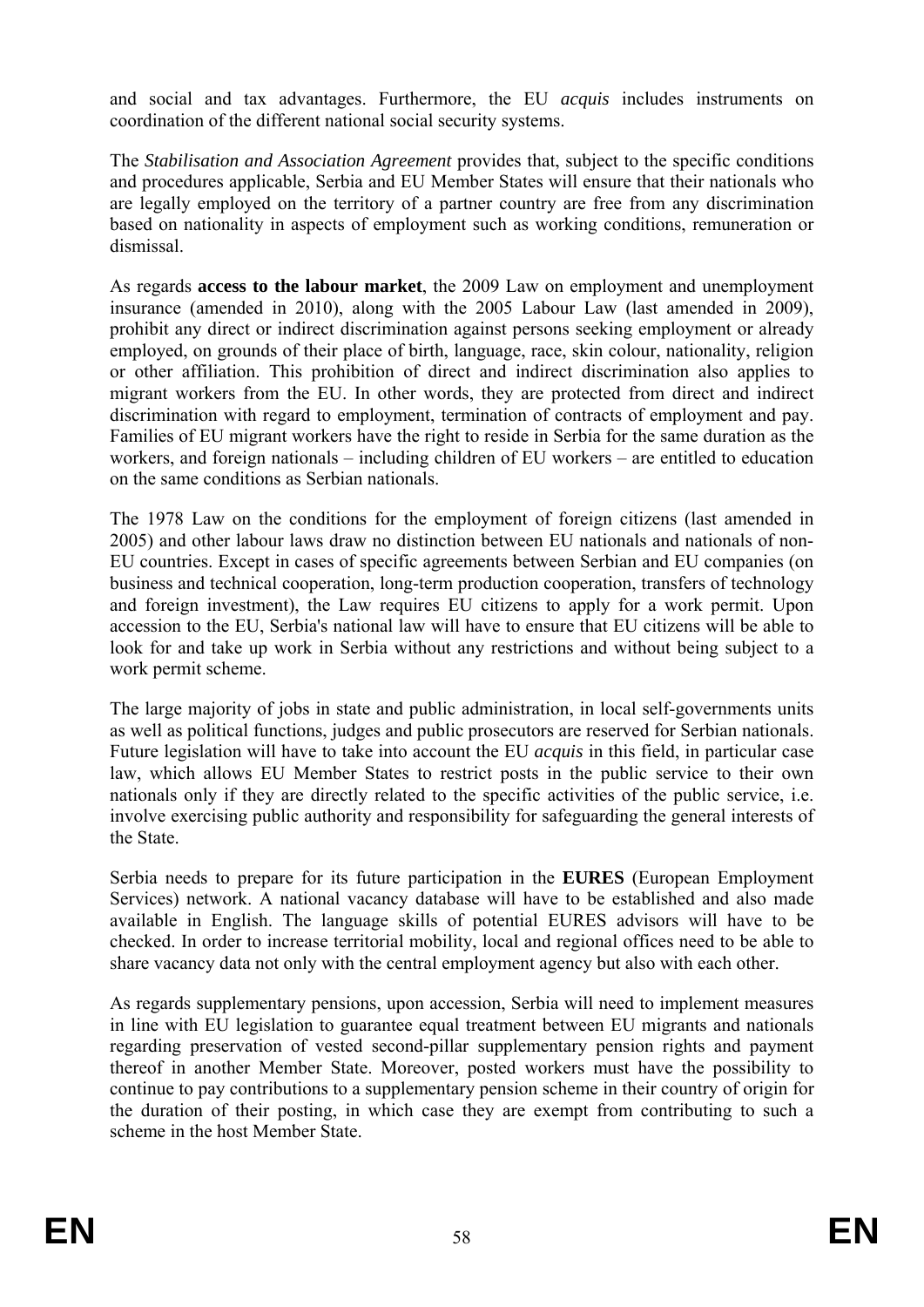Concerning **coordination of social security systems**, the Serbian social security scheme includes all traditional branches of social security which fall within the scope of EU coordination rules. The system is based on the principle of compulsory insurance in the country of work. Serbia also has a number of special benefits for war victims.

Serbia has signed a number of bilateral social security agreements, including with 17 EU Member States (most recently with Slovenia in 2009). Agreements have also been signed with, amongst others, the former Yugoslav Republic of Macedonia, Croatia, Bosnia and Herzegovina and Montenegro.

In spite of the experience acquired in administering the existing bilateral agreements, the main challenge for Serbia will be to build up the administrative capacity necessary in order fully to apply the EU rules on coordination of social security systems upon accession. This will entail training staff from the Serbian Fund for Pensions and Disability Insurance, the Health Insurance Fund and the National Employment Service, along with investment in IT infrastructure.

Upon accession, and independently of national health cards, Serbia will have to issue the **European health insurance card** to persons entitled to healthcare in Serbia.

#### *Impact*

The estimated impact of Serbia's possible accession on the EU labour market has to be related to a number of factors, such as the size of Serbia's working age population, unemployment, age structure and migration movements.

Serbia's total population was estimated at around 7.32 million in 2009. Based on the demographic projections, it is expected to stagnate or decrease slightly over the next ten years. As regards the age structure, the youngest (15 and under) at 15.3% (2009) is very close to the EU average of 15.5%.

Serbia's working age population (aged 15-64) in 2010 was estimated at 4.82 million, of whom an estimated 2.84 million were economically active. This is equal to around 1.5% of the EU working-age population and 1% of the EU economically active population. In 2010, the employment rate was estimated at around 47.2% (down from 53.7% in 2008 due to the economic crisis) compared with 64.2% in the EU. Labour force survey data point to an unemployment rate of 20% in October 2010. Furthermore, according to estimates, up to 1 million people are working in the informal economy.

Despite strong annual growth in real GDP over the last few years (higher than 5% since 2004 except in 2009 due to the economic crisis), based on 2009 data, large differences remain between GDP per capita in Serbia and the EU. Expressed in purchasing power parity, Serbia's GDP per capita stood at 35% of the EU-27 average in 2010.

Since the early 1990s large-scale migration movements have taken place from Serbia towards other countries, including EU Member States, particularly Germany. However, as a result of return migration, the overall number of Serbian nationals living in the EU has decreased since 2000. Estimates suggest that around 650,000 Serbian citizens currently (1 January 2010) live in the EU (with the largest numbers in Germany, Austria and Italy), making up 2% of the foreign population living in the EU (and 0.1% of the total EU population).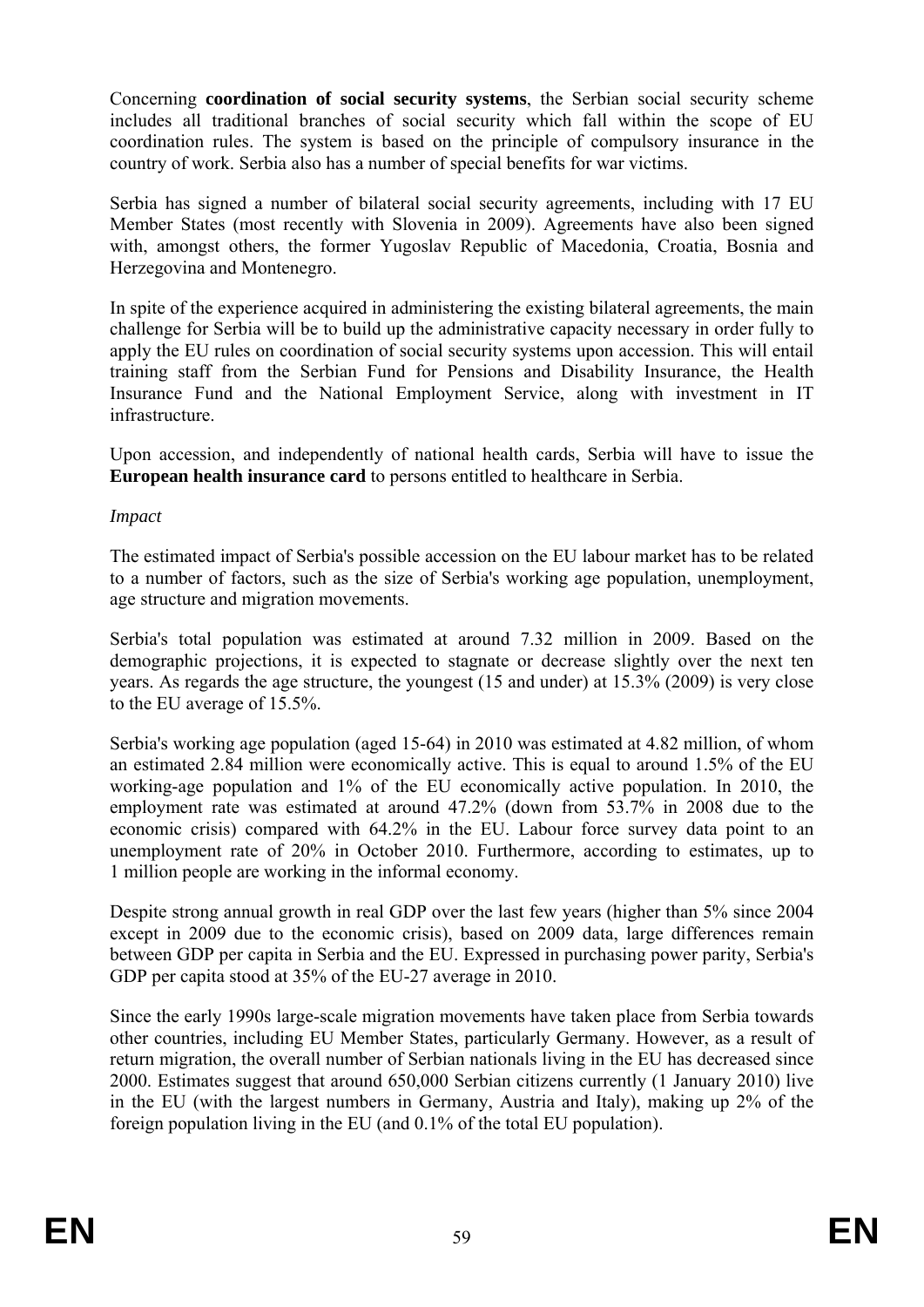This preliminary assessment indicates that Serbia's membership of the EU would have a **relatively minor impact** on the EU labour market. However, this will need to be monitored closely, taking into account developments in Serbia and the EU.

## *Conclusion*

By the time of its accession to the EU, Serbia will have to adapt its rules in order to implement fully the EU *acquis* on freedom of movement for workers. Its national law will have to ensure that EU citizens will be able to look for and take up work in Serbia without any restrictions and without being subject to a work permit scheme. Furthermore, restrictions on access to jobs in the public sector and language skill requirements in certain professions will have to be reviewed. In relation to coordination of social security systems, Serbia already has experience of applying the EU principles, stemming from the high number of bilateral agreements in this area. However, further efforts will be needed to strengthen its administrative capacity in order to adjust it to new tasks in the context of EU accession.

Overall, Serbia will have to make additional efforts to align its legislation in the field of freedom of movement for workers with the EU *acquis* and to implement it effectively in the medium term.

# **3.3. Chapter 3: Right of establishment and freedom to provide services**

Member States must ensure that the right of establishment of EU nationals and legal persons in any Member State and the freedom to provide cross-border services, as provided for in Articles 49 and 56 of the Treaty on the Functioning of the European Union (TFEU), are not hampered by national legislation, subject to the exception stated in the Treaty. The core piece of EU *acquis* in this area is the Services Directive. The EU *acquis* also harmonises the rules concerning regulated professions to ensure mutual recognition of qualifications and diplomas between Member States. For certain regulated professions a common minimum training curriculum must be followed in order to have the qualification automatically recognised in an EU Member State. The EU legislation on postal services aims to ensure provision of a universal postal service and to establish an internal market for postal services and a highquality postal service for end-users.

The *Stabilisation and Association Agreement* provides for gradual liberalisation of the right of establishment and the freedom to provide services between the EU and Serbia over a period of four years. It includes a standstill clause as regards restrictions on provision of services by suppliers established in a country other than that of the person for whom the services are intended.

In the case of the **right of establishment**, the Serbian legislation does not discriminate against foreign operators or their subsidiaries or branches. The procedures for registration in the Register of Business Entities are, with some exceptions, non-discriminatory. Some language, residence and reciprocity requirements still exist. Specific authorisation schemes exist for the energy sector, mining, inland waterway navigation, postal services, insurance, gambling, tourism and attorneys' services.

As regards **freedom to provide cross-border services**, Serbian legislation is not in line with the EU *acquis*, particularly with the Services Directive. Serbian legislation regulates provision of services with an establishment in Serbia, but not provision of cross-border services. A comprehensive review of legislation has not started yet and Serbia has yet to establish a point of single contact. Full alignment with, and implementation of, the Services Directive will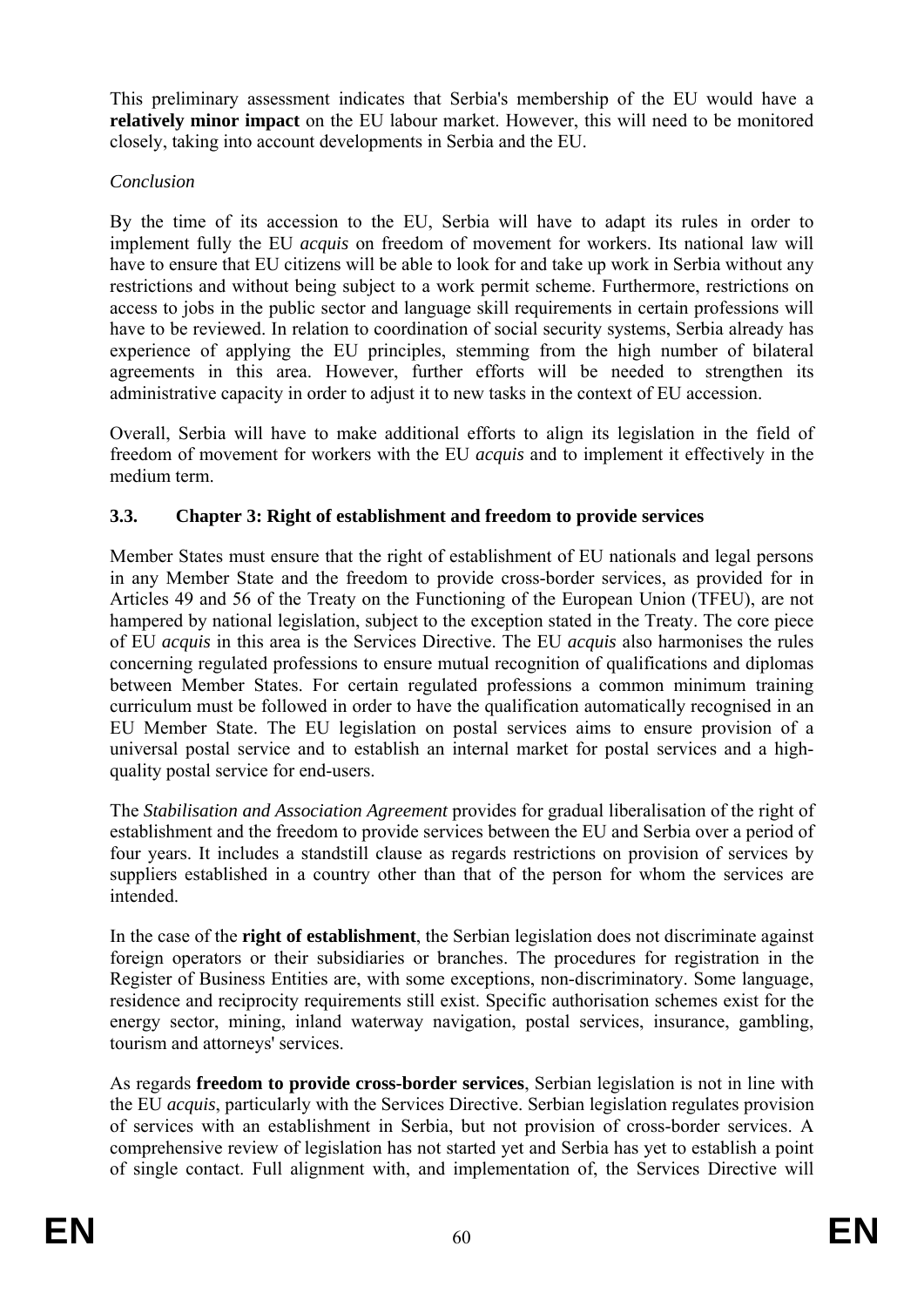require building up and strengthening administrative capacity. Furthermore, effective compliance with the EU *acquis* will entail adequate coordination at national level between all relevant administrative bodies and, eventually, upon accession, with EU Member States.

The 2005 Law on **postal services**, amended in 2010, partially follow the principles and objectives laid down in the EU *acquis*. However, the development strategy for postal services, prepared in 2008 and updated in 2010, has not been fully implemented yet. This in particular concerns the corporatisation and restructuring of the public postal operator. Further efforts have to be made for full alignment the Third Postal Directive. In this regard particular attention will need to be paid to the universal service obligation, reserved area, authorisation system, tariff regulation and complaints procedure.

The Ministry of Culture, Media and the Information Society is responsible for policymaking and supervises implementation of the Law. The financial independence of the national regulatory authority, the Republic Agency for Postal Services (RAPS), established in 2010, is secured by proceeds from authorisations and licences. However, the administrative capacity of the Agency needs to be strengthened.

In the field of **mutual recognition of professional qualifications**, Serbian legislation does not provide for mutual recognition of foreign professional qualifications for regulated professions. A legislative framework for recognition and with a view to granting actual access to the regulated professions remains to be adopted. Furthermore, training requirements for automatically-recognised sectors remain to be fine-tuned in order to achieve full compliance with the EU *acquis*. These training requirements relate in particular to important health professions, namely doctors, dentists, pharmacists, nurses and midwives. Substantial efforts will also be required to establish an adequate institutional framework for mutual recognition of all kinds of professional qualifications, including e-government facilities and contact points assisting citizens requesting recognition of their qualifications.

# *Conclusion*

Serbian legislation allows establishment of operators from the EU, but barriers still remain in some areas. Efforts need to be made on alignment of the legislation on the freedom to provide services and also on administrative capacity and interinstitutional cooperation. Full alignment with EU postal services legislation has yet to be achieved. The Agency for Postal Services is not yet fully independent, nor does it have sufficient administrative capacity. Relevant administrative structures and procedures need to be established to ensure recognition of professional qualifications.

Overall, Serbia will have to make additional efforts to align its legislation in the field of right of establishment and freedom to provide services with the EU *acquis* and to implement it effectively in the medium term.

# **3.4. Chapter 4: Free movement of capital**

In the area of free movement of capital, Member States are expected to remove all restrictions on capital movements and payments both within the EU and between Member States and non-EU countries. The EU *acquis* is based on Articles 63 to 66 of the Treaty on the Functioning of the European Union (TFEU). Freedom of capital movements is an essential precondition for the functioning of the EU internal market. However, the TFEU allows certain exceptions from the general prohibition of any impediments to free movement of capital. The EU *acquis* also includes rules on cross-border payments and execution of transfer orders concerning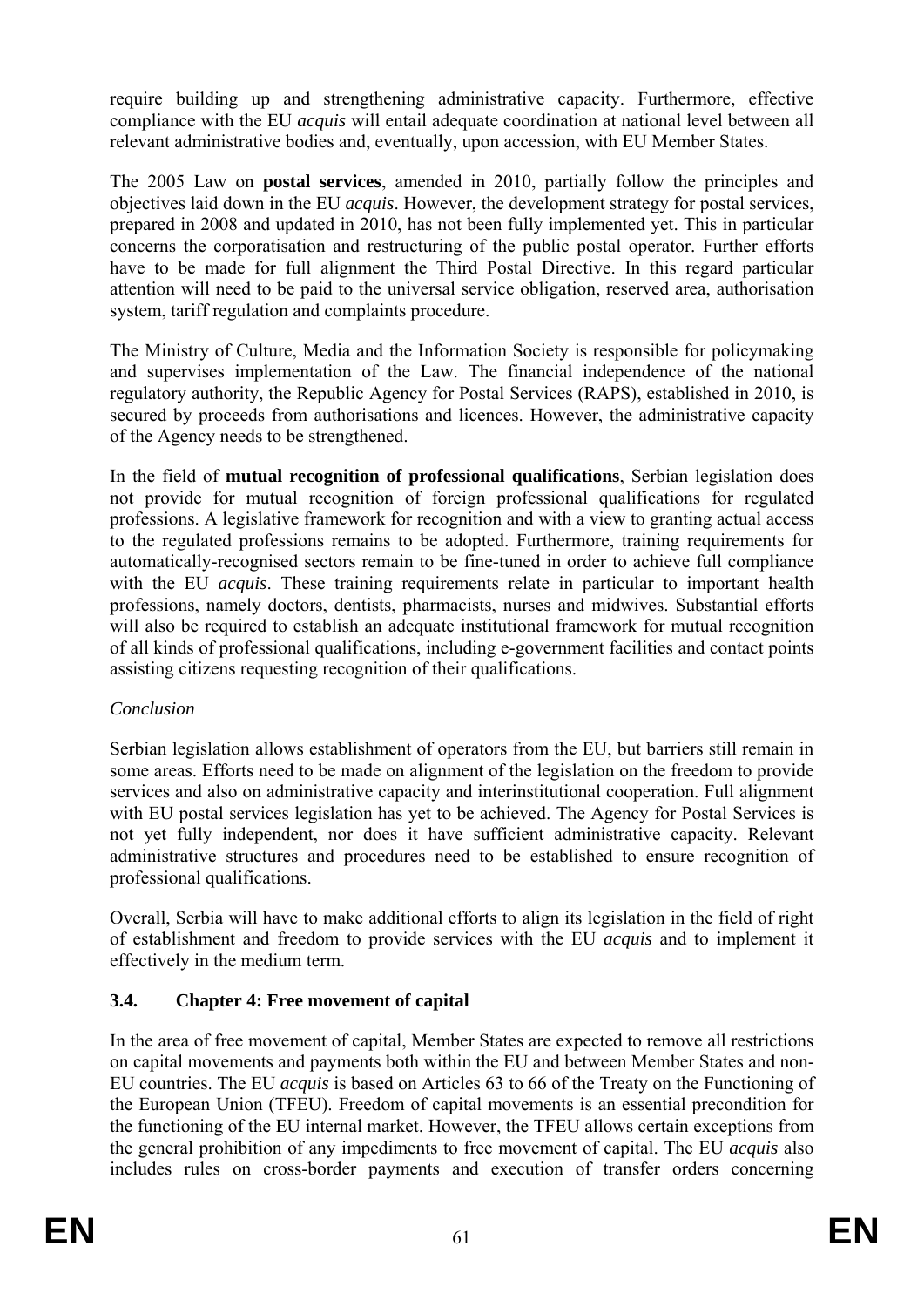securities. The Directive on the fight against money laundering and terrorist financing requires banks and other economic operators to identify customers and report certain transactions, particularly when dealing with high-value items or large cash transactions. A key requirement in order to combat financial crime is effective administrative and enforcement capacity, including cooperation between supervisory, law-enforcement and prosecution authorities.

The *Stabilisation and Association Agreement* sets a timetable for gradual liberalisation of capital movements over a period of four years.

With regard to **capital movements**, Serbia assumed the obligations imposed by Article VIII of the IMF Articles of Association, and hence full current account convertibility, in May 2002. As a result, foreign direct investment (FDI) has been a key factor in the development of the Serbian economy in recent years*.*

The Law on foreign exchange operations was adopted in July 2006 and amended in May 2011. It was followed by a number of decisions adopted by the National Bank of Serbia (NBS) over the period 2007-2010 relating to various aspects of foreign exchange operations. The Law calls for gradual liberalisation of capital movements. To that end, long-term capital operations have been liberalised and resident deposit operations have been partly liberalised, but the limitations applicable to short-term capital operations have been kept so far. With effect from the fourth year after entering into force of the Stabilisation and Association Agreement, Serbia will be required to honour its commitment to guarantee the free movement of capital related to financial loans and credits with maturity shorter than one year. It will also have to abolish any restrictions on portfolio investment. The Foreign Exchange Law envisages that, in the event of more serious disturbances in the balance of payments (excessive inflows or outflows of capital) that threaten to cause serious difficulties when it comes to implementing monetary policy and foreign exchange rate policy, the government may adopt protective measures for the duration of the disturbances, but for not longer than six months. This is in line with the EU *acquis*.

Certain restrictions exist on acquisition of real estate. Foreign nationals, including EU citizens, may acquire property rights, but only provided there is reciprocity with the purchaser's home country. Under the Law on agricultural land, foreigners are not allowed to own agricultural land.

Serbia has not retained special rights in privatised companies and needs to ensure that privatisation of the remaining State-owned enterprises is carried out in a manner compatible with the EU *acquis* in the field of capital movements.

As regards **payment systems,** Serbia's legislation concentrates on internal payment transactions in dinar. Cross-border transactions are subject to prior authorisation. However, the Serbian legal framework for payments covers only a very limited range of issues in comparison with the EU legislation and focuses on the technical side of transactions. Large areas of payment services are not regulated at all. In particular, rules on the transparency of conditions and information requirements for payment service-providers are limited to national services. No payment institutions and e-money institutions exist in Serbia.

As regards the **fight against money laundering**, Serbian legislation is partially in line with the EU *acquis.* The Serbian legislation explicitly prohibits opening or keeping anonymous accounts and provides for verification of customers' identity. Due diligence measures are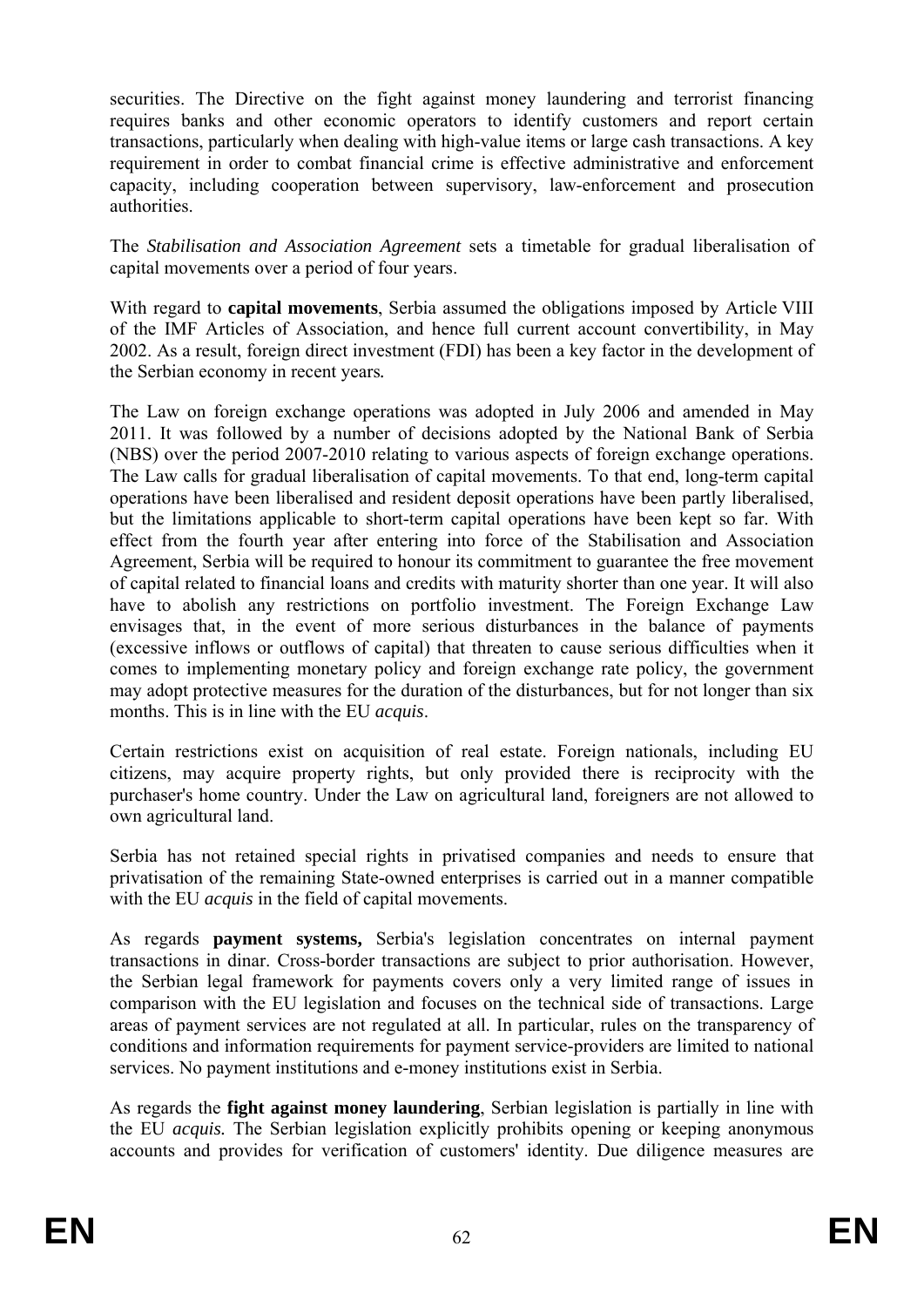applied when establishing a business relationship with a customer, when carrying out a transaction equivalent to  $\epsilon$  15,000 or more, when there are reasons to suspect money laundering or terrorism financing with respect to a customer or transaction and when there are doubts about the credibility of previously obtained data about a customer or beneficiary. Financial institutions – banks, exchange offices, investment funds, voluntary pension funds, etc. – are under an obligation to inform the Administration for the Prevention of Money Laundering (APML, which is the national financial intelligence unit  $-$  FIU) of any cash transaction exceeding  $\epsilon$  15,000 and whenever there are reasons to suspect money laundering or terrorism financing with respect to a transaction or customer, regardless of the amount of the transaction. Amendments made to the Law on the prevention of money laundering in 2010 even prohibit sellers of goods or services from accepting cash payments above  $\epsilon$  15,000 from a customer or third party. However, an effective system for monitoring and analysing cash transactions still needs to be introduced. High level of cash usage influences the effectiveness of the fight against money laundering and financing of terrorism.

Implementation of the Law on the prevention of money laundering is supervised by the APML with the cooperation of the National Bank of Serbia, the Securities Commission, the Ministry of Trade, the Foreign Currency Inspectorate, the Administration for Games of Chance, the Ministry of Culture and Media and the Bar Association. This cooperation needs to be strengthened. The APML is part of the Ministry of Finance and was established in 2005. It is run by a director appointed for a five-year period by the government. The Administration has a staff of 40 working in three departments: Analysis, International cooperation, legal and financial issues and suspicious transactions. In order fully to enforce the anti-moneylaundering legislation, the capacity of the APML needs to be increased. Furthermore, the judiciary and law enforcement services lack expertise in handling money laundering cases and financial investigations. Over the past years, there have been few investigations, prosecutions or convictions related to terrorist financing or final convictions related to money laundering.

## *Conclusion*

Capital movements in Serbia are partly liberalised, but further efforts are necessary in order fully to align legislation with the EU *acquis* in this area. Serbia needs to complete its legal framework so that the free movement of capital, as defined by the European legislation, is guaranteed. Legislation on payment systems is still at an early stage and needs to be aligned with the EU *acquis*. Concerning the fight against money laundering and financing of terrorism, progress has been made with adoption of relevant legislation and establishment of the necessary institutional framework. However, implementation needs to be enhanced, as the high level of cash usage influences the effectiveness of the fight against money laundering and financing of terrorism.

Overall, Serbia will have to make additional efforts to align with the EU *acquis* in this area and to implement it effectively in the medium term.

# **3.5. Chapter 5: Public procurement**

The EU *acquis* on public procurement includes the general principles of transparency, equal treatment and non-discrimination. In addition, specific EU rules apply to coordination of the award of public contracts for works, services and supplies, for the classical sectors, for utilities and for defence and security. Their scope is defined in terms of the contracting entities and contracts covered and application thresholds and specific exclusions. The EU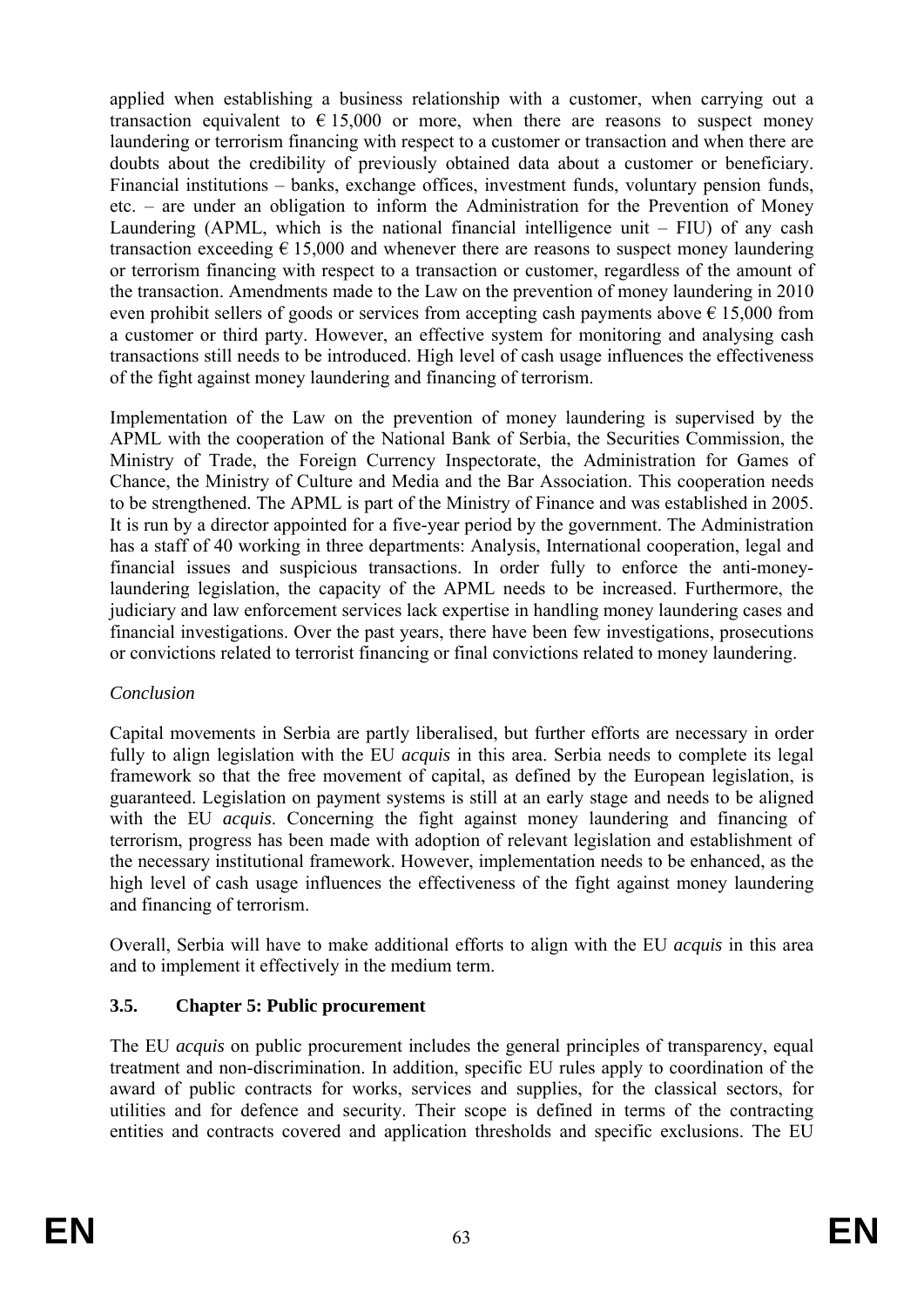*acquis* also lays down rules on review procedures and the availability of remedies. Compliance with the procurement directives will require adequate implementation capacity.

The Stabilisation and Association Agreement (SAA) stipulates that, at the latest five years after the entry into force of the Agreement, EU companies not established in Serbia must be granted access to contract award procedures in Serbia on terms no less favourable than those accorded to Serbian companies.

While the **general principles** applying to public procurement in the internal market have been largely introduced in the Serbian legislation consistent implementation and enforcement need to be ensured by strengthening administrative capacity at all levels and boldly stepping up the policies to fight corruption in public procurement. The strategy for upgrading the public procurement system in Serbia was adopted in September 2011.Current provisions of the 2009 Public Procurement Law that grant preferential treatment to Serbian companies have to be gradually aligned with the EU *acquis* following the entry into force of the SAA. The lack of an appropriate regulatory framework on concessions still remains to be addressed.

The **award of public contracts** is regulated by the Public Procurement Law that entered into force in 2009 and was followed by adoption of the relevant implementing legislation. The Law is largely based on the current EU public procurement legislation. However, it still displays some discrepancies. In particular, the definitions of exempted and excluded contracts are broader than those allowed in the EU directives. Moreover, the scope for using negotiated procedures is wider than stipulated by the EU rules, whereas the scope for use of the restricted procedure is more limited. Award of public contracts relating to utilities is not fully aligned with the EU *acquis*. The ongoing reforms of the regulatory framework on concessions and public-private partnerships (PPPs) need to be in line with the applicable EU rules and harmonised with the legislative and institutional framework on public procurement.

In terms of administrative capacity, the Ministry of Finance is in charge of legislative activity and the Ministry of Economy and Regional Development in charge of concessions. The Public Procurement Office (PPO), set up in 2002, is an executive body designed to create the conditions for correct use of public funds. Its Director was appointed in June 2011.

The PPO has published a set of standard forms, templates and models to facilitate procurement. The PPO continues to provide training seminars for stakeholders throughout the country, to promote the public procurement web portal and to provide assistance and advice to procurers and bidders. Certification of public procurement officials started in December 2010. However, e-procurement has still to be adopted by practitioners, even though the legal basis for introducing it exists. The Public Procurement Unit in the Ministry of Finance, which is responsible for legislative initiatives and general coordination, remains persistently understaffed.

With regard to the **remedies** system, the Commission for Protection of Bidders' Rights was set up in October 2010 as an independent body accountable directly to parliament. This Commission is a second-instance body in the review procedure with powers to cancel public procurement procedures entirely or partially. Members of the Commission were appointed in October 2010. The Commission was established as a separate and independent institution with its own budget and premises. It still needs to build its credibility by timely handling of cases, consistent jurisprudence and a transparent enforcement record. Furthermore, it needs to ensure effective enforcement by systematically monitoring and scrutinising implementation of its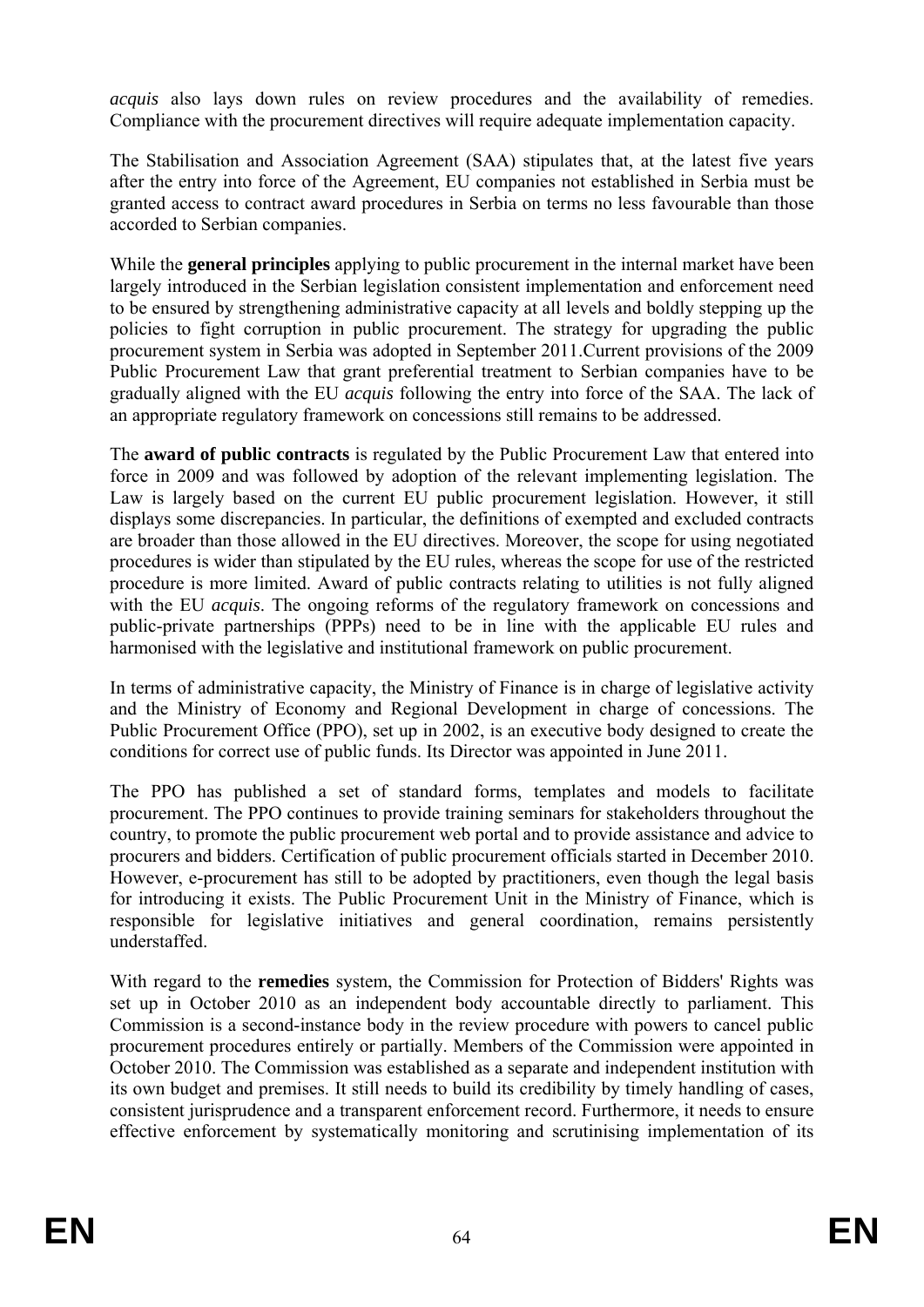decisions and to notify cases of non-compliance to the State Audit Institution, the Budget Inspectorate, the national parliament and the government of Serbia.

A coordination mechanism between the main stakeholders in the public procurement system still needs to be established, especially with a view to reducing the scope for corruption, which is widespread in the award of public contracts. Institutional cooperation in this field remains very weak. Sustained political will is needed to ensure proper implementation of public procurement legislation.

## *Conclusion*

Serbia's legislation on public procurement is partially aligned with the EU *acquis*. A strategy for upgrading the public procurement system in Serbia was adopted in September 2011. Shortcomings remain in the legislative framework, including the lack of an appropriate regulatory framework on concessions and PPPs. The administrative capacity of all key institutions forming part of the public procurement system, especially the Ministry of Finance, needs to be significantly strengthened. Decisions adopted by the Commission for Protection of Bidders' Rights have to be enforced effectively. Mechanisms need to be instituted for coordination between the main stakeholders, including anti-corruption, audit and judicial institutions, notably with a view to reducing corruption in public procurement.

Overall, Serbia will have to make additional efforts to align with the EU *acquis* in the area of public procurement and to implement it effectively in the medium term.

# **3.6. Chapter 6: Company law**

The EU *acquis* on company law includes rules on disclosure requirements, formation, maintenance and alteration of capital, mergers and divisions, takeover bids, shareholders' rights and corporate governance principles. In the area of financial reporting, the EU *acquis* lays down rules on presentation of annual and consolidated accounts, including simplified rules for small and medium-sized enterprises. Specific accounting rules apply to banking and insurance. Application of International Accounting Standards (IAS) is mandatory for some public-interest entities. In addition, the EU *acquis* sets out rules for the approval, professional integrity and independence of statutory auditors.

Serbia adopted a new Company Law in May 2011 in order to align further with the EU *acquis* in this field. The Laws on the business registers agency and the registration entities are broadly in line with the EU *acquis*. As regards administrative structures, the Ministry of Economy and Regional Development is responsible for policy proposals and performs duties of the State administration related to companies and other business entities. The Agency for Business Registers was established in 2004 as a central institution keeping the registers and a single centralised database of business entities. It also manages other registers, notably the register of financial statements and data on solvency of legal entities and entrepreneurs. The amendments to the Accounting and Auditing Law place an obligation on legal entities and entrepreneurs to submit their regular annual financial statements to the Agency by not later than the end of February of the following year.

Eight staff in the Ministry of Economy and Regional Development, divided into two departments, are responsible for company law. The Agency for Business Registers has over 370 staff. The registration procedure has been successfully reformed, introducing a 'one-stop shop' service as of May 2009, thus allowing business entities to follow only one procedure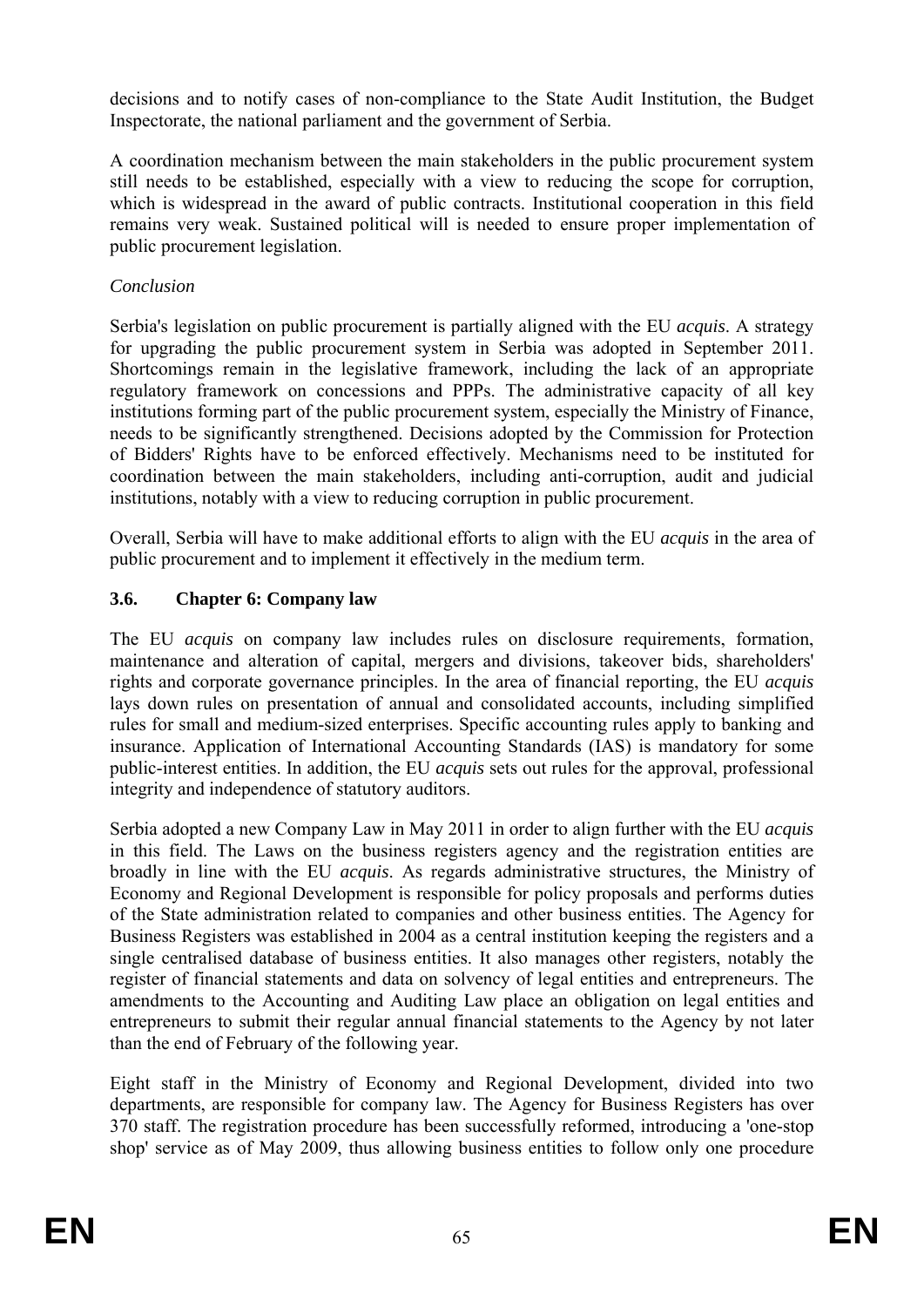instead of submitting several registration applications. The Agency performs its tasks efficiently.

**Corporate accounting** is regulated by the Law on accounting and auditing adopted in June 2006 and amended in 2009. It is broadly aligned with the Fourth and Seventh Company Law Directives for issues not covered by the international accounting standards. Specific derogations or special treatment are envisaged for small companies. A number of pieces of implementing legislation regulate specific areas. The law has incorporated the option included in Article 5 of the International Auditing Standard (IAS) Regulation. This gives Member States the possibility to order application of IAS/International Financial Reporting Standards (IFRS) to legal entities, irrespective whether securities are traded on a regulated market or not. Consequently, all medium-sized and large Serbian entities are required to prepare their financial statements in accordance with the IAS/IFRS international accounting standards.

Based on the Law on accounting and auditing, the National Commission for Accounting was established in 2006 as an advisory authority

The same law regulates **auditing**. Statutory auditing of the regular annual financial statements and consolidated financial statements complies with the International Auditing Standards and the Code of Ethics for Professional Accountants. The following are subject to audit: large and medium-sized legal entities including all financial institutions, parent legal entities preparing consolidated financial statements and all legal entities issuing securities and other financial instruments traded on an organised market. However, the requirements of the Eighth Company Law Directive and the Commission Recommendations of 2008 have only partially been implemented. The Serbian laws are not aligned in areas such as independent public oversight, quality assurance and investigations. The Ministry of Finance is currently responsible for supervision over auditing firms, but the scope of this supervision is not in line with the directive. The Chamber of Certified Auditors is responsible for quality assurance of the statutory audits. However, the Chamber has not yet started this task and its staff needs to be reinforced.

## *Conclusion*

The new Serbian Company Law of 2011 brings Serbia further into line with the EU *acquis*. Its legislation on business registration is largely in line with the EU *acquis.* Serbian rules on corporate accounting and audits are largely aligned with EU rules and international standards. However, in general, some challenges remain on effective implementation and enforcement of legislation, in particular as regards independent public oversight, quality assurance and investigations. Progress in this area should improve corporate culture and further develop systems of corporate governance.

Overall, Serbia should, in the medium term, have the capacity to comply with the requirements of the EU *acquis* in the field of company law and to implement it effectively, provided it continues its efforts.

# **3.7. Chapter 7: Intellectual property law**

The primary objective of the EU *acquis* in the area of intellectual property rights is to ensure the proper functioning of the internal market while striking the appropriate balance between the rights of right-holders and the interests of users and adapting the legal framework to the changing technological environment. The EU *acquis* on copyrights harmonises rules on the legal protection of copyright and related rights. Specific provisions apply to protect databases,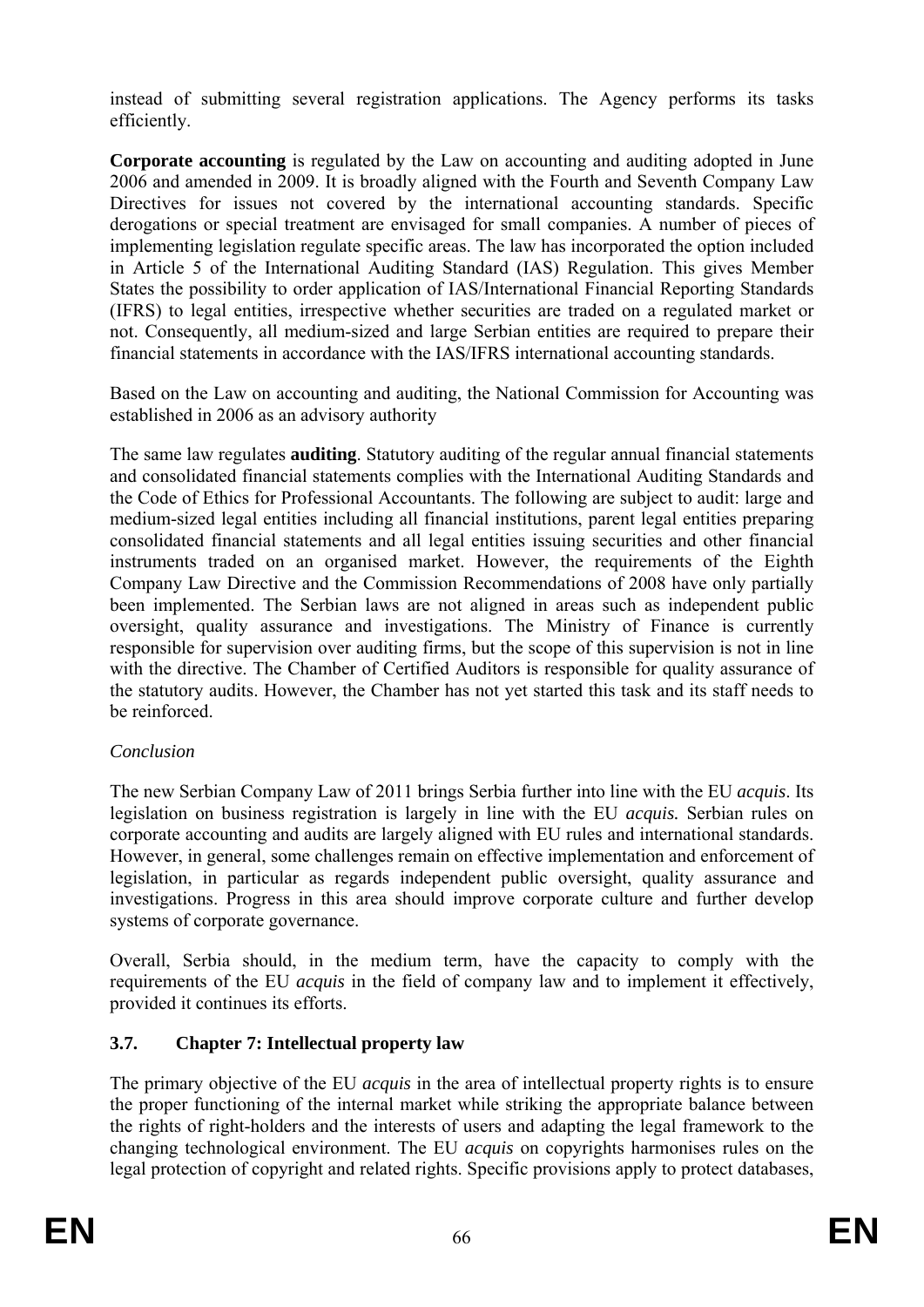computer programs and semiconductor topographies. The EU *acquis* on industrial property rights sets out harmonised rules for legal protection of trademarks and designs. Specific provisions apply to biotechnology inventions, pharmaceuticals and plant protection products. The EU *acquis* also establishes an EU trademark and EU design. Finally, the EU *acquis*  contains harmonised rules for enforcement of copyright and related rights and industrial property rights. It requires Member States to set up adequate implementing mechanisms, in particular effective enforcement capacity.

In accordance with the *Interim Agreement* Serbia has to take the necessary measures to guarantee, no later than January 2014, a level of protection of intellectual, industrial and commercial property rights similar to that existing in the EU, including effective means of enforcing such rights. The Interim Agreement also requires Serbia to accede to a number of multilateral conventions on intellectual, industrial and commercial property rights by the same deadline.

In the area of **copyright and neighbouring rights**, the Law on optical disks was adopted in July 2011. The Law on copyright and related rights was adopted in December 2009 and was followed by implementing legislation. The Commission for Copyright and Related Rights was established in December 2010. It is empowered to decide on the tariffs if no agreement is reached with collective rights management organisations. Currently three organisations in Serbia are authorised for collective management of copyright and related rights. The National Strategy for Intellectual Property Rights was adopted in June 2011. The draft Law amending the Law on copyright and related rights is pending adoption in the Parliament.

The Intellectual Property Office (IPO), established in 2003, has asserted its role as the national coordinator for intellectual property rights. It has set up an in-house education and information centre and become the leading promoter of reforms in this area. The administrative and IT capacity of the IPO have been significantly strengthened over recent years. However, the financial sustainability of the IPO remains unresolved: the Office is still financed from the State budget and has not yet been established as a financially autonomous agency.

Serbia's legislative framework on **industrial property rights,** including its legislation on industrial design and trademarks, is largely aligned with the EU *acquis.* The Law on patents is pending adoption in the Parliament. The 2009 Law on the protection of topographies of integrated circuits, needs to be further harmonized to the EU *acquis*.

Serbia has acceded to all the relevant multilateral conventions, as required by the Interim Agreement, apart from the TRIPS Agreement, which is subject to Serbia's accession to the WTO. Since October 2010, Serbia has been a member of the European Patent Organisation.

**Enforcement** of intellectual property rights is specifically regulated by the Law on special powers for the purpose of efficient protection of intellectual property rights, which entered into force in 2006. A new Decree on the terms and means of enforcement of measures for protection of intellectual property rights at the border, which is aligned with the new Customs Law, entered into force in January 2011.

The key enforcement institutions are the prosecutor for high-tech crime, two specialised police units, the specialised customs department, the specialised tax inspection unit, the tax police, the market inspectorate and different court panels. The administrative capacity of individual institutions is improving, albeit with varying speed and quality. Via its new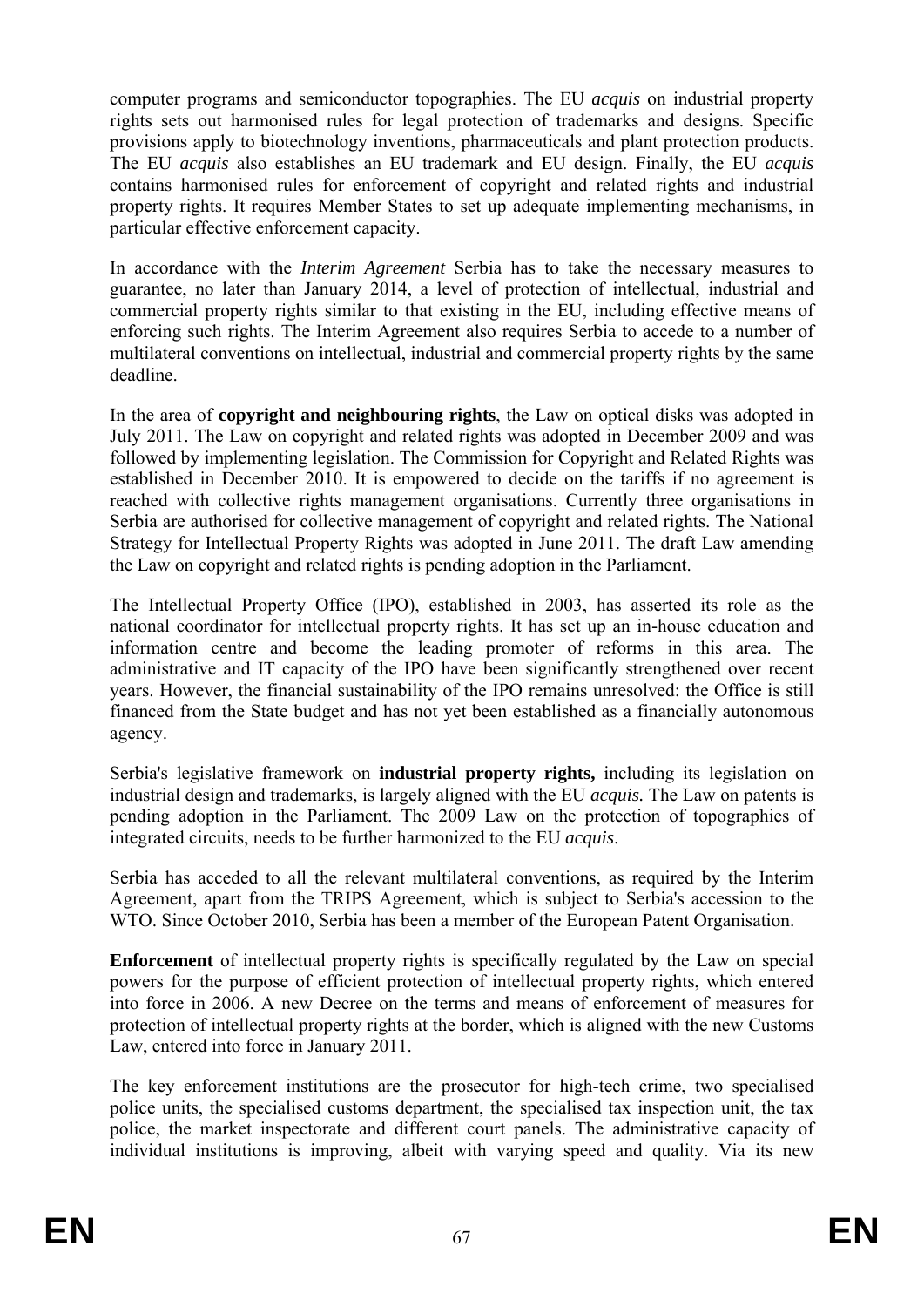Education and Information Centre, the IPO coordinates training and awareness-raising activities on intellectual property rights.

However, the distribution of administrative powers, notably inspection powers, is unclear. In this complex institutional setting, there is a lack of coordination mechanisms. Interinstitutional cooperation takes place on a bilateral and *ad hoc* basis, rather than in an institutionalised and predictable manner. Exchanges of information are not standardised and lack a solid IT platform that would ensure transparency and statistical tools for tracking a comprehensive enforcement record in the area of intellectual property rights. Participation of economic operators and consumers in preventing counterfeiting and piracy needs to be ensured systemically across all enforcement institutions. The issue of inadequate storage and destruction facilities for counterfeited and pirated goods still remains to be solved.

As regards judicial protection of intellectual property rights, the Law on the organisation and jurisdiction of government authorities in the fight against high-tech crime was adopted in 2005 and is being applied since 2007. Special high-tech crime units were established in the Public Prosecutor's Office, the Higher Court in Belgrade and the Ministry of the Interior, as provided for by this law. However, specialisation of prosecutors, judges and court panels handling cases in all segments of intellectual property law needs to be ensured.

## *Conclusion*

Legislative alignment with the EU *acquis* in the area of intellectual property law has been progressing well. A national strategy providing a comprehensive framework for concerted enforcement by all competent institutions has been in June 2011adopted. However, enforcement still remains weak. In more general terms, the administrative capacity of all enforcement institutions needs to be strengthened, with the IPO taking the leading role in education and awareness-raising activities. Court panels adjudicating on intellectual property law require specialisation and intensive judicial training.

Overall, Serbia will have to make additional efforts to align with the EU *acquis* and to implement intellectual property law effectively in the medium term.

# **3.8. Chapter 8: Competition Policy**

The EU *acquis* on competition covers antitrust, merger and State aid policies. It includes rules and procedures to fight anti-competitive behaviour by companies (restrictive agreements between undertakings and abuses of dominant market positions), to scrutinise mergers between undertakings and to prevent governments from granting State aid which distorts competition on the internal market. The competition rules are directly applicable in the EU, and Member States must cooperate fully with the Commission on enforcing them.

The Interim Agreement, and subsequently the SAA, include provisions comparable to the EU *acquis* on competition, covering anti-competitive agreements, abuses of dominant market positions and State aid. Moreover, they include special rules applying to public undertakings and undertakings with special and exclusive rights and prohibit quantitative restrictions on imports from the EU into Serbia. The Agreement calls for operationally independent authorities to supervise application of the competition rules in Serbia. It also includes a separate protocol establishing the State aid rules which will apply in the event that restructuring aid is granted to the Serbian steel industry.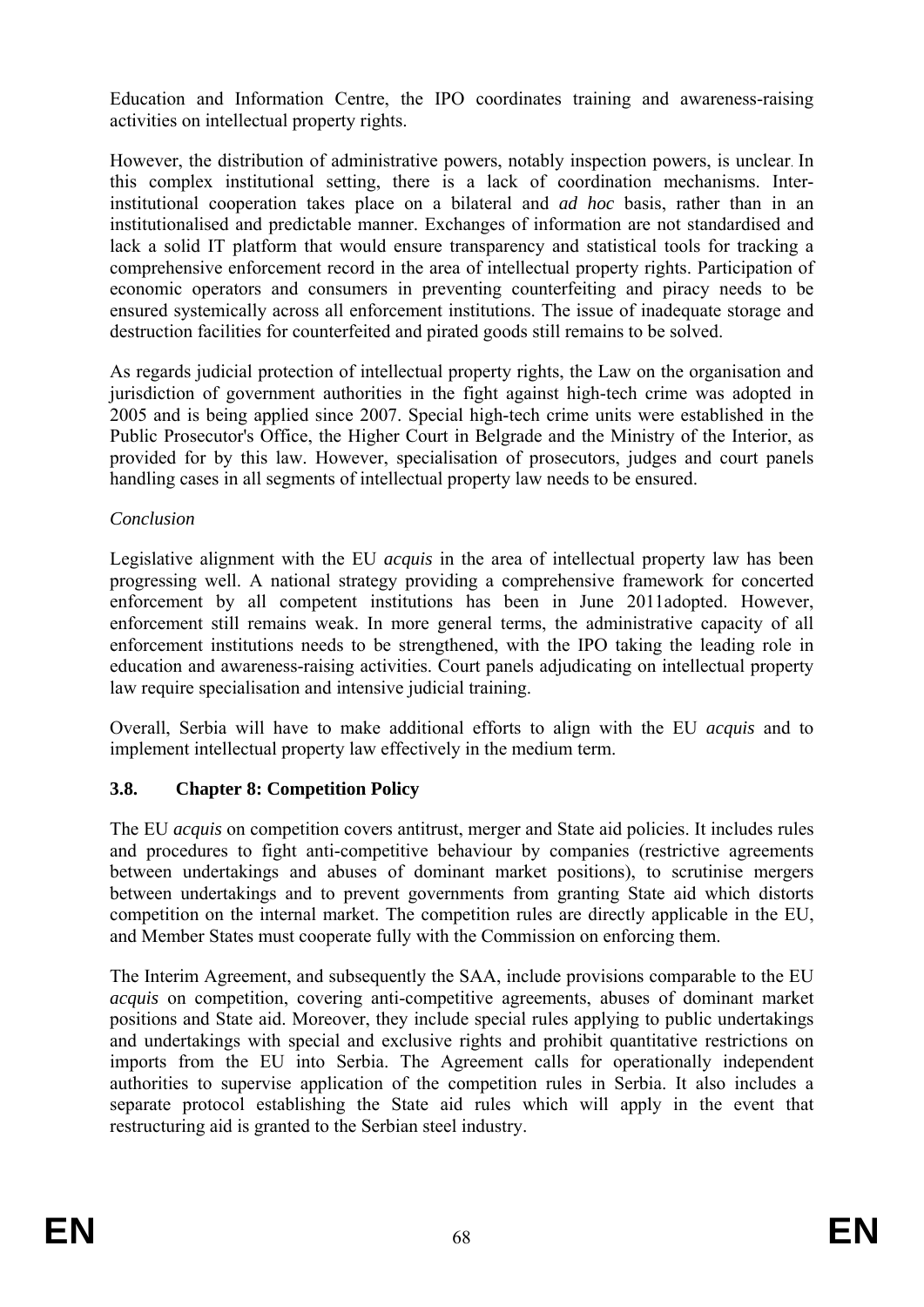As regards **antitrust and mergers**, all fundamental aspects of the legal and institutional frameworks are aligned with the EU *acquis*. A revised Competition Law entered into force on 1 November 2009 and the necessary implementing legislation has been adopted. Competition law applies to all sectors of the economy, to public and private undertakings and to goods and services. The principles set out in Article 106(2) of the TFEU regarding services of general economic interest are incorporated in the Serbian competition law.

However, conflicting legislation limiting the scope and effectiveness of the competition law, notably on mandatory car insurance, has been adopted without prior consultation of the Commission for the Protection of Competition (CPC), the Serbian competition authority, and remains in force. Serbia needs to rectify these contradictory provisions in its legislation. Furthermore, to avoid this in future, the CPC should be consulted on all draft legislation which could have an impact on competition in Serbia.

The CPC, established in 2006, is an independent body accountable to parliament. It is a selffinancing institution. The CPC has substantial investigation powers and may impose fines for infringements of the competition rules. The authority's decisions are subject to judicial review by the Administrative Court. In addition to the Chairperson and the four other members of the CPC's collegiate decision-making body, the authority has 28 employees, which is not sufficient to fulfil its tasks. The authority needs to reinforce its capacity for economic analyses, as part of this work is currently outsourced. Following the approval of the 2011 Financial Plan for the CPC, the Commission should have the funds needed to hire additional economists as case-handlers. The CPC has started to build a track record on enforcing competition rules on the Serbian market. However, further efforts are needed in this respect. A series of CPC decisions have been overturned on appeal for procedural reasons, indicating a systemic issue. The CPC needs to reinforce its capacity in administrative and procedural law.

The capacity of the judiciary to assess complex legal and economic evidence in competition cases remains weak. Significant efforts are needed to increase this capacity.

In the field of **State aid** control, the legal and institutional framework has been put in place. The Law on State aid control entered into force in January 2010 and implementing legislation in March 2010. The collegiate decision-making body – the Commission for Control of State Aid (CCSA) – consists of a President appointed by the Ministry of Finance, a Vice-President nominated by the CPC and three members appointed by the Ministry of Economy and Regional Development, the Ministry of Infrastructure and the Ministry of Environment. The CCSA is supported by the Division for Control of State Aid (DCSA) in the Ministry of Finance, which investigates State aid notifications and drafts decisions. With five permanent employees and one person employed on a temporary basis, the DCSA's current staff level is inadequate to fulfil its tasks.

In accordance with the Interim Agreement, the CCSA needs to establish a comprehensive State aid inventory and existing State aid schemes must be aligned with the EU *acquis* by January 2013. The Serbian Government adopted a State aid inventory in September 2011. Any proposed State aid measures need to be consistently notified to the DCSA, which should raise awareness of the State aid rules among potential aid granters. More efforts are needed to fulfil the obligations imposed by the Interim Agreement.

Given the institutional set-up of the Serbian State aid authority, the *de facto* operational independence of the authority must be closely monitored. In this respect, it is crucial that the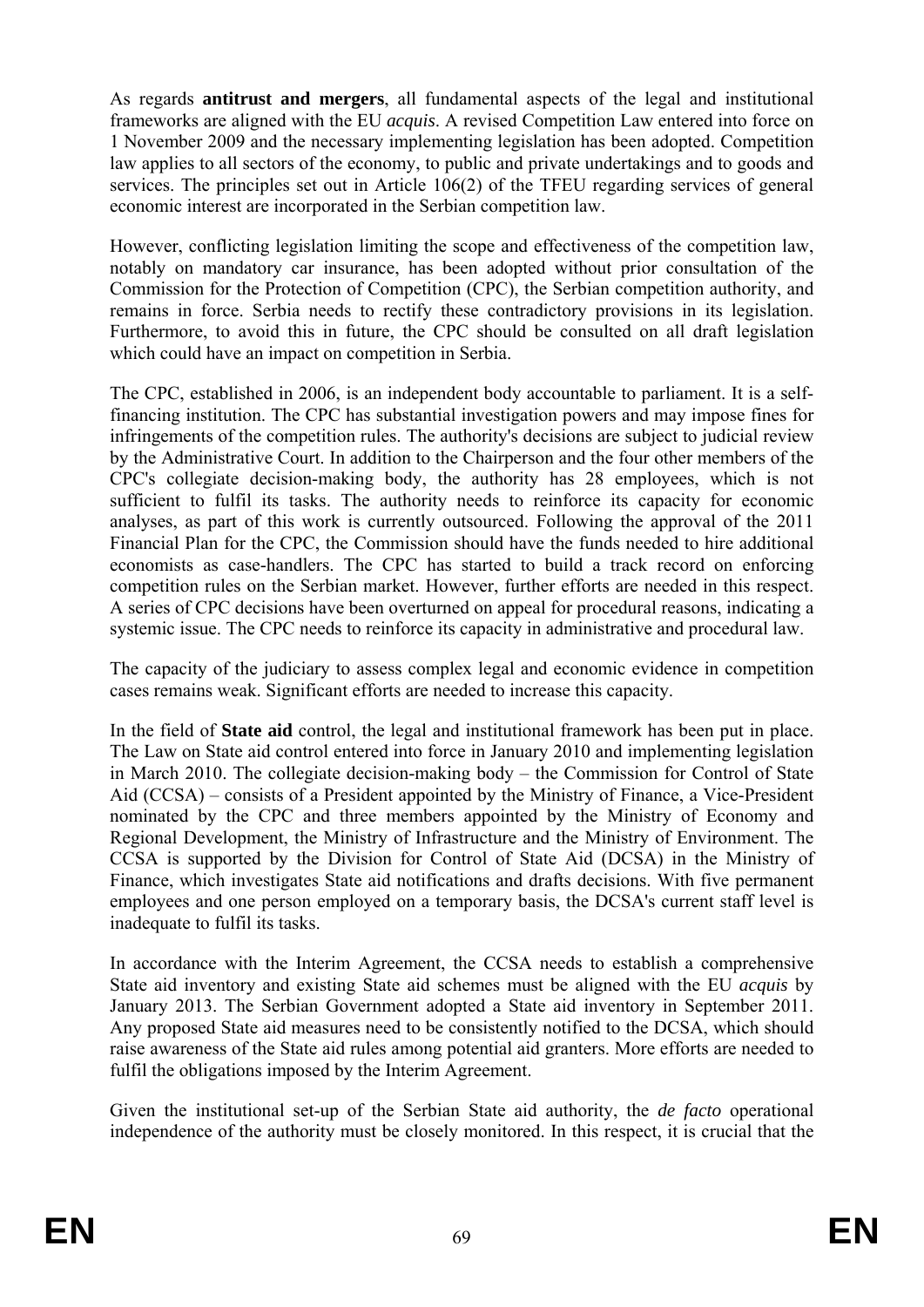CCSA demonstrates its ability to act independently of aid-granting institutions (in particular ministries) and establishes a solid track record of well-reasoned decisions.

Concerning **liberalisation** of specific sectors, a number of Serbian undertakings enjoy, *de facto* or *de jure*, special or exclusive rights, notably in the fields of energy, transport, infrastructure, postal services, telecommunication services, broadcasting, agriculture and the environment. Further efforts need to be made towards market liberalisation in line with the EU *acquis*.

## *Conclusion*

Serbia has established both the legal and the institutional framework in the area of competition, but additional efforts to increase administrative capacity are necessary. The CPC has started to build up enforcement records, but further efforts are needed. Priority needs to be given to increasing the judiciary's knowledge of competition law. A State aid inventory has been adopted by the Government in September, in line with the Interim Agreement. The operational independence of the CCSA needs to be demonstrated in practice. The CCSA must establish credible and consistent enforcement records. Progress towards market liberalisation in reserved economic sectors is needed.

Overall, Serbia will have to make additional efforts to align with the EU *acquis* in the area of competition and to implement it effectively in the medium term. This applies, in particular, to safeguarding the operational independence of the State aid authority and to the increasing of consistent enforcement records of the competition authority.

# **3.9. Chapter 9: Financial Services**

The main objectives of the EU *acquis* on financial services are to ensure financial stability, the financial soundness of companies operating in the financial sector and appropriate protection of consumers, investors and policy-holders. The aim is to build up confidence in the financial markets and to provide a level playing-field. The EU *acquis* on financial services includes rules on authorisation, operation and supervision of financial institutions in the areas of banking, insurance, supplementary pensions, investment services and securities markets and on financial market infrastructure. Financial institutions can operate across the EU in accordance with the 'single passport' and the 'home country control' principle, either by establishing branches or by providing cross-border services.

The SAA provides for gradual opening of establishment of financial services.

In the case of **banks and financial conglomerates**, there is good alignment with the EU *acquis* and international standards. The Law on banks, adopted in 2005 and amended in 2010, regulates the licensing of banks. It gives foreign credit institutions the right to establish banks in Serbia and treats these banks as domestic legal entities. Banks may be founded by one or more domestic or foreign legal entities or natural persons who provide the bank with equity capital of a minimum value of  $\epsilon$  10,000,000. Serbia will need to align with the single passport and home country control principles by the time of accession.

As regards capital adequacy and supervision, Serbia is currently implementing Basel I requirements and is preparing to implement Basel II. To this end, a regulation was adopted in December 2010 on capital requirements, (standardised approach) risk management, disclosure and consolidated supervision. Serbia will need to catch up with implementation of Basel II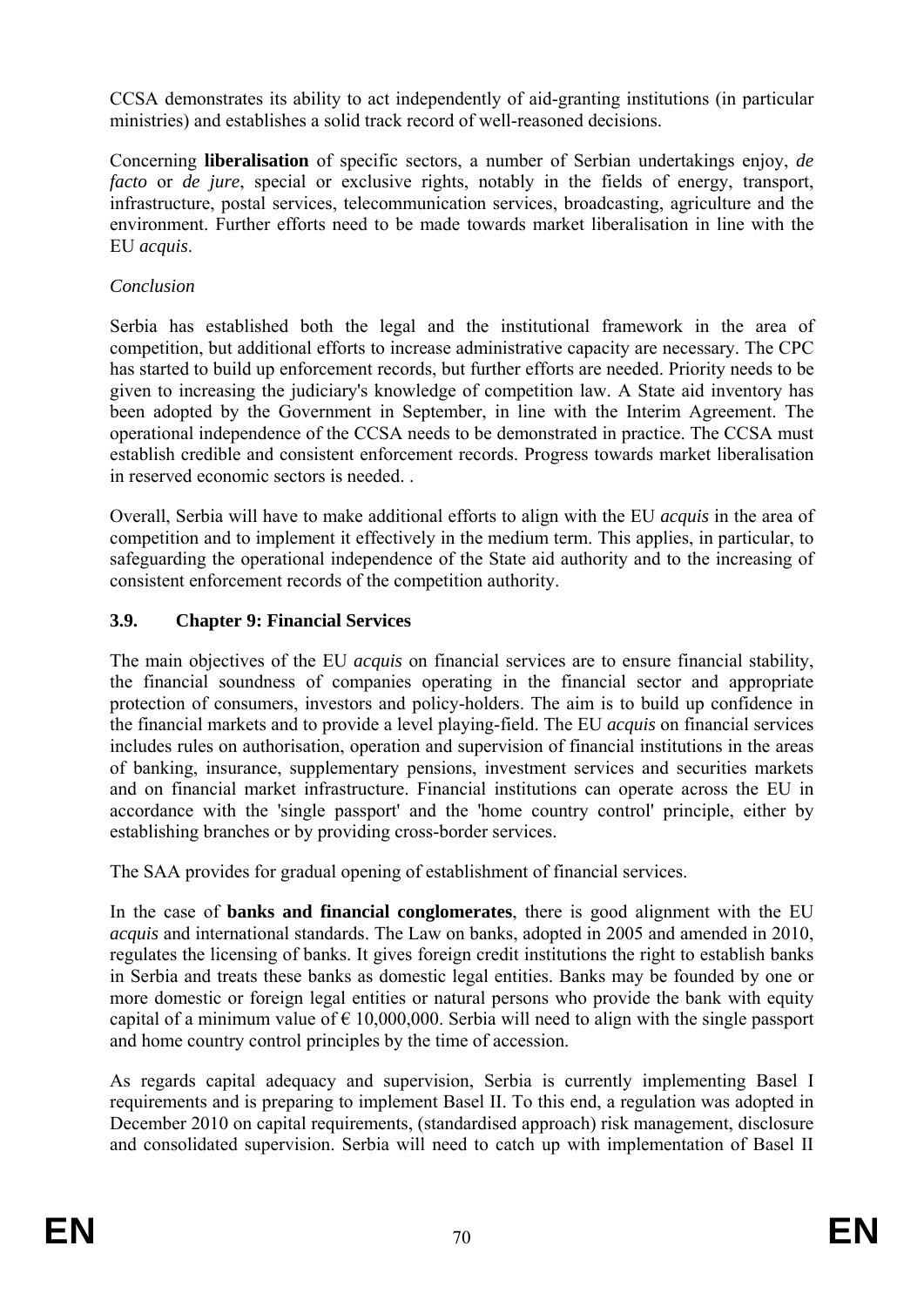and ensure timely implementation of Basel III, as the Basel standard is the basis for the EU capital adequacy legislation.

The deposit guarantee scheme in Serbia is governed by the Law on deposit insurance, which was adopted in 2005 and amended in 2008 and 2010. The institution in charge of deposit insurance in Serbia is the Deposit Insurance Agency and the minimum amount insured is  $\epsilon$ 50,000 per bank depositor.

Responsibility for supervision of banks and financial conglomerates lies with the National Bank of Serbia (NBS). As the independent regulatory body, it reports directly to parliament. The banking supervision section of the NBS has six departments with 102 employees. It has two departments dealing with on-site and off-site inspections and one with supervision of financial leasing companies. The NBS is fully independent for carrying out supervision in the financial sectors under its responsibility and has cooperation agreements with many home authorities and institutions and also with foreign supervisory authorities. It has sufficient administrative capacity.

The Law on bankruptcy and liquidation of banks and insurance companies covers aspects of reorganisation and winding-up of banks and financial conglomerates in Serbia.

The main legislation in the area of **insurance and occupational pensions** are the 2004 Law on insurance, amended in May 2011, and the 2009 Law on compulsory traffic insurance regulating the minimum coverage for compulsory motor vehicle insurance. Some aspects of the operation of insurance companies are also dealt with in the Law on the National Bank of Serbia and the Law on bankruptcy and liquidation of banks and insurance companies. The Law on insurance grants insurance companies licensed to perform insurance activities in Serbia the status of a domestic legal entity (domestic insurance company) operating under equal conditions to other companies, regardless of whether the owners are domestic or foreign entities. Cross-border services are allowed only against risks that are not insured in Serbia or for specified risks defined by the government.

Serbia will need to align with Solvency II directive by providing quality insurance and human resources management and developing the internal control system.

The National Bank of Serbia is empowered to regulate and supervise the insurance sector. In this capacity, the NBS issues and revokes licences to conduct insurance activities and supervises and controls these activities. Its Insurance Supervision Department employs 42 staff. Its administrative capacity is sufficient. In order to improve its supervisory functions over the insurance sector, the NBS signed a number of memoranda of cooperation, notably with EU countries such as Hungary, Belgium and Austria. Bankruptcy and liquidation of insurance companies are regulated by the Law on bankruptcy and liquidation of banks and insurance companies.

As regards **financial markets infrastructure**, the Law on the market for securities and other financial instruments is not aligned with the EU legislation on financial collateral arrangements and on investor compensation schemes. A newly adopted Law on capital markets aims to bring the Serbian legislation further into line with the EU *acquis* in the area of financial markets infrastructure too.

As regards **securities markets and investment services**, the regulatory framework is defined by the Law on capital markets, adopted in May 2011, which aims at aligning with the EU legislation on markets in financial instruments, on securities prospectuses and on prevention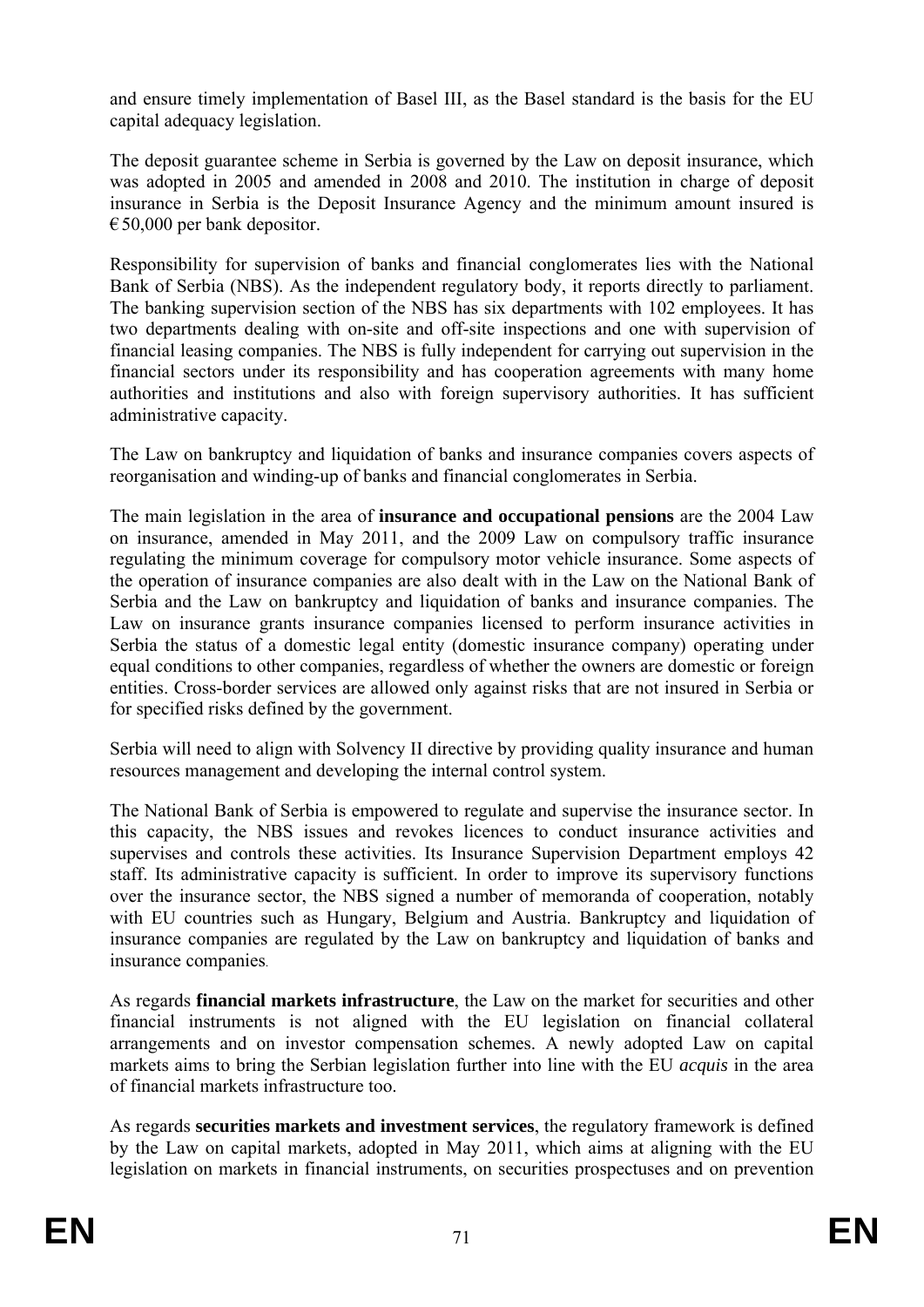of market abuse. It also requires annual and interim reporting, as stipulated by the Directive on transparency. Broker dealer companies, banks and investment fund management companies and voluntary pension fund management companies may be established by domestic or foreign natural persons and legal entities but need to be licensed in order to be registered. There is no possibility for an EU-authorised investment company to provide crossborder services directly or to manage a pension fund in Serbia. Furthermore, there is no legislation governing rating agencies.

The legal framework for investment funds was adopted in 2006 and amended in 2009 and in 2011. The investment fund law only partially aligns the EU *acquis* on undertakings for collective investment in transferable securities (UCITS).

The Serbian Securities Commission is the supervisory authority for the securities sector. The Commission has five members, including the president. The president and the members of the Commission are elected by the national parliament for five years. A new president and members of the Commission were appointed in July 2011. The Commission employs 42 staff all together. It is financially independent (self-financed from fees and taxes from participants in the market), and appears to have sufficient administrative capacity. It has been a member of IOSCO since 2002. The Securities Commission conducts supervision by reviewing reports, documentation and other data that the supervised entities are under an obligation to keep or submit to the Commission.

#### *Conclusion*

The legislation on financial services covers the requirements of the EU *acquis* to a considerable extent. Serbia is currently implementing Basel I and is moving towards alignment with Basel II. The NBS carries out its supervisory role in a satisfactory manner. Further efforts will need to be made to align with Solvency II directive and the EU regulations on financial market infrastructure. Alignment with securities markets legislation is needed and the newly appointed Securities Commission needs to make sure that it carries out its supervisory functions properly.

Overall, Serbia will have to make additional efforts to align fully with the EU *acquis* in this field and to implement it effectively in the medium term.

# **3.10. Chapter 10: Information society and media**

The EU *acquis* on the information society and media aims to eliminate obstacles to effective operation of the internal market in electronic communications services and networks, promote competition and safeguard consumer interests in the sector, including the universal availability of basic modern services. It also includes rules on information society services and a transparent, predictable and effective regulatory framework for audiovisual media services in line with European standards.

As regards **electronic communications and information technologies**, the *Stabilisation and Association Agreement* sets the ultimate objective of Serbia adopting the EU *acquis* in the sector of electronic communications networks and services three years after the entry into force of the SAA. This means that Serbia will have to fully align with a substantial number of directives and to ensure their implementation by that date.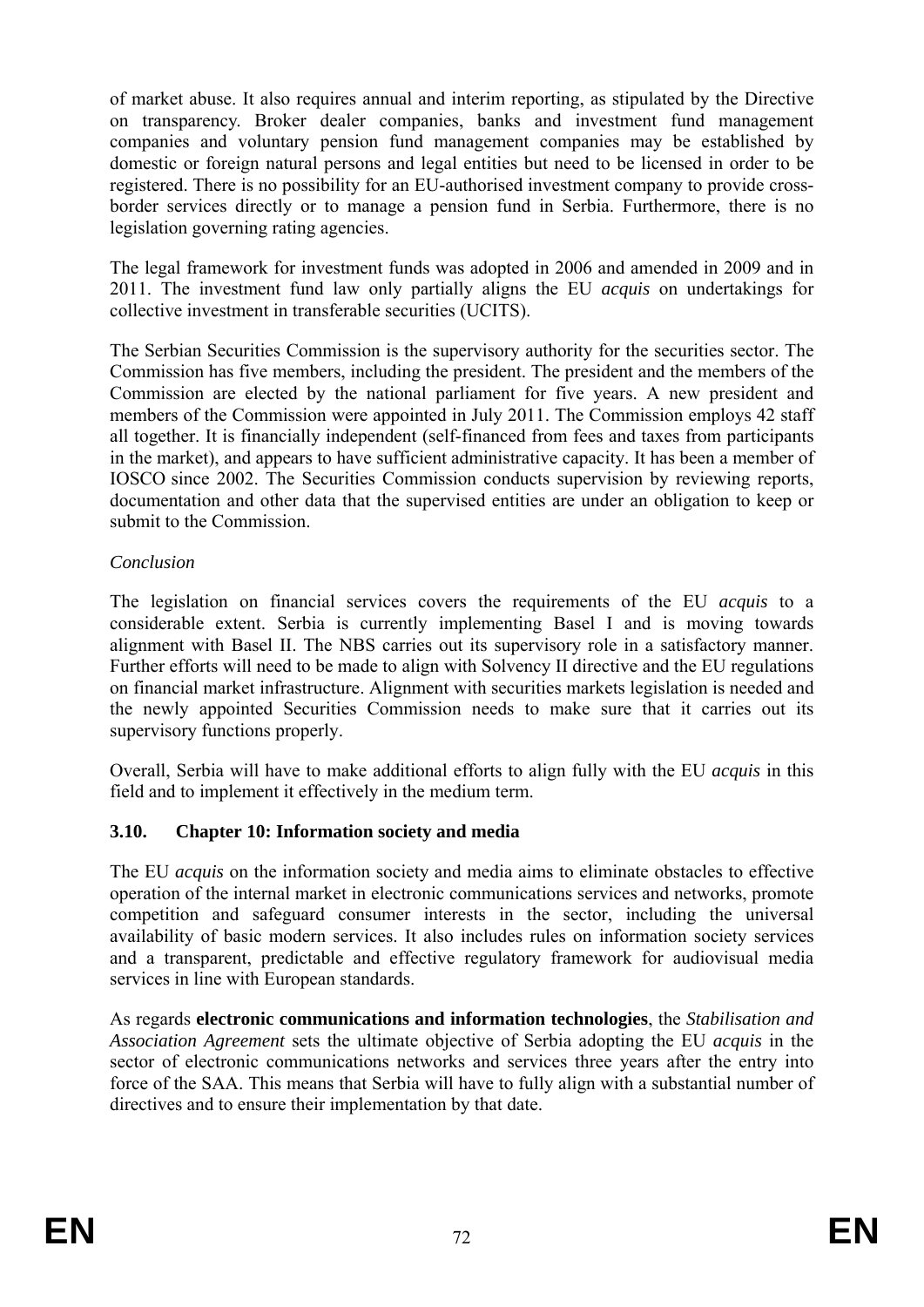Liberalisation of the electronic communications market has started. In January 2010 Serbia granted a fixed telephony licence to a second operator, but kept the market closed for other newcomers until the end of 2011.

The mobile telephony market has been opened to competition, with two additional operators licensed in 2006. Mobile number portability was introduced in 2011. Internet services have also been opened to competition. Most of the Internet service-providers have been providing ADSL services based on the incumbent operator's wholesale offer and relying on its international interconnectivity. However, although 39 VoIP<sup>[4](#page-34-0)</sup> licences have been granted since 2008, few of the operators are functioning effectively. Most of the safeguards necessary to create a competitive market have not yet been introduced. The incentives to open the market for liberalisation were further offset in 2011, with the cancellation of the privatisation of the incumbent operator, Telekom Srbija. The broadband market is underdeveloped with penetration level standing at around 8% in 2010.

The Law on electronic communications entered into force in July 2010, repealing most of the 2003 Telecommunications Law and further aligning with the 2002, and some provisions of the 2009, EU regulatory framework. Implementing legislation remains to be adopted. The strategy for the development of electronic communications from 2010 to 2020 was adopted in September 2010.

The Ministry for the Information Society and Telecommunications was merged with the Ministry of Culture in March 2011. The administrative capacity of the ministerial department in charge of electronic communications is not sufficient to meet the tasks at hand.

The Republic Agency for Electronic Communications (RATEL) has been established as an autonomous regulatory authority which became operational in 2005. The five members of the management board are appointed by parliament, on a proposal from the government. The independence of RATEL remains to be fully ensured in order to avoid political influence in its decision-making. RATEL has yet to introduce most of the competitive safeguards in the market. The administrative capacity of RATEL is good but its expertise on implementation of the legislation has to be further improved. Market competitiveness remains limited.

In the field of **information society services**, a ten-year strategy for the development of the information society was adopted in July 2010. A strategy for the development of egovernment from 2009 to 2013 was adopted in October 2009. The Ministry for Culture, Media and the Information Society is in charge of policies and strategies on the information society. The legislation on e-signatures has been aligned with the *acquis* following adoption of the 2004 Law on electronic signatures and the 2009 Law on electronic documents. However, the administrative capacity of the ministry is limited, in particular in the sector for the information society. Implementing rules still remain to be adopted to ensure that the switchover takes place as indicated in the 2009 digital switchover strategy. Protection of the conditional access equipment from piracy remains to be extended beyond the field of intellectual property.

As regards **audiovisual policy**, the media environment is regulated by a large set of laws, notably the Public Information Law, the Broadcasting Law, the Law on telecommunications, the Advertising Law, the Law on copyright and neighbouring rights, the Law on free access to information of public importance and the Law on electronic communications. Adoption of the

4

1

Voice over the Internet Protocol.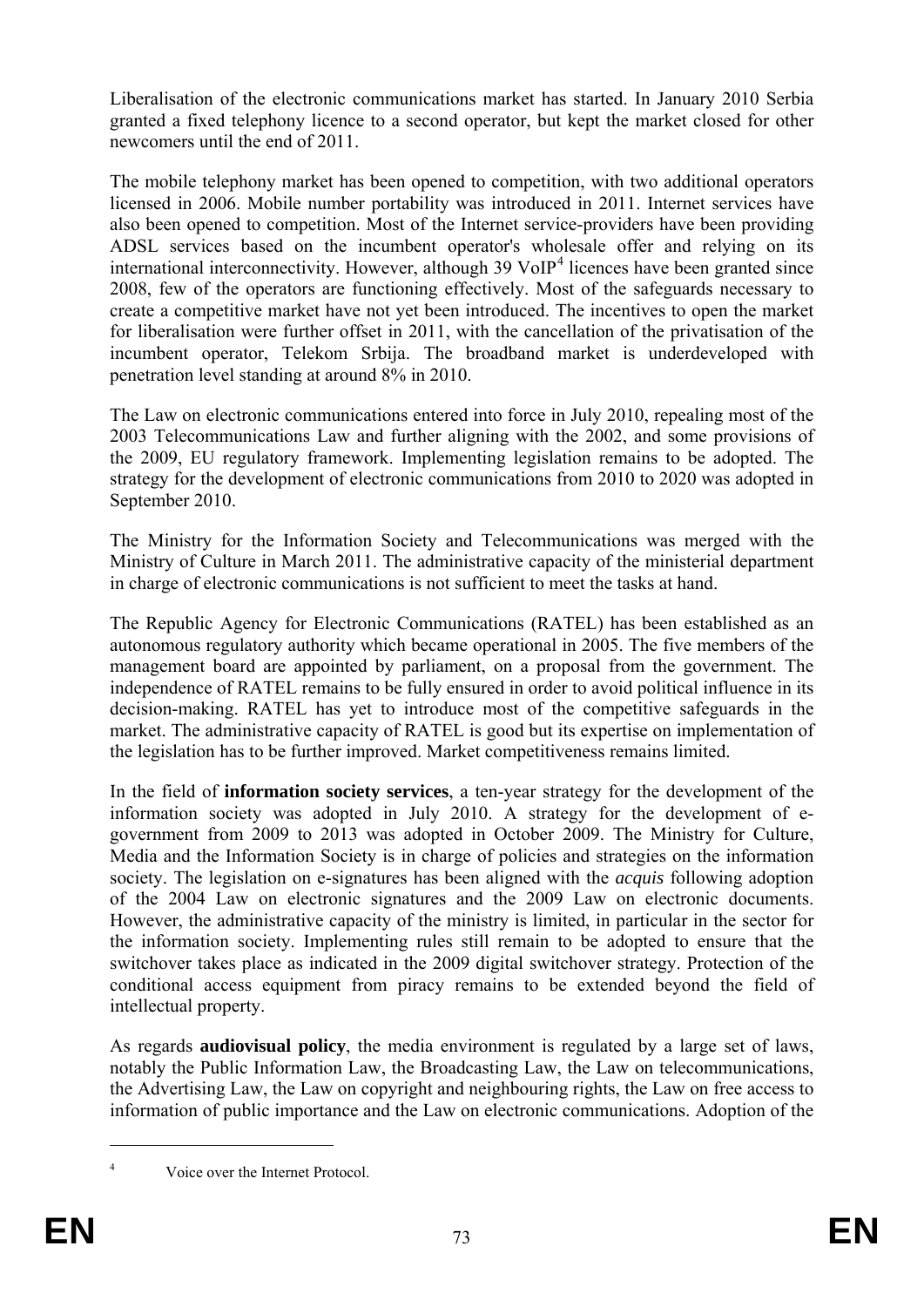draft Law on unallowable mergers and the transparency of ownership, which was tabled by the Ministry of Culture, is still pending. A comprehensive media strategy was adopted in September 2011. It aims at increasing editorial independence and better protecting media outlets from undue influence. It also lays the foundations for forthcoming legislative changes which should clarify the market environment in which media outlets are operating. The Ministry for Culture, Media and the Information Society is in charge of policymaking and the Republican Broadcasting Agency (RBA) is the regulatory authority monitoring enforcement of the relevant legislation. The RBA's administrative and technical capacity is sufficient to meet the obligations set under the Audiovisual Media Services Directive.

However, Serbia's legislative framework remains to be fully aligned with the EU *acquis*, particularly with the Audiovisual Media Services Directive. The legislation also lacks provisions for regulating on-demand and online audiovisual services. The existing legal framework remains to be clarified, as there is a contradiction between the Broadcasting Law on the one hand, which does not allow municipal ownership of broadcasters, and the Law on local self-governance along with the Law on the City of Belgrade on the other, which allow public establishment and ownership of the media. This contradiction was deepened in 2009 when the Law on national minority councils transferred foundation and managerial rights over media to National Minority Councils too. This lays down conditions for political control of the media in minority languages by the dominant political minority groups. The regulation on electing members of the RBA needs to be amended to guarantee the RBA's independence from political influence. The RBA needs to step up its activities and take action in cases of breaches of legislation. The transparency of its activities has to be improved.

In line with the commitments under the Interim Agreement, the financing of certain media from the State budget will have to be brought into line with the EU *acquis* as it constitutes State aid.

# *Conclusion*

As regards electronic communications and information technologies, Serbia has partly aligned its legislation with the EU *acquis*, but implementation of the new legal framework is at an early stage. Full market liberalisation remains to be ensured. The two regulatory authorities  $-$ RATEL and the  $RBA$  — have relatively good capacity, but their independence and enforcement powers need to be strengthened in order to give all market players a competitive level playing-field. The legislation on media ownership has yet to be aligned with the EU legislation on State aid.

Overall, Serbia will have to make additional efforts to align with the EU *acquis* in the area of the information society and the media and to implement it effectively in the medium term.

# **3.11. Chapter 11: Agriculture and rural development**

The EU *acquis* on agriculture and rural development covers a large number of binding rules, many of which are directly applicable. Proper application of these rules, effective enforcement and control of them by an efficient public administration are essential for the functioning of the common agricultural policy (CAP). Running the CAP requires setting up a paying agency and management and control systems such as the integrated administration and control system (IACS) and also the capacity to implement rural development measures. Member States must be able to apply the EU legislation on direct support schemes and to implement the common market organisation for various agricultural products.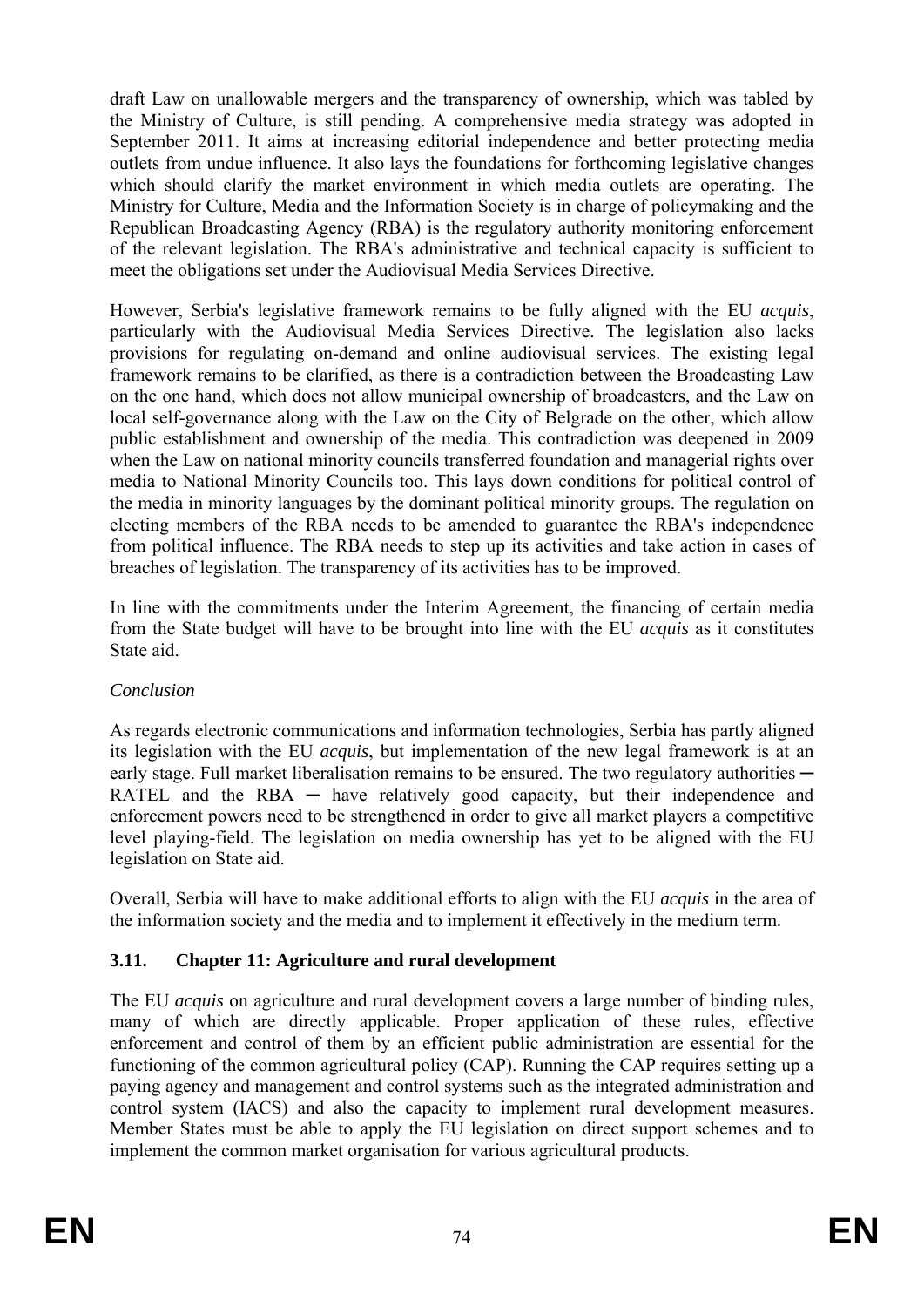Pending the entry into force of the Stabilisation and Association Agreement (SAA), the Interim Agreement on trade and trade-related matters in force since 1 February 2010 provides for gradual liberalisation of agricultural trade. The SAA also includes provisions on cooperation in the area of agriculture.

Agriculture is one of the most important economic activities in Serbia. The total area of agricultural land in Serbia is 5,097,000 hectares, some 80% of which is arable land. In 2009, crop production accounted for around 70% of the value of all agricultural production and livestock production 30%. Primary production from agriculture, hunting, forestry and fisheries generated approximately 10% of GDP. Agricultural exports are continuing to expand and contributed about 24% of Serbia's total exports in 2009. Serbia has a trade surplus with the EU in basic agricultural goods. Approximately 55% of the population lives in rural areas and around one third of the active population rely wholly or partly on agriculture for their livelihood. Agriculture remains the prevailing economic activity in most rural areas, which are dominated by smaller farms, low productivity and low farm profits.

Serbia's agricultural policy is based on the Law on agriculture and rural development adopted in 2009. This law sets the objectives of agricultural policy and provides the general framework for development of and support for agriculture and rural areas. The policy is implemented by means of the Agricultural and Rural Development Strategy. The strategy for the period 2011-2020 has not yet been adopted. Serbia's agricultural budget in 2010 accounted for just over 2% of the total budget, providing limited support for further development of Serbian agriculture; direct payments predominated.

Although there have been improvements over the last few years, the current capacity of the Ministry of Agriculture, Trade, Forestry and Water Management needs to be strengthened in order to adapt its structures and systems to EU requirements. In addition, agricultural statistics need to be developed in line with the EU *acquis*. The agricultural census, scheduled for 2012, should provide results which will allow Serbia to advance in the formulation and implementation of agricultural and rural development policies.

Concerning **horizontal issues**, Serbia needs to pay extra attention to establishing the administrative structures required for the common agricultural policy. Since the EU *acquis* on the paying agency and the IACS, central elements for management and control of CAP funds, is very demanding, planning and preparation will require investment and institution capacity building well in advance of accession. Serbia will need to establish a *farm accountancy data network* (FADN) in line with the EU *acquis*.

Direct aid payments are currently granted for Serbia's key production sectors: dairy, meat and crops (per head for livestock and per hectare of crop production area, together with price support for certain products). One prerequisite for entitlement is insurance with a Pension Insurance Fund for Farmers. In every case, a yearly budgetary ceiling is set which limits individual payments. *Direct payments* in Serbia gradually need to be brought into line with EU rules, decoupling direct aid payments from production.

In relation to *State aid,* apart from market-related subsidies and rural development measures, Serbia applies a number of additional measures. Serbia will need to bring all its State aid measures into line with EU rules and guidelines adopted in this area.

Considerable attention has to be paid to strengthening the administrative capacity in order to manage **common market organisation**.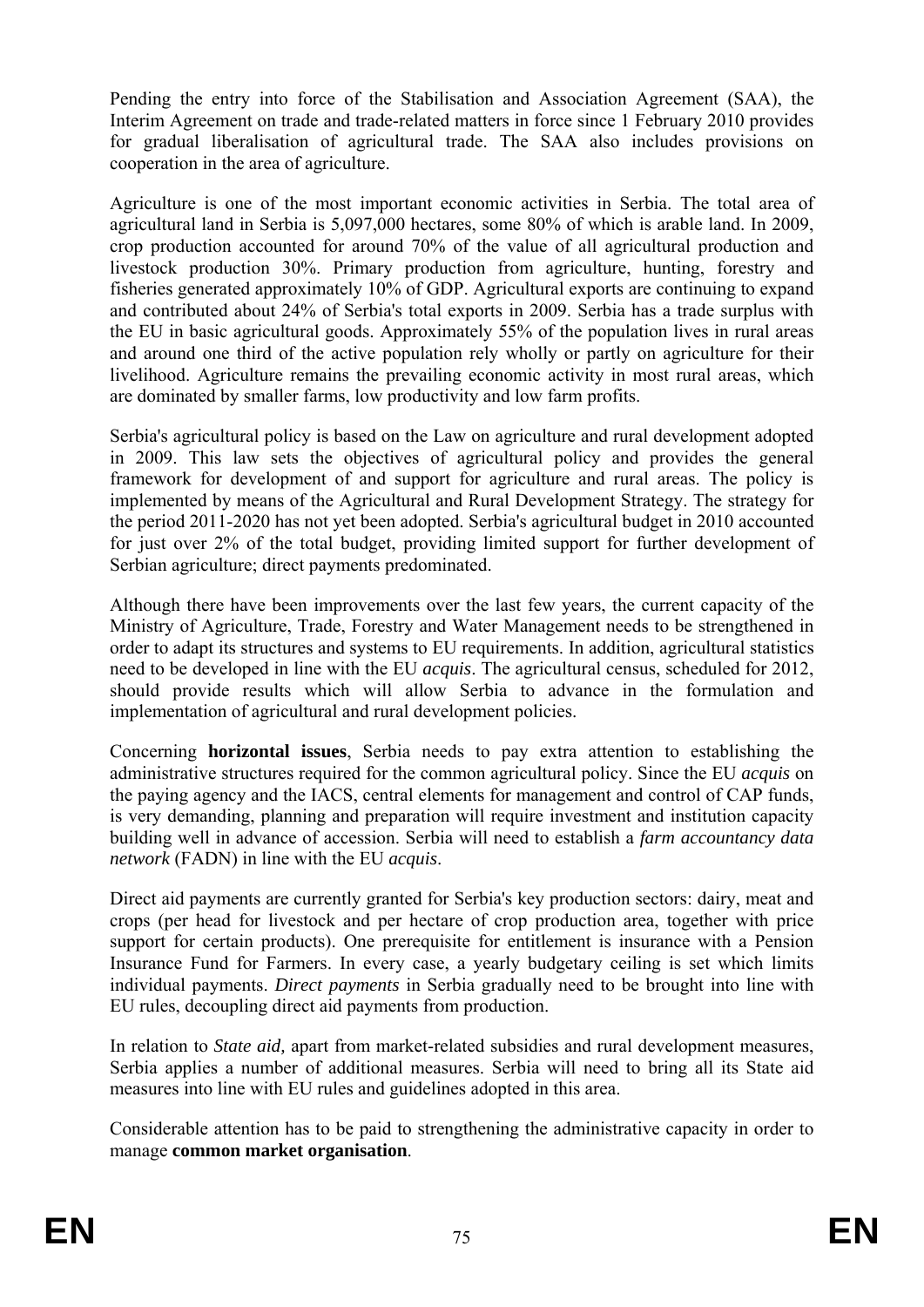With regard to **arable crops,** most of the agricultural land in Serbia is used for the production of grain crops (wheat, barley, rye, oats, corn, millet and sorghum), which cover approximately 60% of the total area sown. Corn is the most important crop with around 1.2 million hectares sown annually. Wheat takes second place with approximately 500,000 hectares. Serbia is also a large producer of oil crops. Sugar beet was grown on just over 60,000 hectares in 2009, producing about 3 million tonnes.

Serbia is the largest producer of meat among CEFTA countries. However, production is moderate compared with EU levels. On productivity, **livestock production** is lower than in most European countries in terms of number of head per hectare of agricultural land. **Milk production** in Serbia is very important, involving more than 280,000 producers.

In terms of **specialised crops**, fruit and vegetables production is a significant agricultural activity in Serbia, with the most important crops being potatoes, cabbage, tomatoes, apples, berries and plums. With an overall annual production of around 80,000 tonnes, Serbia is one of the major raspberry producers in the world. The fruit and vegetables processing and preserving industry shows significant potential for development. Serbia applies a per-hectare subsidy for planting fruit trees which is not in line with the EU *acquis*. A basis already exists for producer groups, as in the EU, but the administrative structure and legal provisions to allow them to operate in line with the EU *acquis* will need to be set up. A sound basis for marketing standards for fresh fruit and vegetables and conformity checks already exists, but further harmonisation is needed in order to align with the EU *acquis*.

The viniculture and wine-making sector has a long tradition in Serbia. Currently, it has great untapped potential but efforts are underway to develop and promote the sector. The Serbian Law on wine has many elements in common with the EU wine legislation. Serbia is a member of the International Organisation for Vine and Wine (OIV). The policy formulation capacity of the Ministry of Agriculture for this area remains limited. Implementing legislation for the vineyard register has been adopted. However, the vineyard register remains to be established and the procedure for authorisation of oenology laboratories needs to be put in place. The 2009 Law on Rakija and other alcoholic beverages needs to be aligned with the EU *acquis* in the spirits sector.

As regards **rural development**, the Law on agriculture and rural development put in place a strategic framework that largely resembles the one established under the current EU legislation. However, the scope and provisions of the law need to be further elaborated in terms of measures and scope of implementation with a view to full alignment with the EU *acquis*. The agri-environmental orientation of Serbia's rural development policy remains weak. Extension services and advisory support exist but need to be boosted. While the law establishes administrative structures similar to those implementing the current rural development programmes in the EU, the administrative capacity needs to be enhanced.

Regarding the preparations for decentralised management of Instrument for Pre-Accession Assistance for Rural Development (IPARD – component V), several positive actions have been undertaken, including efforts to establish IPARD structures. A Directorate for Agrarian Payments which is planned to serve as a future IPARD agency, has been set up. However, progress needs to continue and attention must be given to ensuring the consistency and functioning of resources assigned to these structures. The readiness of the National Fund for IPARD must be ensured.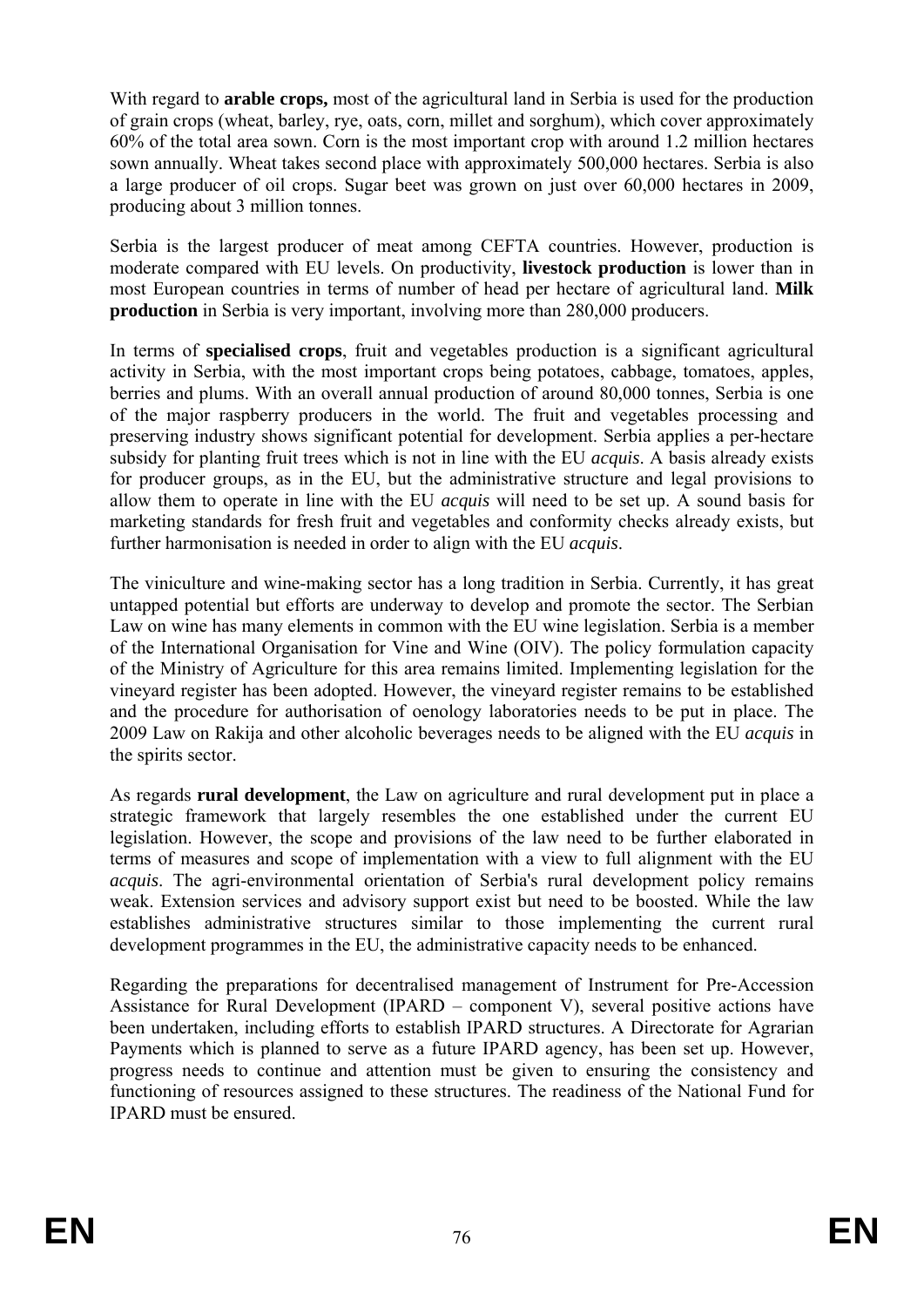As regards **quality policy**, Serbia has legislation in place which regulates protection of designations of origin, geographical indications and traditional names. This legislation needs to be amended and updated to bring it fully into line with the EU *acquis*. The **organic farming** sector in Serbia can be expected to grow in the future, due to domestic support and ongoing international trends. A new law, based on the EU framework, entered into force in 2011 and now needs to be implemented. Overall responsibility lies with the Ministry of Agriculture, Trade, Forestry and Water Management which authorised eight control bodies in 2010. At present no precise data are available on the area under organic production, but the new law calls for mandatory reporting. Supervisory activities need to be strongly supported and enforced.

#### *Impact*

The estimated impact of eventual EU accession by Serbia on the EU common agricultural policy is relative to the structure and size of Serbia's agricultural sector, which accounted for 10.6% of GDP in 2009. If Serbia joins the EU, it would add 5,097,000 hectares of agricultural land to the EU. This corresponds to 3% of the utilised arable area (UAA) in the EU-27. Overall, Serbia's membership of the EU would therefore be expected to have a limited impact on the CAP.

#### *Conclusion*

Accession to the EU will have a big impact on Serbian agriculture which is a very important sector for the country's economy and rural society. In the field of agriculture and rural development, agricultural policy will require adjustments, moving towards decoupled support measures. Although good progress has been made in recent years, Serbia will have to strengthen its administrative capacity and ensure the fundamental instruments and institutions for managing the CAP. Considerable attention must be paid to strengthening the administrative capacity in order to manage the common market organisation and rural development activities. Continuing to focus on establishing all IPARD structures for implementing pre-accession assistance is essential.

Overall, Serbia will have to make considerable and sustained efforts to align its legislation with the EU *acquis* and to effectively implement and enforce it.

#### **3.12. Chapter 12: Food safety, veterinary and phytosanitary policy**

The EU has an integrated approach aimed at ensuring a high level of public health, animal health, animal welfare and plant health by means of coherent farm-to-table measures and adequate monitoring, while ensuring effective functioning of the internal market. The EU *acquis* lays down hygiene rules for food production and veterinary rules, which are essential for safeguarding animal health, animal welfare and the safety of food of animal origin in the internal market. EU phytosanitary rules cover issues such as seed quality, plant protection products, harmful organisms and animal nutrition. Member States must have appropriate administrative structures for inspection and control of food products, including appropriate laboratory capacity.

The SAA includes provisions on cooperation in the field of veterinary and phytosanitary controls.

In the area of **general food safety**, **food safety rules** and **specific rules for feed,** the responsibilities for control of food and animal feed safety have been defined in the 2009 Law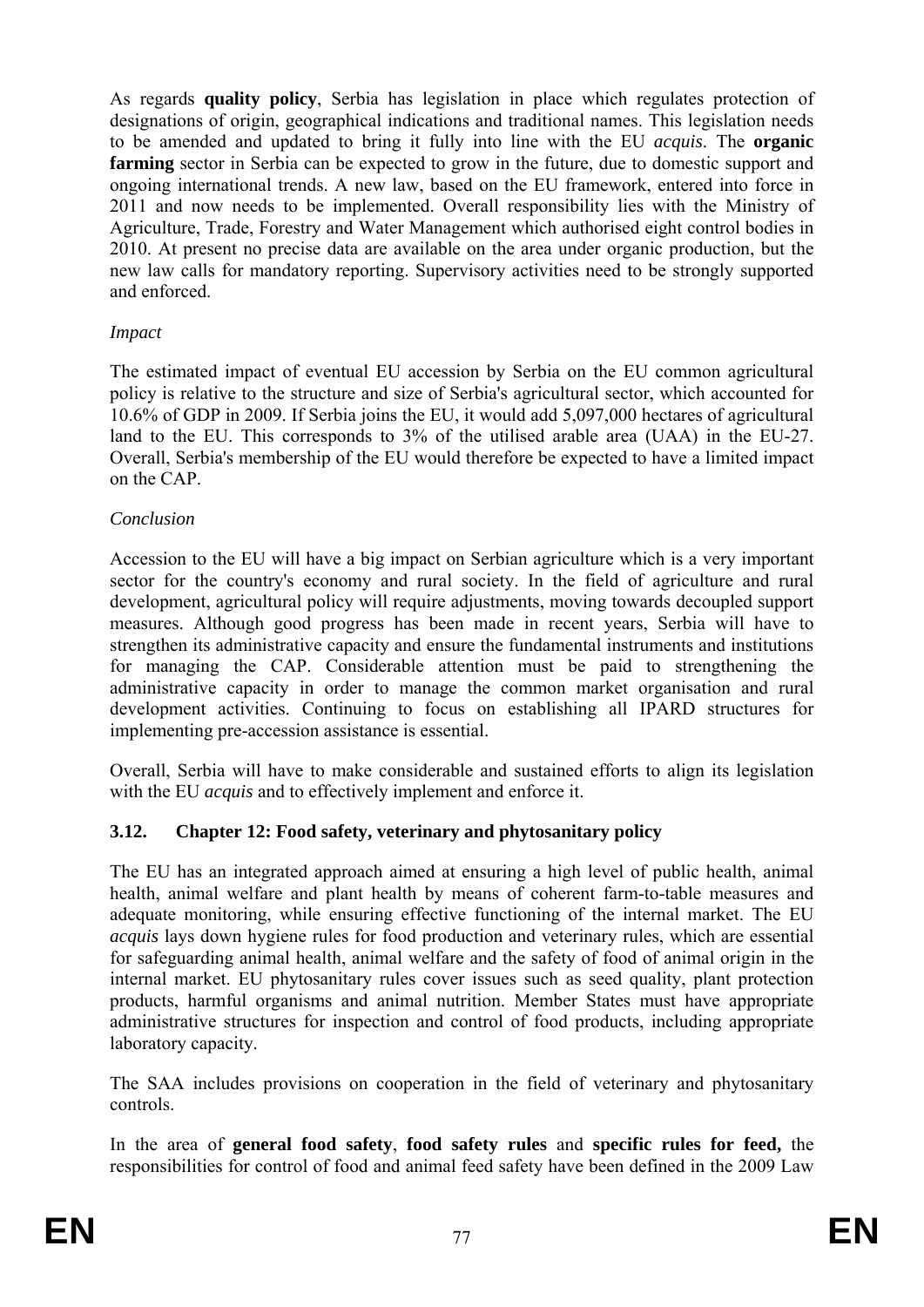on food safety. The Veterinary, Phytosanitary and Agricultural Inspections of the Ministry of Agriculture, Trade, Forestry and Water Management are responsible for official controls of food and feed of animal and plant origin in primary production, processing, sale, import, transit and export. The Sanitary Inspections of the Ministry of Health is responsible for control of novel foods, dietetic products, additives, aromas, enzymes of non-animal origin and of all types of potable water. The Veterinary Directorate of the Ministry of Agriculture is the competent authority for the safety of food of animal origin. The current administrative structures are reliable even if staffing needs to be strengthened in several sectors.

The Food Safety Law includes most of the principles required in the EU *acquis*. However, enforcement of the Law needs to be considerably improved. Some of the features introduced by the Food Safety Law are not yet applied (e.g. the principle of risk analysis). The implementation by food businesses as well as the related official controls of other key principles (e.g. hazard analysis and critical control points - HACCP) also need to be improved. Both the skills base and the equipment of the authorities responsible for official controls and policymaking in this area need to be strengthened. The National Reference Laboratories Directorate is severely understaffed and, thus, unable to perform the duties assigned to it by the Food Safety Law.

As regards **genetically modified organisms** (GMOs), the existing legislation is not compatible with the EU *acquis*.

The legislative framework in the **veterinary** sector consists of the 2005 Law on veterinary matters (amended in 2010) and the 2009 Law on animal welfare. Implementing legislation for eradication of a number of animal diseases and on animal welfare has been approved following adoption of the framework legislation. Serbia has a functioning animal identification and registration system. In order to be able to implement the legislation properly, the veterinary IT systems need to be upgraded. Official controls of implementation of the animal identification and registration system (including control of cattle markets) need to be improved.

With regard to **placing on the market of food, feed and animal by-products,** access to the EU market is improving. Currently five slaughterhouses have been approved to export beef, four processing establishments to export beef and pork meat products, two fish establishments and two dairy plants to export dairy products to the EU. However, Serbia is not yet on the list of countries authorised to export fresh meat of pigs and poultry. So far, no establishments processing poultry meat products are listed for export to the EU. The national programme for upgrading establishments to EU standards has yet to be prepared.

The national system for management of animal by-products needs to be substantially upgraded in order to comply with EU requirements.

The framework acts regulating the **phytosanitary** area consist of the Laws on plant health (2009), registration of agricultural plant varieties (2010), plant breeders rights (2009) and plant protection products (2009). Progress has been noted on adoption of implementing legislation, for example on maximum residue levels of plant protection products in food and on plant-breeders' rights. However, the procedure for registration of new plant protection products is not harmonised with the EU *acquis* and an official pesticide residues monitoring programme meeting EU requirements has yet to be put in place. The phytosanitary strategy for introduction of a plant passport system has not been formally adopted and the plant passport system has not yet been implemented. The capacity of both the national reference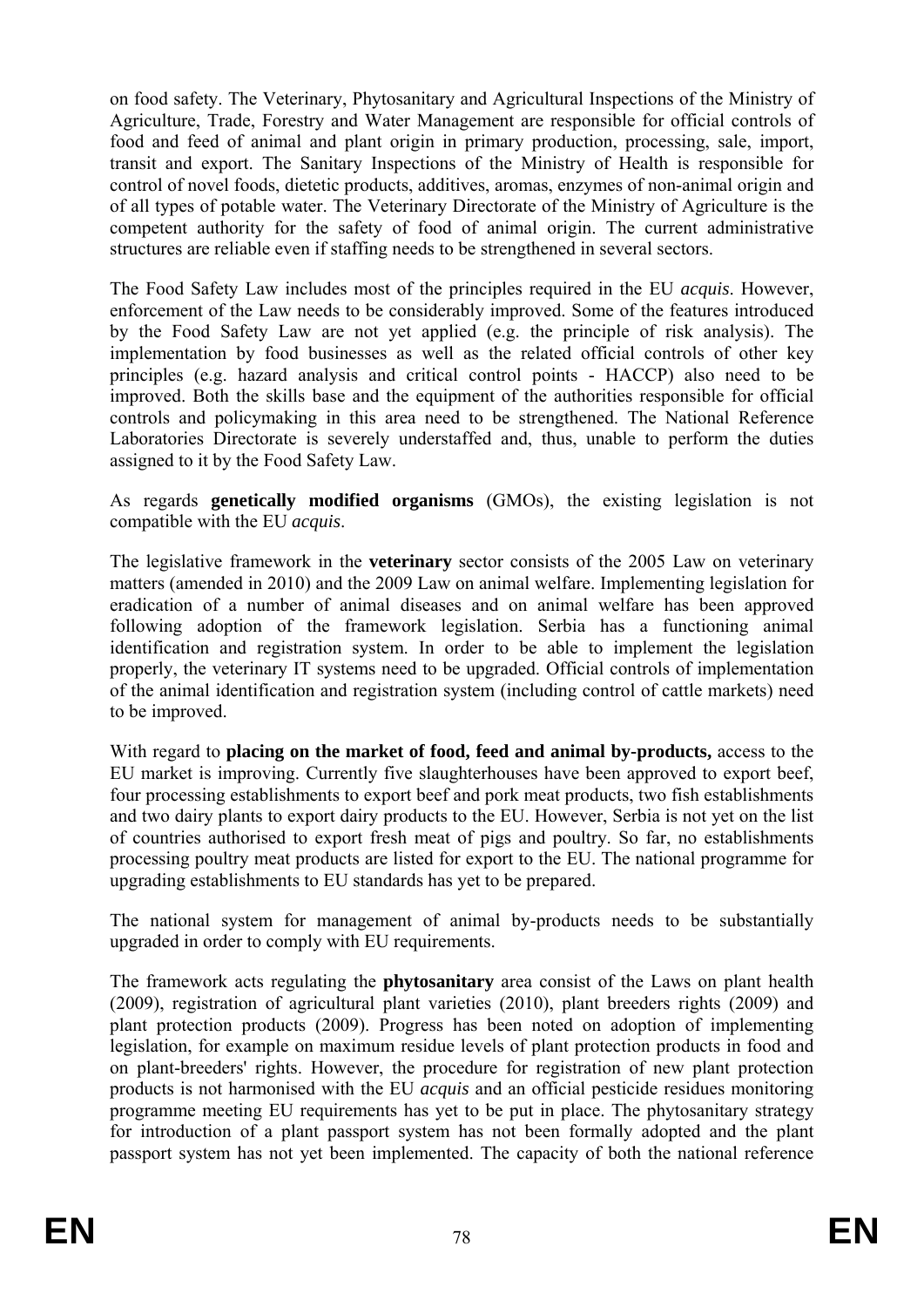laboratory and the regional laboratories for control of seed and seed material and for pesticide residue analysis requires further strengthening to meet EU requirements.

# *Conclusion*

Serbia has started the process and made good progress with aligning its legislation with EU requirements in the area of food safety, veterinary and phytosanitary policy. However, further strengthening of the administrative capacity of the institutions involved in controlling food chain safety, in particular of the veterinary, phytosanitary and national reference laboratories within the Ministry of Agriculture, Forestry and Water Management, is required in order for Serbia to be able to comply with EU requirements in this area.

Overall, Serbia will have to make additional efforts to achieve full alignment with the EU *acquis* in the medium term and also with implementation of the harmonised legislation.

# **3.13. Chapter 13: Fisheries**

The EU *acquis* on fisheries consists of directly applicable Regulations, which do not require transposition into national legislation. However, it does require the introduction of measures to prepare the administration and operators for participation in the common fisheries policy (CFP), which covers aquaculture, market provisions and State aid. Furthermore, certain provisions of the European Fisheries Fund (EFF) Regulation will have to be implemented and a severe system established for control of fisheries products, with the aim of ending illegal, unreported and unregulated fishing. However, the CFP does not cover 'inland fishing'. Consequently, CFP rules provide rather limited coverage in Serbia. EU requirement on **resource and fleet management** and **inspection and control** do not apply to inland fishing and is therefore not applicable for Serbia.

The *Interim Agreement* on trade and trade-related matters and subsequently the SAA, regulates preferential trade in fish and fishery products and encourages cooperation in the field of fisheries. The SAA also introduces cooperation on fisheries.

Serbia has no coastline and, therefore, no marine fisheries. Serbia's very small fishing sector (accounting for  $\epsilon$  6 million in 2008, with around 1,500 people working as professional fishermen or fish-farm employees) consists of commercial inland fishing carried out on the Rivers Danube, Sava and Tisa. Serbia has approximately 55 natural lakes with a total surface area of 5,000 hectares, plus about 150 reservoirs and ponds. Inland fishing in Serbia includes warm-water aquaculture, mainly common carp, and cold-water aquaculture, mainly rainbow trout. Since 2003 a slight rise in catches has been recorded for all fish species in inland waters. Since 2005 a small increase in fisheries exports has been recorded. However, imports significantly surpass exports, in terms of both quantity and value. Serbia has been included on the list of countries allowed to export fishery products to the EU.

Serbia has no specific **structural action** or **State aid** for aquaculture and small-scale commercial fisheries. However, a limited number of structural measures for inland fishing exist, in line with the EFF Regulation.

With regard to **market policy**, Serbia has established no marketing standards for fisheries products. Serbia will therefore have to align its legislation with the EU *acquis* in this area, also when it comes to compulsory consumer information when products are offered for retail sale to the final consumer.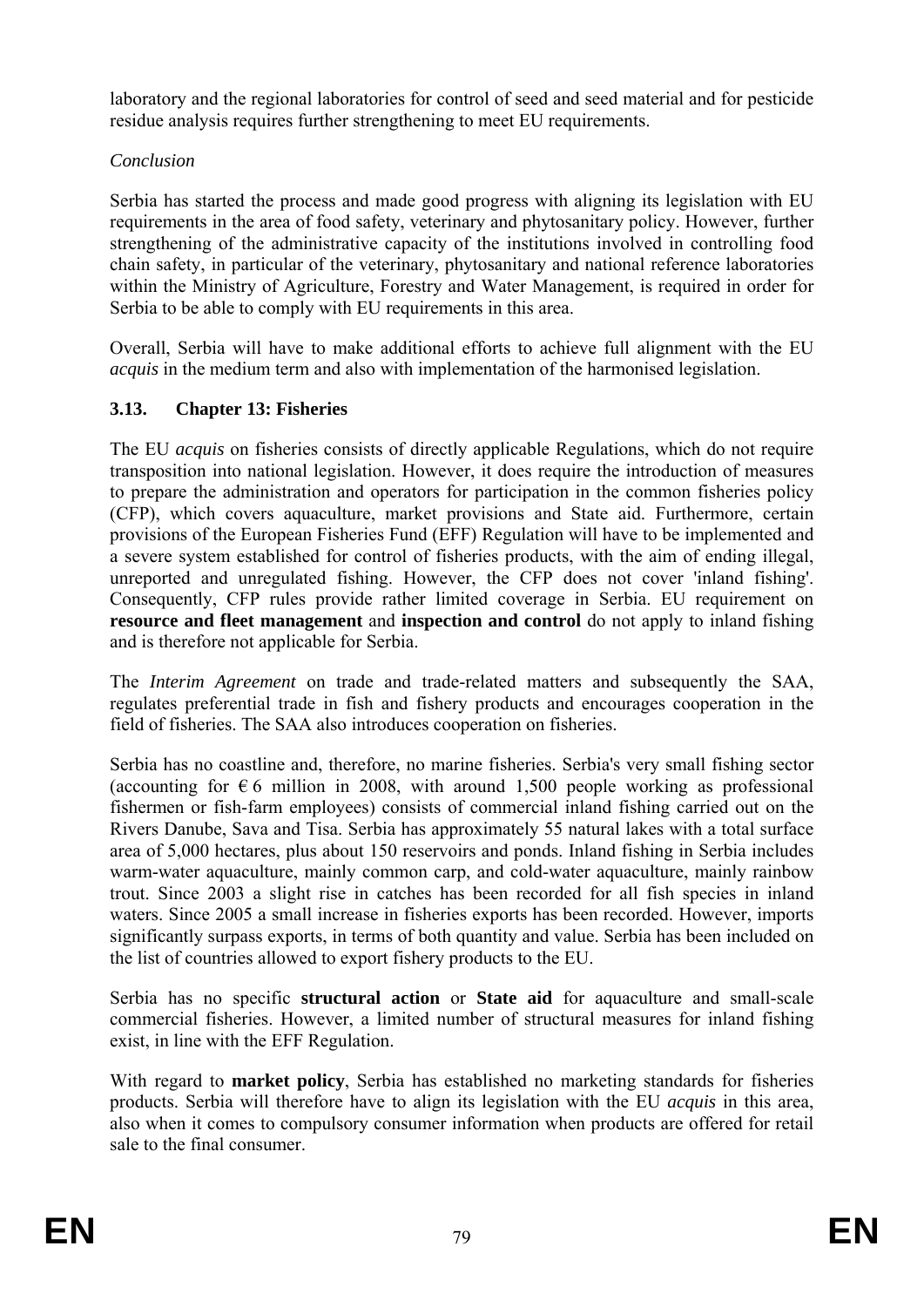As regards aquaculture, Serbia will need to establish a national administrative body with the aim of preventing, effectively controlling and eradicating alien species which threaten ecosystems, habitats or species. Serbia will also have to establish a national catch certification scheme for imports and exports of fishery products.

# *Conclusion*

The Serbian fishing industry is very small and consists of inland fishing, which is not covered by the EU *acquis*. The administrative body for the fisheries sector needs to be adapted to the needs of the CFP, while the capacity of the administration dealing with management and control of fishing activities needs to be enhanced and brought into line with CFP obligations.

Overall, Serbia should be able to align with the EU *acquis* in the fisheries chapter and to implement it effectively in the medium term.

# **3.14. Chapter 14: Transport policy**

EU transport legislation aims at improving the functioning of the internal market by promoting efficient, environment and user-friendly transport services. The EU *acquis* on transport covers road transport, railways, aviation, maritime transport and inland waterways. It governs technical and safety standards, social standards and market liberalisation in the context of the single European transport market.

In the field of **road transport**, in line with the Interim Agreement, Serbia has granted unrestricted access to EU transit traffic to cross its territory.

The new Law on road transport adopted in April 2010 was a step forward towards alignment with the EU *acquis*. However, two issues are still outstanding: compliance with the regulations on access to the international road market and to the occupation of road transport operator. The Law on road safety was adopted in July 2010. Implementing legislation has yet to be adopted, in particular on drivers' hours, driving and rest times and transport safety conditions for tunnels. The Law on road safety established the Road Traffic Safety Agency, which is now operational; 40 of the 65 posts in the Agency were filled until now.

In the area of the EU social *acquis*, the legal framework regulating the driving times and rest periods of drivers performing international transport operations and introducing tachographs was adopted in mid-2010. It is in line with the European Agreement concerning the work of crews of vehicles engaged in international road transport (AETR). Serbia needs to step up establishment of a system of digital tachographs.

The Law on transport of dangerous substances by road, rail and inland waterways entered into force in May 2011 and is consistent with EU legislation. Serbia is a party to the European Agreement concerning the international carriage of dangerous goods by road (ADR). However, Serbia needs to strengthen its mechanisms for monitoring theimplementation of the relevant international rules and EU legislation, including those on transportable pressurised equipment, roadside checks on vehicles and safety advisors. Legislation and organisational arrangements for roadworthiness testing are in place. The national limits on the maximum weights and dimensions for road vehicles are harmonised with the EU requirements. Serbia applies a fee for special transport operations exceeding the permitted vehicle dimensions, total mass and axle load. More transparency is needed as far as determination and application of this special fee is concerned.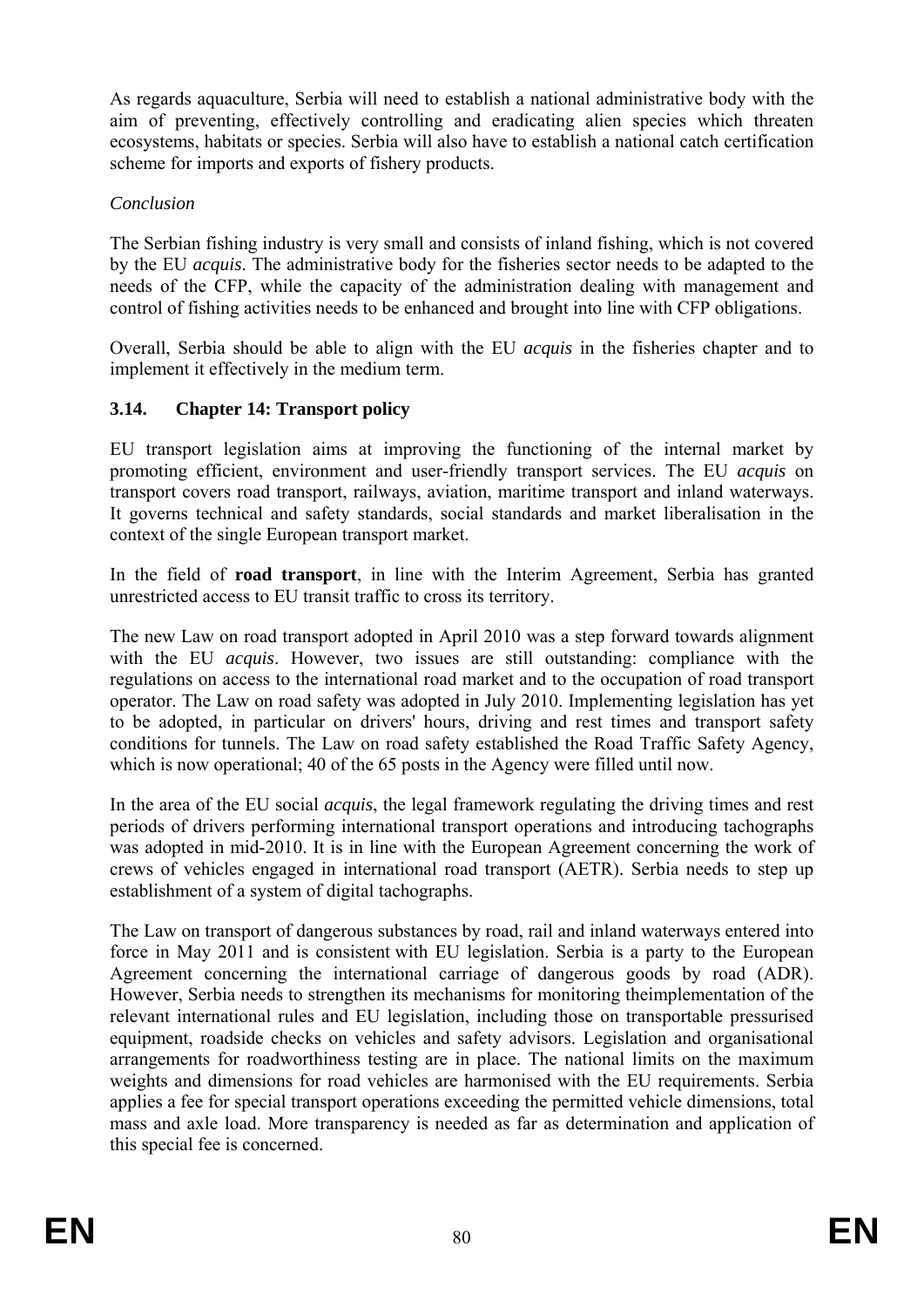On **rail transport,** a new law on railways has been adopted by the Government in August 2011 and is currently in parliamentary procedure. The draft law is partially harmonised with the relevant EU rules and will bring progress to the opening-up of the rail market. Further efforts will be needed to complete the alignment. Serbian railways were transformed into a joint stock company in June 2011. The draft law on railways envisages its further transformation into a holding with different daughter companies for freight, passenger and infrastructure management. However, the holding structure of Serbian Railways will not ensure the independence of the infrastructure manager or prevent cross subsidisation. Serbian railways have not yet published the network statement of the infrastructure manager needed to ensure transparency and non discriminatory access to rail infrastructure for all railway undertakings. The EU safety and interoperability rules have not been introduced into the national legislation. Similarly, there is no contract to compensate public service obligations in line with the corresponding EU Regulation. According to the draft law on railways, the Railway Directorate which is a legal entity under the state administration shall perform the role of railway regulatory body. The independence of this body will need to be further ensured, and it will need to be given the required competences and administrative capacity. Serbia has yet to establish an independent accident investigation body. Concerning border crossing, four Protocols were signed under the Border Crossing Agreement between Montenegro and Serbia. The Agreement needs to be further aligned with the EU legislation. Serbia needs to speed up the implementation of its commitments set in the Addendum for a Common South East European Railway Area.

On **inland waterway transport**, the 2010 Law on safety of navigation by inland waterways contains provisions harmonising with European and international regulations in this sector. The River Information System is being implemented in line with EU requirements. A public agency to manage the inland ports has been established in September 2011.

As regards **combined transport**, Serbia is in the initial phases of developing its policy.

The Law on **air transport** was adopted in 2010. However, more efforts need to be made to implement it properly. The law was amended in 2011. The amendments introduced the establishment of a Centre for investigation of accidents and serious incidents as a separate and independent institution and transferred the inspection oversight functions and activities from the Ministry of Infrastructure to the Civil Aviation Directorate.

Serbia has made some progress with implementation of the first transitional phase of the European Common Aviation Area (ECAA) Agreement. Opening of the market has led to an increase in the number of carriers operating in Serbia and in passenger traffic.

Serbia has aligned partially with the EU Regulation on passengers rights, fulfilling its obligation under the ECAA Agreement. Passenger rights in the event of denied boarding, cancellation or long delays of flights are regulated by the Law on obligations and basic rights in air transport. However, Serbia needs to adopt the rules concerning the protection of rights of disabled persons and persons with reduced mobility in accordance with the EU Regulation. Specific national bodies for enforcement of these rights have not yet been appointed. Both EU and international (Montreal Convention) rules on air carrier liability in the event of accidents have been introduced into Serbia's national legislation.

EU rules on groundhandling have been implemented, but further efforts are needed to improve their application. Progress has to be made on implementing the Regulation on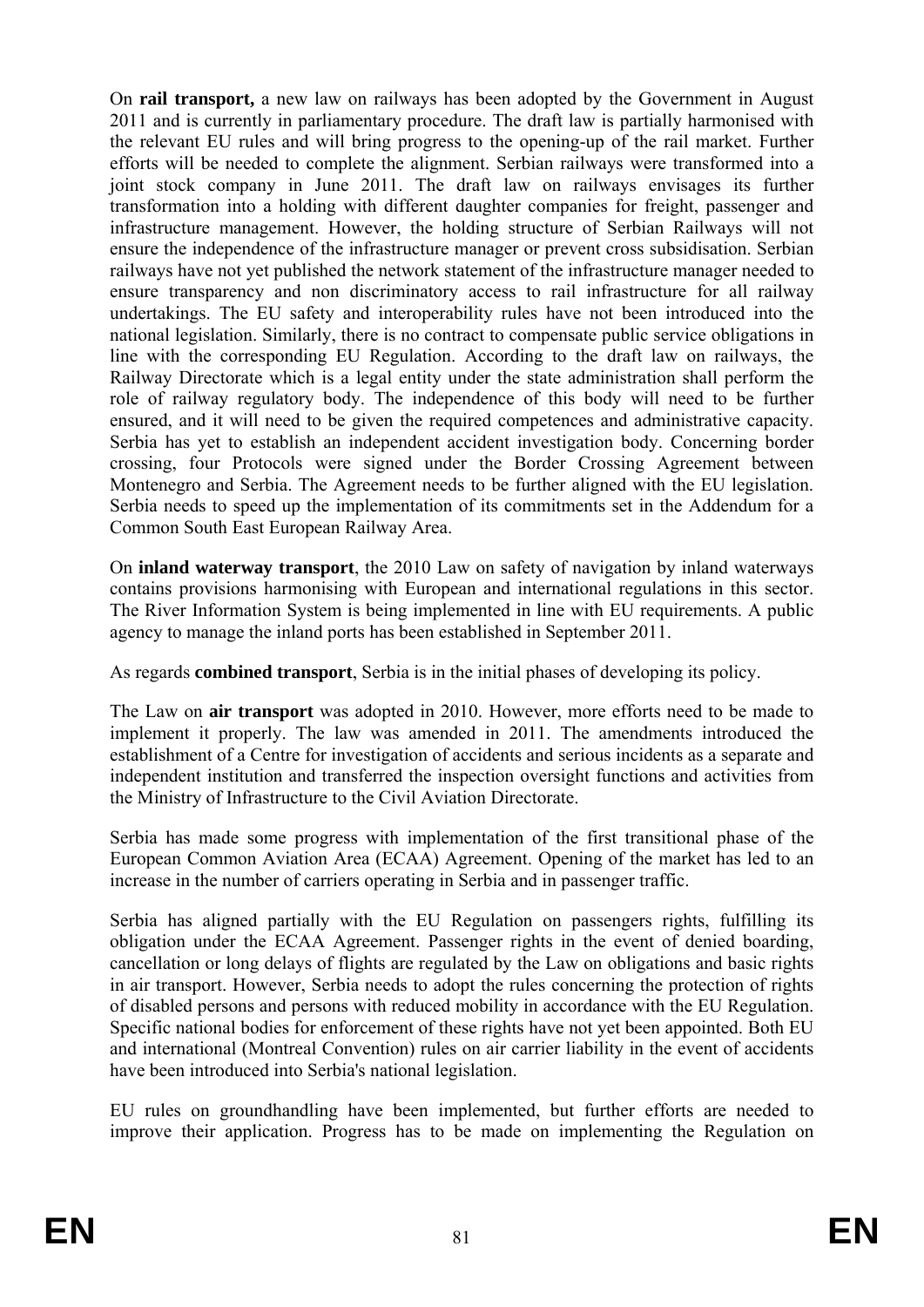allocation of slots. In relation to airport charges, further clarification of the rules on disputes between airport users and the airport managing body is needed.

Regarding regulatory alignment within the programme for implementation of the single European sky in South-East Europe, Serbia adopted implementing legislation aligning with the framework and the service provision regulations of the single European sky and with the regulations on the software safety assurance system for air navigation service providers and safety oversight in air traffic management. Legislation on the organisation and use of airspace, interoperability of the European air traffic management network and the regulation on flexible use of airspace needs to be adopted to ensure regulatory convergence in the air traffic management field. Serbia needs to comply with requirements concerning inspections. The security control system has to be overseen by an independent body.

In the area of **maritime transport**, no sea-going vessels call at inland waterways ports in Serbia and no fleet is registered in the country. Progress on harmonisation of the national legislation with the EU rules on safety of maritime navigation was made in July when the government adopted the Law on maritime navigation, which is now in parliamentary procedure.

Serbia has stated its intention of taking part in the Galileo **satellite navigation** programme.

#### *Conclusion*

Serbia has framework legislation on road transport and inland waterways, and is about to adopt a law on maritime navigation. However, more efforts need to be made to implement it properly. A new law on the railway market opening generally in line with the EU legislation is pending parliamentary adoption. Serbia will need to adopt appropriate legislation for the safety of railways. Serbia has implemented most of the EU aviation legislation, but there is a considerable delay in implementation of the single European sky legislation. Administrative capacity needs to be strengthened to ensure implementation of the legislation, in particular as far as enforcement and inspection bodies for road transport, railways and aviation are concerned.

Overall, Serbia will have to make additional efforts to align with the EU *acquis* and to implement it effectively in the medium term.

#### **3.15. Chapter 15: Energy**

The EU's energy policy objectives are to improve competitiveness and ensure security of supply, while protecting the environment and combating climate change. The EU energy *acquis* consists of rules and policies covering competition and State aid, the internal energy market (opening up electricity and gas markets in particular), promoting renewable energy sources, energy efficiency, crisis management and oil stock security obligations, nuclear energy, nuclear safety and radiation protection.

Serbia's overall energy balance comprises coal, oil, gas, firewood, hydroelectricity, and other renewable energy sources. There is currently no nuclear energy production. In 2008, the three largest major energy sources for covering gross inland consumption were coal (51%), oil (27%) and natural gas (13%). Domestic production covers 60% of total primary energy consumption. Serbia's energy sector accounts for more than 10% of its GDP. As a transit hub in South-East Europe, Serbia's interconnections with neighbouring countries are very often congested.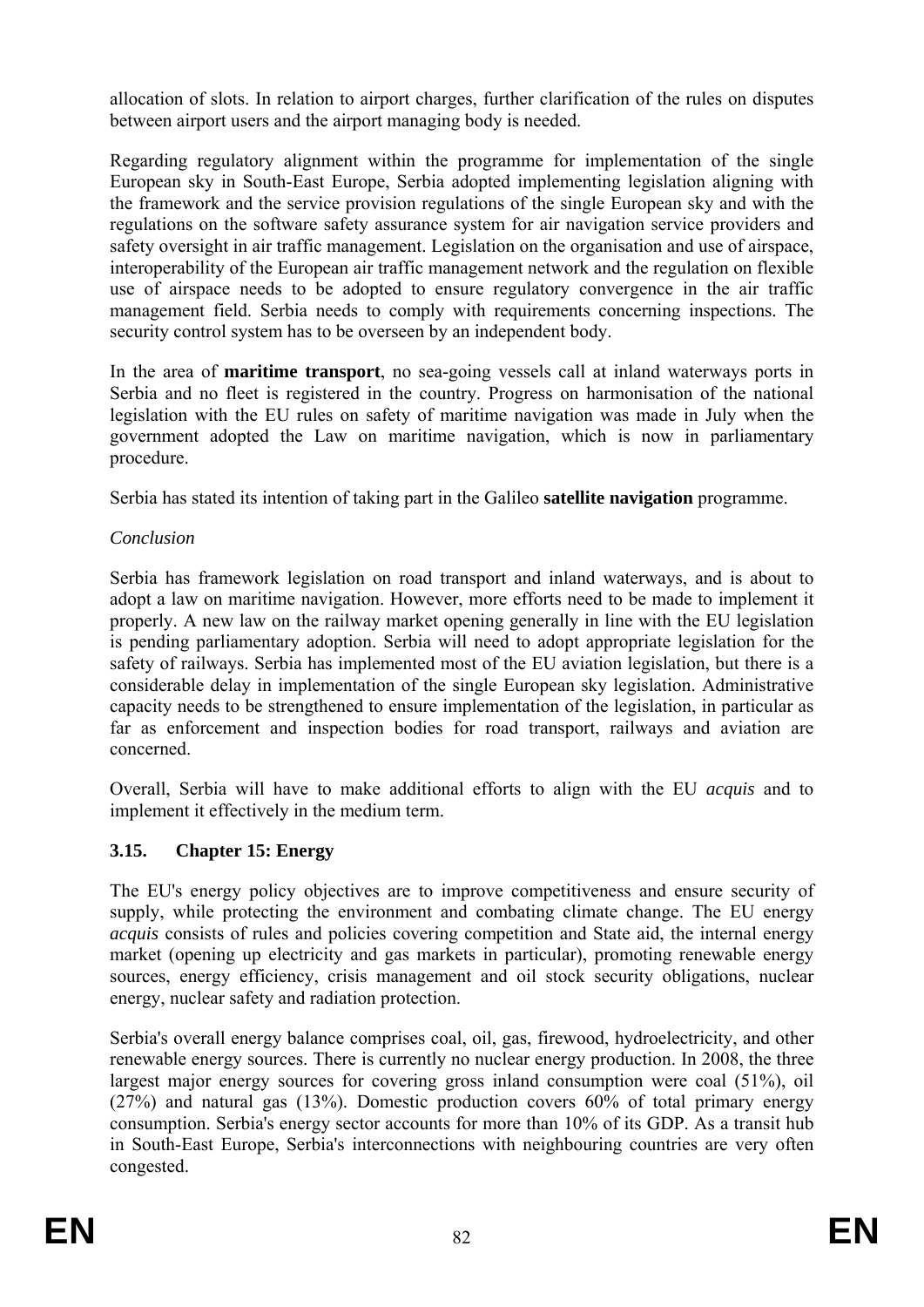Serbia's energy strategy is outlined in the Energy Sector Development Strategy adopted in 2005. An implementing plan was adopted in 2007 and has subsequently been updated, most recently in 2010. The development of a new energy strategy for a period of at least fifteen years is foreseen under a new Energy Law, adopted in July 2011. As a member of the Energy Community, Serbia is legally bound to implement large parts of the EU *acquis* on energy. The new Energy Law represents a substantial step towards full transposition of key provisions of the EU *acquis* on electricity and gas*.* The new Energy Law foresees a new market model, and the unbundling of distribution and supply functions for gas and electricity. It also foresees stronger powers for the Energy Agency of the Republic of Serbia (AERS), notably as regards the definition of tariffs, oversight of the unbundling process, market rules, allocation rules, and network development plans.

Under the new Energy Law, the tasks and powers of the AERS are, in principle, in line with the 'second package' of the EU energy *acquis*. However, they are resource-intensive and implementation of the new law will require an increase in the AERS's staff. There are also concerns about the independence of the Agency, because the members of the board are appointed following a non-competitive procedure.

With respect to **security of supply**, Serbia's production is dominated by coal and it relies on imports for cleaner energy sources. Serbia's dependence on natural gas imports exceeds 80%. Gas is mostly imported from Russia through Ukraine and Hungary. Local production and gas storage projects to diversify supply together with construction of new interconnections are planned in the Energy Sector Development Strategy. The Nis-Dimitrovgrad project linking Serbia to Bulgaria is the most advanced, with a feasibility study under way. The underground gas storage facility in Banatski Dvor, co-owned by Gazprom (51%) and Srbijagas (49%) is in operation since 2009. There are plans for the development of a second underground gas storage, in connection with the possible South Stream gas project, which would transport gas from Russia through the Black Sea and Bulgaria.

Concerning electricity, Serbia has given priority to the new interconnection with the former Yugoslav Republic of Macedonia. On the Serbian side, section 1 of the line (substation NIS-Leskovac) is in operation. Construction of section 2 (substation Leskovac-Vranje-border) is ongoing and approaching completion. Other electricity interconnections with Montenegro, Bosnia and Herzegovina and along the transmission corridor towards Italy are at the prefeasibility study stage.

The level of emergency oil stock reserves is classified as a state secret according to the Serbian Law on commodity reserves. A new Law on commodity reserves is being prepared. Under the new law, mandatory oil stocks would be reclassified as a mandatory stock rather than a commodity reserve, so the level of these stocks would no longer be a State secret. No information has been received so far on the actual level of oil stocks, although Serbia indicates a timeframe of about 10 years for meeting current EU requirements.

As regards the **competitiveness of the internal energy market** (opening-up of the electricity and gas markets), the new Energy Law is largely in line with the requirements of the Energy Community. A remaining shortcoming in the field of electricity is that all eligible customers connected to the distribution system will be entitled to be supplied at regulated tariffs until the end of 2013. The government will now need to focus on implementing and enforcing the new Law correctly. Serbia also needs to start preparing for alignment with the EU's 'third internal energy market package', which entered into force in March 2011.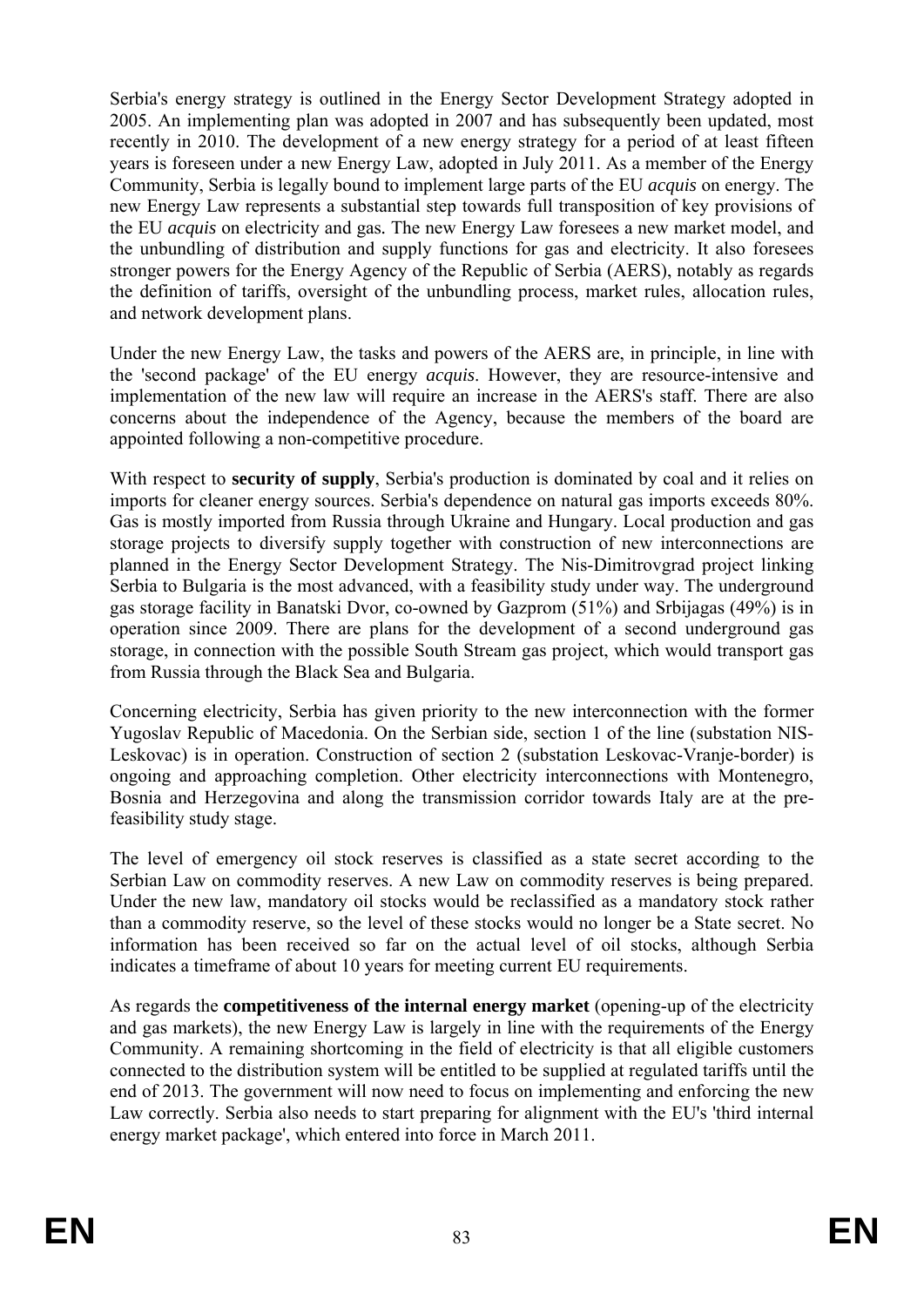Electricity consumption totalled 33.7 TWh in 2008. The electricity sector is gradually making progress with its process of unbundling. Since 2005, operation of the transmission system and the electricity market has been under the responsibility of the public enterprise EMS (Elektromreza Srbije). The remaining functions (generation, distribution and supply) are performed by the vertically integrated public company EPS (Elektroprivreda Srbije). In accordance with the new Energy Law, EPS needs to, however, complete the legal unbundling of distribution and supply. By law, the electricity market has been open since February 2008 for all non-household consumers which make up 47% of the market. However, in practice, no eligible customers have switched supplier. EPS holds a *de facto* monopoly, due to the persistence of regulated prices, set at levels below the market price. The choice of the market model, the move towards tariffs and prices reflecting costs and the independent functioning of AERS will all be crucial to achieve real opening of the market and attract the necessary investment. The reform of the tariff system must not be postponed any longer.

Serbia needs to implement the Regulation on cross-border allocation of capacity. In September 2010, the Energy Community Secretariat sent an opening letter following a complaint against Serbia under the Energy Community dispute settlement mechanism. The complaint concerned the absence of compensation for electricity transit to the Kosovo electricity transmission system and market operator (KOSTT) and the allocation of crossborder capacities. Serbia is impeding Kosovo's participation in regional mechanisms to plan and be remunerated for electricity transit. In October 2011, the Secretariat stated in its Reasoned Opinion on this complaint that Serbia has failed to fulfill its obligations under the Energy Community Treaty. Furthermore, the Serbian electricity utility is maintaining an unlicensed branch in the north of Kosovo.

Gas consumption in Serbia totals some 3.2 billion cubic metres a year. The State-owned Srbijagas is a fully integrated company and is the only wholesale supplier on the market. It has not been unbundled. Srbijagas purchases gas from Gazprom via the intermediary Yugorosgaz (50% Gazprom, 25% Central ME Energy & Gas AG, 25% Srbijagas). Yugorosgaz holds rights for developing gas transmission in southern Serbia. The difficult financial situation of Srbijagas will need to be addressed as a matter of priority.

The new Energy Law is partly in line with the **Renewable Energy Sources** Directive. The main part of the framework for the promotion of renewable energy will be at the level of subsequent by-laws. Therefore, the development of the Serbian regulatory system for renewable energy will require continuous monitoring to ensure compliance with the EU *acquis*. In the framework of the Energy Community, Serbia is preparing a binding target for the percentage of renewable energy in final energy consumption by 2020. Serbia will also need to prepare a National Renewable Energy Action Plan (NREAP), which will provide a roadmap for achieving this target.

Serbia has significant potential for renewable energy, which remains largely untapped. To date, only the hydroelectricity and biomass sectors have been partly developed. The 2005 Energy Sector Development Strategy aims at a 2.2% increase in electricity produced from renewable energy sources by 2012. The share of renewable energy sources in total primary energy production in Serbia was 8% in 2008. Feed-in tariffs are in place, but the administrative procedures for authorisation, licensing and network connections are the biggest barrier to the uptake of renewables. The current level of biofuel production is negligible.

Serbia will need to pay continued attention to promoting renewable energy, in particular in transport and in heating/cooling. The administrative capacity in his area needs to be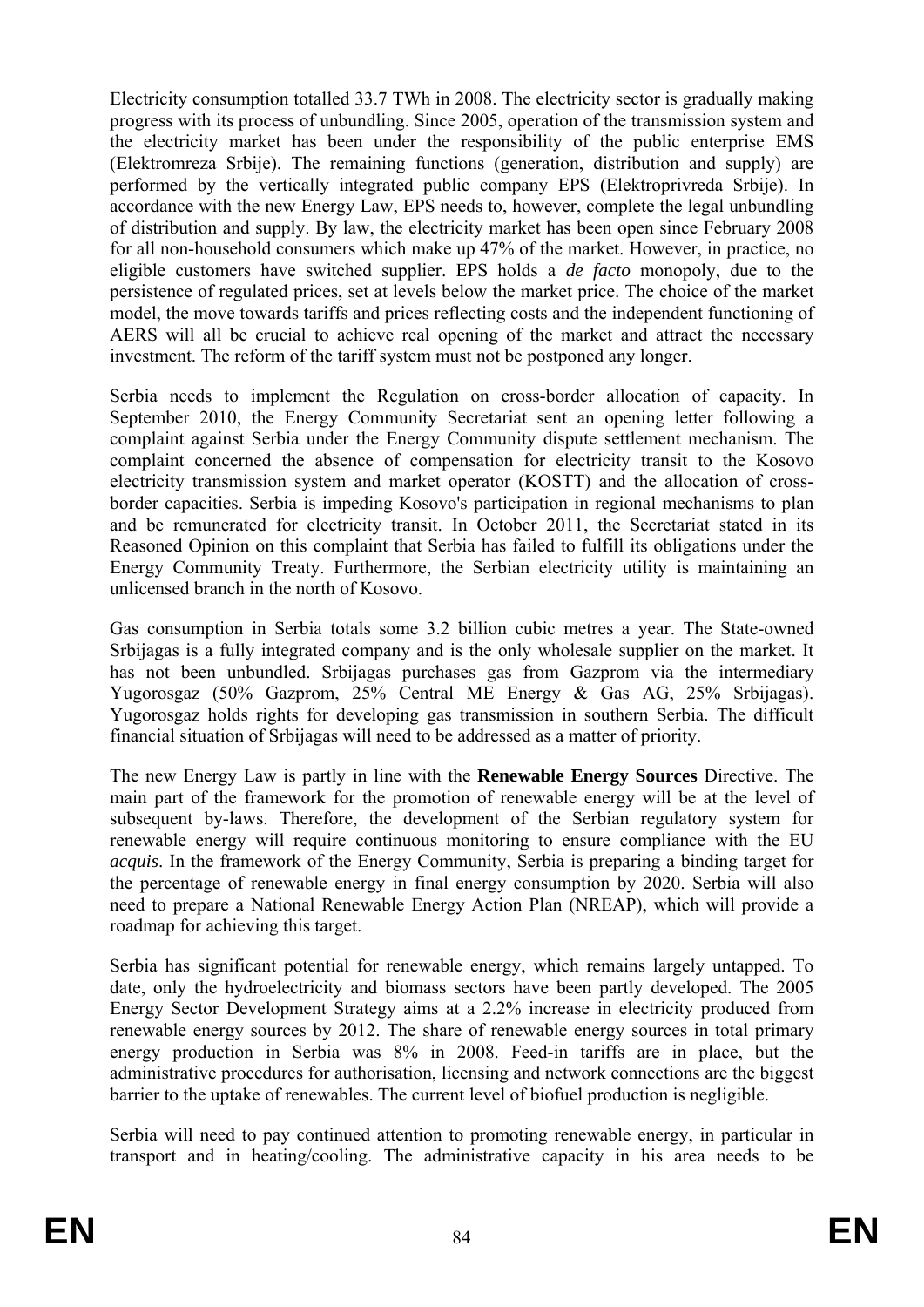strengthened. Further efforts should be undertaken towards creating a regulatory environment fostering the increased use of renewable energy sources in all sectors.

Serbia's economy is highly energy-intensive, consuming 2.7 times more energy per unit of output than the OECD average. While **energy efficiency** is a priority in Serbia's energy strategy, Serbia has not yet adopted the planned framework law on rational use of energy. A draft law has been prepared. It covers energy performance in buildings, labelling of domestic appliances and energy services. The draft law also provides for establishing of an energy efficiency fund. Ensuring sufficient administrative capacity for implementation of the new legislation will be essential.

**Nuclear safety and radiation protection** issues are regulated by the 2009 Law on ionising radiation protection and nuclear safety. The Serbian Agency for Ionising Radiation Protection and Nuclear Safety (SRPNA) was established as a separate body in 2009 and started functioning in mid-2010. The Agency implements the international conventions which Serbia has signed. The transfer of inspection functions from a variety of ministries to the Agency has not yet been achieved, in line with best regulatory practices. Effective independence and sufficient levels of staff and funding will be essential to ensure proper functioning of the Agency, particularly for licensing of nuclear facilities. Serbia still needs to accede to the Convention on Nuclear Safety and to the Joint Convention on the Safety of Spent Fuel Management and on the Safety of Radioactive Waste Management. Serbia still needs to develop a national strategy for nuclear waste management and decommissioning of its research reactor at Vinča. A Quality Management System for the Agency should be in place. Further efforts are required to improve the radiological situation at Vinča.

# *Conclusion*

Serbia's energy sector is characterised by the lack of a competitive market and low levels of efficiency. By adopting the new Energy Law, Serbia has put itself in a good position to make the necessary reforms and to foster the development of its energy sector, in line with the requirements of the EU *acquis*. Adoption of relevant implementing legislation, accompanied by adequate enforcement, will be essential.

Special attention needs to be paid to genuine opening of the electricity market, reforms in the gas sector, increasing mandatory oil stocks, meeting the objectives for improving energy efficiency and promoting renewable energy in electricity generation, transport, heating and cooling. Serbia will need to reinforce its administrative capacity in order to ensure effective implementation and enforcement of its legal obligations in the energy sector. The effective independence of regulatory bodies will require particular attention. Serbia needs to develop a new energy strategy aligned with EU 2020 objectives. Serbia also needs to comply with its Energy Community Treaty obligations.

Overall, Serbia will have to make additional efforts to align with the EU *acquis* on energy and to implement it effectively in the medium term.

# **3.16. Chapter 16: Taxation**

The EU *acquis* on taxation covers the area of indirect taxation extensively, as regards both VAT (value-added tax) and excise duties. It lays down the definitions for and principles of VAT. Excise duties on mineral oils, tobacco products and alcoholic beverages are subject to EU directives covering the structure of the duties, the minimum rates and the holding and movement of excisable goods. As concerns direct taxation, the EU *acquis* covers some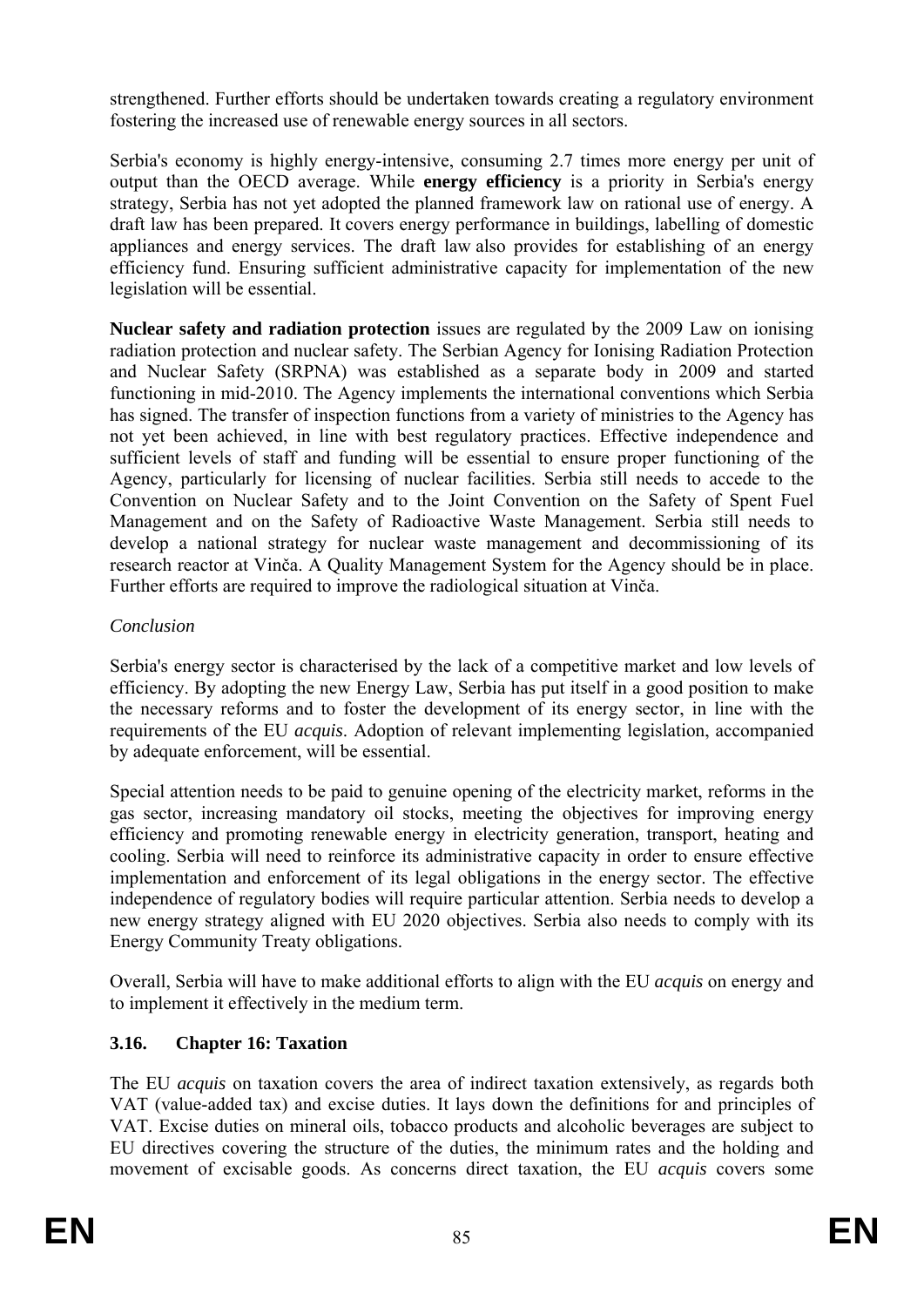aspects of corporate taxes and aims mainly at removing obstacles to cross-border activities between enterprises. Finally, the EU legislation on administrative cooperation and mutual assistance provides tools to avoid evasion of both direct and indirect taxation.

The Interim Agreement, and subsequently the SAA, prohibit fiscal discrimination. The SAA also establishes cooperation between the EU and Serbia in the area of taxation with the aims of aligning with the EU *acquis*, further reforming Serbia's fiscal system, ensuring effective tax collection and fighting fiscal fraud.

With regard to **indirect taxation,** *value-added tax* was introduced in 2004 and is regulated by the Law on value-added tax (VAT). The law introduces all the basic principles and follows the structure of the EU legislation on VAT. It stipulates that domestically-produced and imported goods are charged the same tax rate – either 18% (general rate) or 8% (specific rate).

However, there are some discrepancies between the Serbian VAT legislation and the EU *acquis,* notably: the lack of any possibility for non-established taxable persons to register in Serbia for VAT purposes despite the fact that they may be taxable in that country. The same applies to the place of supply of services; the special scheme on investment gold; some exemptions; and the general refund procedure

In terms of territorial scope, VAT on goods which are supplied from Kosovo is not paid in Serbia but collected by the branches of the Serbian Tax Administration operating in the north of Kosovo. The STA offices also collect annual income taxes and certain other taxes in northern Kosovo. This is not compatible with the fact that Kosovo is a separate customs territory.

The Law on *excise duties* has been in force since 2001. Serbia applies excises on tobacco, alcohol, energy products and coffee (an *ad valorem* duty of 30%). The law provides for equal treatment of domestic and imported goods in terms of the excise tax rates applicable. In June 2011, Serbia aligned its excise duties on motor fuels with the requirements of the Interim Agreement. However, discriminatory excise duties on imported spirits still exist. They need to be brought into line with the duties on local production in order to comply fully with the Interim Agreement. Considerable discrepancies from the EU *acquis* exist for harmonised excisable goods (tobacco, alcohol and energy products) as regards scope, classification of the goods, exemptions, structures and the minimum rates. Serbia has no duty suspension and movement system. As storage excise warehouses for importers do not exist, the excise has to be paid at the moment of importation, thus putting importers at a disadvantage over local producers. Serbia needs to align its law on excise tax fully with the EU *acquis*.

As regards **direct taxation**, Serbia's corporate tax system is generally in line with the EU *acquis*. The tax incentives available seem to include none of the major harmful features described in the EU Code of Conduct. Nevertheless, certain aspects of the Serbian direct tax system, such as the taxation of dividends and interest received by individual investors or the taxation of non-resident artists and sportsmen, could conflict with the EU *acquis*, as they discriminate against non-resident taxpayers. Upon accession, Serbia needs to implement the Savings Directive and the new Mutual Assistance Directive.

With regard to **administrative cooperation or mutual assistance**, agreements with the tax administrations of Bosnia and Herzegovina, Bulgaria, the former Yugoslav Republic of Macedonia and Montenegro were signed in 2006. Serbia has ratified double taxation agreements with 47 States.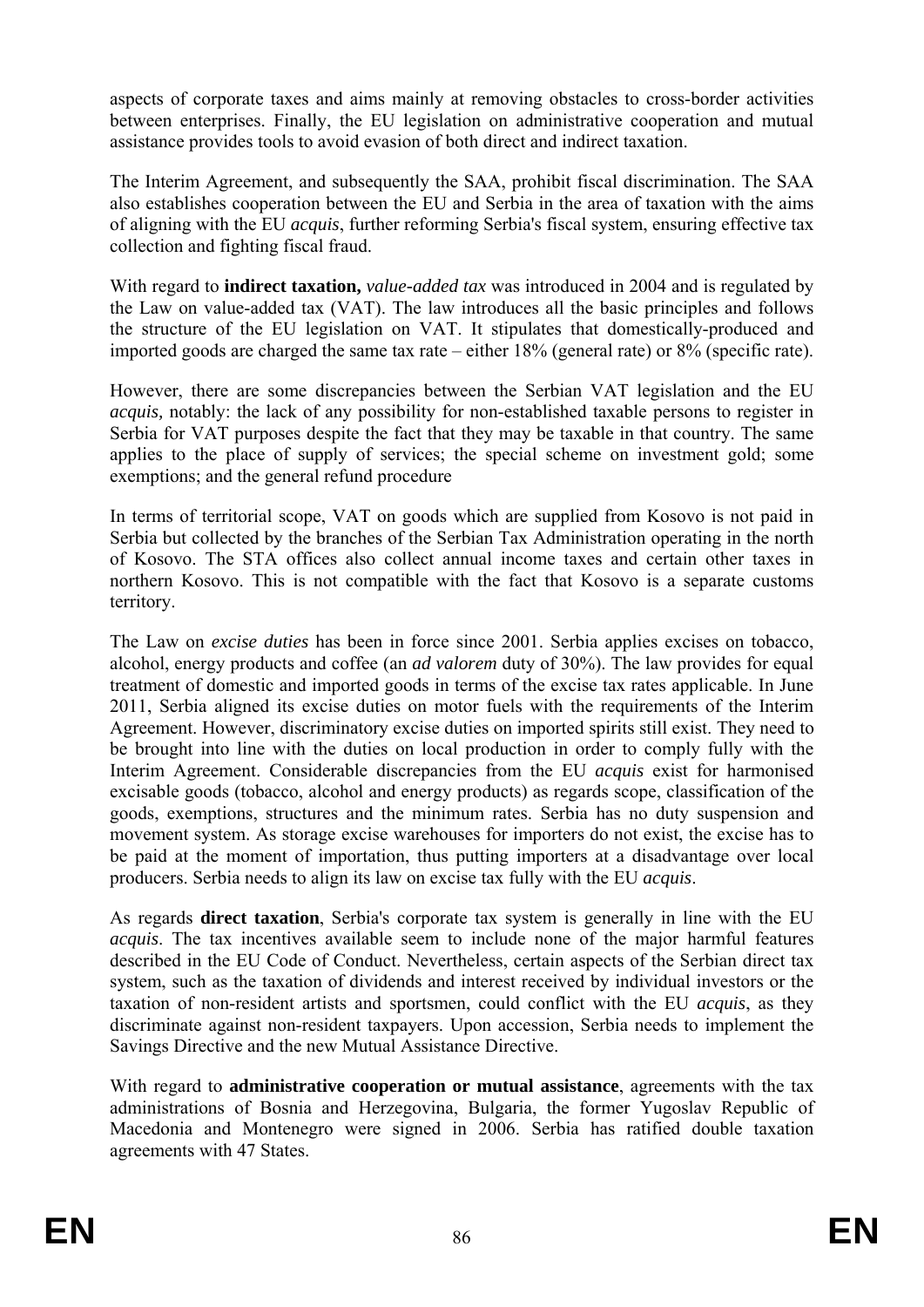Concerning **operational capacity and computerisation**, the Serbian Tax Administration (STA) establishes, collects and enforces public revenue – in accordance with the 2002 Law on tax procedures and tax administration. It has a good level of administrative capacity and practices in terms of tax proceedings, the registration of taxpayers, tax accounting, detection of tax offences and instituting offence proceedings. A corporate strategy for 2011-2015 defines major future steps needed to modernise it. Preparations are being made to establish a single tax registry. The STA has well-qualified staff. However, non-competitive salaries have triggered a significant outflow of staff. The inspection department is understaffed, as well as the Large Taxpayers Office. Staff training needs to be further developed and become more specialised. There is room for further improvement in both external and internal communication. Coordination between the different levels of the STA needs to be improved and the level of collaboration and cooperation with the Ministry of Finance strengthened.

Modernisation of IT systems is a priority for the STA, not only to prepare for accession but also to enhance collection and the fight against the informal economy. The IT system is insufficiently prepared for the introduction of electronic communication with taxpayers and has limited possibilities for sound risk analysis or processing tax returns. Manual inputting of information submitted on paper by taxpayers burdens the allocation of staff for inspections and identification of unregistered taxpayers.

The Tax Administration of Serbia has a good administrative capacity to prepare for interconnectivity and interoperability with the Commission's IT system. However, further capacity-building is necessary to develop and operate all the national parts of trans-European taxation and excise IT systems.

# *Conclusion*

The tax legislation in Serbia is partly aligned with the EU *acquis*. Further alignment will be needed in the area of direct and indirect (VAT and excise duties) taxation. VAT legislation is not yet fully compatible with all the provisions of the VAT Directive and there are considerable discrepancies from the EU *acquis* for harmonised excisable goods. Certain aspects of the Serbian direct taxation system concerning individuals could conflict with the EU *acquis* as they discriminate against non-resident taxpayers. Some tax relief measures will need to be further examined in order to determine whether they are harmful. The Serbian Tax Administration works well, overall. It has administrative structures and resources for implementation of the EU *acquis*, but will need to be further modernised in line with its recently adopted strategy documents. Modernisation of the IT systems is a priority in order to facilitate the development of a sound system of risk analysis that would shift the focus from control of registered economic entities to detection of non-registered entities.

Overall, while still facing challenges in the areas of legislative alignment and administrative capacity, if it continues its efforts, Serbia should, in the medium term, be able to acquire the capacity to comply with the requirements of the EU *acquis*.

# **3.17. Chapter 17: Economic and Monetary Policy**

The EU *acquis* in the area of economic and monetary policy contains rules requiring the independence of central banks in Member States and prohibiting both direct financing of the public sector by the central banks and privileged access for the public sector to financial institutions. Member States are expected to coordinate their economic policies and are subject to the rules of the excessive deficit procedure and of the Stability and Growth Pact. The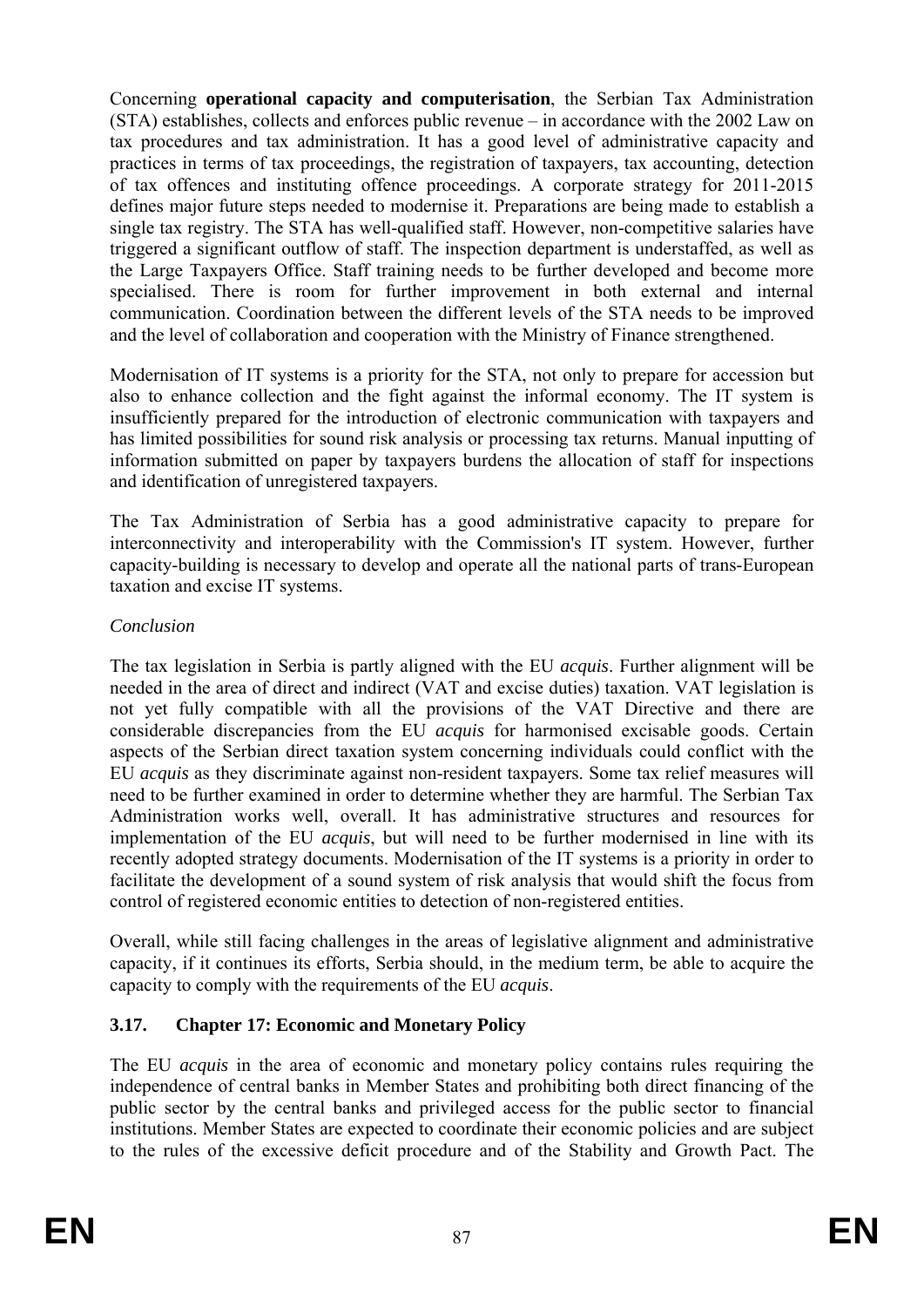national central banks are subject to the Statute of the European System of Central Banks (ESCB) and the European Central Bank (ECB). New Member States are also committed to complying with the criteria for adopting the euro. Until they join the euro area, they will participate in the economic and monetary union (EMU) as Member States with a derogation and must treat their exchange rate policy as a matter of common concern.

The SAA includes provisions on cooperation and exchanges of information, allowing Serbia gradually to approximate its policies to the stability-oriented policies of the European Economic and Monetary Union.

In the area of **monetary policy**, Serbia uses the dinar as its sole legal tender. All financial obligations arising from transactions concluded in Serbia are denominated and paid in dinar. In line with this, the National Bank of Serbia (NBS) uses the dinar as the official currency for conducting its monetary policy. The euro is widely used as a parallel currency, as most bank loans are indexed in euro and almost all savings are in euro. The origin of Serbia's 'euroisation' dates back to the 1990s when, during the period of devastating hyperinflation, the German mark was used for a time both as a means of payment and as an instrument for protecting value.

The National Bank of Serbia is largely independent and performs the tasks set by the 2010 Law on the NBS. The law also prescribes that, while performing their duties, the NBS and its bodies and members of the bodies are not allowed to receive or request instructions from government bodies and organisations or any third party. The same law strictly prohibits government bodies, organisations and other persons from jeopardising the independence and autonomy of the NBS or influencing the NBS while performing its duties. The NBS is subject only to supervision by parliament, to which it reports on its performance. Parliament appoints the Governor, based on a proposal by the President of the Republic, for a period of six years. The length of tenure of the Vice-Governors and of members of the Council of the NBS is the same, i.e. six years, with the right to be re-elected. With regard to financial independence, the NBS has its own sources of income that are provided in the Bank's financial plan (income and expenditure projections) for the following year. The primary objective of the NBS is to maintain price stability. In the field of monetary policy, since 1 January 2009 the NBS has been implementing inflation-targeting as its monetary strategy and a key instrument of monetary policy, using the key policy rate (interest reference rate) in monetary policy core operations. However, the high share of credit indexed in foreign exchange and the undeveloped domestic financial market restrain the efficiency of the monetary policy. The NBS conducts a managed floating exchange rate system for the dinar, in which the NBS intervenes only in cases of excessive daily fluctuations in the foreign exchange market. The dinar is not pegged to the euro. Regarding prohibition of direct financing of the public sector, the Law on the NBS explicitly prohibits extending credit facilities to the central government, provincial authorities and municipal authorities or to public enterprises founded and owned by them. The NBS stopped approving credits to the public sector in November 2003. The legislation contains no provisions which give the government privileged access to financial institutions. As regards the excessive deficit procedure, the amendments to the Law on the budget system, introducing fiscal responsibility, were adopted in October 2010. They set the maximum level of public debt at 45% of GDP (excluding property restitution).

Regarding economic policy, since 2006 Serbia has been participating in the pre-accession economic policy surveillance aimed at strengthening the economic planning capacity of the Serbian government. This mechanism prepares candidate and potential candidate countries for their eventual participation in the economic policy coordination and budgetary surveillance mechanism of the EMU. In this context, Serbia regularly submits economic and fiscal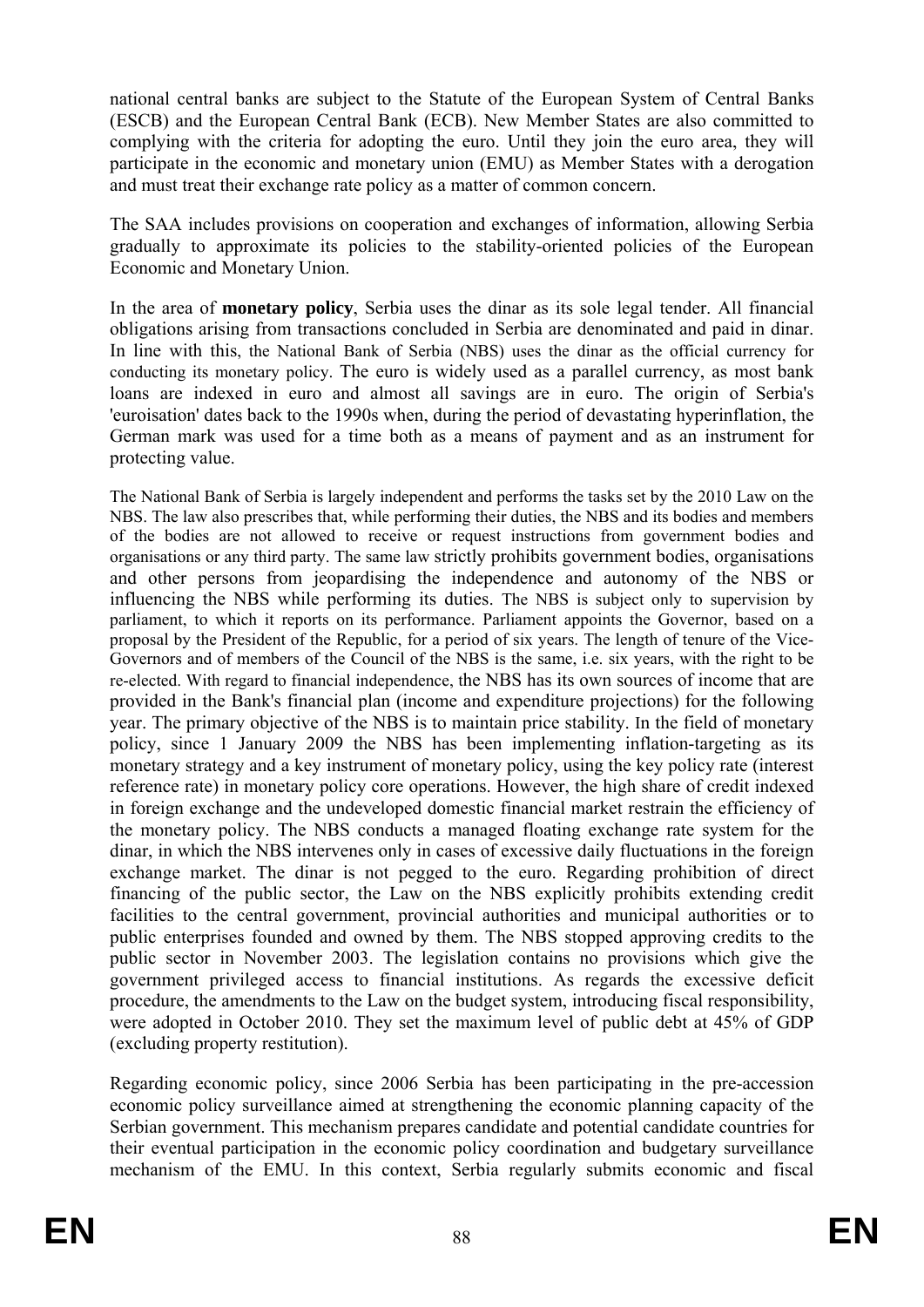programmes (EFP). The latest (2011) EFP, submitted in January 2011, covered the period 2011-2013 and provided an overview of expected future macroeconomic developments. Furthermore, Serbia has adopted the new development plan for the period 2011-2020 in compliance with the Europe 2020 Strategy (s*ee also Economic criteria*). Compared with the previous programme, some progress was made towards producing a solid document. The authorities need to strive to make further improvements in order to raise the public profile of its development plan, both at home and abroad.

# *Conclusion*

Alignment with the EU *acquis* is relatively well-advanced and Serbia's preparations for participation in the third stage of EMU as a Member State with a derogation should pose no major problems. Important aspects of the legislation related to central bank independence and prohibition of direct financing/privileged access of the public sector to financial institutions are already in place. However, particular attention will have to be paid to monetary stability, strengthening the NBS's own policy instruments and containing the parallel use of the euro in the economy, which limits the NBS's room for manoeuvre to conduct monetary policy. Implementation of economic policy also needs to be strengthened.

Overall, if it pursues its efforts, Serbia will be in a position to implement the EU *acquis* in the area of economic and monetary policy in the medium term.

# **3.18. Chapter 18: Statistics**

The EU *acquis* on statistics consists almost exclusively of legislation which is directly applicable in the Member States, such as European Parliament and Council regulations and Commission decisions or regulations. It also includes a range of methodology handbooks and manuals. International agreements and gentleman's agreements with the EU Statistical Office (Eurostat) provide a further basis for production of statistics.

The SAA establishes cooperation in the area of statistics with the aim of developing an efficient and sustainable statistical system in Serbia.

In the area of **statistical infrastructure**, the Serbian Statistical Office (SORS) is the main producer of official statistics and responsible for coordination of the Serbian statistical system. The SORS has 472 employees, of whom the Director, his Deputy and the Assistant Directors (top eight management positions) are appointed by the government. As part of the streamlining of public administration, the staff resources of the SORS decreased by approximately 10% in 2010 compared with 2009. This did not severely affect its functioning. However, in order to implement the tasks required for full compliance with the EU *acquis,*  there is a need to increase the number of qualified staff in the SORS over the next few years.

The Law on statistics was adopted in 2009 and is broadly aligned with international standards. Adoption of the law has considerably accelerated development of the statistical system. The law defines the basic principles of impartiality, reliability and professional independence. It also provides for creation of the Statistical Council which enables more direct involvement of end-users in defining the output from the official statistical system. The Council is an advisory body which primarily deals with strategic issues, such as the development strategy for official statistics or drafting a five-year programme and annual plans for statistical surveys, censuses, standards and methodologies. The draft programme for 2011-2015 has been prepared in line with the EU principles. It also encompasses the development strategy in place for official statistics (adopted in January 2009 for the period 2009-2012).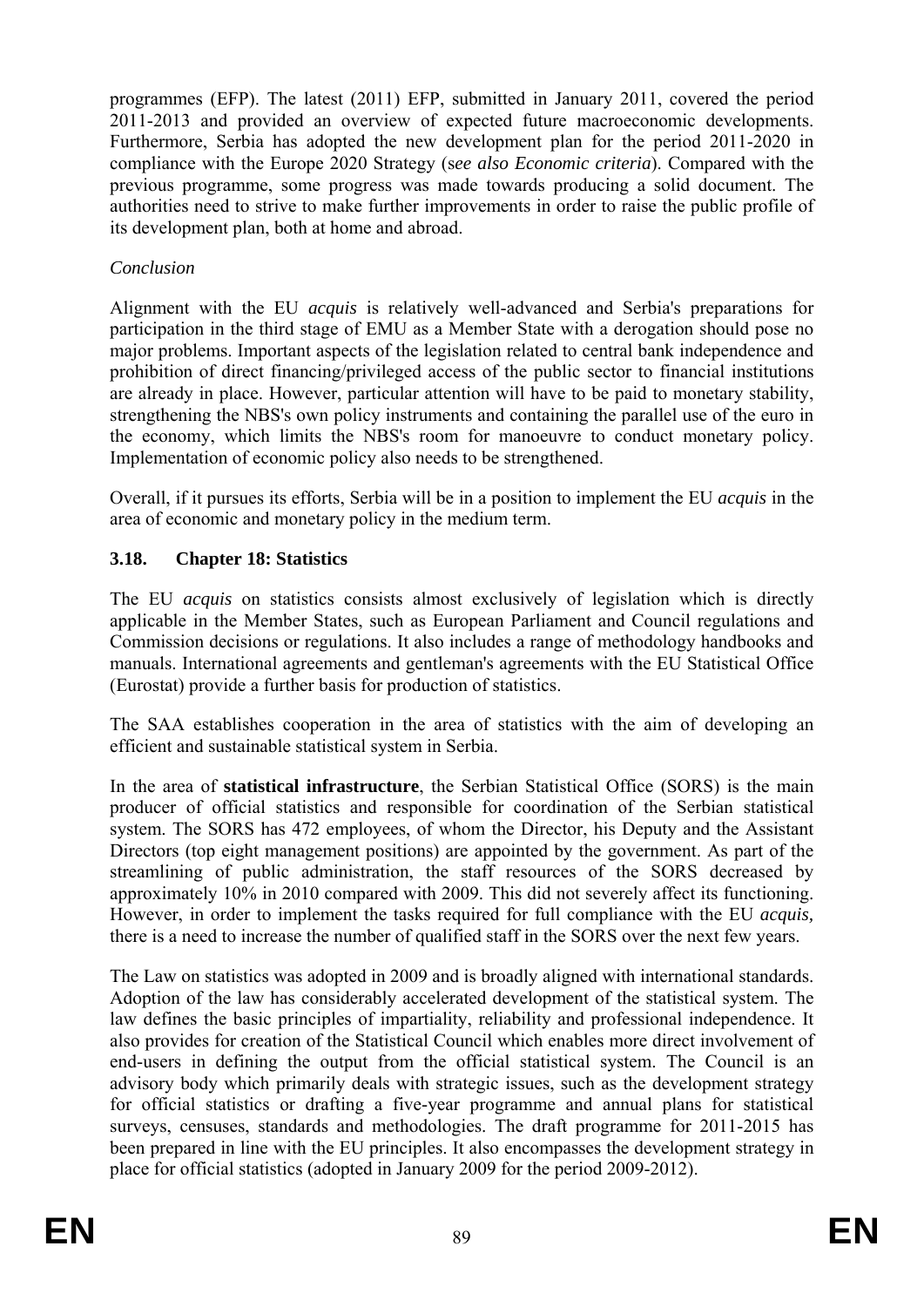The SORS signed a number of cooperation agreements with other Serbian bodies, notably the Ministry of Finance and the National Bank. It also signed a number of memoranda of understanding with various Serbian ministries and with the Serbian tax and customs administrations.

In the area of **classification and registers,** the 2010 classification of activities (CA 2010) is based on the European NACE Rev. 2 classification (Nomenclature of Economic Activities). Since 1 January 2011, CA 2010 has become the obligatory standard for all units in the statistical business register, legal entities and economic operators. Adoption of the new classification allowed harmonisation of other related economic classifications. The statistical business register was established in 2005 and is used as the frame for surveys in the field of business statistics. A regional statistical classification (NUTS) has been proposed by Serbia but has not been agreed by the European Commission. A revised proposal, in line with the EU *acquis*, is expected.

In the area of **sectoral statistics,** the population census was planned in April 2011 but, for budget reasons, was postponed to October 2011 In 2009, two pilot censuses were conducted, one on population, household and dwellings in April, the other on education of Roma people in November. Following postponement of the population census, the agriculture census, initially planned for October 2011, has also been delayed until November 2012. The quality of agricultural statistics has generally been of low quality o far, as they are based on estimates by municipal assessors. Agromonetary statistics are in an initial phase and currently being improved. Labour force surveys are carried out regularly twice a year – in April and October. A number of other surveys are conducted in the area of social statistics, such as on migration and asylum, earnings and labour costs, education and health, together with the household budget survey.

Concerning macroeconomic statistics, the SORS produces estimates of gross domestic product (GDP) and national accounts broadly in accordance with the European System of Accounts (ESA95). The results of the quarterly GDP estimates at constant prices have been published since 2005. Government finance statistics are produced by the Ministry of Finance and follow the International Monetary Fund manual on government finance statistics. The balance of payments, foreign direct investment and monetary and financial statistics are compiled by the National Bank. With regard to price statistics, the harmonised consumer price index still has to be developed. Foreign trade statistics have been harmonised with the standards and procedures applied in the EU and data are forwarded to the European Commission. Short-term statistics on energy and some transport statistics (on passenger mobility, road freight and rail transport) are not yet produced.

#### *Conclusion*

Production of statistics is at an advanced level. Progress has been made in most areas and the range of statistics is increasing, though challenges remain, especially in the areas of agricultural statistics. Additional human and financial resources will also need to be made available. The SORS is well-positioned to perform its role. Although certain progress has been made lately, coordination with other bodies within the administration needs to be strengthened.

Overall, if it continues its efforts, Serbia should be able, in the medium term, to align fully with the EU *acquis* in the area of statistics.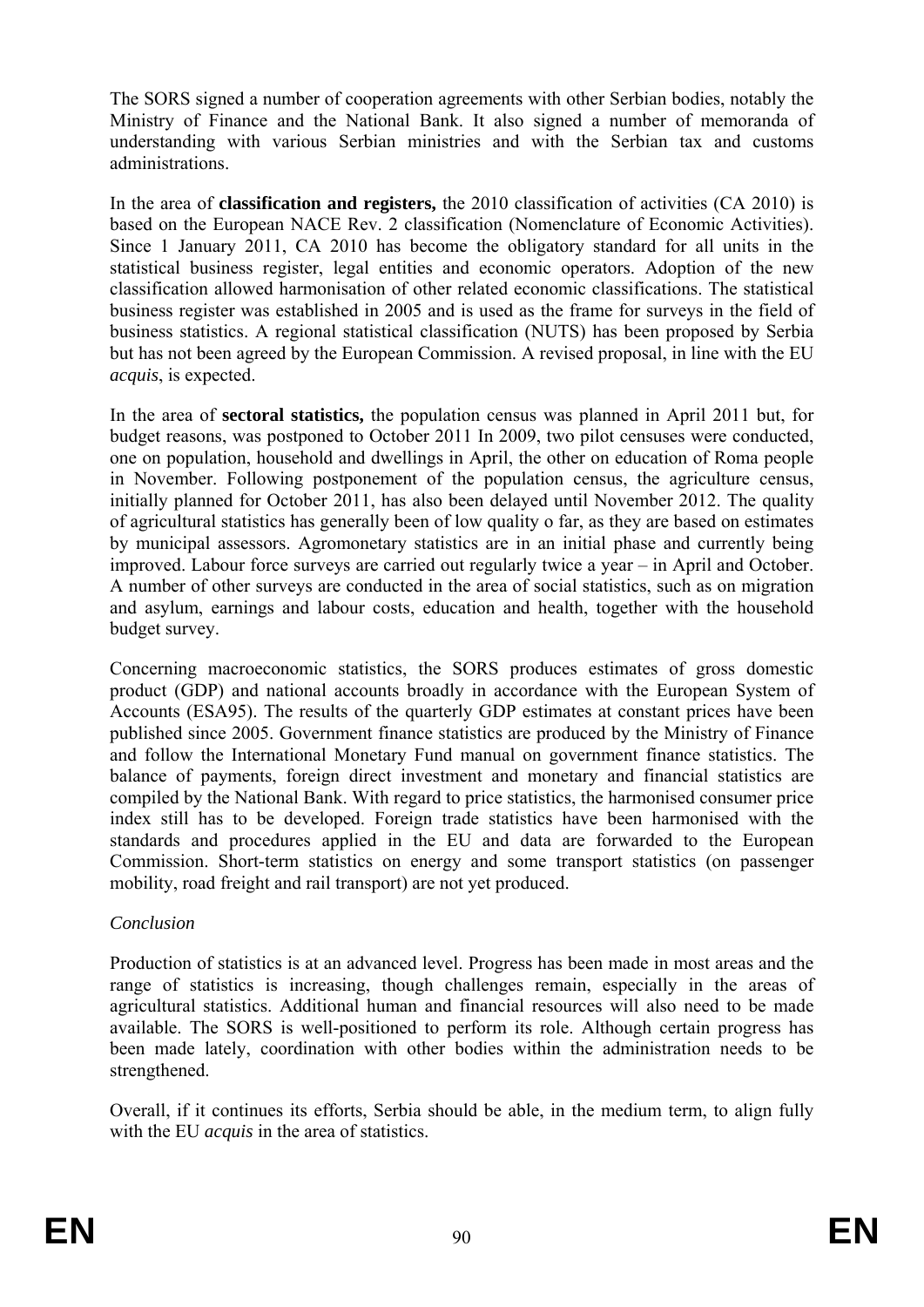# **3.19. Chapter 19: Social Policy and employment**

The EU *acquis* on social policy and employment includes minimum standards in the areas of labour law, equal opportunities, health and safety at work and anti-discrimination. Member States participate in EU processes in the area of employment policy, social inclusion and social protection. The social partners of Member States participate in social dialogue at European level. The European Social Fund is the main financial tool from which the EU supports implementation of its employment strategy and contributes to social inclusion efforts.

The SAA establishes cooperation in the area of social policy and employment aiming at supporting Serbia's alignment with the EU *acquis.*

As regards **labour law**, Serbian legislation  $-$  in particular the 2005 Labour Law (last amended in  $2009$  — covers several basic principles laid down by the EU labour law directives. The Labour Law applies to all employees and is implemented via a number of governmental and ministerial regulations and collective agreements. The law guarantees a minimum level of protection of basic rights of employees and regulates a number of conditions of work and pay such as the minimum working age, prohibition of discrimination, protection of employees, maximum working hours, daily rest periods, minimum annual leave, etc. It also recognises the right to information and consultation at national level and to protection in case of collective redundancies or transfer of an enterprise. However, a number of amendments and additional implementing instruments are still necessary in order to align fully with the EU *acquis*.

The Labour Department of the Ministry of Labour and Social Policy has 15 staff directly or indirectly involved in drafting labour legislation. .

The central piece of legislation in the area of **health and safety at work** is the 2005 Law on health and safety at work, which is partly in line with the EU *acquis*. A number of implementing regulations have been adopted, in the field of health and safety at work, covering areas such as personal protective equipment, manual handling of loads, work on construction sites, exposure to chemical substances and asbestos and risk assessment procedures. Furthermore, a number of Rulebooks adopted in the former Socialist Federal Republic of Yugoslavia, are still in force in certain industries. However, their co-existence with the new law raises concerns about the consistency of the applicable legislation and the compatibility of certain provisions with the EU *acquis*.

In 2009, the government adopted a Strategy on Health and Safety at Work for 2009-2012. Its general goal is to improve and preserve the health of the economically active population, by improving working conditions and preventing and minimising work-related injuries and occupational diseases. The number of injuries has been falling by 10 to 15% per year for the last few years. However, Serbia still needs to implement the EU *acquis* on compulsory insurance of all employees against work-related injuries and occupational and work-related diseases. There is no single system for registration of work-related injuries and no law, as required by the Law on health and safety at work, on employers' obligation to insure all employees against work-related injuries and occupational and work-related diseases. Currently employees' medical costs are paid by the general Health Insurance Fund to which all employees contribute. However, there is no separate fund for work-related injuries, and damage compensation has to go through normal court procedures which take a long time.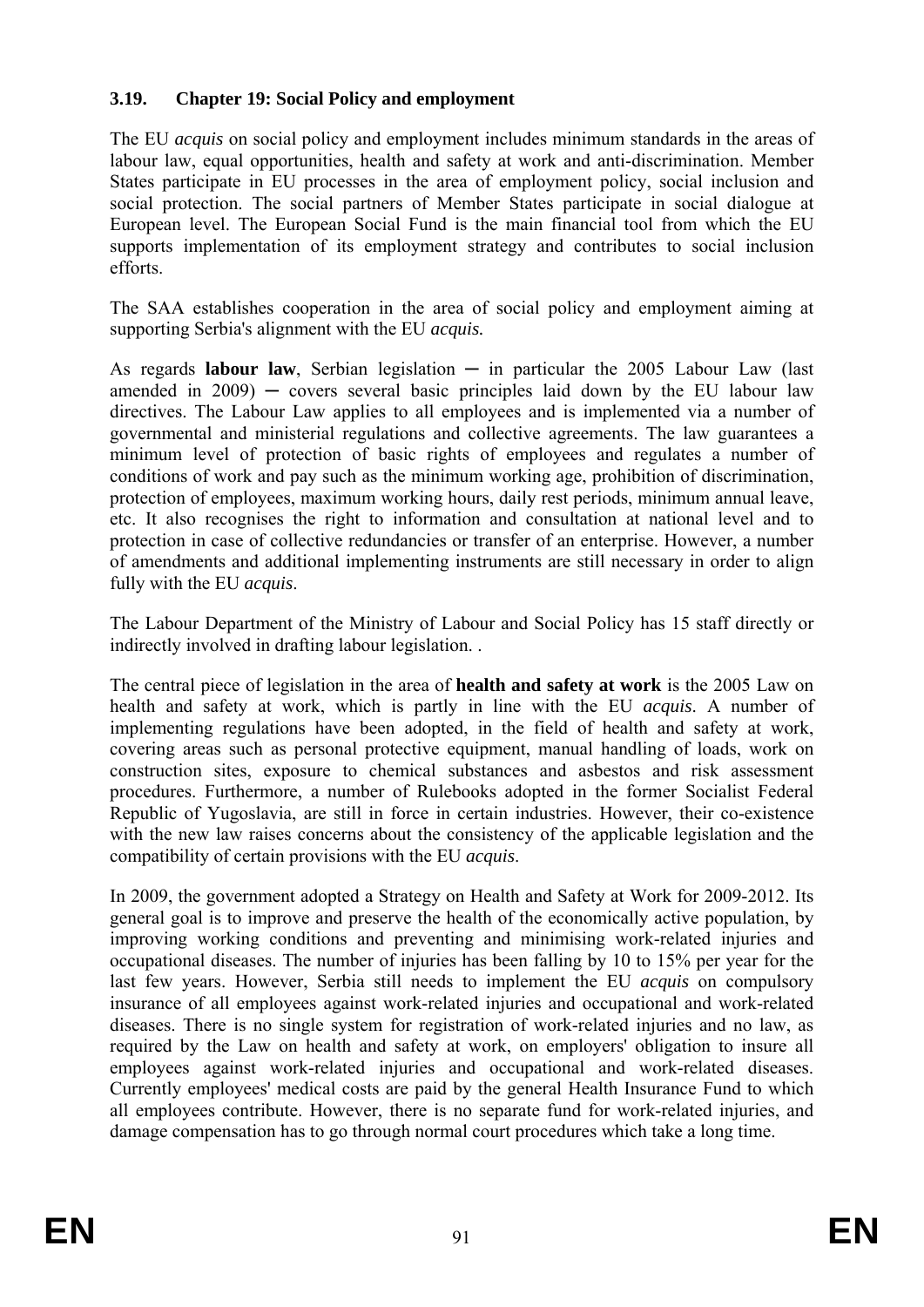In the Labour Department of the Ministry of Labour and Social Policy nine employees deal with occupational health and safety. The Labour Inspectorate, an administrative body of the same Ministry, monitors implementation of occupational health and safety laws and deals with labour relations. The number of staff at the Labour Inspectorate has been reduced since 2010 and is currently 283, of whom 261 are labour inspectors. Overall, the Labour Inspectorate has the adequate structure, powers and facilities to monitor enforcement of occupational health and safety laws. Nevertheless, there is room for improvement, notably in planning of the Inspectorate's activities, visits by inspectors to actual workplaces (instead of verifying documentation only) and the availability of information technology.

**Social dialogue** at tripartite level takes place within the Economic and Social Council. The Council was established in 2001 but did not obtain a legal basis for its work until 2004 with the adoption of the Law on the Economic and Social Council. It is an independent body which, at central level, consists of representatives of the government, associations of employers and trade unions. The Council considers a large range of issues, notably labour legislation, improvements in collective bargaining, the rights of employers and employees to organise themselves freely and employment, labour and social rights. The Council has established several working groups dealing with economic issues, legislation, negotiation and peaceful settlement of labour disputes and occupational health and safety. For several years, the general level of activity of the Council has been hampered by discussions on the representability of member organisations. This situation, which still persists, has also had a negative impact on the Council's ability to provide advice on legislation. Furthermore, local Economic and Social Councils have been established in only 18 municipalities and have carried out few activities.

Two trade unions are recognised as representative at national level: the Confederation of Autonomous Trade Unions of Serbia (CATUS) and the Trade Union Confederation "Nezavisnost" (TUC). Four more are registered, but not yet recognised. On the employers' side, criteria for being recognised as representative are set high and the only representative association is the Union of Employers of Serbia, which is only sporadically present at local level.

The 2008 General Collective Agreement expired in April 2011. Due to the economic crisis it had not been implemented and was replaced by a socio-economic agreement between the three parties in April 2011 following a number of protests in the public sector earlier in the year. This agreement commits all three signatories to respect rules aimed at maintaining macroeconomic stability while simultaneously providing for social cohesion.

A number of bilateral collective agreements have been signed in various sectors (most recently in the areas of construction, agriculture and water management). Collective agreements have also been signed in the public administration. However, in general, social dialogue at branch and company level remains underdeveloped. Moreover, in line with ILO recommendations, the duration of negotiated agreements need to be set autonomously by the signatories by mutual agreement.

Strikes are strictly regulated and the current legislation needs to be brought fully into line with ILO conventions and EU standards. Furthermore, Serbia has an Agency for peaceful resolution of labour disputes.

As regards **employment policy** and the labour market, the aftermath of the economic crisis is continuing to have a deep impact on unemployment. Unemployment is particularly high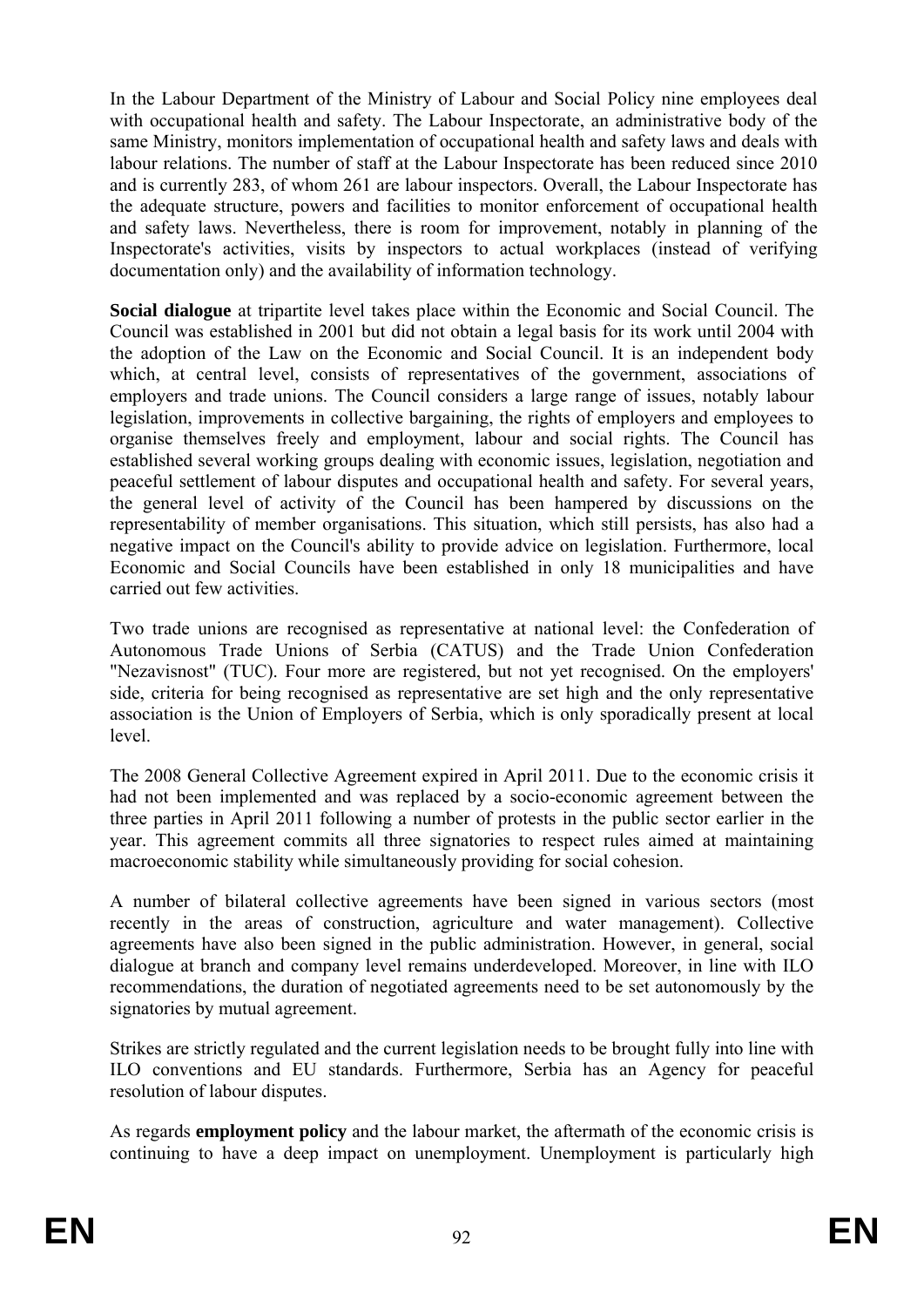among young people. It is also pronounced among women, has a long-term character and reflects substantial regional disparities in economic development. Low and declining labour market participation and low employment rates as well as a high level of informal employment, together with substantial skills mismatch and inadequacies of human capital development represent considerable challenges for the Serbian labour market as the economic restructuring continues.

Serbia has started developing employment strategies inspired by the EU objectives and guidelines. The National Employment Strategy for 2011-2020 was adopted in May 2011. Serbia is implementing a wide range of active labour market programmes (ALMPs) targeting the most vulnerable unemployed and is making special efforts to help jobless young people. In addition to macroeconomic measures and stimulus packages, the government reallocated funds from the budget to active labour market programmes in 2009 and maintained them at the same level in 2010 and 2011. Nevertheless, the budget spent on ALMP in 2010 was equivalent to only 0,1% of GDP and ALMPs address only a small share of the jobless and need to be better targeted.

Employment policy falls under the responsibility of the Ministry of Economic Affairs and Regional Development which has a specific department for employment with 16 civil servants. The Ministry is also responsible for supervising the work of the National Employment Service (NES), which has 1,953 employees. While the NES staff are generally competent, its capacity is curbed by its increased workload and limited new recruitment.

In terms of preparations for the **European Social Fund**, preparation of the competent authorities for the management of IPA component IV - human resources development - is under way. In this regard, the operating structures for managing and implementing the Operational Programmes have been established. The Ministry of Economic Affairs and Regional Development has been designated as the body responsible for the Operational Programme for component IV and the Assistant Minister for Employment has been appointed as Head of the Operating Structure.

Serbia has shown readiness to prepare for participation in the open method of coordination in the areas of **social protection and social inclusion**. A team for social inclusion attached to the Deputy Prime Minister for EU Integration and a working group for social inclusion have been established. Monitoring tools are being developed and in March 2011 the government adopted the first National Report on Social Inclusion and Poverty Reduction, covering the period 2008–2010. Preparations for developing statistics comparable to those used in EU policy coordination have started. Additional efforts are necessary to ensure social inclusion of vulnerable groups, such as Roma, disabled persons, young people, elderly persons and other socially and economically disadvantaged. As the framework of legal provisions concerning persons with disabilities is increasingly extensive, the focus of activities in this area should shift towards implementation, including the gathering of evidence for possible revisions of legislative and implementing acts. Presently, there is little evidence available regarding the effects of the Strategy for Improvement of the Position of Persons with Disabilities in Serbia 2007-2015.

In 2010, due to the economic crisis, the positive trend in poverty reduction seen in previous years was reversed and the poverty rate increased by 12% compared with 2008, when the Serbian household budget survey showed 7.9% of the population living beneath the absolute poverty line. The rural population remains more vulnerable to poverty than the urban population. Many of the employed people living below the poverty line work in the informal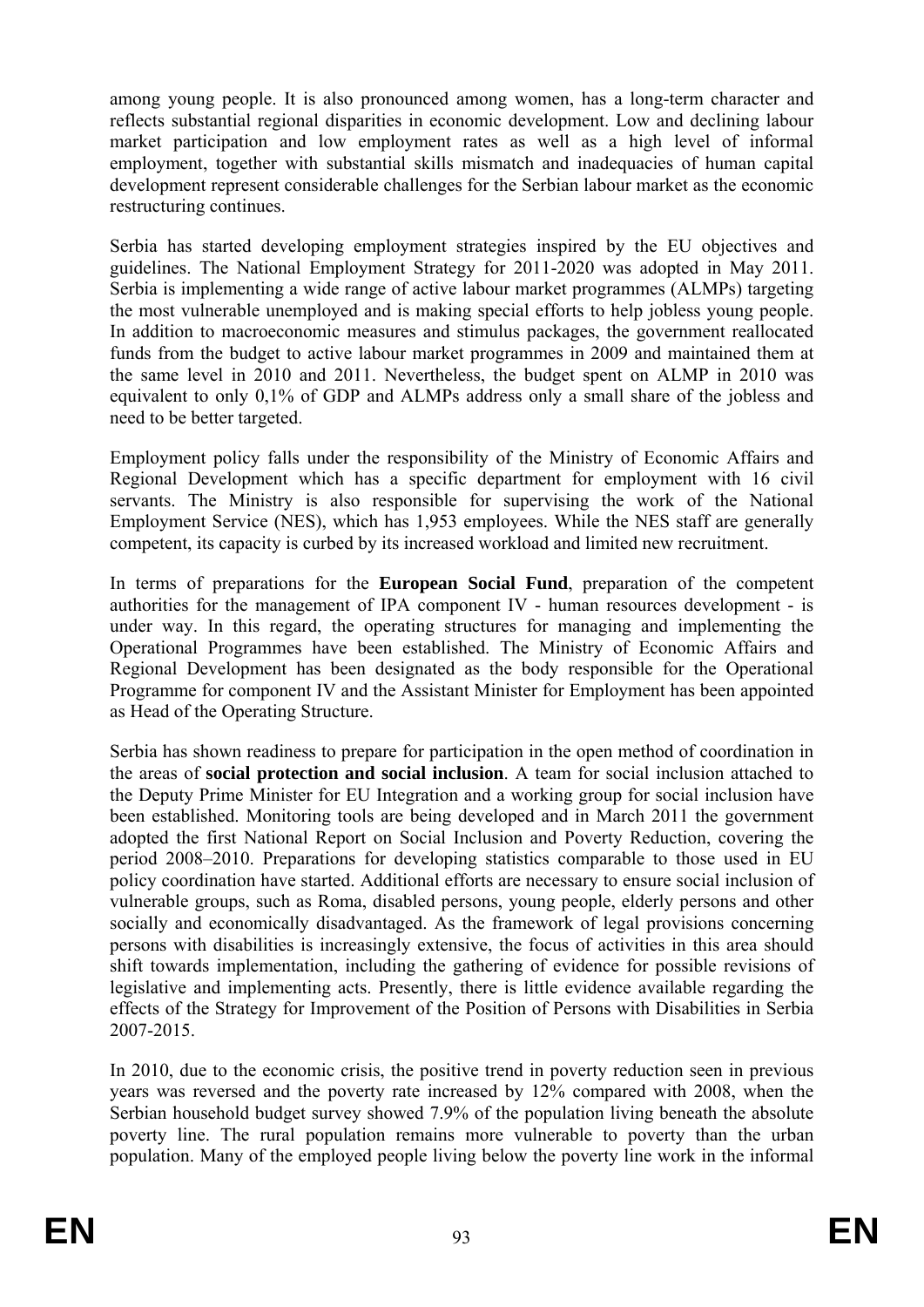economy. A new Social Welfare Law was adopted in April 2011, which increases allowances for the poorest segment of society.

Serbia has implemented a number of reforms in the field of **social protection**, notably of pensions. The Law on voluntary pension funds and pension plans was adopted in May 2011, and administration of the three pension funds has been merged. Serbia has adopted new legislation which gradually raises the minimum pensionable age to 58 years for both women and men. Normal pension age in Serbia 65 for men and 60 for women. Nevertheless, the pension system continues to show a high deficit, especially following the crisis. Many older people are exposed to poverty, including those not covered by the system. Further efforts are needed to increase employment, to increase the effective exit age from the labour market in general - and avoid unnecessary early retirements in particular - and to cover undeclared workers by the pension system.

A general **Anti-Discrimination** Law was adopted in March 2009. Certain aspects of the law remain to be aligned with the EU *acquis*, notably the scope of exceptions from the principle of equal treatment, which are wider than allowed under the EU *acquis*, the definition of indirect discrimination and the obligation to ensure reasonable accommodation for disabled employees. The Anti-Discrimination Law also established the Commissioner for the Protection of Equality as an independent State authority, who was elected by the Assembly of the Republic of Serbia in May 2010. The Commissioner acts upon complaints of discrimination and, with the consent of the person discriminated against, may even initiate a law suit. He also promotes and monitors equality, initiates adoption and amendment of regulations in the area of discrimination, recommends measures to public bodies aimed at ensuring equality, etc. If any violation of rights guaranteed by the Law is proven, the Commissioner may submit misdemeanour notices. The Commissioner submits an annual report to the National Assembly about the situation concerning protection of equality. In practice, those most exposed to discrimination are Roma, women, adults and children with disabilities and the lesbian, gay, bisexual, and transgender population.

Serbia is party to a number of international conventions on **equal opportunities**, including the UN Convention on the elimination of all forms of discrimination against women. Discrimination on grounds of gender in relation to employment is prohibited under Serbian legislation, mainly the Labour Law (2005), the Law on gender equality (2009) and the Anti-Discrimination Law (2009). These laws also contain provisions on gender equality, covering equal pay, access to employment and maternity protection, including maternity leave. Furthermore, Serbia has a number of bodies dealing with gender equality (the Gender Equality Committee in the Serbian parliament and the Council for Gender Equality with half of its members from the government) plus the Commissioner for Protection of Equality who is also authorised to fight against gender discrimination. However, on average, women are still paid lower salaries than men, including for the same job, their unemployment rate is higher (20.1% in April 2010, against 18.6% for men). In 2009 Serbia therefore adopted a Strategy for the enhancement of women's position and gender equality, along with an Action Plan to implement it over the period 2010-2015. In addition to dealing with improving the economic situation of women, the Action Plan aims to increase participation by women in decision-making, enhance gender equality in the education and health sectors and prevent violence against women. At present, although Serbia has both legislation and implementation bodies in place as regards both anti-discrimination and gender equality, effective implementation of the existing legislation and further strengthening of the administrative capacity remain major challenges. In particular, the independence of the bodies responsible for the implementation of the main international instruments should be strengthened*.*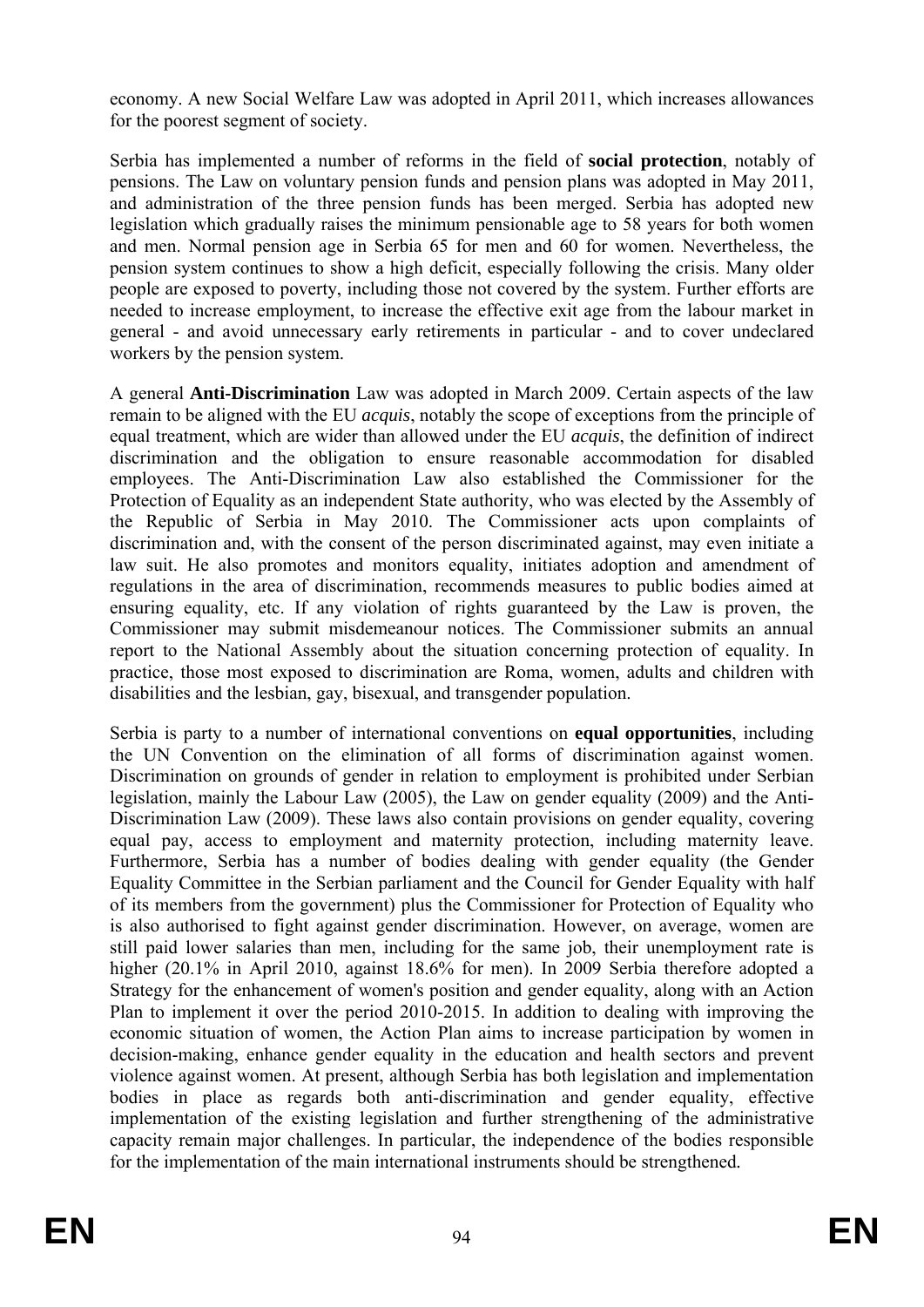## *Conclusions*

Serbia is in the process of aligning with the EU *acquis* in the areas of labour law, health and safety at work, anti-discrimination and equal opportunities. However, further steps are necessary in order to align completely and correctly with the EU *acquis* and ensure effective implementation and enforcement. There are serious medium-term challenges regarding employment, poverty and social inclusion. The informal economy continues to be large, social dialogue remains weak and measures to increase employment will need time to produce the expected effects. In general, building capacity for policymaking, implementation and monitoring is still a major challenge, also in the shorter term with a view to preparing for decentralised management of IPA component IV.

Overall, Serbia will have to make additional efforts to align with the EU *acquis* in the areas of social policy and employment and to implement it effectively in the medium term. It will also need to prepare itself further for participation in the cooperation processes developed at European level in the fields of employment, social inclusion and social protection.

# **3.20. Chapter 20: Enterprise and industrial policy**

The EU *acquis* under the enterprise and industrial policy chapter consists largely of policy principles and policy recommendations, which are reflected in communications, recommendations and Council conclusions. The EU's enterprise and industrial policy, including its small and medium-sized enterprises (SME) policy, seeks to promote the competitiveness of the economy. It is strongly driven by the Europe 2020 Strategy and by the 2008 Small Business Act for Europe. Enterprise and industrial policy instruments include financial support and regulatory measures. The *acquis* also includes sectoral policies, such as recommendations for more targeted policy analysis and for new initiatives and consultations at sectoral level.

The SAA establishes cooperation to promote modernisation and restructuring of industry and individual sectors, in particular tourism, and to develop and strengthen SMEs.

With regard to **enterprise and industrial policy principles**, Serbia is pursuing privatisation and restructuring of the formerly socially-owned and to some extent State-owned enterprises and, in parallel, is aiming to develop a thriving SME sector (*See Economic criteria*).

The main component of Serbian industry is manufacturing with a share of 15% of GDP in 2009. Manufacturing in Serbia is well diversified with numerous sub-sectors. Among them, food and beverages is the biggest single sub-sector with a share of 4.6% of GDP in 2009, with chemicals, rubber and plastics second on 2.7% of GDP and 15% of total exports.

A new industrial strategy was adopted in June 2011. It is largely aligned with EU policy principles. The strategic goal of Serbia is to form export-oriented and competitive industry.

The share of SMEs in employment, GDP and exports has increased in recent years. Serbia has taken the European Charter for Small Enterprises, and later the Small Business Act, as a reference framework for shaping its own SME policy, In October 2008 Serbia adopted the Strategy for development of competitive and innovative small and medium-sized enterprises for the period 2008-2013. This strategy is largely in line with the principles contained in the Small Business Act and focuses on five principles: promoting the spirit of enterprise, improving human resources, facilitating access to finance, improving the competitiveness of SMEs and improving the general business environment. The Ministry of Economic Affairs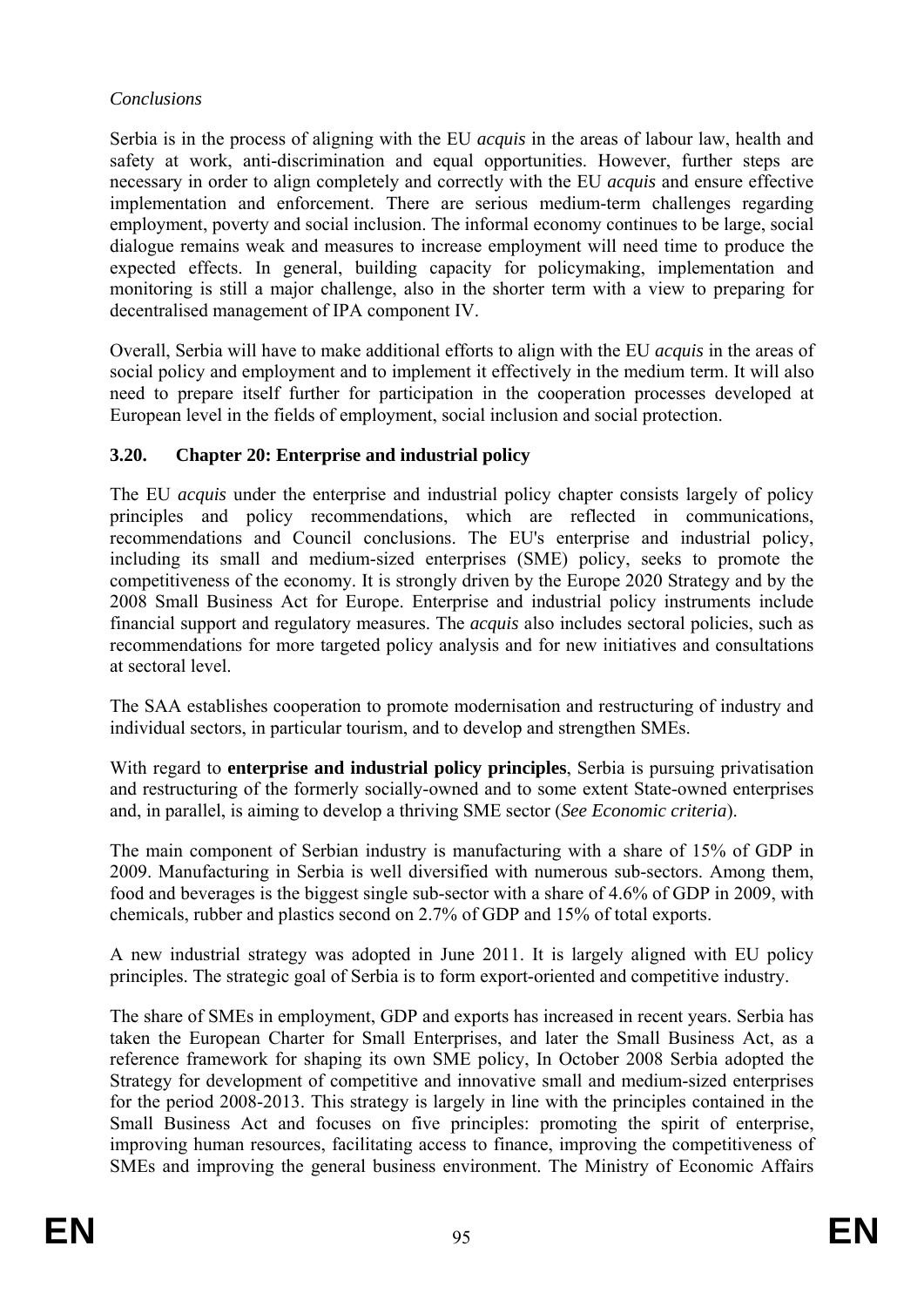and Regional Development and the National Agency for Regional Development are the main institutions involved in SME policy, but many others are included in implementation of the strategy, such as the Development Fund, the National Employment Service (NES) and the Serbia Investment and Export Promotion Agency (SIEPA). In addition, the government established the SME Council in 2006, a body in charge of coordination of formulation and enforcement of SME policy. Its members are drawn from various ministries and agencies and also from the most important institutions representing the interests of SMEs such as the Serbian Chamber of Commerce, the Serbian SME Association and the Union of Employers. Furthermore, a Business Council was founded in March 2010, bringing together representatives of SMEs from all over Serbia. Serbia uses a definition of SME which is not fully in line with the EU recommendation.

Serbia has started to develop an innovation policy. In addition to the Strategy for development of competitive and innovative small and medium-sized enterprises for 2008-2013, in 2010 the government adopted a Strategy for scientific and technological development. It is based on the concept of a national innovation system, which networks enterprises, universities, research and development institutes, financial institutions and the public research community. Organisational innovation in the services sector, which includes, for example, tourism, logistics and knowledge-intensive business services, is only marginally covered by this strategy. Private investment in research and development remains low, at around 0.2% of GDP according to unofficial estimates. Public investment is only 0.1% of GDP. Serbia has set itself an ambitious target of investing 1.5% of GDP in research and innovation by 2020.

As regards the European **enterprise and industrial policy instruments**, Serbia signed a Memorandum of Understanding allowing accession to the Entrepreneurship and Innovativeness Programme (EIP) under the Competitiveness and Innovation Framework Programme (CIP). Since the signature, Serbia has been successful in several calls (Play and Learn as Young European Entrepreneur, European Network of Female Entrepreneurship Ambassadors, among others) and participates actively in the Enterprise Europe Network, with several partnership agreeements signed and the organisation of several events.

Access to finance is a big obstacle to development of the private sector. On the one hand, the procedures for obtaining loans are long and the collateral requirements and interest rates are very high. On the other, access to finance for SMEs is constrained by demand-side weaknesses. The government plays an active role in stimulating SMEs' market development via credit and guarantee facilities. A first Business Angel network was created at the end of 2009. Although progress has been achieved, further efforts are needed to improve the design and impact of credit guarantee schemes.

Serbia will need to align its legislation with the Directive on combating late payment in commercial transactions. The issue of late payment to companies is not regulated by any specific piece of legislation but, instead, by general rules in several pieces of legislation, including the Law on contracts. During the economic crisis, this has recently led to substantial delays in payments between economic operators and resulted in chronic illiquidity that is hitting suppliers of various goods and services particularly hard.

Serbia has no specific **sectoral policies,** except on tourism for which a strategy was adopted in 2006, giving priority to commercialisation of a number of tourist products. Most of the remaining specific sectors are covered by the industrial strategy adopted in summer 2011. The following sectors have been identified by the Serbian authorities as having growth potential, especially for exports and in attracting foreign investors: food production, production of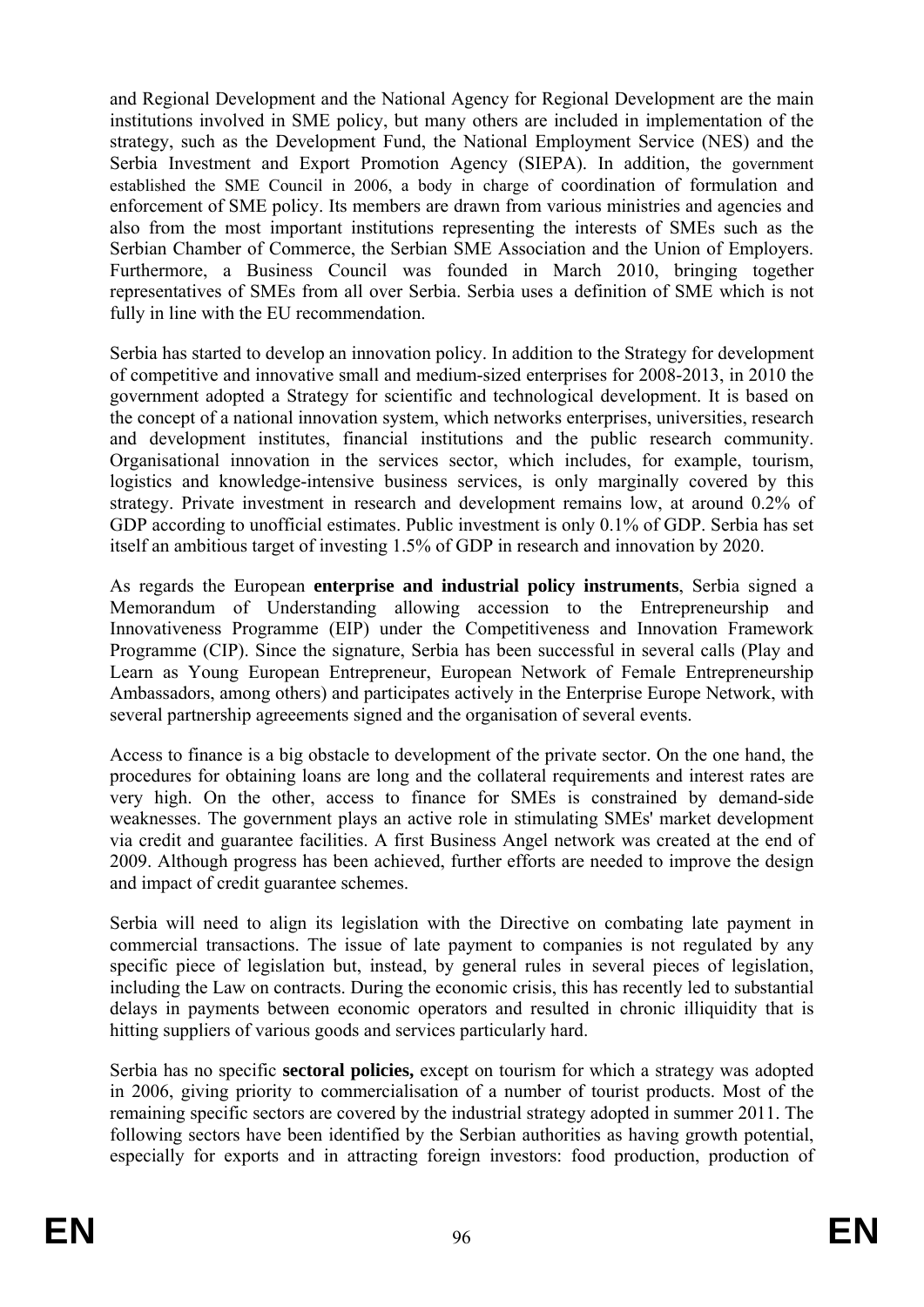transport equipment, information and communication technologies, metal production, and pharmaceutical industries.

# *Conclusion*

Serbia has developed key aspects of an industrial policy. Both the industrial strategy and the SME strategy are broadly in line with EU principles in this area. As part of its EU obligations, Serbia will need to align with the Directive on combating late payments, which will also benefit its SMEs.

Overall, Serbia should, in the medium term, have the capacity to comply with the requirements of the EU *acquis* in the area of enterprise and industrial policy provided it continues its efforts.

# **3.21. Chapter 21: Trans European Networks**

This chapter covers trans-European networks policy in the areas of transport and energy infrastructure, including the EU guidelines on the development of trans-European networks and the support measures for developing projects of common interest. The aim of establishing and developing trans-European networks and promoting proper interconnection and interoperability of national networks is to harness the full potential of the internal market and contribute to economic growth and job creation in the European Union.

The SAA opens up the support for development of multi-modal infrastructure in connection with the main trans-European networks.

As regards **transport networks** (TEN-T), Serbia activelytakes part in implementing and monitoring the multiannual plan for 2011-2015 within the South-East Europe Transport Observatory (SEETO) and in implementing the Memorandum of Understanding on the development of the South-East Europe Core Regional Transport Network.

The SEETO comprehensive transport network, a priority transport network was integrated into Serbia's Strategy for development of railway, road, waterway, airway and intermodal transport from 2009 to 2015. In 2010 a general masterplan was adopted covering infrastructure projects for all modes of transport up to 2027.

Implementation of an action plan for construction of corridor X is still at a relatively early stage, although work has been completed on some road sections, and is ongoing on others. Serbia needs to give greater priority to the currently underinvested railways to improve connections, which would considerably decrease travelling time between the main urban centres. Serbia has made considerable investments in the navigation infrastructure and ports along the River Danube and is improving the airports in Niš and Belgrade. In future more attention needs to be paid to development of the River Sava.

As regards trans-European **energy networks** (TEN-E), Serbia needs to strengthen the electricity network in order to be in a position to place on the market the surplus hydroelectricity expected following the construction of new hydroelectricity plants, in particular reversible plants. By virtue of its central location in South-East Europe, Serbia has large cross-border electricity flows across its borders. As its interconnections are usually congested, increasing the capacity for interconnectivity needs to be a priority. Serbia is currently constructing a new interconnection with the former Yugoslav Republic of Macedonia. On the Serbian side, section 1 of the line (substation NIS-Leskovac) is in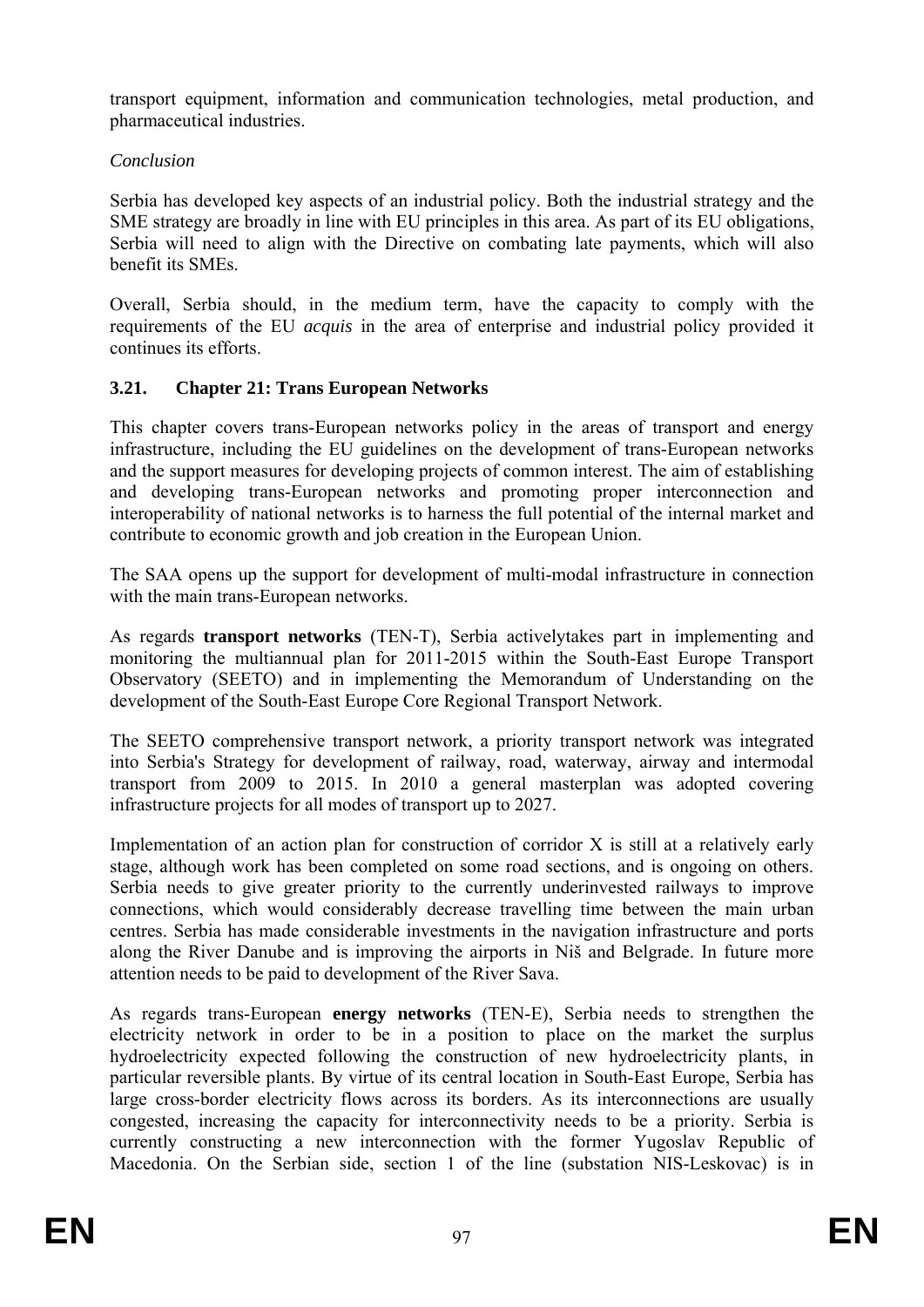operation. Construction of section 2 (substation Leskovac- Vranje border) was completed in 2011. Project documentation is being prepared for an interconnection project with Romania, connecting Pancevo (Serbia) to Resita (Romania).

Most of Serbia's natural gas (92%) is supplied by Russia, via Ukraine and Hungary, the only entry point into the Serbian gas network. The transportation system is also used for gas transit bound for Bosnia and Herzegovina. A feasibility study on the gas pipeline link to Bulgaria (Nis-Dimitrograd) is being prepared. Serbia is supporting implementation of the Gas Ring of South-East Europe, but it will require more tangible regional cooperation, including steps towards construction of gas transmission lines and interconnectors. The capacity of the Banatski Dvor underground natural gas storage facility is currently 5 million  $m<sup>3</sup>$  a day. Another storage facility is planned. Serbia needs to implement the regional priority projects in the gas sector and further develop the underground natural gas storage facilities.

Serbia's oil infrastructure is outdated. It forms part of the main Adriatic pipeline (JANAF) that has been operational since 1979. Serbia is supporting the planned pan-European oil pipeline.

# *Conclusion*

Serbia is centrally placed in South-East Europe and therefore has an important role to play in building the trans-European networks in the region. Progress on transport and energy infrastructure is also crucial for Serbia's economic development and security of energy supply. Serbia has made some progress, but major challenges remain in terms of interconnection of energy and transport networks.

Overall, Serbia will have to make additional efforts in the field of trans-European networks to align with the EU *acquis* and to implement it effectively in the medium term.

# **3.22. Chapter 22: Regional policy and coordination of structural instruments**

The EU *acquis* on regional policy and coordination of structural instruments consists mostly of general regulations and fund-specific regulations, which *per se* do not require transposition into national legislation. The current EU *acquis* establishing its cohesion policy is in force until the end of 2013. The cohesion policy regulations lay down the rules for drawing up, approving and implementing multiannual operational programmes which, under the shared management delivery system, are negotiated and agreed with the Commission. Implementation of cohesion policy is principally the responsibility of the Member States. In doing so, Member States must fully comply with the EU *acquis*, for example in the areas of multiannual budgeting, public procurement, competition, the environment, equality between men and women, non-discrimination and sustainable development, when selecting and implementing projects.

The SAA establishes measures to strengthen regional and local development cooperation, with the objective of contributing to economic development and reducing regional imbalances.

As regards the **legislative framework** which impacts regional policy, Serbia has introduced a degree of multiannual budgeting by adopting a law providing for three-year budget projections. In the area of State aid, the legislative framework has been largely put in place, but efforts are needed to implement an effective competition policy. In the area of public procurement and the environment, efforts remain to be made to align with the EU *acquis* and to implement it effectively.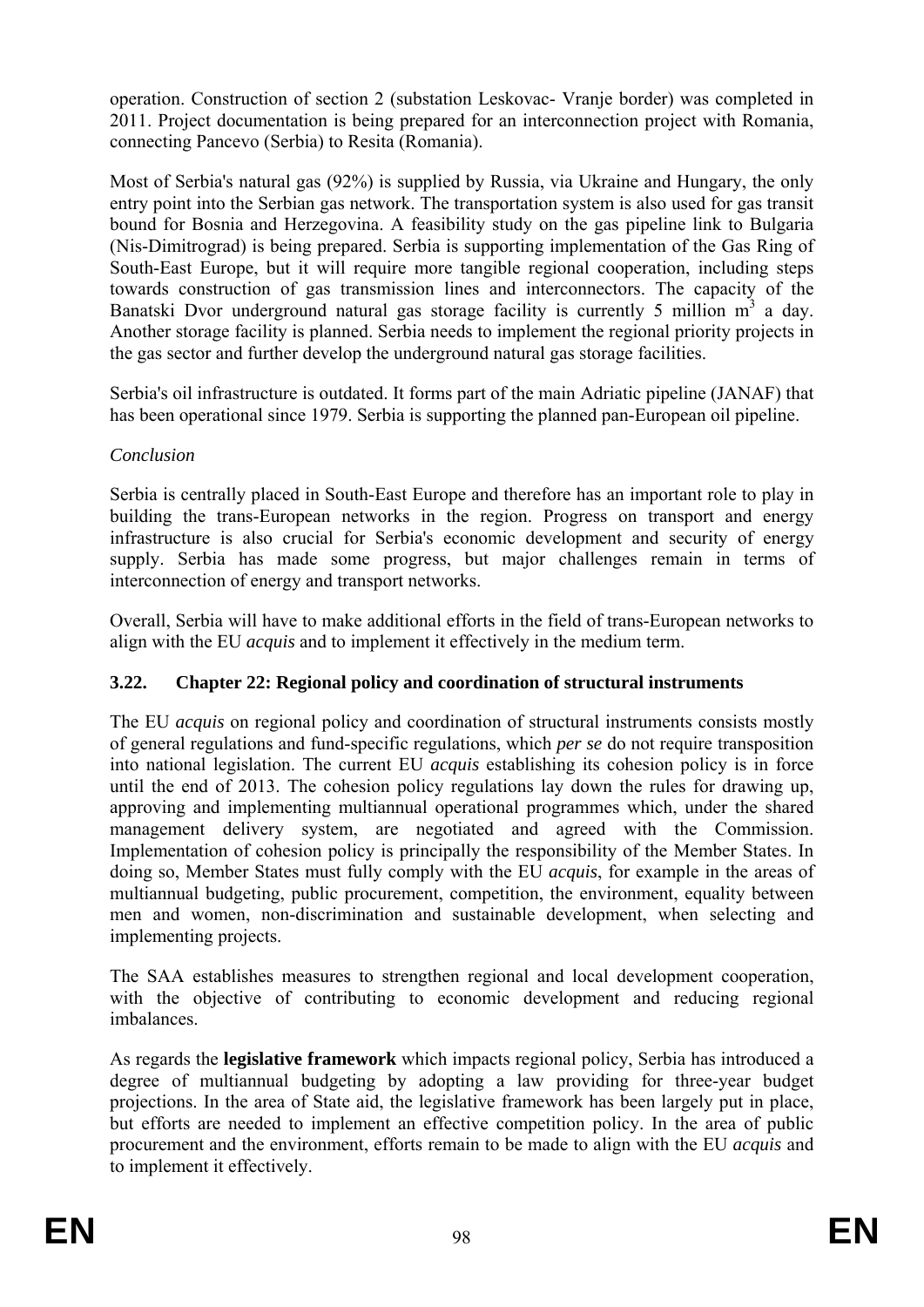Serbia has two levels of regional governance: central authorities plus local authorities, which are self-government units. Serbia also has an autonomous province. The architecture of the future NUTS regions will require special attention when considering future operational programmes.

With regard to the **institutional framework**, Serbia is currently preparing for implementation of IPA components III (regional development) and IV (human resources development), which, under the current IPA Regulation, would become available once Serbia is granted candidate country status. The main aim of IPA components III and IV is to prepare candidate countries for management of financial instruments under the Structural and Cohesion Funds following EU accession. A Strategic Coordinator has been appointed and the Heads of the Operating Structures have been designated. Yet, the operating structures and the way they will work remain to be specified in more detail and to be put in place in time.

The 2010 Law on regional development established a national system for implementing domestic, non-EU- funded, regional policy in Serbia. This Law does not apply to EU programmes. Under this law, regional policy in Serbia, covering both programming and implementation of projects, falls under the responsibility of the Ministry of Economic Affairs and Regional Development.

However, in the medium term maintaining two parallel systems, one for national policy and one for IPA components III and IV, is likely to be less effective, as the procedures set up for implementing the national policy could divert already limited national resources (not only staff but also co-financing capacity) away from IPA and ultimately slow down implementation of IPA and preparations for Structural and Cohesion Funds.

The **administrative capacity** to deal with the requirements of the EU cohesion policy needs to be built up. To manage this process, organisational development and training strategies need to be developed. In order to obtain the quality required in programming, implementation, sound financial management, control and monitoring mechanisms, adequate human resources will be needed. The Serbian administration still relies excessively on external consultants. Significant efforts need to be made to build up expertise within the national administration, at both central and local levels. In order to attract and retain qualified staff, adequate career planning and salary policies for civil servants involved in management of EU funds must be developed. The necessary financial resources need to be allocated.

With regard to **programming**, the government of Serbia has developed a number of strategy documents to promote and implement sectoral policies for regional development purposes. The draft Strategic Coherence Framework (a precursor of the National Strategic Reference Framework, NSRF) and the draft Operational Programmes for IPA components III and IV were submitted to the Commission. Further improvements remain to be made before they can be adopted. In the context of programming, timely preparation of a pipeline of high-quality and mature projects to implement IPA and cohesion policy is of the utmost importance. The capacity of potential beneficiaries to prepare and implement projects must be significantly strengthened.

Action under IPA components I and II has allowed the Serbian authorities to familiarise themselves with the basic requirements for **monitoring and evaluating** EU projects. However, proper national systems and mechanisms need to be put in place to evaluate and monitor the quality and impact of multiannual development programmes. For decision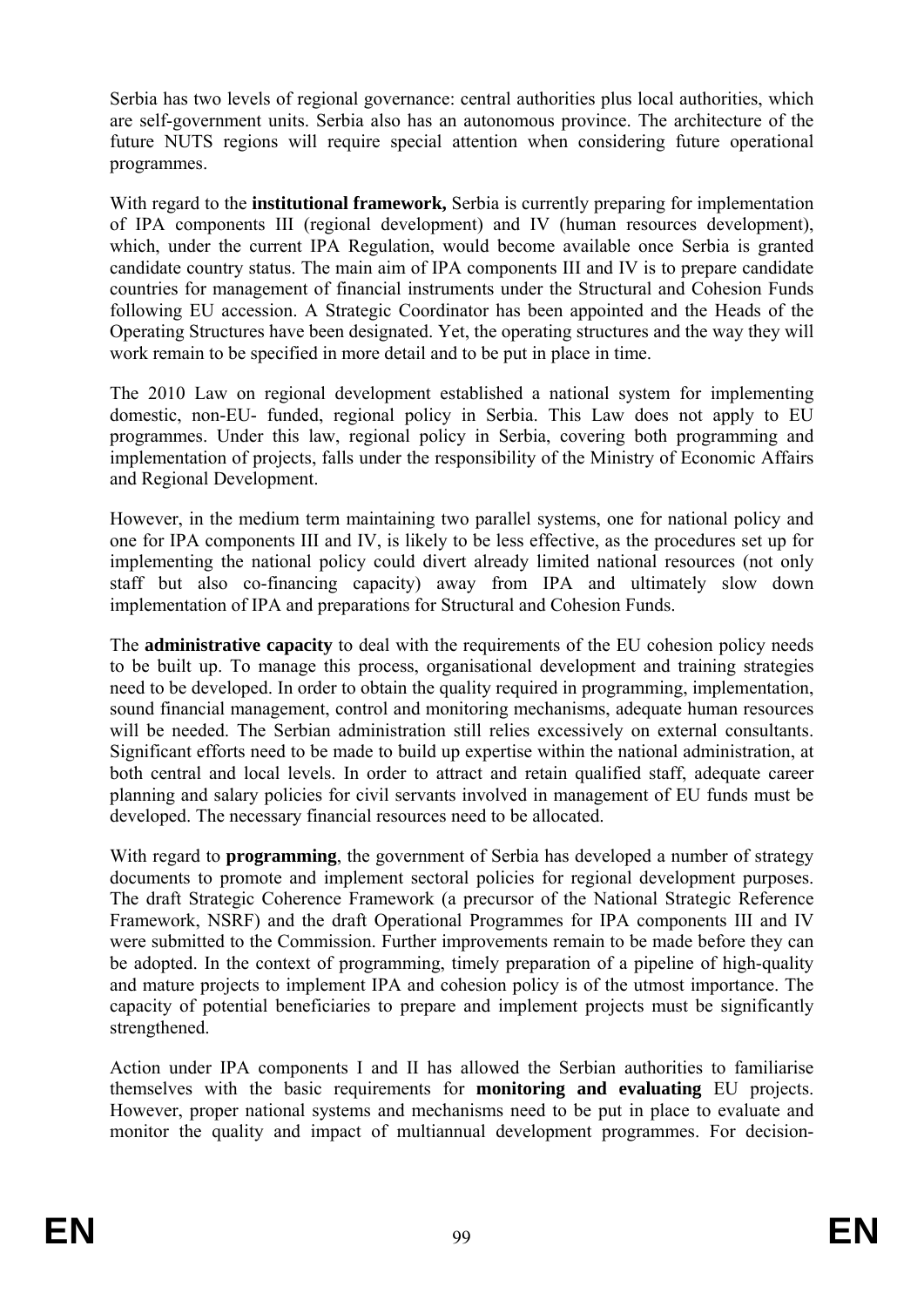making and reporting purposes, a management information system needs to be introduced for EU programmes.

With regard to **financial management and control**, the Ministry of Finance is the main body responsible. Within the context of IPA components III and IV, the National Authorising Officer, as the Head of the National Fund, would be responsible for sound financial management of EU funds once the country is accredited to manage IPA funds in a decentralised manner. This responsibility would be assumed by the State Secretary of the Ministry of Finance. The Central Finance and Contracts Unit (CFCU) within the Ministry of Finance should to be in charge of tendering and contracting, since the capacity developed in it can serve as basis for implementing future programmes under IAP components III and IV.

An Audit Authority for IPA funds was established in June 2011. Its full independence and staffing will need to be ensured before management of IPA funds can be transferred to the Serbian authorities.

#### *Conclusion*

Cohesion policy structures and procedures are at an early stage in Serbia. Further efforts are needed in order to build the administrative capacity necessary to allow successful participation in IPA components III and IV and EU cohesion policy. A positive start has been made with preparations for IPA components III and IV. However, additional efforts will be necessary to set up sound procedures, ensure competent and stable administrative structures and enhance the programming capacity to allow Serbia to implement programmes under IPA in the medium term and, further in the future, under the cohesion policy.

Overall, Serbia will have to make additional efforts to align with the EU *acquis* in the field of regional policy and to implement this policy effectively in the medium term.

#### **3.23. Chapter 23: Judiciary and fundamental rights** *(see also Political criteria)*

The aim of EU policies in the area of the judiciary and fundamental rights is to maintain and further develop the Union as an area of freedom, security and justice. The establishment of an independent and efficient judiciary is of paramount importance. Impartiality, integrity and high standards of adjudication by the courts are essential for safeguarding the rule of law. This requires a firm commitment to eliminating external influences over the judiciary and to providing for adequate financial resources and training. Legal guarantees for fair trial procedures must be in place. Likewise, Member States must fight corruption effectively, as it represents a threat to the stability of democratic institutions and the rule of law. A sound legal framework and reliable institutions are necessary in order to underpin a coherent policy of prevention and deterrence of corruption. Member States must ensure respect for fundamental rights and EU citizens' rights as guaranteed by the *acquis* and by the Charter of Fundamental Rights.

An ambitious reform of the **judiciary** in Serbia has already started in 2006 with the adoption of the Constitution and the National Reform Strategy. The objectives set out in the Strategy are: strengthening of independence, efficiency, accountability and transparency.

The principle of *independence* of the judiciary is ensured in the Constitution, including through the guarantee of permanent tenure of judges and deputy prosecutors, and further specified in the Laws on judges and on prosecutors. The establishment of the High Judicial Council and the State Prosecutorial Council has improved the self administration of the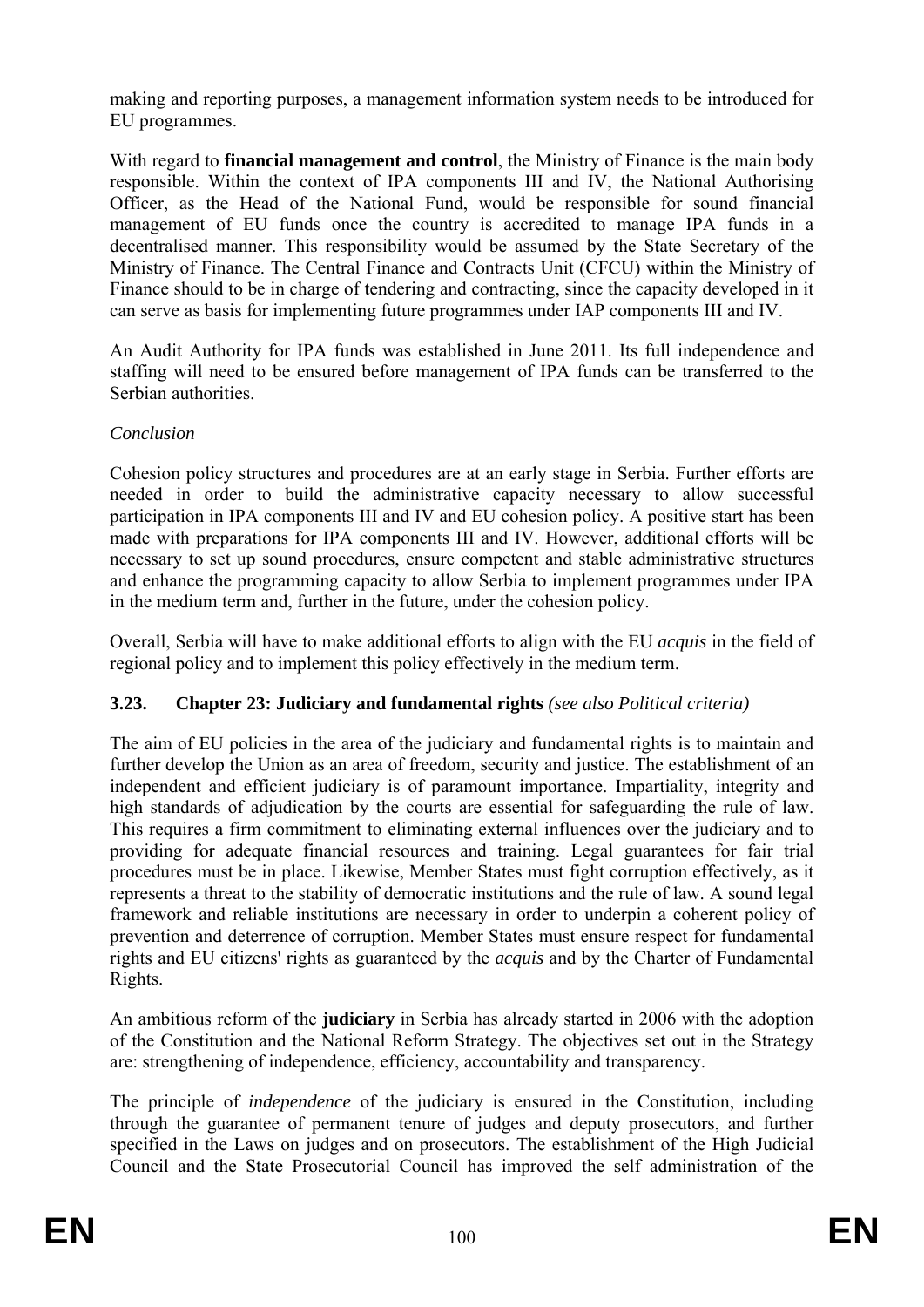judiciary. The Law on the Judicial Academy, adopted in December 2009, has reinforced a merit based approach to recruitments. As part of the judicial reform, a re-appointment procedure for judges and prosecutors was carried out in the second half of 2009. The reappointment exercise was affected by a number of shortcomings; in particular, the decisions were not based on a transparent application of objective criteria, candidates were not heard during the procedure and initially no written justifications were provided. These shortcomings are in the process of being addressed through a review of the process carried out in 2011, which still needs to be satisfactorily completed. However, Parliament, in line with the Constitution, still decides on the appointments and dismissals of the President of the Supreme Court, court presidents and public prosecutors, allowing for the possibility of undue political influence. Also, first time judges and deputy prosecutors are appointed in Parliament for a probationary period of three years. Legal clarifications would be needed in order to ensure that elected members of the High Judicial and State Prosecutorial Councils will be appointed by Parliament only in a declaratory manner.

*Impartiality* of the judiciary is generally ensured. Provisions on the random allocation of cases and on conflict of interest are in place. Impartiality is further strengthened though the ongoing introduction of an IT based case management system and a reduced number of courts. However, implementation of the random allocation of cases is confronted by practical difficulties in small courts with only few judges. Rules on conflicts of interest should be implemented more vigorously.

The High Judicial Council and the State Prosecutorial Council were established as the key bodies ensuring the *accountability* of the judiciary. A Code of ethics for judges was adopted in December 2010. Violation of provisions of the Code of ethics is a serious disciplinary offence for judges. The twin-track procedure for ordinary disciplinary offences (leading to disciplinary sanctions) and serious disciplinary offences (which can result in dismissal) can lead to inefficiency and, in certain cases, even impunity if the tier chosen is not successful. Judges and prosecutors enjoy functional immunity. They may not be held liable or be arrested for a criminal offence committed in the performance of their office, unless immunity is lifted by the parliament, in the case of judges with prior approval from the High Judicial Council. The President of the Supreme Court enjoys full immunity, which can only be lifted by the parliament. Since 2006, there have only been very few criminal proceedings against judges or prosecutors in which their immunity was lifted. This raises concerns over the efficiency of the control mechanisms, as allegations of corruption in the judiciary persist.

In order to improve the *efficiency* of the judicial system, new Civil and Criminal Procedure Codes were adopted in September 2011. A new court network was established as of January 2010. The new network reduced the number of courts and improved the division of labour between the different courts. However, in the first year of its operation, the backlog continued to grow by some 200,000 cases, reaching around 1.7 million cases at the end of 2010 and some 1.9 million cases on 30 June 2011. This was partly due to the transition phase. The effects of the reduction in the number of courts was weakened as the courts to be closed were transformed into court units of the remaining courts, thus creating inefficiencies and giving rise to security concerns, in particular involving travelling by judges and the necessary transfer of files. Certain inequalities in workload between different courts persist.

In relation to **anti-corruption policy**, Serbia has established the relevant legal and institutional framework. A National Anti-Corruption Strategy and the respective Action Plan were adopted in 2005. Serbia ratified the Council of Europe Criminal Law Conventions on Corruption and its additional protocol in 2002 and 2008 respectively and the Civil Law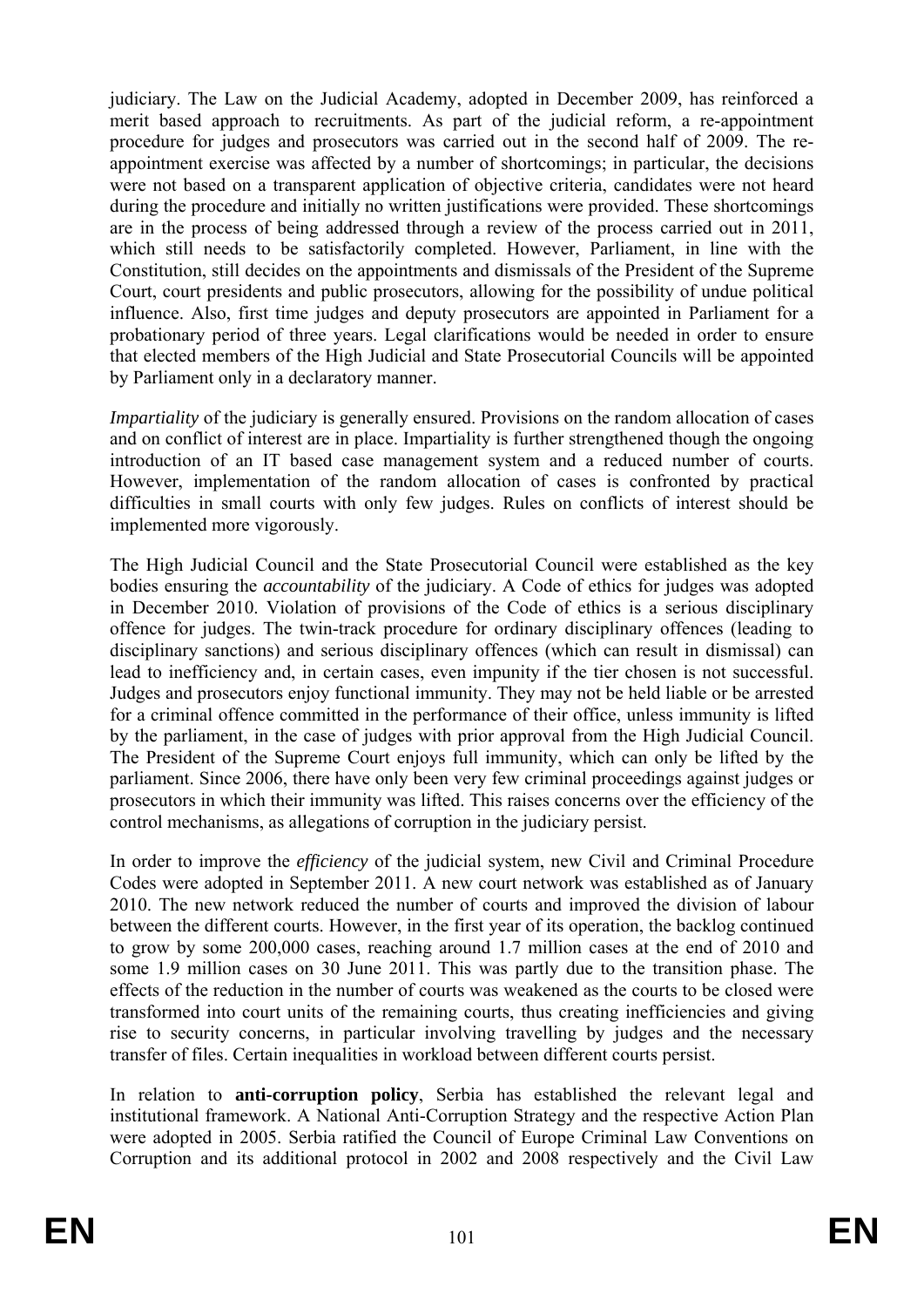Conventions on Corruption in 2008. In 2003, Serbia became a member of GRECO, the Group of States against Corruption. Serbia ratified the United Nations Convention Against Corruption in 2005. However, Serbia has not signed the OECD Conventions on Combating Bribery of Foreign Public Officials in International Business Transactions and on Bribery in International Business Transactions.

The Law on the Anti-Corruption Agency was adopted in 2008. The Anti-Corruption Agency was established as the central anti-corruption institution and began operation in January 2010. It was allocated adequate premises in September 2011. The Agency is mainly responsible for prevention and awareness-raising with regard to corruption, verification of declarations of assets, monitoring of political party financing and the resolution of conflicts of interest for those holding state functions. A new Law on financing of political activities was adopted in June 2011, ensuring a more transparent funding of political parties and providing the Anti-Corruption Agency with broader powers in this area.

Special departments within the police and public prosecutor's office were established for corruption offences. In 2010, the powers for dealing with high level corruption (over  $\epsilon$  2 million) and for corruption offences committed by certain state officials were transferred to the special prosecutor for organised crime and the special departments for organised crime in the Higher and the Appellate Court in Belgrade. In May 2011, the Minister of Justice was appointed national coordinator for the fight against corruption.

However, implementation and tangible results are lagging behind. Corruption continues to affect many areas, notably public procurement, privatisation procedures and public expenditure, as well as the health and education sectors. The National Anti-Corruption Strategy and the respective Action Plan are outdated and have only partially been implemented. The authorities have launched the process of updating both documents. Further efforts are needed in order to establish a track record of pro-active prosecutions and final convictions, in particular in high-level cases resulting in major damage to state funds. Protection of whistleblowers needs to be strengthened.

The competencies of the Anti-Corruption Agency regarding the monitoring of asset declarations are limited. The Agency also needs additional resources to be able to carry out its task as the main supervisory authority in the fight against corruption.

Serbia has a well advanced legal and institutional framework for the protection of **fundamental rights**. However, further efforts are needed for the existing legislation to be fully implemented.

The *death penalty* has been abolished in Serbia.

The framework for the prevention of *torture and ill-treatment* is in place. A decision has been taken to establish a national prevention mechanism for the prevention of torture, but the service is not yet operational. Poor conditions in detention facilities are a matter of concern.

The *prison system* faces serious problems due to overcrowding. Serbia has only begun to tackle this problem, including through the construction of new prison facilities. Further efforts are needed in order to improve living conditions, healthcare and adequate treatment programmes for prisoners and to extend the use of alternative penalties.

*Access to justice* is guaranteed by the Constitution. However, the length of court proceedings and the lack of an effective system of free legal aid are matters of concern.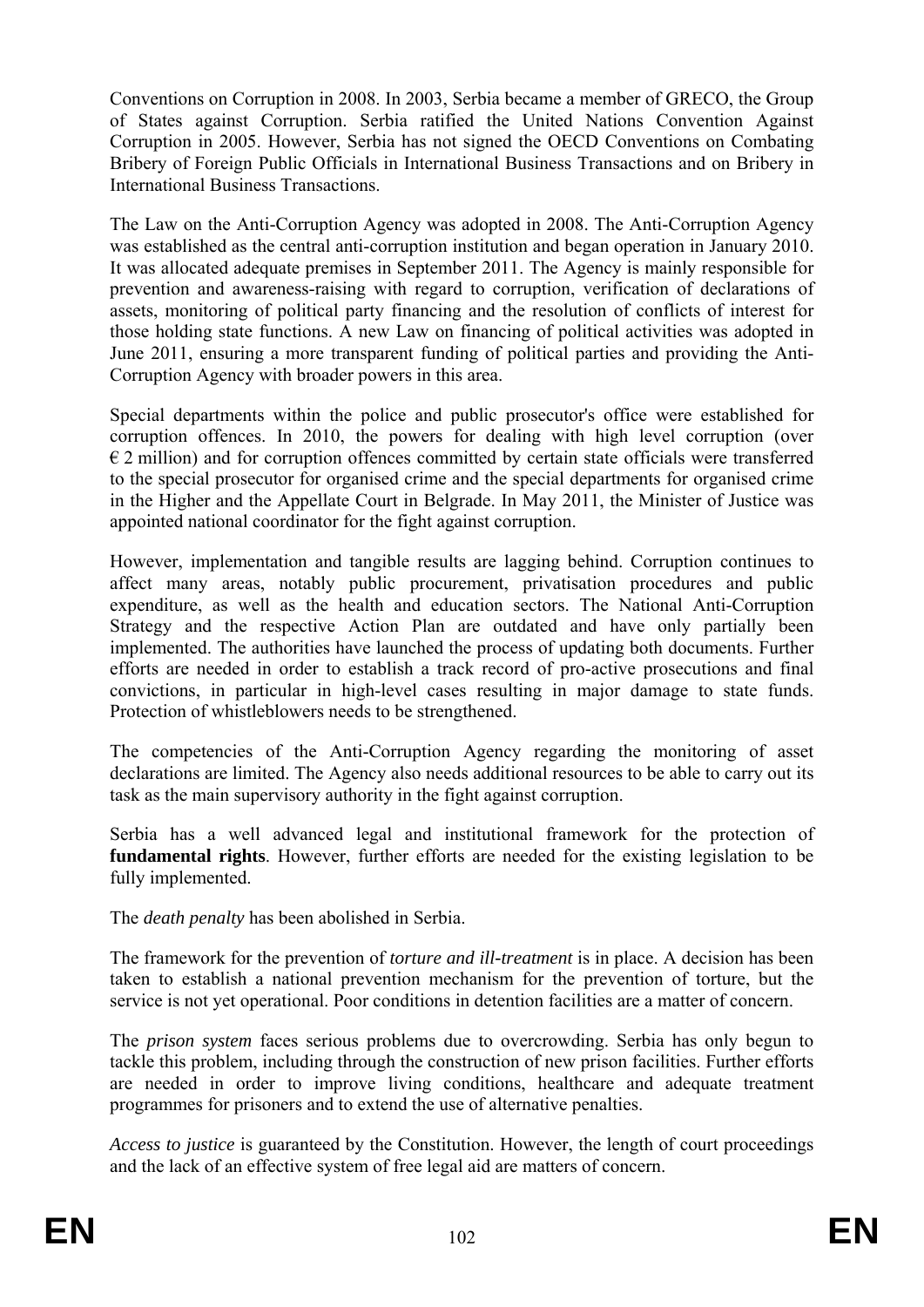*Freedom of expression* is guaranteed by the Constitution and further regulated by the Law on Public Information, which was amended in 2009. A comprehensive strategy for the development of the media sector was adopted in September 2011 and now needs to be implemented. The media landscape is highly diverse and pluralistic. However, violence and threats against journalists are a cause of concern. The lack of economic sustainability and financial strength of media outlets and the dominance of a few key players in the advertising market are matters for concern. Independence of the Republican Broadcasting Council and its supervisory activities need to be strengthened.

*Freedom of assembly and association* is guaranteed by the Constitution and generally respected. The Government financially supports the work of civil society through a range of projects. An office for cooperation with civil society has been set up. However, amendments are needed to the Law on public assembly in order to reduce the requirements for registration of assemblies, reduce restrictions on the areas where assemblies can be held, limit the liabilities of organisers and ensuring protection also for foreigners.

Civil society organisations are well developed and play an important role in the social, economic and political life of Serbia. However, cooperation between state bodies and civil society organisations needs to be improved. Threats, verbal abuse and even physical attacks against NGO activists dealing with war crimes and other sensitive topics need to be addressed.

*Freedom of thought, conscience and religion* is guaranteed by the Constitution and laws, and is respected in practice. However, there is insufficient transparency and consistency in the registration process for smaller religious groups.

Concerning *women's rights and gender equality,* Serbia is party to the UN Convention on the Political Rights of Women and the Convention Concerning Equal Remuneration of Men and Women for Work of Equal Value. The legislative framework is in place. However, further efforts are needed in order to fully ensure its implementation.

The Constitution explicitly recognises *children's rights*. The legislative framework has been largely aligned with international human rights standards. Several relevant institutions have been established to promote and monitor children's rights. However, the insufficient level of coordination of relevant institutions and bodies included in the system for children's protection is a matter of concern. Further enhancement of the protection mechanism is needed.

The legislative framework for the protection of *socially vulnerable and/or persons with disabilities* is broadly in place and the rights of persons with disabilities are explicitly protected by the Constitution. However, full implementation of the legislative framework remains to be ensured. The high institutionalisation rate of persons with mental health problems and elderly people needs to be addressed.

As regards *anti-discrimination policies*, the Constitution as well as several pieces of legislation prohibit discrimination. However, the mechanisms for prevention, monitoring and protection of discrimination cases are not sufficiently developed and should be improved. Discrimination is most prevalent against Roma, women, persons and children with disabilities and the LGBT population.

As regards *labour and trade union rights*, freedom to join trade unions and any other form of association as well as the right to strike are guaranteed by the Constitution and further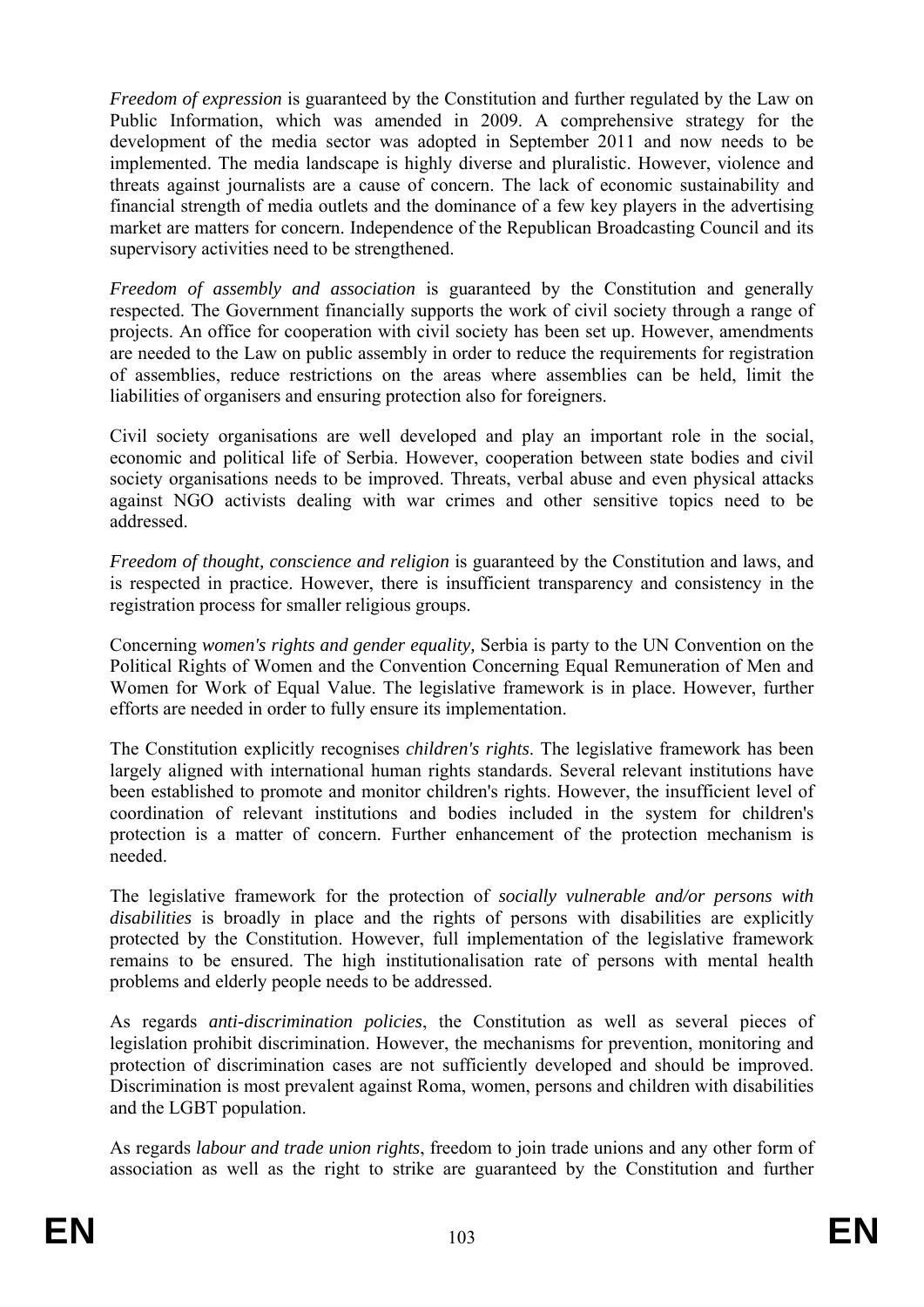regulated by the Labour Law. However, social dialogue has been limited and needs to be further improved. The Law on strike needs to be revised.

*Property rights* are protected by the Constitution. With the adoption of the Laws on restitution and on public property in September 2011, the legal framework was completed. The Law on restitution, once implemented, will clarify the so far unclear and fragmented manner in which restitution of property nationalised under the communist regime has been dealt with. However, implementation of both laws still faces important challenges. Restitution needs to be carried out in a fair and transparent manner. The transfer of state property to provincial and municipal level faces risks of corruption and fraud, as a reliable overview of state owned properties is missing.

*Respect for and protection of minorities and cultural rights* are guaranteed by the Serbian legal and institutional framework. Serbia ratified the framework convention for the protection of national minorities and the European Charter on Regional and Minority Languages. The Law on National Councils of National Minorities was adopted in August 2009. In line with the Law on National Councils of National Minorities, the first direct elections for the National Minority Councils were organised in 2010. Nineteen national minorities elected their respective councils. All national minority councils have been constituted and started operation, except the Bosniak Council. While some irregularities were reported during the elections of the national minority councils, they did not significantly affect the overall results. The inter-ethnic situation is good overall, and the number and intensity of ethnically-based incidents has decreased in recent years.

However, the Republican Council for National Minorities, which is responsible for coordinating cooperation between minority national councils and state bodies, is not operational. The national minority councils are highly politicised and their effective functioning still needs to be strengthened. There is no effective control of their funding and expenditure. Regarding the Sandjak area, the situation has been tense and escalated further over the issue of the constitution of the Bosniak national minority council. Following the June 2010 elections, the constitution of the Council is still affected by a number of open issues. Repeat elections were announced, but no final date was set. Roma remain one of the most marginalised groups. Despite certain improvements, such as teaching assistants and female health mediators, Roma face poor living conditions and difficulties in exercising their social, political and economic rights.

The legal and institutional framework for the *protection of personal data* is broadly in place. Serbia has ratified the Council of Europe Convention for the Protection of Individuals with regard to Automatic Processing of Personal Data in 2005 and the additional protocol in 2008. The Strategy on personal data protection was adopted in 2010 along with several rulebooks and regulations concerning collection, storage and protection of data. The Law on Protection of Personal Data entered into force in January 2009 and implementing legislation was adopted. The Commissioner for Free Access to Information of Public Importance and Personal Data Protection is the competent supervisory authority. Infringements of the legal framework can result in both misdemeanour and criminal liability. However, several provisions of the Law on Protection of Personal Data are not fully in line with EU standards. An action plan implementing the strategy has yet to be adopted. The office of the Commissioner, who is also responsible for ensuring access to information, lacks financial and human resources. This raises concerns with regard to his ability to adequately perform his supervisory tasks in both areas. Further efforts are needed in order to ensure the collection and processing of personal data in line with the legal provisions.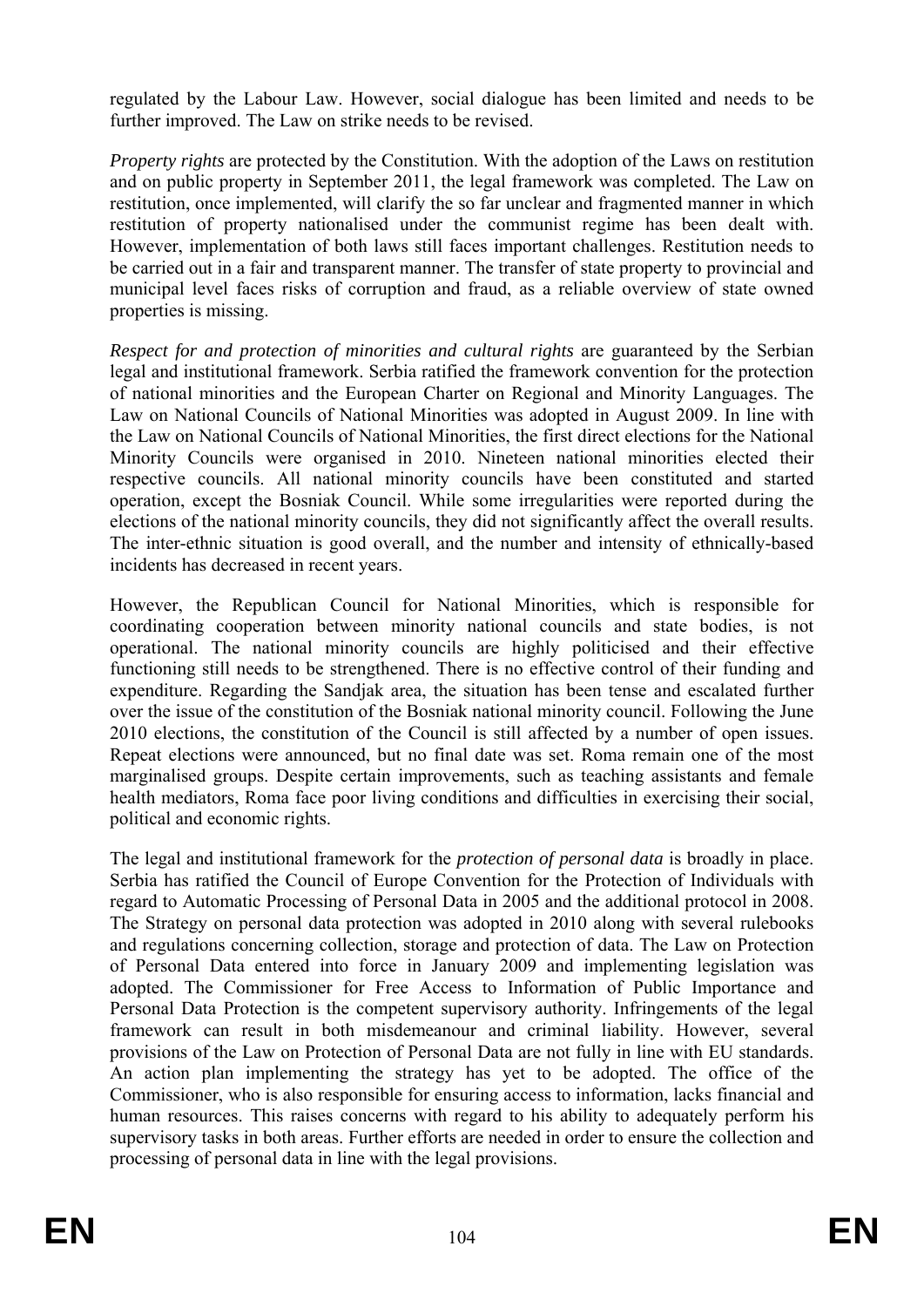To ensure **EU citizens' rights** *to vote and stand as a candidate in municipal and European Parliament elections*, Serbia will need to harmonise the provisions of the Constitution, laws and other regulations, which regulate the exercise of the right to vote, with the acquis and especially with Council Directives 94/80/EC and 93/109/EC. As regards *residence rights* for EU citizens, the Serbian system of temporary residence permits is not in line with the acquis and will need to be amended. In order to comply with the acquis, Serbia will have to implement the Decision on *diplomatic and consular protection* for EU citizens and the Decision on the establishment of an emergency travel document.

#### *Conclusion*

Serbia will have to make continuing efforts to fully align with the *acquis* in this chapter. It has made good progress in its ambitious reform of the judiciary, but further efforts are needed in order to fully ensure independence, impartiality, accountability and efficiency. The legal and institutional framework to fight corruption has been established, but implementation of anticorruption policies has to lead to tangible results, in particular final convictions in criminal cases. Provisions for the protection of fundamental rights are in place, but need to be fully implemented.

Overall, Serbia needs to undertake considerable and sustained efforts to align with the EU acquis in the medium term.

#### **3.24. Chapter 24: Justice, freedom and security**

EU policies aim to maintain and further develop the Union as an area of freedom, security and justice. On issues such as migration, asylum, border control, visas, judicial cooperation in criminal and civil matters, police cooperation, the fight against organised crime and terrorism, cooperation in the field of drugs and customs cooperation, Member States need to be properly equipped in order to implement the growing framework of common rules adequately. Above all, this requires strong and well-integrated capacity within the law enforcement agencies and other relevant bodies to attain the necessary standards. A professional, reliable and efficient police organisation is of paramount importance.

The most detailed part of the EU's policies on justice, freedom and security is the Schengen *acquis*, which entails lifting internal border controls in the EU. For a new Member State, substantial parts of the Schengen *acquis* are implemented following a separate Council decision to be taken after accession.

Cooperation in the area of justice, freedom and security makes up an important part of the SAA. Title VII of the Agreement establishes cooperation in a wide range of areas, notably border management, asylum and migration, money laundering and prevention of organised crime.

Visa liberalisation for Serbian citizens travelling to the Schengen area was granted with effect from 19 December 2009. This decision was based on substantial progress in the areas of justice, freedom and security, particularly fulfilment of the specific conditions set out in the roadmap for visa liberalisation. The rules for visa-free travel have been respected by the vast majority of travellers. However, under the visa-free regime, increases in the number of unfounded asylum applications by Serbian citizens in several EU Member States occurred. Following decisive measures by the Serbian authorities, including awareness raising campaigns, investigations into illegal residence changes, facilitated by corrupt officials, and enhanced border checks, the numbers declined until September 2011, but then increased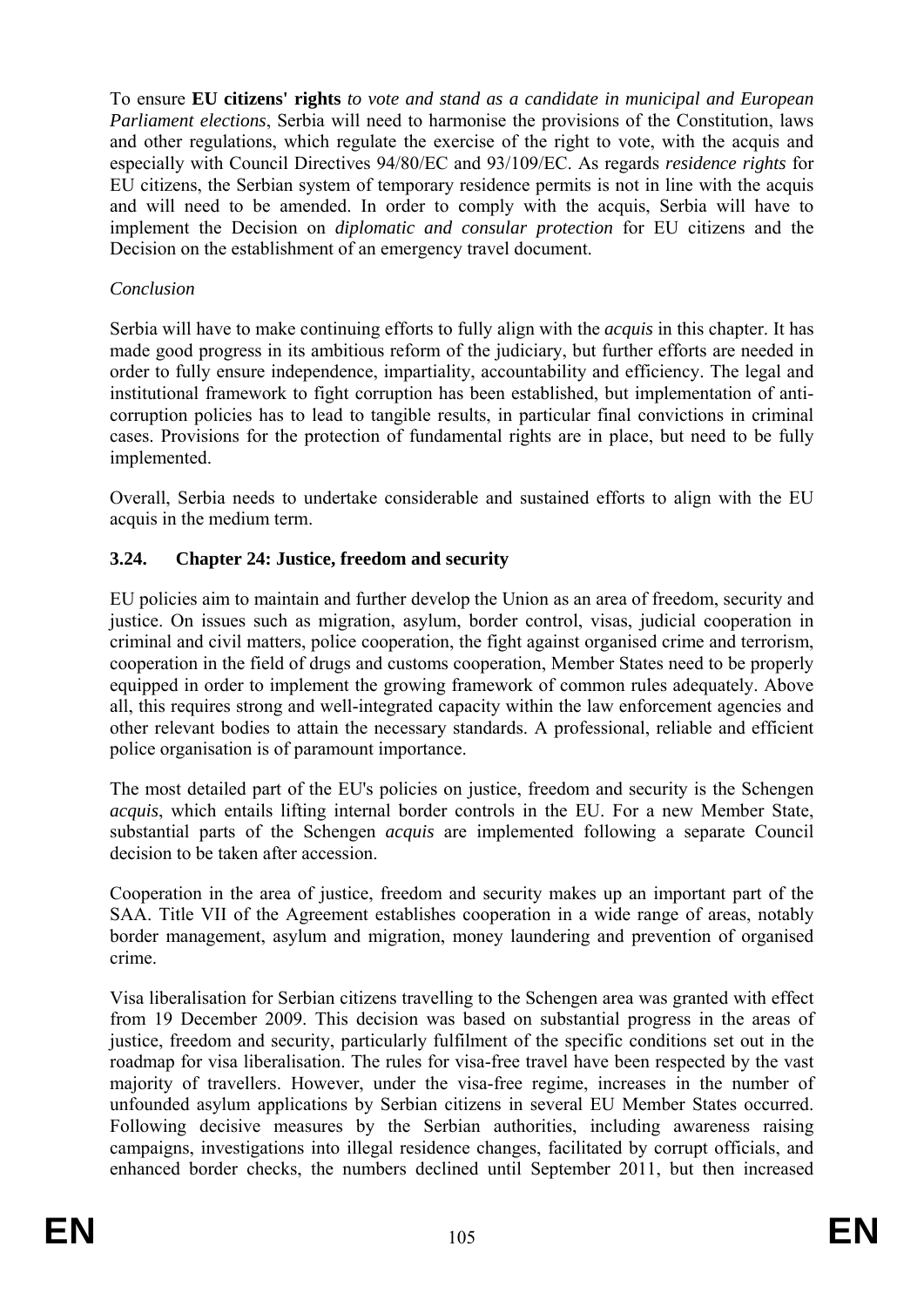again. Efforts to address this issue are ongoing. In order to ensure ongoing implementation of the commitments taken, a post visa liberalisation monitoring mechanism has been established. The Commission presented its first monitoring report to the European Parliament and the Council in June 2011.

Serbia has made efforts to align its **migration** policy with EU standards by adopting a number of strategies on migration management, combating illegal migration, resolving the problems of refugees and IDPs and reintegrating returnees. The November 2007 Law on asylum and the October 2008 Law on foreigners are broadly in line with the EU *acquis*, allowing foreigners to acquire residence and family reunification under certain conditions. The largest groups of persons that have acquired Serbian citizenship over the last few years are from Croatia and Bosnia and Herzegovina, mainly persons with refugee status or internally displaced persons who had been legally residing in Serbia for several years. The total number stood at 19,310 by 2010, including persons with dual citizenship under the agreement between Serbia and Bosnia and Herzegovina.

Implementation of the migration related strategies needs to be made more effective and coherent. Limited resources, overall lack of capacity and insufficient coordination of the bodies responsible are the main challenges in this area. An efficient data-sharing mechanism between law enforcement bodies and competent authorities remains to be established. Transformation of the Commissariat for Refugees into a Migration Management Agency has been delayed, due to the lack of resources and administrative capacity combined with inefficient inter-agency coordination and cooperation. Serbia needs to make further efforts to ensure full alignment with EU *acquis* on legal migration, notably on the right to family reunification, long-term residence and conditions of admission of third-country nationals for the purpose of studies.

An agreement on readmission between the European Union and Serbia has been in force since January 2008.The implementation of the agreement has continued without significant challenges. Some 4,377 persons were returned in 2009 and 3,979 in 2010. Under the Agreement, bilateral implementing protocols have been concluded with the following Member States: Austria, Bulgaria, France, Germany, United Kingdom, Hungary, Italy, Malta, Slovakia and Slovenia. The main countries from where returns take place are Germany, Switzerland and Sweden. A more comprehensive database on returnees is being developed by the Commissariat for Refugees.

Serbia's **asylum** legislation adopted in November 2007 is largely in line with the essential elements of the EU legislation on eligibility, procedures and reception conditions for asylumseekers. Two reception centres were established since 2008 for an overall capacity of 200 people. Continuous training has been provided by the UNHCR. However, an Asylum Office remains to be established in line with the law. The number of asylum claims has been increasing continuously since 2008, but the number and quality of decisions taken remains very low. Out of 522 claims in 2010, only 58 interviews were conducted, resulting in 28 rejections. The procedure and sources of verification of safe countries of origin and the list of safe third countries are not fully aligned with European standards. Mixed migration flows and the lack of an efficient mechanism to identify genuine asylum-seekers, combined with the poor prospects for protection or integration in Serbia, are resulting in increased transit of migrants towards the EU. A national database for checking personal data and fingerprints of asylum-seekers is not in place. There is a need to improve capacity and practices in this area.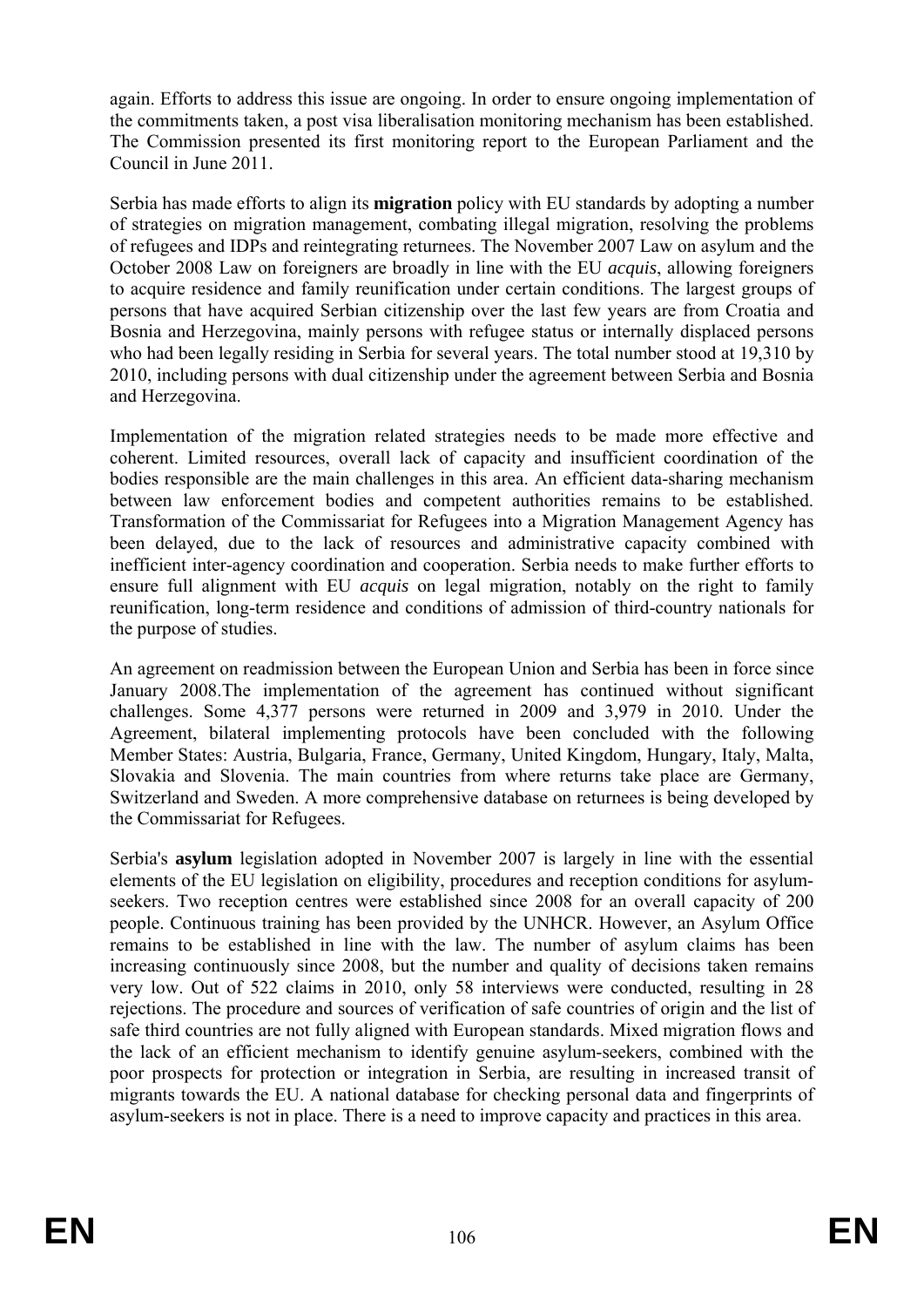Serbia has taken steps to align its **visa policy** and the types of visas issued with EU standards. New visa stickers have been issued since June 2010 and are broadly in line with EU standards. Serbia also issues visas on behalf of Montenegro, the former Yugoslav Republic of Macedonia and Bosnia and Herzegovina. However, the list of countries subject to a visa obligation is not fully aligned with Regulation 539/2001 and recent liberalisation agreement concluded with Ukraine further widened the gap. A proper visa information system has not yet been established and only 32 out of 80 Serbian consular missions have the capacity to collect biometric data. The validity of the old non-biometric passports has been extended until the end of 2011. Upgrading of administrative capacity coupled with enforcement of adequate control mechanisms are required in this area.

Regarding **external borders and Schengen**, the conditions and arrangements necessary for implementing efficient border control and surveillance are broadly in place. The national strategy and action plan for integrated border management (IBM) were adopted in 2006 and steps have been taken to implement them. The new legal framework on border control has been aligned with the Schengen Border Code. Legislation and agreements provide for interagency and international cooperation. A coordination body was established in 2009, followed by an operational-level working group in 2010. Steps were taken to improve infrastructure and equipment. Further progress has been made with installation of the TETRA radio signal system with a view to full coverage of all the major border crossing points by 2012. Cooperation at regional and international levels is improving and agreements on border police cooperation have been signed with Bulgaria, Romania, Bosnia and Herzegovina and Montenegro. Cooperation with Frontex has continued to improve, including with the aid of regular data exchanges and participation in the Western Balkans Risk Analysis Network.

However, the IBM strategy needs to be updated. Disparities in infrastructure between border crossing points persist. There is no full connection between all border crossing points and the central database of the Ministry of the Interior. Modernisation and upgrading of equipment and infrastructure are required, both at border crossing points and for surveillance purposes, including access to relevant Interpol databases. The number of devices available for detecting forgeries at border crossing points needs to be increased. The border police is not fully staffed and needs to improve its internal organisation and continue with its modernisation and training so as to ensure consistency in implementing policies and rules.

Surveillance and control along the administrative boundary line with Kosovo need to be improved, especially in response to security concerns and to combat major international trafficking. The administrative boundary line is controlled by normal police and gendarmerie, not border police. The lower level of training and the more lenient controls for local residents of Serbian origin weaken the overall level of controls. In this area, practical cross-border communication and cooperation need to be organised and implemented efficiently. Border demarcation with Bosnia and Herzegovina and Croatia has not been finalised.

Regarding **judicial cooperation in civil and criminal matters**, the relevant legislative framework is mostly in place. A number of agreements on mutual legal assistance in civil matters and on recognition of foreign judgments are in force. Serbia has adhered to a number of international conventions. Foreign judicial decisions are legally enforceable only if recognised by a Serbian court. The statistics on enforcement of foreign judgments remain low (the Higher Court in Belgrade ruled in 79 cases and the Commercial Appellate Court in Belgrade in 10 in 2010). The number of unsolved requests for international legal assistance in civil matters increased significantly in 2010 and 2011, resulting in some 3367 unsolved cases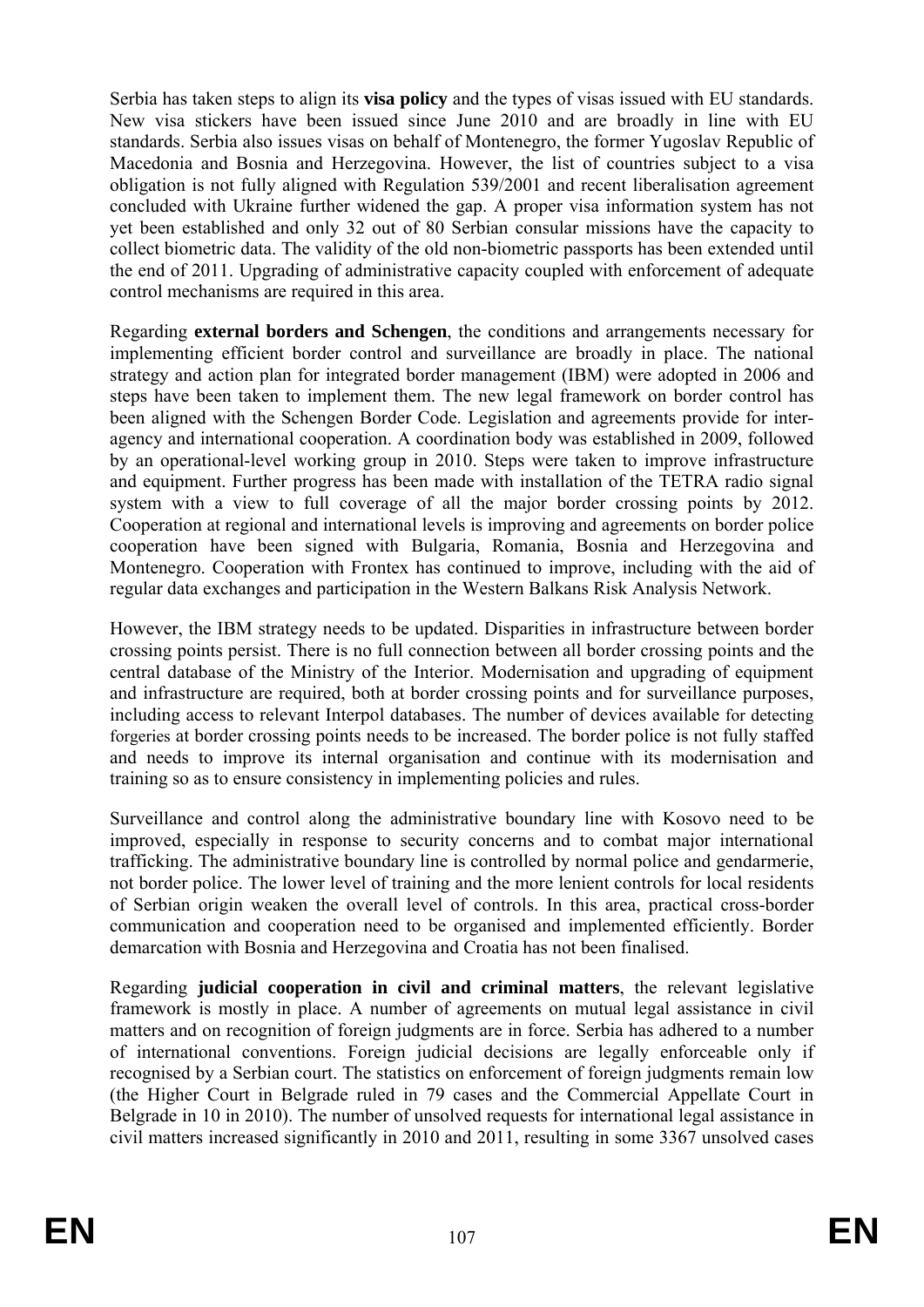as of September 2011. Further improvements are needed in practical enforcement of both the national and international legal frameworks.

In the case of judicial cooperation in criminal matters, Serbia has ratified international conventions. In 2009 it also adopted the Law on mutual legal assistance in criminal maters, regulating this area in more detail, in addition to certain general provisions of the Criminal Procedure Code and the Criminal Code. Legislation on the organisation and responsibilities for suppression of organised crime, corruption and other severe criminal offences and the Law on seizure and confiscation of the proceeds of crime further regulate assistance. Responsibility for mutual legal assistance is shared between the courts, prosecution offices and the Ministry of Justice. However, implementation remains a major challenge in view of the limited capacity, especially in relation to the overall organisation and effectiveness of the existing procedures. Steps are also needed to ensure effective cooperation with Eurojust.

Serbia has established a good framework for **police cooperation and the fight against organised crime**. International police cooperation is carried out via the National Cooperation Bureau (Interpol), including exchanges of files via a 24-7 connection. An agreement on strategic cooperation with Europol was signed in 2009. Agreements on police cooperation and on cooperation in the fight against organised crime have been signed with Albania, Austria, Bosnia and Herzegovina, Bulgaria, the Czech Republic, Croatia, Cyprus, the former Yugoslav Republic of Macedonia, France, Greece, Hungary, Italy, Montenegro, Romania, Slovakia, Spain and Switzerland. Agreements with Croatia and Montenegro allow extradition of own nationals in cases of organised crime and corruption. An agreement establishing a regional office in Belgrade for improving cooperation in the fight against organised crime was signed in October 2010. An international law enforcement coordination unit has been established. Serbia has launched an initiative for a regional arrest warrant.

The national Strategy to fight organised crime and the Action Plan implementing it were adopted in 2009. The legal framework for the fight against organised crime is generally in place. The Criminal Code, amended in 2009, classifies organised crime activities as criminal offences. A new Criminal Procedure Code (CPC) was adopted in September 2011. It profoundly changes criminal proceedings by transferring the leading role in criminal investigations from the investigating judge to the prosecution service and introducing an adversarial system. It provides law enforcement bodies with relevant tools for investigating organised crime, including special investigative measures. As preparatory work for its implementation has been slow, notably on building the expertise and infrastructure for the prosecution service, it will, in a first stage, only be applied to proceedings carried out by the special prosecutors for organised crime and for war crimes, before extending it to the whole system. There are concerns over insufficient procedural safeguards in the new Code.

Serbia has an institutional framework which generally allows it to fight organised crime effectively. The entry into force of the Law on the organisation and responsibilities of the State institutions in suppressing organised crime, corruption and other severe criminal offences in January 2010 extended the powers of the Special Prosecutor for Organised Crime. The Prosecutor is primarily responsible for cases of organised crime and high-level corruption. As the court of first instance, the Higher Court in Belgrade deals with organised crime and high-level corruption cases for the whole of Serbia. In the second instance, such cases are dealt with by the Appellate Court in Belgrade. This specialisation increases the expertise of the players involved. Police capacity for investigating financial crimes was improved by setting up a financial investigation unit within the Ministry of the Interior. Specialised units have been established within the police forces, including on cybercrime and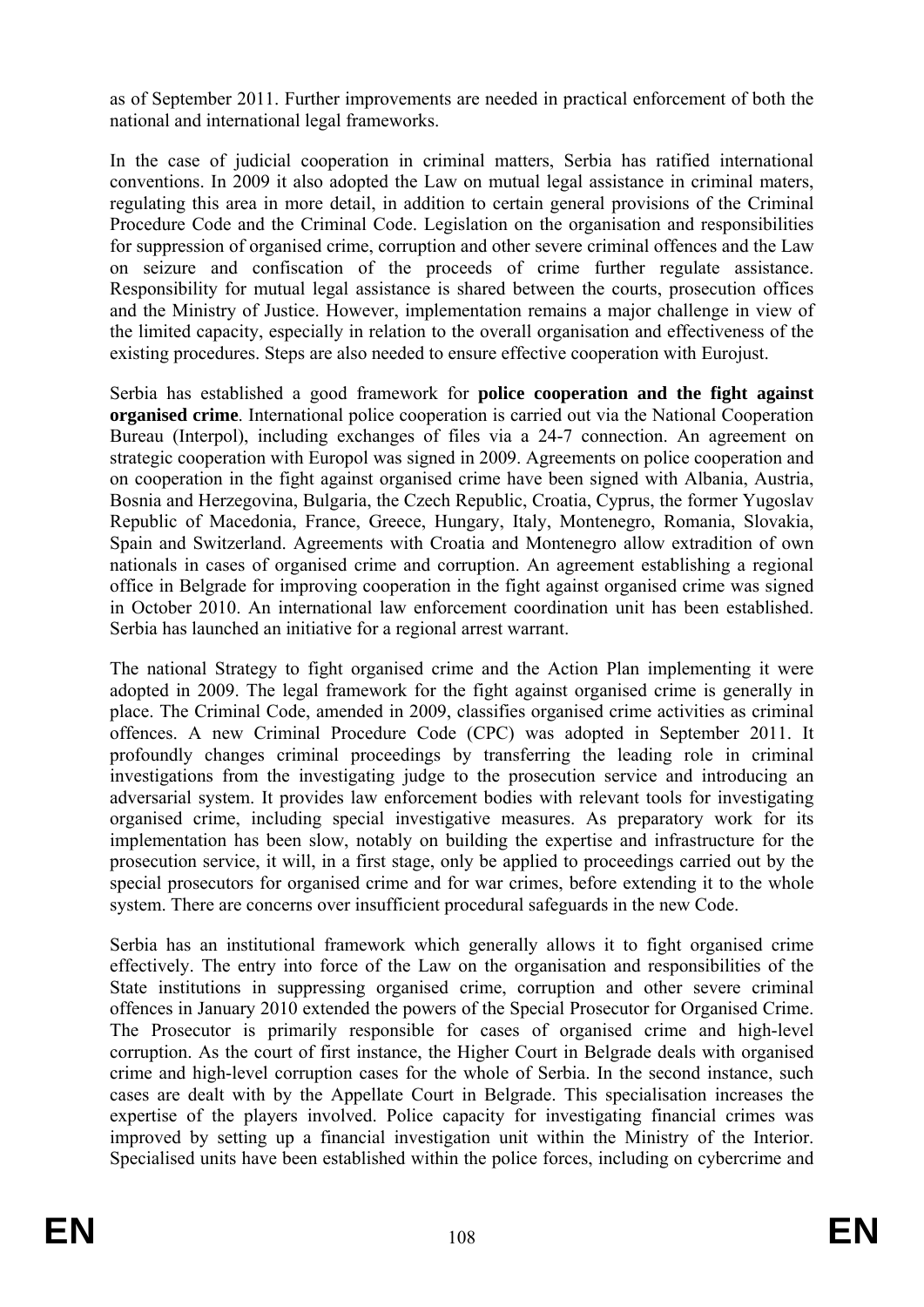drug smuggling, allowing greater specialisation and expertise. A Commission for Interministerial Coordination in the field of Justice and Home Affairs was established in 2008 to improve coordination between ministries in the fight against organised crime.

Since 2008, Serbia has successfully conducted a number of police operations in close cooperation with Interpol, Europol, EU Member States and non-EU countries, leading to the arrest and prosecution of members of several organised crime organisations.

However, organised crime remains a serious concern in Serbia. Although criminal investigations have been launched in a number of organised crime cases, final convictions remain rare. Capacity to carry out complex, in particular financial, investigations needs to be built up. Certain specialised services, in particular the unit for witness protection, lack sufficient staff, resources and adequate premises. The level of inter-agency cooperation, information flow and exchanges between law enforcement agencies needs to be improved. A centralised criminal intelligence system has not been established and there is a lack of harmonised statistical data. Risk assessments and crime mapping need to be used more broadly and intelligence-led policing needs to be developed. The dependence of the police on the security intelligence agency to carry out certain special investigative measures in criminal investigations is not in line with EU standards.

The Law on seizure and confiscation of proceeds from crime, adopted in 2008, provides the basis for temporary freezing of assets and, conditional on a final judgment, permanent confiscation. The Directorate for Managing Seized and Confiscated Assets has been in operation since March 2009 and is responsible for storage of temporarily seized assets. Cooperation between the authorities for discovering, seizing and managing proceeds of crime has gradually improved. However, practical results in the confiscation of assets remain limited and were achieved in only a small number of cases. Sales of temporarily seized assets without immediate risk of deterioration are a cause for concern. The Directorate for Managing Seized and Confiscated Assets lacks storage space and needs to improve the quality of its record-keeping to satisfy requirements on security, accessibility and protection of sensitive data.

The legal and institutional framework for the fight against money laundering is in place. The Law on the Prevention of and Fight against Money-Laundering and Terrorist Financing was adopted in 2009 and has been consolidated by the adoption of several guidelines. The Council of Europe Convention on laundering, search, seizure and confiscation of the proceeds from crime and on the financing of terrorism was ratified in 2009. A strategy to prevent money laundering and terrorism financing was adopted in 2008, followed by an action plan in 2009. Training has improved expertise in the Administration for the Prevention of Money Laundering (APML, the financial intelligence unit) to provide effective support for criminal and financial investigations. International cooperation is in place, including with MONEYVAL and the Egmont Group. However, practical results in the fight against money laundering remain to be improved. There is a need to strengthen the analytical capacity of the APML further. The numbers of suspicious transactions identified remain low and reporting, especially from outside the banking sector, needs to be improved. An effective system for monitoring cash transactions needs to be established. With the number of final convictions remaining low, law enforcement and judicial authorities need to improve their capacity to handle money laundering cases *(see also Chapter 4 — Free movement of capital).*

Serbia ratified the Council of Europe Conventions on action against trafficking in human beings in 2009 and on protection of children against sexual exploitation and sexual abuse in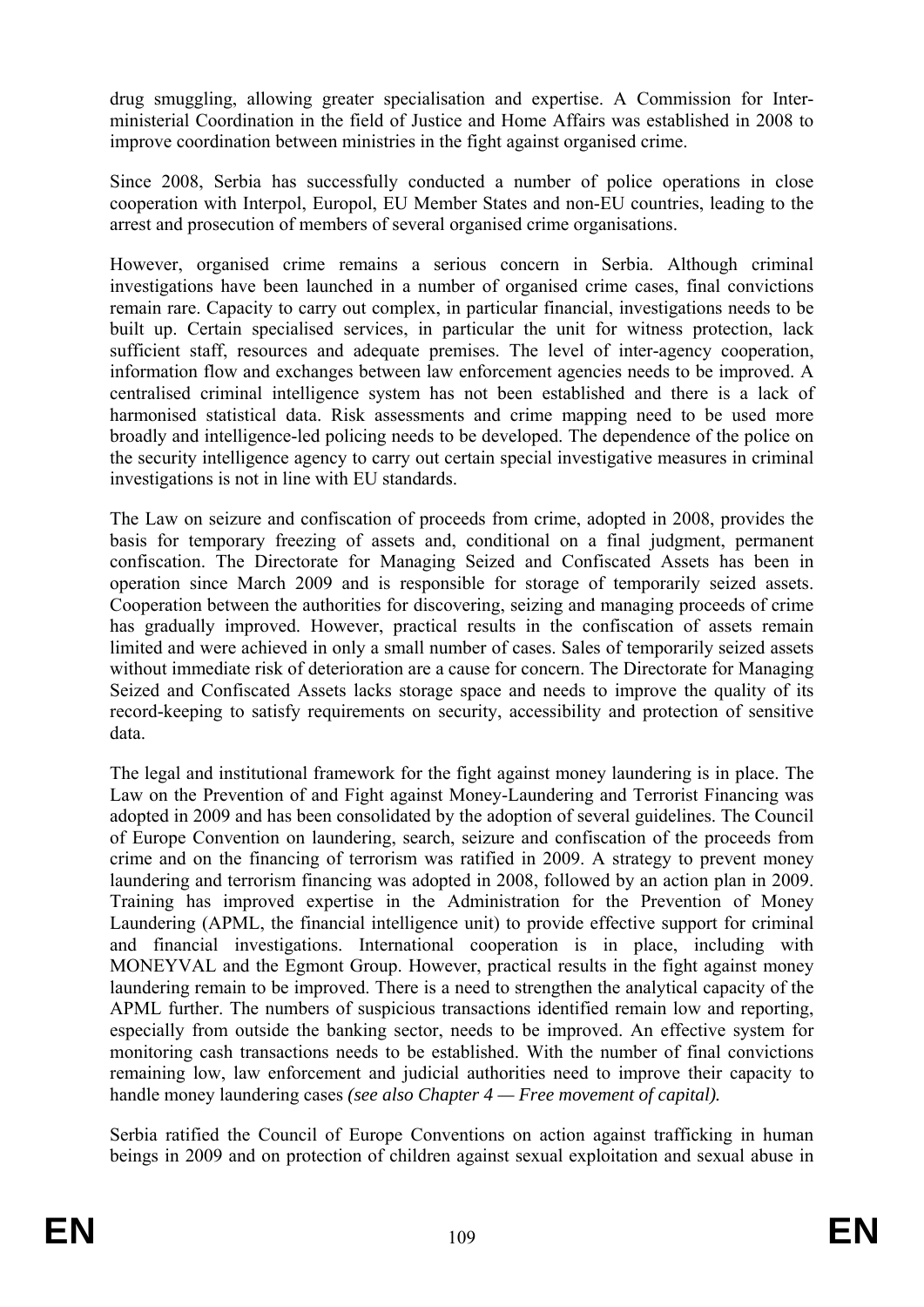2010. A strategy to address human trafficking was adopted in 2006 and an action plan to implement it in 2009. Law enforcement capacity in this area is generally well-developed. To coordinate activities against trafficking in human beings better, the government established a ministerial-level council and the Minister of the Interior has been appointed coordinator in this area. A Republican team, consisting of representatives of government institutions along with non-governmental and international organisations, has been in operation since 2003. However, Serbia remains a country of origin, transit and destination for trafficking in human beings. Further efforts are needed to ensure full implementation of policies in this area and a specific monitoring mechanism has not yet been set up. The strategy and associated action plan need to be updated in order to tackle current trends better and improve cooperation between law enforcement and judicial bodies. Better protection of victims, including provision of assistance or shelter and reintegration, is needed. An age- and gender-specific approach should be developed. Cooperation with and support for civil society active in this field should be improved.

Serbia has taken steps to align its legislation with the existing international regulatory framework for the **fight against terrorism,** including on financing of terrorism. These include: international and Council of Europe conventions, specific criminal offences under the powers of the Special Prosecutor and a number of bilateral agreements on police cooperation which also include terrorism. Two specialised units of the Serbian police have been assigned counter-terrorism tasks. However, a national database and a more efficient exchange of information are lacking, while internal organisation and inter-agency cooperation also need further improvement.

With regard to **cooperation in the field of illicit drugs**, the strategic, legislative and institutional framework is in place. A new Law on drugs was adopted in 2010. The national strategy adopted in 2009 is in line with the EU Drug Strategy and covers both drug demand and drug supply reduction. Serbia continued its good international and regional cooperation. A new national correspondent to the European Monitoring Centre for Drugs and Drug Addiction (EMCDDA) has been formally appointed and cooperation with the Centre is improving. Between October 2010 and August 2011, Serbian authorities seized some 1.9 tons of drugs, as compared to 1.1 tons during the previous year. Seizures included some 180 kg of heroin, 7 kg of cocaine and 1.4 tons of cannabis. The Ministry of Health is active in the area of prevention of drug abuse and addiction. However, Serbia is on one of the main Balkan drug trafficking routes. Trafficking of drugs through Serbia remains high and also consumption in the country is of concern. Significant weaknesses persist in surveillance of the borders with Bosnia and Herzegovina, Croatia, the former Yugoslav Republic of Macedonia and Montenegro and of the administrative boundary line with Kosovo. Police and border police need to be fully connected to the central database on drugs. The lack of financial resources is having a negative effect on effective implementation of preventive anti-drugs policies. A national Commission serving as the central inter-service coordination body has been established but is not working effectively. The legal framework for reducing demand for drugs needs to be improved. Initiatives on substitution treatment and other programmes largely remain donor-driven. A large quantity of seized drugs still has not been destroyed due to alleged environmental concerns.

Regarding **customs cooperation**, the customs administration is established as an administrative authority within the Ministry of Finance. Serbia is currently implementing 20 bilateral agreements on mutual administrative assistance in the customs field, including with neighbouring countries. Technical arrangements on electronic exchange of customs data via the Electronic Exchange of Data System were established with the customs administrations of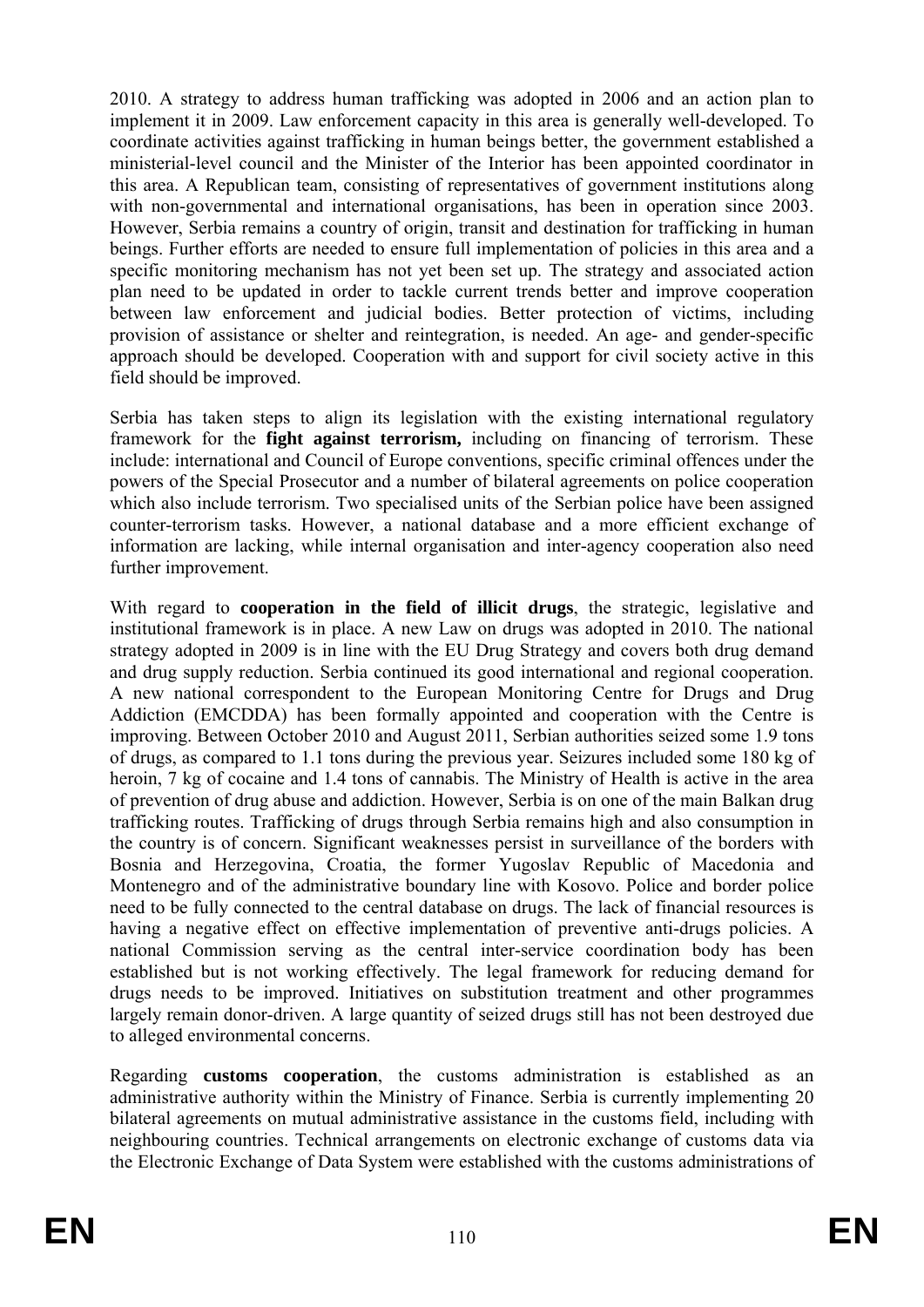Bosnia and Herzegovina, Montenegro and the former Yugoslav Republic of Macedonia. In April 2010 Serbia and Bulgaria signed an agreement on establishing and operating a joint contact centre for police and customs cooperation. However, Serbia needs to align with the EU legislation on use of technology for customs purposes and to ratify and then implement the 'Naples II' Convention on mutual assistance and cooperation between customs administrations.

#### For **protection of the euro against counterfeiting***, see Chapter 32 – Financial control.*

## *Conclusion*

Serbia has put in place the overall legal and institutional framework in the area of justice, freedom and security. Law enforcement agencies generally have sufficient capacity to carry out standard investigations. Serbia is actively involved in international police and judicial cooperation. However, further continued efforts are needed to increase the capacity to carry out complex, in particular financial, investigations. A track record of proactive investigations and final convictions in organised crime cases needs to be built up. Sustained efforts are needed to improve coordination between law enforcement agencies and also law enforcement and the judiciary. Management of the administrative boundary line with Kosovo is a cause for concern. Further efforts will be necessary to ratify outstanding international instruments and align legislation fully with the EU *acquis*.

Overall, Serbia needs to undertake considerable and sustained efforts to align with the EU *acquis* in the medium term.

### **3.25. Chapter 25: Science and research**

In principle, the EU *acquis* in the field of science and research does not require transposition of EU rules into the national legal order. Successful implementation of the EU *acquis* in this domain mainly requires fulfilling the conditions necessary to participate effectively in the EU's Research Framework Programmes, to integrate into the European Research Area (ERA) and to contribute to the Innovation Union (IU). Good administrative capacity (adequate staffing and knowledge of research cooperation) is necessary, as is scientific excellence, in order to carry out research and innovation projects successfully, together with research entities from the EU Member States and international partners. This, in turn, requires welldeveloped research and innovation capacity to produce scientific excellence to support a sustainable economy and knowledge-based society.

The SAA establishes cooperation in civil scientific research and technological development.

As a potential candidate country, Serbia has been associated with the Seventh EU Research Framework Programme (FP7) since January 2007.

**Science and research policy** has been under the authority of the Ministry of Education and Science since March 2011. The Ministry is responsible for both policymaking and funding. It cooperates closely with other relevant ministries, the Vojvodina Provincial Secretariat for Science and Technological Development, the National Council for Scientific and Technological Development and the Academy of Sciences and Arts.

The National Council for Scientific and Technological Development, reformed in 2010, is made up of 16 members representing the scientific, academic and business communities. It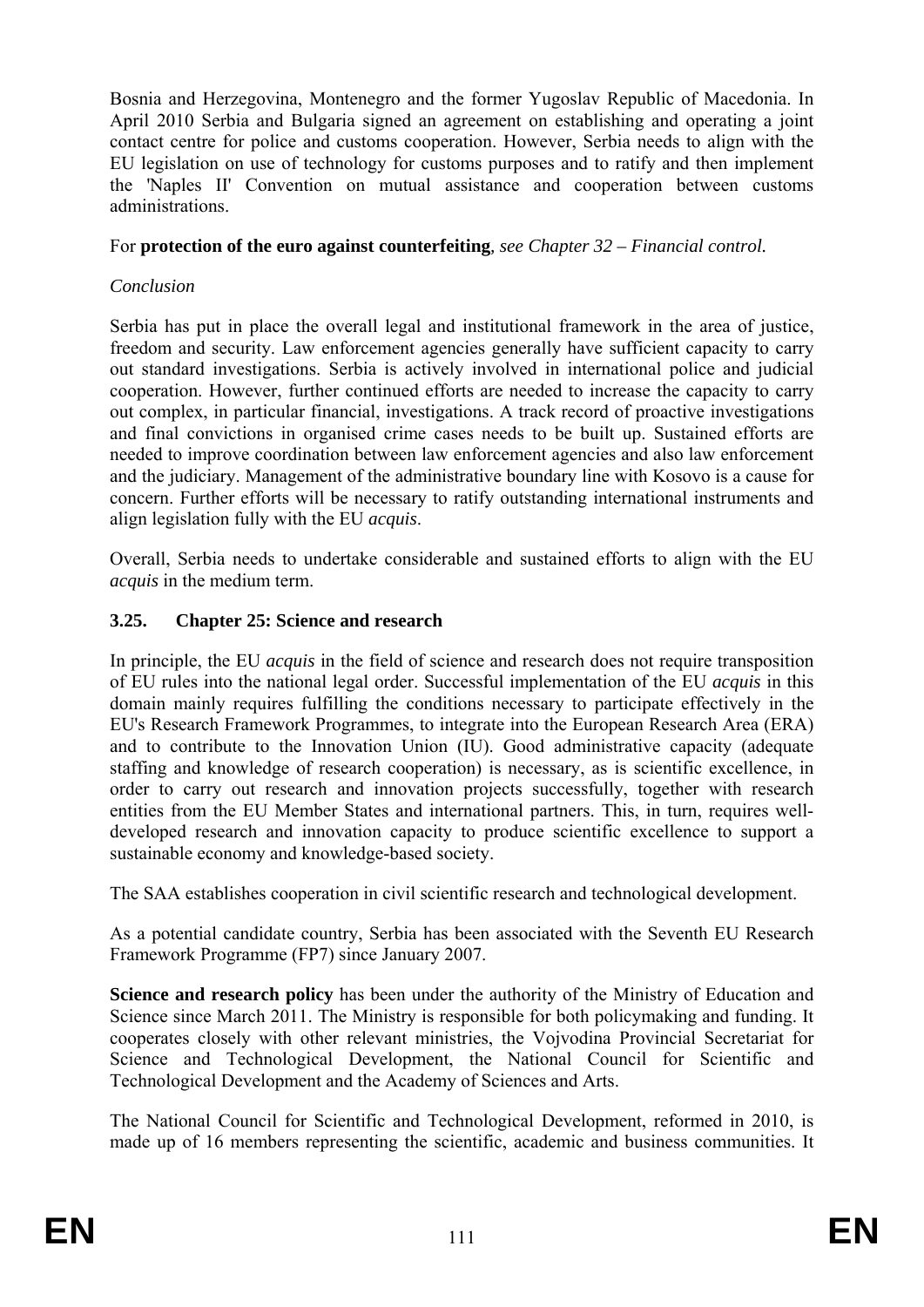acts as an independent expert and advisory body. A separate agency for the field of nuclear safety was established in 2009.

A National Strategy for Scientific and Technological Development for the period 2010-2015 was adopted in February 2010. The strategy is the result of broad consultations with all stakeholders and aims at turning Serbia into an innovative country, in order to reach EU standards and advance its technological development. The overall aim is further integration into the European Research Area and alignment with the EU *acquis* on research and innovation policy*.* It is built on the principles of focus and partnership. It also establishes the strengths and weaknesses of the scientific landscape in Serbia and prepares the ground for action to address the challenges which lie ahead: increasing investment in research, modernising infrastructure, increasing human capital and building innovative capacity.

However, the Action plan implementing the 2010-2015 Strategy remains to be adopted. Investment in research is very low: only about 0.30% of GDP in 2010. As part of the strategy, the aim is to increase the level of investment by 0.15% in each of the next five years, taking it up to 1.05% by 2015. The lack of reliable statistics, in particular on investment by the private sector, makes it very difficult to monitor the targets set.

Human research capacity is available, but suffers from an ageing population. Serbia had 11,534 full-time scientists in 2009 or 0.6 % of the total workforce. As another part of the strategy, Serbia aims to increase the number of scientists. It is already taking a number of measures to attract young people to science studies and to address the brain drain from which it is still suffering. In line with the legislation on scientific and research activities, a Centre for Promotion of Science was established in 2010. Investments have been made in research capacity to improve the infrastructure, including science centres and state-of-the art laboratories. A fund for innovation activities has been established which, amongst other things, provides early-stage financing and supports transfers of technology.

Since Serbia has been participating, as an associated country, in the Seventh EU Research **Framework Programme** (FP7), it has created good administrative capacity and drawn up measures to promote research cooperation. Serbia has shown a good take-up of FP7 projects throughout the programme but further efforts are necessary. In particular efforts are necessary to increase participation by SMEs.

Serbia has expressed interest in becoming associated with the **Seventh Euratom Research Framework Programme** (2013-2014).

Regarding policy initiatives to facilitate integration into the **European Research Area**  (ERA), the 2010-2015 strategy is fully in line with the objectives of the ERA. Serbia is actively participating in the work of all ERA governance bodies. This demonstrates Serbia's administrative capacity and determination to integrate into the ERA and contribute to the Innovation Union. International cooperation, particularly with EU partners, is high on the national agenda. Serbia has concluded numerous bilateral cooperation agreements with several neighbouring countries and other international partners. It is also involved in key international research organisations (COST and Eureka) and has started accession negotiations with CERN. However, serious efforts are needed to achieve the targets set in the 2010-2015 strategy, in particular the investment target, to integrate into the European Research Area as well as regarding the Innovation Union.

*Conclusion*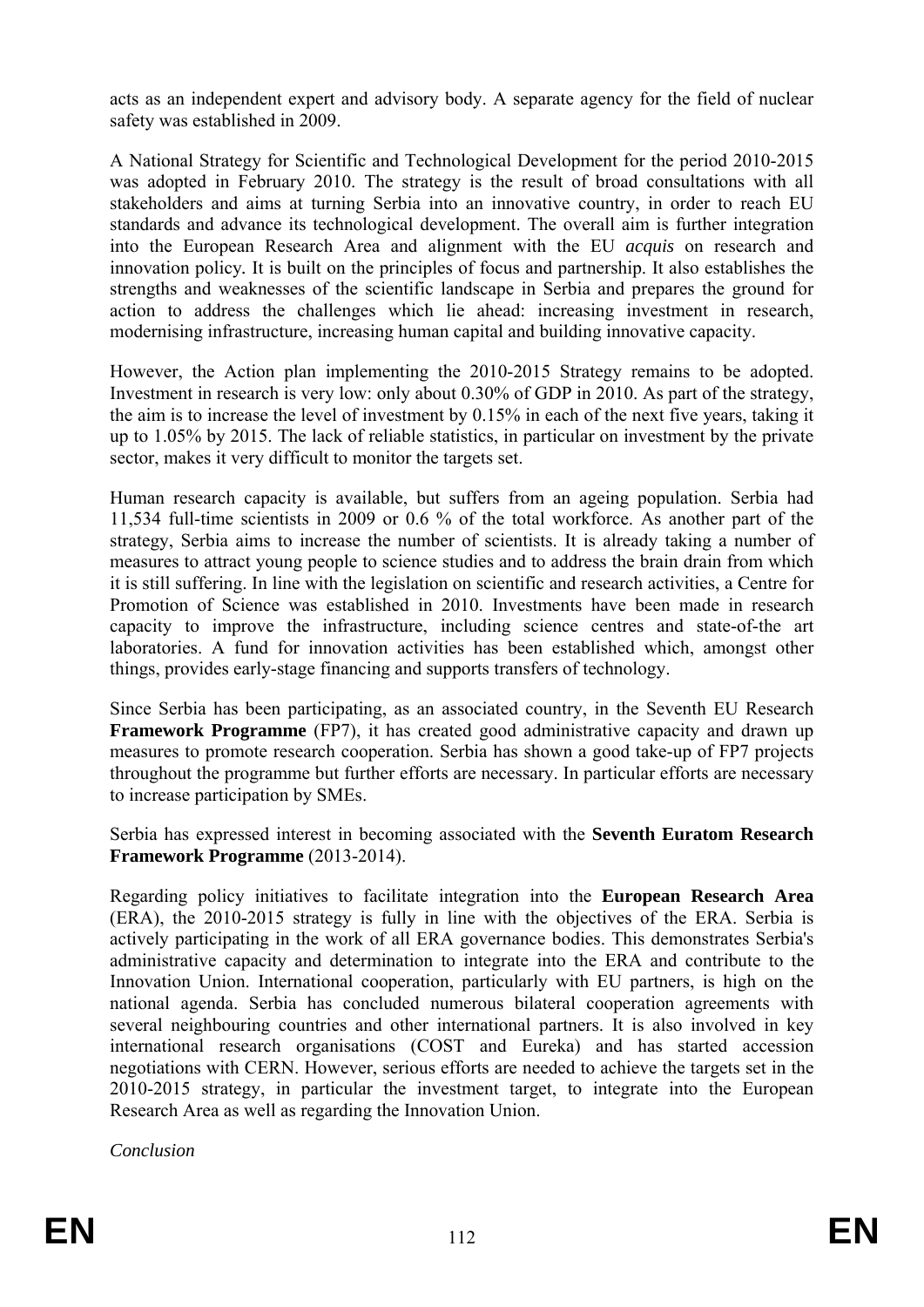Serbia has been actively involved in EU research policy through its association to the Seventh EU Research Framework Programme. The National Strategy for Scientific and Technological Development for the period 2010-2015 is fully in line with the objectives and targets of the European Research Area and the Innovation Union. However, consistent implementation and close monitoring of the targets set at national level, in particular on investment in research and on mobility of researchers are of key importance.

Overall, if it continues its efforts, Serbia should, in the medium term, have the capacity to comply with the requirements of the EU *acquis.*

## **3.26. Chapter 26: Education and Culture**

The EU *acquis* on education and culture consists mainly of a cooperation framework made up of programmes and of the open method of coordination, which aims at convergence of national policies and attaining shared objectives. In the fields of education and youth, Member States need to ensure sound management of decentralised EU programmes. The EU *acquis* also requires Member States to facilitate the education of children of EU migrant workers and to prevent discrimination against EU nationals. In the field of culture, the 2005 UNESCO Convention on the protection and promotion of the diversity of cultural expressions, ratified by the EU, is a major component of the EU *acquis*. The EU also contributes to promoting European sporting issues.

The SAA provides for enhanced cooperation, with the aim of raising the level of general education and vocational education and training in Serbia and of youth policy.

As regards **education and training**, Serbia has initiated reforms in all areas of education and the legal framework is largely in place, including legal texts for pre-school, primary, secondary, vocational, higher and adult education. The reforms focus on making education more inclusive, training teachers and putting in place quality assurance systems.

However, Serbia's education sector in general is reforming slowly. There are high drop-out rates at all levels of education. Adult education is in the early stages of reform and a law on adult education remains to be adopted. Improving quality assurance mechanisms at all levels of education and developing a national qualifications framework remain a challenge.

The Serbian vocational education and training (VET) system needs further reforms and modernisation. The mismatch between qualifications and the needs of employers remains a challenge in the fight against unemployment. Certain curricula are failing to respond to labour market needs. Drop-out rates are particularly high from three-year VET programmes *(see also Economic criteria).* 

Serbia started to introduce Bologna reforms in higher education in 2003 and has introduced the European Credit Trading System across the entire higher education system. The higher education system has benefited greatly from Tempus. Serbia is one of the leading partner countries in this programme. It hosted in March 2011 the ministerial conference commemorating the 20 years of the establishment of the programme. Serbia's participation to Erasmus Mundus programme has allowed for increased student mobility and benefited so far to over 500 students and teachers. However, higher education teaching methods need to become more student-centred and external quality assurance mechanisms need to be implemented.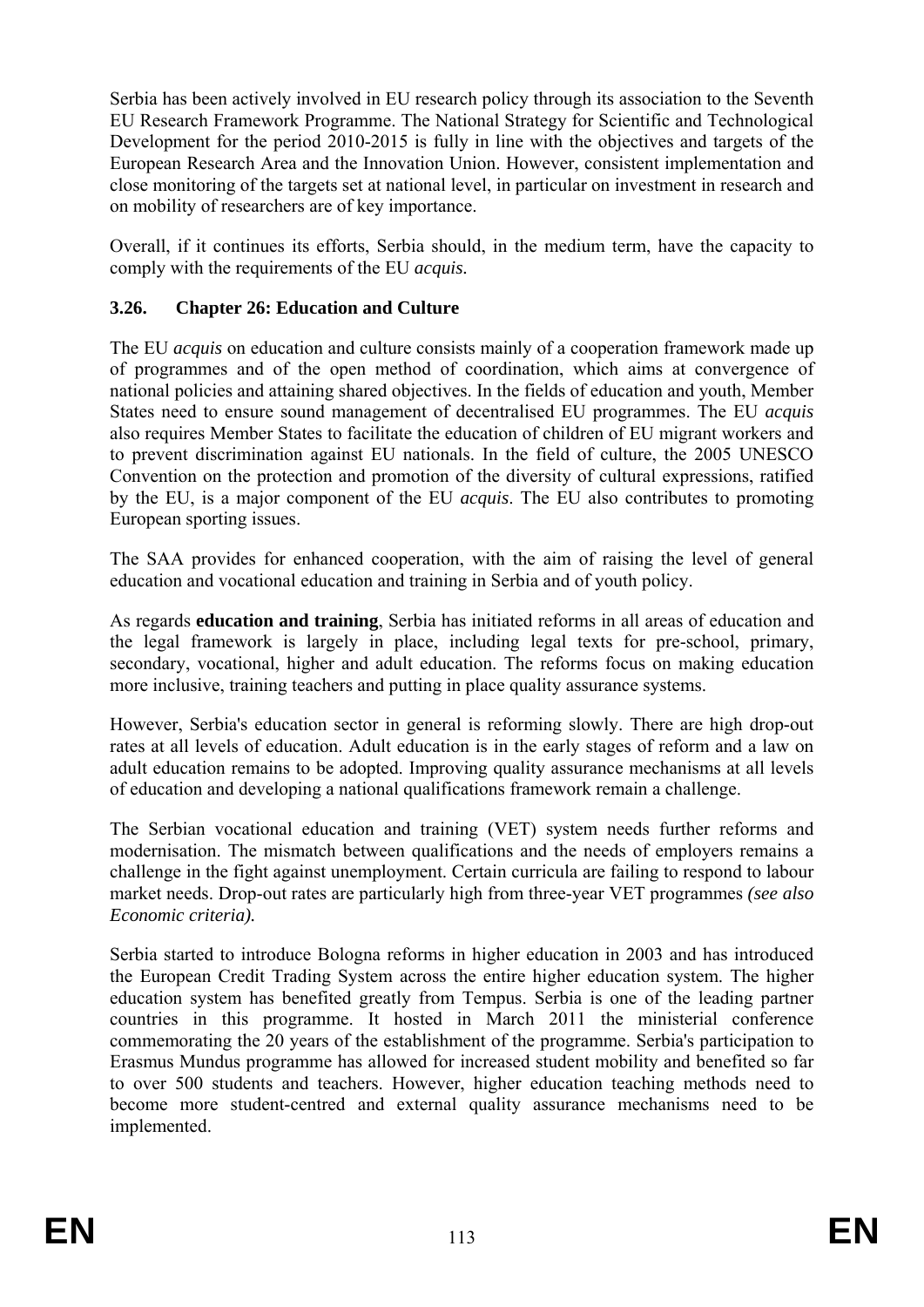Serbia has been active in the field of **youth** policy since the Ministry for Youth and Sports was established in 2007. A National Youth Strategy was adopted in 2008, followed by an Action Plan for implementing it in 2009 and a Strategy for career guidance and counselling in 2010. A Law on youth was adopted in July 2011, providing an appropriate legal framework for the government's priorities and actions in this area. So far, 123 youth offices have been established all over Serbia which, in cooperation with the Ministry, are adopting and implementing local youth action plans. Serbia has been a leading partner country within the Youth in Action programme framework and the Ministry has actively promoted its opportunities. Young people are offered the possibility of obtaining scholarship funding, support for their initiatives and projects and career guidance. Proper implementation and monitoring of these measures need to be ensured, including setting clear objectives and indicators.

Serbia's legislation needs to be amended to comply fully with the EU legislation on education of children of migrant workers and allow equal access to education for EU citizens.

As regards **culture**, Serbia ratified the 2005 UNESCO Convention on the protection and promotion of the diversity of cultural expressions in 2009 and subscribes to the objectives of the European Agenda for Culture. In accordance with the Law on culture adopted in 2009, Serbia is supporting programmes and projects in all fields of artistic and creative work by organising public competitions. The Ministry of Culture organises training for artists, especially on cultural management. Serbia is actively participating in the regional cultural initiatives and in the EU's Culture programme (2007-2013), where it has taken the lead in coordinating some projects.

### *Conclusion*

Serbia is conducting reforms in order to comply with the EU *acquis* and EU standards on education and training, culture and youth. The education sector is undergoing reforms in all areas, but these efforts need to be intensified, especially in the VET sector, to enhance the quality of education and its links with the labour market. Strengthening quality assurance, designing national qualifications and ensuring social inclusion at all stages of education deserves specific attention. Non-discrimination against EU citizens within the Serbian education system will need to be ensured.

Overall, if it continues its efforts Serbia should, in the medium term, have the capacity to comply with the requirements of the EU *acquis* in this area.

## **3.27. Chapter 27: Environment**

## **Environment**

EU **environment policy** aims to promote sustainable development and protect the environment for present and future generations. It is based on integration of environmental protection into other EU policies, preventive action, the polluter pays principle, fighting environmental damage at source and shared responsibility. The EU *acquis* comprises over 200 major legal acts covering horizontal matters, water and air quality, waste management, nature protection, industrial pollution and risk management, chemicals and noise. Ensuring compliance with the EU *acquis* requires significant investment, but also brings significant benefits. A strong and well-equipped administration at national and local levels is imperative for application and enforcement of the EU environmental *acquis*.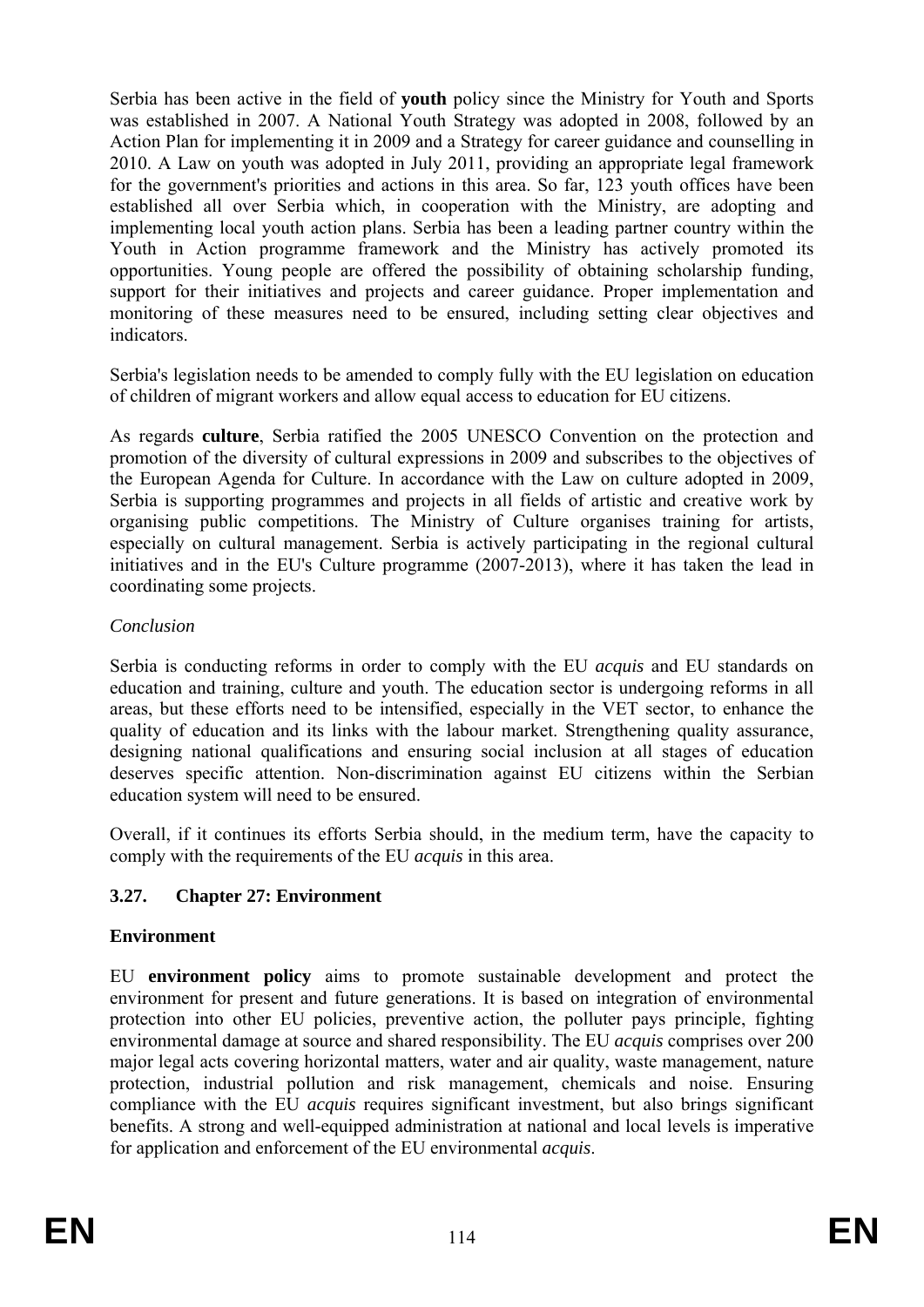The SAA establishes cooperation with the aim of strengthening administrative structures and procedures to ensure strategic planning of environmental issues and coordination between relevant stakeholders and is focusing on aligning Serbia's legislation with the EU *acquis*. A number of articles relevant to other areas, such as energy, transport and industrial development, also underline the environmental aspects of the cooperation.

The Constitution of the Republic of Serbia establishes the right of every citizen to a healthy environment and to timely and full information about the state of the environment. It holds the Republic and the Autonomous Province accountable for environmental protection and defines the environmental management powers of the three tiers of the administration, namely the Republic, the Autonomous Province and the municipalities or local self-government.

The basic legal framework for environmental protection is provided by the 2004 Law on environmental protection, which was amended in 2009. Serbia has also established two strategic environmental planning documents, each covering ten years: the Sustainable Development Strategy was adopted in 2008 and recently updated and the National Programme for Environmental Protection was adopted in March 2010.

Regarding the **institutional and administrative framework for environmental management,** the Ministry of the Environment, Mining and Spatial Planning was set up in 2007. In March 2011 it also assumed responsibility for mining and waste from extractive industries. Serbia has also established an Environmental Protection Agency (SEPA) to regulate and develop the national information system for environmental protection. Formal coordination, information and joint decision-making mechanisms between the governmental bodies for effective implementation of the EU *acquis* are weak. Responsibility for protection and management of water resources is shared with the Ministry of Agriculture, the Ministry of Health and the Ministry of Infrastructure. Environmental monitoring is ensured by the central government, Autonomous Province and municipal authorities, with overlaps and gaps. Efforts to streamline this system have just started, with the progressive transfer of environmental monitoring tasks to the SEPA, thus significantly increasing its capacity in terms of staff from 29 to 88 employees and monitoring functions of both air and water quality, but the fragmentation of responsibility for implementation of the EU's environmental *acquis* remains a challenge. Serbia needs to pursue the consolidation of its public administration in charge of environmental policy more vigorously to focus on meeting the requirements of the EU *acquis*. Furthermore, environmental management tasks at municipal level are underfunded and require substantial strengthening to justify and sustain decentralisation.

The 2004 Law on environmental protection (amended in 2009) sets out the principal functions, duties and powers of inspectors of the Republic, the Autonomous Province and the local self-government. Details of these inspection duties and powers are given in a number of other laws, including on environmental impact assessment (EIA) and on integrated pollution prevention and control (IPPC). The powers of inspectors are far-reaching, including authority to prohibit, confiscate and order action to fulfil legal obligations. However, substantial restrictions exist on access to sites without prior notice and on taking samples. Only courts can impose fines.

The Control and Surveillance Sector in the Ministry of the Environment, Mining and Spatial Planning started to apply the minimum criteria for environmental inspections in early 2007, allowing a first assessment of the effectiveness of environmental inspection and prosecution. A more effective enforcement system is required. Cooperation between the various inspectorates (for the environment, water, health and trade) needs to be streamlined and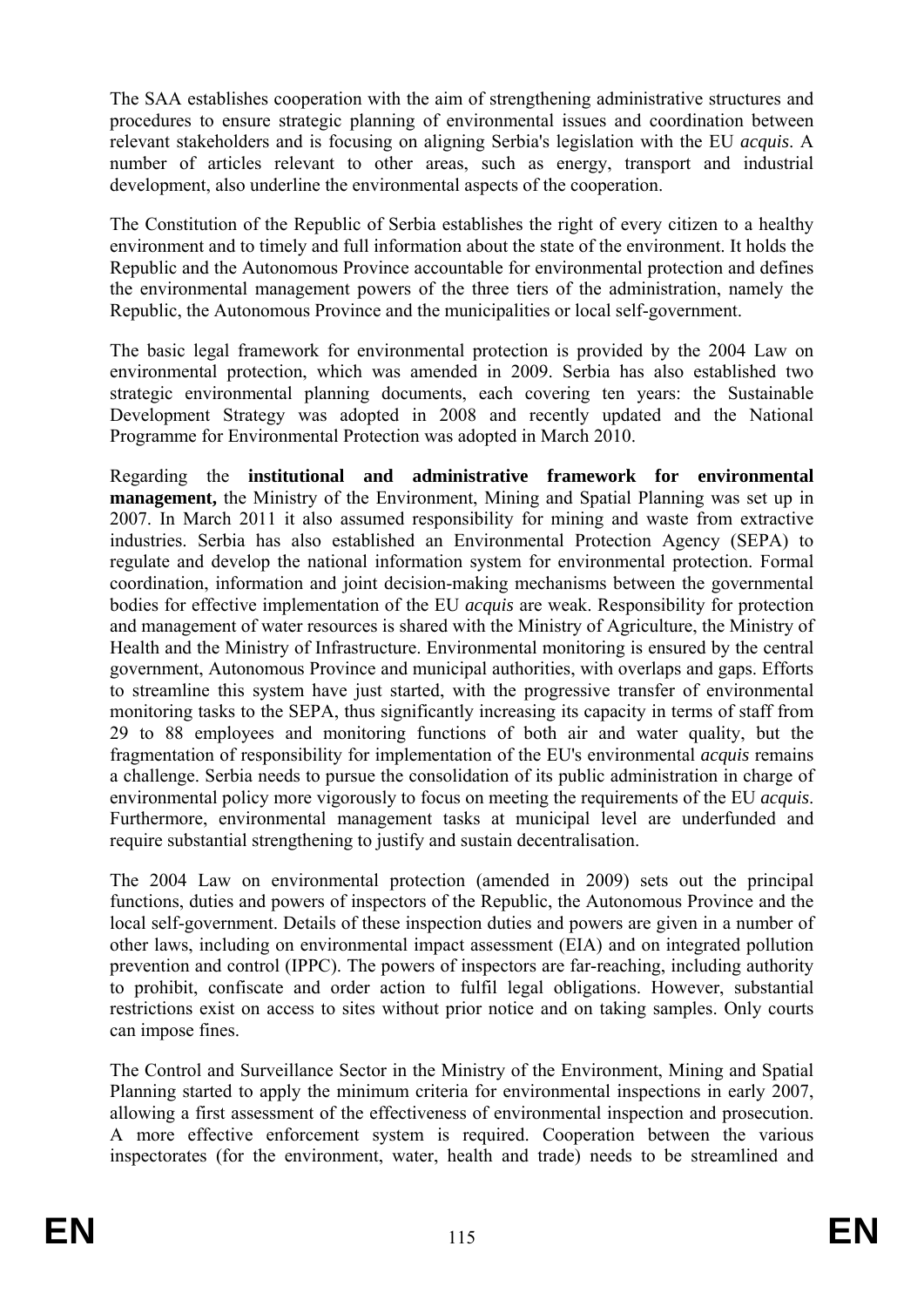cooperation with police and prosecutors formalised. Serbia has launched a programme to address legislative and systemic weaknesses impeding effective inspection. This is a longterm process requiring considerable political will and adequate resources.

Environmental investment planning is based on the National Programme for Environmental Protection adopted in 2010 and the Sustainable Development Strategy adopted in 2008. Serbia needs to adopt also its Environmental Approximation Strategy. It will have to be followed by a more detailed audit to establish clearly the state of environmental infrastructure and of utility service-providers in Serbia. This will clarify the 'starting position' with a view to preparing detailed implementation plans. An affordability study at national and regional levels is also required to provide affordability references and benchmarks.

Public awareness of environmental issues is increasing, but public participation in environmental decision-making and public access to environmental information remain weak. Further efforts are needed to build a solid partnership between the government and civil society. There are some mechanisms for integrating the environment into other policies, but application in practice is limited.

Regarding *horizontal legislation*, Serbia has achieved a high level of alignment. The government has adopted a Rulebook on the National List of environmental Indicators, including indicators and theme indicators units classified into thematic areas. Further efforts are needed to align legislation relating to trans-border aspects of environmental impact assessment (EIA) more closely. Serbia needs to accede to the first and second amendments to the Espoo Convention, with its provisions relating to access to environmental information and access to justice. Particular attention needs to be given to enforcing the Environmental Liability Directive. In particular, EIAs need to be properly carried out wherever legally required, and proper coordination between different authorities and with all stakeholders needs to be ensured.

Serbia has substantially progressed in its alignment with *air quality* legislation. Its legislation is almost fully aligned with the Air Quality Framework Directive. However, some remaining provisions of the Directive covering arsenic, cadmium, mercury, nickel and polycyclic aromatic hydrocarbons in ambient air remain to be introduced. Serbia needs to continue to work on alignment with the relevant parts of the National Emission Ceilings Directive and on the directives dealing with fuel standards.

Serbia has produced its first preliminary air quality assessment and is proceeding with dividing its territory into zones and conurbations. It needs to complete this exercise and continue preparing pilot clean air plans, starting with environmental hotspots. Belgrade and other cities suffer from high levels of air pollution.

Implementing legislation has been adopted on monitoring of the air ambiance quality and on establishing agglomeration zones. Air Quality Plans for the cities of Belgrade, Novi Sad and Bor are being prepared. The Serbian Environmental Protection Agency (SEPA) has installed an automatic ambient air quality monitoring network that has started to operate alongside automatic, semi-automatic and manually operated measurement points managed by municipalities and other public bodies. The integration of ambient air quality monitoring networks needs to be further advanced and non-EU-compliant measuring methods discontinued. SEPA's capacity to operate this network sustainably needs to be enhanced, possibly with the aid of further transfers of staff and resources from other institutions working in the area of the environment.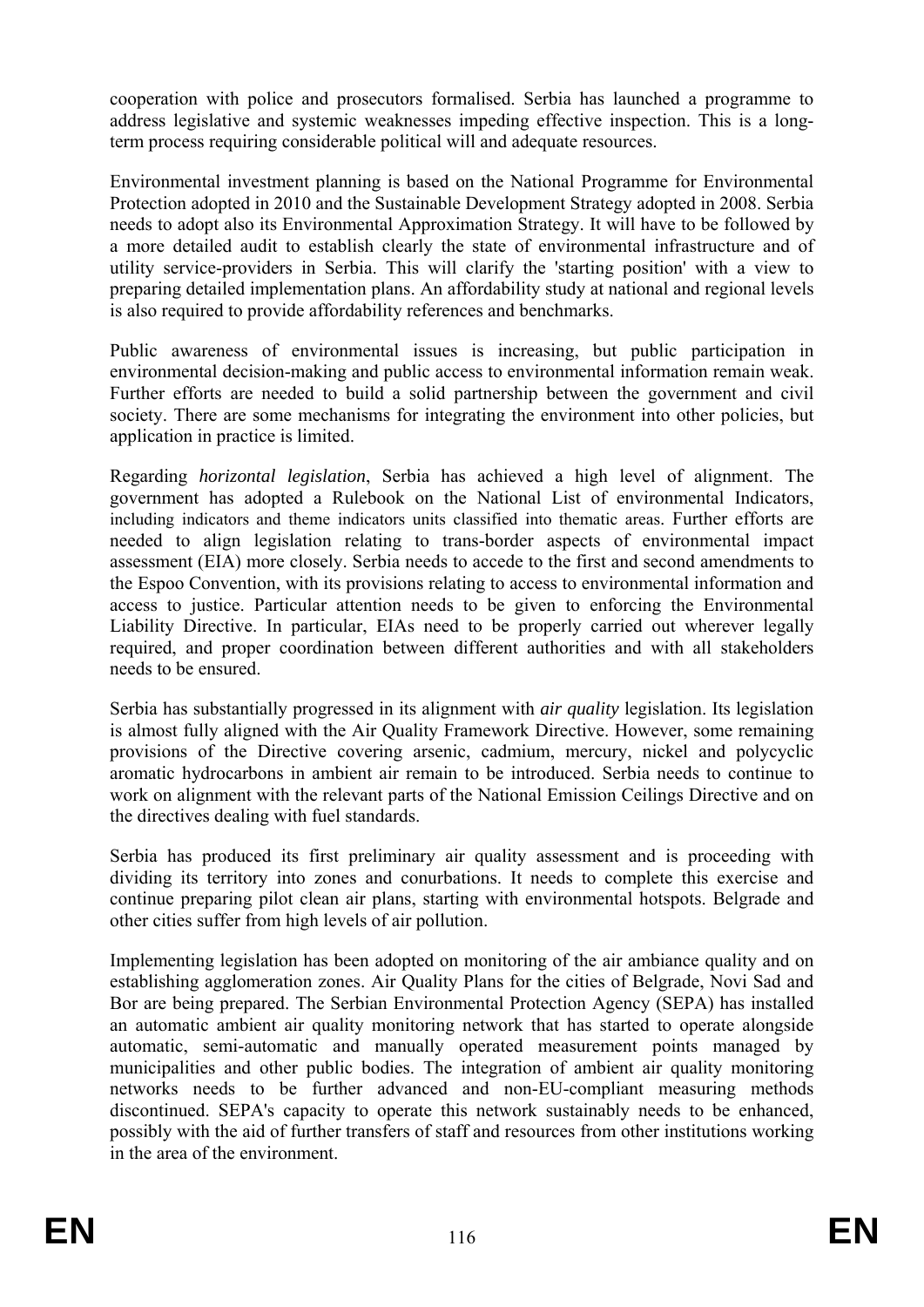As regards *waste management,* Serbia has aligned its legislation with the key EU policies on waste and hazardous waste management, introducing the principles of waste prevention, reuse, recycling and recovery. Serbia has substantially aligned its legislation with the EU *acquis* on packaging and packing waste and on specific waste streams. Implementation has started. Legislation providing for waste separation is likewise in place. However, law enforcement is hampered by low waste collection rates in rural communities, thousands of illegal dumpsites and the absence of treatment facilities for hazardous waste. There is a significant problem with stockpiles of hazardous waste in temporary storage and environmental hotspots in need of remediation.

Legislation on sewage sludge and on waste from extractive industries needs to be aligned as a matter of priority, given the significance of the extractive industries in Serbia. A number of requirements of the new EU Waste Framework Directive, notably application of the best available techniques, need to be introduced. The first waste oil collection and processing plant in Serbia was opened in September in the port of Kladovo (Danube river), with the capacity to annually process between 3,000 and 5,000 tonnes of waste oil and oily water. Implementing legislation on managing Polychlorinated Biphenyls (PCBs) waste was adopted, and implementing legislation for persistent organic pollutants (POPs) management is under adoption.

The National Waste Management Strategy adopted in May 2010 provides for increasing the number of EU-compliant landfills and the collection rates for municipal waste. Whilst recycling of specific waste streams such as car batteries is up to 80%, the overall rates of recycling of household waste are still low at an estimated 8%. Product charges covering the collection and recycling of special waste streams have been introduced and are collected via the Ekofund. However, there are no incinerators and only few composting plants. Segregated collection of different packaging waste at source, and pre-treatment in regional sorting plants to generate marketable recyclable materials, need to be introduced over time. Furthermore, a combined strategy needs to be developed to meet targets for reducing biodegradable waste going to landfill, for home composting in rural areas, for segregated collection of bio-waste and for composting bio-waste in central plants in large cities.

As regards *water quality*, only 10% of wastewater discharged is treated. Sewage collection ranges from over 70% in urban areas to less than 10% in rural Serbia. The country's three largest cities have no wastewater treatment plants. Surface water quality is problematic, notably in the tributaries to the big Rivers Danube and Sava. There are quality issues related to both the microbiology and physio-chemical properties of drinking water in some parts of the country.

Whilst Serbian drinking water legislation has been largely aligned with EU law, large parts of the Water Framework Directive (WFD) still remain to be aligned with the EU *acquis*. This includes the principle of cost recovery for water services, the delineation of water basins to replace the current delineation of water districts following administrative/political boundaries and the definition and mandate of the competent authority. EU legislation on the protection of groundwater against pollution and deterioration, groundwater monitoring, the Nitrates Directive and Urban Waste Water Treatment Directive still need to be fully introduced into Serbian law. Implementing legislation on emission limit values of pollutants in water and deadlines for its accomplishment has been adopted. Complying with the overall legislative framework, organising governance of this sector in line with the principles of the WFD and catching up with the unusually vast backlog, notably in development of wastewater infrastructure, will be major challenges for Serbia.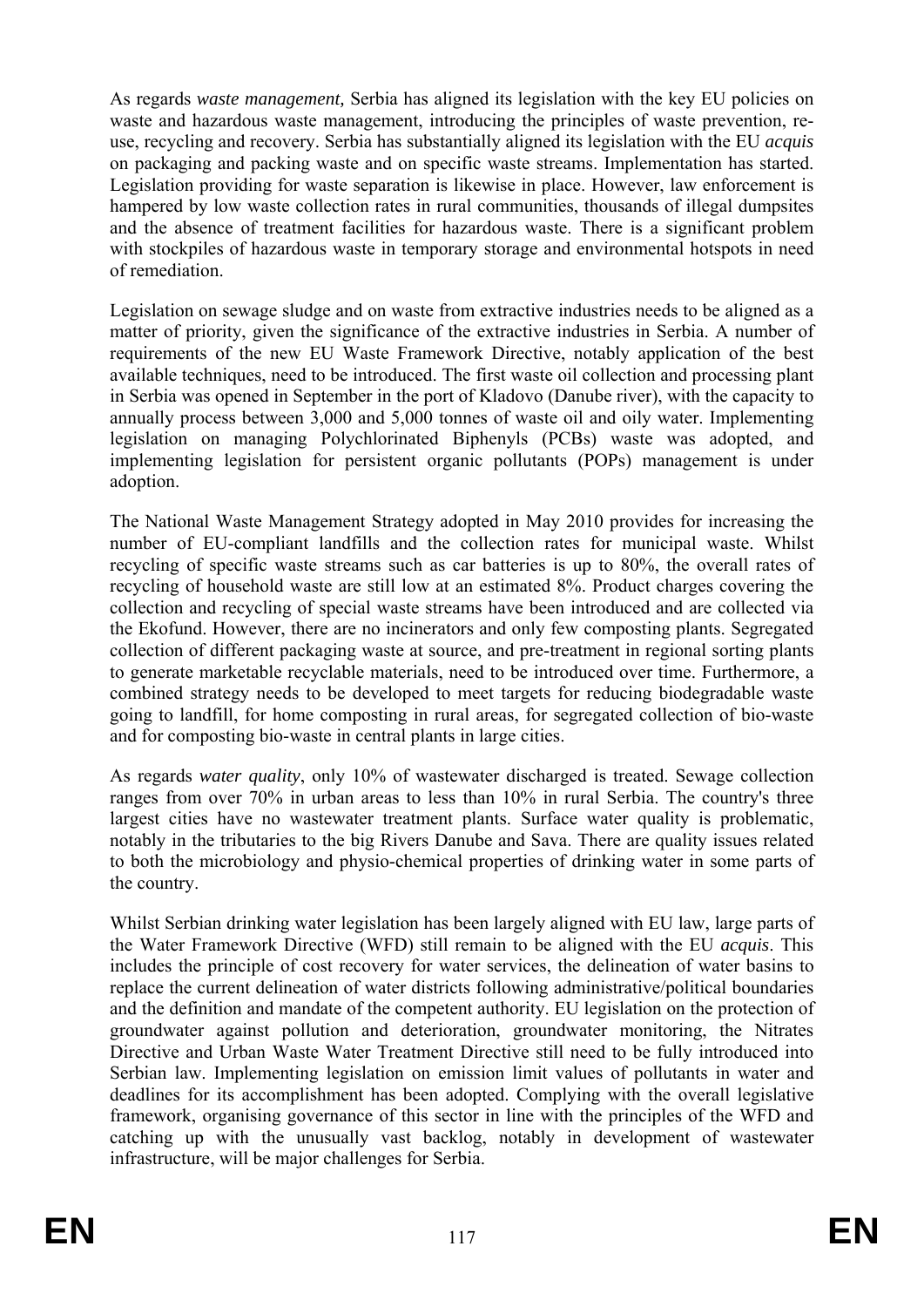Serbia has progressed with transposing the EU *nature protection* legislation. The Law on nature protection is largely in line with the Birds and Habitats Directives. A Biodiversity Strategy with an action plan was adopted in early 2011. Approximately 6% of the country's territory is protected under national legislation and international commitments. Implementing legislation on the compensation for damages caused by illegal actions against the strictly protected and the protected wildlife was adopted in June. The management of protected areas needs to be reviewed. In particular, the funding of conservation needs to be made independent from resource use. Efforts are under way to establish a preliminary list of Natura 2000 sites. Whilst establishment of a preliminary list of specially protected areas in compliance with the EU Birds Directive is progressing, identification of habitats sites is hampered by the absence of a clear delineation of tasks of key stakeholders.

As regards *industrial pollution and risk management*, alignment with both the Directive on integrated pollution prevention and control (IPPC) and the Directive on control of major accident hazards (Seveso II) has been largely completed and implementation has commenced. The most recent update of the EU legislation on IPPC will have to be taken into account to ensure full compliance with the EU *acquis* in the field of industrial emissions. Each of the approximately 180 IPPC installations needs to hold a valid permit by 2015. The first applications are now being received and processed. The first IPPC integrated licence was issued to the Titan cement plant in July. However, while the majority of permits will be issued by the central and the Autonomous Province authorities, permits for some industries fall within the remit of local government, which lacks both the knowledge and the resources to implement the IPPC Law.

The Law on environmental protection provides a basis for application of voluntary instruments such as ISO standard 14001, the eco-management and audit scheme (EMAS), national ecolabels, cleaner production, management and technical standards. The Group for Standards and Cleaner Production in the Ministry of the Environment, Mining and Spatial Planning is the body responsible. ISO standard 14001 is already widely applied in Serbia. Implementation of EMAS, however, awaits completion of the implementing legislation.

The 2009 Laws on *chemicals* and on biocidal products, both amended in 2010, adhere to the principal concepts of the corresponding EU legislation, notably the REACH Regulation and the Regulation on classification, labelling and packaging of substances and mixtures and the Directive concerning the placing of biocidal products on the market. Moreover, Serbia has also ratified the Rotterdam Convention on the prior informed consent procedure for certain hazardous chemicals and pesticides in international trade. Steps have been taken to implement the Stockholm Convention on persistent organic pollutants. In relation to the national profile for chemical management, a preliminary inventory of discarded persistent organic pollutants, has been created. A regulatory and implementation body dealing with biocidal products and chemicals is now in operation. A chemicals register and helpdesk meeting REACH requirements have been installed. Bans and restrictions on trade movements of chemical substances have entered into force and inspection plans are being drawn up to enforce them. Serbia now needs to enforce the provisions concerning classification and labelling of hazardous substances and mixtures.

There is essentially no regulatory framework in place for soil protection and soil monitoring, though *ad hoc* soil monitoring is carried out by the relevant research institutes. The provisions of the Directive on *noise* were transposed into Serbia's national legislation by the 2009 Law on noise protection, amended in 2010, and the subsequent implementing legislation.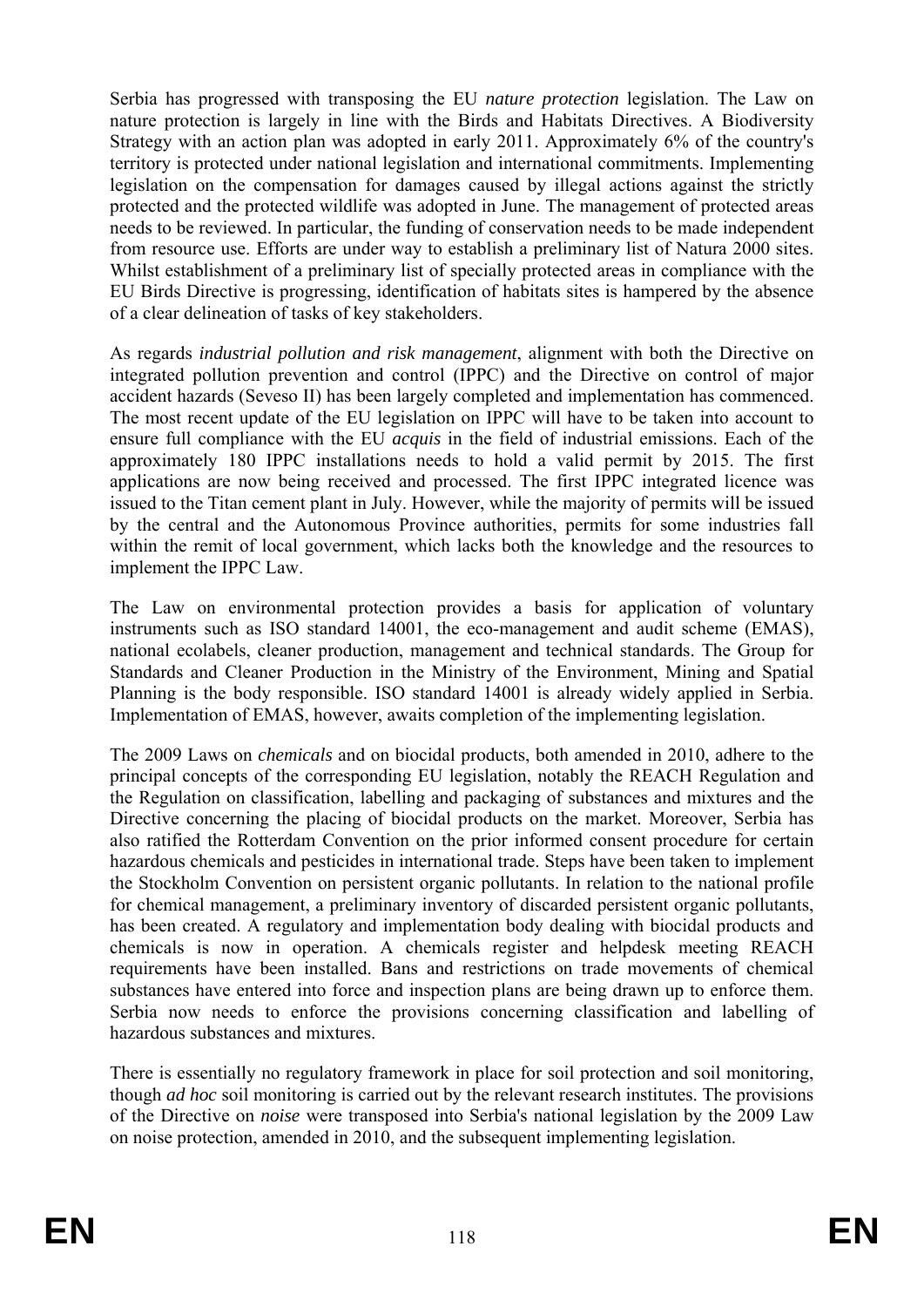As regards *civil protection,* Serbia has made significant progress towards an integrated emergency management system by establishing the Sector for Emergency Management in the Ministry of the Interior, with the aim of coordinating the activities of all State institutions involved in emergency management. Serbia has also adopted the Law on emergency situations. Efforts are still needed to allow proper implementation and enforcement of the legislation and of the new institutional setting and to adopt implementing legislation. Coordination between ministries and bodies needs to be improved. Further efforts will be needed to fill certain capacity gaps like the lack of modern equipment, early warning systems or risk assessment and mapping tools for both disaster prevention and response.

#### **Climate change**

EU climate action is a central pillar for ensuring sustainable growth and the shift to a lowcarbon and resource-efficient economy. The EU *acquis* on the climate covers the EU emissions trading system (EU ETS), greenhouse gas (GHG) reductions for non-ETS sectors, fluorinated gases, ozone-depleting substances, vehicle efficiency standards, fuel-quality standards, carbon capture and storage plus monitoring and reporting of GHG emissions. Due account needs to be taken of the climate dimension in all policies and adaptation measures taken to reduce vulnerability to the impact of climate change.

In relation to policy development, the Serbian National Sustainable Development Strategy, adopted in 2008 and recently updated, along with the National Environmental Protection Programme adopted in 2010, identify climate change as a key risk and put forward action to adapt to and mitigate it. Other key documents include the Energy Development Strategy until 2015, the Forestry Development Strategy and the Strategy for Scientific and Technological Development. Further strategies on air protection and on biodiversity, together with the relevant action plans, are also being prepared. Significant awareness-raising is required at all levels of the country.

Serbia is a non-Annex-1 Party to the United Nations Framework Convention on Climate Change (UNFCCC) and has ratified the Kyoto Protocol. The government adopted a national Clean Development Strategy in February 2010. Serbia submitted its first national communication in November 2010, with greenhouse gas (GHG) inventories for 1990 and 1998, plus projections for 2012 and 2015. The country has also begun preparing the second national communication (to cover GHG emissions from 2000 to 2010). Serbia is currently assessing the financing needed for mitigation, including preparing the necessary financial plans. Nationally appropriate mitigation action up to 2020 for the energy efficiency sub-sector is being developed and should be completed by mid-2013.

With respect to the EU *acquis* on climate change, Serbia is still at an early stage. Some sectorspecific laws, such as on energy, waste or air, are contributing to climate change mitigation, while the legislation on forestry includes certain adaptation measures. Some alignment has taken place with the legislation on the quality of petrol and diesel fuels, but this needs to be completed, including with respect to GHG emissions. The national airline JAT has prepared a monitoring plan. The new Energy Law tightens up the legal provisions for more rational use of energy. Serbia is participating actively in the climate work under the Regional Environmental Network for Accession (RENA).

Serbia is an Article 5 Party to the Montreal Protocol on substances that deplete the ozone layer. It has ratified all amendments to it and demonstrates a satisfactory level of compliance with the Protocol. Serbia associated itself with the Declaration adopted at the 22nd meeting of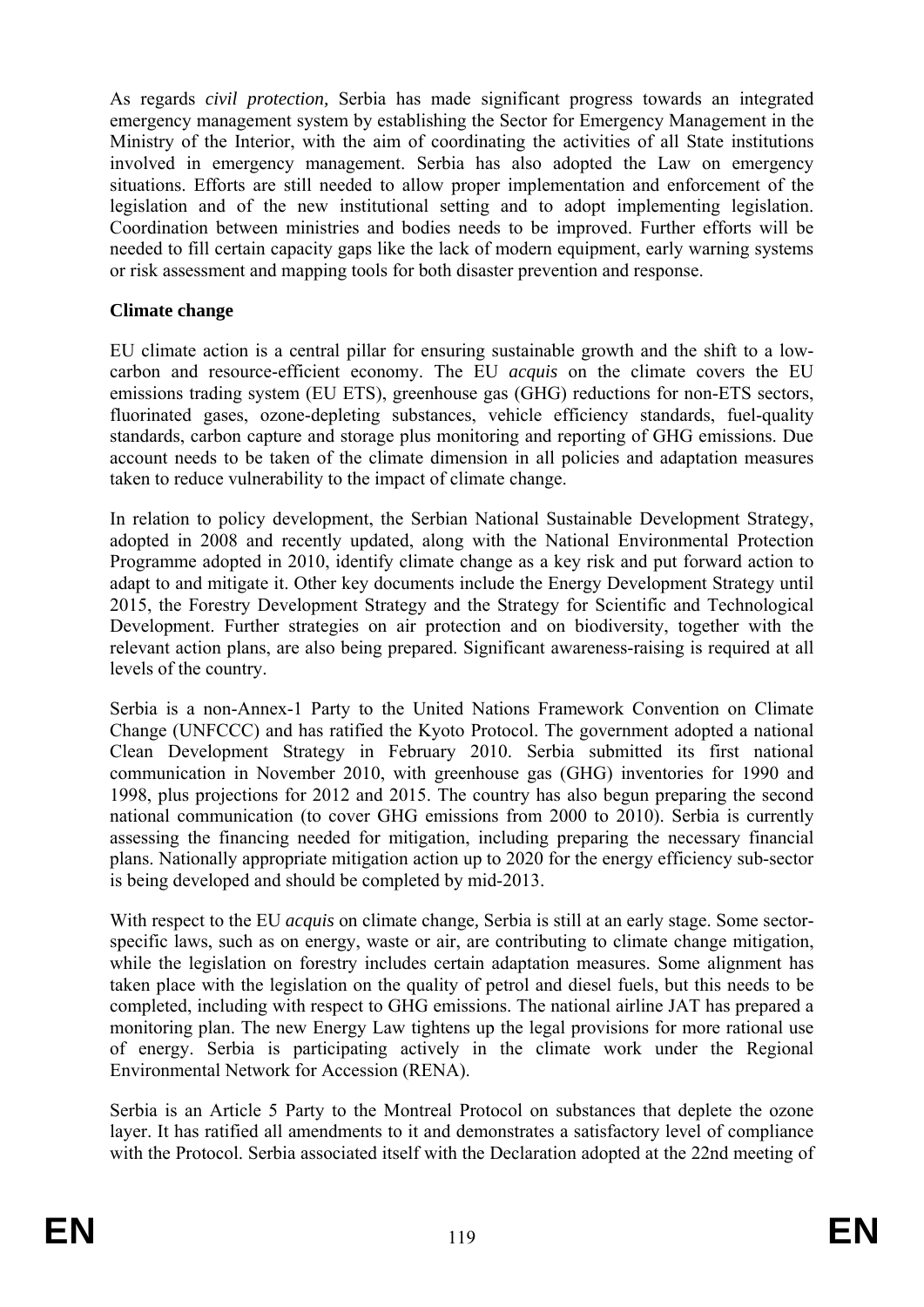the Parties to the Montreal Protocol in November 2010 on the global transition away from HCFCs and CFCs.

As far as **administrative capacity** is concerned, the Ministry of the Environment, Mining and Spatial Planning bears main responsibility for formulating and implementing climate change policy. It cooperates with a number of other ministries and authorities with climate responsibilities. The Serbian Environmental Protection Agency (SEPA) is responsible for data collection, processing and reporting on GHG. The Republican Hydro-Meteorological Service (RHMS) is in charge of monitoring, research and forecasting. A National Centre for Climate Change was established within the RHMS in 2007 to perform the functions of the Subregional South-East European Virtual Climate Change Centre.

However, both administrative capacity and technical and financial resources need to be increased considerably for Serbia to be able to align with and implement all the requirements of the EU climate change policy and legislation. Significant efforts are needed at all levels of the country to promote cooperation and coordination between the different ministries and authorities involved.

### *Conclusion*

Over the last few years Serbia has progressed well with alignment of its legislation with the EU's environmental *acquis*. A good level of alignment has been achieved with the EU's horizontal environmental legislation and also in the areas of waste management, nature protection and chemicals, whereas efforts are still needed to align with the EU *acquis* on water quality, and climate change. Serbia has established an Environmental Protection Agency and a Chemicals Agency. Nevertheless the country faces big challenges in implementing and enforcing the EU environmental and climate change *acquis*. It will be particularly important to create the conditions for building the technical and administrative capacity and resources necessary in this area, including for raising awareness at all levels in the country.

Overall, Serbia will have to make considerable and sustained efforts to align with and, especially, to implement and enforce the EU environmental and climate *acquis*. Effective compliance with EU legislation requiring a sustained high level of investment and considerable administrative efforts can only be achieved in the long term.

## **3.28. Chapter 28: Consumer and health protection**

The EU *acquis* on **consumer protection** covers the safety of consumer goods and protection of the economic interests of consumers in a number of specific sectors. Member States need to transpose the EU *acquis* into national law and to put in place independent administrative structures and enforcement powers that allow effective market surveillance and enforcement. Appropriate judicial and out-of-court dispute resolution mechanisms, consumer information and education, and a role for consumer organisations should be ensured as well. This chapter also covers rules in the area of public health.

The SAA provides for enhanced cooperation with the aim of aligning consumer protection standards in Serbia with those of the European Union, including by means of active consumer protection and efficient law enforcement.

The legal framework for consumer protection is enshrined in the Law on consumer protection adopted in 2010, aligning with 15 EU directives. However, implementation of this law is at an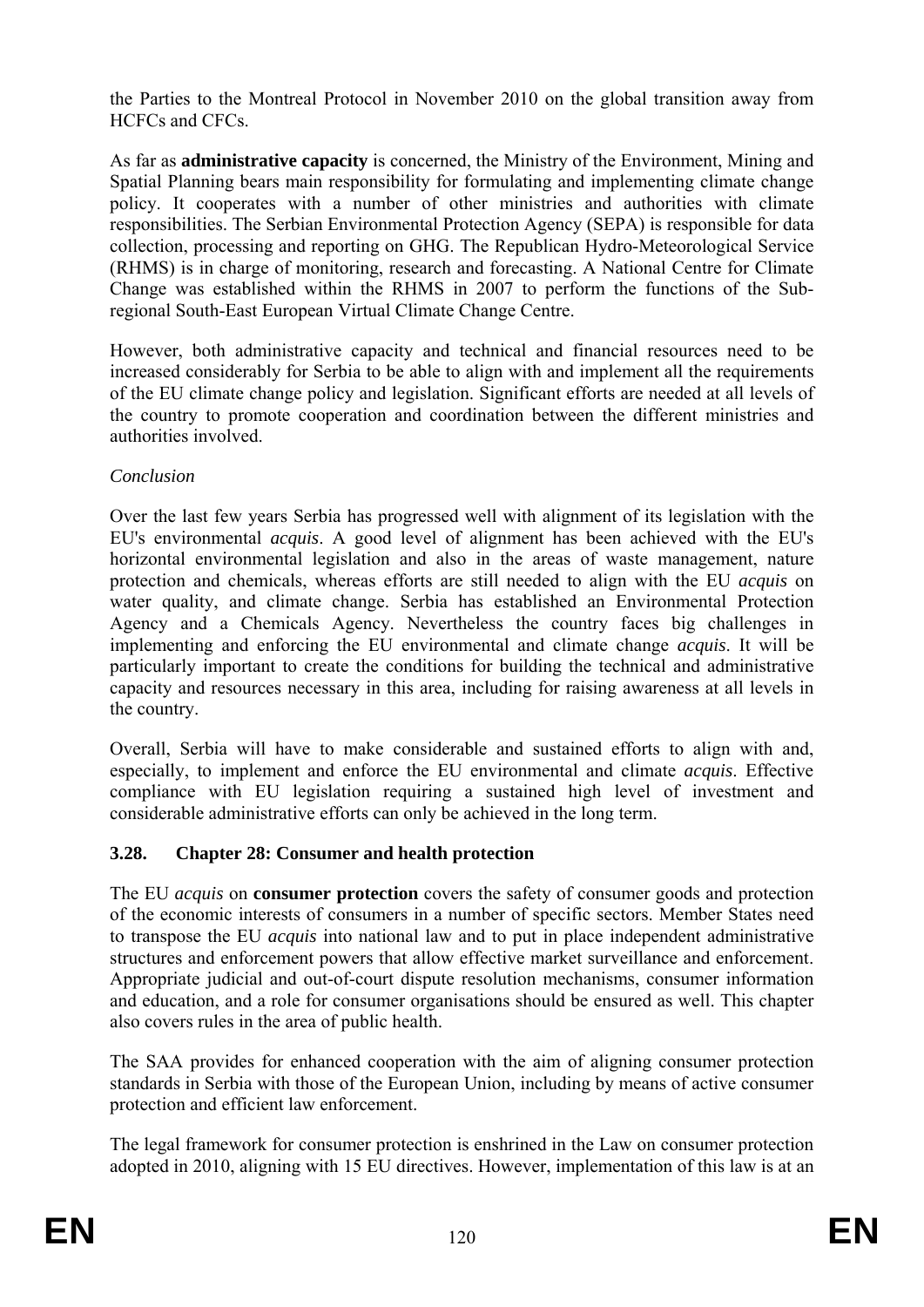early stage. Overall responsibility for consumer protection policy lies with the Ministry of Agriculture, Trade, Forestry and Water Management. The capacity of the consumer protection department remains weak, despite recent improvements in staff levels. There are consumer protection organisations in Serbia, but they are still weak and lack adequate resources. This continues to hamper their effectiveness. They have started improving their coordination and promoting public awareness. However, their development and role are contingent upon the new Law concerning the registration of consumer protection organisations, which still needs to be implemented fully.

As regards *product-safety-*related issues, market surveillance is primarily based on the Law on general product safety, but further amendments will be required to achieve full alignment with the EU *acquis*. Other parts of the EU product safety *acquis*, along with a number of the framework standards set in the General Product Safety Directive, remain to be put in place in Serbia. The legal framework is supplemented by a relatively comprehensive system of active coordination of market surveillance across different ministries. This includes a system for rapid exchanges of information on dangerous products between authorities and between authorities and the public.

In the area of *non-safety-related issues*, the Law on protection of users of financial services was adopted in May 2010, based on a proposal drafted by the National Bank. However, the law is not fully aligned with the EU *acquis*, especially as regards calculation of the annual percentage rate of charge

Concerning **public health**, the overall aim of the EU's policy is to improve health and prevent human illness and diseases. The EU *acquis* consists of a limited number of legally binding instruments and a larger body of non-binding measures and policy documents, plus two international commitments on health.

Overall responsibility for this area in Serbia lies with the Ministry of Health, the authority in charge of health policy, while the Public Health Institute is in charge of preserving and improving the health of all citizens, with the National Health Insurance Fund managing the financing of the system.

Serbia's health system is based on the 2005 Laws on healthcare and on health insurance, along with the accompanying regulations and both amended in August 2011. In November 2010 Serbia adopted a Healthcare Development Plan. e-health starts being implemented as a policy tool but not yet in a fully integrated manner. Full-scale implementation remains outstanding, as does active involvement of patients' and health professionals' associations.

Legislation on *tobacco* is partially aligned with the EU *acquis*. Missing elements include the ban of oral tobacco and the completion of the legislation concerning tobacco advertising. A national strategy for tobacco control was adopted in 2007 followed by a Law on protection of the population from exposure to tobacco smoke adopted by parliament in 2010, providing for a partial protection from environmental tobacco smoke. However, despite a decrease in smoking between 2000 and 2006, smoking remains a persistent problem in Serbia.

The basic act regulating *communicable diseases* in Serbia is the Law on the protection of the population against communicable diseases adopted in 2004 and the implementing legislation on reporting such diseases. However, some case definitions for reporting communicable diseases, including clinical, laboratory and epidemiological criteria, are missing and EU case definitions have to be progressively adopted. The legal basis, national structures and resources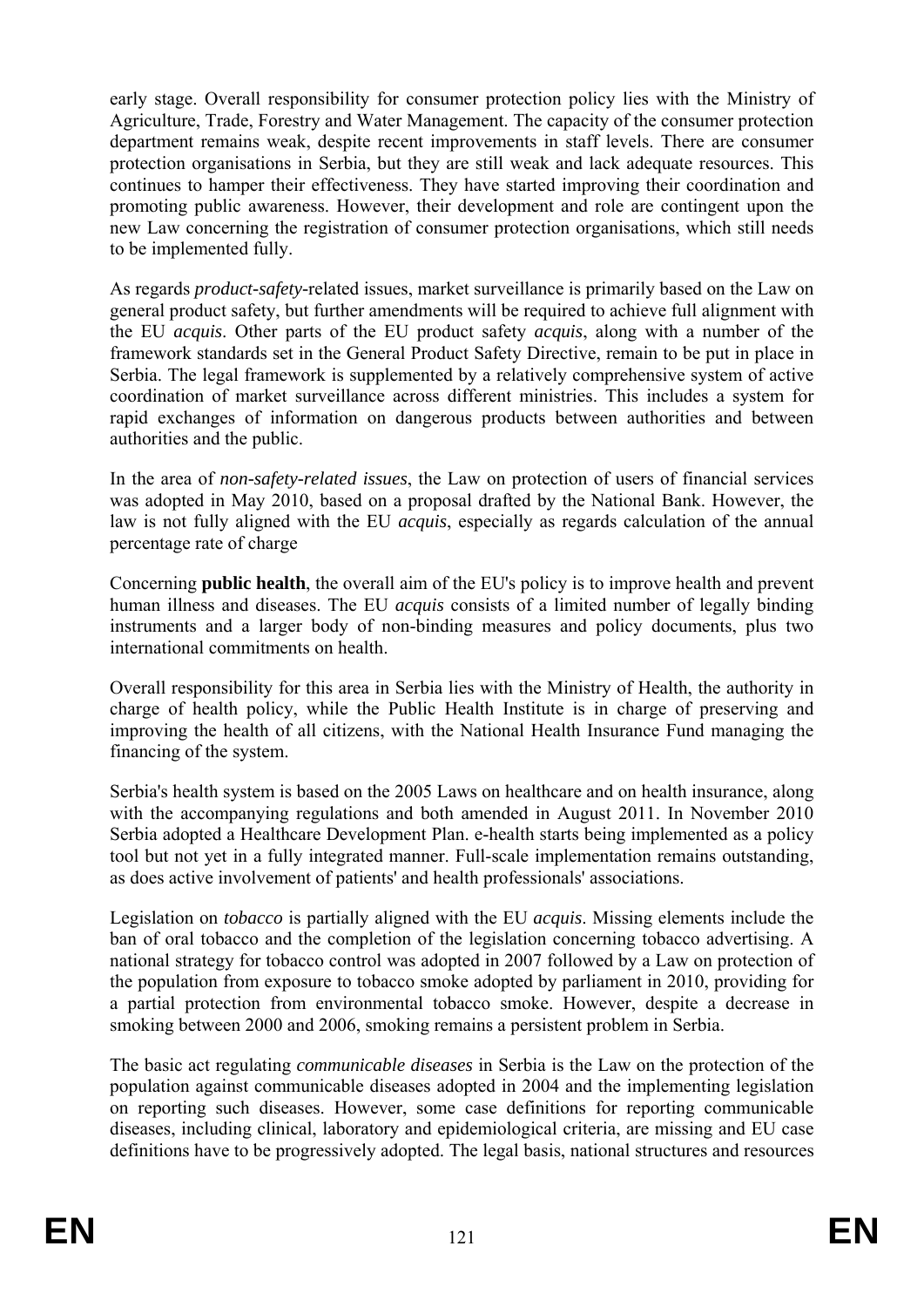are generally in place and are being strengthened. However, the surveillance and response capacity is still limited and requires some modernisation, in particular in the form of human and material resources. In April 2011, Serbia adopted a National HIV/AIDS Response Strategy for 2011–2015. Serbia's action in this field corresponds to the broad lines of the EU Communication on combating HIV/AIDS. However, further efforts are needed to implement the newly adopted Strategy, especially on raising public awareness.

Serbia's legislation on *blood*, *tissues and cells* is broadly aligned with the EU *acquis*. In 2009 four laws were adopted on biomedicine and transfusion activities. In the field of *organ* transplantation, the Directorate for Biomedicine in the Ministry of Health was established in mid-2010, but further efforts are needed to implement the Law on organ transplantation. Administrative and technical capacity needs to be strengthened.

Regarding *mental health*, Serbia's Strategy for the development of mental healthcare identifies a series of efforts needed, but the administrative capacity is inadequate to ensure implementation. Further action needs to be taken to promote inclusion of people with mental health problems and ensure equal access to basic human rights, employment, education and social services. Efforts towards de-institutionalisation need to continue and community-based mental health services should be further supported as an alternative to institutions.

On *cancer* prevention and control, Serbia adopted in 2009 a national programme entitled 'Serbia against Cancer'. However, Council recommendations on cancer screening have yet to be implemented. Reducing the harmful effects of *alcohol and drugs* is included among the specific goals of health policy up to 2020. A national strategy and action plan on the prevention of alcoholism needs to be adopted in line with the EU alcohol strategy. The prevention of illicit drug use and the treatment of drug abuse problems is addressed in the Strategy and action plan on drugs 2009-2013.

#### *Conclusion*

Serbia has recently aligned its legislation with a significant part of the EU *acquis* in the area of consumer protection. Efforts are now needed to implement and enforce the legislation.

On health protection, while the country has taken many steps forward in the recent past and the basic administrative and legal infrastructure is in place, efforts are needed for it to be able to align with the EU *acquis* and to implement it effectively in the medium term.

Overall, Serbia will need to make additional efforts to achieve full alignment with the EU *acquis* on consumer and health protection and to implement and enforce it properly in the medium term.

## **3.29. Chapter 29: Customs Union**

The EU *acquis* in this sector consists of the Community Customs Code and its implementing provisions, the EU's Combined Nomenclature (CN), the Common Customs Tariff including trade preferences, tariff quotas and tariff suspensions and other customs-related legislation outside the scope of the Customs Code. Member States must ensure that the necessary implementing and enforcement capacity, including links to the relevant EU computerised customs systems (tariff-related systems, NCTS, ECS, ICS, etc.) are in place. The customs authorities must also ensure adequate capacity to implement and enforce special rules laid down in related areas of the EU *acquis* such as on external trade, health and security.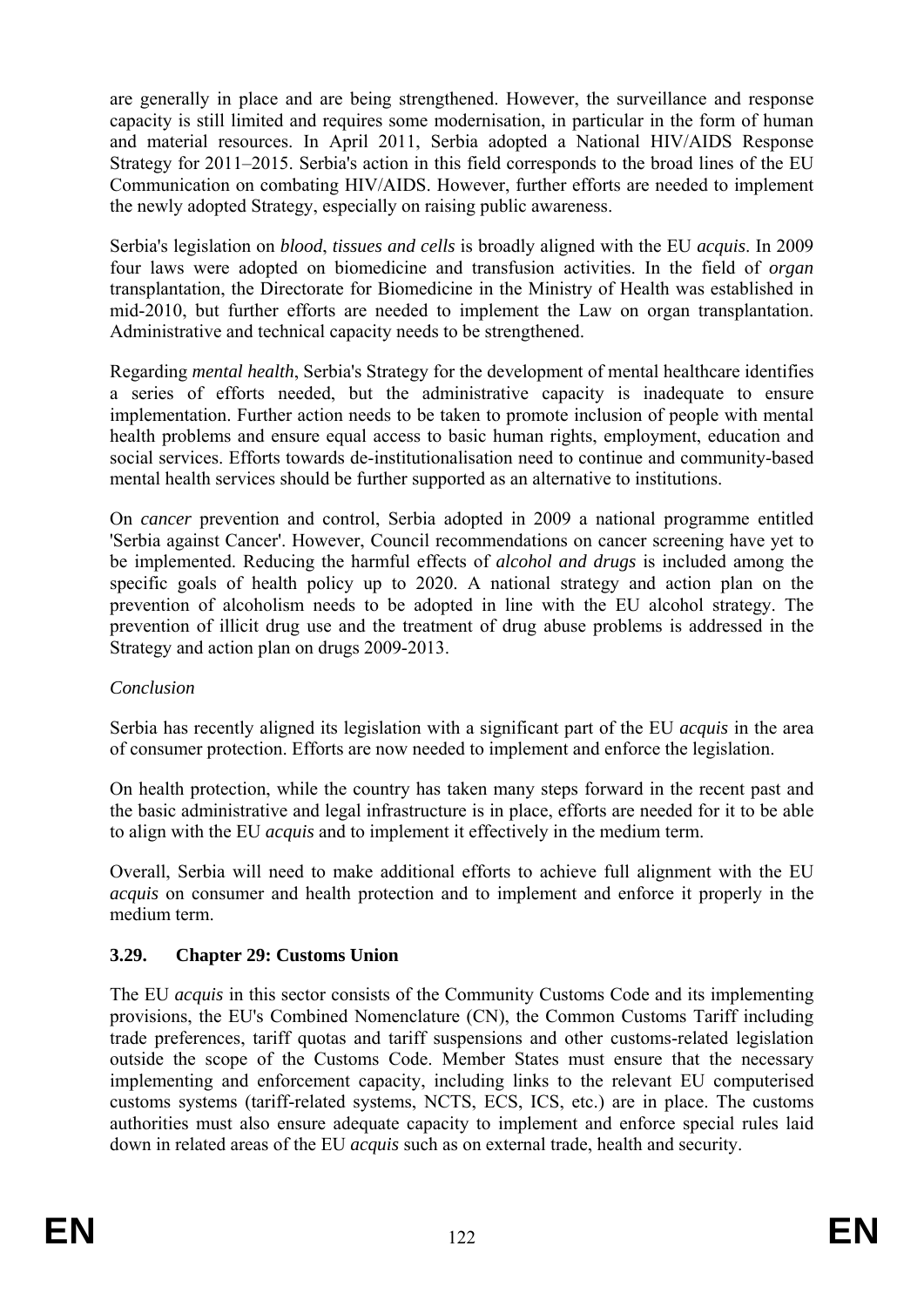The Interim Agreement establishes a free-trade area with the EU and the progressive removal of customs duties on a wide range of products. It places an obligation on Serbia to adopt the Combined Nomenclature. It also provides for administrative cooperation on customs matters and lays down rules of origin which have to be observed in order for EU and Serbian operators to benefit from the trade preferences. In addition, it paves the way for gradual approximation of the Serbian customs legislation to the EU *acquis.*

In terms of **customs legislation**, Serbian law is largely aligned with the EU *acquis*. The Customs Law adopted in March 2010 is basically harmonised with the EU Customs Code. In January 2011, the relevant implementing legislation entered into force. The Combined Nomenclature (CN) is applied and the classification rules are largely in line with the EU *acquis.* However, classification practice, including decisions on binding tariff information, is still to be upgraded to EU standards*.* 

In June 2011 Serbia also abolished administrative customs fees for regular activities, thereby bringing the system into line with the requirements of the Interim Agreement and the EU *acquis*. Preferential tariff quotas are managed by the Information System of Customs Services (ISCS) on a first-come, first-served principle on a daily basis. The country does not apply *erga omnes* tariff quotas or tariff ceilings and lacks an automated system for collecting statistics. The system of autonomous suspensions and tariff quotas needs to be brought into line with the provisions applied in the EU.

Serbia implements preferential rules of origin and methods of administrative cooperation that largely reflect those used by the EU in its free-trade agreements. Furthermore, it applies diagonal cumulation with the EU and other countries subject to the European Union Stabilisation and Association Process. The status of approved exporter also exists. Serbia complies with EU law on customs value.

The national legislation on duty relief is well harmonised with the EU *acquis*, but some discrepancies still exist, notably the rules on duty relief for equipment imported by, and for, passengers or the monetary threshold for duty relief and the rates for simplified declaration.

Serbia is observer in the Common Transit Convention and intends to join it once all the legal and technical requirements are met. The Customs Administration needs to encourage further use of simplified customs procedures in the framework of specific authorisations.

The legislation on customs-related security initiatives, including authorised economic operators, has been adopted, but implementing provisions are missing. Post-clearance controls and the risk analysis systems have been relatively successful over the last year, but need to be used more frequently for systematic planning and execution of *ex-post* controls. The *risk analysis capacity* is also hampered by an insufficient IT system and lack of strategy. Customs perform a high percentage of physical controls but is not producing proportionate findings. Risk analysis and management need to be changed to a thematic system targeting risk control, similar to the system applied in the EU, supported by an adequate IT application.

In line with the requirements of the Interim Agreement, the Customs Administration of Serbia (CAS) has made efforts to reach the EU level of protection of intellectual property rights (IPR). It has substantially tightened up the control procedures at the border and should now further reinforce effective means of enforcement. On drug precursors, Serbia has put in place a system for pre-export notification, while on cultural goods Serbia still has to adopt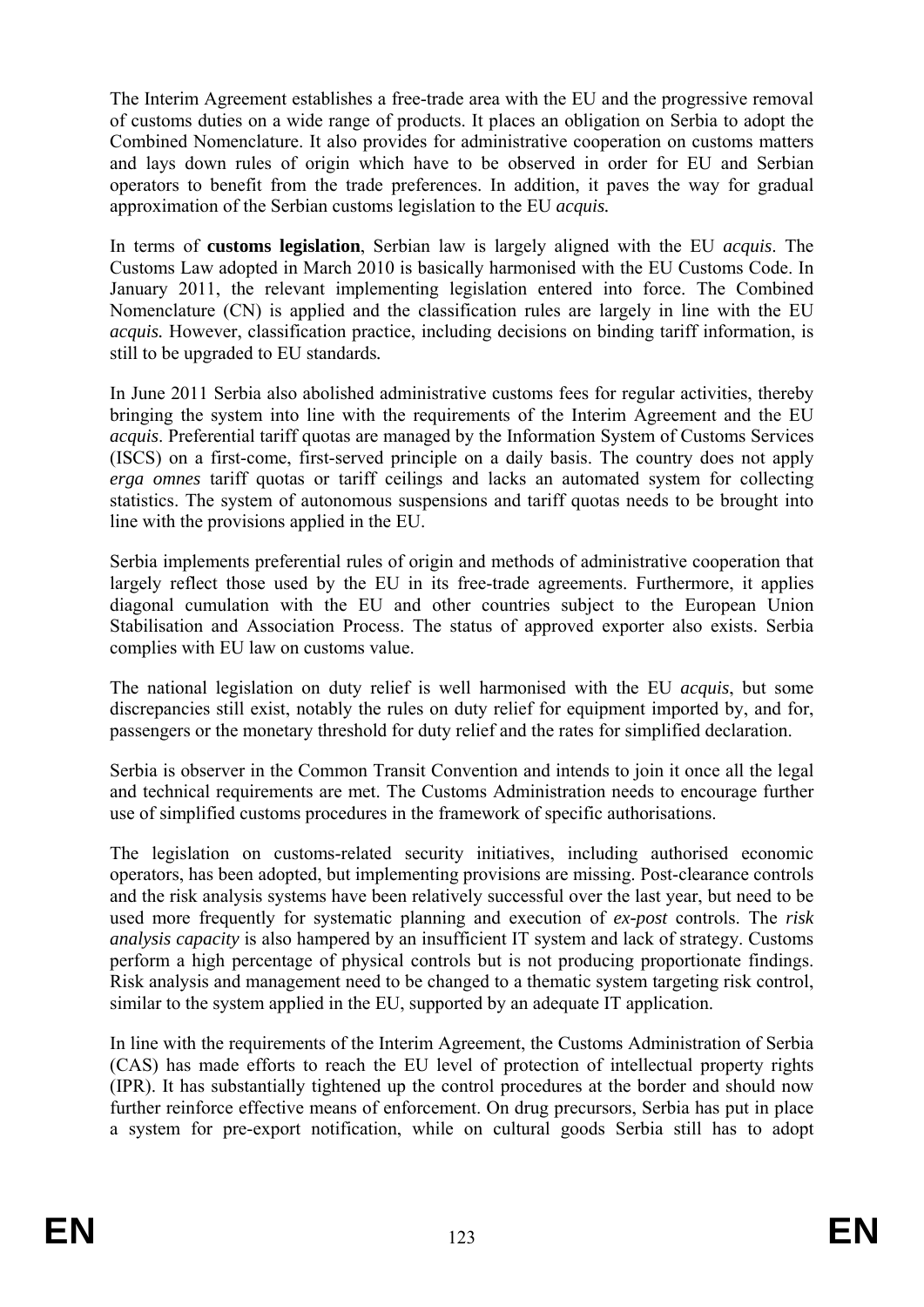legislation and apply controls in line with the EU requirements. The provisions on cash control do not meet the requirements of the EU legislation.

Concerning **administrative and operational capacity**, the CAS has been continually strengthening its administrative capacity for effective enforcement of customs legislation. It is well-organised and implements sound procedures and working methods allowing the competent staff to enforce the customs and related legislation sufficiently. However, there are still room for improvement. A properly equipped and functioning customs laboratory is missing and the overall operational capacity needs to be strengthened to ensure further enforcement of legislation (for example, on IPR and safety The coordination between the Ministry of Finance and the CAS needs to be better streamlined. In 2010, the CAS, in cooperation with the World Customs Organisation, initiated a pilot project on strengthening the integrity of customs officials and stepping up the fight against corruption. However, further efforts are needed in fields such as office management, the performance appraisal system, ethics and training. Moreover, the audit resources need to be reinforced and the central customs administration should be allowed to carry out audits.

In December 2010 the Customs Administration adopted a business strategy for 2011-2015. A customs IT strategy was adopted in early autumn 2011. The CAS currently uses the Information System of Customs Services (ISCS). There are plans to merge the ISCS with the Integrated Customs Tariff TARIS. Although around 90% of customs declarations are submitted electronically, data exchange for customs formalities is only partially processed through the IT system. In general, Serbia has progressed on customs computerisation and is planning future interconnectivity with EU customs IT systems. However, further upgrading of the customs IT systems is needed.

Serbia joined the Customs 2013 Programme in April 2009 and has participated regularly in activities under it ever since. Through the conclusion of agreements on international cooperation, the customs authorities share information with other foreign institutions. In terms of trade facilitation, the customs administration formalised procedures for exchanging prearrival information with neighbouring countries. Implementation of the integrated border management strategy and action plan continued (*see also Chapter 24 – Justice, freedom and security*).

The customs procedures and formalities to guarantee correct application of the EU *acquis*  need to be applied at the administrative boundary line (ABL) between Kosovo and Serbia, in particular at gates 1 and 31 to the north of Kosovo. At the ABL, insufficient controls create the risk of VAT carrousels, fraud with excises, illicit trade and imports without paying customs duties. Serbia needs to prevent this illicit trade in a way that respects that Kosovo is a separate customs territory. Impact of the modifications to VAT refund rules adopted in September 2011 in this respect as regards oil and oil derivatives, will have to be assessed.

The agreement on accepting the Kosovo customs stamps needs to be implemented in full compliance with CEFTA rules.

#### *Conclusion*

The customs legislation is almost fully aligned with the EU *acquis*. The obligations stemming from the Interim Agreement are being met well. The administrative and operational capacity of the Serbian Customs Administration is good. It has the administrative structures and adequate resources to implement and enforce the customs legislation and make sure that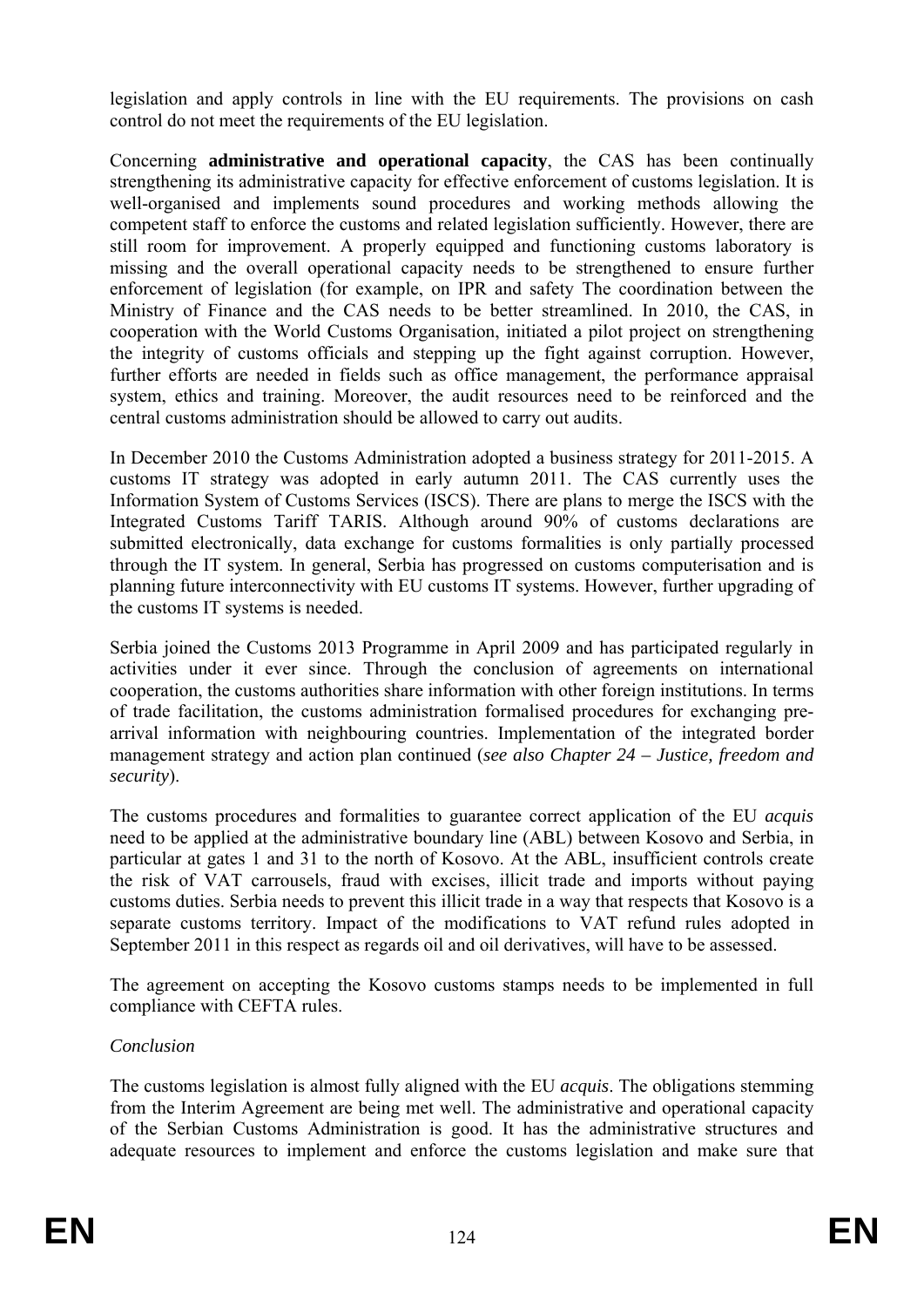procedures and working methods are implemented effectively. However, in order to be able to address the future challenges, the Customs Adminitration will need to be reinforced, notably to increase post-clearance controls based on risk analysis, expand use of simplified procedures for reliable economic operators, step up use of the guarantee management system and upgrade interconnectivity and interoperability with the EU IT systems. Customs procedures to guarantee correct application of the EU *acquis* at the ABL with Kosovo have to be introduced.

Overall, Serbia is already well on the way to meeting the EU *acquis* and remains committed to reforms in the area of customs. If it continues its efforts, Serbia should, in the medium term, have the capacity to comply with the requirements of the EU *acquis* in the field of customs.

### **3.30. Chapter 30: External relations**

The EU *acquis* in the field of external relations consists mainly of directly applicable EU legislation which does not require transposition into national law.

The Interim Agreement contains the core trade part of the Stabilisation and Association Agreement that establishes a free-trade area between Serbia and the EU. It includes provisions requiring the Parties to act in accordance with the rules of the WTO or relevant international obligations. Serbia is also required to enhance trade liberalisation within the Western Balkans and with other countries involved in the enlargement process.

Upon accession, Serbia will be bound by the **common commercial policy.** Serbia will have to apply all the Free-Trade Agreements, the Customs Union and all the autonomous (preferential and non-preferential) trade regimes that the EU grants to certain non-EU countries, including the Generalised System of Preferences (GSP). Serbia will also have to terminate all its current preferential trade agreements with non-EU countries and bring all other agreements, including non-preferential trade agreements, into line with the obligations imposed by EU membership. Moreover, Serbia will become party to the European Economic Area (EEA) and will have to apply all the EU's international trade agreements.

Serbia is not yet a member of the *World Trade Organisation* (WTO) but the membership negotiations are at a very advanced stage. The bilateral track of negotiations has already been completed with most WTO partners, while progress has also been made on the multilateral track. Finalisation of the process will depend on the pace of the remaining bilateral negotiations and further legislative reforms. Serbia's commitments under the General Agreement on Trade in Services (GATS) are generally in accordance with those given by the EU. However, the final commitments will have to be verified when the last outstanding bilateral negotiations are concluded, especially in the areas sensitive for the EU, such as energy, pipelines and road transport. Depending on the final terms of Serbia's accession to the WTO, Serbia might have to modify its WTO commitments upon accession to the EU.

The average Serbian *ad valorem* tariff rate applied is 22.16% for agricultural products, 8.72% for fish and fishery products and 6.31% for industrial goods, with an overall average of 9.72%. The EU average MFN *ad valorem* tariff rate is 9.74% for agricultural products, 10.02% for fish and fishery products and 3.75% for industrial goods, with an overall average of 4.83%. Upon accession to the EU, Serbia will have to apply the EU Common Customs **Tariff.**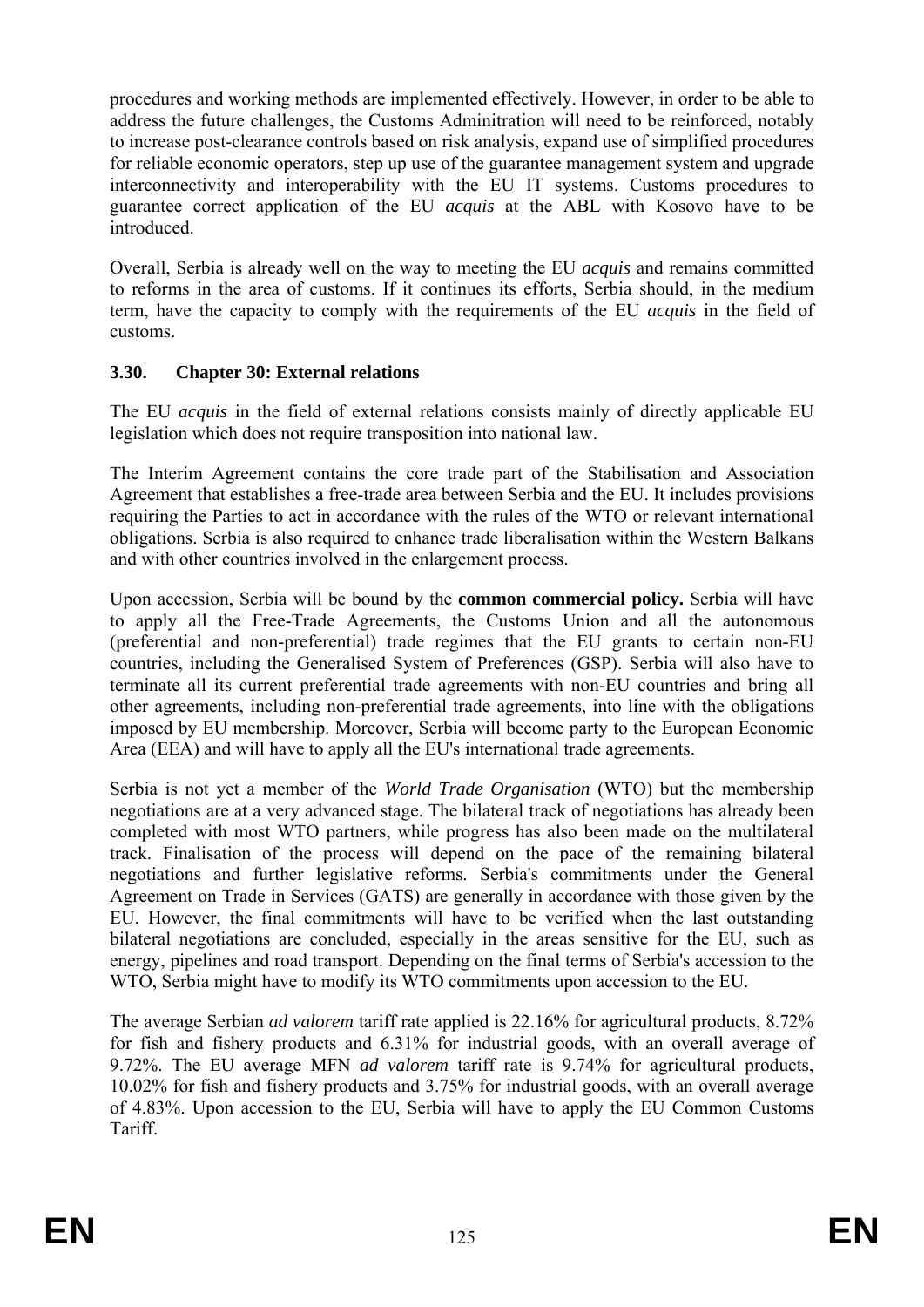Serbia's Law on foreign trade transactions and implementing bylaws include provisions on anti-dumping, countervailing and safeguard measures. Upon accession, Serbia will have to repeal national legislation related to its trade defence instruments and measures based on this legislation and apply the EU rules and measures.

Serbia does not apply any **Generalised System of Preferences** (GSP) scheme. Upon accession, Serbia will need to apply the EU GSP scheme.

The *export credits* scheme in Serbia is operated solely by the State-owned Serbian Export Credit and Financing Agency (AOFI) that covers both short-term and medium-/long-term export credit insurance. The AOFI also provides short-term support for exports to the EU. It applies the OECD method and is a member of the Berne Union. Upon accession, Serbia will need to ensure full alignment of its short-term export credit insurance system with the EU competition rules. As regards medium- and long-term export credits, Serbia will need to align its relevant legislation with the relevant EU *acquis* and EU international obligations.

Concerning *dual-use* export controls, Serbia applies legislation adopted in 2005 and amended in 2009 that establishes an export control system for dual-use goods, weapons and military equipment. Serbia is not a member of the Kimberley process and does not control trade with rough diamonds. Upon accession it will have to apply the relevant EU regulation.

As regards *free-trade agreements* (FTA) with third countries, Serbia has been a member of CEFTA since May 2007. Serbia signed an FTA with the European Free Trade Association (EFTA). Serbia also has bilateral FTAs with Turkey, the Russian Federation, Belarus and Kazakhstan. Since the customs union of the Russian Federation, Belarus and Kazakhstan entered into force, Serbia has been renegotiating the FTAs with the Russian Federation and Belarus in order to harmonise trade arrangements with all three countries in this customs union.

Serbia has been implementing 46 *bilateral investment treaties* (BIT) and is currently negotiating agreements of the same type with several other countries. Some of the provisions included in Serbia's BITs will need to be aligned with the EU *acquis* in line with the obligations of the Treaty on the Functioning of the European Union and the relevant case law. Serbia has been implementing 125 agreements on trade and economic cooperation and is currently negotiating agreements of the same type with several other countries. These agreements would also need to be brought into line with the EU *acquis* upon Serbia's accession to the EU.

With regard to administrative capacity, participation in the EU decision-making mechanisms on trade and implementation and enforcement of the EU *acquis* will require strengthening coordination mechanisms between various ministries.

As regards development policy and humanitarian aid policies, Serbia is an aid recipient and, so far, has provided limited *ad hoc* aid to non-EU countries on a case-by-case basis, notably in response to natural disasters. There is no legislation on development policy and dispatching humanitarian aid and no relevant administrative structures are in place.

In relation to setting up an integrated emergency management system, in 2009 Serbia adopted a Law on emergency situations, establishing a Sector for Emergency Management in the Ministry of the Interior that coordinates the activities of all institutions in emergency situations. The National Disaster Response Team coordinates international assistance that can be provided upon approval by the government.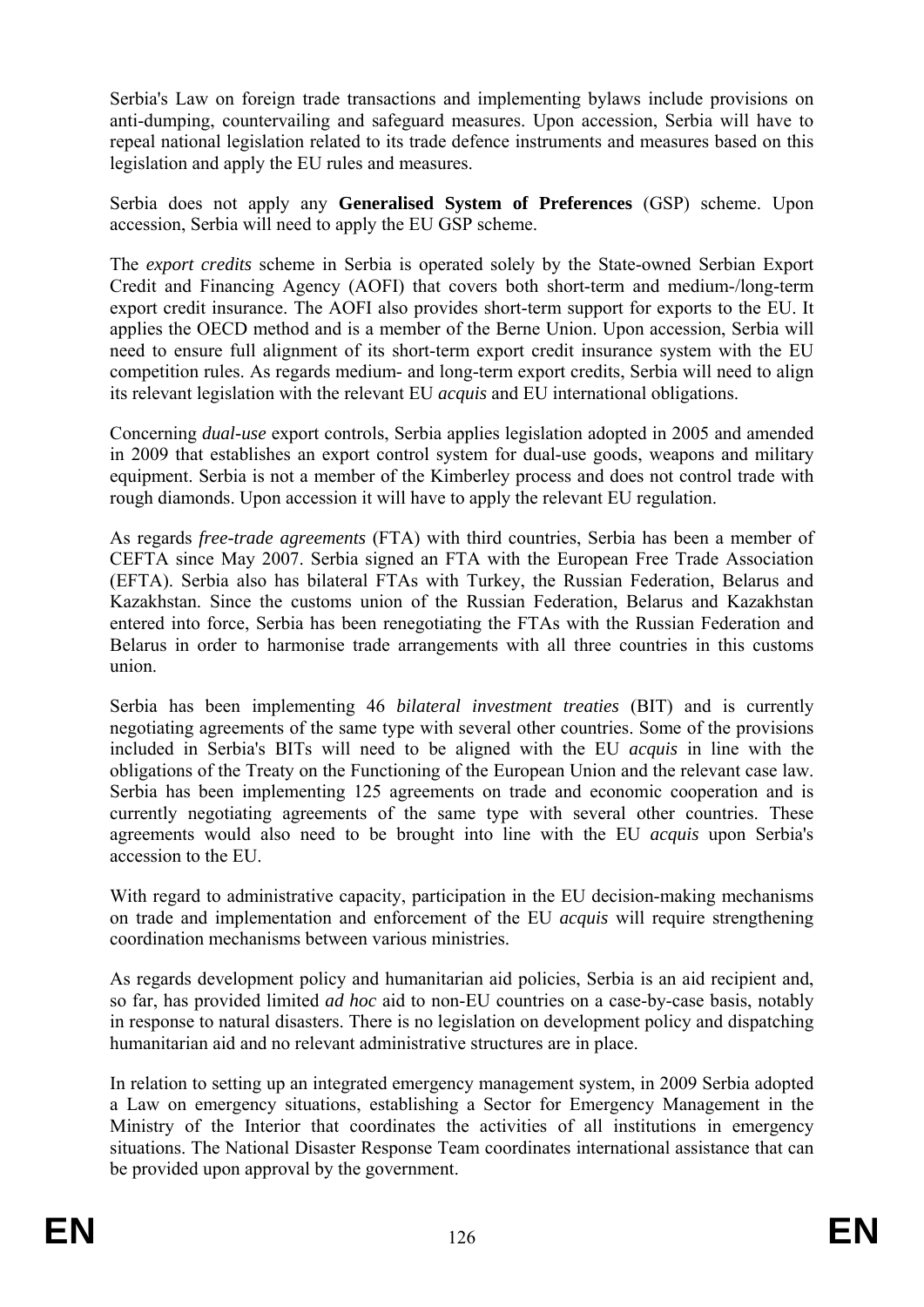Serbia needs to continue to develop its legal framework to cover development and humanitarian aid, including civil protection, in non-EU countries in accordance with the relevant EU policies and principles. Serbia will need to strengthen the administrative structures inside the government and its ability to participate in the EU decision-making process on development and humanitarian aid policies.

#### *Conclusion*

In preparing for membership, Serbia will need to ensure that its commercial policy and commitments to third countries and international organisations are aligned and coordinated with those of the EU. It is important that Serbia is aware of the obligations in connection with development and humanitarian policy, and it needs to establish capacity to fulfil the obligations of EU membership in this area.

Overall, if it continues its efforts, Serbia should, in the medium term, have the capacity to comply with the EU requirements in the field of external relations.

### **3.31. Chapter 31: Foreign, Security and Defence Policy**

The common foreign and security policy (CFSP) and the common security and defence policy (CSDP) are based on legal acts, including legally binding international agreements, and on political documents. The EU *acquis* consists of EU statements, Council decisions, political declarations, joint actions, common positions and agreements. Member States must be able to conduct political dialogue in the framework of CFSP, to align with EU statements, to take part in EU actions and to apply any restrictive measures agreed. Applicant countries are required to progressively align with EU statements and to apply restrictive measures when and where required (*Concerning relations with other enlargement countries and Member States, see Political criteria 2.3 – Regional issues and international obligations).* 

Serbia generally supports the efforts of the European Union to strengthen its role as a cohesive force in international relations and its ability to promote European interests and values on the international scene. Serbia has declared that it is committed to being ready and able to participate fully and actively in the EU's CFSP and CSDP, as defined in the Treaty on European Union, by the date of accession. Serbia's Constitution prescribes that international treaties ratified must not contravene constitutional norms.

Serbia's administrative structures are mostly adequate, but further strengthening will be needed. The Ministry of Foreign Affairs bears the main responsibility for conducting foreign policy and international relations. An Assistant Minister acts at the same time as Head of the Directorate for the European Union. A specialised CSDP Unit has been established within the Directorate for Security Policy. There is no specific post of European correspondent but this function is performed by the Head of the Unit for EU institutions within the EU Directorate. Serbia has 63 embassies, 7 permanent missions and 20 general consulates. The diplomatic service consists of 1,078 employees, of whom 536 are in Belgrade. The Ministry of Defence is responsible for defence policy. A Unit for European integration and regional initiatives was established in 2010. The legislative framework for defence reforms and for democratic control over security forces has been completed. The Ministry of Economic Affairs and Regional Development is in charge of controlling exports of arms, military equipment and dual-use goods. The Ministry needs more staff in order to be fully capable of implementing policies and adjusting them to the EU legislation.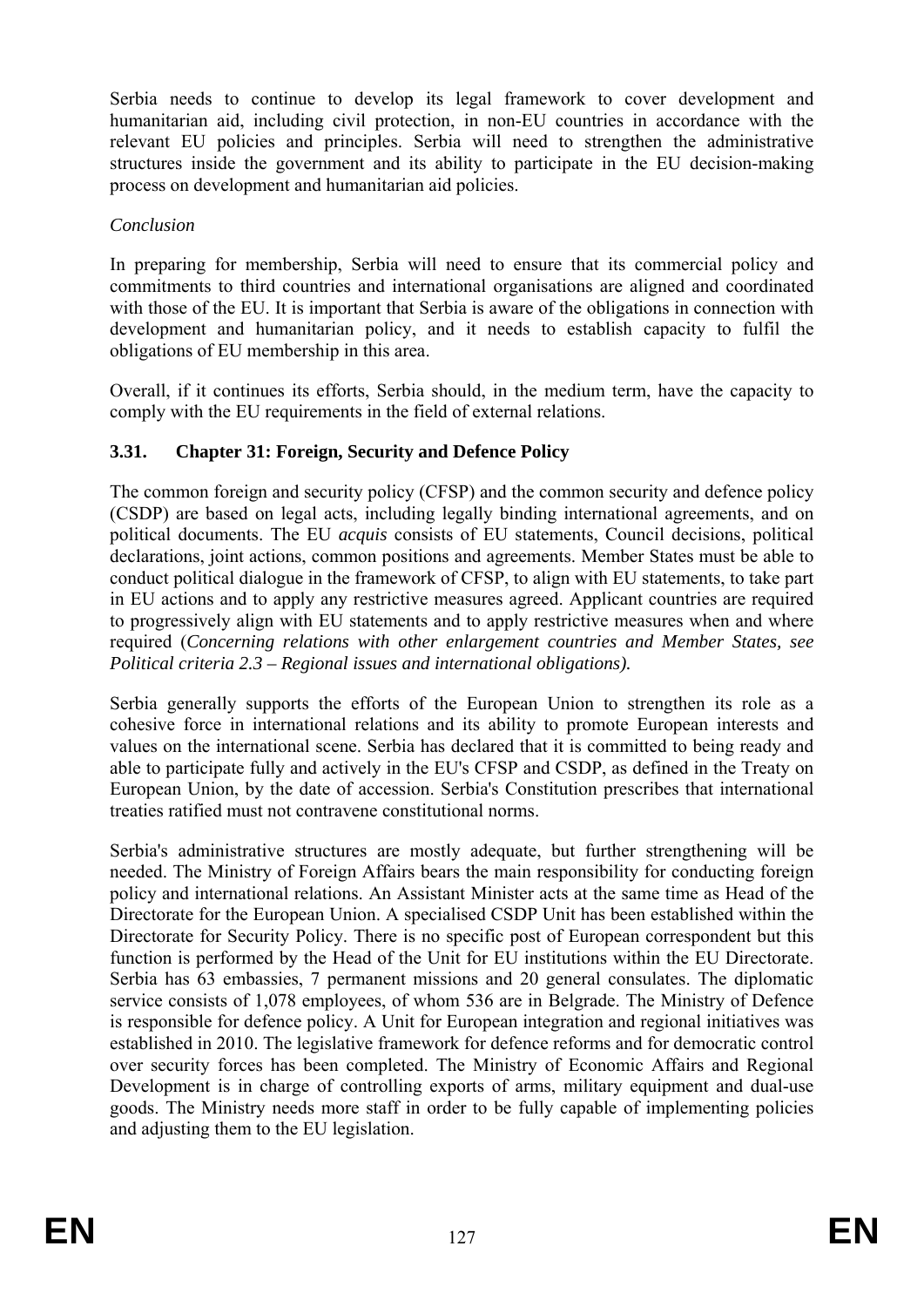As regards **political dialogue**, Serbia has established close political consultations with EU Member States. The Stabilisation and Association Agreement includes *inter alia* provisions for establishing a political dialogue on CFSP matters. Serbia supported the adoption of the UN resolution on EU participation in the work of the UN General Assembly. Serbia has in most instances, when invited, aligned itself with Council decisions, EU declarations and démarches. Serbia will progressively need to take a more consistent approach on aligning with EU positions. *(As regards the International Criminal Court, see Political criteria* 2.3 — *Regional issues and international obligations*.)

Serbia's relations with other countries are good, overall. It has established a foreign policy based on four pillars – the EU, the USA, Russia and China. Strategic partnerships have been formally established with several countries, including China, Russia and two EU Member States (Italy and France).

Serbia is playing a constructive role concerning regional cooperation in South East Europe and participates in initiatives such as the South East European Cooperation Process, the Central European Initiative, and the Adriatic-Ionian Initiative. However, an agreement remains to be found on a sustainable solution for the participation of Kosovo in regional fora. (*See Political criteria*).

Serbia implements United Nations Security Council *restrictive measures*. However, there is no system for tracking its implementation of EU restrictive measures. Serbia needs to establish a consistent approach and consolidated data in this connection.

Serbia is participating in most international export control regimes and instruments concerning the *non-proliferation* of weapons of mass destruction. Serbia has applied to become a party to the Wassenaar Arrangement on export controls for conventional arms and dual-use goods and technologies. The Law on foreign trade in arms, military equipment and dual-use goods was adopted in 2005. Serbia incorporated into its national law in 2008 the criteria guiding arms export licensing in the EU, as laid down in the 1998 EU Code of Conduct on arms exports. Serbia remains to fully align with the EU *acquis* laying down common rules governing exports of military technology and equipment. The national Strategy for control of small arms and light weapons was adopted in 2010. A national coordinator for the Strategy remains to be appointed. The Ministry of the Interior has been destroying surplus weapons but additional efforts are needed to complete collection of illegal weapons and destroy them.

Regarding nuclear safeguards, Serbia is a party to the main non-proliferation treaties.

With regard to *cooperation with international organisations*, Serbia is a member of the UN, the Council of Europe, the OSCE and other major international organisations and agreements. Serbia participates in the NATO Partnership for Peace Programme that it joined in 2006.

As regards *security measures*, Serbia has adopted the legal basis and introduced the basic practical arrangements necessary to comply with the Council decisions on information security, including on handling of classified information. An agreement with the EU on security procedures for exchanging and protecting classified information was signed in May 2011.

As regards the common security and defence policy (CSDP), Serbia is prepared to participate actively in the EU *civil and military crisis management missions.* An agreement establishing a framework for participation by Serbia in EU crisis management operations was signed in June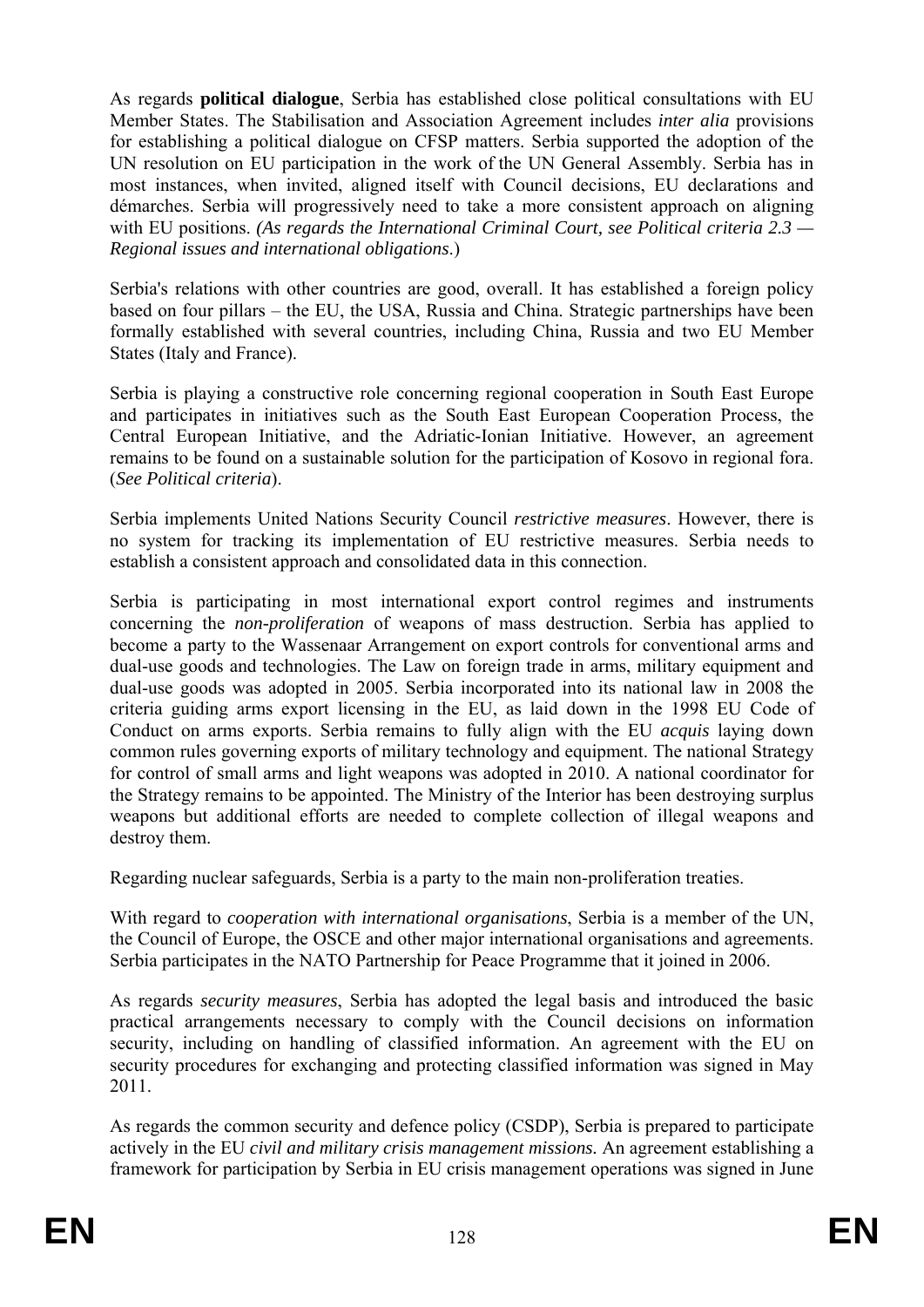2011. The Serbian parliament adopted in February 2011 a decision approving the annual plan for participation by the Serbian army in multinational operations. This plan envisages participation in two EU CSDP operations: EUTM and EU NAVFOR Somalia. The Serbian military forces are currently participating in five UN peacekeeping operations, MONUSCO, UNMIL, UNOCI, UNIFIL and UNFYCYP. The Serbian police is taking part in two UN missions, UNMIL and MINISTAH.

## *Conclusion*

The legal and institutional framework covering the common foreign and security policy, including the common security and defence policy, is largely in place. Serbia has signed an agreement on security procedures for exchanging and protecting classified information and another on participation in CSDP operations with the EU. Serbia needs to align further with EU statements and Council decisions.

*Overall*, Serbia should be able to fulfil its obligations under the CFSP and CSDP in the medium term, provided it takes the necessary legal and administrative measures and makes the necessary adjustments.

## **3.32. Chapter 32: Financial Control**

The EU *acquis* on financial control relates to the following policy areas: *public internal financial control (PIFC) -* which covers internationally agreed standards and EU good practice on internal control across the entire public sector - and *external audit* which covers the operational and financial independence of the external audit function (national audit office). The PIFC is made up of three pillars: managerial accountability underpinned by financial management and control systems; functionally independent internal audit systems; and a Central Harmonisation Unit for developing methodologies and standards relating to the first two pillars.

Management and control of EU funds are discussed in the other relevant chapters (e.g. on agriculture and rural development, regional policy, coordination of structural instruments or fisheries). This chapter covers the more general aspects of internal control and external audit of national funds. It also covers *protection of the EU's financial interests*, including administrative cooperation and criminal law protection (the PIF Convention and its protocols). Finally, the section on *protection of the euro* against counterfeiting deals with the first-pillar aspects of this issue.

Serbia is still at a relatively early stage of implementing the **public internal financial control (PIFC) system**. The government adopted a PIFC policy paper for 2009-14 in July 2009. The legal framework for PIFC, which is provided by the Budget System Law and two implementing regulations, one on Financial Management and Control (FMC), the other on internal audit, applies to all users of the national budget. However, the legal framework is not yet fully in line with international standards. The relevant provisions in the Budget System Law and implementing regulations need to be revised, especially to ensure better definition of managerial accountability and separation of the roles of manager and accountant. The provisions on centralised budget inspection will need to be amended as well, as inspection is not yet PIFC-compatible. The PIFC policy paper for 2009-2014 envisages that the provisions will be amended in 2014, once internal control systems have been properly developed.

A Central Harmonisation Unit (CHU) was formally established in March 2010 as a department in the Ministry of Finance, but has been in place *de facto* for over three years. The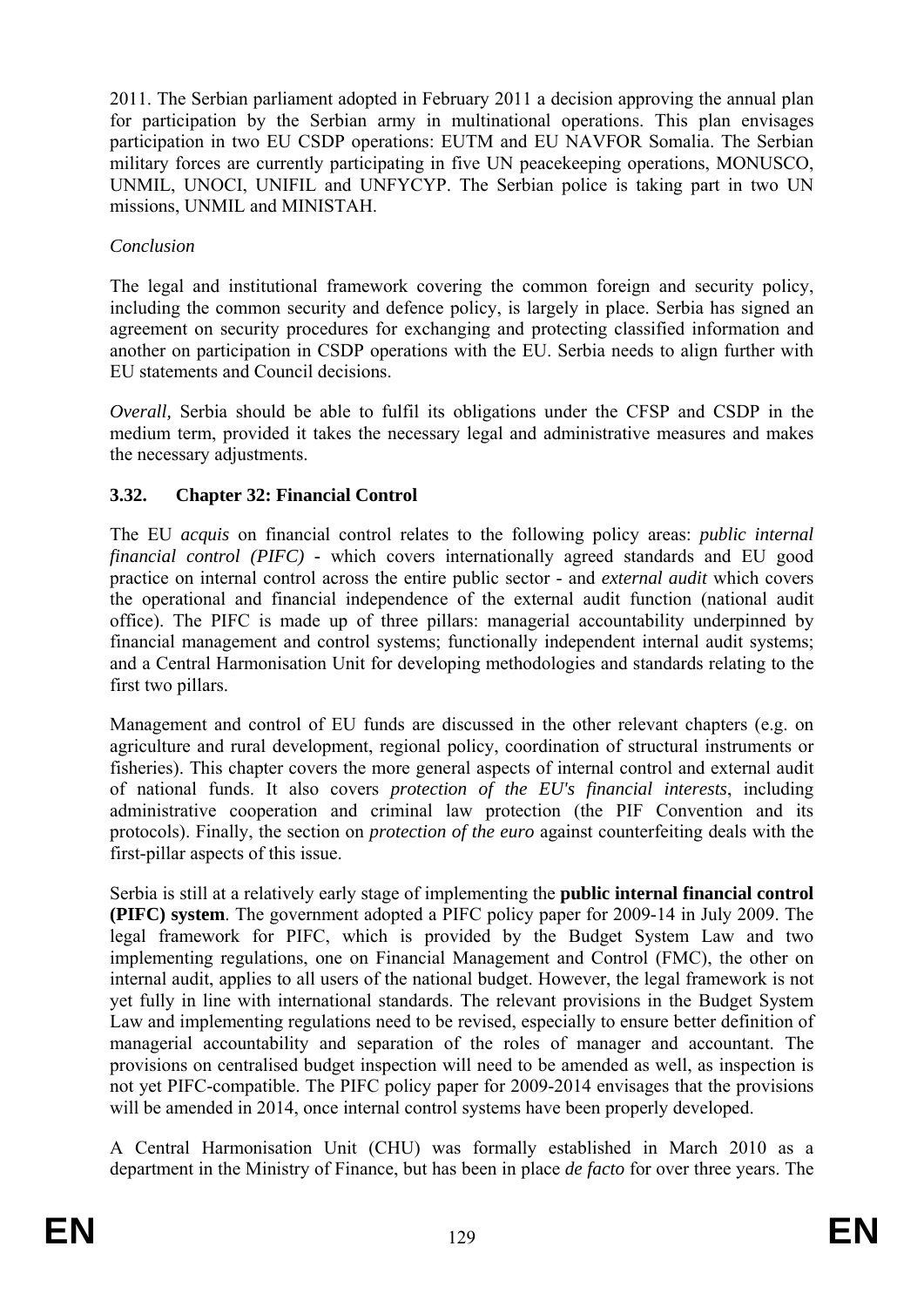CHU has limited staff and so far has focused mainly on training, both for internal auditors and on control and risk management. More awareness-raising activities need to be organised with the senior management of budget users in order to improve their understanding of their role and responsibilities in setting up internal control systems and of the role of an internal auditor within an organisation.

Internal audit has been the main focus of PIFC development in Serbia. A formal framework for internal audit at central government level is largely in place. By September 2011 there were around 40 internal audit units. Three direct budget users who are required by law to establish an internal audit unit had not yet done so. Introduction of internal audit at local level has not started, except for the City of Belgrade. Around 130 internal auditors have been trained by the CHU and around 70 of them have been certified. An updated certification programme with more emphasis on practical audit work is being developed. Internal audit cannot however grow to its full potential if the public sector internal control as a managerial responsibility is not developed in parallel.

Development of FMC is currently focusing on the legality and regularity of financial transactions, without any explicit consideration for economy, efficiency and effectiveness. Development of FMC is severely weakened by the fact that there is not yet a well-developed understanding of managerial accountability. Administrative reforms, including proper delegation structures, would also be required for further development of FMC. The CHU would therefore need to work closely with organisations responsible for overall public administration and civil service reforms.

**External audit** is at an early stage of development in Serbia. The State Audit Institution (SAI) has been doing audit work since 2009. The independence of the SAI is anchored in the Constitution. The 2005 SAI Law (amended in 2010) is broadly in line with the INTOSAI standards. It provides a broad audit mandate, including for audit of EU funds. The law empowers the SAI to implement both financial and performance audits and provides that the SAI is independent for planning and implementing audits. Amendments to the SAI Law should be considered in order to strengthen both the functional and the operational independence of the SAI.

The SAI is in the institution-building phase and is gradually building up its full potential. By September 2011, 92 posts had been filled out of the 159 planned, including 34 audit positions. Recruitment is continuing. The SAI was able to conduct a limited audit of execution of the State budget in 2008 and 2009, but is increasing the coverage for the audit of the 2010 financial statements. The SAI does not yet have a strategic development plan in place. A financial audit manual and associated methodology are being prepared. There are plans to introduce performance audits from 2013 onwards. Full implementation of the INTOSAI standards cannot be achieved until the posts have been filled and auditors properly trained. The staff training and certification programme needs to be adopted and implemented. In line with the SAI Law, the SAI must submit to competent authorities all evidence of misdemeanours and criminal offences. In view of the time required to prepare evidence, the SAI currently spends a lot of time on initiating procedures against officials. It should look for alternative approaches to meet this requirement, because it is limiting the capacity for actual audit work.

The SAI reports to parliament by submitting an annual activity report, special reports throughout the year and an audit report on budget execution to the Committee on Finance, the State Budget and Control of Public Spending. No deadline has been set in the law for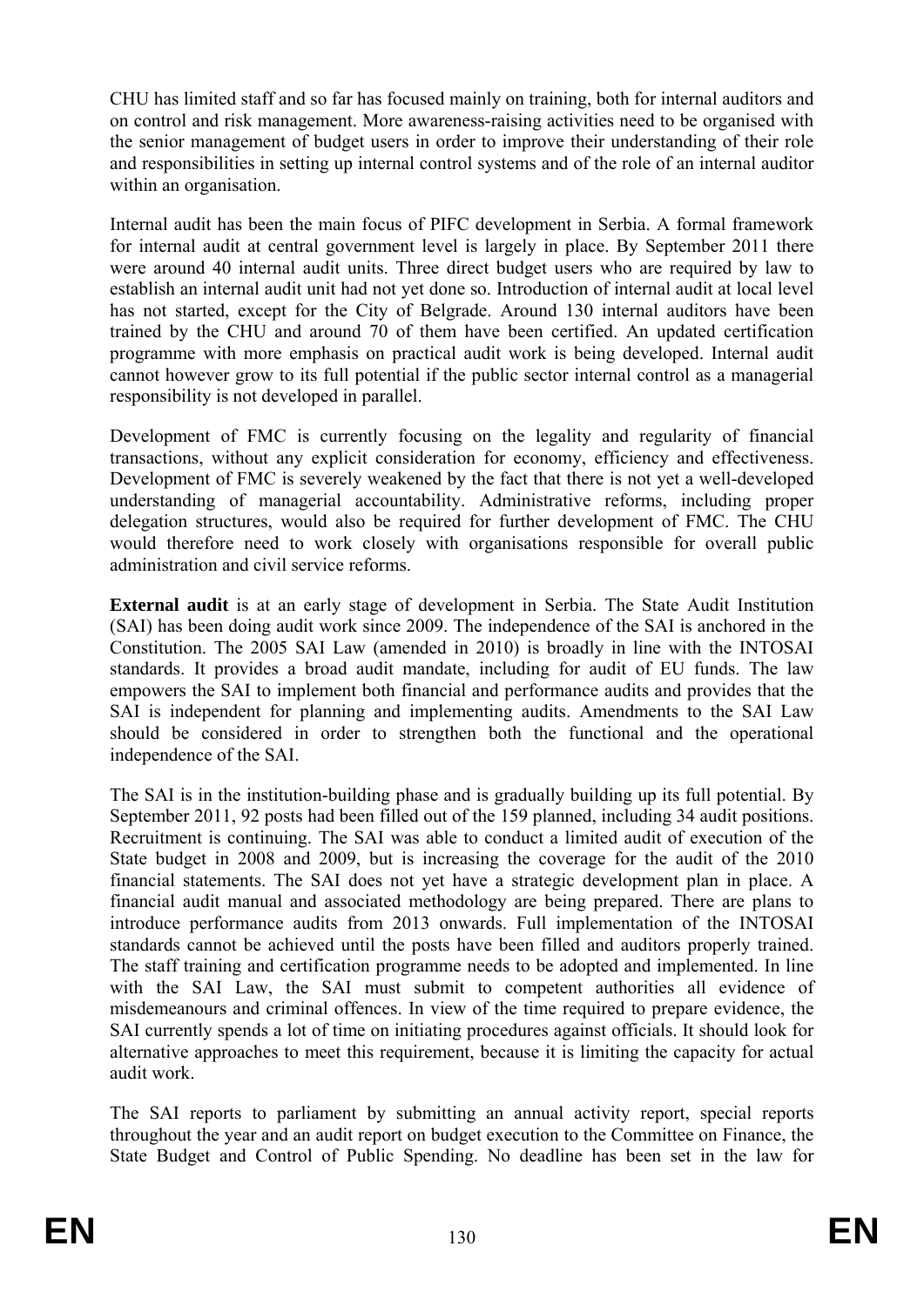submission of the budget execution report, but in practice it is submitted in December, allowing sufficient time for parliament to take the audit findings into account during the budget discharge procedure. Even though parliament started to discuss the SAI reports in 2010, the follow-up is still rather weak.

With regard to **protection of the EU's financial interests** (PFI), Serbia's national penal legislation covers many elements of the Convention on the protection of the EU's financial interests and its protocols, such as on the treatment of suspected fraud cases, definitions of active and passive bribery, abuse of official status, the liability of legal entities, fraud, smuggling, money laundering and related penalties. However, further alignment of the national legislation is needed to provide for full implementation of the PFI instruments upon accession.

Although a solid track record of operational cooperation with the European Commission and its European Anti-Fraud Office (OLAF) has yet to be developed, Serbia provides sufficient institutional capacity for operational cooperation on protection of the EU's financial interests. Serbia now needs to designate an authority as a contact point for cooperation with OLAF. A national anti-fraud structure for protecting the EU's financial interests involving all relevant authorities also needs to be set up.

In the area of **protection of the euro against counterfeiting**, Serbia has a national law which covers the definition of counterfeiting of money and also of value tokens. Serbia would need further to develop the legal basis and procedures for transmission of examples of counterfeit foreign currency notes and coins. With regard to institutional capacity, cooperation between the National Bank of Serbia, the Ministry of the Interior, the Public Prosecutor's Office and courts is well-established. By law, the National Bank of Serbia is responsible for establishing the authenticity of suspect money. The National Bank is reorganising the procedures for technical analysis and processing of information on counterfeit bank notes and coins in order to act as a national analysis centre. The Serbian authorities are participating in relevant EU and international training programmes on regular basis.

#### *Conclusion*

Serbia has started preparations, but it will have to make considerable and sustained efforts to align with the EU *acquis* and to implement it effectively in the medium term. The national legislation in this chapter will need to be further aligned. Implementation of *PIFC* will require better understanding of the managerial accountability principle, and considerable additional training and awareness-raising especially with the senior management will be needed. With regard to *external audit*, the SAI is still at the institution-building phase and does not yet have sufficient staff for full audit coverage in line with the SAI Law. In the areas of *protection of the EU's financial interests* and *protection of the euro against counterfeiting*, the implementing structures still need to be set up.

Overall, Serbia needs to undertake sustained efforts to align with the EU *acquis* and to implement it effectively in the medium term.

## **3.33. Chapter 33: Financial and budgetary provisions**

This chapter covers the rules concerning the financial resources necessary for funding the EU budget ('own resources'). These own resources are made up mainly of contributions from Member States based on traditional own resources derived mainly from customs duties and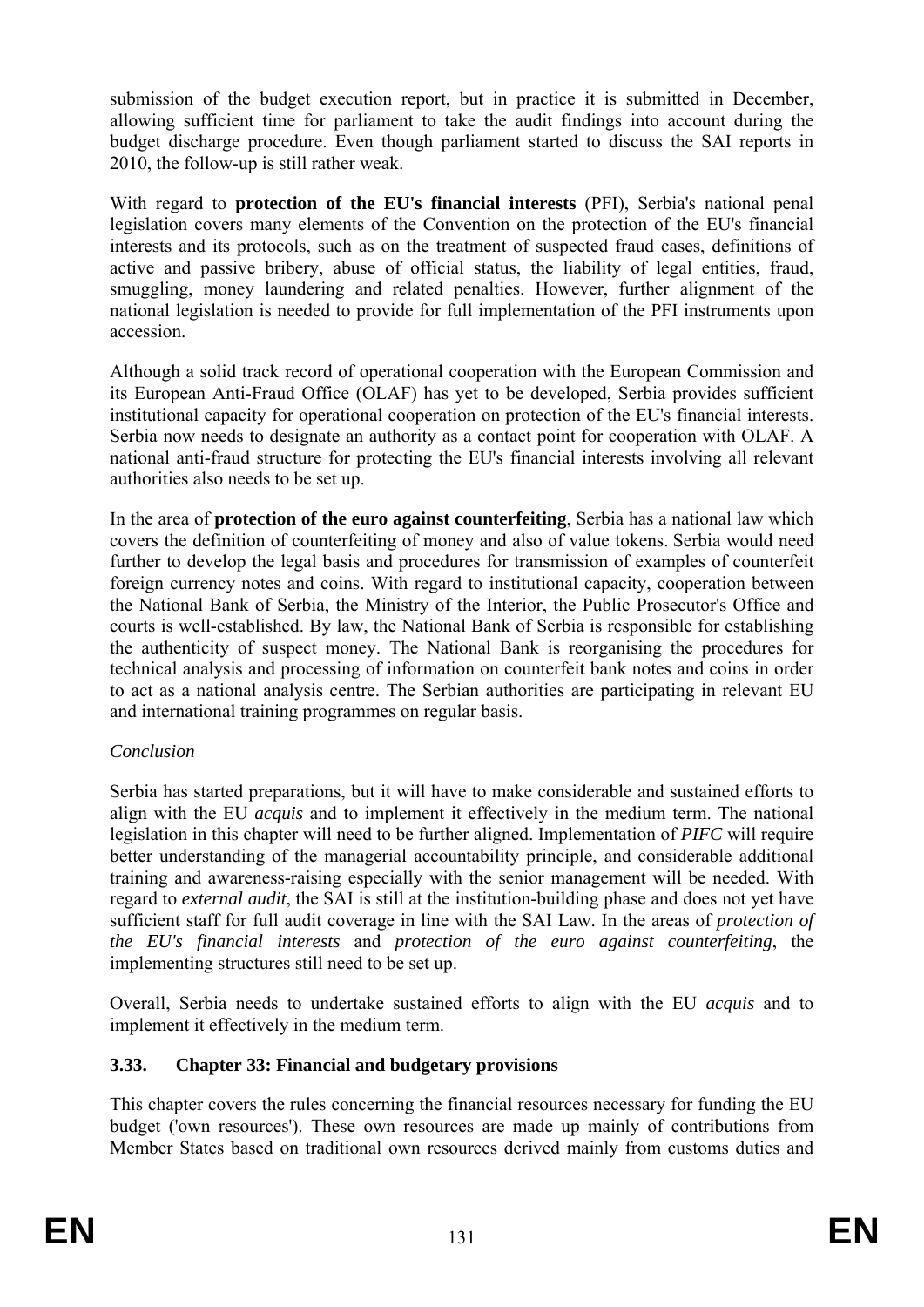sugar levies, resources based on VAT collection and resources based on the level of GNI (gross national income).

The EU *acquis* under this chapter consists of EU legislation that is directly binding on the Member States and does not require transposition into national law. However, all necessary steps need to be taken to ensure, from accession, full and correct application of the rules on own resources.

The basic principles and institutions for the underlying policy areas shaping the **traditional own resources** system are in place in Serbia. A national **VAT** system is in operation (under the Law on VAT), customs duties are levied on imports (under the Customs Tariff Law) and national accounts and GDP/**GNI** are harmonised with ESA95 standards. Further progress is needed for full implementation of ESA 95 standards.

As regards operational management of the own resources system, Serbia will need to ensure, in due course, the human and **administrative resources** necessary to apply the EU rules concerning payments to the EU budget. As a rule, Member States must have appropriate administrative capacity to coordinate adequately and ensure correct forecasting, calculation, accounting, collection, payment and control of own resources.

#### *Impact*

Given its GDP level, the impact of Serbia's accession on the EU budget is expected to be limited. This applies both to its likely receipts under the various EU expenditure programmes and to its expected contribution to the EU budget based on application of the own resources rules.

#### *Conclusion*

There are no significant divergences between the systems in Serbia and the EU in terms of the basic principles and institutions in the policy areas underlying application of the own resources rules.

Overall, if it continues its efforts, Serbia should, in the medium term, have the capacity to comply fully with the requirements of the EU *acquis* in this area.

#### **3.34. General evaluation**

The ability of Serbia to assume the obligations of membership has been evaluated on the basis of the following indicators:

- the obligations set out in the Stabilisation and Association Agreement;
- progress with adoption, implementation and enforcement of the EU *acquis*.

Overall, Serbia has smoothly implemented its obligations under the Interim Agreement and is generally respecting its commitments under the Stabilisation and Association Agreement.

In 2008 Serbia adopted a National Programme for Integration into the European Union, which is a comprehensive and ambitious plan for the period 2008-2012 providing for approximation of its national legislation to the EU *acquis.* Since then, significant progress has been made with adopting legislation aligned with the EU *acquis*, particularly on the internal market,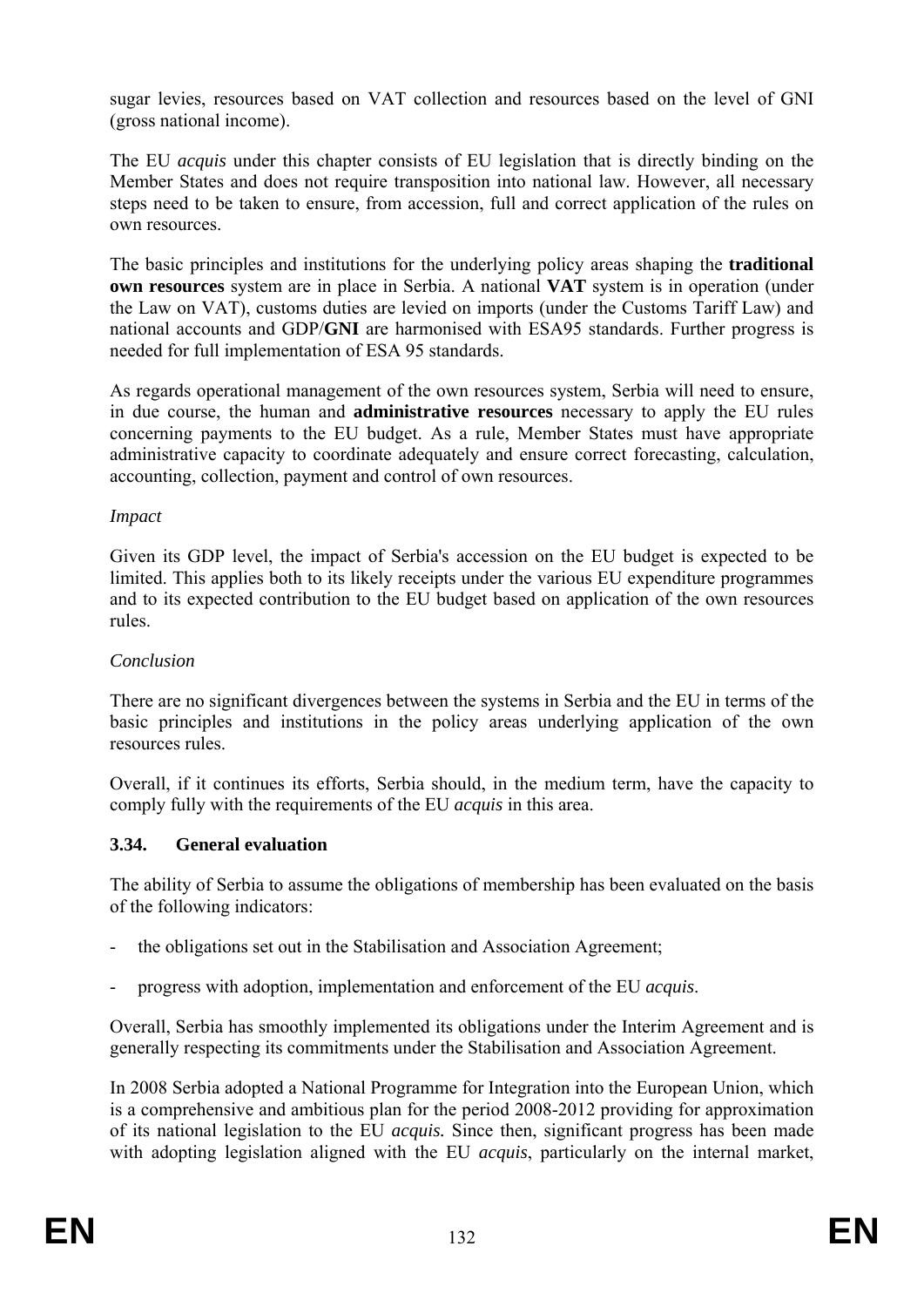statistics, trade-related provisions, customs and taxation. Administrative capacity is overall well developed and the judiciary is undergoing a significant overhaul. However, the country faces challenges in implementing and enforcing legislation. Particular and continued attention to the fight against corruption will be expected over time. The country will need to make additional efforts in order to assume the obligations of membership in the medium term.

If it continues its efforts Serbia should, in the medium term, have the capacity to comply with the requirements of the *acquis* in the following fields:

### Company law;

- Fisheries;
- Taxation;
- Economic and monetary policy;
- Statistics;
- Enterprise and industrial policy:
- Science and research:
- Education and culture;
- Customs union;
- External relations;
- Foreign, security and defence policy;
- Financial and budgetary provisions.

Serbia will have to undertake additional efforts to align with the *acquis* and to implement it effectively in the medium term in the following fields:

- Free movement of goods;
- Freedom of movement for workers:
- Right of establishment and freedom to provide services;
- Free movement of capital;
- Public procurement;
- Intellectual property law;
- Competition policy;
- Financial services;
- Information society and media;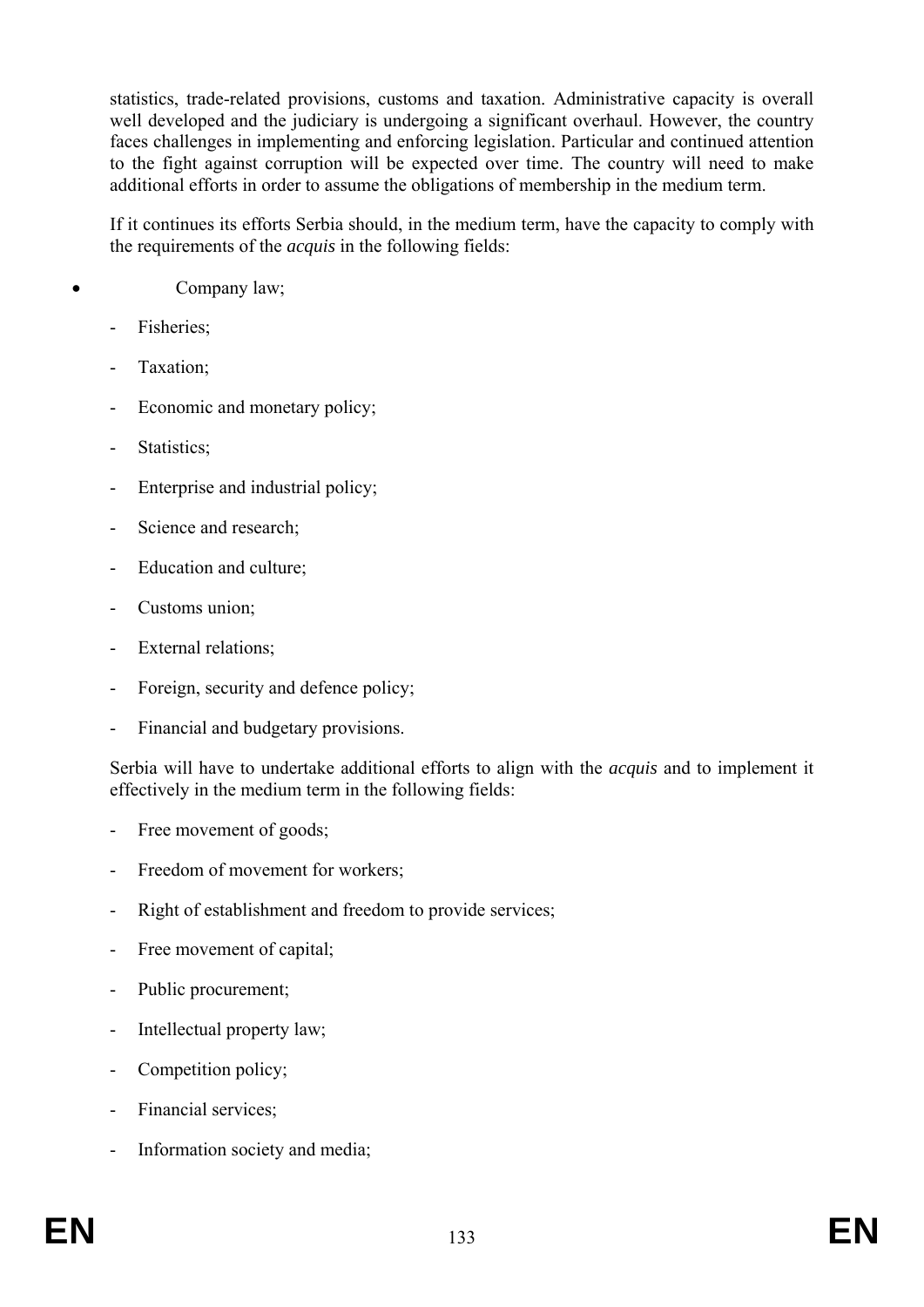- Food safety, veterinary and phytosanitary policy;
- Transport policy;
- Energy;
- Social policy and employment;
- Trans-European networks;
- Regional policy and coordination of structural instruments;
- Consumer and health protection.

Further adjustments of the legal and institutional framework, in particular strengthening of administrative and implementation capacity are needed in the above areas.

Serbia will have to make considerable and sustained efforts to align with the EU *acquis* and to implement it effectively in the medium term in the following fields:

- Agriculture and rural development;
- Judiciary and fundamental rights;
- Justice, freedom and security;
- Financial control.

Considerable adjustments of the legal and institutional framework and significant strengthening of administrative and implementation capacity are needed in these areas.

Regarding the environment and climate change, further coordinated and sustained efforts will be needed to align with the EU *acquis* and to implement it effectively. These should include substantial investments and strengthening of the administrative capacity for enforcement of legislation in order to achieve compliance on the most important issues, including climate change, in the medium term. Full compliance with the *acquis* could be achieved only in the long term and would necessitate higher levels of investment.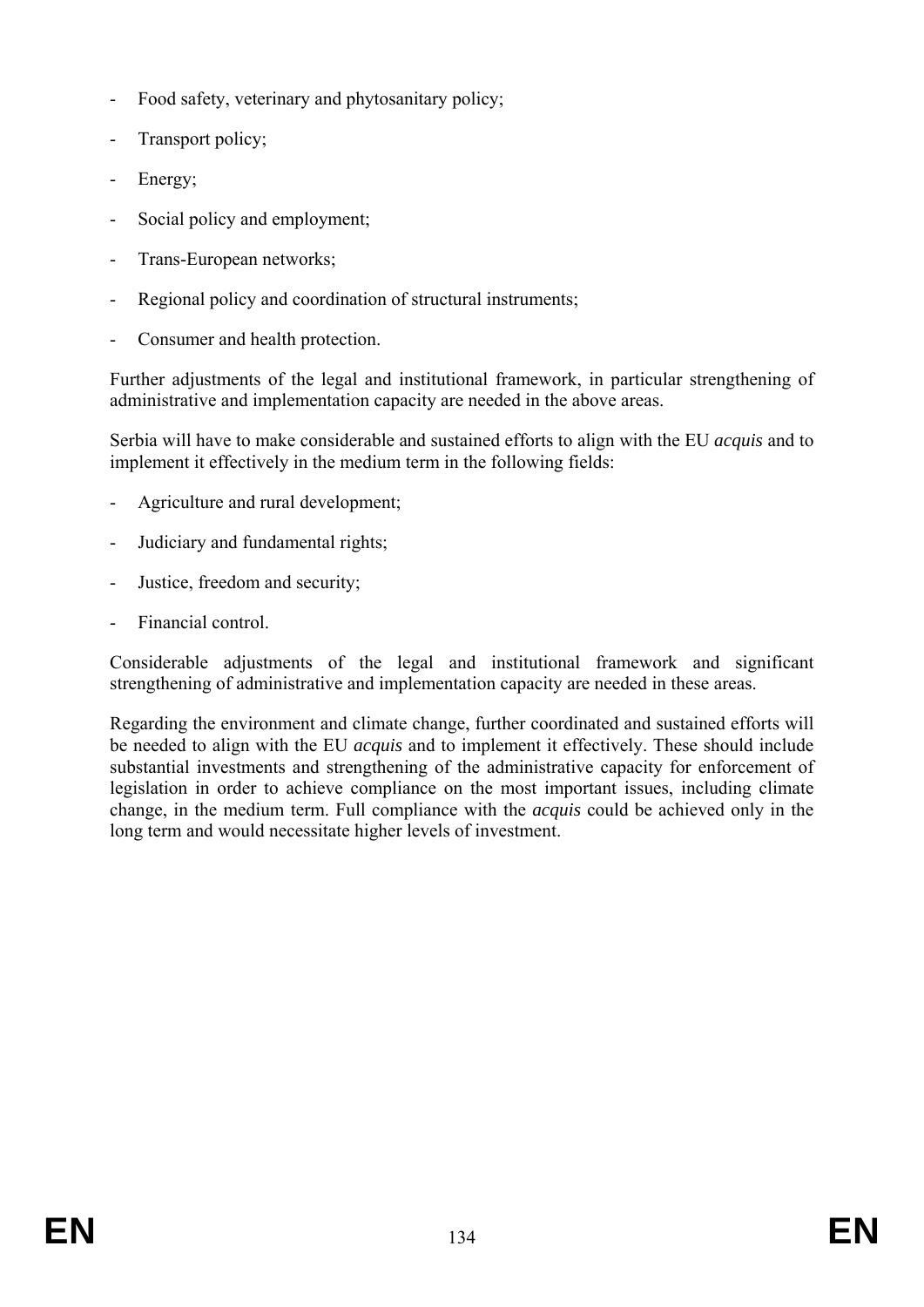#### **Statistical Annex**

# **STATISTICAL DATA (as of 30.09.2011) Serbia**

| <b>Basic data</b>                                                            | Note                                           | 2000     | 2001           | 2002    | 2003      | 2004          | 2005    | 2006     | 2007             | 2008      | 2009      | 2010    |
|------------------------------------------------------------------------------|------------------------------------------------|----------|----------------|---------|-----------|---------------|---------|----------|------------------|-----------|-----------|---------|
| Population (thousand)                                                        |                                                | 7528     | 7505           | 7 502   | 7491      | 7470          | 7456    | 7425     | 7 3 9 8          | 7 3 6 6   | 7 3 3 5   | 7 3 0 7 |
| Total area of the country (km <sup>2</sup> )                                 |                                                | 77 474   | 77 474         | 77 474  | 77 474    | 77 474        | 77 474  | 77 474   | 77 474           | 77 474    | 77 474    | 77 474  |
|                                                                              |                                                |          |                |         |           |               |         |          |                  |           |           |         |
| <b>National accounts</b>                                                     | Note                                           | 2000     | 2001           | 2002    | 2003      | 2004          | 2005    | 2006     | 2007             | 2008      | 2009      | 2010    |
| Gross domestic product (GDP) (million national currency)                     |                                                | 384 225  | 762 178        | 972 580 | 1 125 840 | 380 712       | 683 483 | 962 073  | 2 276 886        | 2 661 387 | 2 713 206 | 2986613 |
| GDP (million euro)                                                           | $\left( \begin{matrix} 1 \end{matrix} \right)$ | 25 5 39  | 12821          | 16 0 28 | 17 306    | 19 0 26       | 20 30 6 | 23 30 5  | 28 4 68          | 32 668    | 28 8 83   | 28 985  |
| GDP (euro per capita)                                                        | $\overline{1)}$ 2)                             | 3 3 9 8  | 1709           | 2 1 3 7 | 2 3 1 3   | 2 5 4 9       | 2729    | 3 1 4 4  | 3857             | 4 4 4 5   | 3945      |         |
| GDP (in Purchasing Power Standards (PPS) per capita)                         |                                                |          |                |         |           | $\mathcal{L}$ | 7 100   | 7700     | 8 2 0 0          | 9 0 0 0   | 8 3 0 0   |         |
| GDP per capita in PPS (EU-27 = 100)                                          |                                                | $\cdot$  |                |         |           |               | 32      | 32       | 33               | 36        | 35        | 35      |
| Real GDP growth rate (growth rate of GDP volume, national currency, % change |                                                |          |                |         |           |               |         |          |                  |           |           |         |
| on previous year)                                                            |                                                |          | 5.3            | 4.3     | 2.5       | 9.3           | 5.4     | 3.6      | 5.4              | 3.8       | $-3.5$    | 1.0     |
| Employment growth (national accounts, % change on previous year)             |                                                | $\cdot$  | 2.0            | $-0.4$  | $-4.4$    | 1.1           | $-5.5$  | 7.2      | $\overline{2.3}$ | 1.0       | $\bullet$ |         |
| Labour productivity growth: GDP growth per person employed (% change on      |                                                |          |                |         |           |               |         |          |                  |           |           |         |
| previous year)                                                               |                                                | 5.6      | 3.5            | 4.3     | 7.1       | 7.1           | 11.8    | $-1.8$   | 4.5              | 4.5       |           |         |
| Real unit labour cost growth (national accounts, % change on previous year)  |                                                |          |                |         | $\cdot$   |               |         |          | $\cdot$          | $\sim$    |           |         |
| Labour productivity per person employed (GDP in PPS per person employed, EU- |                                                |          |                |         |           |               |         |          |                  |           |           |         |
| $27 = 100$                                                                   |                                                |          |                |         |           |               |         |          |                  |           |           |         |
| Gross value added by main sectors (%)                                        |                                                |          |                |         |           |               |         |          |                  |           |           |         |
| Agriculture and fisheries                                                    |                                                | 19.9     | 19.8           | 15.2    | 13.3      | 13.8          | 12.1    | 11.3     | 10.3             | 10.7      | 9.7       |         |
| Industry                                                                     |                                                | 26.7     | 25.1           | 25.0    | 23.6      | 24.6          | 24.2    | 24.1     | 23.0             | 22.5      | 23.0      |         |
| Construction                                                                 |                                                | 3.8      | 3.4            | 3.7     | 4.5       | 5.1           | 4.8     | 4.9      | 5.3              | 5.6       | 4.9       |         |
| Services                                                                     |                                                | 51.5     | 53.5           | 59.0    | 60.3      | 58.6          | 61.1    | 62.0     | 63.7             | 63.9      | 65.5      |         |
| Final consumption expenditure, as a share of GDP (%)                         |                                                | 97.2     | 104.0          | 107.0   | 103.0     | 97.1          | 95.9    | 96.0     | 96.9             | 97.1      | 99.8      |         |
| Gross fixed capital formation, as a share of GDP (%)                         |                                                | 12.7     | 10.7           | 12.4    | 16.8      | 19.2          | 19.0    | 21.0     | 24.3             | 23.8      | 18.8      |         |
| Changes in inventories, as a share of GDP (%)                                |                                                | $-4.6$   | 1.0            | $-1.4$  | $-2.3$    | 9.0           | 4.7     | 3.1      | 4.7              | 6.0       | $-1.0$    |         |
| Exports of goods and services, relative to GDP (%)                           |                                                | 11.3     | 25.6           | 23.8    | 25.9      | 25.5          | 28.3    | 31.4     | 30.6             | 31.4      | 29.5      |         |
| Imports of goods and services, relative to GDP (%)                           |                                                | 16.7     | 41.3           | 41.8    | 43.4      | 50.8          | 47.9    | 51.5     | 56.5             | 58.2      | 47.2      |         |
|                                                                              |                                                |          |                |         |           |               |         |          |                  |           |           |         |
| <b>Industry</b>                                                              | Note                                           | 2000     | 2001           | 2002    | 2003      | 2004          | 2005    | 2006     | 2007             | 2008      | 2009      | 2010    |
| Industrial production volume index (2005=100)                                |                                                | 94.2     | 94.3           | 96.0    | 93.3      | 99.4          | 100.0   | 104.2    | 108.5            | 110.0     | 96.1      | 98.5    |
|                                                                              |                                                |          |                |         |           |               |         |          |                  |           |           |         |
| <b>Inflation rate</b>                                                        | <b>Note</b>                                    | 2000     | 2001           | 2002    | 2003      | 2004          | 2005    | 2006     | 2007             | 2008      | 2009      | 2010    |
| Annual average inflation rate (CPI, % change on previous year)               |                                                | 79.6     | 93.3           | 16.6    | 9.9       | 11.4          | 16.2    | 11.7     | $\overline{7.0}$ | 13.5      | 8.6       | 6.8     |
|                                                                              |                                                |          |                |         |           |               |         |          |                  |           |           |         |
| <b>Balance of payments</b>                                                   | Note                                           | 2000     | 2001           | 2002    | 2003      | 2004          | 2005    | 2006     | 2007             | 2008      | 2009      | 2010    |
| Balance of payments: current account total (million euro)                    |                                                | $-158$   | 282            | $-671$  | $-1.347$  | $-2620$       | $-1778$ | $-2.356$ | $-5053$          | $-7054$   | $-2084$   | $-2082$ |
| Balance of payments current account: trade balance (million euro)            |                                                | $-1720$  | $-2602$        | $-3398$ | $-3538$   | $-5201$       | $-4278$ | $-4981$  | $-7069$          | $-8,501$  | $-5118$   | $-4773$ |
| Balance of payments current account: net services (million euro)             |                                                | 154      | 272            | 136     | 179       | 133           | $-5$    | $-41$    | $-261$           | $-185$    | 18        | 5       |
| Balance of payments current account: net income (million euro)               |                                                | $\Omega$ | $\overline{7}$ | $-74$   | $-119$    | $-173$        | $-259$  | $-330$   | $-599$           | $-922$    | $-502$    | $-670$  |

**EN**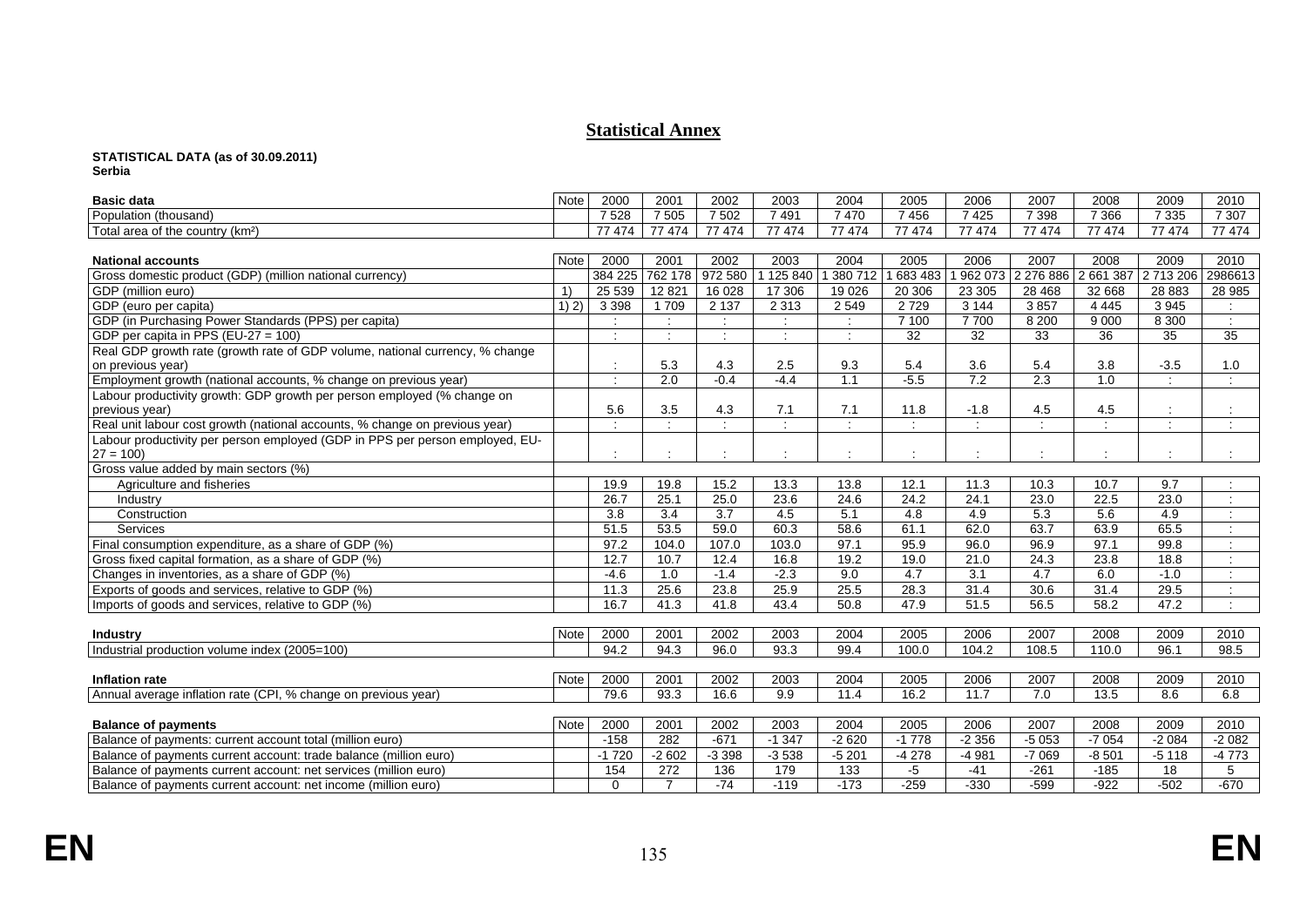| Balance of payments current account: net current transfers (million euro)            |             | 1 4 0 9                     | 2 6 0 5                     | 2 6 6 5              | 2 1 3 1        | 2621             | 2 7 6 4        | 2 9 9 6        | 2876      | 2 5 5 4   | 3518        | 3 3 5 6                     |
|--------------------------------------------------------------------------------------|-------------|-----------------------------|-----------------------------|----------------------|----------------|------------------|----------------|----------------|-----------|-----------|-------------|-----------------------------|
| of which government transfers (million euro)                                         |             | 303                         | 652                         | 519                  | 423            | 391              | 268            | 185            | 166       | 163       | 197         | 193                         |
| Net foreign direct investment (FDI) (million euro)                                   |             | 54                          | 184                         | 500                  | 1194           | 770              | 1 2 5 0        | 3 3 2 3        | 1821      | 1824      | 1372        | 860                         |
| Foreign direct investment (FDI) abroad (million euro)                                |             | $-2$                        | $-39$                       | $-34$                | $-140$         | 2                | $-18$          | 70             | $-692$    | $-193$    | $-38$       | $-143$                      |
| of which FDI of the reporting economy in EU-27 countries (million euro)              |             |                             | $\mathcal{L}$               | $\mathcal{L}$        | $\overline{1}$ | 2                | $\overline{4}$ | $\overline{4}$ | $-53$     | $-78$     | $-28$       | $-33$                       |
| Foreign direct investment (FDI) in the reporting economy (million euro)              |             | 56                          | $\overline{223}$            | 534                  | 1 3 3 4        | 772              | 1268           | 3 3 9 2        | 2513      | 2 0 18    | 1 4 1 0     | 1003                        |
| of which FDI of EU-27 countries in the reporting economy (million euro)              |             | $\sim$                      | $\mathcal{L}$               | $\mathcal{L}$        | 850            | 477              | 963            | 2 0 0 8        | 1813      | 1 4 7 0   | 808         | 776                         |
|                                                                                      |             |                             |                             |                      |                |                  |                |                |           |           |             |                             |
| <b>Public finance</b>                                                                | <b>Note</b> | 2000                        | 2001                        | 2002                 | 2003           | 2004             | 2005           | 2006           | 2007      | 2008      | 2009        | 2010                        |
| General government deficit/surplus, relative to GDP (%)                              |             | $\cdot$                     | $\mathcal{L}$               | $\mathcal{L}$        | $\mathcal{L}$  | $\mathcal{L}$    | 1.0            | $-1.6$         | $-1.9$    | $-2.6$    | $-4.5$      | $-4.7$                      |
| General government debt relative to GDP (%)                                          |             | $\sim$                      | 105.2                       | 72.9                 | 66.9           | 55.3             | 52.2           | 37.7           | 30.92     | 29.2      | 34.8        | 42.9                        |
|                                                                                      |             |                             |                             |                      |                |                  |                |                |           |           |             |                             |
| <b>Financial indicators</b>                                                          | Note        | 2000                        | 2001                        | 2002                 | 2003           | 2004             | 2005           | 2006           | 2007      | 2008      | 2009        | 2010                        |
| Gross foreign debt of the whole economy, relative to GDP (%)                         |             | 131.7                       | 85.6                        | 58.7                 | 55.9           | 49.8             | 60.1           | 60.9           | 60.2      | 64.6      | 77.9        | 82.6                        |
| Gross foreign debt of the whole economy, relative to total exports (%)               |             | 454.5                       | 407.3                       | 300.9                | 251.6          | 211.5            | 228.9          | 204.1          | 197.3     | 207.6     | 265.3       | 236.2                       |
| Money supply: M1 (banknotes, coins, overnight deposits, million euro)                |             | 461                         | 975                         | 1 5 2 5              | 1454           | 1410             | 1 6 9 5        | 2 5 3 3        | 3141      | 2 7 1 7   | 2 6 9 5     | 2 4 0 1                     |
| Money supply: M2 (M1 plus deposits with maturity up to two years, million euro)      |             | 561                         | 1 1 4 1                     | 1803                 | 1828           | 1853             | 2 2 4 8        | 3531           | 4928      | 4 4 5 9   | 4 5 5 5     | 3891                        |
| Money supply: M3 (M2 plus marketable instruments, million euro)                      |             | 1 1 1 1                     | 2 1 0 1                     | 3 1 1 3              | 3583           | 4 0 9 3          | 5 3 6 7        | 8 0 3 1        | 11 407    | 11 198    | 12 573      | 12 8 99                     |
| Total credit by monetary financial institutions to residents (consolidated) (million |             |                             |                             |                      |                |                  |                |                |           |           |             |                             |
| euro)                                                                                |             | 4 0 6 7                     | 4866                        | 3519                 | 3949           | 4 9 0 2          | 6531           | 8 1 5 3        | 10771     | 12 9 26   | 14 8 63     | 17 544                      |
| Interest rates: day-to-day money rate, per annum (%)                                 |             | $\mathcal{L}_{\mathcal{L}}$ | $\mathcal{L}$               | $\mathcal{L}$        | $\mathcal{L}$  | $\mathcal{L}$    | 9.9            | 11.5           | 8.3       | 18.4      | 9.5         | 12.0                        |
| Lending interest rate (one year), per annum (%)                                      |             | 27.1                        | 16.9                        | 15.2                 | 14.4           | 21.3             | 22.2           | 17.0           | 12.5      | 20.3      | 12.0        | 14.0                        |
| Deposit interest rate (one year), per annum (%)                                      |             | $\cdot$                     | $\mathcal{L}_{\mathcal{A}}$ | $\overline{3.8}$     | 3.2            | $\overline{3.0}$ | 6.0            | 11.0           | 7.5       | 15.3      | 7.0         | 9.0                         |
| euro exchange rates: average of period - 1 euro =  national currency                 |             | 49.870                      | 59.780                      | 60.660               | 65.130         | 72.700           | 83.000         | 84.110         | 79.960    | 81.440    | 93.950      | 103.040                     |
| Effective exchange rate index (2005=100)                                             |             | 157.3                       | 126.8                       | 126.4                | 123.8          | 114.2            | 100.0          | 98.5           | 105.5     | 105.4     | 90.1        | 81.5                        |
| Value of reserve assets (including gold) (million euro)                              |             |                             |                             | 2 1 8 6              | 2836           | 3 1 0 4          | 4 9 21         | 9 0 2 0        | 9634      | 8 1 6 2   | 10 602      | 10 002                      |
|                                                                                      |             |                             |                             |                      |                |                  |                |                |           |           |             |                             |
| <b>External trade</b>                                                                | <b>Note</b> | 2000                        | 2001                        | 2002                 | 2003           | 2004             | 2005           | 2006           | 2007      | 2008      | 2009        | 2010                        |
| Value of imports: all goods, all partners (million euro)                             |             | $\mathcal{L}$               |                             | $\mathbb{R}^2$       | $\mathcal{L}$  | $\mathcal{L}$    | 8 4 3 9.2      | 10 462.6       | 13 500.9  | 15 683.9  | 11 337.3    | 11 652.8                    |
| Value of exports: all goods, all partners (million euro)                             |             |                             | $\mathcal{L}_{\mathcal{L}}$ | ÷                    | ÷              | ÷                | 3 148.4        | 4 9 9 1.9      | 6615.1    | 7 0 39.2  | 5 6 3 1 . 8 | 7 0 66.7                    |
| Trade balance: all goods, all partners (million euro)                                |             | $\cdot$ :                   | $\mathcal{L}$               | $\mathcal{L}$        | $\mathcal{L}$  | $\mathcal{L}$    | $-5290.9$      | $-5470.7$      | $-6885.8$ | $-8644.8$ | $-5705.5$   | $-4586.1$                   |
| Terms of trade (export price index / import price index)                             | 3)          | 100.2                       | 103.1                       | 98.0                 | 101.6          | 108.4b           | 98.4           | 104.5          | 102.6     | 97.6      | 100.9       | 100.1                       |
| Share of exports to EU-27 countries in value of total exports (%)                    |             | $\sim$                      | $\mathbb{R}^2$              | $\mathcal{L}$        | ÷              |                  | 60.2           | 58.2           | 58.1      | 56.0      | 54.8        | 58.7                        |
| Share of imports from EU-27 countries in value of total imports (%)                  |             | $\sim$                      | $\sim$                      | $\ddot{\phantom{a}}$ | $\bullet$      | $\cdot$          | 54.2           | 54.4           | 55.0      | 53.5      | 55.1        | 54.3                        |
|                                                                                      |             |                             |                             |                      |                |                  |                |                |           |           |             |                             |
| Demography                                                                           | <b>Note</b> | 2000                        | 2001                        | 2002                 | 2003           | 2004             | 2005           | 2006           | 2007      | 2008      | 2009        | 2010                        |
| Natural growth rate: natural change (births minus deaths) (per 1000 inhabitants)     |             | $-4.0$                      | $-2.7$                      | $-3.3$               | $-3.3$         | $-3.5$           | $-4.6$         | $-4.3$         | $-4.7$    | $-4.6$    | $-4.6$      | $\mathcal{L}$               |
| Infant mortality rate: deaths of children under one year of age per 1000 live births |             | 10.6                        | 10.2                        | 10.1                 | 9.0            | 8.1              | 8.0            | 7.4            | 7.1       | 6.7       | 7.0         | 6.7                         |
| Life expectancy at birth: male (years)                                               |             | 68.9                        | 69.6                        | 69.7                 | 69.9           | 70.0             | 70.2           | 70.8           | 70.9      | 71.3      | 71.4        | $\mathcal{L}^{\mathcal{L}}$ |
| Life expectancy at birth: female (years)                                             |             | 74.4                        | 75.0                        | 75.0                 | 75.1           | 75.5             | 75.6           | 76.1           | 76.5      | 76.6      | 76.7        | $\mathbb{R}^n$              |
|                                                                                      |             |                             |                             |                      |                |                  |                |                |           |           |             |                             |
| Labour market                                                                        | Note        | 2000                        | 2001                        | 2002                 | 2003           | 2004             | 2005           | 2006           | 2007      | 2008      | 2009        | 2010                        |
| Economic activity rate (15-64): share of population aged 15-64 that is economically  |             |                             |                             |                      |                |                  |                |                |           |           |             |                             |
| active (%)                                                                           |             | 68.2                        | 68.9                        | 68.4                 | 68.9           | 66.4             | 65.2           | 63.6           | 63.4      | 62.7      | 60.6        | 59.0                        |
| * Employment rate (15-64): share of population aged 15-64 in employment (%)          |             | 59.2                        | 59.7                        | 58.5                 | 57.9           | 53.4             | 51.0           | 49.9           | 51.5      | 53.7      | 50.4        | 47.2                        |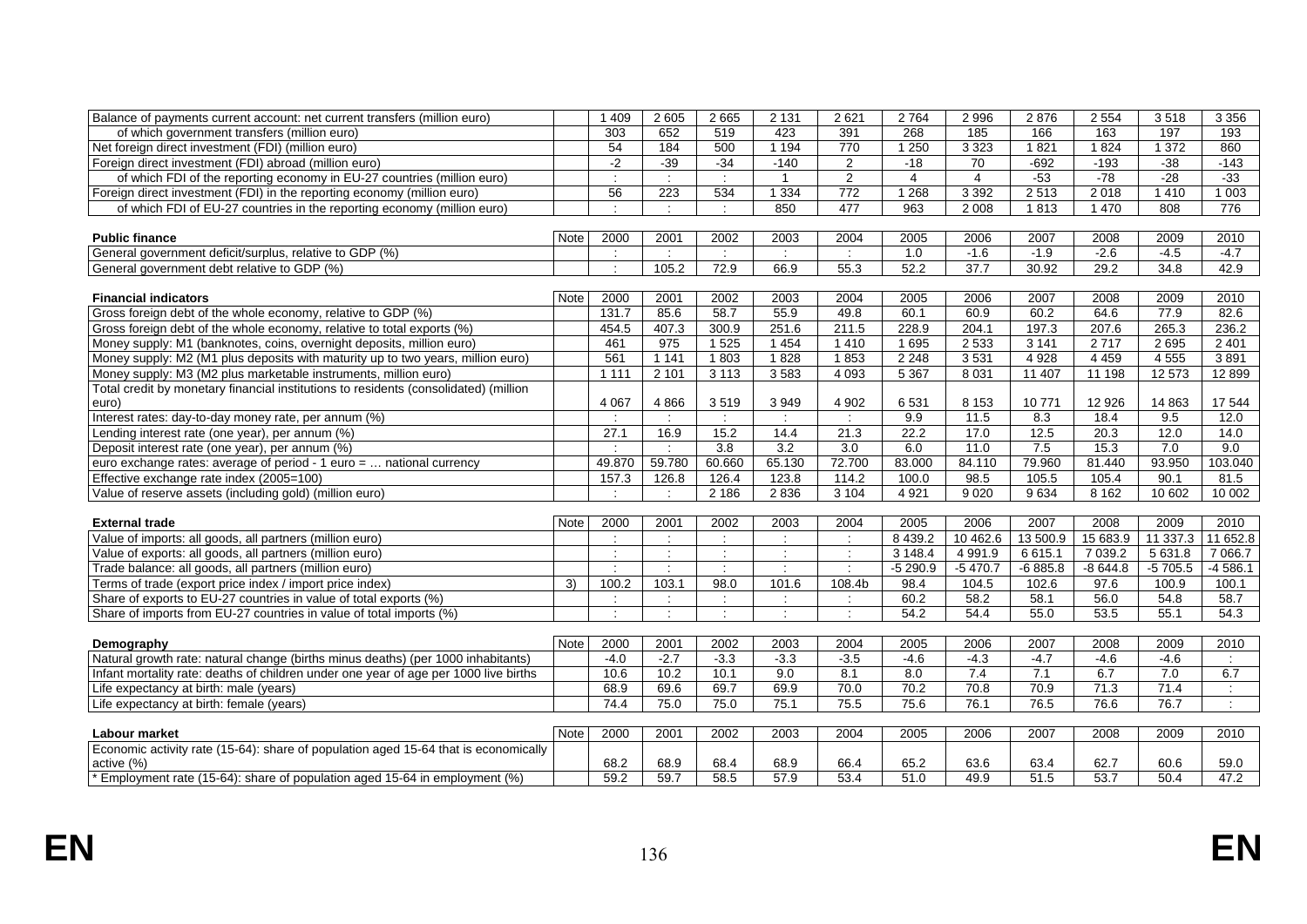| Employment rate male (15-64) (%)                                                   |             | 68.2          | 68.6           | 67.1                 | 67.0                     | 63.1                     | 61.2          | 59.2                 | 60.0                 | 62.3           | 58.1          | 54.4                 |
|------------------------------------------------------------------------------------|-------------|---------------|----------------|----------------------|--------------------------|--------------------------|---------------|----------------------|----------------------|----------------|---------------|----------------------|
| Employment rate female (15-64) (%)                                                 |             | 50.4          | 50.8           | 50.0                 | 48.7                     | 44.0                     | 40.8          | 40.6                 | 43.0                 | 45.3           | 43.0          | 40.1                 |
| Employment rate of older workers (55-64): share of population aged 55-64 in        |             |               |                |                      |                          |                          |               |                      |                      |                |               |                      |
| employment (%)                                                                     |             | 43.3          | 42.1           | 42.0                 | 44.3                     | 37.3                     | 35.4          | 32.6                 | 33.5                 | 36.7           | 35.4          | 32.8                 |
| Employment by main sectors (%)                                                     |             |               |                |                      |                          |                          |               |                      |                      |                |               |                      |
| Agriculture                                                                        | 4)          |               |                |                      |                          | 24.0                     | 23.3          | 20.5                 | 20.8                 | 25.1           | 23.9          | 22.2                 |
| Industry                                                                           | 4)          | $\cdot$       |                |                      | $\cdot$                  | 21.7                     | 21.5          | 23.3                 | 23.4                 | 19.9           | 20.1          | 21.0                 |
| Construction                                                                       | 4)          | $\mathcal{L}$ | $\ddot{\cdot}$ | $\ddot{\phantom{a}}$ | ÷                        | 5.2                      | 6.1           | 6.0                  | 6.1                  | 6.3            | 5.2           | 5.0                  |
| Services                                                                           | 4)          |               |                |                      |                          | 48.9                     | 49.0          | 50.1                 | 49.7                 | 48.6           | 50.8          | 51.7                 |
| Unemployment rate: share of labour force that is unemployed (%)                    |             | 13.3          | 13.3           | 14.5                 | 16.0                     | 18.7                     | 21.1          | 21.0                 | 18.3                 | 13.6           | 16.1          | 19.2                 |
| Share of male labour force that is unemployed (%)                                  |             | 11.1          | 11.5           | 12.9                 | 15.1                     | 15.3                     | 17.0          | 18.1                 | 16.0                 | 11.9           | 14.8          | 18.4                 |
| Share of female labour force that is unemployed (%)                                |             | 15.9          | 15.7           | 16.5                 | 17.2                     | 23.1                     | 26.5          | 24.9                 | 21.2                 | 15.8           | 17.8          | 20.2                 |
| Unemployment rate of persons < 25 years: share of labour force aged <25 that is    |             |               |                |                      |                          |                          |               |                      |                      |                |               |                      |
| unemployed (%)                                                                     |             | 50.2          | 46.4           | 45.3                 | 44.8                     | 48.1                     | 47.7          | 47.8                 | 43.7                 | 35.2           | 41.6          | 46.2                 |
| Long-term unemployment rate: share of labour force that is unemployed for 12       |             |               |                |                      |                          |                          |               |                      |                      |                |               |                      |
| months and more (%)                                                                |             | 9.9           | 9.0            | 9.9                  | 11.0                     | 14.5                     | 16.7          | 17.0                 | 14.8                 | 9.7            | 10.5          | 13.3                 |
|                                                                                    |             |               |                |                      |                          |                          |               |                      |                      |                |               |                      |
| Social cohesion                                                                    | <b>Note</b> | 2000          | 2001           | 2002                 | 2003                     | 2004                     | 2005          | 2006                 | 2007                 | 2008           | 2009          | 2010                 |
| Average nominal monthly wages and salaries (national currency)                     |             | 3799.0        |                | 8 691.0 13 260.0     | 16 612.0                 | 20 555.0                 | 25 514.0      | 31 745.0             | 38 744.0             | 45 674.0       | 44 147.0      | 47 450.0             |
| Index of real wages and salaries (index of nominal wages and salaries divided by   |             |               |                |                      |                          |                          |               |                      |                      |                |               |                      |
| the CPI/HICP) (2000=100)                                                           |             | 100.0         | 118.4          | 154.9                | 176.5                    | 196.1                    | 209.5         | 233.3                | 266.1                | 275.7          | 245.4         | 246.9                |
| * Early school leavers - Share of population aged 18-24 with at most lower         |             |               |                |                      |                          |                          |               |                      |                      |                |               |                      |
| secondary education and not in further education or training (%)                   |             |               |                |                      |                          | 11.5                     | 11.4          | 12.6                 | 12.6                 | 11.6           | 9.3           | 8.2                  |
|                                                                                    |             |               |                |                      |                          |                          |               |                      |                      |                |               |                      |
| <b>Standard of living</b>                                                          | Note        | 2000          | 2001           | 2002                 | 2003                     | 2004                     | 2005          | 2006                 | 2007                 | 2008           | 2009          | 2010                 |
| Number of passenger cars per 1000 population                                       | 5)          | 169.2         | 184.2          | 179.1                | 185.3                    | 194.8                    | 198.6         | 203.6                | 199.7                | 201.8          | 223.2         | 214.5                |
| Number of subscriptions to cellular mobile telephone services per 1000 population  |             | 155.1         | 251.1          | 322.5                | 399.3                    | 578.8                    | 700.4         | 894.7                | 1 1 4 2.6            | 1 1 9 4.2      | 1351.3        |                      |
|                                                                                    |             |               |                |                      |                          |                          |               |                      |                      |                |               |                      |
| <b>Infrastructure</b>                                                              | Note        | 2000          | 2001           | 2002                 | 2003                     | 2004                     | 2005          | 2006                 | 2007                 | 2008           | 2009          | 2010                 |
| Density of railway network (lines in operation, per 1000 km <sup>2</sup> )         |             | 49.2          | 49.2           | 49.2                 | 49.2                     | 49.2                     | 49.2          | 49.2                 | 49.2                 | 49.2           | 49.2          | 49.2                 |
| Length of motorways (thousand km)                                                  |             | 0.4           | 0.4            | 0.4                  | 0.4                      | 0.4                      | 0.4           | 0.4                  | 0.4                  | 0.5            | 0.5           | 0.5                  |
|                                                                                    |             |               |                |                      |                          |                          |               |                      |                      |                |               |                      |
| Innovation and research                                                            | Note        | 2000          | 2001           | 2002                 | 2003                     | 2004                     | 2005          | 2006                 | 2007                 | 2008           | 2009          | 2010                 |
| Spending on human resources (public expenditure on education in % of GDP)          |             | 2.4           | 2.4            | 3.0                  | 3.7                      | 3.4                      | 3.1           | 3.3                  | 3.5                  | 3.6            | 3.8           | $\ddot{\phantom{a}}$ |
| Gross domestic expenditure on R&D in % of GDP                                      |             |               |                |                      |                          |                          |               |                      | $\ddot{\phantom{a}}$ |                |               | $\mathbb{Z}^n$       |
| Percentage of households who have Internet access at home (%)                      |             | $\mathcal{L}$ | $\bullet$      | $\cdot$              | $\overline{\phantom{a}}$ | $\overline{\phantom{a}}$ | $\cdot$       | 18.5                 | 26.3                 | 33.2           | 36.7          | 39.0                 |
|                                                                                    |             |               |                |                      |                          |                          |               |                      |                      |                |               |                      |
| <b>Environment</b>                                                                 | Note        | 2000          | 2001           | 2002                 | 2003                     | 2004                     | 2005          | 2006                 | 2007                 | 2008           | 2009          | 2010                 |
| <sup>*</sup> Greenhouse gas emissions, CO2 equivalent (tons, 1990=100)             |             | $\cdot$       | ÷              | $\ddot{\phantom{a}}$ | $\mathcal{L}$            | $\mathcal{L}$            | $\mathcal{L}$ | $\mathcal{L}$        | $\mathcal{L}$        |                | $\mathcal{L}$ | $\cdot$              |
| Energy intensity of the economy (kg of oil equivalent per 1000 euro GDP)           |             | $\sim$        | $\blacksquare$ | $\sim$               | $\cdot$                  | $\cdot$                  | 413.1         | 413.6                | 660.7                |                |               | $\cdot$              |
| Electricity generated from renewable sources in % of gross electricity consumption |             | 42.1          | 43.3           | 41.2                 | 36.5                     | 44.9                     | 46.9          | 41.8                 | 37.9                 | 35.1           | 39.3          | ÷                    |
| Road share of inland freight transport (% of tonne-km)                             |             |               |                |                      |                          |                          |               | $\ddot{\phantom{a}}$ | $\ddot{\phantom{a}}$ | $\dot{\gamma}$ |               | $\mathcal{L}$        |
|                                                                                    |             |               |                |                      |                          |                          |               |                      |                      |                |               |                      |
| Energy                                                                             | <b>Note</b> | 2000          | 2001           | 2002                 | 2003                     | 2004                     | 2005          | 2006                 | 2007                 | 2008           | 2009          | 2010                 |
| Primary production of all energy products (thousand TOE)                           |             | $\mathcal{L}$ |                |                      | $\mathcal{L}$            |                          | 7729          | 7925                 | 8797                 | 9441           | 9487          |                      |